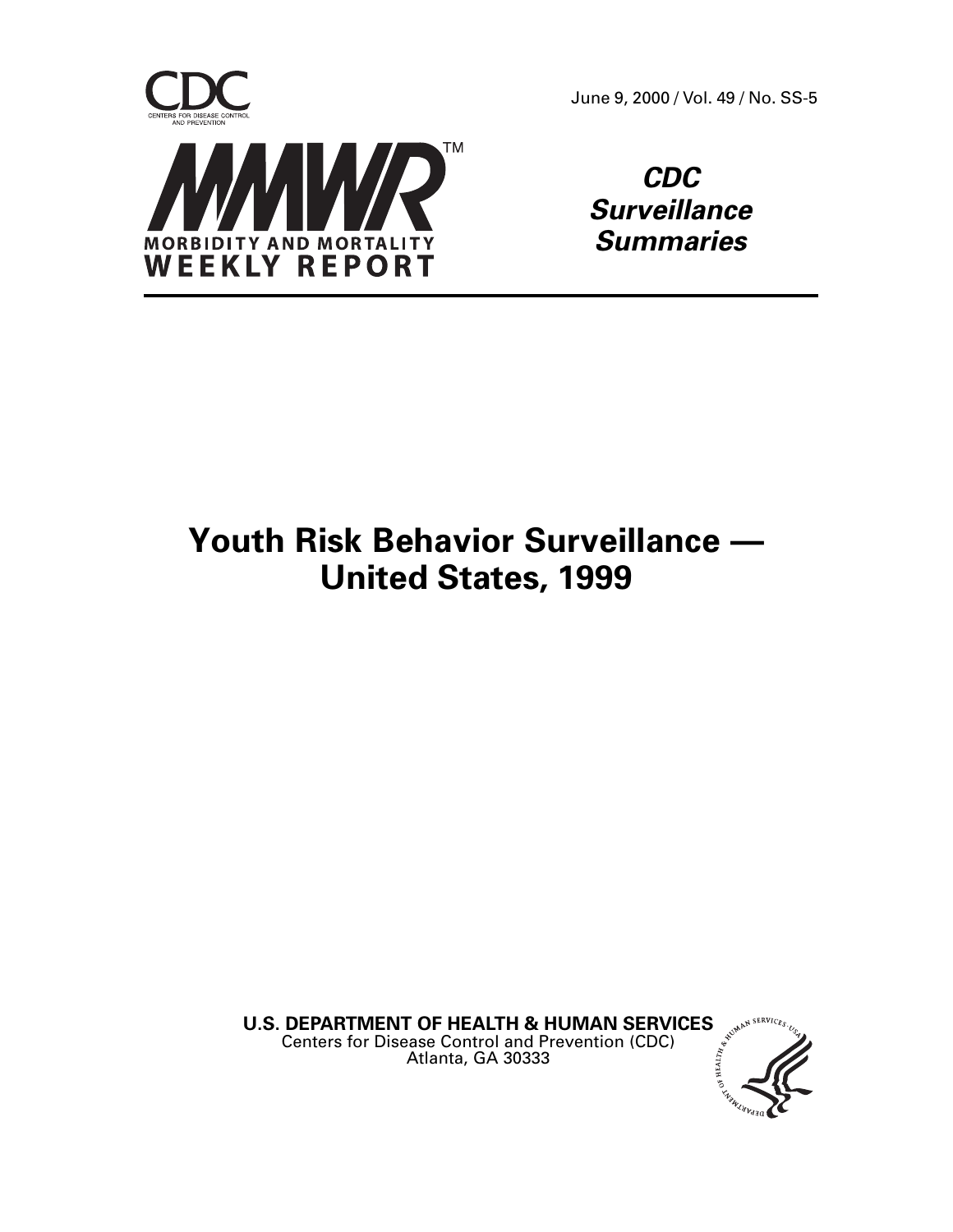The MMWR series of publications is published by the Epidemiology Program Office, Centers for Disease Control and Prevention (CDC), U.S. Department of Health and Human Services, Atlanta, GA 30333.

### SUGGESTED CITATION

General: Centers for Disease Control and Prevention. CDC Surveillance Summaries, June 9, 2000. MMWR 2000;49(No. SS-5).

Specific: [Author(s)]. [Title of particular article]. In: CDC Surveillance Summaries, June 9, 2000. MMWR 2000;49(No. SS-5):[inclusive page numbers].

Centers for Disease Control and Prevention .................. Jeffrey P. Koplan, M.D., M.P.H. **Director** 

| The production of this report as an <i>MMWR</i> serial publication was coordinated in                        |
|--------------------------------------------------------------------------------------------------------------|
| <b>Acting Director</b>                                                                                       |
| Office of Scientific and Health Communications  John W. Ward, M.D.<br>Director<br><b>Editor, MMWR Series</b> |
| Suzanne M. Hewitt, M.P.A.<br>Managing Editor                                                                 |
| C. Kay Smith-Akin, M.Ed.<br><b>Project Editor</b>                                                            |
| Beverly J. Holland<br><b>Visual Information Specialist</b>                                                   |
| Michele D. Renshaw<br>Erica R. Shaver<br><b>Information Technology Specialists</b>                           |

Use of trade names and commercial sources is for identification only and does not imply endorsement by the U.S. Department of Health and Human Services.

References to non-CDC sites on the Internet are provided as a service to MMWR readers and do not constitute or imply endorsement of these organizations or their programs by CDC or the U.S. Department of Health and Human Services. CDC is not responsible for the content of pages found at these sites.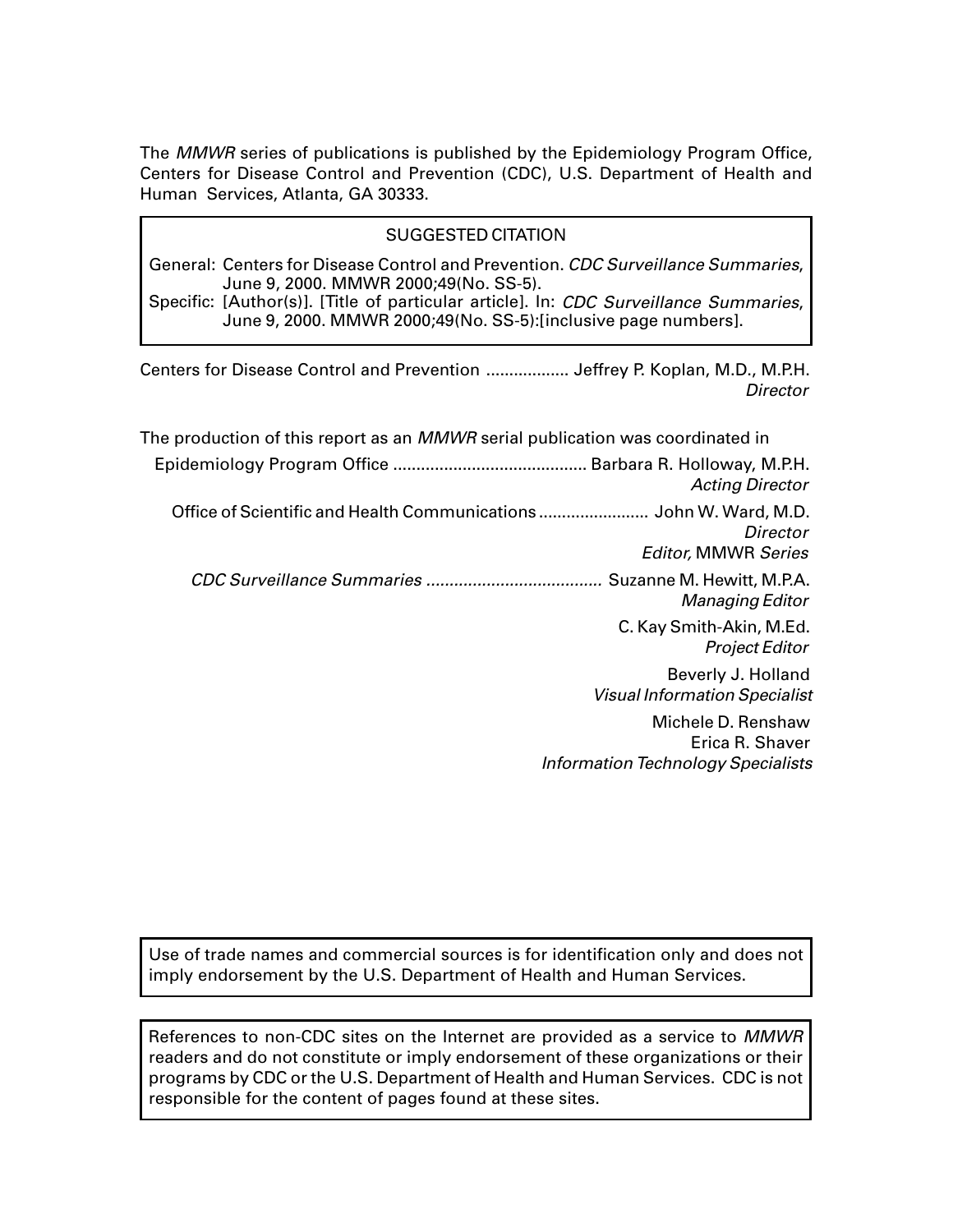# **Contents**

| Reports Published in CDC Surveillance Summaries  |  |
|--------------------------------------------------|--|
|                                                  |  |
| State and Local Youth Risk Behavior Surveillance |  |
|                                                  |  |
|                                                  |  |
|                                                  |  |
|                                                  |  |
|                                                  |  |
|                                                  |  |
|                                                  |  |
| State and Territorial Epidemiologists and        |  |
|                                                  |  |
|                                                  |  |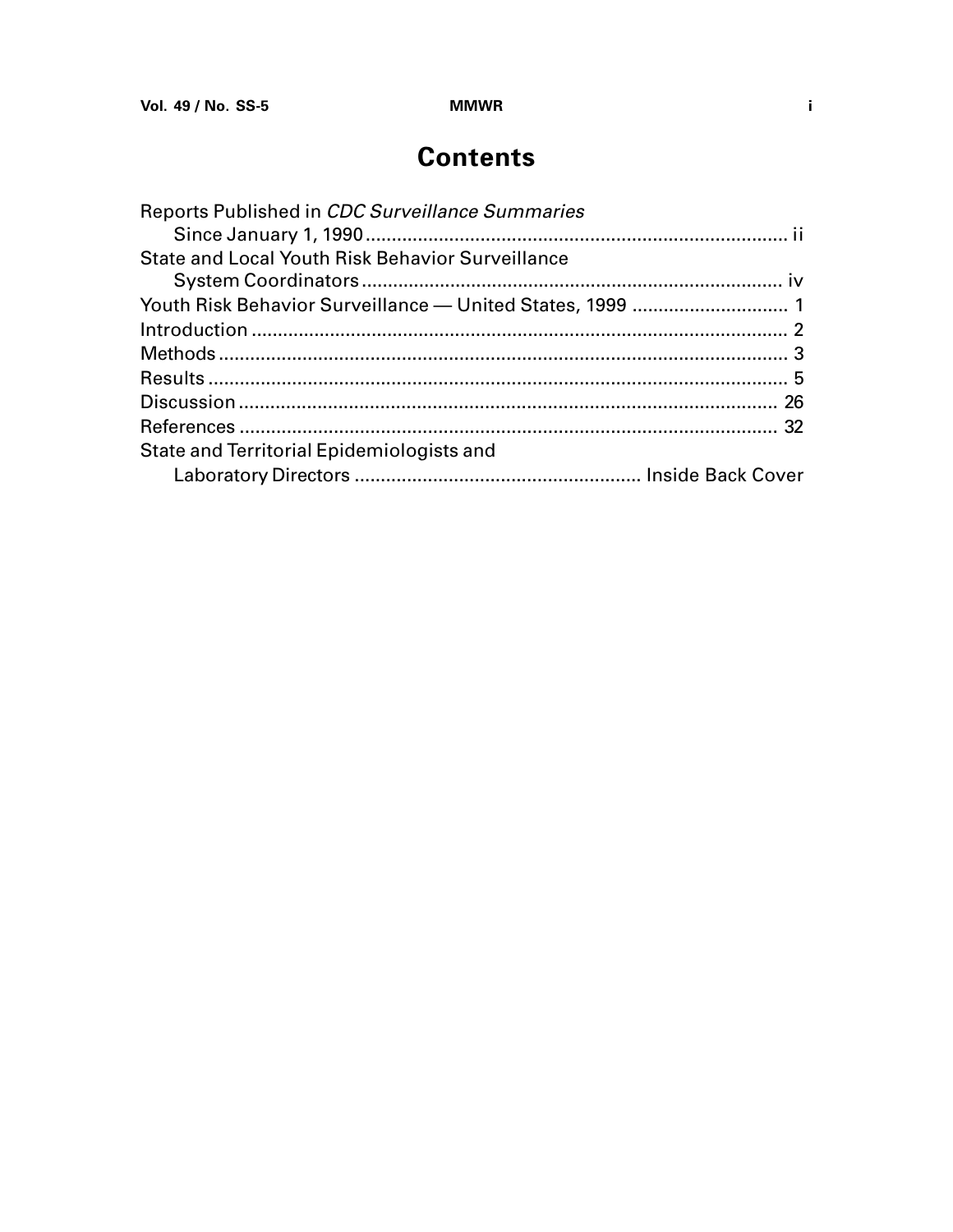<span id="page-3-0"></span>

| <b>NCCDPHP</b><br>1999; Vol. 48, No. SS-4<br><b>Health Risks</b><br><b>NCCDPHP</b><br>1999; Vol. 48, No. SS-8<br><b>Health-Care Services</b><br>1999; Vol. 48, No. SS-8<br>NCCDPHP/NIP<br>Health-Related Quality of Life<br>NCEH/NCCDPHP<br>1999; Vol. 48, No. SS-8<br>NCIPC/NCCDPHP<br>1999, Vol. 48, No. SS-8<br><b>Injuries and Violence</b><br>NCHS/NCCDPHP<br><b>Morbidity and Mortality</b><br>1999; Vol. 48, No. SS-8<br>AIDS/HIV<br><b>AIDS-Defining Opportunistic Illnesses</b><br>NCHSTP/NCID<br>1999; Vol. 48, No. SS-2<br>Among Black and Hispanic Children<br><b>NCEHIC</b><br>and Women of Childbearing Age<br>1990; Vol. 39, No. SS-3<br>Asthma<br><b>NCEH</b><br>1998; Vol. 47, No. SS-1<br><b>Behavioral Risk Factors</b><br><b>NCCDPHP</b><br>2000; Vol. 49, No. SS-2<br><b>Birth Defects</b><br><b>Birth Defects Monitoring Program</b><br><b>NCEH</b><br>(see also Malformations)<br>1993; Vol. 42, No. SS-1<br>Contribution of Birth Defects to Infant Mortality<br><b>Among Minority Groups</b><br><b>NCEHIC</b><br>1990; Vol. 39, No. SS-3<br><b>Breast and Cervical Cancer</b><br><b>NCCDPHP</b><br>1999; Vol. 48, No. SS-6<br>Cardiovascular Disease<br>EPO/NCCDPHP<br>1998; Vol. 47, No. SS-5<br><b>NCPS</b><br>1992; Vol. 41, No. SS-3<br>Chancroid<br><b>NCPS</b><br>1993; Vol. 42, No. SS-3<br>Chlamydia<br>Cholera<br><b>NCID</b><br>1992; Vol. 41, No. SS-1<br><b>Chronic Fatigue Syndrome</b><br><b>NCID</b><br>1997; Vol. 46, No. SS-2<br>1992; Vol. 41, No. SS-4<br><b>Contraception Practices</b><br><b>NCCDPHP</b><br>Cytomegalovirus Disease, Congenital<br>1992; Vol. 41, No. SS-2<br><b>NCID</b><br>Dengue<br><b>NCID</b><br>1994; Vol. 43, No. SS-2<br><b>Developmental Disabilities</b><br><b>NCEH</b><br>1996; Vol. 45, No. SS-2<br><b>Diabetes Mellitus</b><br><b>NCCDPHP</b><br>1993; Vol. 42, No. SS-2<br>Dracunculiasis<br><b>NCID</b><br>1992; Vol. 41, No. SS-1<br><b>NCCDPHP</b><br>1993; Vol. 42, No. SS-6<br><b>Ectopic Pregnancy</b><br><b>NCCDPHP</b><br><b>Elderly, Hospitalizations Among</b><br>1991; Vol. 40, No. SS-1<br>Escherichia coli 0157<br><b>NCID</b><br>1991; Vol. 40, No. SS-1<br><b>Evacuation Camps</b><br><b>EPO</b><br>1992; Vol. 41, No. SS-4<br>Family Planning Services at Title X Clinics<br><b>NCCDPHP</b><br>1995, Vol. 44, No. SS-2<br><b>Food Safety</b><br><b>NCID</b><br>1998; Vol. 47, No. SS-4 |                             | Responsible |                           |
|------------------------------------------------------------------------------------------------------------------------------------------------------------------------------------------------------------------------------------------------------------------------------------------------------------------------------------------------------------------------------------------------------------------------------------------------------------------------------------------------------------------------------------------------------------------------------------------------------------------------------------------------------------------------------------------------------------------------------------------------------------------------------------------------------------------------------------------------------------------------------------------------------------------------------------------------------------------------------------------------------------------------------------------------------------------------------------------------------------------------------------------------------------------------------------------------------------------------------------------------------------------------------------------------------------------------------------------------------------------------------------------------------------------------------------------------------------------------------------------------------------------------------------------------------------------------------------------------------------------------------------------------------------------------------------------------------------------------------------------------------------------------------------------------------------------------------------------------------------------------------------------------------------------------------------------------------------------------------------------------------------------------------------------------------------------------------------------------------------------------------------------------------------------------------------------------------------------------------------------------------------------------------------------------------------------------------------------------------------------------------------|-----------------------------|-------------|---------------------------|
|                                                                                                                                                                                                                                                                                                                                                                                                                                                                                                                                                                                                                                                                                                                                                                                                                                                                                                                                                                                                                                                                                                                                                                                                                                                                                                                                                                                                                                                                                                                                                                                                                                                                                                                                                                                                                                                                                                                                                                                                                                                                                                                                                                                                                                                                                                                                                                                    | <b>Subject</b>              | CIO/Agency* | <b>Most Recent Report</b> |
|                                                                                                                                                                                                                                                                                                                                                                                                                                                                                                                                                                                                                                                                                                                                                                                                                                                                                                                                                                                                                                                                                                                                                                                                                                                                                                                                                                                                                                                                                                                                                                                                                                                                                                                                                                                                                                                                                                                                                                                                                                                                                                                                                                                                                                                                                                                                                                                    | Abortion                    |             |                           |
|                                                                                                                                                                                                                                                                                                                                                                                                                                                                                                                                                                                                                                                                                                                                                                                                                                                                                                                                                                                                                                                                                                                                                                                                                                                                                                                                                                                                                                                                                                                                                                                                                                                                                                                                                                                                                                                                                                                                                                                                                                                                                                                                                                                                                                                                                                                                                                                    | Aging                       |             |                           |
|                                                                                                                                                                                                                                                                                                                                                                                                                                                                                                                                                                                                                                                                                                                                                                                                                                                                                                                                                                                                                                                                                                                                                                                                                                                                                                                                                                                                                                                                                                                                                                                                                                                                                                                                                                                                                                                                                                                                                                                                                                                                                                                                                                                                                                                                                                                                                                                    |                             |             |                           |
|                                                                                                                                                                                                                                                                                                                                                                                                                                                                                                                                                                                                                                                                                                                                                                                                                                                                                                                                                                                                                                                                                                                                                                                                                                                                                                                                                                                                                                                                                                                                                                                                                                                                                                                                                                                                                                                                                                                                                                                                                                                                                                                                                                                                                                                                                                                                                                                    |                             |             |                           |
|                                                                                                                                                                                                                                                                                                                                                                                                                                                                                                                                                                                                                                                                                                                                                                                                                                                                                                                                                                                                                                                                                                                                                                                                                                                                                                                                                                                                                                                                                                                                                                                                                                                                                                                                                                                                                                                                                                                                                                                                                                                                                                                                                                                                                                                                                                                                                                                    |                             |             |                           |
|                                                                                                                                                                                                                                                                                                                                                                                                                                                                                                                                                                                                                                                                                                                                                                                                                                                                                                                                                                                                                                                                                                                                                                                                                                                                                                                                                                                                                                                                                                                                                                                                                                                                                                                                                                                                                                                                                                                                                                                                                                                                                                                                                                                                                                                                                                                                                                                    |                             |             |                           |
|                                                                                                                                                                                                                                                                                                                                                                                                                                                                                                                                                                                                                                                                                                                                                                                                                                                                                                                                                                                                                                                                                                                                                                                                                                                                                                                                                                                                                                                                                                                                                                                                                                                                                                                                                                                                                                                                                                                                                                                                                                                                                                                                                                                                                                                                                                                                                                                    |                             |             |                           |
|                                                                                                                                                                                                                                                                                                                                                                                                                                                                                                                                                                                                                                                                                                                                                                                                                                                                                                                                                                                                                                                                                                                                                                                                                                                                                                                                                                                                                                                                                                                                                                                                                                                                                                                                                                                                                                                                                                                                                                                                                                                                                                                                                                                                                                                                                                                                                                                    |                             |             |                           |
|                                                                                                                                                                                                                                                                                                                                                                                                                                                                                                                                                                                                                                                                                                                                                                                                                                                                                                                                                                                                                                                                                                                                                                                                                                                                                                                                                                                                                                                                                                                                                                                                                                                                                                                                                                                                                                                                                                                                                                                                                                                                                                                                                                                                                                                                                                                                                                                    |                             |             |                           |
|                                                                                                                                                                                                                                                                                                                                                                                                                                                                                                                                                                                                                                                                                                                                                                                                                                                                                                                                                                                                                                                                                                                                                                                                                                                                                                                                                                                                                                                                                                                                                                                                                                                                                                                                                                                                                                                                                                                                                                                                                                                                                                                                                                                                                                                                                                                                                                                    |                             |             |                           |
|                                                                                                                                                                                                                                                                                                                                                                                                                                                                                                                                                                                                                                                                                                                                                                                                                                                                                                                                                                                                                                                                                                                                                                                                                                                                                                                                                                                                                                                                                                                                                                                                                                                                                                                                                                                                                                                                                                                                                                                                                                                                                                                                                                                                                                                                                                                                                                                    |                             |             |                           |
|                                                                                                                                                                                                                                                                                                                                                                                                                                                                                                                                                                                                                                                                                                                                                                                                                                                                                                                                                                                                                                                                                                                                                                                                                                                                                                                                                                                                                                                                                                                                                                                                                                                                                                                                                                                                                                                                                                                                                                                                                                                                                                                                                                                                                                                                                                                                                                                    |                             |             |                           |
|                                                                                                                                                                                                                                                                                                                                                                                                                                                                                                                                                                                                                                                                                                                                                                                                                                                                                                                                                                                                                                                                                                                                                                                                                                                                                                                                                                                                                                                                                                                                                                                                                                                                                                                                                                                                                                                                                                                                                                                                                                                                                                                                                                                                                                                                                                                                                                                    |                             |             |                           |
|                                                                                                                                                                                                                                                                                                                                                                                                                                                                                                                                                                                                                                                                                                                                                                                                                                                                                                                                                                                                                                                                                                                                                                                                                                                                                                                                                                                                                                                                                                                                                                                                                                                                                                                                                                                                                                                                                                                                                                                                                                                                                                                                                                                                                                                                                                                                                                                    |                             |             |                           |
|                                                                                                                                                                                                                                                                                                                                                                                                                                                                                                                                                                                                                                                                                                                                                                                                                                                                                                                                                                                                                                                                                                                                                                                                                                                                                                                                                                                                                                                                                                                                                                                                                                                                                                                                                                                                                                                                                                                                                                                                                                                                                                                                                                                                                                                                                                                                                                                    |                             |             |                           |
|                                                                                                                                                                                                                                                                                                                                                                                                                                                                                                                                                                                                                                                                                                                                                                                                                                                                                                                                                                                                                                                                                                                                                                                                                                                                                                                                                                                                                                                                                                                                                                                                                                                                                                                                                                                                                                                                                                                                                                                                                                                                                                                                                                                                                                                                                                                                                                                    |                             |             |                           |
|                                                                                                                                                                                                                                                                                                                                                                                                                                                                                                                                                                                                                                                                                                                                                                                                                                                                                                                                                                                                                                                                                                                                                                                                                                                                                                                                                                                                                                                                                                                                                                                                                                                                                                                                                                                                                                                                                                                                                                                                                                                                                                                                                                                                                                                                                                                                                                                    |                             |             |                           |
|                                                                                                                                                                                                                                                                                                                                                                                                                                                                                                                                                                                                                                                                                                                                                                                                                                                                                                                                                                                                                                                                                                                                                                                                                                                                                                                                                                                                                                                                                                                                                                                                                                                                                                                                                                                                                                                                                                                                                                                                                                                                                                                                                                                                                                                                                                                                                                                    |                             |             |                           |
|                                                                                                                                                                                                                                                                                                                                                                                                                                                                                                                                                                                                                                                                                                                                                                                                                                                                                                                                                                                                                                                                                                                                                                                                                                                                                                                                                                                                                                                                                                                                                                                                                                                                                                                                                                                                                                                                                                                                                                                                                                                                                                                                                                                                                                                                                                                                                                                    |                             |             |                           |
|                                                                                                                                                                                                                                                                                                                                                                                                                                                                                                                                                                                                                                                                                                                                                                                                                                                                                                                                                                                                                                                                                                                                                                                                                                                                                                                                                                                                                                                                                                                                                                                                                                                                                                                                                                                                                                                                                                                                                                                                                                                                                                                                                                                                                                                                                                                                                                                    |                             |             |                           |
|                                                                                                                                                                                                                                                                                                                                                                                                                                                                                                                                                                                                                                                                                                                                                                                                                                                                                                                                                                                                                                                                                                                                                                                                                                                                                                                                                                                                                                                                                                                                                                                                                                                                                                                                                                                                                                                                                                                                                                                                                                                                                                                                                                                                                                                                                                                                                                                    |                             |             |                           |
|                                                                                                                                                                                                                                                                                                                                                                                                                                                                                                                                                                                                                                                                                                                                                                                                                                                                                                                                                                                                                                                                                                                                                                                                                                                                                                                                                                                                                                                                                                                                                                                                                                                                                                                                                                                                                                                                                                                                                                                                                                                                                                                                                                                                                                                                                                                                                                                    |                             |             |                           |
|                                                                                                                                                                                                                                                                                                                                                                                                                                                                                                                                                                                                                                                                                                                                                                                                                                                                                                                                                                                                                                                                                                                                                                                                                                                                                                                                                                                                                                                                                                                                                                                                                                                                                                                                                                                                                                                                                                                                                                                                                                                                                                                                                                                                                                                                                                                                                                                    |                             |             |                           |
|                                                                                                                                                                                                                                                                                                                                                                                                                                                                                                                                                                                                                                                                                                                                                                                                                                                                                                                                                                                                                                                                                                                                                                                                                                                                                                                                                                                                                                                                                                                                                                                                                                                                                                                                                                                                                                                                                                                                                                                                                                                                                                                                                                                                                                                                                                                                                                                    |                             |             |                           |
|                                                                                                                                                                                                                                                                                                                                                                                                                                                                                                                                                                                                                                                                                                                                                                                                                                                                                                                                                                                                                                                                                                                                                                                                                                                                                                                                                                                                                                                                                                                                                                                                                                                                                                                                                                                                                                                                                                                                                                                                                                                                                                                                                                                                                                                                                                                                                                                    |                             |             |                           |
|                                                                                                                                                                                                                                                                                                                                                                                                                                                                                                                                                                                                                                                                                                                                                                                                                                                                                                                                                                                                                                                                                                                                                                                                                                                                                                                                                                                                                                                                                                                                                                                                                                                                                                                                                                                                                                                                                                                                                                                                                                                                                                                                                                                                                                                                                                                                                                                    |                             |             |                           |
|                                                                                                                                                                                                                                                                                                                                                                                                                                                                                                                                                                                                                                                                                                                                                                                                                                                                                                                                                                                                                                                                                                                                                                                                                                                                                                                                                                                                                                                                                                                                                                                                                                                                                                                                                                                                                                                                                                                                                                                                                                                                                                                                                                                                                                                                                                                                                                                    |                             |             |                           |
|                                                                                                                                                                                                                                                                                                                                                                                                                                                                                                                                                                                                                                                                                                                                                                                                                                                                                                                                                                                                                                                                                                                                                                                                                                                                                                                                                                                                                                                                                                                                                                                                                                                                                                                                                                                                                                                                                                                                                                                                                                                                                                                                                                                                                                                                                                                                                                                    |                             |             |                           |
|                                                                                                                                                                                                                                                                                                                                                                                                                                                                                                                                                                                                                                                                                                                                                                                                                                                                                                                                                                                                                                                                                                                                                                                                                                                                                                                                                                                                                                                                                                                                                                                                                                                                                                                                                                                                                                                                                                                                                                                                                                                                                                                                                                                                                                                                                                                                                                                    |                             |             |                           |
|                                                                                                                                                                                                                                                                                                                                                                                                                                                                                                                                                                                                                                                                                                                                                                                                                                                                                                                                                                                                                                                                                                                                                                                                                                                                                                                                                                                                                                                                                                                                                                                                                                                                                                                                                                                                                                                                                                                                                                                                                                                                                                                                                                                                                                                                                                                                                                                    |                             |             |                           |
|                                                                                                                                                                                                                                                                                                                                                                                                                                                                                                                                                                                                                                                                                                                                                                                                                                                                                                                                                                                                                                                                                                                                                                                                                                                                                                                                                                                                                                                                                                                                                                                                                                                                                                                                                                                                                                                                                                                                                                                                                                                                                                                                                                                                                                                                                                                                                                                    |                             |             |                           |
|                                                                                                                                                                                                                                                                                                                                                                                                                                                                                                                                                                                                                                                                                                                                                                                                                                                                                                                                                                                                                                                                                                                                                                                                                                                                                                                                                                                                                                                                                                                                                                                                                                                                                                                                                                                                                                                                                                                                                                                                                                                                                                                                                                                                                                                                                                                                                                                    |                             |             |                           |
|                                                                                                                                                                                                                                                                                                                                                                                                                                                                                                                                                                                                                                                                                                                                                                                                                                                                                                                                                                                                                                                                                                                                                                                                                                                                                                                                                                                                                                                                                                                                                                                                                                                                                                                                                                                                                                                                                                                                                                                                                                                                                                                                                                                                                                                                                                                                                                                    |                             |             |                           |
|                                                                                                                                                                                                                                                                                                                                                                                                                                                                                                                                                                                                                                                                                                                                                                                                                                                                                                                                                                                                                                                                                                                                                                                                                                                                                                                                                                                                                                                                                                                                                                                                                                                                                                                                                                                                                                                                                                                                                                                                                                                                                                                                                                                                                                                                                                                                                                                    |                             |             |                           |
|                                                                                                                                                                                                                                                                                                                                                                                                                                                                                                                                                                                                                                                                                                                                                                                                                                                                                                                                                                                                                                                                                                                                                                                                                                                                                                                                                                                                                                                                                                                                                                                                                                                                                                                                                                                                                                                                                                                                                                                                                                                                                                                                                                                                                                                                                                                                                                                    |                             |             |                           |
|                                                                                                                                                                                                                                                                                                                                                                                                                                                                                                                                                                                                                                                                                                                                                                                                                                                                                                                                                                                                                                                                                                                                                                                                                                                                                                                                                                                                                                                                                                                                                                                                                                                                                                                                                                                                                                                                                                                                                                                                                                                                                                                                                                                                                                                                                                                                                                                    | Foodborne-Disease Outbreaks | <b>NCID</b> | 2000; Vol. 49, No. SS-1   |
| <b>NCPS</b><br>Gonorrhea and Syphilis, Teenagers<br>1993; Vol. 42, No. SS-3                                                                                                                                                                                                                                                                                                                                                                                                                                                                                                                                                                                                                                                                                                                                                                                                                                                                                                                                                                                                                                                                                                                                                                                                                                                                                                                                                                                                                                                                                                                                                                                                                                                                                                                                                                                                                                                                                                                                                                                                                                                                                                                                                                                                                                                                                                        |                             |             |                           |
| Hazardous Substances Emergency Events<br><b>ATSDR</b><br>1994; Vol. 43, No. SS-2                                                                                                                                                                                                                                                                                                                                                                                                                                                                                                                                                                                                                                                                                                                                                                                                                                                                                                                                                                                                                                                                                                                                                                                                                                                                                                                                                                                                                                                                                                                                                                                                                                                                                                                                                                                                                                                                                                                                                                                                                                                                                                                                                                                                                                                                                                   |                             |             |                           |
| <b>IHPO</b><br>1992; Vol. 41, No. SS-4<br><b>Health Surveillance Systems</b>                                                                                                                                                                                                                                                                                                                                                                                                                                                                                                                                                                                                                                                                                                                                                                                                                                                                                                                                                                                                                                                                                                                                                                                                                                                                                                                                                                                                                                                                                                                                                                                                                                                                                                                                                                                                                                                                                                                                                                                                                                                                                                                                                                                                                                                                                                       |                             |             |                           |

**Reports Published in CDC Surveillance Summaries Since January 1, 1990**

# **\*Abbreviations**

| <b>ATSDR</b>   | Agency for Toxic Substances and Disease Registry                    |
|----------------|---------------------------------------------------------------------|
| CIO            | Centers/Institute/Offices                                           |
| EPO            | Epidemiology Program Office                                         |
| <b>IHPO</b>    | International Health Program Office                                 |
| <b>NCCDPHP</b> | National Center for Chronic Disease Prevention and Health Promotion |
| <b>NCEH</b>    | National Center for Environmental Health                            |
| <b>NCEHIC</b>  | National Center for Environmental Health and Injury Control         |
| <b>NCHSTP</b>  | National Center for HIV, STD, and TB Prevention                     |
| <b>NCID</b>    | National Center for Infectious Diseases                             |
| <b>NCIPC</b>   | National Center for Injury Prevention and Control                   |
| <b>NCPS</b>    | National Center for Prevention Services                             |
| <b>NIOSH</b>   | National Institute for Occupational Safety and Health               |
| <b>NIP</b>     | National Immunization Program                                       |
|                |                                                                     |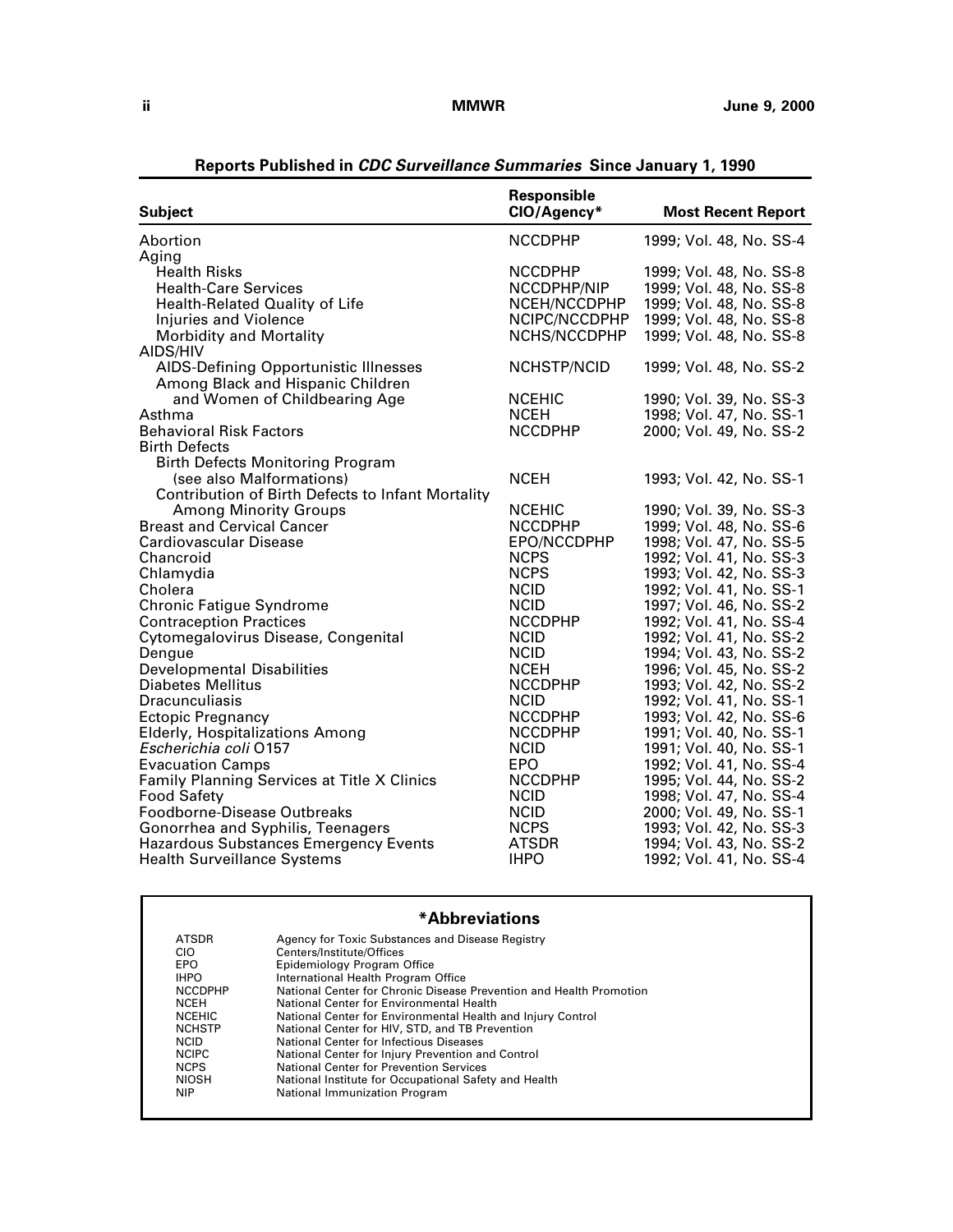| <b>Subject</b>                                          | Responsible<br>CIO/Agency* | <b>Most Recent Report</b> |
|---------------------------------------------------------|----------------------------|---------------------------|
| Homicide                                                | <b>NCEHIC</b>              | 1992; Vol. 41, No. SS-3   |
| Hysterectomy                                            | <b>NCCDPHP</b>             | 1997; Vol. 46, No. SS-4   |
| Infant Mortality (see also National Infant Mortality;   |                            |                           |
| Birth Defects; Postneonatal Mortality)                  | <b>NCEHIC</b>              | 1990; Vol. 39, No. SS-3   |
| Influenza                                               | <b>NCID</b>                | 2000; Vol. 49, No. SS-3   |
| Injury                                                  |                            |                           |
| Head and Neck                                           | <b>NCIPC</b>               | 1993; Vol. 42, No. SS-5   |
| In Developing Countries                                 | <b>NCEHIC</b>              | 1992; Vol. 41, No. SS-1   |
| Lead Poisoning, Childhood                               | <b>NCEHIC</b>              | 1990; Vol. 39, No. SS-4   |
| Low Birth Weight                                        | <b>NCCDPHP</b>             | 1990; Vol. 39, No. SS-3   |
| Lyme Disease                                            | <b>NCID</b>                | 2000; Vol. 49, No. SS-3   |
| Malaria                                                 | <b>NCID</b>                | 1999; Vol. 48, No. SS-1   |
| Measles                                                 | <b>NCPS</b>                | 1992; Vol. 41, No. SS-6   |
| <b>Meningococcal Disease</b>                            | <b>NCID</b>                | 1993; Vol. 42, No. SS-2   |
| Mumps                                                   | <b>NIP</b>                 | 1995; Vol. 44, No. SS-3   |
| Neisseria gonorrhoeae, Antimicrobial Resistance in NCPS |                            | 1993; Vol. 42, No. SS-3   |
| <b>Neural Tube Defects</b>                              | <b>NCEH</b>                | 1995; Vol. 44, No. SS-4   |
| Occupational Injuries/Disease                           |                            |                           |
| Asthma                                                  | <b>NIOSH</b>               | 1999; Vol. 48, No. SS-3   |
| <b>Silicosis</b>                                        | <b>NIOSH</b>               | 1997; Vol. 46, No. SS-1   |
| Parasites, Intestinal                                   | <b>NCID</b>                | 1991; Vol. 40, No. SS-4   |
| <b>Pediatric Nutrition</b>                              | <b>NCCDPHP</b>             | 1992; Vol. 41, No. SS-7   |
| Pertussis                                               | <b>NCPS</b>                | 1992; Vol. 41, No. SS-8   |
| Poliomyelitis                                           | <b>NCPS</b>                | 1992; Vol. 41, No. SS-1   |
| <b>Postneonatal Mortality</b>                           | <b>NCCDPHP</b>             | 1998; Vol. 47, No. SS-2   |
| Pregnancy                                               |                            |                           |
| <b>Pregnancy Nutrition</b>                              | <b>NCCDPHP</b>             | 1992; Vol. 41, No. SS-7   |
| <b>Pregnancy-Related Mortality</b>                      | <b>NCCDPHP</b>             | 1997; Vol. 46, No. SS-4   |
| <b>Pregnancy Risk Assessment</b>                        |                            |                           |
| <b>Monitoring System (PRAMS)</b>                        | <b>NCCDPHP</b>             | 1999; Vol. 48, No. SS-5   |
| Pregnancy, Teenage                                      | <b>NCCDPHP</b>             | 1993; Vol. 42, No. SS-6   |
| <b>Racial/Ethnic Minority Groups</b>                    | Various                    | 1990; Vol. 39, No. SS-3   |
| <b>Respiratory Disease</b>                              | <b>NCEHIC</b>              | 1992; Vol. 41, No. SS-4   |
| Rotavirus                                               | <b>NCID</b>                | 1992; Vol. 41, No. SS-3   |
| <b>School Health Education Profiles</b>                 | <b>NCCDPHP</b>             | 1998; Vol. 47, No. SS-4   |
| Sexually Transmitted Diseases in Italy                  | <b>NCPS</b>                | 1992; Vol. 41, No. SS-1   |
| Smoking                                                 | <b>NCCDPHP</b>             | 1990; Vol. 39, No. SS-3   |
| Smoking-Attributable Mortality                          | <b>NCCDPHP</b>             | 1994; Vol. 43, No. SS-1   |
| <b>Tobacco-Control Laws, State</b>                      | <b>NCCDPHP</b>             | 1999; Vol. 48, No. SS-3   |
| <b>Tobacco-Use Behaviors</b>                            | <b>NCCDPHP</b>             | 1994; Vol. 43, No. SS-3   |
| Spina Bifida                                            | <b>NCEH</b>                | 1996; Vol. 45, No. SS-2   |
| Streptococcal Disease (Group B)                         | <b>NCID</b>                | 1992; Vol. 41, No. SS-6   |
| Syphilis, Congenital                                    | <b>NCPS</b>                | 1993; Vol. 42, No. SS-6   |
| Syphilis, Primary and Secondary                         | <b>NCPS</b>                | 1993; Vol. 42, No. SS-3   |
| Tetanus                                                 | <b>NIP</b>                 | 1998; Vol. 47, No. SS-2   |
| Trichinosis                                             | <b>NCID</b>                | 1991; Vol. 40, No. SS-3   |
| Tuberculosis                                            | <b>NCPS</b>                | 1991; Vol. 40, No. SS-3   |
| Waterborne-Disease Outbreaks                            | <b>NCID</b>                | 2000; Vol. 49, No. SS-4   |
| Years of Potential Life Lost                            | EPO                        | 1992; Vol. 41, No. SS-6   |
| Youth Risk Behaviors                                    | <b>NCCDPHP</b>             | 2000; Vol. 49, No. SS-5   |
| College Students                                        | <b>NCCDPHP</b>             | 1997; Vol. 46, No. SS-6   |
| National Alternative High Schools                       | <b>NCCDPHP</b>             | 1999; Vol. 48, No. SS-7   |

# **Reports Published in CDC Surveillance Summaries Since January 1, 1990 — Continued**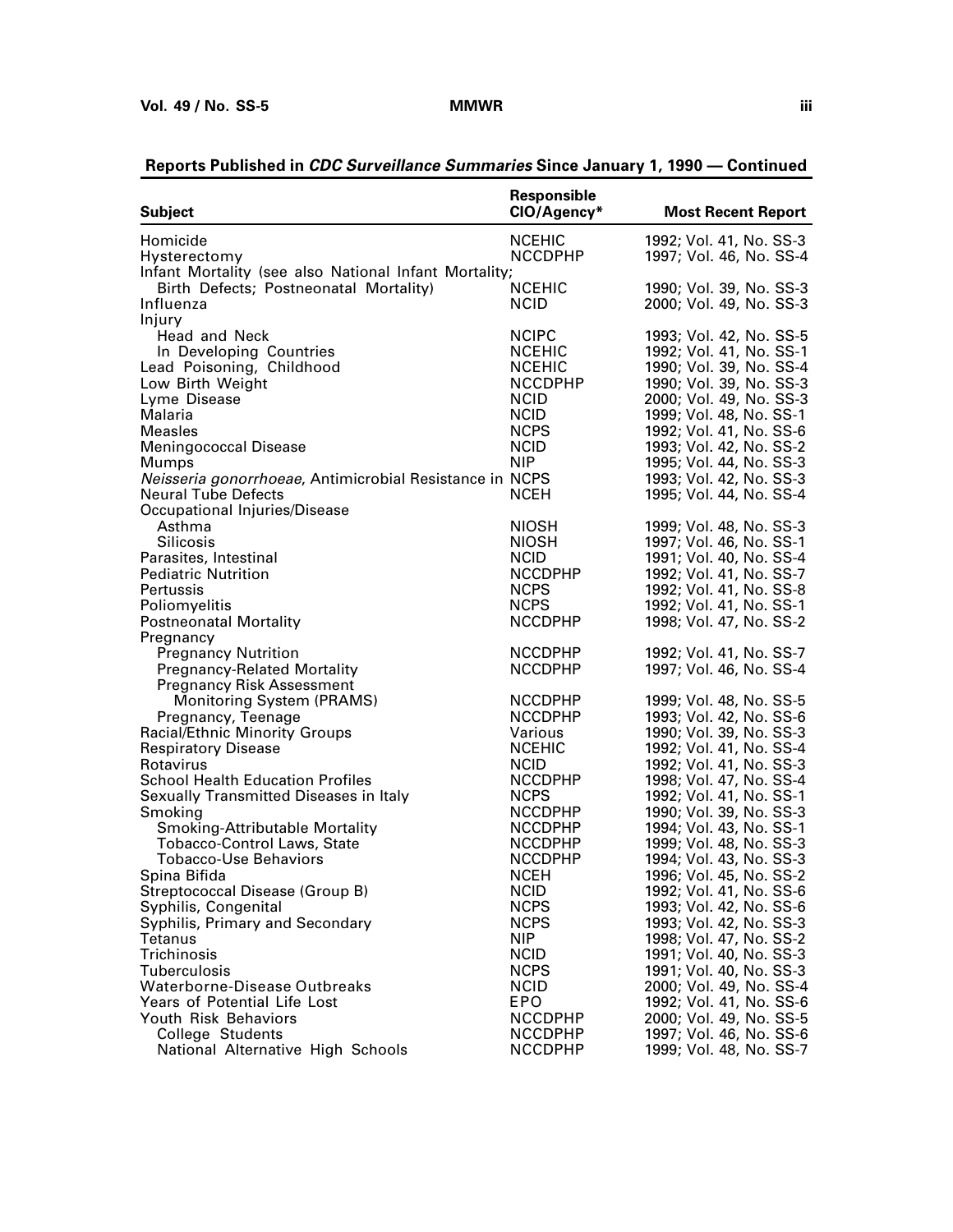# **State and Local Youth Risk Behavior Surveillance System Coordinators**

Mississippi Patricia Clemen Department of Health

South Carolina Robert Valois, Ph.D. Department of Education

<span id="page-5-0"></span>**Site Coordinator Affiliation**

Arkansas Kathleen Courtney, M.S.<br>Boston, Massachusetts Nancy Strunk, M.S. Boston, Massachusetts Nancy Strunk, M.S. Boston Public Schools<br>Chicago, Illinois Margaret Finnegan, M.A. Chicago Public Schools Chicago, Illinois Margaret Finnegan, M.A. Connecticut Norma Sinclair, Ph.D. Department of Education<br>Dallas, Texas Phyllis Simpson, Ph.D. Dallas Independent Scho Delaware Janet Arns, M.S. Department of Education Detroit, Michigan Linda Leddick, Ph.D. Detroit School District Florida Lynda Kinard Department of Education Hawaii Steve Nakasato, M.Ed. Department of Education Illinois Glenn Steinhausen, Ph.D. Iowa Sara Peterson, M.A. Department of Education Kentucky Victoria Johnson, M.S. Department of Education Maine Joni Foster Department of Education Michigan Laurie Bechhofer, M.P.H. Department of Education

Nebraska Jim Dills, M.A. Department of Education Nevada Marianne Carr, M.A. Department of Education New Hampshire Joyce Johnson, M.A. Department of Education New Jersey Sarah Kleinman, M.P.H. Department of Education New Mexico Dean Hopper Department of Education Ohio Becky Kennedy Koch, M.Ed. Department of Education

Pamela Hillard, M.P.A.

Jacqueline Morasco, M.S. Vermont Nancy Emberley, M.A.T. Department of Education Wyoming **Carol Peterson, M.S.** Department of Education

Alabama Judy Ryals, M.S. Department of Education Alaska Tammy Green Department of Health and Social Services<br>Department of Education Phyllis Simpson, Ph.D. Dallas Independent School District Linda Wright, M.A. **District of Columbia Public Schools**<br>
Lynda Kinard **Department of Education** Mike Weissberg, M.S. School Board of Broward County<br>Steve Nakasato, M.Ed. Department of Education Houston, Texas Rose Haggerty Houston Independent School District Department of Education Department of Education Miami, Florida LaShaun Polk, M.P.H. Dade County Public Schools Missouri Kevin Miller, M.A. Department of Elementary and Secondary Education Montana Richard Chiotti Office of Public Instruction New Orleans, Louisiana Charles Khoury **Charles Charles Charles Charles Charles Charles Charles Charles Charles N**<br>New York **Rebecca Gardner, M.S.** Department of Education Department of Education New York City, New York Mohamed Yasin, M.A., M.Ed. New York City Board of Education Department of Public Instruction Palm Beach, Florida Barbara Marrese, M.S. School District of Palm Beach County<br>Philadelphia, Pennsylvania Betty Ann Creighton School District of Philadelphia School District of Philadelphia San Bernardino, California Dorothea Williams, M.A. San Bernardino City Unified School **District** San Diego, California Ellen Hohenstein, M.A. San Diego Unified School District San Francisco, California Trisch Bascom, M.A. San Francisco Unified School District <br>Seattle, Washington Pamela Hillard, M.P.A. Seattle Public Schools Department of Education and Cultural Affairs Tennessee Jerry Swaim, M.S. Department of Education Department of Education Wisconsin **Brian Weaver** Department of Public Instruction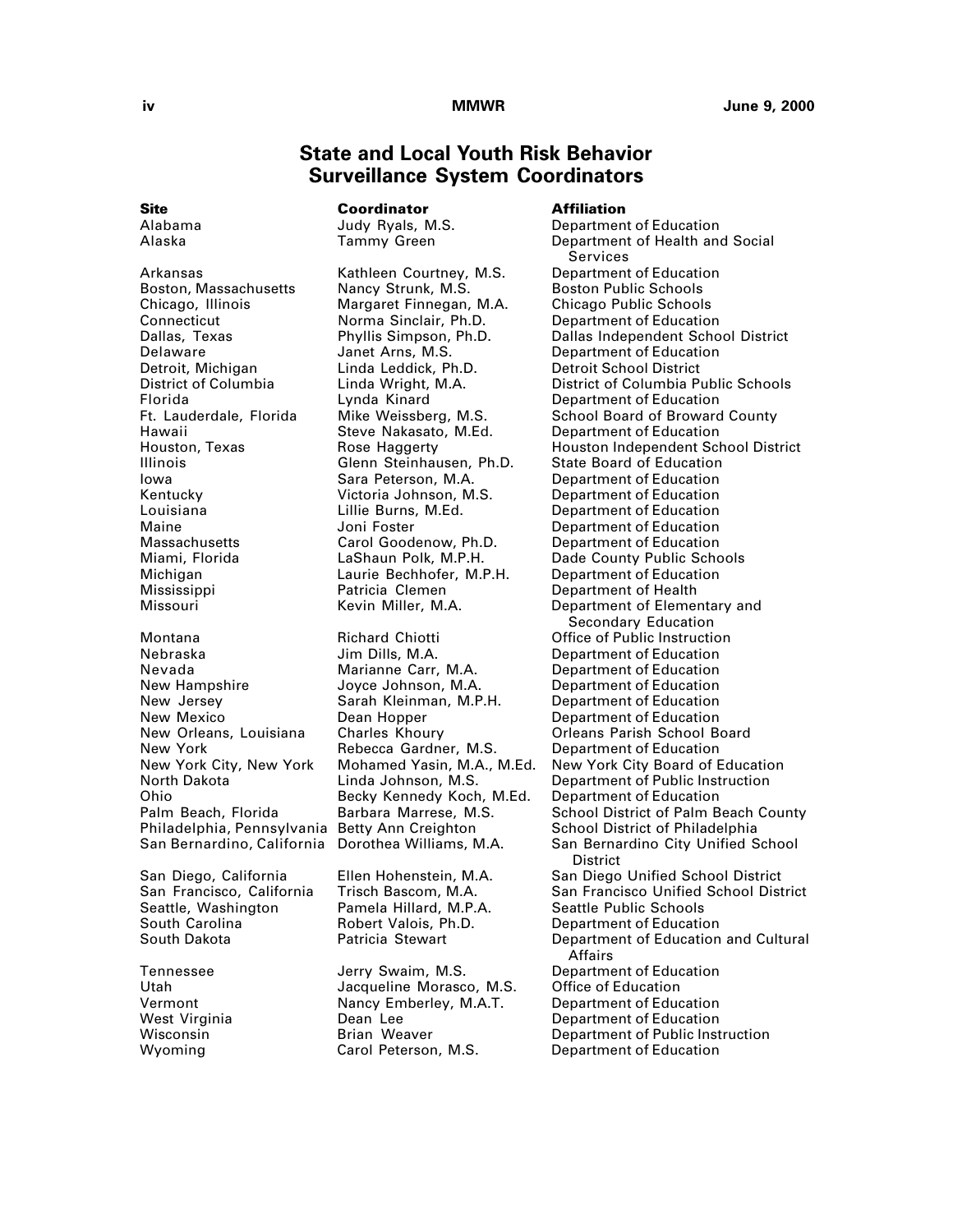# <span id="page-6-0"></span>**Youth Risk Behavior Surveillance — United States, 1999**

Laura Kann, Ph.D.1 Steven A. Kinchen<sup>1</sup> Barbara I. Williams, Ph.D.2 James G. Ross, M.S.<sup>3</sup> Richard Lowry, M.D., M.S.1 Jo Anne Grunbaum, Ed.D.1 Lloyd J. Kolbe, Ph.D.1 State and Local YRBSS Coordinators

Division of Adolescent and School Health, National Center for Chronic Disease Prevention and Health Promotion, CDC Westat Incorporated, Rockville, Maryland Macro International, Calverton, Maryland

#### **Abstract**

**Problem/Condition:** Priority health-risk behaviors, which contribute to the leading causes of mortality and morbidity among youth and adults, often are established during youth, extend into adulthood, are interrelated, and are preventable.

**Reporting Period:** February–May 1999.

**Description of the System:** The Youth Risk Behavior Surveillance System (YRBSS) monitors six categories of priority health-risk behaviors among youth and young adults — behaviors that contribute to unintentional and intentional injuries; tobacco use; alcohol and other drug use; sexual behaviors that contribute to unintended pregnancy and sexually transmitted diseases (STDs) (including human immunodeficiency virus [HIV] infection); unhealthy dietary behaviors; and physical inactivity. The YRBSS includes a national school-based survey conducted by CDC as well as state, territorial, and local school-based surveys conducted by education and health agencies. This report summarizes results from the national survey, 33 state surveys, and 16 local surveys conducted among high school students during February–May 1999.

**Results and Interpretation:** In the United States, approximately three fourths of all deaths among persons aged 10–24 years result from only four causes: motor-vehicle crashes, other unintentional injuries, homicide, and suicide. Results from the 1999 national Youth Risk Behavior Survey demonstrate that numerous high school students engage in behaviors that increase their likelihood of death from these four causes -16.4% had rarely or never worn a seat belt; during the 30 days preceding the survey, 33.1% had ridden with a driver who had been drinking alcohol; 17.3% had carried a weapon during the 30 days preceding the survey; 50.0% had drunk alcohol during the 30 days preceding the survey; 26.7% had used marijuana during the 30 days preceding the survey; and 7.8% had attempted suicide during the 12 months preceding the survey. Substantial morbidity and social problems among young persons also result from unintended pregnancies and STDs, including HIV infection. In 1999, nationwide, 49.9%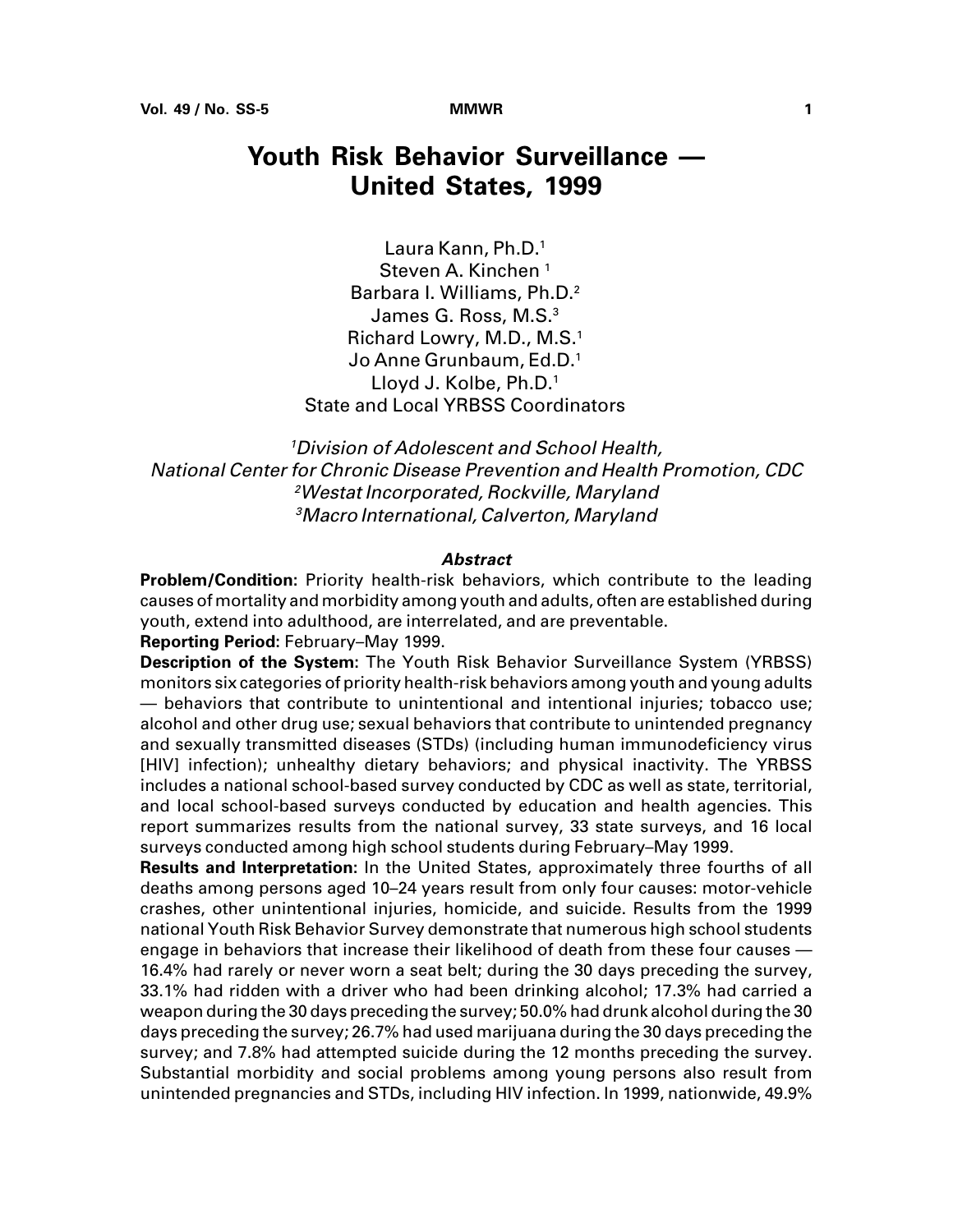<span id="page-7-0"></span>of high school students had ever had sexual intercourse; 42.0% of sexually active students had not used a condom at last sexual intercourse; and 1.8% had ever injected an illegal drug. Two thirds of all deaths among persons aged  $\geq$ 25 years result from only two causes — cardiovascular disease and cancer. The majority of risk behaviors associated with these two causes of death are initiated during adolescence. In 1999, 34.8% of high school students had smoked cigarettes during the 30 days preceding the survey; 76.1% had not eaten  $\geq 5$  servings/day of fruits and vegetables during the 7 days preceding the survey; 16.0% were at risk for becoming overweight; and 70.9% did not attend physical education class daily.

**Actions Taken:** These YRBSS data are already being used by health and education officials at national, state, and local levels to analyze and improve policies and programs to reduce priority health-risk behaviors among youth. The YRBSS data also are being used to measure progress toward achieving 16 national health objectives for 2010 and 3 of the 10 leading health indicators.

# **INTRODUCTION**

In the United States, 72% of all deaths among youth and young adults aged 10–24 years result from only 4 causes — motor-vehicle crashes (31%), other unintentional injuries (11%), homicide (18%), and suicide (12%) (<sup>1</sup> ). Substantial morbidity and social problems also result from the approximately 1 million pregnancies that occur each year among females aged 15–19 years (2 ) and the estimated 3 million cases of sexually transmitted diseases (STDs) that occur each year among persons aged 10–19 years (3 ).

Among adults aged  $\geq$ 25 years, two thirds of all deaths in the United States result from cardiovascular disease (42%) and cancer (24%) (<sup>1</sup> ). Leading causes of mortality and morbidity among all age groups in the United States are related to the following six categories of health behavior: behaviors that contribute to unintentional and intentional injuries; tobacco use; alcohol and other drug use; sexual behaviors that contribute to unintended pregnancy and STDs, including human immunodeficiency virus (HIV) infection; unhealthy dietary behaviors; and physical inactivity. These behaviors are frequently interrelated and often are established during youth and extend into adulthood.

To monitor priority health-risk behaviors in each of these categories among youth and young adults, CDC developed the Youth Risk Behavior Surveillance System (YRBSS) (<sup>4</sup> ). The YRBSS includes national, state, territorial, and local school-based surveys of high school students. National surveys were conducted in 1990, 1991, 1993, 1995, 1997, and 1999.\* Comparable state and local surveys were conducted as follows:

| Year      | <b>Number</b> | <b>Number</b>  | <b>Number</b>   |
|-----------|---------------|----------------|-----------------|
| of Survey | of States     | of Territories | of Large Cities |
| 1990      | 23            |                | 9               |
| 1991      | 26            |                | 11              |
| 1993      | 40            | 2              | 14              |
| 1995      | 40            |                | 17              |
| 1997      | 38            |                | 17              |
| 1999      | 41            |                | 17              |

\*School-based components of YRBSS were implemented in 1990 and 1991 and biennially during odd-numbered years thereafter.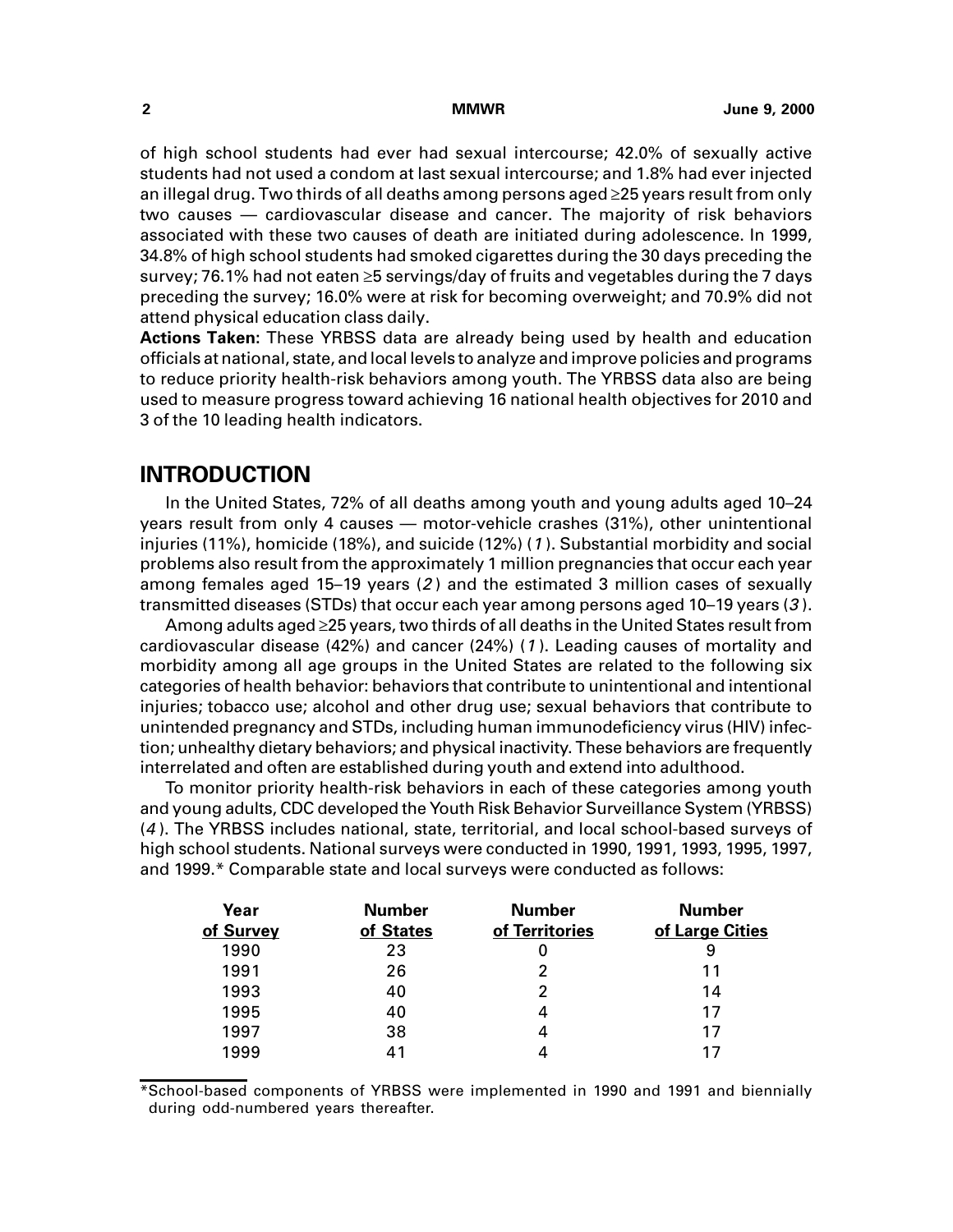<span id="page-8-0"></span>This report summarizes results from the 1999 national school-based survey and trends during 1991–1999 in selected risk behaviors. Data from 33 state and 16 local schoolbased surveys conducted during 1999 are included also.

# **METHODS**

# **Sampling**

The 1999 national school-based survey employed a three-stage cluster sample design to produce a nationally representative sample of students in grades 9–12. The first stage sampling frame contained 1,270 primary sampling units (PSUs), consisting of large counties or groups of smaller, adjacent counties. From the 1,270 PSUs, 52 were selected from 16 strata formed on the basis of the degree of urbanization and the relative percentage of black\* and Hispanic students in the PSU. PSUs were selected with probability proportional to school enrollment size. At the second sampling stage, 187 schools were selected with probability proportional to school enrollment size. To enable separate analysis of data for black and Hispanic students, schools with substantial numbers of black and Hispanic students were sampled at higher rates than all other schools. The third stage of sampling consisted of randomly selecting one or two intact classes of a required subject (e.g., English or social studies) from grades 9–12 at each chosen school. All students in selected classes were eligible to participate in the survey.

A weighting factor was applied to each student record to adjust for nonresponse and for varying probabilities of selection, including those resulting from oversampling of black and Hispanic students. Numbers of students in other racial/ethnic populations (excluding white, black, and Hispanic students) were too low for meaningful analysis in this report. Weights were scaled so that a) the weighted count of students was equal to the total sample size and b) the weighted proportions of students in each grade matched national population proportions. National data are representative of students in grades 9–12 in public and private schools in the 50 states and the District of Columbia. SUDAAN was used to compute 95% confidence intervals, which were used to determine differences between subpopulations at the  $p < 0.05$  level (5). Differences between prevalence estimates were considered statistically significant if the 95% confidence intervals did not overlap. Secular trends were analyzed by using logistic regression analyses that controlled for sex, grade, and race/ethnicity and that simultaneously assessed linear and higher order (i.e., quadratic) time effects  $(6)$ . Quadratic trends indicate a significant but nonlinear trend in the data. When the trend includes significant linear and quadratic components, the data demonstrate certain nonlinear variation (e.g., leveling off or change of direction) in addition to a linear trend.

The 1999 state and local school-based surveys employed a two-stage cluster sample design to produce representative samples of students in grades 9–12 in their jurisdictions. In the majority of states and cities, the first-stage sampling frame included all public schools containing any of grades 9–12. Schools were selected with probability proportional to school enrollment size. At the second sampling stage, intact classes of a required subject or a required period (e.g., second period) were randomly selected. All students in

<sup>\*</sup>In this report, black students refers to black, non-Hispanic students.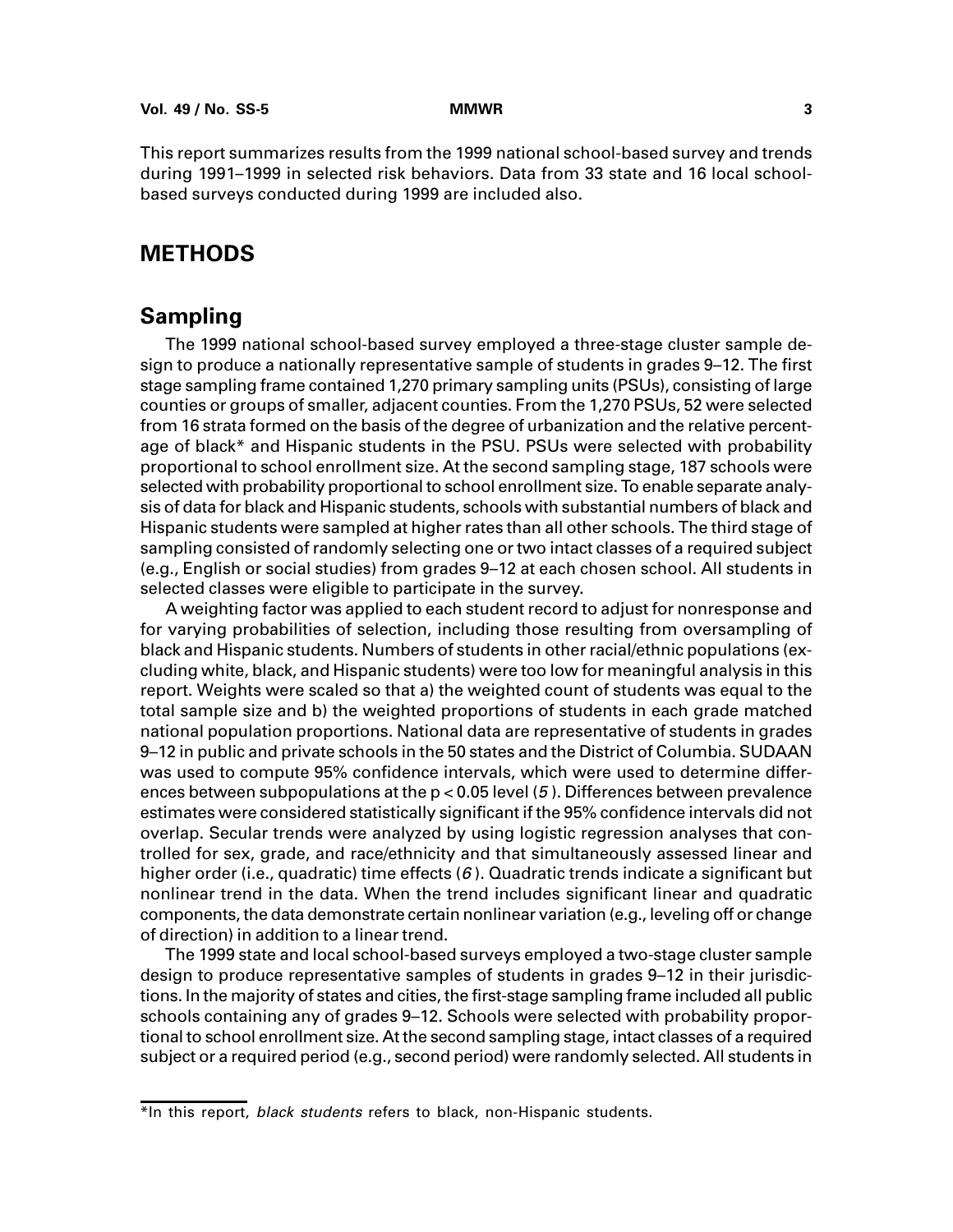selected classes were eligible to participate in the survey. Certain states and cities modified these procedures to meet their individual needs. For example, either classes were selected as the first stage of sampling, or all schools, rather than a sample of schools, were selected to participate.

For surveys from 22 states and 14 large cities, each with an overall response rate of  $\geq$ 60% and appropriate documentation, the data were weighted (Table 1). Weighted data from the majority of these states and cities can be generalized to all public school students in grades 9–12 in the respective jurisdiction. For surveys that did not have an overall response rate of  $\geq 60\%$  and appropriate documentation, the data were not weighted. Unweighted data from 11 states and 2 large cities apply only to students participating in the survey. The Alaska survey excludes students from Anchorage; the Louisiana survey excludes students from New Orleans; and the Tennessee survey excludes students from Nashville. The New Jersey survey excludes 18% of the total high school population studied in a separate survey.

For the national survey, 15,349 questionnaires were completed in 144 schools. The school response rate was 77%, and the student response rate was 86%, resulting in an overall response rate of 66% (Table 1). For state and local surveys, sample sizes ranged from 1,058 to 7,125. School response rates ranged from 53% to 100%; student response rates ranged from 55% to 90%; and overall response rates ranged from 40% to 85%. In national, state, and local surveys, students were generally evenly distributed across grades and between sexes.

Incidence rates for two variables were calculated to provide data for monitoring relevant year 2000 national health objectives (<sup>7</sup> ). For weapon carrying, students who reported that they had carried a weapon 0 or 1 day during the 30 days preceding the survey were assigned a weapon-carrying frequency of 0–1, respectively; 2–3 days, 2.5; 4–5 days, 4.5; and  $\geq 6$  days, 6.0. For physical fighting, students who reported having fought 0–1 time during the 12 months preceding the survey were assigned a fighting frequency of 0 or 1, respectively; 2–3 times, 2.5; 4–5 times, 4.5; 6–7 times, 6.5; 8–9 times, 8.5; 10–11 times, 10.5; and  $\geq$ 12 times, 12.0.

Body mass index (BMI) was calculated from self-reported height and weight and then applied to reference data from the National Health and Nutrition Examination Survey I (8 ) to determine the percentage of students who were at risk for becoming overweight and who were overweight. At risk for becoming overweight was defined as a BMI $\geq$ 85<sup>th</sup> percentile and  $\langle 95^{\text{th}}$  percentile by age and sex. Overweight was defined as a BMI  $\geq 95^{\text{th}}$ percentile by age and sex. A BMI  $\geq 95$ <sup>th</sup> percentile by age and sex among youth is approximately equivalent to a BMI  $\geq$ 30 among adults. For an adult, a BMI of 30 is approximately 30 pounds overweight.

Findings in this report are subject to two limitations. First, these data apply only to youth who attend school and, therefore, are not representative of all persons in this age group. Second, the extent of underreporting or overreporting of behaviors cannot be determined, although the survey questions demonstrate good test-retest reliability (9 ).

# **Data Collection**

Survey procedures were designed to protect students' privacy by allowing for anonymous and voluntary participation. Students completed the self-administered questionnaire in their classrooms during a regular class period, recording their responses directly on a computer-scannable booklet or answer sheet. The core questionnaire contained 87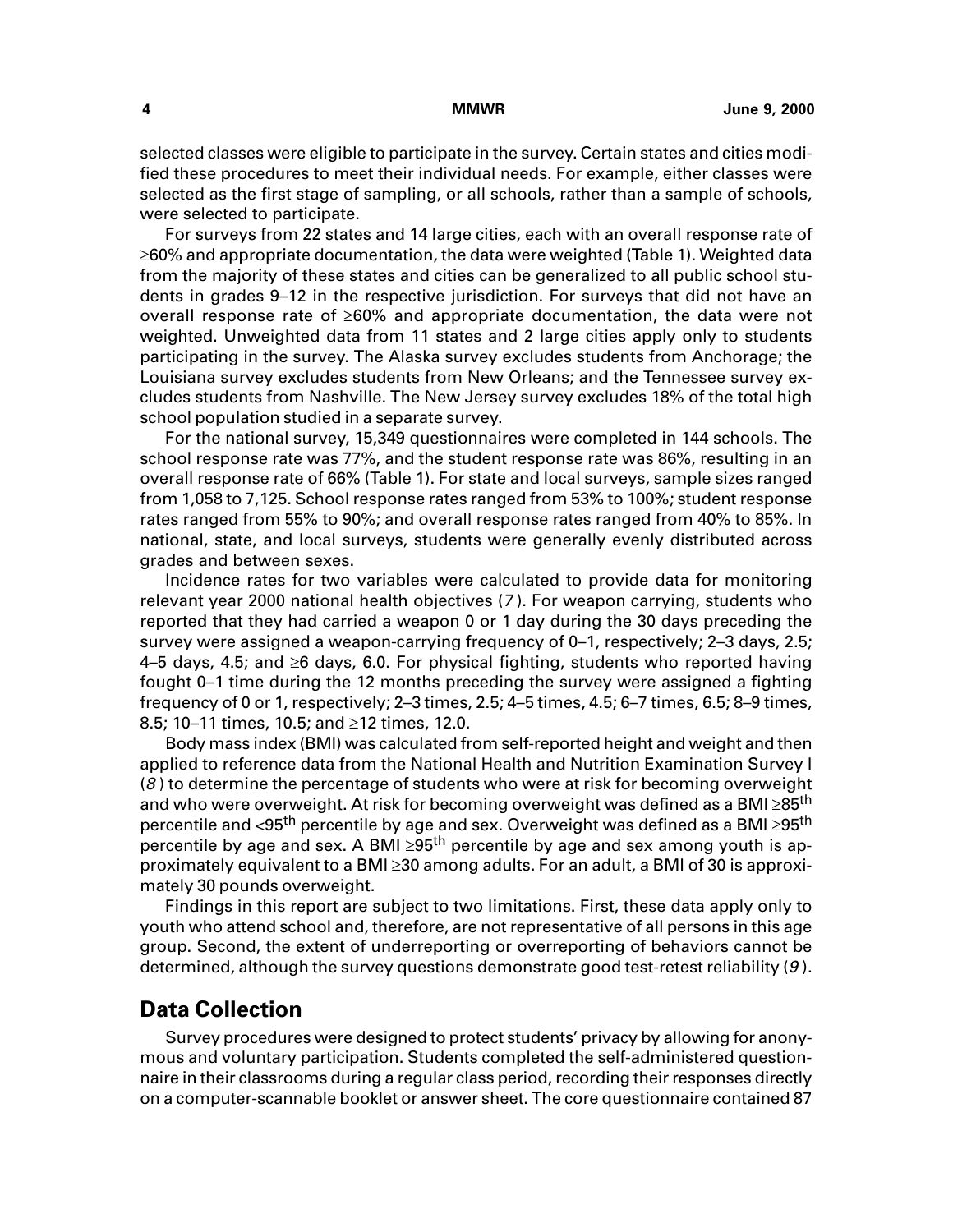<span id="page-10-0"></span>multiple-choice questions. State and local education agencies added or deleted items to meet individual needs. Local parental permission procedures were followed before survey administration.

# **RESULTS**

# **Behaviors That Contribute to Unintentional Injuries**

## **Seat Belt Use**

Nationwide, 16.4% of students had rarely or never worn seat belts when riding in a car or truck driven by someone else (Table 2). Overall, male students (20.8%) were significantly more likely than female students (11.9%) to have rarely or never worn seat belts. This significant sex difference was identified for white\* and Hispanic students and students in grades 11 and 12. Prevalence across state surveys varied fourfold from 8.3% to 33.4% (median: 19.1%) (Table 3). Across local surveys, prevalence varied eightfold from 4.8% to 36.4% (median: 14.9%).

### **Motorcycle Helmet Use**

Nationwide, 23.9% of students had ridden a motorcycle during the 12 months preceding the survey. Of these students, 38.0% rarely or never wore a motorcycle helmet (Table 2). Overall, male students (44.5%) were significantly more likely than female students (26.6%) to have rarely or never worn a motorcycle helmet. This significant sex difference was identified for white students and students in grades 9 and 10. Overall, Hispanic students (49.9%) were significantly more likely than white students (33.8%) to have rarely or never worn a motorcycle helmet. Hispanic female students (44.5%) were significantly more likely than white female students (20.1%) to report this behavior. Prevalence of rarely or never wearing a motorcycle helmet varied across state surveys threefold from 21.4% to 72.4% (median: 43.4%) (Table 3). Across local surveys, prevalence ranged from 30.6% to 63.5% (median: 41.6%).

### **Bicycle Helmet Use**

Nationwide, 70.8% of students had ridden a bicycle during the 12 months preceding the survey. Of these students, 85.3% rarely or never wore a bicycle helmet (Table 2). Overall, black students (91.9%) were significantly more likely than white students (84.3%) to have rarely or never worn a bicycle helmet. Black female students (94.1%) were significantly more likely than Hispanic and white female students (83.4% and 82.1%, respectively) to have rarely or never worn a bicycle helmet. Prevalence of rarely or never wearing a bicycle helmet ranged from 59.8% to 96.3% (median: 90.8%) across state surveys and from 53.1% to 95.2% (median 89.1%) across local surveys (Table 3).

### **Injurious Physical Activity**

Nationwide, 37.7% of students had been treated by a doctor or nurse for injuries sustained while exercising, playing sports, or being physically active during the 12 months

<sup>\*</sup>In this report, white students refers to white, non-Hispanic students.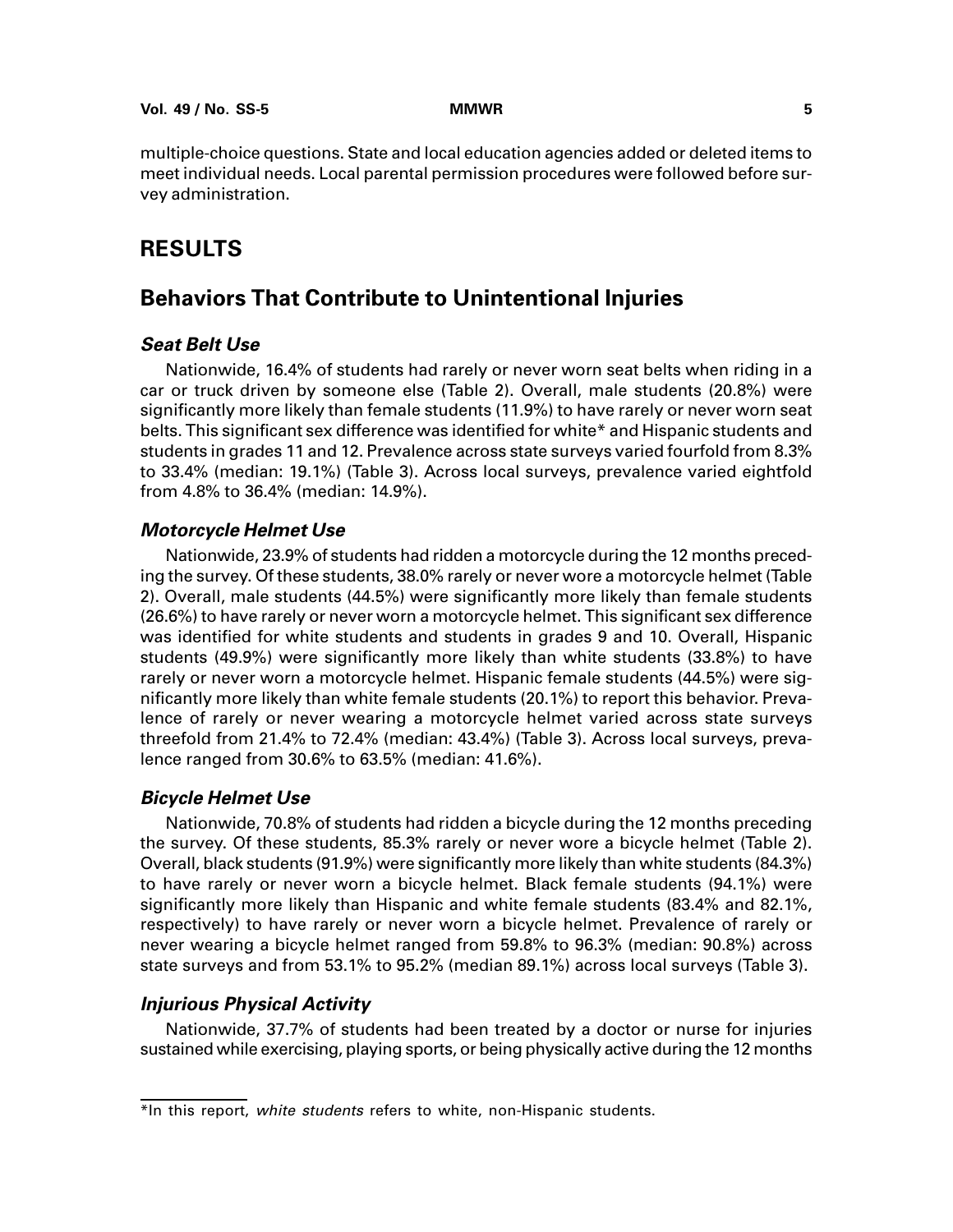preceding the survey (Table 2). Overall, male students (42.5%) were significantly more likely than female students (32.7%) to have been injured while being physically active. This significant sex difference was identified for all the racial/ethnic subpopulations and for students in grades 9 and 12. Overall, white students (38.7%) were significantly more likely than black students (32.6%) to have been injured while being physically active. Female students in grade 9 (35.4%) were significantly more likely than female students in grade 12 (26.1%) to report this behavior. Prevalence ranged from 32.8% to 44.6% (median: 38.5%) across state surveys and from 27.1% to 36.1% (median: 31.0%) across local surveys (Table 3).

### **Riding with a Driver Who Had Been Drinking Alcohol**

During the 30 days preceding the survey, one third (33.1%) of students nationwide had ridden  $\geq 1$  times with a driver who had been drinking alcohol (Table 4). Overall, Hispanic students (39.5%) were significantly more likely than white students (32.4%) to have ridden with a driver who had been drinking alcohol. Hispanic male students (41.8%) were significantly more likely than white male students (33.0%) to report this behavior. Male students in grade 12 (39.7%) were significantly more likely than male students in grade 9 (29.9%) to have ridden with a driver who had been drinking alcohol. Prevalence across state surveys ranged from 19.7% to 48.0% (median: 34.1%) and across local surveys, from 18.1% to 39.1% (median: 31.4%) (Table 5).

### **Driving After Drinking Alcohol**

During the 30 days preceding the survey, 13.1% of students nationwide had driven a vehicle  $\geq 1$  times after drinking alcohol (Table 4). Overall, male students (17.4%) were significantly more likely than female students (8.7%) to have driven after drinking alcohol. This significant sex difference was identified for all the racial/ethnic subpopulations and for students in grades 10 and 12. Overall, white students (14.6%) were significantly more likely than black students (7.9%) to have driven after drinking alcohol. White female students (10.3%) were significantly more likely than black female students (5.4%) to have driven after drinking alcohol, and white and Hispanic male students (18.7% and 17.2%, respectively) were significantly more likely than black male students (10.6%) to report this behavior. Female students in grades 11 and 12 (12.3% and 14.4%, respectively) were significantly more likely than female students in grades 9 and 10 (4.5% and 5.3%, respectively) to have driven after drinking alcohol. Male students in grades 10, 11, and 12 (15.0%, 20.5%, and 31.2%, respectively) were significantly more likely than male students in grade 9 (6.1%) to have driven after drinking alcohol, and male students in grade 12 (31.2%) were significantly more likely than male students in grades 10 and 11 (15.0% and 20.5%, respectively) to report this behavior. Prevalence across state surveys varied fourfold from 7.2% to 31.4% (median: 14.6%) (Table 5). Prevalence across local surveys varied fivefold from 3.7% to 17.2% (median: 8.8%).

# **Behaviors That Contribute to Intentional Injuries**

### **Carrying a Weapon**

Nationwide, 17.3% of students had carried a weapon (e.g., a gun, knife, or club) on ≥1 of the 30 days preceding the survey (Table 6). Overall, male students (28.6%) were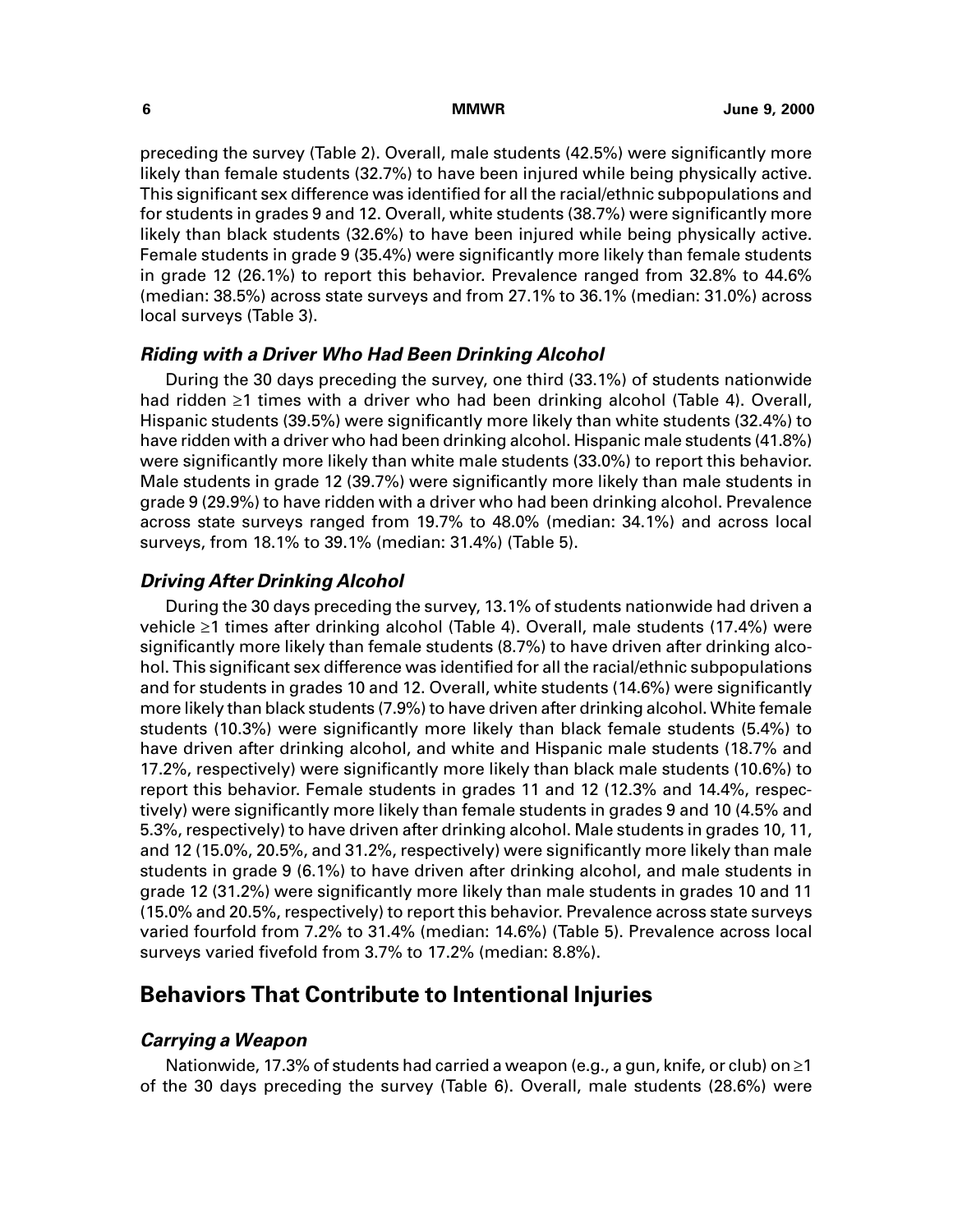significantly more likely than female students (6.0%) to have carried a weapon. This significant sex difference was identified for all the racial/ethnic and grade subpopulations. Black and Hispanic female students (11.7% and 8.4%, respectively) were significantly more likely than white female students (3.6%) to have carried a weapon. State prevalence ranged from 10.8% to 24.0% (median: 17.7%), and local prevalence ranged from 10.0% to 22.6% (median: 16.9%) (Table 7).

Nationwide, 4.9% of students had carried a gun on  $\geq 1$  of the 30 days preceding the survey (Table 6). Overall, male students (9.0%) were significantly more likely than female students (0.8%) to have carried a gun. This significant sex difference was identified for all the racial/ethnic and grade subpopulations. State prevalence varied fourfold from 2.4% to 9.3% (median: 6.7%), and local prevalence varied fivefold from 1.9% to 9.2% (median: 5.6%) (Table 7).

An estimated 70.8 separate incidents of weapon carrying had occurred per 100 students on  $\geq 1$  days during the 30 days preceding the survey (Table 6). Overall, the weaponcarrying incident rate was significantly higher for male students (119.2/100 students) than for female students (22.7/100 students). This significant sex difference was identified for white and Hispanic students and for students in all the grade subpopulations. Black female students (43.2/100 students) had a significantly higher weapon-carrying incident rate than white female students (12.0/100 students). State incidence rates varied threefold from 37.7/100 students to 106.7/100 students (median: 70.7/100 students) (Table 7). Local incidence rates ranged from 38.5/100 students to 93.6/100 students (median: 63.5/100 students).

### **Physical Fighting**

Among students nationwide, 35.7% had been in a physical fight  $\geq 1$  times during the 12 months preceding the survey (Table 8). Overall, male students (44.0%) were significantly more likely than female students (27.3%) to have been in a physical fight. This significant sex difference was identified for white and Hispanic students and for all the grade subpopulations. Overall, Hispanic students (39.9%) were significantly more likely than white students (33.1%) to have been in a physical fight. Black female students (38.6%) were significantly more likely than white female students (22.3%) to report this behavior. Female and male students in grade 9 (32.5% and 49.5%, respectively) were significantly more likely than female and male students in grade 11 (23.4% and 38.9%, respectively) to have been in a physical fight, and male students in grade 9 (49.5%) were significantly more likely than male students in grade 12 (39.0%) to report this behavior. Across state surveys, prevalence ranged from 26.2% to 39.3% (median: 32.7%) (Table 9). Across local surveys, prevalence ranged from 23.4% to 45.4% (median: 37.9%).

Nationwide, 4.0% of students had been treated by a doctor or nurse for injuries sustained in a physical fight  $\geq 1$  times during the 12 months preceding the survey (Table 8). Overall, male students (5.3%) were significantly more likely than female students (2.8%) to have been injured in a physical fight. This significant sex difference was identified for white students. Overall, black and Hispanic students (6.3% and 5.8%, respectively) were significantly more likely than white students (3.2%) to have been injured in a physical fight. Black female students (6.6%) were significantly more likely than white female students (1.6%) to report this behavior. Across state surveys, prevalence of injurious physical fighting ranged from 2.3% to 5.2% (median: 3.8%) (Table 9). Across local surveys, prevalence varied threefold from 2.4% to 7.3% (median: 5.0%).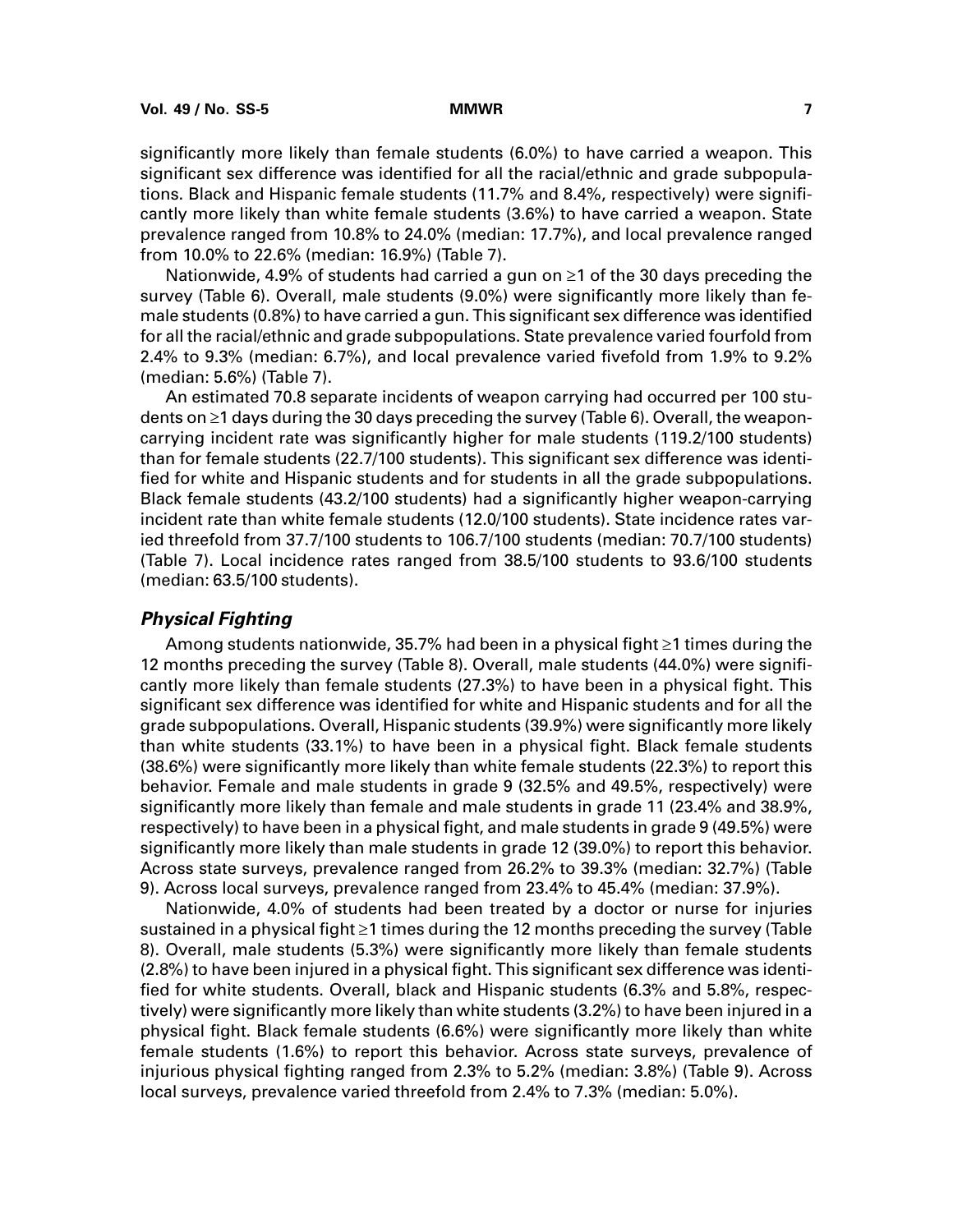Nationwide, an estimated 105.9 incidents of physical fighting had occurred per 100 students on  $\geq 1$  days during the 12 months preceding the survey (Table 8). Overall, the physical fighting incident rate was significantly higher for male students (143.3/100 students) than for female students (68.0/100 students). This significant sex difference was identified for white and Hispanic students and students in all the grade subpopulations. Female students in grade 9 (94.9/100 students) had a significantly higher physical fighting incidence rate than female students in grade 12 (45.1/100 students). State incidence rates ranged from 83.7/100 students to 122.5/100 students (median: 100.7/100 students) (Table 9). Local incidence rates ranged from 72.1/100 students to 156.9/100 students (median: 117.1/100 students).

### **Dating Violence**

During the 12 months preceding the survey, 8.8% of students nationwide were hit, slapped, or physically hurt on purpose by their boyfriend or girlfriend (i.e., dating violence) (Table 8). Overall, black students (12.4%) were significantly more likely than white students (7.4%) to report dating violence. Black female students (14.1%) were significantly more likely than white female students (7.4%) to report dating violence. Prevalence of dating violence ranged from 7.1% to 13.1% (median: 10.6%) across state surveys and from 6.5% to 15.9% (median: 11.1%) across local surveys (Table 9).

#### **Forced Sexual Intercourse**

Nationwide, 8.8% of students had ever been forced to have sexual intercourse when they did not want to (Table 8). Female students (12.5%) were significantly more likely than male students (5.2%) to have been forced to have sexual intercourse. This significant sex difference was identified for white and Hispanic students and students in grades 10, 11, and 12. Overall, black and Hispanic students (11.6% and 10.5%, respectively) were significantly more likely than white students (6.7%) to have been forced to have sexual intercourse. Across state surveys, prevalence for this behavior ranged from 5.8% to 11.7% (median: 9.0%) (Table 9). Across local surveys, prevalence ranged from 6.8% to 15.2% (median: 10.0%).

### **School-Related Violence**

Nationwide, 5.2% of students had missed  $\geq 1$  days of school during the 30 days preceding the survey because they had felt unsafe at school or when traveling to or from school (Table 10). Overall, Hispanic students (11.2%) were significantly more likely than black and white students (6.0% and 3.9%, respectively) to have missed school because they felt unsafe. Hispanic female students (10.2%) were significantly more likely than white female students (4.3%) to have missed school because they felt unsafe, and Hispanic male students (12.3%) were significantly more likely than black and white male students (4.9% and 3.6%, respectively) to have missed school because they felt unsafe. Prevalence across states varied ninefold from 1.9% to 16.4% (median: 5.4%) (Table 11). Prevalence across local surveys varied fivefold from 5.2% to 25.1% (median: 9.4%).

Prevalence of weapon carrying on school property on  $\geq 1$  of the 30 days preceding the survey was 6.9% nationwide (Table 10). Overall, male students (11.0%) were significantly more likely than female students (2.8%) to have carried a weapon on school property. This significant sex difference was identified for white and Hispanic students and all the grade subpopulations. Overall, Hispanic students (7.9%) were significantly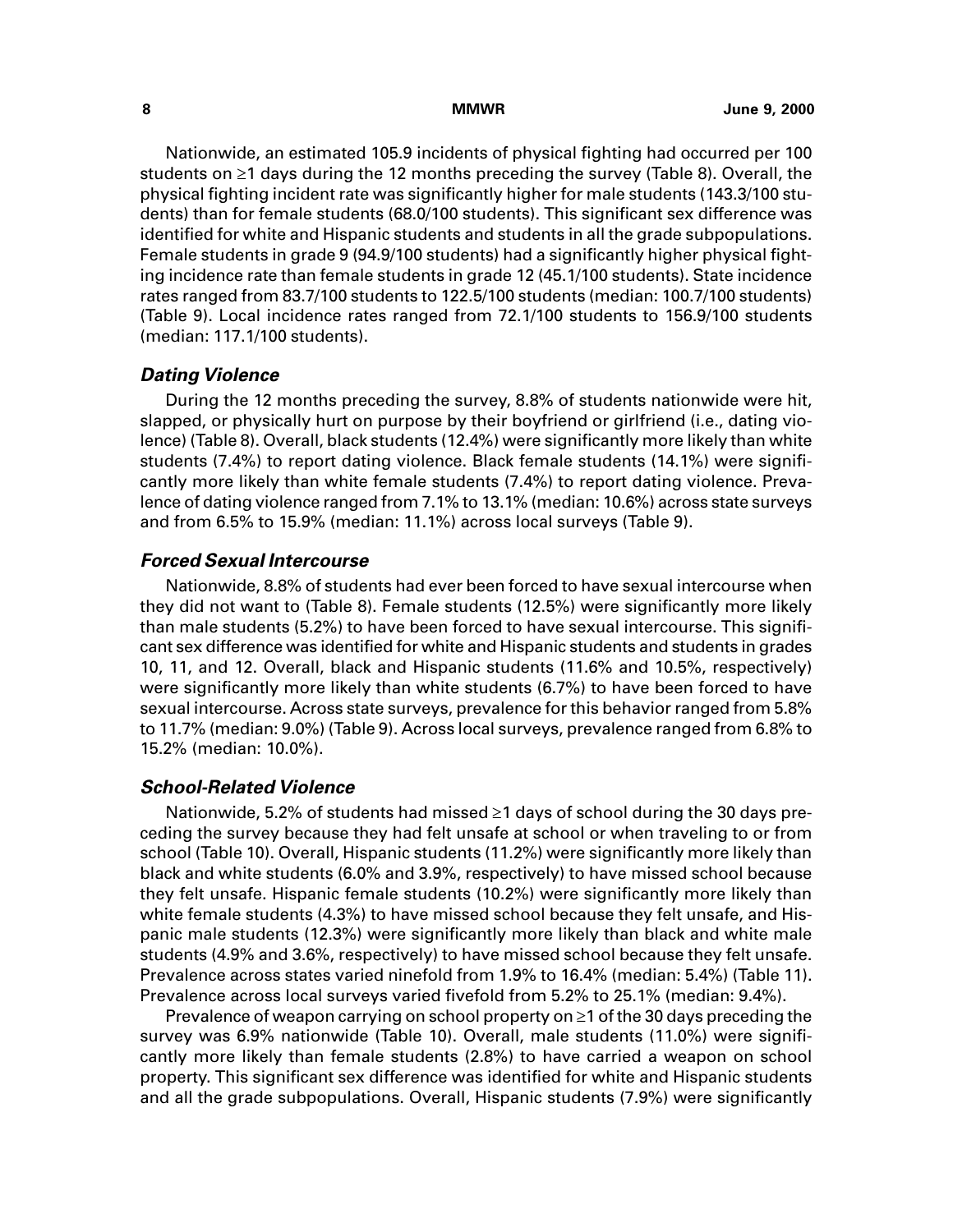more likely than black students (5.0%) to have carried a weapon on school property. Black female students (4.8%) were significantly more likely than white female students (1.6%) to have carried a weapon on school property, and Hispanic and white male students (12.3% and 11.0%, respectively) were significantly more likely than black male students (5.3%) to report this behavior. State prevalence varied threefold from 4.3% to 11.9% (median: 7.3%), and local prevalence ranged from 4.9% to 10.8% (median: 7.2%) (Table 11).

Nationwide, prevalence of students who had been threatened or injured with a weapon on school property  $\geq 1$  times during the 12 months preceding the survey was 7.7% (Table 10). Overall, male students (9.5%) were significantly more likely than female students (5.8%) to have been threatened or injured with a weapon on school property. This significant sex difference was identified for Hispanic students and students in grade 10. Overall, Hispanic students (9.8%) were significantly more likely than white students (6.6%) to have been threatened or injured with a weapon on school property. Hispanic male students (13.1%) were significantly more likely than white male students (7.9%) to report this behavior. Female students in grade 9 (8.4%) were significantly more likely than female students in grade 12 (3.5%) to have been threatened or injured with a weapon on school property, and male students in grade 9 (12.6%) were significantly more likely than male students in grades 11 and 12 (7.0% and 6.6%, respectively) to have been threatened or injured with a weapon on school property. Across state surveys, prevalence ranged from 5.5% to 10.9% (median: 8.6%) (Table 11). Across local surveys, prevalence varied threefold from 5.4% to 14.0% (median: 10.1%).

Nationwide, 14.2% of students had been in a physical fight on school property  $\geq 1$ times during the 12 months preceding the survey (Table 10). Overall, male students (18.5%) were significantly more likely than female students (9.8%) to have been in a physical fight on school property. This significant sex difference was identified for white and Hispanic students and students in grades 9, 10, and 11. Overall, black students (18.7%) were significantly more likely than white students (12.3%) to have been in a physical fight on school property. Black female students (18.4%) were significantly more likely than white female students (7.1%) to have been in a physical fight on school property. Female students in grade 9 (12.7%) were significantly more likely than female students in grades 11 and 12 (7.1% and 6.0%, respectively) to have been in a physical fight on school property, and male students in grades 9 and 10 (24.3% and 22.3%, respectively) were significantly more likely than male students in grades 11 and 12 (14.4% and 10.2%, respectively) to report this behavior. Across state surveys, prevalence ranged from 9.6% to 15.9% (median: 12.9%) (Table 11). Across local surveys, prevalence ranged from 8.9% to 21.3% (median: 14.8%).

### **Sadness and Suicide Ideation and Attempts**

Nationwide, during the 12 months preceding the survey, 28.3% of students had felt so sad or hopeless almost every day for  $\geq$  weeks in a row that they stopped doing some usual activities (Table 12). Overall, female students (35.7%) were significantly more likely than male students (21.0%) to have felt sad or hopeless almost every day for  $\geq 2$ weeks. This significant sex difference was identified for all the racial/ethnic and grade subpopulations. Overall, Hispanic students (37.0%) were significantly more likely than black and white students (28.9% and 24.9%, respectively) to have felt sad or hopeless almost every day for  $\geq$  weeks, and black students (28.9%) were significantly more likely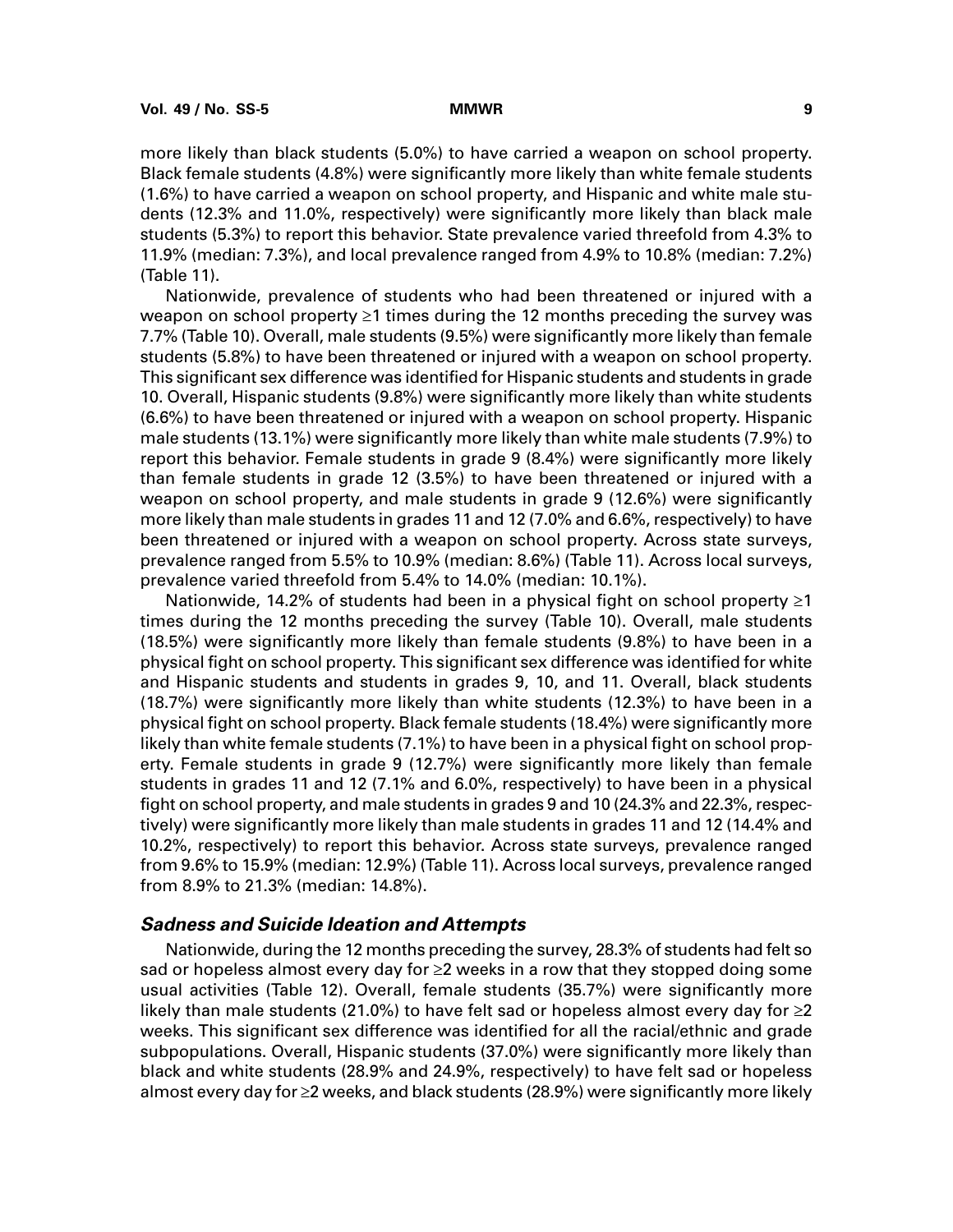than white students (24.9%) to report this behavior. Hispanic female students (46.1%) were significantly more likely than black and white female students (37.7% and 31.3%, respectively) to have felt sad or hopeless almost every day for  $\geq 2$  weeks, and black female students (37.7%) were significantly more likely than white female students (31.3%) to report this behavior. Hispanic male students (27.7%) were significantly more likely than white male students (19.0%) to have felt sad or hopeless almost every day for  $\geq$ 2 weeks. Across state surveys, prevalence ranged from 22.9% to 34.9% (median: 27.4%) (Table 13). Across local surveys, prevalence ranged from 27.4% to 34.4% (median: 30.2%).

Nationwide, 19.3% of students had seriously considered attempting suicide during the 12 months preceding the survey (Table 12). Overall, female students (24.9%) were significantly more likely than male students (13.7%) to have considered attempting suicide. This significant sex difference was identified for all the racial/ethnic subpopulations and students in grades 9, 10, and 11. Overall, Hispanic students (19.9%) were significantly more likely than black students (15.3%) to have considered attempting suicide. Hispanic female students (26.1%) were significantly more likely than black female students (18.8%) to have considered attempting suicide. Female students in grade 10 (30.1%) were significantly more likely than female students in grades 11 and 12 (23.0% and 21.2%, respectively) to have considered attempting suicide. Prevalence ranged from 14.9% to 23.3% (median: 18.3%) across state surveys and from 12.7% to 22.3% (median: 16.5%) across local surveys (Table 13).

More serious suicide ideation was reported by 14.5% of students nationwide who, during the 12 months preceding the survey, had made a specific plan to attempt suicide (Table 12). Overall, female students (18.3%) were significantly more likely than male students (10.9%) to have made a suicide plan. This significant sex difference was identified among white and Hispanic students and students in grades 9 and 10. Overall, Hispanic students (17.7%) were significantly more likely than white and black students (12.4% and 11.7%, respectively) to have made a suicide plan. Hispanic female students (23.3%) were significantly more likely than white and black female students (15.5% and 13.7%, respectively) to have made a suicide plan. Female students in grade 9 (20.1%) were significantly more likely than female students in grade 12 (13.0%) to have made a suicide plan, and female students in grade 10 (22.7%) were significantly more likely than female students in grades 11 and 12 (15.7% and 13.0%, respectively) to have made a suicide plan. Prevalence across state surveys ranged from 11.6% to 18.5% (median: 14.3%) (Table 13). Prevalence across local surveys ranged from 10.3% to 17.7% (median: 12.8%).

Nationwide, 8.3% of students had attempted suicide  $\geq 1$  times during the 12 months preceding the survey (Table 12). Overall, female students (10.9%) were significantly more likely than male students (5.7%) to have attempted suicide. This significant sex difference was identified among white and Hispanic students and students in grades 9 and 10. Overall, Hispanic students (12.8%) were significantly more likely than black and white students (6.7% and 7.3%, respectively) to have attempted suicide. Hispanic female students (18.9%) were significantly more likely than white and black students (9.0% and 7.5%, respectively) to have attempted suicide. Female students in grades 9 and 10 (14.0% and 14.8%, respectively) were significantly more likely than female students in grades 11 and 12 (7.5% and 5.8%, respectively) to report this behavior. The percentage of students attempting suicide ranged from 5.2% to 10.1% (median: 7.5%) across state surveys and from 6.5% to 9.8% (median: 7.7%) across local surveys (Table 13).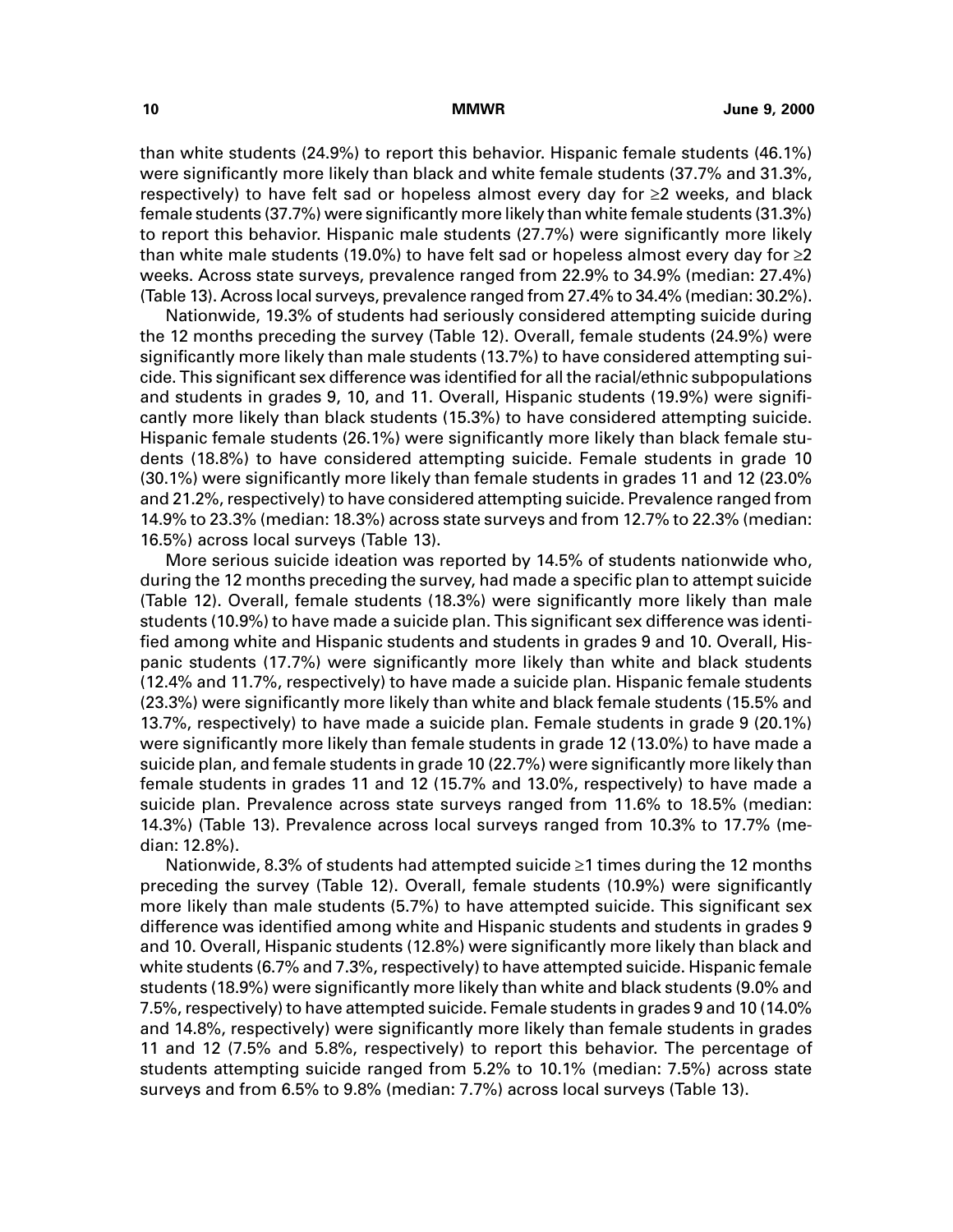Nationwide, 2.6% of students made a suicide attempt during the 12 months preceding the survey that resulted in an injury, poisoning, or overdose that had to be treated by a doctor or nurse (Table 12). Hispanic female students (4.6%) were significantly more likely than Hispanic male students (1.4%) to have made a suicide attempt that required medical attention. Prevalence of injurious suicide attempts varied threefold from 1.5% to 4.1% (median: 2.8%) across state surveys and from 1.8% to 4.8% (median: 3.1%) across local surveys (Table 13).

# **Tobacco Use**

### **Cigarette Use**

Nationwide, 70.4% of students had ever tried cigarette smoking (even one or two puffs) (i.e., lifetime cigarette use) (Table 14). Female students in grades 10, 11, and 12 (75.1%, 71.8%, and 75.5%, respectively) were significantly more likely than female students in grade 9 (60.3%) to have ever tried cigarette smoking. Male students in grade 12 (80.5%) were significantly more likely than male students in grades 9 and 11 (63.1% and 68.1%, respectively) to report this behavior. State prevalence ranged from 39.2% to 77.3% (median: 70.4%), and local prevalence ranged from 55.6% to 69.4% (median: 62.8%) (Table 15).

One quarter of students (25.3%) nationwide had ever smoked  $\geq 1$  cigarettes every day for 30 days (i.e., lifetime daily cigarette use) (Table 14). Overall, white students (29.3%) were significantly more likely than Hispanic and black students (19.6% and 11.2%, respectively) to report lifetime daily cigarette use. White female students (29.2%) were significantly more likely than Hispanic and black female students (18.2% and 8.0%, respectively) to report lifetime daily cigarette use, and Hispanic female students (18.2%) were significantly more likely than black female students (8.0%) to do so. Female students in grades 10, 11, and 12 (27.7%, 26.9%, and 28.8%, respectively) were significantly more likely than female students in grade 9 (17.3%) to report lifetime daily cigarette use. Male students in grade 12 (34.3%) were significantly more likely than male students in grade 9 (19.7%) to report lifetime daily cigarette use. Across state surveys, prevalence varied threefold from 11.7% to 32.6% (median: 25.4%) (Table 15). Across local surveys, prevalence ranged from 10.2% to 19.9% (median: 12.8%).

Approximately one third of students (34.8%) had smoked cigarettes on  $\geq 1$  of the 30 days preceding the survey (i.e., current cigarette use) (Table 14). Overall, white and Hispanic students (38.6% and 32.7%, respectively) were significantly more likely than black students (19.7%) to report current cigarette use. This significant racial/ethnic difference was identified among both female and male students. Female students in grade 12 (40.5%) were significantly more likely than female students in grade 9 (29.2%) to report current cigarette use. Male students in grade 12 (45.2%) were significantly more likely than male students in grades 9 and 10 (26.1% and 33.6%, respectively) to report current cigarette use. Across state surveys, prevalence varied fourfold from 11.9% to 43.6% (median: 34.1%) (Table 15). Across local surveys, prevalence ranged from 17.0% to 29.0% (median: 22.4%).

Nationwide, 16.8% of students had smoked cigarettes on  $\geq$ 20 of the 30 days preceding the survey (i.e., current frequent cigarette use) (Table 14). Overall, white students (20.2%) were significantly more likely than Hispanic and black students (10.4% and 7.0%, respectively) to report current frequent cigarette use. This significant racial/ethnic differ-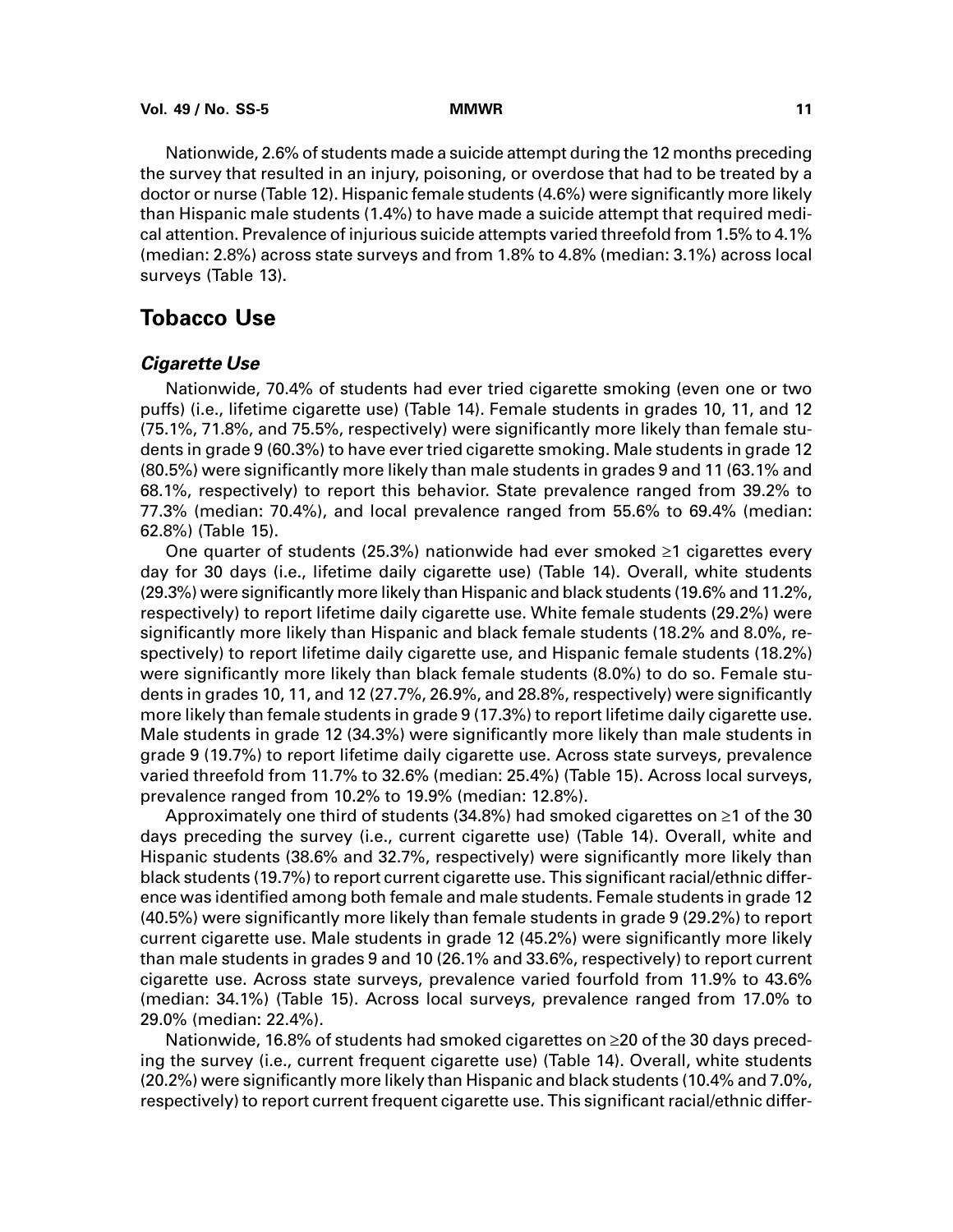ence was identified for both female and male students. For both female and male students, students in grades 11 and 12 were significantly more likely than students in grade 9 to report current frequent cigarette use. Across state surveys, prevalence varied fourfold from 5.6% to 24.0% (median: 17.4%) (Table 15). Across local surveys, prevalence varied threefold from 5.0% to 12.5% (median: 6.6%).

Nationwide, 5.2% of students who reported current cigarette use, smoked >10 cigarettes/day on the days they smoked (Table 14). White male students (8.4%) were significantly more likely than white female students (4.9%) to smoke >10 cigarettes/day. Overall, white and Hispanic students (6.6% and 2.7%, respectively) were significantly more likely than black students (0.9%) to smoke >10 cigarettes/day, and white students (6.6%) were significantly more likely than Hispanic students (2.7%) to report this behavior. White female students (4.9%) were significantly more likely than black female students (1.0%) to smoke >10 cigarettes/day. White and Hispanic male students (8.4% and 3.5%, respectively) were significantly more likely than black male students (0.8%) to smoke >10 cigarettes/day, and white male students (8.4%) were significantly more likely than Hispanic male students (3.5%) to report this behavior. Male students in grade 12 (10.8%) were significantly more likely than male students in grade 9 (3.5%) to smoke >10 cigarettes/day. Prevalence varied eightfold from 1.4% to 11.0% (median: 5.3%) across state surveys (Table 15). Prevalence varied fivefold across local surveys from 0.7% to 3.8% (median: 1.9%).

### **Smokeless Tobacco Use**

Nationwide, 7.8% of students had used smokeless tobacco (chewing tobacco or snuff) on  $\geq 1$  of the 30 days preceding the survey (i.e., current smokeless tobacco use) (Table 16). Overall, male students (14.2%) were significantly more likely than female students (1.3%) to report current smokeless tobacco use. This significant sex difference was identified for white and black students and all grade subpopulations. Overall, white students (10.4%) were significantly more likely than Hispanic and black students (3.9% and 1.3%, respectively) to report current smokeless tobacco use. White female students (1.5%) were significantly more likely than black female students (0.2%) to report current smokeless tobacco use, and white male students (18.8%) were significantly more likely than Hispanic and black male students (6.1% and 2.5%, respectively) to report this behavior. State prevalence varied eightfold from 2.2% to 18.2% (median: 8.3%), and local prevalence varied fivefold from 1.1% to 5.2% (median: 2.5%) (Table 17).

### **Cigar Use**

Nationwide, 17.7% of students had smoked cigars, cigarillos, or little cigars on  $\geq 1$  of the 30 days preceding the survey (i.e., current cigar use) (Table 16). Overall, male students (25.4%) were significantly more likely than female students (9.9%) to report current cigar use. This significant sex difference was identified for white and Hispanic students and all the grade subpopulations. Overall, white students (18.8%) were significantly more likely than black students (13.7%) to report current cigar use. White male students (28.3%) were significantly more likely than black male students (16.0%) to report current cigar use. Male students in grades 11 and 12 (26.9% and 33.5%, respectively) were significantly more likely than male students in grade 9 (18.3%) to report this behavior. Across state surveys, prevalence varied fourfold from 7.0% to 24.5% (median: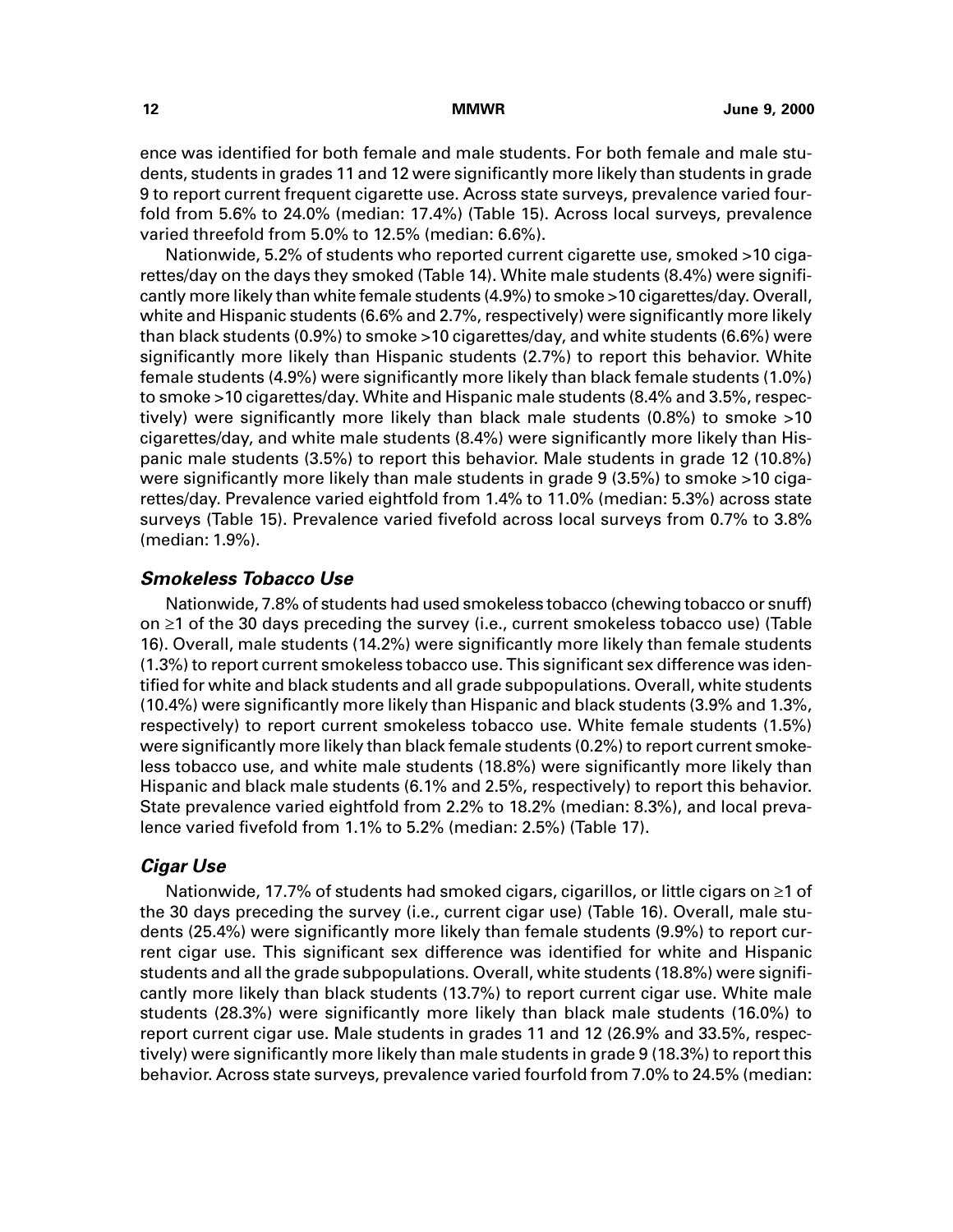18.9%) (Table 17). Across local surveys, prevalence ranged from 8.3% to 19.3% (median: 14.3%).

### **Current Tobacco Use**

Nationwide, 32.8% of students had reported current cigarette use, current smokeless tobacco use, or current cigar use (i.e., current tobacco use) (Table 16). Overall, male students (37.6%) were significantly more likely than female students (27.9%) to report current tobacco use. This significant sex difference was identified for white students and students in grades 10, 11, and 12. Overall, white and Hispanic students (36.2% and 31.3%, respectively) were significantly more likely than black students (20.9%) to report current tobacco use. This significant racial/ethnic difference was identified for both female and male students. Male students in grade 12 (47.5%) were significantly more likely than male students in grades 9 and 10 (29.3% and 37.8%, respectively) to report current tobacco use. Across state surveys, prevalence varied threefold from 14.5% to 49.4% (median: 40.1%) (Table 17). Across local surveys, prevalence ranged from 20.3% to 32.6% (median: 24.9%).

### **Access to Cigarettes**

Data regarding access to cigarettes are reported only for those students aged <18 years who reported current cigarette use. Nationwide, 23.5% of these students had purchased their cigarettes in a store or gas station during the 30 days preceding the survey (Table 18). Overall, male students (29.7%) were significantly more likely than female students (17.6%) to have purchased cigarettes in a store or gas station. This significant sex difference was identified for white students. Among both female and male students, students in grades 11 and 12 were significantly more likely than students in grade 9 to have purchased cigarettes in a store or gas station. State prevalence varied fivefold from 7.1% to 37.8% (median: 19.3%), and local prevalence varied fourfold from 11.3% to 45.1% (median: 25.8%) (Table 19).

Approximately two thirds of students (69.6%) who purchased cigarettes in a store or gas station had not been asked to show proof of age (Table 18). Black male students (80.2%) were significantly more likely than Hispanic male students (46.5%) to have not been asked to show proof of age. State prevalence ranged from 48.6% to 75.6% (median: 63.8%), and local prevalence ranged from 59.8% to 70.1% (median: 64.8%) (Table 19).

# **Alcohol and Other Drug Use**

## **Alcohol Use**

Nationwide, 81.0% of students had had  $\geq 1$  drinks of alcohol during their lifetime (i.e., lifetime alcohol use) (Table 20). Overall, Hispanic students (83.4%) were significantly more likely than black students (74.8%) to report lifetime alcohol use. White male students (81.8%) were significantly more likely than black male students (73.8%) to report lifetime alcohol use. Female students in grade 12 (87.0%) were significantly more likely than female students in grade 9 (74.5%) to report lifetime alcohol use. Male students in grades 10 and 12 (82.4% and 89.6%, respectively) were significantly more likely than male students in grade 9 (72.3%) to report lifetime alcohol use, and male students in grade 12 (89.6%) were significantly more likely than male students in grade 11 (79.5%) to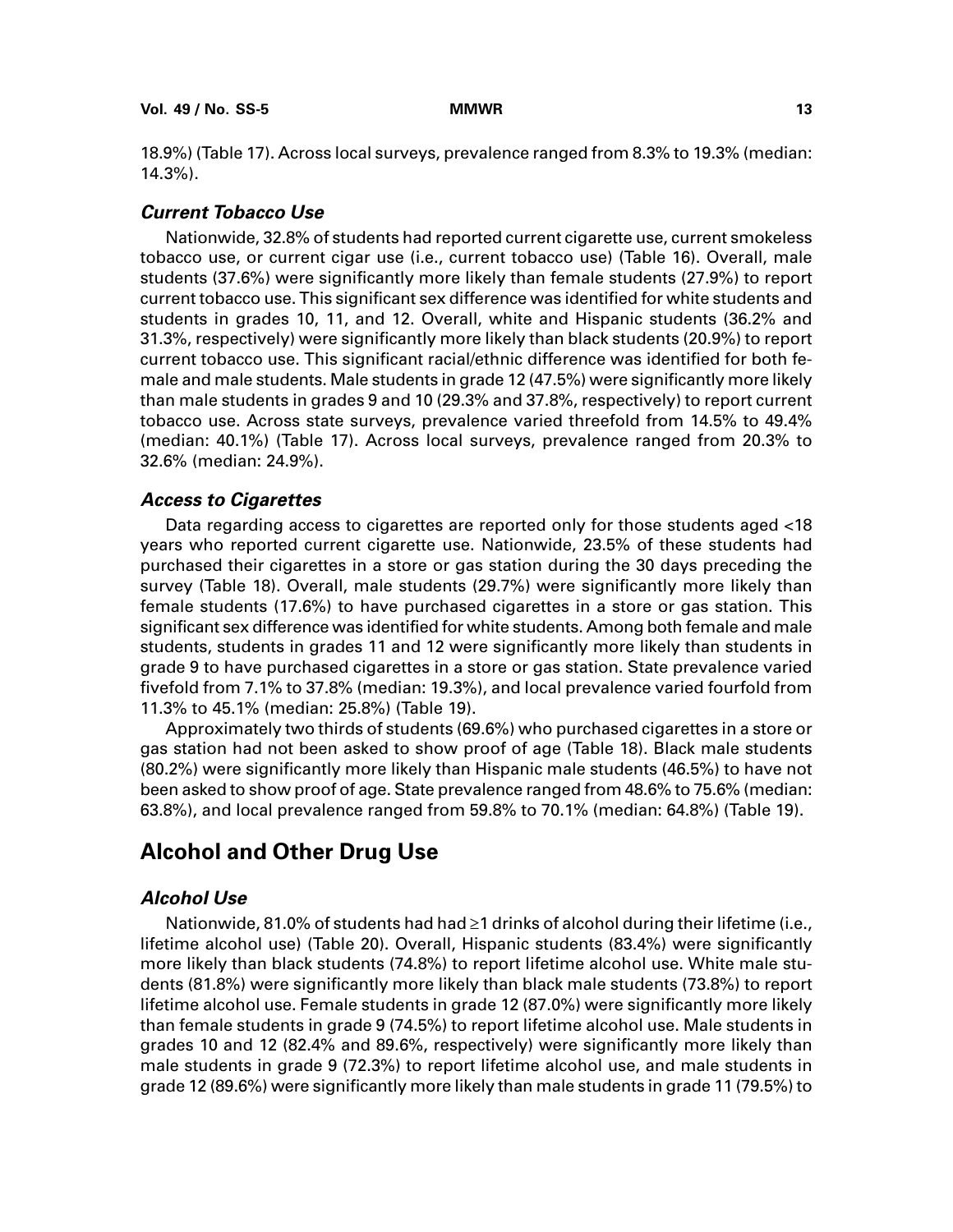report this behavior. Prevalence of lifetime alcohol use across state surveys ranged from 43.9% to 86.1% (median: 80.8%) (Table 21). Prevalence across local surveys ranged from 56.2% to 81.9% (median: 73.3%).

Half of all students (50.0%) nationwide had had  $\geq$ 1 drinks of alcohol on  $\geq$ 1 of the 30 days preceding the survey (i.e., current alcohol use) (Table 20). Overall, Hispanic and white students (52.8% and 52.5%, respectively) were significantly more likely than black students (39.9%) to report current alcohol use. This significant racial/ethnic difference was identified for male students. Female students in grade 12 (56.9%) were significantly more likely than female students in grades 9 and 10 (41.0% and 46.8%, respectively) to report current alcohol use. Male students in grade 12 (66.6%) were significantly more likely than male students in grades 9, 10, and 11 (40.2%, 52.7%, and 53.5%, respectively) to report current alcohol use, and male students in grades 10 and 11 (52.7% and 53.5%, respectively) were significantly more likely than male students in grade 9 (40.2%) to report this behavior. Prevalence across state surveys varied threefold from 22.7% to 60.5% (median: 49.8%) (Table 21). Across local surveys, prevalence ranged from 26.5% to 53.0% (median: 38.6%).

Nationwide, 31.5% of students had had  $\geq$ 5 drinks of alcohol on  $\geq$ 1 occasions during the 30 days preceding the survey (i.e., episodic heavy drinking) (Table 20). Overall, male students (34.9%) were significantly more likely than female students (28.1%) to report episodic heavy drinking. This significant sex difference was identified for white and Hispanic students and students in grade 12. Overall, white and Hispanic students (35.8% and 32.1%, respectively) were significantly more likely than black students (16.0%) to report episodic heavy drinking. This significant racial/ethnic difference was identified for both female and male students. For both female and male students, students in grades 10, 11, and 12 were significantly more likely than students in grade 9 to report episodic heavy drinking. Male students in grade 12 (49.5%) were significantly more likely than male students in grade 10 (33.4%) to report this behavior. Prevalence of episodic heavy drinking varied threefold from 15.8% to 46.2% (median: 33.1%) across state surveys and from 11.4% to 31.7% (median: 19.4%) across local surveys (Table 21).

#### **Marijuana Use**

Nationwide, 47.2% of students had used marijuana during their lifetime (i.e., lifetime marijuana use) (Table 20). Overall, male students (51.0%) were significantly more likely than female students (43.4%) to report lifetime marijuana use. Female students in grades 10, 11, and 12 (46.7%, 48.5%, and 53.2%, respectively) were significantly more likely than female students in grade 9 (28.7%) to report lifetime marijuana use. Male students in grade 12 (63.8%) were significantly more likely than male students in grades 9 and 11 (40.7% and 51.0%, respectively) to report lifetime marijuana use. Lifetime marijuana use ranged from 24.1% to 57.1% (median: 44.6%) across state surveys and from 30.6% to 48.6% (median: 41.3%) across local surveys (Table 21).

One fourth (26.7%) of students had used marijuana  $\geq 1$  times during the 30 days preceding the survey (i.e., current marijuana use) (Table 20). Overall, male students (30.8%) were significantly more likely than female students (22.6%) to report current marijuana use. This significant sex difference was identified for Hispanic students. Current marijuana use varied threefold across state surveys from 10.6% to 33.7% (median: 24.5%) (Table 21). Across local surveys, current marijuana use ranged from 15.2% to 27.3% (median: 20.9%).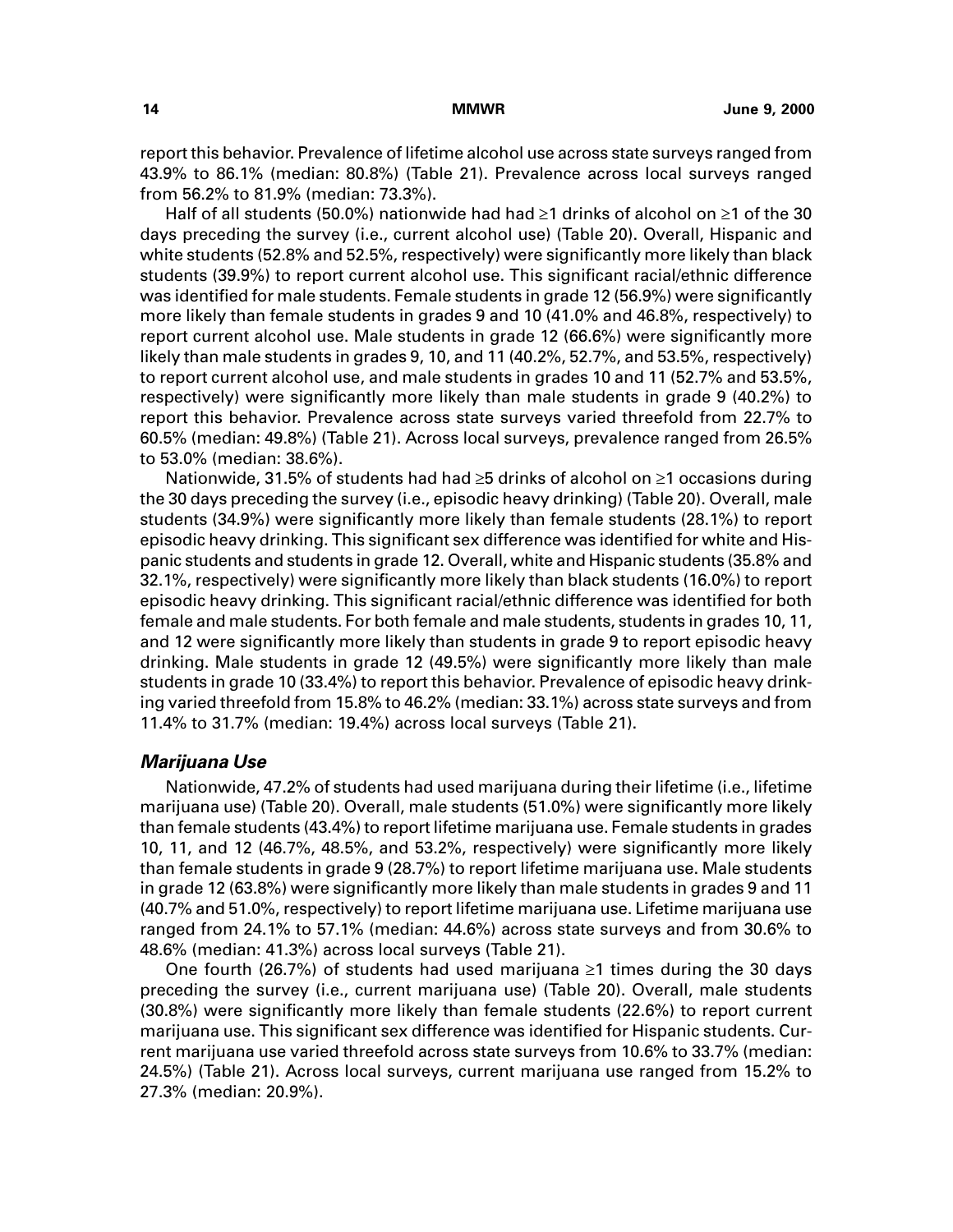### **Cocaine Use**

Nationwide, 9.5% of students had used a form of cocaine (e.g., powder, "crack,"\* or "freebase" $\uparrow$ ) during their lifetime (i.e., lifetime cocaine use) (Table 22). Overall, Hispanic and white students (15.3% and 9.9%, respectively) were significantly more likely than black students (2.2%) to report lifetime cocaine use, and Hispanic students (15.3%) were significantly more likely than white students (9.9%) to report this behavior. Hispanic and white female students (12.3% and 8.7%, respectively) were significantly more likely than black female students (1.5%) to report lifetime cocaine use. Hispanic and white male students (18.3% and 11.0%, respectively) were significantly more likely than black male students (2.8%) to report lifetime cocaine use, and Hispanic male students (18.3%) were significantly more likely than white male students (11.0%) to report this behavior. Among both female and male students, students in grade 12 were significantly more likely than students in grade 9 to report lifetime cocaine use. Prevalence for lifetime cocaine use varied threefold across state surveys from 5.7% to 17.2% (median: 8.2%) and varied fourfold across local surveys from 2.8% to 10.3% (median: 5.1%) (Table 23).

Nationwide, 4.0% of students had used a form of cocaine ≥1 times during the 30 days preceding the survey (i.e., current cocaine use) (Table 22). Overall, male students (5.2%) were significantly more likely than female students (2.9%) to report current cocaine use. This significant sex difference was identified for white students. Overall, Hispanic and white students (6.7% and 4.1%, respectively) were significantly more likely than black students (1.1%) to report current cocaine use. Hispanic female students (5.4%) were significantly more likely than black female students (1.1%) to report current cocaine use. Hispanic and white male students (8.0% and 5.3%, respectively) were significantly more likely than black male students (1.0%) to report current cocaine use. Current cocaine use varied sixfold from 1.5% to 8.5% (median: 3.4%) across state surveys and varied fourfold from 1.3% to 5.5% (median: 2.6%) across local surveys (Table 23).

### **Inhalant Use**

Nationwide, 14.6% of students had sniffed glue, breathed the contents of aerosol spray cans, or inhaled any paints or spray to get high during their lifetime (i.e., lifetime inhalant use) (Table 22). Overall, white and Hispanic students (16.4% and 16.1%, respectively) were significantly more likely than black students (4.5%) to report lifetime inhalant use. This significant racial/ethnic difference was identified for both female and male students. Female students in grades 9 and 10 (18.2% and 16.9%, respectively) were significantly more likely than female students in grade 12 (8.7%) to report lifetime inhalant use. Prevalence across state surveys ranged from 11.8% to 20.4% (median: 15.0%) (Table 23). Prevalence across local surveys ranged from 6.1% to 13.1% (median: 8.8%).

Nationwide, 4.2% of students had used inhalants ≥1 times during the 30 days preceding the survey (i.e., current inhalant use) (Table 22). Overall, Hispanic and white students (4.9% and 4.4%, respectively) were significantly more likely than black students (2.3%) to report current inhalant use. This significant racial/ethnic difference was identified for male students. Female students in grade 9 (7.2%) were significantly more likely than female students in grades 11 and 12 (2.4% and 1.6%, respectively) to report current inhalant use. Across state surveys, prevalence ranged from 3.0% to 6.7% (median: 4.3%)

<sup>\*</sup>Pellet-sized pieces of highly purified cocaine.

<sup>†</sup> A process whereby cocaine is dissolved in ether or sodium hydroxide and the precipitate filtered off.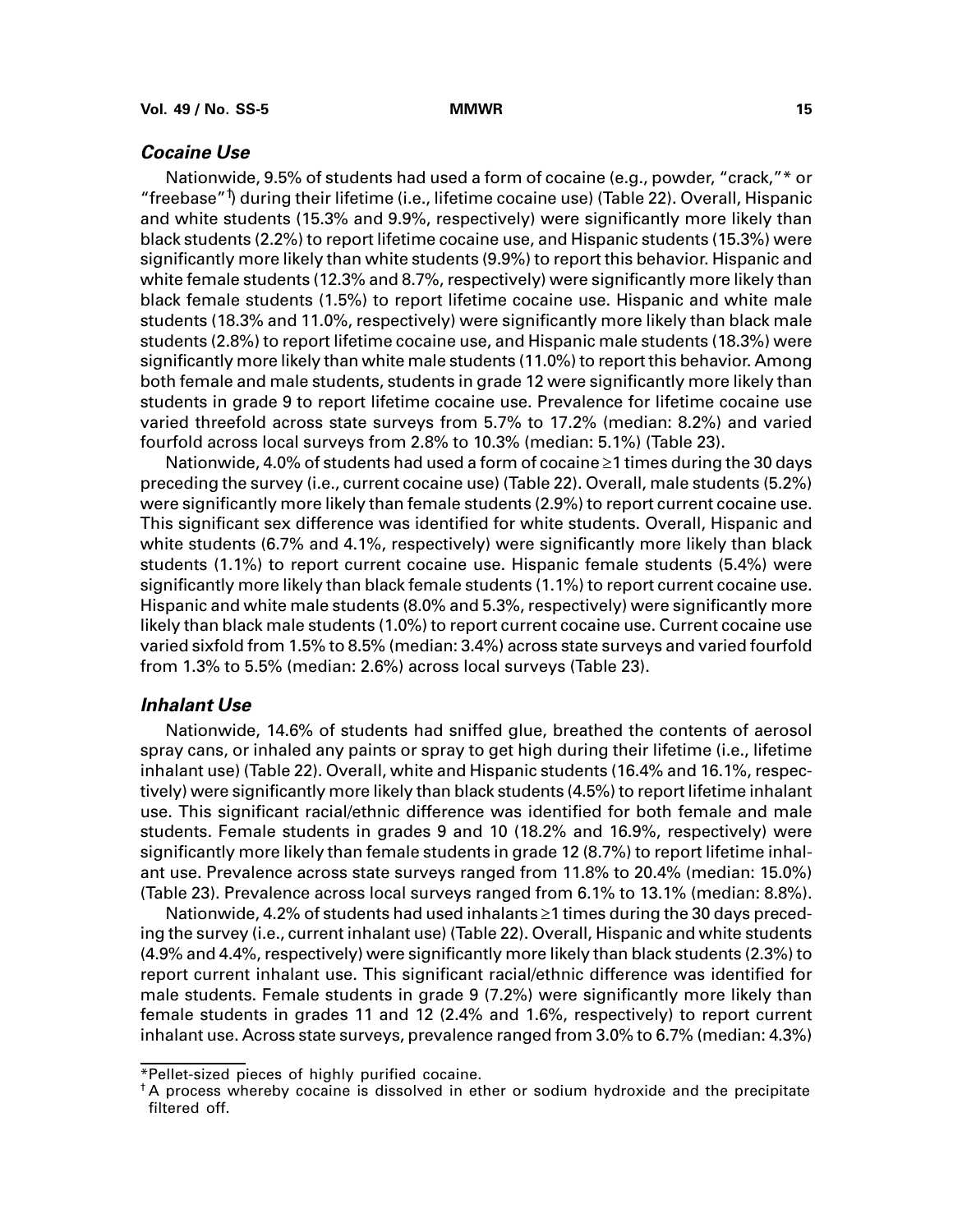(Table 23). Across local surveys, prevalence varied threefold from 2.0% to 5.4% (median: 3.2%).

### **Heroin Use**

Nationwide, 2.4% of students had used heroin during their lifetime (i.e., lifetime heroin use) (Table 24). Overall, male students (3.5%) were significantly more likely than female students (1.3%) to report lifetime heroin use. This significant sex difference was identified for white students and students in grade 12. Across state surveys, prevalence varied threefold from 1.7% to 5.2% (median: 3.1%) (Table 25). Across local surveys, prevalence varied fivefold from 1.0% to 5.3% (median: 2.8%).

### **Methamphetamine Use**

Nationwide, 9.1% of students had used methamphetamines during their lifetime (i.e., lifetime methamphetamine use) (Table 24). Overall, Hispanic and white students (11.3% and 10.3%, respectively) were significantly more likely than black students (1.7%) to report lifetime methamphetamine use. This significant racial/ethnic difference was identified for both female and male students. Male students in grade 12 (12.4%) were significantly more likely than male students in grade 9 (6.2%) to report lifetime methamphetamine use. State prevalence varied threefold from 6.3% to 16.2% (median: 9.8%), and local prevalence varied sixfold from 1.9% to 10.5% (median: 5.1%) (Table 25).

### **Steroid Use**

Nationwide, 3.7% of students had used illegal steroids (i.e., without a doctor's prescription) during their lifetime (i.e., lifetime steroid use) (Table 24). Overall, male students (5.2%) were significantly more likely than female students (2.2%) to report lifetime steroid use. This significant sex difference was identified for white and black students and students in grades 11 and 12. Overall, white students (4.1%) were significantly more likely than black students (2.2%) to report lifetime steroid use. Hispanic female students (3.4%) were significantly more likely than black female students (0.9%) to report lifetime steroid use. Prevalence across state surveys varied threefold from 2.1% to 6.1% (median: 4.3%) (Table 25). Across local surveys, prevalence varied fourfold from 1.4% to 5.8% (median: 3.4%).

## **Injecting-Drug Use**

Nationwide, 1.8% of students had injected illegal drugs during their lifetime\* (i.e., lifetime injecting-drug use) (Table 24). Overall, male students (2.8%) were significantly more likely than female students (0.7%) to report lifetime injecting-drug use. This significant sex difference was identified for white students and students in grade 12. Preva-

<sup>\*</sup>Students were classified as injecting-drug users only if they a) reported injecting-drug use not prescribed by a physician and b) answered one or more times to any of the following questions:

<sup>&</sup>quot;During your life, how many times have you used any form of cocaine including powder, crack, or freebase?" "During your life, how many times have you used heroin (also called smack, junk, or China White)?" "During your life, how many times have you used methamphetamines (also called speed, crystal, crank, or ice)?" Or, "During your life, how many times have you taken steroid pills or shots without a doctor's prescription?"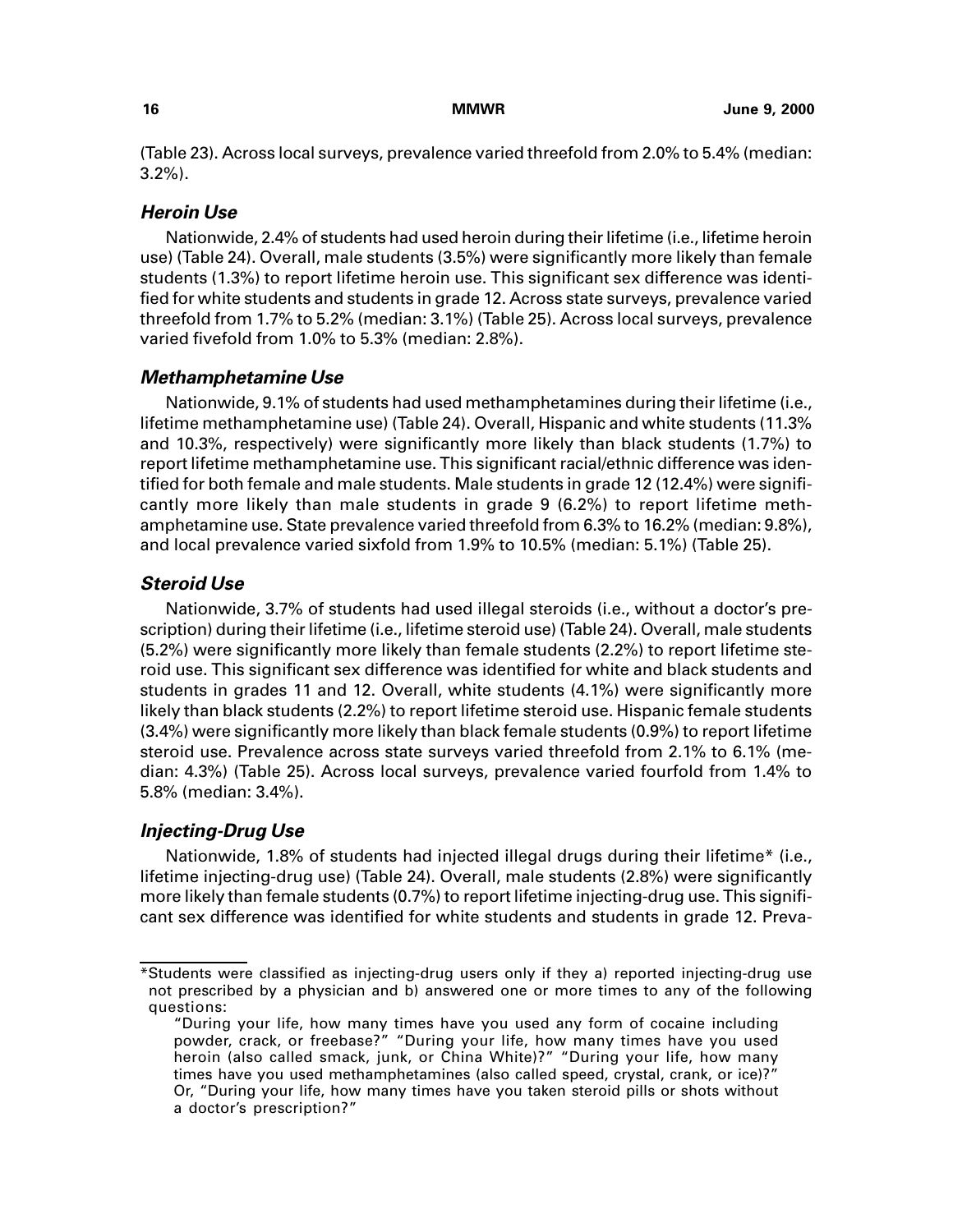lence of lifetime injecting-drug use varied threefold across state surveys from 1.5% to 4.5% (median: 2.4%) (Table 25). Across local surveys, prevalence varied sevenfold from 0.6% to 4.1% (median: 1.5%).

# **Initiation of Risk Behaviors**

### **Cigarette Smoking**

One fourth (24.7%) of students nationwide had smoked a whole cigarette before age 13 years (Table 26). Overall, male students (27.3%) were significantly more likely than female students (22.1%) to have smoked a whole cigarette before age 13 years. This significant sex difference was identified for white and Hispanic students. Overall, white and Hispanic students (26.2% and 25.1%, respectively) were significantly more likely than black students (14.4%) to have smoked a whole cigarette before age 13 years. This significant racial/ethnic difference was identified for both female and male students. Female students in grade 10 (27.6%) were significantly more likely than female students in grade 12 (16.7%) to have smoked a whole cigarette before age 13 years. Across state surveys, prevalence varied threefold from 13.1% to 33.7% (median: 26.7%) (Table 27). Across local surveys, prevalence ranged from 15.2% to 23.0% (median: 18.7%).

### **Alcohol Use**

Nationwide, 32.2% of students had first drunk alcohol (more than a few sips) before age 13 years (Table 26). Overall, male students (37.4%) were significantly more likely than female students (26.8%) to have drunk alcohol before age 13 years. This significant sex difference was identified for all the racial/ethnic subpopulations and students in grades 11 and 12. Female students in grades 9 and 10 (37.7% and 30.9%, respectively) were significantly more likely than female students in grades 11 and 12 (20.0% and 16.0%, respectively) to have drunk alcohol before age 13 years. Prevalence across state surveys ranged from 17.0% to 40.2% (median: 31.5%) (Table 27). Prevalence across local surveys ranged from 25.4% to 36.6% (median: 31.5%).

### **Marijuana Use**

Nationwide, 11.3% of students had tried marijuana before age 13 years (Table 26). Overall, male students (14.5%) were significantly more likely than female students (8.0%) to have tried marijuana before age 13 years. This significant sex difference was identified for white and Hispanic students and students in grades 9 and 11. Overall, Hispanic students (13.9%) were significantly more likely than white students (9.4%) to have tried marijuana before age 13 years. This significant racial/ethnic difference was identified for male students. Prevalence across state surveys varied fourfold from 5.0% to 19.6% (median: 11.7%). Across local surveys, prevalence ranged from 6.5% to 14.5% (median: 12.0%) (Table 27).

# **Tobacco, Alcohol, and Other Drug Use on School Property**

Nationwide, 14.0% of students had smoked cigarettes on school property on ≥1 of the 30 days preceding the survey (Table 28). Overall, white and Hispanic students (15.6% and 12.9%, respectively) were significantly more likely than black students (6.7%) to have smoked cigarettes on school property. White female students (14.7%) were signifi-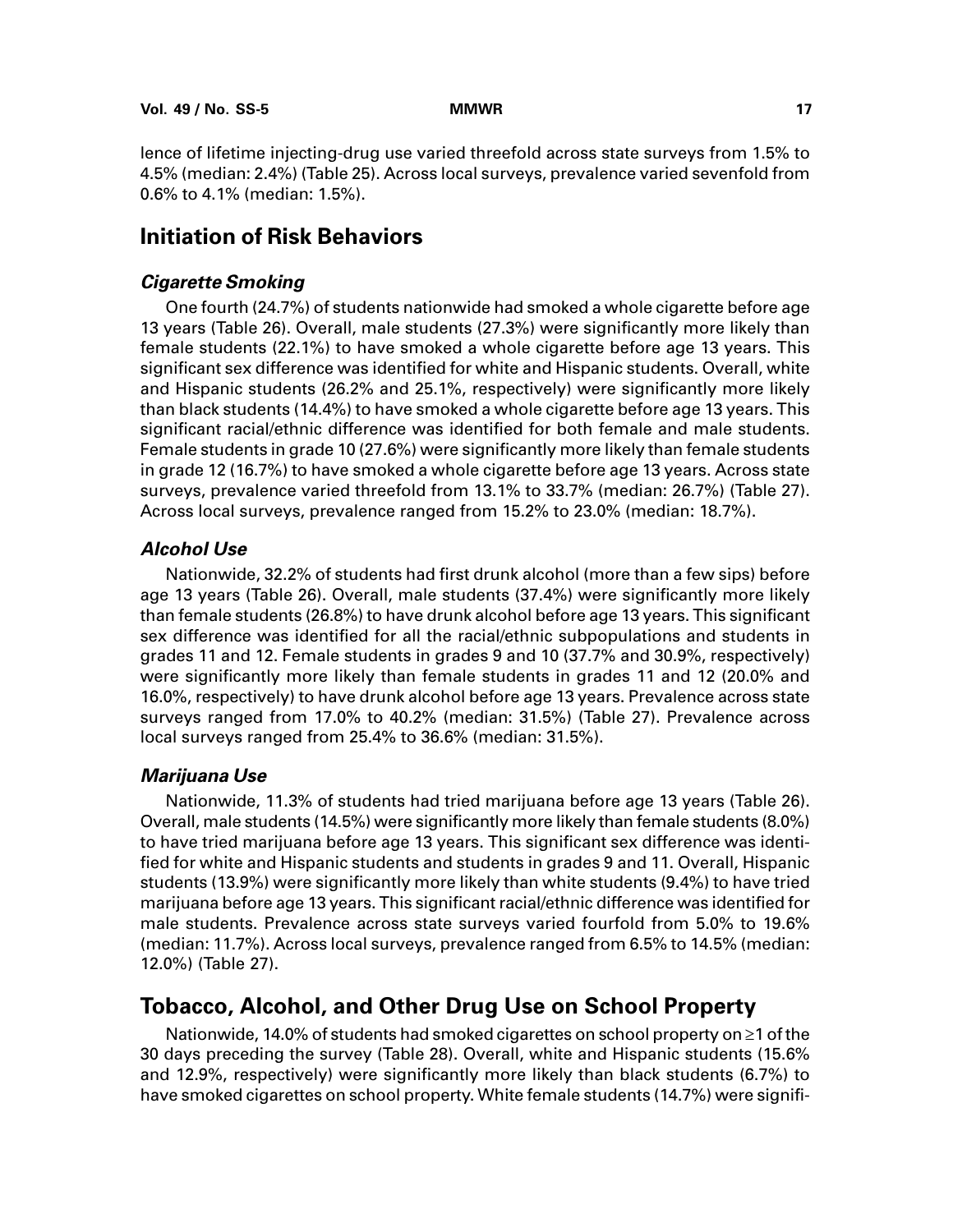cantly more likely than black female students (5.8%) to have smoked cigarettes on school property, and white and Hispanic male students (16.5% and 15.3%, respectively) were significantly more likely than black male students (7.7%) to report this behavior. Across state surveys, prevalence varied threefold from 6.3% to 21.3% (median: 13.7%) (Table 29). Across local surveys, prevalence varied threefold from 4.9% to 16.4% (median: 9.0%).

Nationwide, 4.2% of students had used smokeless tobacco on school property on  $\geq 1$ of the 30 days preceding the survey (Table 28). Overall, male students (8.1%) were significantly more likely than female students (0.3%) to have used smokeless tobacco on school property. This significant sex difference was identified for white students and all the grade subpopulations. Overall, white and Hispanic students (5.9% and 2.5%, respectively) were significantly more likely than black students (0.5%) to have used smokeless tobacco on school property. White male students (11.4%) were significantly more likely than Hispanic and black male students (3.5% and 0.9%, respectively) to report this behavior. Prevalence of smokeless tobacco use on school property across state surveys varied sevenfold from 1.5% to 10.7% (median: 4.5%) (Table 29). Prevalence across local surveys varied fivefold from 0.6% to 3.0% (median: 1.4%).

Nationwide, 4.9% of students had had ≥1 drinks of alcohol on school property on ≥1 of the 30 days preceding the survey (Table 28). Overall, male students (6.1%) were significantly more likely than female students (3.6%) to have drunk alcohol on school property. This significant sex difference was identified for white and black students and students in grades 11 and 12. Hispanic female students (6.7%) were significantly more likely than white and black female students (3.4% and 2.6%, respectively) to have drunk alcohol on school property. Prevalence across state surveys varied threefold from 3.1% to 10.8% (median: 5.7%) (Table 29). Prevalence across local surveys varied threefold from 3.4% to 11.2% (median: 6.1%).

Nationwide, 7.2% of students had used marijuana on school property ≥1 times during the 30 days preceding the survey (Table 28). Overall, male students (10.1%) were significantly more likely than female students (4.4%) to have used marijuana on school property. This significant sex difference was identified for white and Hispanic students and students in grades 10 and 12. Overall, Hispanic students (10.7%) were significantly more likely than white students (6.5%) to have used marijuana on school property. This significant racial/ethnic difference was identified for female students. Prevalence across state surveys varied threefold from 3.3% to 10.6% (median: 5.8%) (Table 29). Prevalence across local surveys ranged from 4.9% to 11.2% (median: 7.0%).

Nationwide, 30.2% of students had been offered, sold, or given an illegal drug on school property during the 12 months preceding the survey (Table 28). Overall, male students (34.7%) were significantly more likely than female students (25.7%) to have been offered, sold, or given an illegal drug on school property. This significant sex difference was identified for white and Hispanic students and students in grades 10 and 12. Overall, Hispanic students (36.9%) were significantly more likely than white and black students (28.8% and 25.3%, respectively) to have been offered, sold, or given an illegal drug on school property. This significant racial/ethnic difference was identified for male students. Prevalence of being offered, sold, or given an illegal drug on school property across state surveys ranged from 17.2% to 40.0% (median: 28.5%) (Table 29). Prevalence across local surveys ranged from 19.5% to 40.6% (median: 30.6%).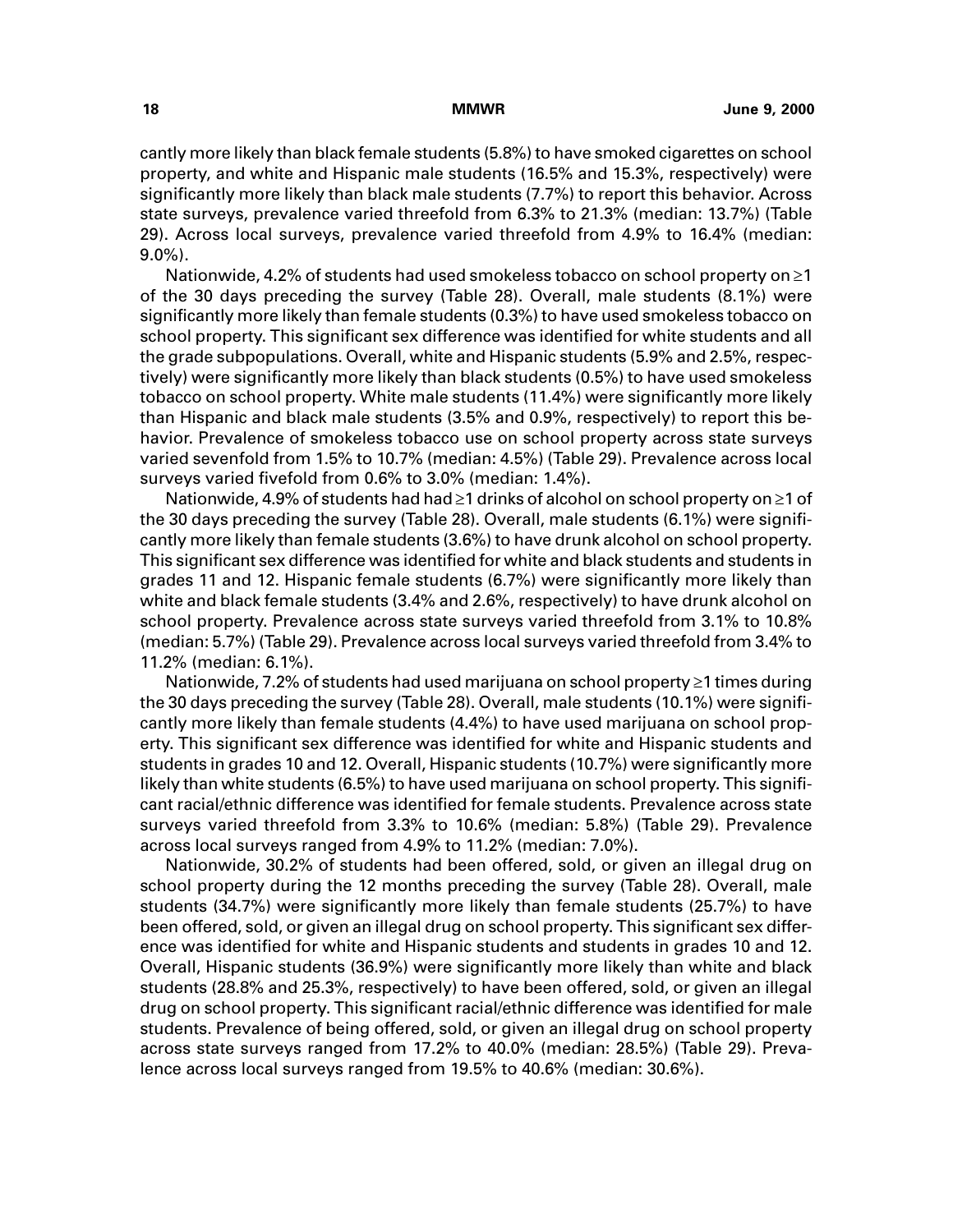# **Sexual Behaviors That Contribute to Unintended Pregnancy and STDs, Including HIV Infection**

### **Sexual Intercourse**

Half (49.9%) of all students had had sexual intercourse during their lifetime (Table 30). Hispanic male students (62.9%) were significantly more likely than Hispanic female students (45.5%) to have had sexual intercourse. Overall, black students (71.2%) were significantly more likely than Hispanic and white students (54.1% and 45.1%, respectively) to have had sexual intercourse. This significant racial/ethnic difference was identified for both female and male students. Female students in grades 11 and 12 (53.8% and 65.8%, respectively) were significantly more likely than female students in grades 9 and 10 (32.5% and 42.6%, respectively) to have had sexual intercourse, and male students in grade 12 (63.9%) were significantly more likely than male students in grades 9 and 11 (44.5% and 51.4%, respectively) to report this behavior. Prevalence ranged from 38.1% to 60.3% (median: 44.9%) across state surveys (Table 31). Across local surveys, prevalence ranged from 26.7% to 64.8% (median: 53.1%).

Nationwide, 8.3% of students had initiated sexual intercourse before age 13 years (Table 30). Overall, male students (12.2%) were significantly more likely than female students (4.4%) to have initiated sexual intercourse before age 13 years. This significant sex difference was identified for all the racial/ethnic subpopulations and students in grades 9, 10, and 12. Overall, black students (20.5%) were significantly more likely than Hispanic and white students (9.2% and 5.5%, respectively) to have initiated sexual intercourse before age 13 years, and Hispanic students (9.2%) were significantly more likely than white students (5.5%) to report this behavior. Black female students (11.4%) were significantly more likely than white female students (3.5%) to have initiated sexual intercourse before age 13 years. Black male students (29.9%) were significantly more likely than Hispanic and white male students (14.2% and 7.5%, respectively) to have initiated sexual intercourse before age 13 years, and Hispanic male students (14.2%) were significantly more likely than white male students (7.5%) to report this behavior. Male students in grades 9 and 10 (17.7% and 13.9%, respectively) were significantly more likely than male students in grade 11 (7.8%) to have initiated sexual intercourse before age 13 years, and male students in grade 9 (17.7%) were significantly more likely than male students in grade 12 (7.6%) to have done so. Across state surveys, prevalence varied fivefold from 3.2% to 16.0% (median: 6.8%) (Table 31). Across local surveys, prevalence varied sixfold from 3.6% to 20.3% (median: 12.3%).

Nationwide, 16.2% of all students had had sexual intercourse during their lifetime with ≥4 sex partners (Table 30). Overall, male students (19.3%) were significantly more likely than female students (13.1%) to have had ≥4 sex partners. This significant sex difference was identified for black and Hispanic students and students in grade 9 and 10. Overall, black students (34.4%) were significantly more likely than Hispanic and white students (16.6% and 12.4%, respectively) to have had ≥4 sex partners. Black male students (48.1%) were significantly more likely than Hispanic or white male students (23.0% and 12.1%, respectively) to have had ≥4 sex partners, and Hispanic male students (23.0%) were significantly more likely than white male students (12.1%) to report this behavior. Female students in grade 12 (20.6%) were significantly more likely than female students in grades 9 and 10 (7.9% and 10.1%, respectively) to have had  $\geq 4$  sex partners, and female students in grade 11 (15.1%) were significantly more likely than female students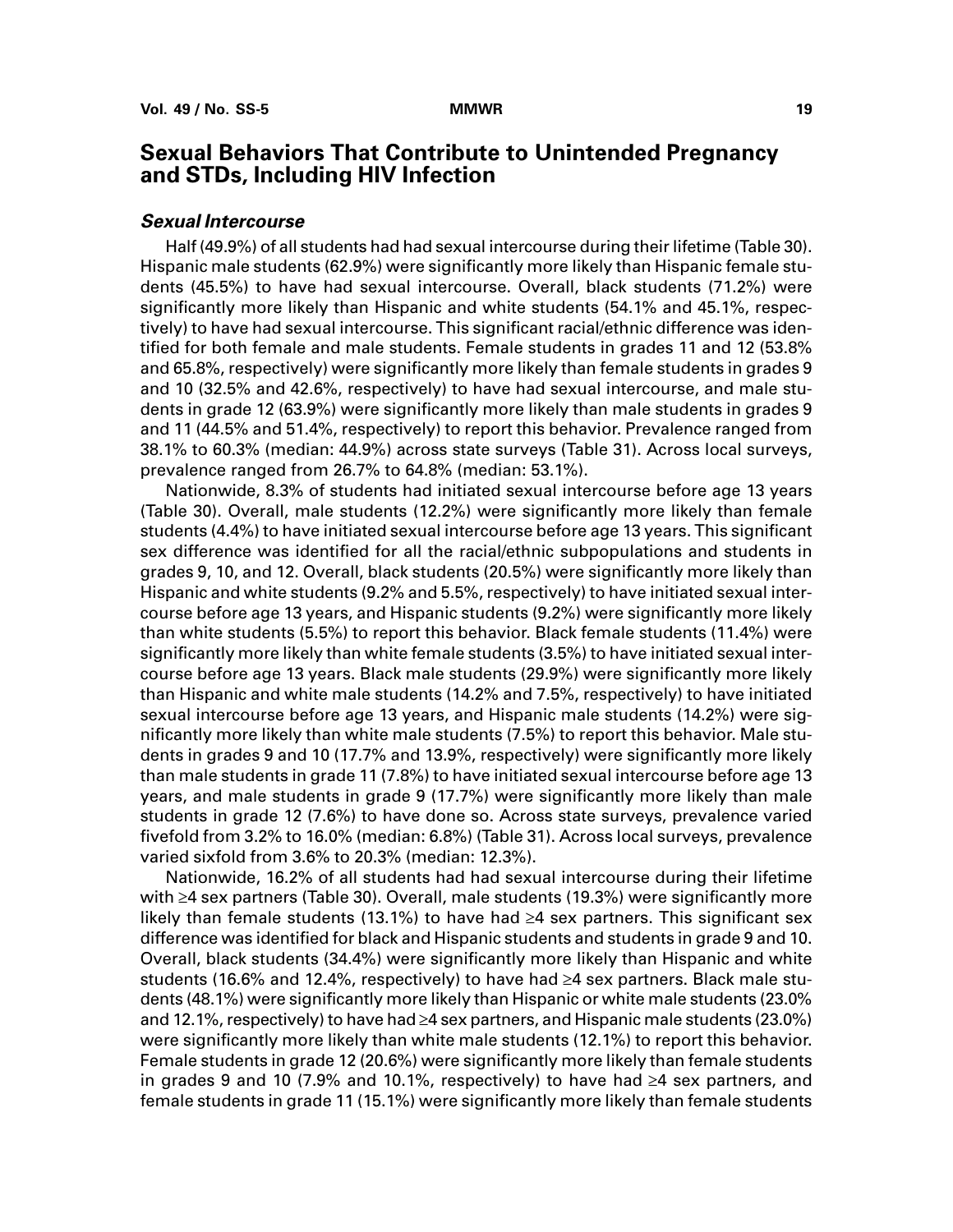in grade 9 (7.9%) to report this behavior. Prevalence across state surveys varied threefold from 9.7% to 25.7% (median: 13.9%) (Table 31). Prevalence across local surveys varied fourfold from 7.0% to 29.5% (median: 18.9%).

Nationwide, 36.3% of all students had had sexual intercourse during the 3 months preceding the survey (i.e., currently sexually active) (Table 30). Overall, black students (53.0%) were significantly more likely than Hispanic and white students (36.3% and 33.0%, respectively) to be currently sexually active. This significant racial/ethnic difference was identified for both female and male students. For both female and male students, students in grade 12 were significantly more likely than students in grades 9, 10, and 11 to be currently sexually active. Female students in grade 11 (39.5%) were significantly more likely than female students in grade 9 (24.0%) to be currently sexually active. Prevalence across state surveys ranged from 26.1% to 44.8% (median: 32.0%) (Table 31). Prevalence across local surveys varied threefold from 18.2% to 47.8% (median: 36.8%).

Among students who had had sexual intercourse during their lifetime, 27.3% had been abstinent during the 3 months preceding the survey (i.e., currently abstinent) (Table 30). Overall, male students (30.5%) were significantly more likely than female students (23.9%) to be currently abstinent. This significant sex difference was identified for Hispanic students. Prevalence across state surveys ranged from 23.7% to 37.8% (median: 28.5%) and across local surveys from 25.7% to 34.1% (median: 30.7%) (Table 31).

### **Condom Use**

Among currently sexually active students nationwide, 58.0% reported that either they or their partner had used a condom during last sexual intercourse (Table 32). Overall, male students (65.5%) were significantly more likely than female students (50.7%) to report condom use. This significant sex difference was identified for white and Hispanic students and students in grades 11 and 12. Overall, black students (70.0%) were significantly more likely than Hispanic and white students (55.2% and 55.0%, respectively) to report condom use. Black female students (64.5%) were significantly more likely than white and Hispanic female students (47.6% and 43.0%, respectively) to report condom use, and black male students (75.3%) were significantly more likely than white male students (63.0%) to report condom use. Female students in grade 9 (63.1%) were significantly more likely than female students in grade 12 (41.1%) to report condom use. Prevalence across state surveys ranged from 47.1% to 64.8% (median: 57.7%) and across local surveys from 54.4% to 74.2% (median: 65.3%) (Table 33).

#### **Birth Control Pill Use**

Among currently sexually active students nationwide, 16.2% reported that either they or their partner had used birth control pills before last sexual intercourse (Table 32). Overall, female students (20.4%) were significantly more likely than male students (11.8%) to report birth control pill use. This significant sex difference was identified for white and black students and students in grade 12. Overall, white students (21.0%) were significantly more likely than Hispanic and black students (7.8% and 7.7%, respectively) to report birth control pill use. This significant racial/ethnic difference was identified for both female and male students. Female students in grade 12 (31.4%) were significantly more likely than female students in grades 9, 10, and 11 (12.8%, 12.8%, and 18.4%, respectively) to report birth control pill use, and male students in grade 12 (17.3%) were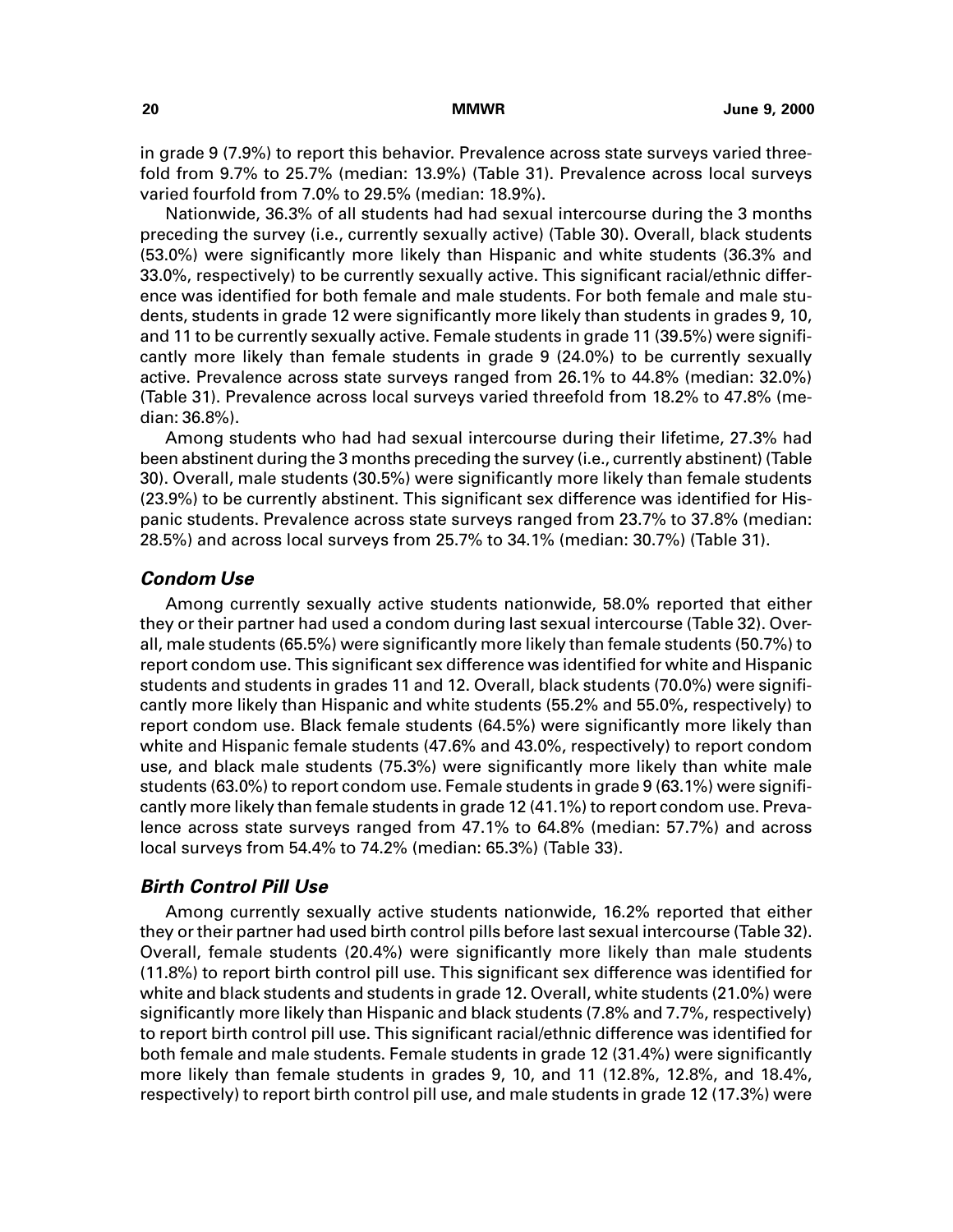significantly more likely than male students in grade 10 (5.9%) to report this behavior. Prevalence varied threefold from 12.5% to 33.2% (median: 18.6%) across state surveys (Table 31). Prevalence varied threefold from 5.4% to 17.8% (median: 9.4%) across local surveys (Table 33).

### **Alcohol or Drug Use at Last Sexual Intercourse**

Among currently sexually active students nationwide, 24.8% had used alcohol or drugs at last sexual intercourse (Table 32). Overall, male students (31.2%) were significantly more likely than female students (18.5%) to have used alcohol or drugs at last sexual intercourse. This significant sex difference was identified for all the racial/ethnic subpopulations and students in grade 11. White female students (21.5%) were significantly more likely than black female students (9.3%) to have used alcohol or drugs at last sexual intercourse. Prevalence ranged from 20.4% to 34.5% (median: 26.4%) across state surveys and from 15.4% to 29.2% (median: 18.4%) across local surveys (Table 33).

### **Pregnancy**

Nationwide, 6.3% of students reported that they had been pregnant or had gotten someone else pregnant (Table 32). Female students in grades 11 and 12 (8.1% and 13.8%, respectively) were significantly more likely to have been pregnant than male students in grades 11 and 12 (3.7% and 6.7%, respectively) were to have gotten someone pregnant. Overall, black students (13.4%) were significantly more likely than white students (4.3%) to have been pregnant or to have gotten someone pregnant. This significant racial/ethnic difference was identified for both female and male students. Female students in grade 12 (13.8%) were significantly more likely than female students in grades 9 and 10 (4.8% and 4.9%, respectively) to have been pregnant. Prevalence varied threefold from 2.8% to 8.4% (median: 5.0%) across state surveys (Table 33). Prevalence varied fourfold from 3.7% to 13.7% (median: 6.8%) across local surveys.

### **HIV Education**

Nationwide, 90.6% of students had been taught in school about acquired immunodeficiency syndrome (AIDS) or HIV infection (Table 32). Overall, white students (92.2%) were significantly more likely than Hispanic students (84.1%) to have received HIV education in school. This racial/ethnic difference was identified for both female and male students. Prevalence ranged from 81.6% to 93.3% (median: 89.5%) across state surveys and from 81.4% to 91.5% (median: 88.2%) across local surveys (Table 33).

# **Dietary Behaviors**

#### **Overweight**

Nationwide, 16.0% of students were at risk for becoming overweight (i.e, having a BMI ≥85<sup>th</sup> percentile and <95<sup>th</sup> percentile by age and sex.) (Table 34). Overall, male students (17.5%) were significantly more likely than female students (14.4%) to be at risk for becoming overweight. This significant sex difference was identified for white students. Overall, black students (22.0%) were significantly more likely than white students (14.4%) to be at risk for becoming overweight. Black and Hispanic female students (22.6% and 18.3%, respectively) were significantly more likely than white female students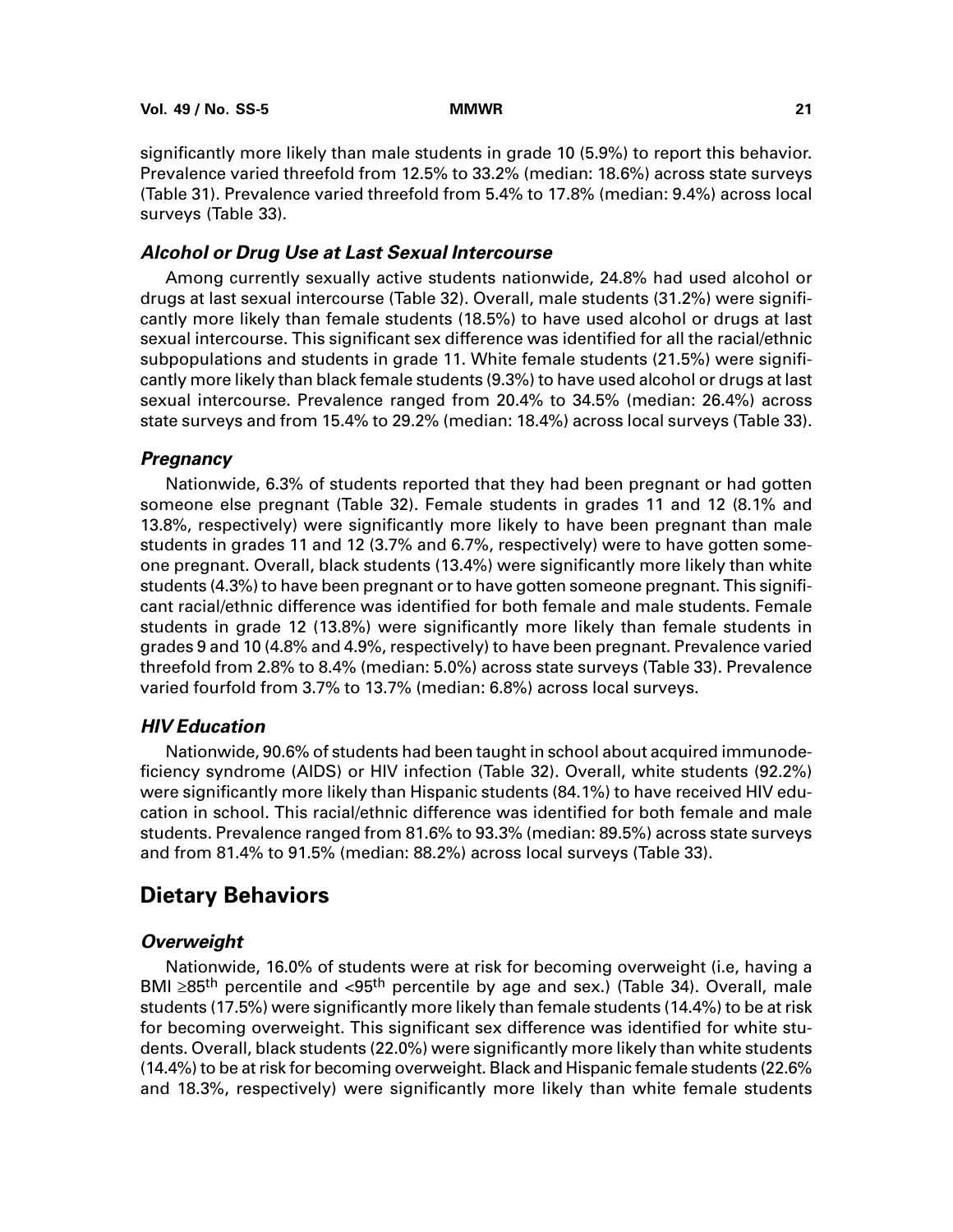(12.4%) to be at risk for becoming overweight. Prevalence ranged from 10.2% to 18.0% (median: 14.7%) across state surveys and from 12.0% to 21.0% (median: 16.8%) across local surveys (Table 35).

Nationwide, 9.9% of students were overweight (i.e., having a BMI ≥95<sup>th</sup> percentile by age and sex) (Table 34). Male students (11.9%) were significantly more likely than female students (7.9%) to be overweight. This significant sex difference was identified for white students and students in grade 10. Across state surveys, prevalence varied threefold from 4.9% to 13.1% (median: 8.6%) (Table 35). Across local surveys, prevalence ranged from 6.5% to 14.3% (median: 10.2%).

Nationwide, 30.0% of students thought they were overweight (Table 34). Overall, female students (36.4%) were significantly more likely than male students (23.7%) to consider themselves overweight. This significant sex difference was identified for all the racial/ethnic subpopulations and students in grades 10, 11, and 12. Overall, Hispanic students (36.7%) were significantly more likely than white and black students (29.2% and 24.9%, respectively) to consider themselves overweight. Hispanic female students (42.3%) were significantly more likely than black female students (32.3%) to consider themselves overweight. Hispanic male students (30.8%) were significantly more likely than white or black male students (23.0% and 17.1%, respectively) to consider themselves overweight. Female students in grade 11 (40.2%) were significantly more likely than female students in grade 9 (32.5%) to consider themselves overweight. Across state surveys, prevalence ranged from 26.5% to 35.2% (median: 31.8%) (Table 35). Across local surveys, prevalence ranged from 20.3% to 34.9% (median: 27.5%).

Nationwide, 42.7% of students were trying to lose weight during the 30 days preceding the survey (Table 34). Overall, female students (59.4%) were significantly more likely than male students (26.1%) to be trying to lose weight. This significant sex difference was identified for all the racial/ethnic and grade subpopulations. Overall, Hispanic and white students (50.6% and 42.6%, respectively) were significantly more likely than black students (36.3%) to be trying to lose weight, and Hispanic students (50.6%) were significantly more likely than white students (42.6%) to report this behavior. Hispanic and white female students (63.6% and 61.4%, respectively) were significantly more likely than black female students (48.3%) to be trying to lose weight, and Hispanic male students (37.3%) were significantly more likely than white and black male students (24.9% and 23.6%, respectively) to report this behavior. Male students in grade 9 (29.7%) were significantly more likely than male students in grade 12 (19.9%) to be trying to lose weight. Prevalence ranged from 37.1% to 49.1% (median: 43.3%) across state surveys and from 34.6% to 46.1% (median: 39.5%) across local surveys (Table 35).

### **Consumption of Fruits and Vegetables**

Nationwide, 23.9% of students had eaten ≥5 servings/day of fruits and vegetables\* during the 7 days preceding the survey (Table 36). Across state surveys, prevalence ranged from 14.1% to 32.2% (median: 21.1%) (Table 37). Across local surveys, prevalence ranged from 19.9% to 28.6% (median: 24.5%).

<sup>\*</sup>One hundred percent fruit juice, fruit, green salad, potatoes (excluding french fries, fried potatoes, or potato chips), carrots, or other vegetables.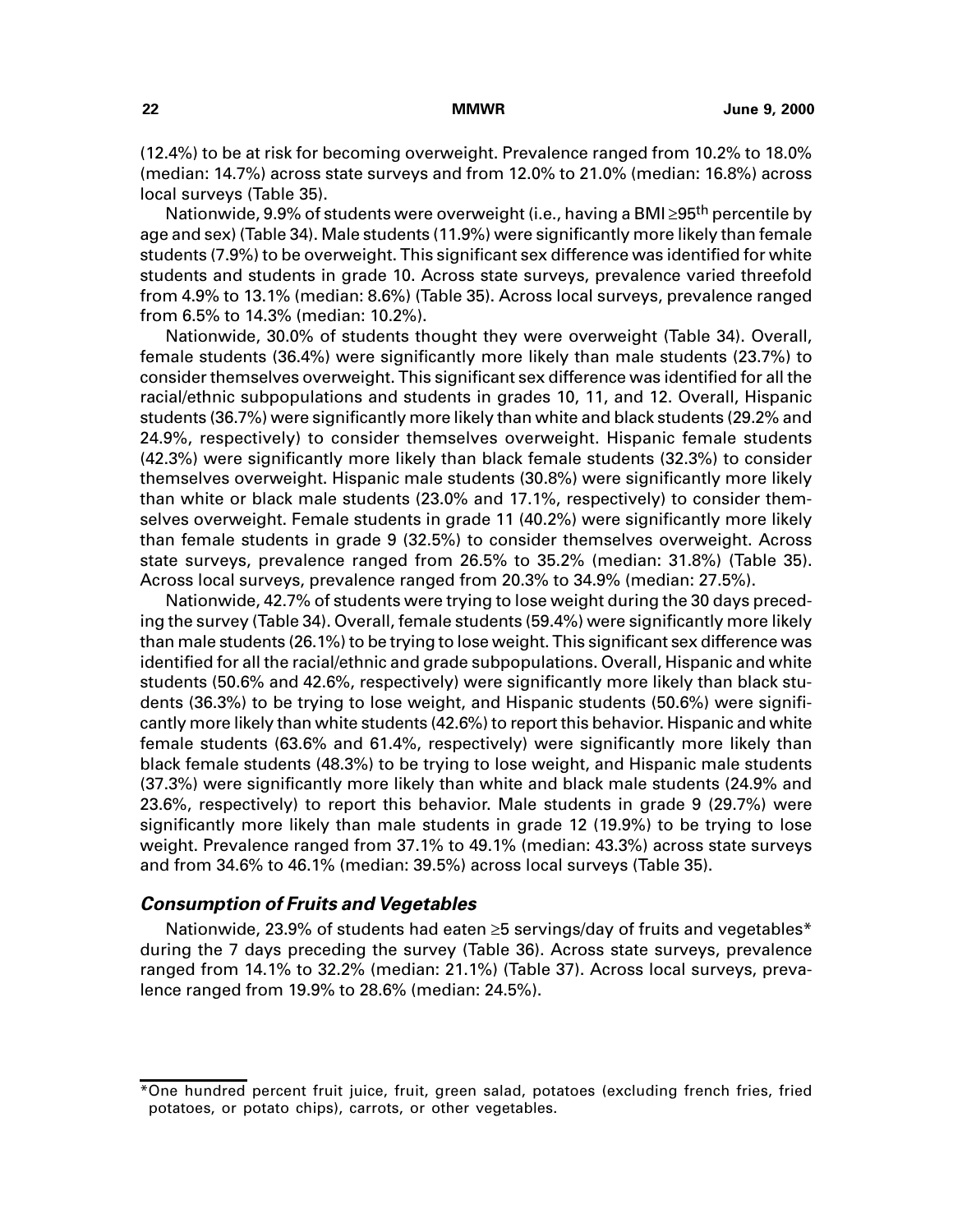#### **Consumption of Milk**

Nationwide, 18.0% of students drank ≥3 glasses/day of milk during the 7 days preceding the survey (Table 36). Overall, male students (23.0%) were significantly more likely than female students (12.9%) to have drunk  $\geq$ 3 glasses/day of milk. This significant sex difference was identified for all the racial/ethnic subpopulations and students in grades 9, 10, and 12. Overall, white and Hispanic students (19.6% and 15.8%, respectively) were significantly more likely than black students (10.8%) to have drunk  $\geq$ 3 glasses/day of milk. White female students (13.8%) were significantly more likely than black female students (7.8%) to have drunk ≥3 glasses/day of milk, and white and Hispanic male students (24.8% and 21.4%, respectively) were significantly more likely than black male students (13.9%) to report this behavior. Female students in grades 9 and 10 (15.5% and 14.2%, respectively) were significantly more likely than female students in grade 12 (7.5%) to have drunk ≥3 glasses/day of milk, and male students in grade 9 (28.7%) were significantly more likely than male students in grades 11 and 12 (19.2% and 19.8%, respectively) to report this behavior. Across state surveys, prevalence varied threefold from 12.1% to 33.8% (median: 20.6%) (Table 37). Across local surveys, prevalence ranged from 9.6% to 18.2% (median: 13.0%).

### **Attempted Weight Control**

Nationwide, 58.4% of students had exercised to lose weight or to avoid gaining weight during the 30 days preceding the survey (Table 38). Overall, female students (67.4%) were significantly more likely than male students (49.5%) to have exercised to lose weight or to avoid gaining weight. This significant sex difference was identified for white and Hispanic students and students in all grade subpopulations. White female students (70.0%) were significantly more likely than black female students (58.6%) to have exercised to lose weight or to avoid gaining weight. Prevalence ranged from 50.4% to 62.7% (median: 57.9%) across state surveys and from 45.8% to 61.9% (median: 54.5%) across local surveys (Table 39).

Nationwide, 40.4% of students had eaten less food, fewer calories, or foods low in fat to lose weight or to avoid gaining weight during the 30 days preceding the survey (Table 38). Overall, female students (56.1%) were significantly more likely than male students (25.0%) to have eaten less food, fewer calories, or foods low in fat to lose weight or to avoid gaining weight. This significant sex difference was identified for all the racial/ethnic and grade subpopulations. Overall, white students (42.1%) were significantly more likely than black students (34.5%) to have eaten less food, fewer calories, or foods low in fat to lose weight or to avoid gaining weight. White female students (60.3%) were significantly more likely than Hispanic and black female students (51.0% and 43.4%, respectively) to report this behavior. Prevalence ranged from 36.0% to 45.9% (median: 39.9%) across state surveys and from 28.5% to 41.3% (median: 35.9%) across local surveys (Table 39).

Nationwide, 12.6% of students had gone without eating for ≥24 hours to lose weight or to avoid gaining weight (Table 38). Overall, female students (18.8%) were significantly more likely than male students (6.4%) to have gone without eating for  $\geq$ 24 hours to lose weight or to avoid gaining weight. This significant sex difference was identified for all the racial/ethnic and grade subpopulations. Across state surveys, prevalence ranged from 10.3% to 18.5% (median: 12.8%) (Table 39). Across local surveys, prevalence ranged from 7.2% to 15.8% (median: 12.3%).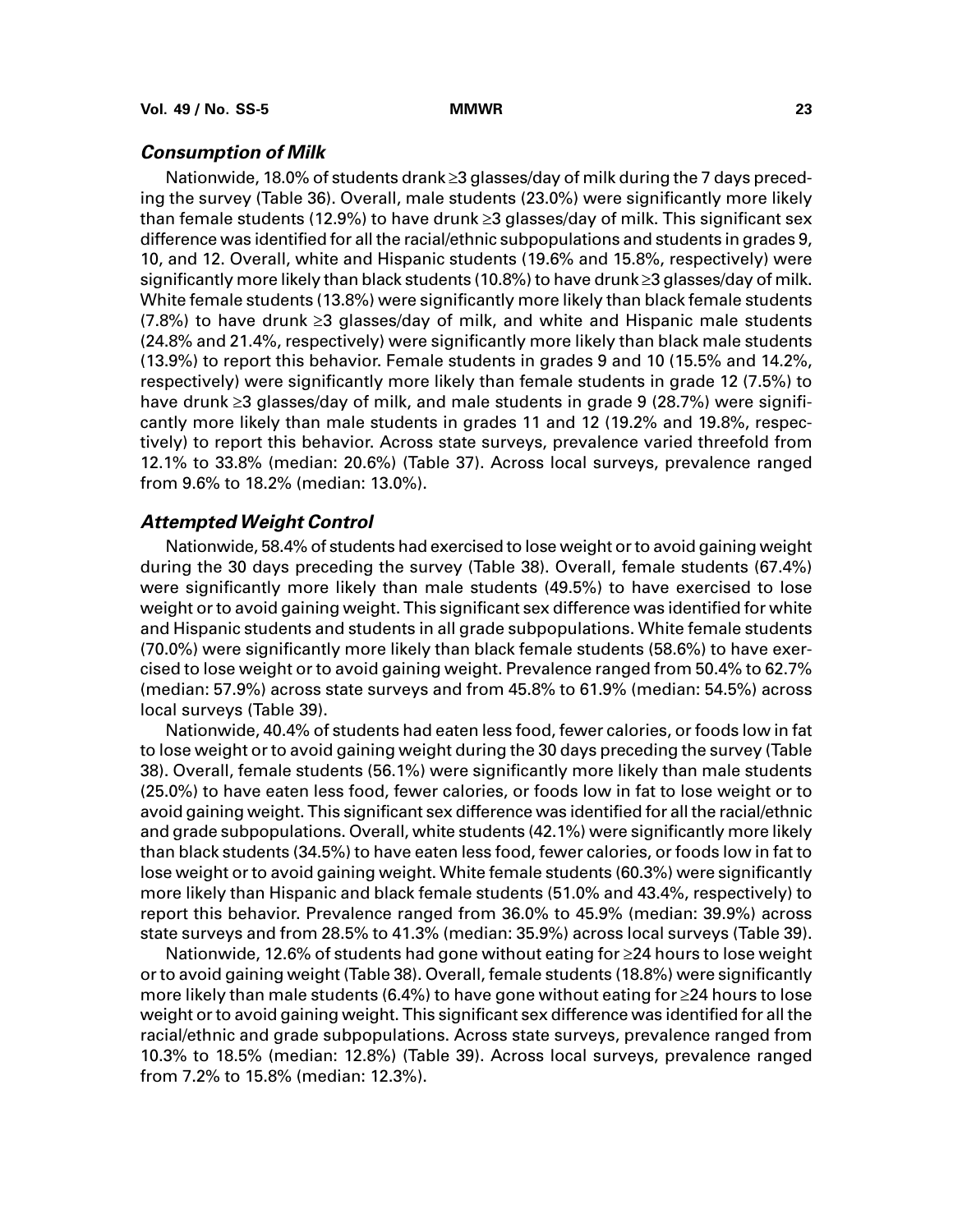Nationwide, 7.6% of students had taken diet pills, powders, or liquids without a doctor's advice to lose weight or to avoid gaining weight (Table 38). Overall, female students (10.9%) were significantly more likely than male students (4.4%) to have taken diet pills, powders, or liquids without a doctor's advice to lose weight or to avoid gaining weight. This significant sex difference was identified for white students and students in all the grade subpopulations. White female students (11.7%) were significantly more likely than black female students (6.9%) to report this behavior. Across state surveys, prevalence ranged from 4.7% to 11.1% (median: 7.7%) (Table 39). Across local surveys, prevalence varied threefold from 3.3% to 10.4% (median: 6.1%).

Nationwide, 4.8% of students had vomited or taken laxatives to lose weight or to avoid gaining weight (Table 38). Overall, female students (7.5%) were significantly more likely than male students (2.2%) to have vomited or taken laxatives to lose weight or to avoid gaining weight. This significant sex difference was identified for white students and students in all the grade subpopulations. Hispanic and black male students (4.0% and 3.4%, respectively) were significantly more likely than white male students (1.5%) to have vomited or taken laxatives to lose weight or to avoid gaining weight. Prevalence ranged from 3.2% to 7.7% (median: 5.1%) across state surveys and from 3.4% to 6.9% (median: 4.6%) across local surveys (Table 39).

# **Physical Activity**

### **Vigorous and Moderate Physical Activity**

Approximately two thirds (64.7%) of students nationwide had participated in activities that made them sweat and breathe hard for ≥20 minutes on ≥3 of the 7 days preceding the survey (i.e., vigorous physical activity) (Table 40). Overall, male students (72.3%) were significantly more likely than female students (57.1%) to report vigorous physical activity. This significant sex difference was identified for all the racial/ethnic subpopulations and students in grades 10, 11, and 12. Overall, white students (67.4%) were significantly more likely than black students (55.6%) to report vigorous physical activity. White female students (59.7%) were significantly more likely than Hispanic and black female students (49.5% and 47.2%, respectively) to report vigorous physical activity. Female students in grade 9 (68.0%) were significantly more likely than female students in grades 10, 11, and 12 (56.2%, 49.2%, and 52.3%, respectively) to report this behavior. Across state surveys, prevalence ranged from 55.2% to 77.0% (median: 63.5%) (Table 41). Across local surveys, prevalence ranged from 48.9% to 67.2% (median: 57.5%).

Approximately one quarter (26.7%) of students nationwide had participated in activities that did not make them sweat or breathe hard for  $\geq$ 30 minutes on  $\geq$ 5 of the 7 days preceding the survey (i.e., moderate physical activity) (Table 40). Overall, male students (29.0%) were significantly more likely than female students (24.4%) to report moderate physical activity. This significant sex difference was identified for Hispanic students. Overall, white students (28.8%) were significantly more likely than Hispanic and black students (21.4% and 20.9%, respectively) to report moderate physical activity. This significant racial/ethnic difference was identified for female students. Prevalence ranged from 20.3% to 32.7% (median: 25.5%) across state surveys and from 17.0% to 29.2% (median: 20.8%) across local surveys (Table 41).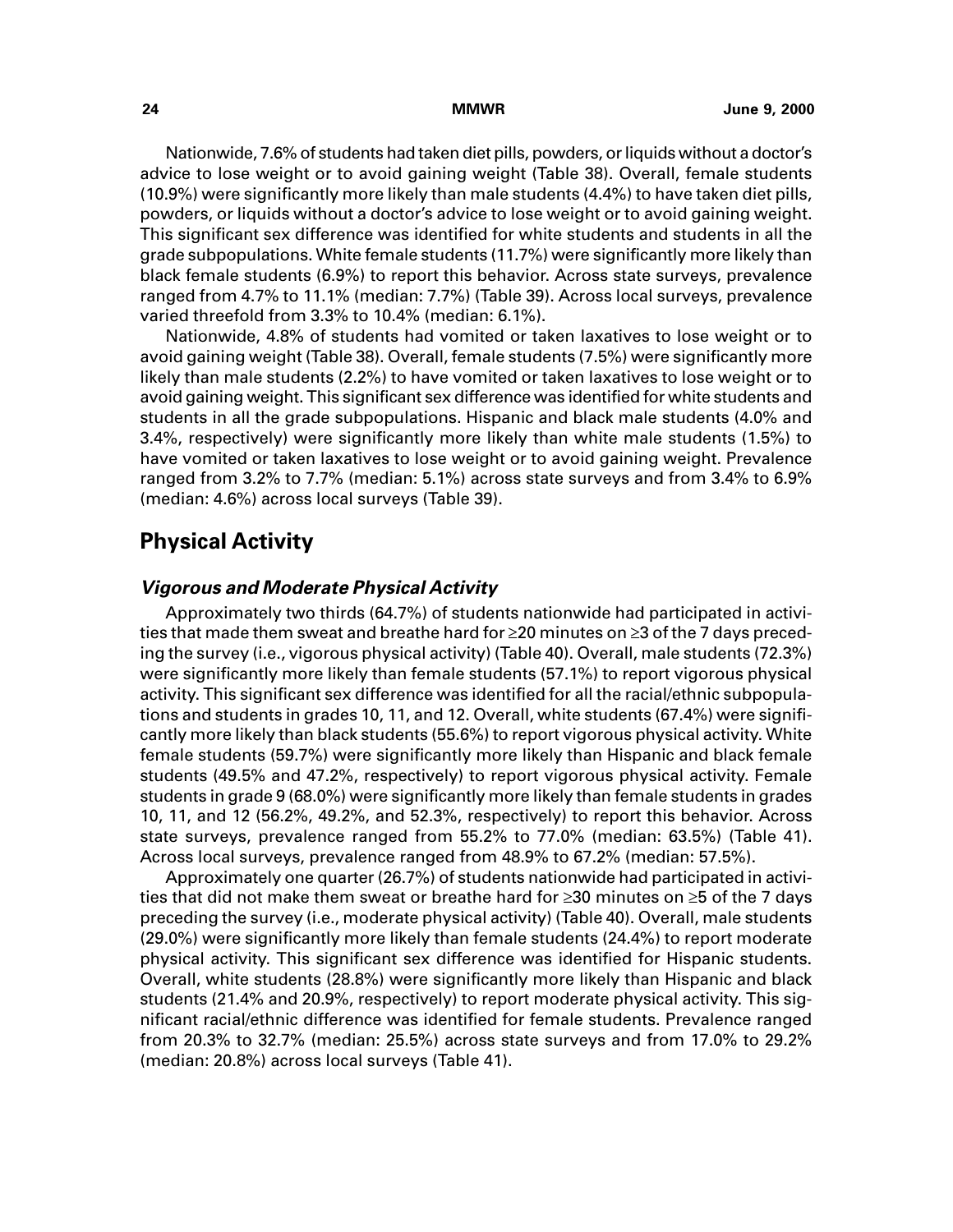#### **Strengthening Exercises**

Nationwide, 53.6% of students had done strengthening exercises (e.g., push-ups, situps, and weightlifting) on  $\geq$ 3 of the 7 days preceding the survey (Table 40). Overall, male students (63.5%) were significantly more likely than female students (43.6%) to have participated in strengthening exercises. This significant sex difference was identified for all the racial/ethnic and grade subpopulations. Overall, white students (55.7%) were significantly more likely than black students (45.1%) to have participated in strengthening exercises. This significant racial/ethnic difference was identified for female students. Female students in grade 9 (49.6%) were significantly more likely than female students in grades 11 and 12 (38.0% and 40.3%, respectively) to report this behavior. Prevalence ranged from 45.0% to 61.5% (median: 52.0%) across state surveys and from 40.3% to 55.2% (median: 47.6%) across local surveys (Table 41).

#### **Watching Television**

Nationwide, 57.2% of students watched television ≤2 hours/day during an average school day (Table 40). Overall, white students (65.8%) were significantly more likely than Hispanic or black students (47.8% and 26.3%, respectively) to have watched television  $\leq$ 2 hours/day, and Hispanic students (47.8%) were significantly more likely than black students (26.3%) to report this behavior. This significant racial/ethnic difference was identified for both female and male students. Female students in grade 12 (70.4%) were significantly more likely than female students in grades 9 and 10 (51.6% and 55.2%, respectively) to have watched television <2 hours/day, and male students in grades 11 and 12 (62.5% and 63.3%, respectively) were significantly more likely than male students in grade 9 (46.5%) to report this behavior. Across state surveys, prevalence ranged from 42.7% to 80.7% (median: 61.9%) (Table 41). Across local surveys, prevalence ranged from 33.4% to 64.4% (median: 43.4%).

### **Participation in Physical Education Class**

Nationwide, 56.1% of students were enrolled in a physical education (PE) class (Table 42). Female students in grade 9 (75.6%) were significantly more likely than female students in grades 11 and 12 (36.8% and 29.4%, respectively) to be enrolled in a PE class, and female students in grade 10 (56.6%) were significantly more likely than female students in grade 12 (29.4%) to be enrolled in a PE class. Male students in grade 9 (82.3%) were significantly more likely than male students in grades 11 and 12 (44.6% and 43.8%, respectively) to be enrolled in a PE class. Prevalence of being enrolled in a PE class across state surveys varied threefold from 29.1% to 93.3% (median: 46.6%) (Table 43). Prevalence across local surveys ranged from 39.1% to 87.7% (median: 50.1%).

Nationwide, 29.1% of students attended PE class daily (Table 42). Female students in grade 9 (40.3%) were significantly more likely than female students in grades 11 and 12 (16.6% and 16.6%, respectively) to attend PE class daily. Across state surveys, prevalence varied ninefold from 6.5% to 61.1% (median: 26.9%) (Table 43). Across local surveys, prevalence varied eightfold from 7.6% to 62.6% (median: 26.9%).

Among students enrolled in PE class, 76.3% exercised >20 minutes during an average PE class (Table 42). Overall, male students (82.1%) were significantly more likely than female students (69.6%) to have exercised >20 minutes during an average PE class. This significant sex difference was identified for white and black students and students in grades 9, 11, and 12. Overall, white students (78.7%) were significantly more likely than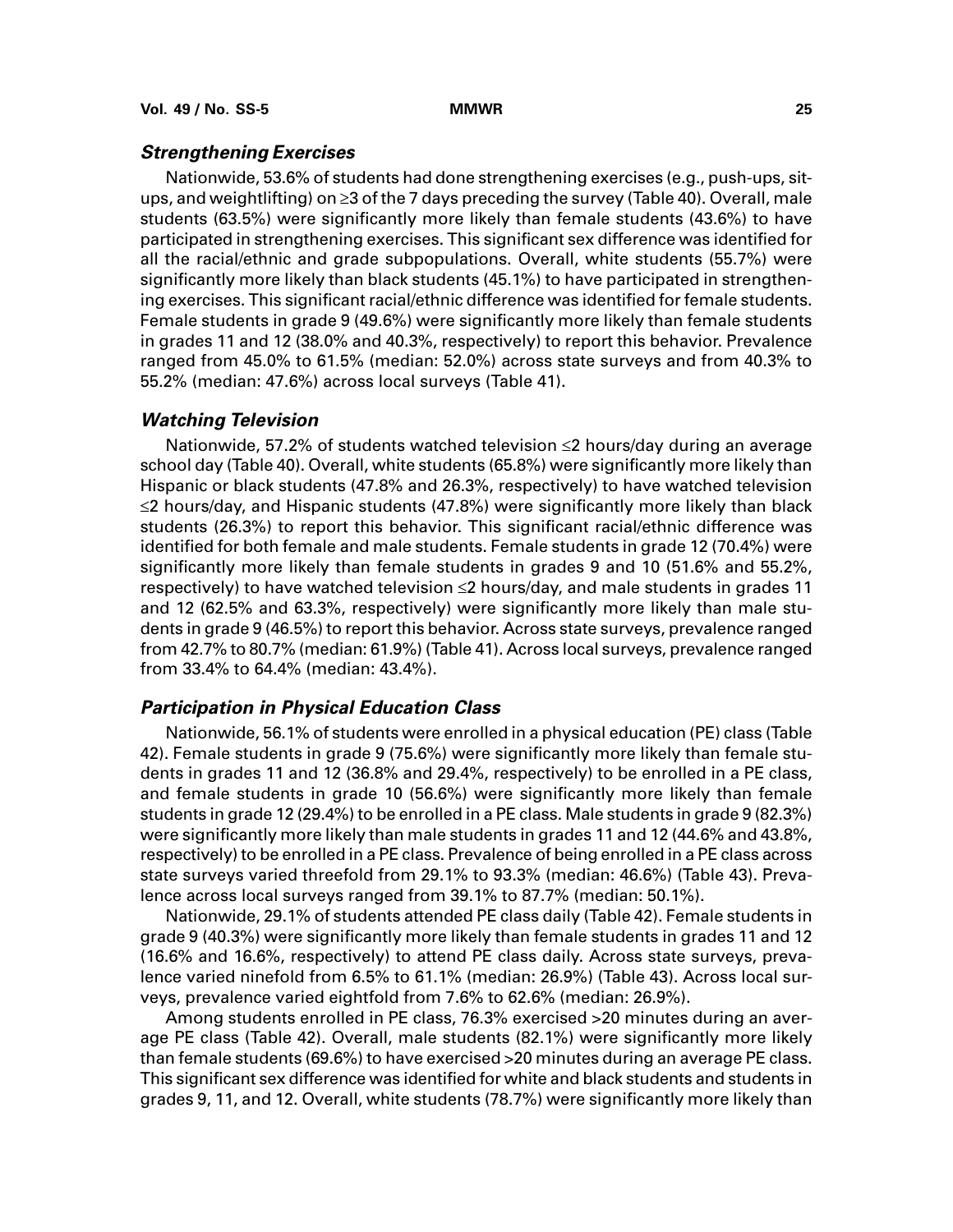<span id="page-31-0"></span>black students (67.8%) to have exercised >20 minutes during an average PE class. White and Hispanic female students (72.4% and 70.8%, respectively) were significantly more likely than black female students (55.7%) to report this behavior. Prevalence ranged from 64.5% to 89.0% (median: 80.1%) across state surveys and from 53.4% to 83.6% (median: 68.6%) across local surveys (Table 43).

### **Participation on Sports Teams**

Nationwide, 55.1% of students had played on sports teams during the 12 months preceding the survey (Table 42). Overall, male students (61.7%) were significantly more likely than female students (48.5%) to have played on sports teams. This significant sex difference was identified for all the racial/ethnic subpopulations and students in grades 9, 11, and 12. Overall, white students (56.9%) were significantly more likely than Hispanic students (50.8%) to have played on sports teams. White female students (50.5%) were significantly more likely than black female students (36.3%) to have played on sports teams. Female students in grade 9 (53.4%) were significantly more likely than female students in grade 12 (42.3%) to have played on sports teams. Prevalence ranged from 49.5% to 68.0% (median: 57.7%) across state surveys and from 38.9% to 56.3% (median: 47.9%) across local surveys (Table 43).

# **Trends During 1991–1999**

Trend analyses of selected risk behaviors indicated significantly decreasing linear trends (p < 0.05) during 1991– or 1993–1999 in the percentage of students who never or rarely wore a bicycle helmet, never or rarely wore seatbelts, rode with a driver who had been drinking alcohol, carried a gun, carried a weapon at school, participated in a physical fight, participated in a physical fight at school, ever had sexual intercourse, had sexual intercourse before age 13 years, had sexual intercourse with  $\geq 4$  partners, used birth control pills, and who attended physical education classes daily. The percentage of students who carried a weapon decreased linearly, but also indicated a significant quadratic trend suggesting leveling later in the decade.

Significant increasing linear trends during 1991–1999 were documented for lifetime marijuana use, marijuana use before age 13 years, current cocaine use, condom use, receiving HIV prevention education in school, and participating in strengthening exercises. The percentage of students who reported current cigarette use increased linearly, but also indicated a significant quadratic trend suggesting leveling or possible decline later in the decade.

# **DISCUSSION**

Since 1991, prevalence of several injury-related behaviors and sexual behaviors have improved among high school students throughout the United States. Fewer students are at risk for motor-vehicle crashes, homicide, unintended pregnancies, and sexually transmitted diseases, including HIV infection. Although current cigarette smoking was more common in 1999 than at the beginning of the decade, current cigarette smoking rates have leveled or might be declining. Nonetheless, too many high school students nationwide continue to practice behaviors that place them at risk for serious health problems. Certain risk behaviors are more likely to be found among particular subpopu-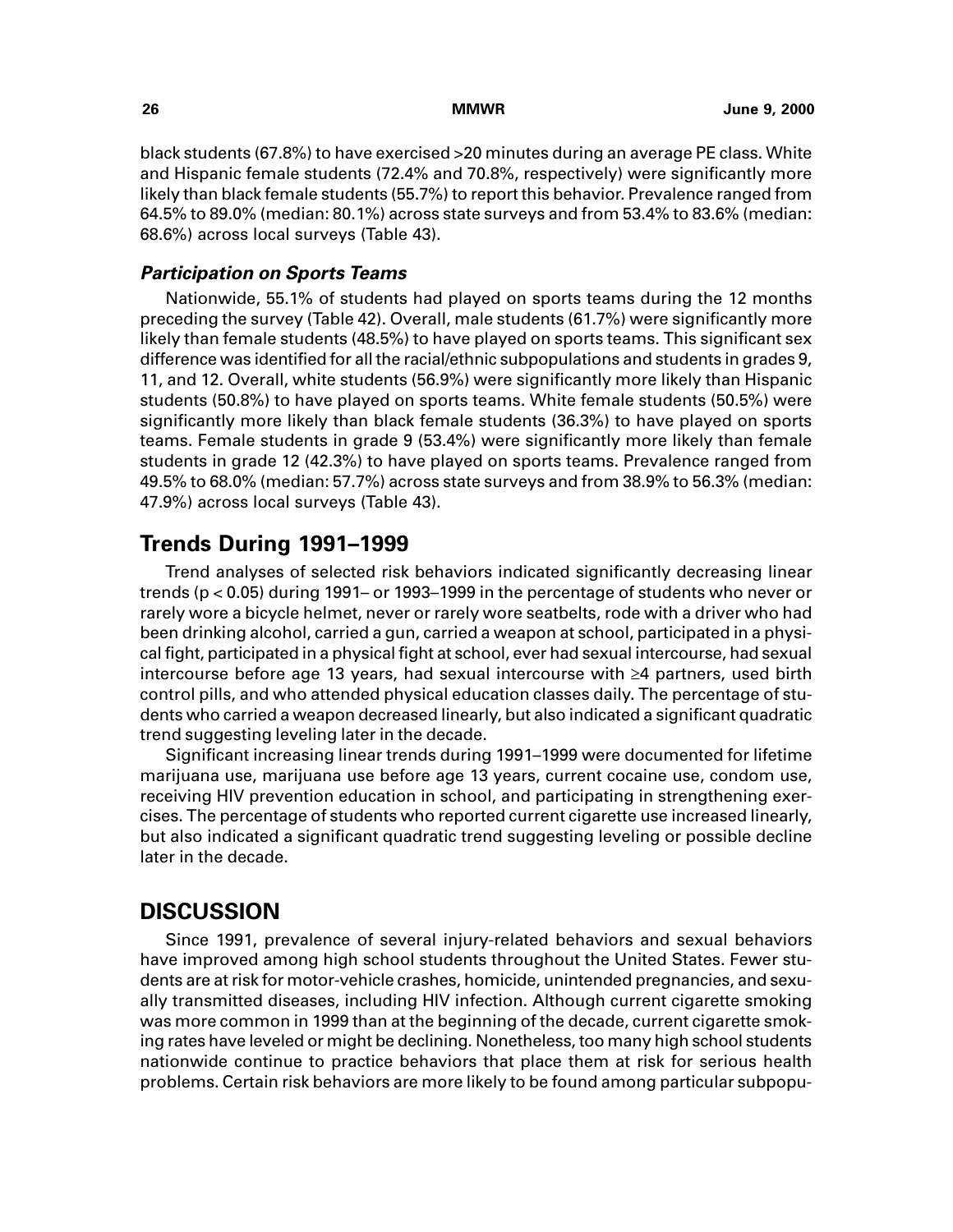lations of students. For example, male students were more likely than female students to report

- rarely or never wearing seat belts;
- rarely or never wearing motorcycle helmets;
- being injured while exercising, playing sports, or being physically active;
- driving after drinking alcohol;
- weapon carrying;
- gun carrying;
- participating and being injured in a physical fight;
- weapon carrying on school property;
- being threatened or injured with a weapon on school property;
- being in a physical fight on school property;
- current smokeless tobacco use;
- current cigar use;
- episodic heavy drinking;
- lifetime and current marijuana use;
- current cocaine use;
- lifetime heroin, illegal steroid, and injected drug use;
- initiating cigarette, alcohol, and marijuana use before age 13 years;
- smokeless tobacco, alcohol, and marijuana use on school property;
- being offered, sold, or given an illegal drug on school property;
- initiating sexual intercourse before age 13 years;
- $\bullet$  having had  $\geq 4$  sex partners during their lifetime;
- alcohol or drug use at last sexual intercourse;
- their partner not using birth control pills before last sexual intercourse; and
- being at risk for overweight and being overweight.

In contrast, female students were more likely than male students to report

- being forced to have sexual intercourse;
- feeling sad or hopeless;
- suicide-related behaviors;
- their partner not using a condom at last sexual intercourse;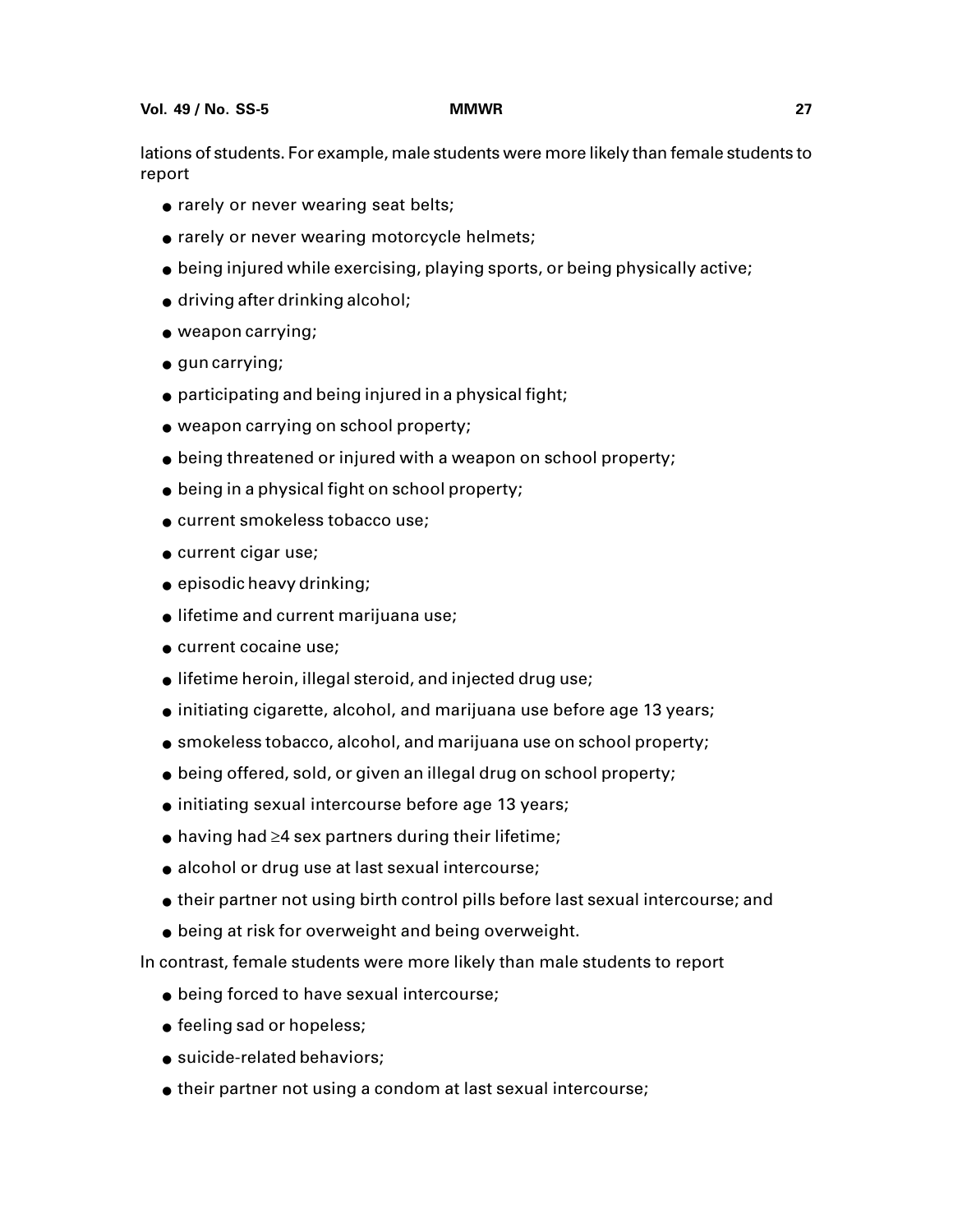- $\bullet$  drinking <3 glasses/day of milk;
- fasting to lose weight or control weight gain;
- taking diet pills, powders, or liquids to lose weight or control weight gain;
- taking laxatives or vomiting to lose weight or control weight gain;
- not participating in vigorous or moderate physical activity;
- not participating in strengthening exercises; and
- not participating on sports teams.

White students were more likely than black students to report

- being injured while exercising, playing sports, or being physically active;
- driving after drinking alcohol;
- regular cigarette use;
- current cigarette use;
- current frequent cigarette use;
- smoking >10 cigarettes/day;
- current smokeless tobacco use;
- current cigar use;
- current alcohol use;
- episodic heavy drinking;
- lifetime and current cocaine use;
- lifetime and current inhalant use;
- lifetime methamphetamine and illegal steroid use;
- initiating cigarette use before age 13 years;
- smoking cigarettes and using smokeless tobacco on school property; and
- not using condoms.

White students were more likely than Hispanic students to report

- regular cigarette use;
- current frequent cigarette use;
- smoking >10 cigarettes/day; and
- current smokeless tobacco use.

Black students were more likely than white students to report

● rarely or never wearing a bicycle helmet;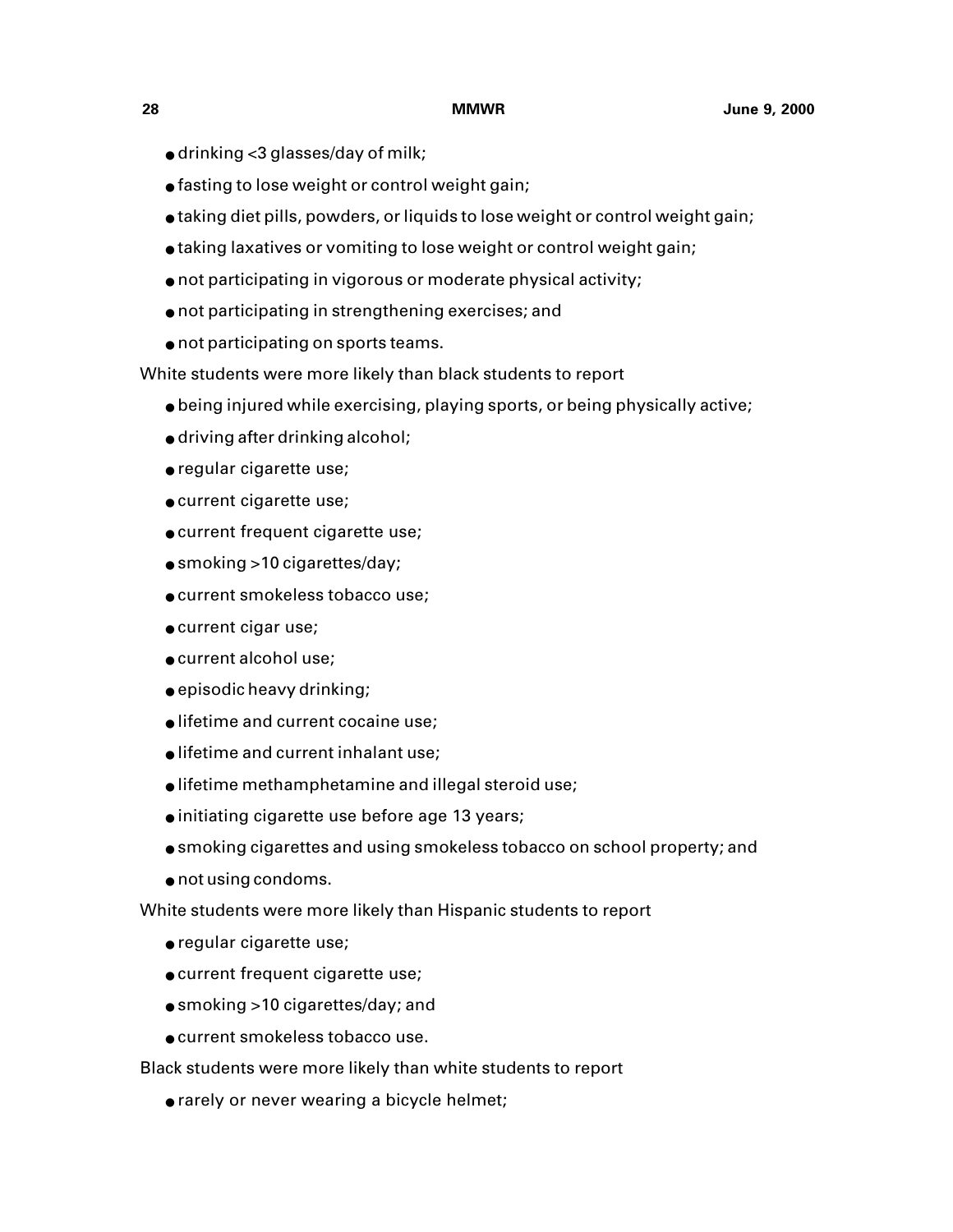- being injured in a physical fight;
- dating violence;
- being forced to have sexual intercourse;
- participating in a physical fight on school property;
- feeling sad or hopeless;
- having had sexual intercourse during their lifetime;
- initiating sexual intercourse before age 13 years;
- $\bullet$  having had  $\geq$ 4 sex partners during their lifetime;
- being currently sexually active;
- not using birth control pills;
- $\bullet$  ever being pregnant or getting someone pregnant;
- being at risk for overweight;
- $\bullet$  drinking <3 glasses/day of milk;
- not participating in vigorous or moderate physical activity;
- not participating in strengthening exercises;
- watching television >2 hours/day; and
- $\bullet$  exercising  $\leq$ 20 minutes during PE class.

Black students were more likely than Hispanic students to report

- having had sexual intercourse during their lifetime;
- initiating sexual intercourse before age 13 years;
- $\bullet$  having had  $\geq$ 4 sex partners during their lifetime;
- being currently sexually active;
- drinking <3 glasses/day of milk; and
- watching television >2 hours/day.

Hispanic students were more likely than white students to report

- rarely or never wearing motorcycle helmets;
- riding with a driver who had been drinking alcohol;
- participating and being injured in a physical fight;
- being forced to have sexual intercourse;
- feeling too unsafe to go to school;
- being threatened or injured with a weapon on school property;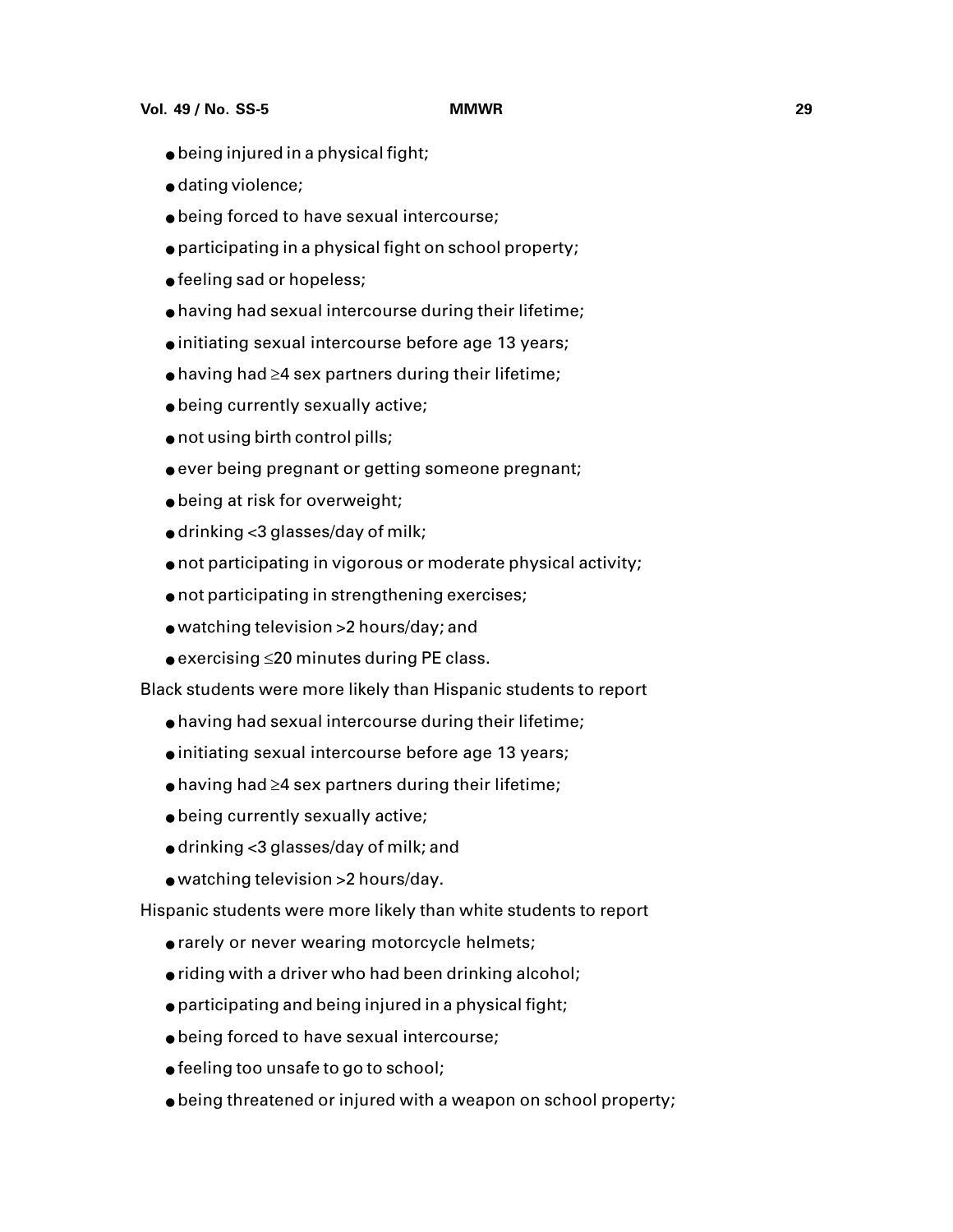- feeling sad or hopeless;
- planning or attempting suicide;
- lifetime cocaine use;
- initiating marijuana use before age 13 years;
- marijuana use on school property;
- being offered, sold, or given an illegal drug on school property;
- initiating sexual intercourse before age 13 years;
- not using birth control pills;
- not being taught about HIV prevention in school;
- not participating in moderate physical activity;
- watching television >2 hours/day; and
- not participating on sports teams.

Hispanic students were more likely than black students to report

- feeling too unsafe to go to school;
- weapon carrying on school property;
- feeling sad or hopeless;
- suicide-related behaviors;
- current cigarette use;
- lifetime and current alcohol use;
- episodic heavy drinking;
- smoking >10 cigarettes/day;
- lifetime and current cocaine use;
- lifetime and current inhalant use;
- lifetime methamphetamine use;
- initiating cigarette use before age 13 years;
- cigarette smoking and smokeless tobacco use on school property;
- being offered, sold, or given an illegal drug on school property; and
- not using condoms.

These subgroup findings can assist in identifying the need for education and services based on a higher prevalence of risk behaviors. However, underlying causes (e.g., economic factors, education levels, or cultural influences) for subgroup differences could not be addressed in this analysis. The association between race/ethnicity and certain risk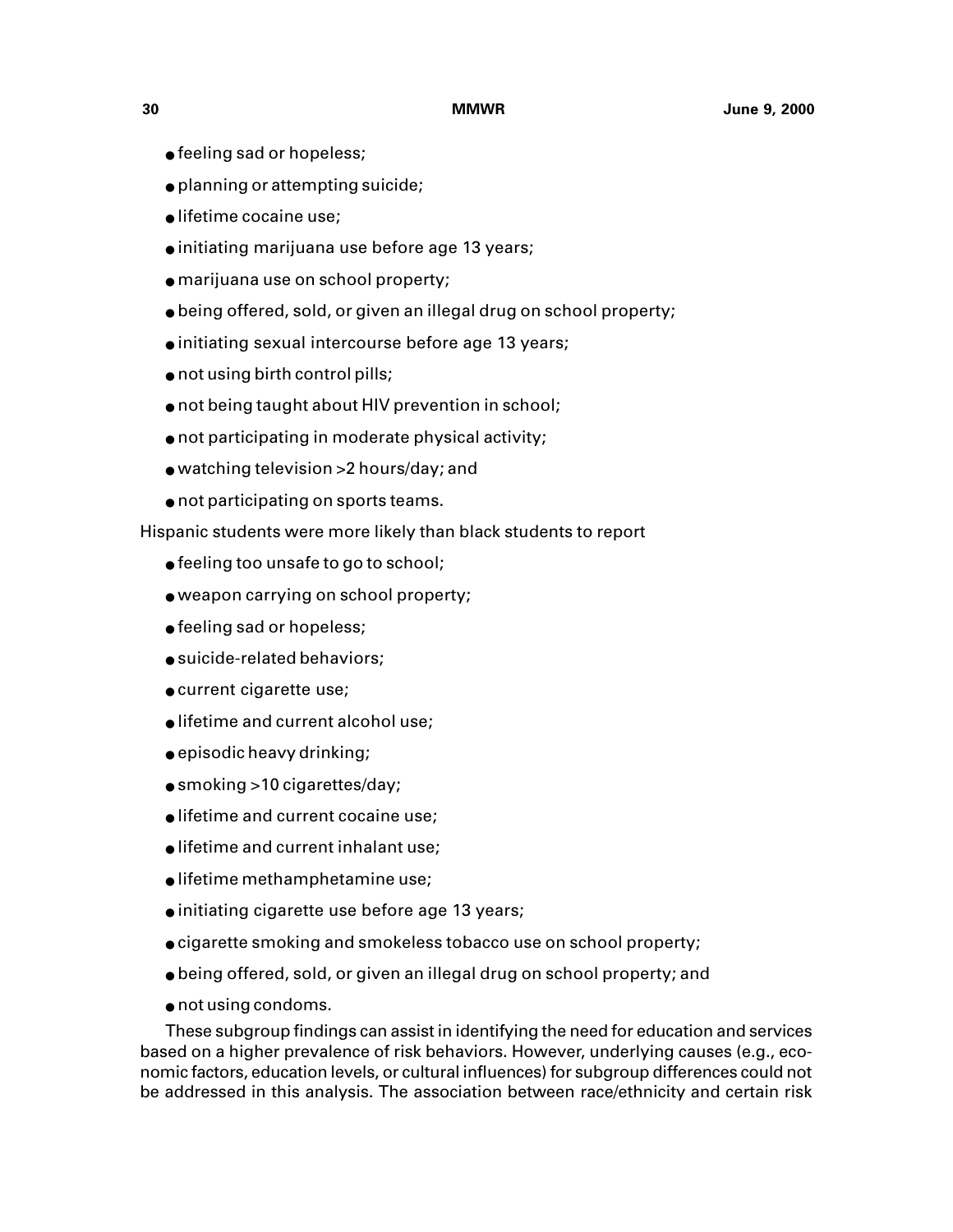behaviors is attenuated after controlling for socioeconomic status (10 ). Additional research is needed to assess the effect of education, socioeconomic, cultural, and racial/ ethnic factors on prevalence of health-risk behaviors among youth.

Considerable variation in prevalence of risk behaviors also occurs from state to state and from city to city. For example, across state surveys, a fivefold variation or greater was identified for

- feeling too unsafe to go to school;
- smoking >10 cigarettes/day;
- current smokeless tobacco use;
- purchasing cigarettes at a store or gas station;
- current cocaine use;
- smokeless tobacco use on school property;
- initiating sexual intercourse before age 13 years; and
- attending PE class daily.

Across local surveys, a similar level of variation was found for

- rarely or never wearing seatbelts;
- driving after drinking alcohol;
- carrying a gun;
- feeling too unsafe to go to school;
- smoking >10 cigarettes/day;
- current smokeless tobacco use;
- lifetime cocaine use;
- lifetime heroin use;
- lifetime methamphetamine use;
- lifetime injecting-drug use;
- smokeless tobacco use on school property;
- initiating sexual intercourse before age 13 years; and
- attending PE class daily.

These variations might occur, in part, because of differences in state and local laws and policies, enforcement practices, access to illegal drugs, availability of effective interventions, prevailing behavioral norms, and adult practices. However, further research is needed to understand the impact of these factors on the prevalence of risk behaviors.

YRBSS continues to be the primary source of data regarding health-risk behaviors of youth at national, state, and local levels. For example, YRBSS data will be used to monitor 16 national health objectives for 2010 and 3 of 10 leading health indicators (<sup>11</sup> ). In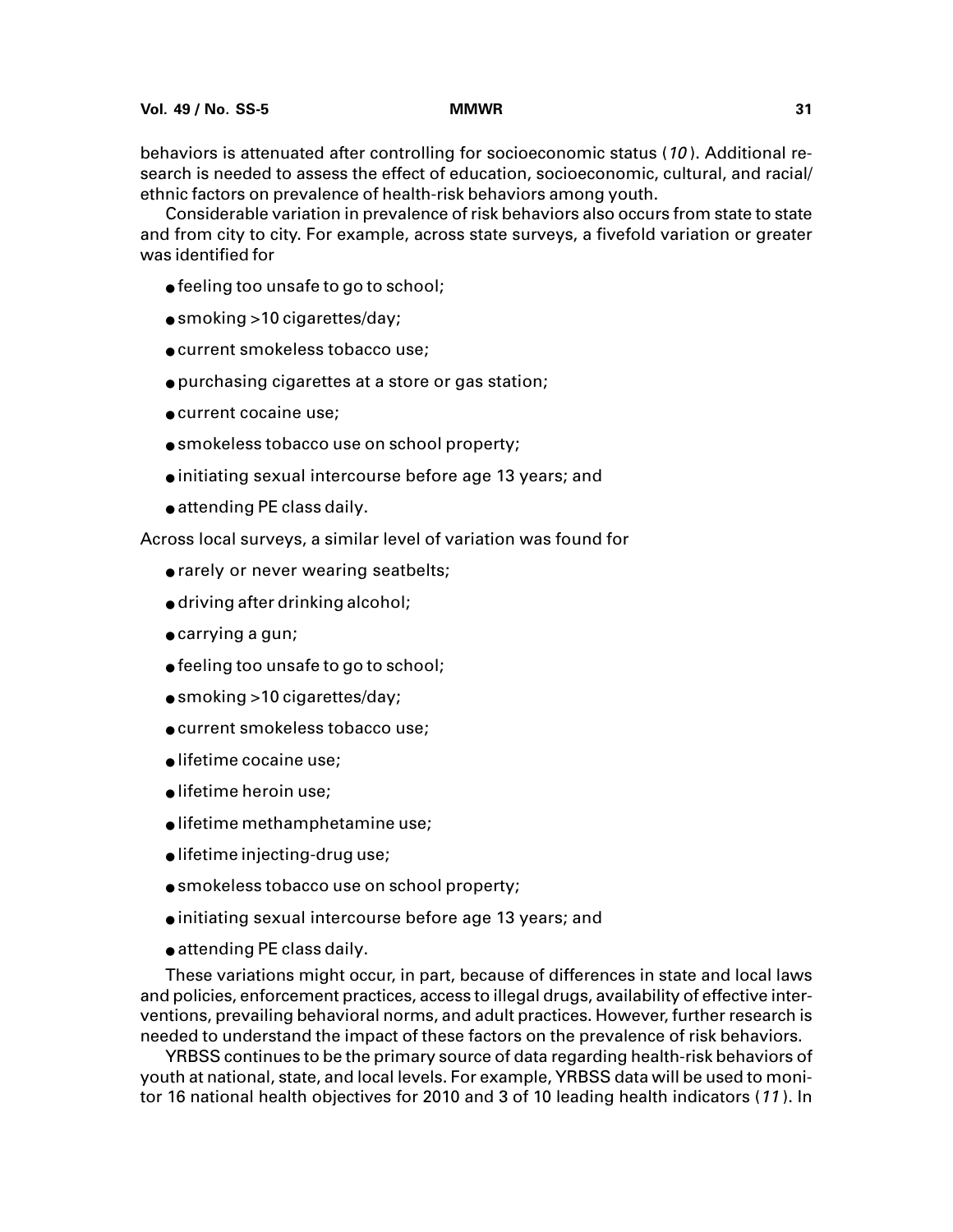Dallas, YRBSS data regarding lack of physical activity among high school students led to development of an after-school physical education program. In Louisiana, YRBSS data were used to help obtain funding for the Governor's Commission on Teen Pregnancy Prevention. In Tennessee, YRBSS data were used by state legislators to craft the Coordinated School Health Improvement Act. In Wisconsin, YRBSS data were published in the state's medical journal to help educate new physicians regarding adolescent health issues. In Hawaii, YRBSS data were used as the basis for development of a new teaching guide for health education being used statewide. In Montana, YRBSS data were used to help track state progress in reducing tobacco use. Continued support for YRBSS will help ensure success of these and other public health and school health programs.

## References

- 1. Hoyert DL, Kochanek KD, Murphy SL. Deaths: final data for 1997. National Vital Statistics Reports 1999;47(19):1–105.
- 2. Ventura SJ, Mosher WD, Curtin SC, Abma JC, Henshaw S. Highlights of trends in pregnancies and pregnancy rates by outcome: estimates for the United States, 1976–96. National Vital Statistics Reports 1999;47(29):1–12.
- 3. Institute of Medicine, Committee on Prevention and Control of Sexually Transmitted Diseases. Hidden epidemic: confronting sexually transmitted diseases. Eng TR, Butler WT, eds. Washington, DC: National Academy Press, 1997.
- 4. Kolbe LJ, Kann L, Collins JL. Overview of the Youth Risk Behavior Surveillance System. Public Health Rep 1993;108(suppl 1):2–10.
- 5. Shah BV, Barnwell BG, Bieler GS. SUDAAN: software for the statistical analysis of correlated data, release 7.5, 1997 [user's manual]. Research Triangle Park, NC: Research Triangle Institute; 1997.
- 6. Hinkle DE, Wiersma W, Jurs SG. Applied statistics for the behavioral sciences. 2<sup>nd</sup> ed. Boston, Massachusetts: Houghton Mifflin, 1988;383–9.
- 7. Public Health Service. Health people 2000: midcourse review and 1995 revisions. Washington, DC: US Department of Health and Human Services, Public Health Service, 1995.
- 8. Must A, Dallal GE, Dietz WH. Reference data for obesity: 85<sup>th</sup> and 95<sup>th</sup> percentiles of body mass index (wt/ht<sup>2</sup>) and triceps skinfold thickness. Am J Clin Nutr 1991;53:839-46.
- 9. Brener ND, Collins JL, Kann L, Warren CW, Williams BI. Reliability of the Youth Risk Behavior Survey questionnaire. Am J Epidemiol 1995;141:575–80.
- 10. Lowry R, Kann L, Collins JL, Kolbe JL. Effect of socioeconomic status on chronic disease risk behaviors among US adolescents. JAMA 1996;276:792–7.
- 11. US Department of Health and Human Services. Healthy people 2010 (conference edition, in two volumes). Washington, DC: US Department of Health and Human Services, 2000.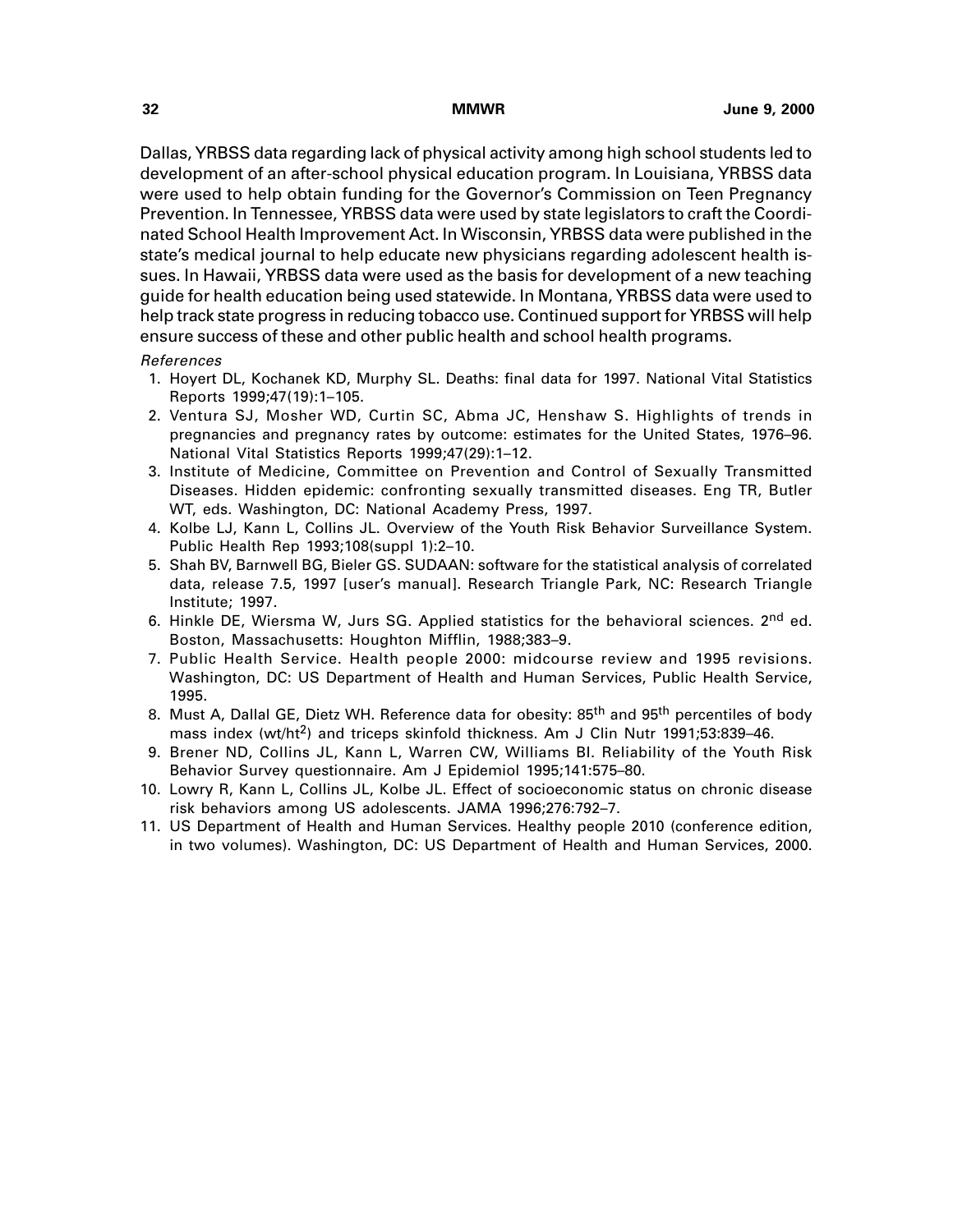Table 1. Size, response rates, and demographic characteristics of samples — United States and selected U.S. sites, Youth Risk **Behavior Surveys, 1999**

|                        | <b>Sample</b> |     | Response rate (%)             |    | Sex (%) |             |      |      | Grade (%) |                 |        |           | Race/Ethnicity (%)           |           |
|------------------------|---------------|-----|-------------------------------|----|---------|-------------|------|------|-----------|-----------------|--------|-----------|------------------------------|-----------|
| <b>Site</b>            | size          |     | <b>School Student Overall</b> |    | Female  | <b>Male</b> | 9    | 10   | 11        | 12 <sup>2</sup> | White* |           | <b>Black* Hispanic Other</b> |           |
| <b>NATIONAL SURVEY</b> | 15,349        | 77  | 86                            | 66 | 49.6    | 50.4        | 28.9 | 26.0 | 23.6      | 21.4            | 60.8   | 14.1      | 10.4                         | 14.7      |
| <b>STATE SURVEYS</b>   |               |     |                               |    |         |             |      |      |           |                 |        |           |                              |           |
| <b>Weighted Data</b>   |               |     |                               |    |         |             |      |      |           |                 |        |           |                              |           |
| Alabama                | 2,095         | 73  | 83                            | 60 | 49.2    | 50.8        | 30.2 | 25.5 | 22.2      | 21.2            | 67.6   | 26.1      | 1.9                          | 4.4       |
| Alaska <sup>+</sup>    | 1,427         | 83  | 80                            | 66 | 47.5    | 52.5        | 31.7 | 25.8 | 21.8      | 20.5            | 70.3   | 2.8       | 3.4                          | 23.6      |
| Arkansas               | 1,454         | 70  | 85                            | 60 | 49.1    | 50.9        | 27.6 | 26.5 | 23.9      | 21.8            | 74.1   | 17.8      | 3.5                          | 4.6       |
| Delaware               | 2,180         | 81  | 77                            | 62 | 48.5    | 51.5        | 31.4 | 26.4 | 21.7      | 20.3            | 62.4   | 25.4      | 5.8                          | 6.5       |
| Hawaii                 | 1,248         | 95  | 63                            | 60 | 52.9    | 47.1        | 30.9 | 26.4 | 23.5      | 19.2            | 13.9   | 2.1       | 9.0                          | 75.0      |
| Massachusetts          | 4,415         | 96  | 79                            | 75 | 49.2    | 50.8        | 29.0 | 25.8 | 23.6      | 21.4            | 70.6   | 7.1       | 11.6                         | 10.7      |
| Michigan               | 2,690         | 84  | 79                            | 67 | 49.6    | 50.4        | 29.3 | 26.3 | 23.3      | 21.1            | 75.4   | 15.6      | 3.5                          | 5.5       |
| Mississippi            | 1,565         | 80  | 85                            | 68 | 50.9    | 49.1        | 37.4 | 20.0 | 22.4      | 20.1            | 47.0   | 49.8      | 0.9                          | 2.2       |
| Missouri               | 1,652         | 77  | 80                            | 62 | 49.2    | 50.8        | 28.5 | 26.5 | 23.5      | 21.3            | 66.3   | 26.2      | 3.1                          | 4.4       |
| Montana                | 2,917         | 83  | 82                            | 68 | 48.5    | 51.5        | 26.7 | 25.0 | 24.0      | 22.7            | 86.1   | 0.7       | 3.0                          | 10.2      |
| Nevada                 | 1,677         | 97  | 62                            | 60 | 48.6    | 51.4        | 28.3 | 26.5 | 24.5      | 20.5            | 66.6   | 5.5       | 17.5                         | 10.4      |
| New York               | 3,312         | 77  | 80                            | 62 | 49.7    | 50.3        | 29.8 | 28.7 | 21.9      | 19.5            | 61.6   | 11.3      | 15.8                         | 11.3      |
| North Dakota           | 1,823         | 81  | 90                            | 73 | 48.9    | 51.1        | 25.4 | 25.5 | 25.1      | 23.9            | 88.9   | 1.0       | 1.4                          | 8.7       |
| Ohio                   | 2,061         | 87  | 81                            | 71 | 49.1    | 50.9        | 28.2 | 25.5 | 23.9      | 22.0            | 81.4   | 8.9       | 2.8                          | 6.9       |
| South Carolina         | 4,597         | 82  | 83                            | 68 | 50.2    | 49.8        | 33.2 | 25.2 | 21.0      | 20.2            | 48.8   | 42.7      | 2.6                          | 5.8       |
| South Dakota           | 1,674         | 84  | 81                            | 68 | 49.0    | 51.0        | 27.7 | 24.8 | 24.4      | 22.9            | 90.4   | 0.5       | 1.7                          | 7.5       |
| Tennessee <sup>+</sup> | 1,519         | 74  | 84                            | 62 | 49.3    | 50.7        | 29.4 | 26.2 | 23.3      | 20.9            | 75.6   | 19.1      | 2.0                          | 3.3       |
| Utah                   | 1,509         | 100 | 61                            | 61 | 48.4    | 51.6        | 25.0 | 25.3 | 25.7      | 24.0            | 84.9   | 0.7       | 6.6                          | 7.8       |
| Vermont                | 7,125         | 81  | 80                            | 65 | 48.8    | 51.2        | 28.6 | 26.0 | 23.8      | 21.6            | $NA^s$ | <b>NA</b> | <b>NA</b>                    | <b>NA</b> |
| West Virginia          | 1,323         | 97  | 80                            | 78 | 48.5    | 51.5        | 26.3 | 25.5 | 24.6      | 23.5            | 91.4   | 4.7       | 0.6                          | 3.4       |
| Wisconsin              | 1,336         | 71  | 85                            | 60 | 49.0    | 51.0        | 27.4 | 25.4 | 24.1      | 22.8            | 80.9   | 8.3       | 3.2                          | 7.6       |
| Wyoming                | 1,619         | 80  | 79                            | 63 | 48.2    | 51.8        | 26.6 | 25.9 | 24.4      | 22.5            | 86.1   | 0.7       | 8.5                          | 4.7       |
| <b>Unweighted Data</b> |               |     |                               |    |         |             |      |      |           |                 |        |           |                              |           |
| Connecticut            | 1,480         | 60  | 75                            | 45 | 50.0    | 50.0        | 27.7 | 26.1 | 21.0      | 22.5            | 64.8   | 14.8      | 12.2                         | 8.3       |
| Florida                | 2,478         | 63  | 75                            | 48 | 48.8    | 51.2        | 33.0 | 28.0 | 22.0      | 15.7            | 55.8   | 20.2      | 17.2                         | 6.8       |
| Illinois               | 1,277         | 63  | 88                            | 55 | 49.6    | 50.4        | 32.1 | 23.9 | 22.9      | 21.1            | 79.5   | 9.1       | 5.6                          | 5.8       |
| lowa                   | 1,111         | 70  | 75                            | 53 | 51.0    | 49.0        | 33.7 | 27.4 | 21.3      | 17.3            | 90.0   | 1.3       | 2.5                          | 6.2       |
| Kentucky               | 1,492         | 62  | 84                            | 52 | 52.1    | 47.9        | 29.9 | 35.9 | 20.9      | 13.0            | 86.7   | 9.2       | 1.1                          | 2.9       |
| Louisiana <sup>+</sup> | 1,128         | 71  | 77                            | 55 | 50.5    | 49.5        | 31.6 | 25.3 | 24.1      | 18.6            | 45.8   | 45.8      | 3.0                          | 5.5       |
| Maine                  | 1,072         | 53  | 83                            | 44 | 51.8    | 48.2        | 27.0 | 27.6 | 25.5      | 19.5            | 90.3   | 0.8       | 1.9                          | 7.1       |
| Nebraska               | 2,098         | 60  | 89                            | 53 | 52.3    | 47.7        | 25.5 | 25.4 | 25.5      | 23.7            | 92.0   | 1.2       | 3.5                          | 3.3       |
| New Hampshire          | 2,213         | 67  | 81                            | 54 | 51.4    | 48.6        | 33.6 | 31.8 | 21.6      | 12.8            | 92.2   | 0.8       | 1.8                          | 5.3       |
| New Jersey             | 1,093         | 67  | 80                            | 53 | 52.2    | 47.8        | 26.5 | 27.0 | 25.2      | 21.2            | 67.4   | 8.7       | 13.0                         | 10.9      |
| New Mexico             | 1,058         | 69  | 58                            | 40 | 52.7    | 47.3        | 31.9 | 26.3 | 23.7      | 17.5            | 44.1   | 3.5       | 41.5                         | 10.9      |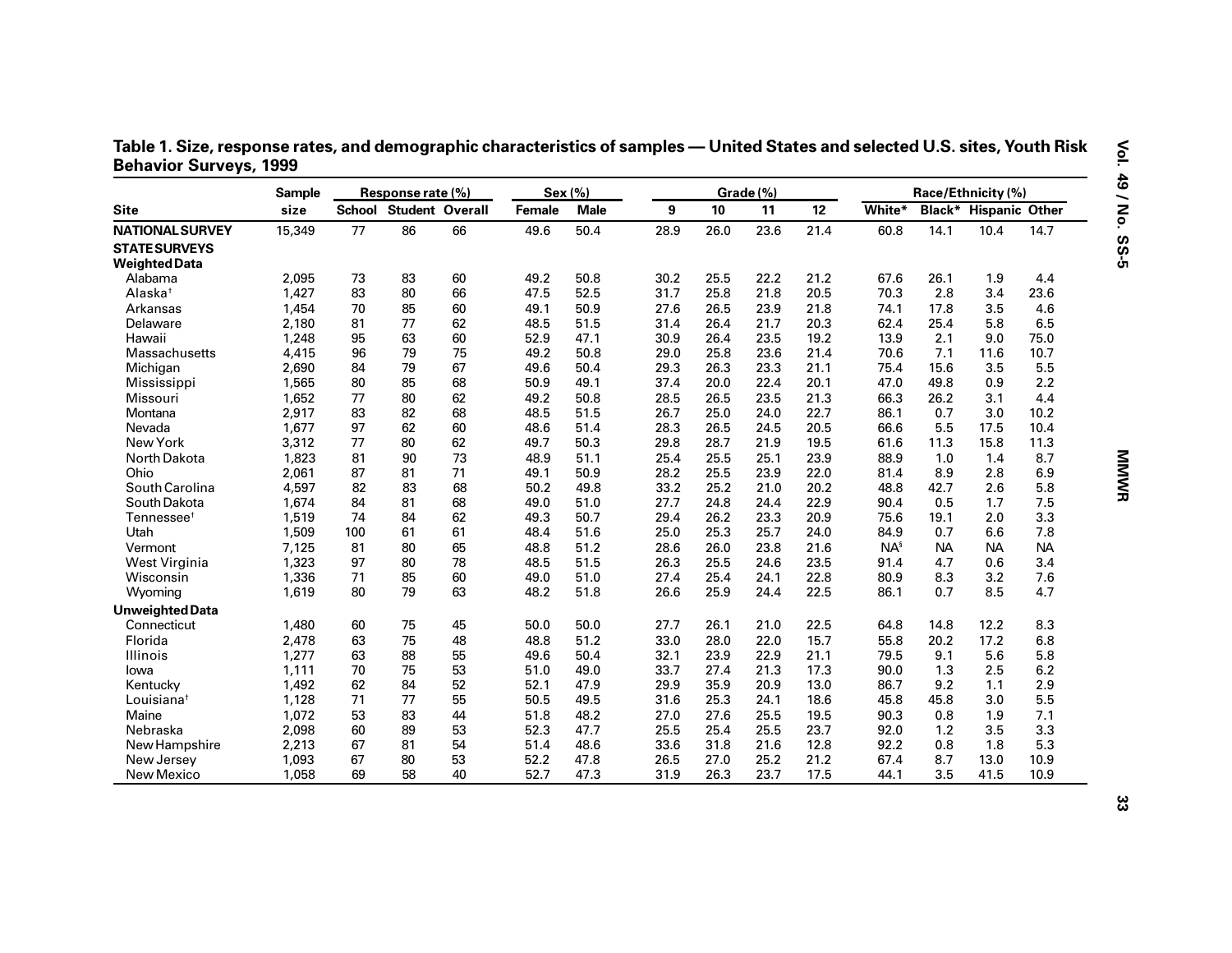| Table 1. ( <i>Continued</i> ) Size, response rates, and demographic characteristics of samples — United States and selected U.S. sites, |  |
|-----------------------------------------------------------------------------------------------------------------------------------------|--|
| <b>Youth Risk Behavior Surveys, 1999</b>                                                                                                |  |

|                                                                                                                | <b>Sample</b> |     | Response rate (%)      |    | Sex (%) |             |      |      | Grade (%) |      |        |      | Race/Ethnicity (%)           |      |
|----------------------------------------------------------------------------------------------------------------|---------------|-----|------------------------|----|---------|-------------|------|------|-----------|------|--------|------|------------------------------|------|
| <b>Site</b>                                                                                                    | size          |     | School Student Overall |    | Female  | <b>Male</b> | 9    | 10   | 11        | 12   | White* |      | <b>Black* Hispanic Other</b> |      |
| <b>LOCAL SURVEYS</b>                                                                                           |               |     |                        |    |         |             |      |      |           |      |        |      |                              |      |
| <b>Weighted Data</b>                                                                                           |               |     |                        |    |         |             |      |      |           |      |        |      |                              |      |
| <b>Boston</b>                                                                                                  | 1,370         | 96  | 67                     | 64 | 49.9    | 50.1        | 31.1 | 25.2 | 22.9      | 20.3 | 13.8   | 42.0 | 24.3                         | 19.9 |
| Chicago                                                                                                        | 1,317         | 100 | 85                     | 85 | 50.4    | 49.6        | 31.5 | 25.8 | 22.4      | 20.1 | 9.3    | 55.6 | 26.2                         | 8.9  |
| Dallas                                                                                                         | 1,622         | 100 | 74                     | 74 | 50.7    | 49.3        | 39.7 | 24.5 | 18.0      | 17.7 | 13.2   | 47.2 | 35.6                         | 4.0  |
| Detroit                                                                                                        | 2,055         | 100 | 68                     | 68 | 51.9    | 48.1        | 39.7 | 24.4 | 19.5      | 15.5 | 2.5    | 84.1 | 5.3                          | 8.1  |
| District of Columbia                                                                                           | 1,762         | 88  | 75                     | 66 | 51.8    | 48.2        | 31.6 | 27.2 | 22.7      | 18.5 | 3.7    | 78.8 | 12.6                         | 4.9  |
| Ft. Lauderdale                                                                                                 | 1,809         | 96  | 79                     | 76 | 50.3    | 49.7        | 31.5 | 26.1 | 22.8      | 19.5 | 35.6   | 34.8 | 22.2                         | 7.4  |
| Houston                                                                                                        | 1,579         | 100 | 74                     | 74 | 46.8    | 53.2        | 43.0 | 21.6 | 17.9      | 17.1 | 10.3   | 44.9 | 41.2                         | 3.5  |
| Miami                                                                                                          | 1,813         | 100 | 79                     | 79 | 50.7    | 49.3        | 35.0 | 27.6 | 20.4      | 16.4 | 12.3   | 31.7 | 51.5                         | 4.5  |
| New Orleans                                                                                                    | 1,380         | 96  | 75                     | 72 | 52.7    | 47.3        | 29.6 | 25.6 | 22.7      | 21.9 | 5.0    | 88.1 | 2.2                          | 4.7  |
| New York City                                                                                                  | 1,580         | 96  | 74                     | 70 | 50.4    | 49.6        | 33.3 | 34.3 | 18.4      | 13.8 | 25.0   | 23.3 | 33.6                         | 18.1 |
| Palm Beach                                                                                                     | 1,689         | 94  | 69                     | 65 | 49.0    | 51.0        | 33.2 | 29.3 | 18.8      | 18.5 | 54.6   | 23.5 | 15.5                         | 6.4  |
| Philadelphia                                                                                                   | 1,422         | 96  | 68                     | 66 | 49.3    | 50.7        | 33.2 | 27.2 | 20.3      | 18.9 | 25.3   | 46.3 | 12.9                         | 15.5 |
| San Diego                                                                                                      | 1,715         | 100 | 78                     | 78 | 50.0    | 50.0        | 30.0 | 26.8 | 24.4      | 18.7 | 25.6   | 13.9 | 30.7                         | 29.9 |
| Seattle                                                                                                        | 1,643         | 100 | 61                     | 61 | 50.0    | 50.0        | 25.9 | 25.6 | 24.6      | 23.3 | 37.2   | 14.6 | 4.8                          | 43.4 |
| <b>Unweighted Data</b>                                                                                         |               |     |                        |    |         |             |      |      |           |      |        |      |                              |      |
| San Bernardino                                                                                                 | 1,201         | 100 | 55                     | 55 | 55.3    | 44.7        | 31.4 | 28.8 | 26.3      | 13.2 | 26.7   | 13.0 | 49.6                         | 10.7 |
| San Francisco                                                                                                  | 1,654         | 95  | 59                     | 56 | 53.3    | 46.7        | 22.1 | 31.7 | 26.6      | 19.5 | 9.5    | 7.6  | 16.6                         | 66.2 |
| * Non-Hispanic.                                                                                                |               |     |                        |    |         |             |      |      |           |      |        |      |                              |      |
| Survey did not include students from one of the state's large school districts.<br><sup>§</sup> Not available. |               |     |                        |    |         |             |      |      |           |      |        |      |                              |      |
|                                                                                                                |               |     |                        |    |         |             |      |      |           |      |        |      |                              |      |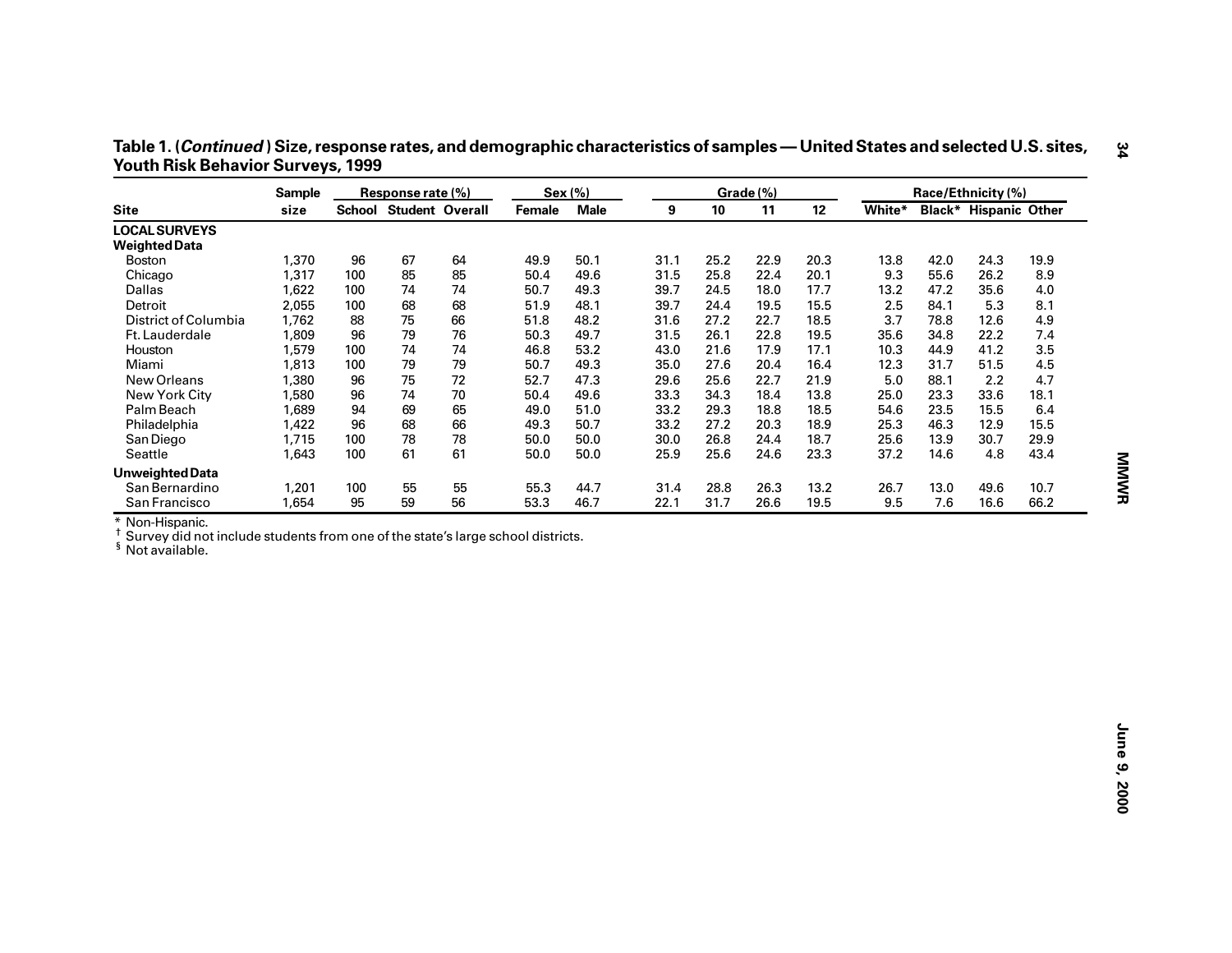| Table 2. Percentage of high school students who rarely or never wore seat belts,* motorcycle helmets,†or bicycle helmets,\$ and     |
|-------------------------------------------------------------------------------------------------------------------------------------|
| were injured while exercising, playing sports, or being physically active, by sex, race/ethnicity, and grade — United States, Youth |
| <b>Risk Behavior Survey, 1999</b>                                                                                                   |

| Female                | Rarely or never wore seatbelts<br><b>Male</b><br><b>Total</b> |             |                                                                      | Rarely or never wore<br>motorcycle helmets |              |              | Rarely or never wore<br>bicycle helmets |              |             | Injured while playing sports<br>or being physically active |             |  |
|-----------------------|---------------------------------------------------------------|-------------|----------------------------------------------------------------------|--------------------------------------------|--------------|--------------|-----------------------------------------|--------------|-------------|------------------------------------------------------------|-------------|--|
|                       |                                                               |             | Female                                                               | <b>Male</b>                                | <b>Total</b> | Female       | <b>Male</b>                             | <b>Total</b> | Female      | <b>Male</b>                                                | Total       |  |
|                       |                                                               |             |                                                                      |                                            |              |              |                                         |              |             |                                                            |             |  |
| 11.2                  | 19.6                                                          | 15.5        | 20.1                                                                 | 41.4                                       | 33.8         | 82.1         | 86.0                                    | 84.3         | 33.5        | 43.6                                                       | 38.7        |  |
| $(\pm 3.4)^{\dagger}$ | $(\pm 4.5)$                                                   |             |                                                                      |                                            |              |              | $(\pm 3.7)$                             | $(\pm 4.1)$  | $(\pm 2.7)$ | $(\pm 3.0)$                                                | $(\pm 2.6)$ |  |
| 17.4                  | 27.9                                                          | 22.5        | 47.4                                                                 | 48.7                                       | 48.1         | 94.1         | 90.3                                    | 91.9         | 25.8        | 39.7                                                       | 32.6        |  |
| $(\pm 5.4)$           | $(\pm 5.2)$                                                   | $(\pm 4.6)$ | $(\pm 27.0)$                                                         | $(\pm 17.0)$                               | $(\pm 19.2)$ | $(\pm 2.6)$  | $(\pm 3.8)$                             | $(\pm 2.2)$  | $(\pm 7.7)$ | $(\pm 6.0)$                                                | $(\pm 3.0)$ |  |
| 9.5                   | 19.6                                                          | 14.4        | 44.5                                                                 | 53.5                                       | 49.9         | 83.4         | 88.5                                    | 86.3         | 28.5        | 40.9                                                       | 34.6        |  |
| $(\pm 3.1)$           | $(\pm 5.6)$                                                   | $(\pm 3.7)$ | $(\pm 14.0)$                                                         | $(\pm 8.4)$                                | $(\pm 8.7)$  | $(\pm 6.1)$  | $(\pm 4.1)$                             | $(\pm 4.6)$  | $(\pm 5.0)$ | $(\pm 4.2)$                                                | $(\pm 3.8)$ |  |
|                       |                                                               |             |                                                                      |                                            |              |              |                                         |              |             |                                                            |             |  |
| 14.4                  | 19.8                                                          | 17.1        | 21.6                                                                 | 37.3                                       | 31.6         | 77.1         | 82.8                                    | 80.3         | 35.4        | 45.8                                                       | 40.7        |  |
| $(\pm 4.4)$           | $(\pm 3.8)$                                                   | $(\pm 3.6)$ | $(\pm 5.4)$                                                          | $(\pm 6.3)$                                | $(\pm 5.5)$  | $(\pm 11.2)$ | $(\pm 4.4)$                             | $(\pm 6.4)$  | $(\pm 3.1)$ | $(\pm 5.8)$                                                | $(\pm 3.9)$ |  |
| 12.3                  | 17.7                                                          | 15.0        | 20.7                                                                 | 40.6                                       | 33.8         | 86.0         | 87.7                                    | 86.9         | 35.9        | 41.9                                                       | 38.9        |  |
| $(\pm 4.4)$           | $(\pm 4.0)$                                                   | $(\pm 3.6)$ | $(\pm 8.7)$                                                          | $(\pm 8.9)$                                | $(\pm 6.3)$  | $(\pm 2.3)$  | $(\pm 4.2)$                             | $(\pm 2.8)$  | $(\pm 5.1)$ | $(\pm 3.8)$                                                | $(\pm 3.3)$ |  |
| 9.8                   | 17.7                                                          | 13.8        | 33.6                                                                 | 51.8                                       | 45.7         | 85.4         | 87.1                                    | 86.4         | 32.1        | 37.6                                                       | 34.9        |  |
| $(\pm 2.7)$           | $(\pm 4.4)$                                                   | $(\pm 2.8)$ | $(\pm 14.3)$                                                         | $(\pm 9.7)$                                | $(\pm 9.6)$  | $(\pm 6.3)$  | $(\pm 7.2)$                             | $(\pm 6.0)$  | $(\pm 4.4)$ | $(\pm 3.9)$                                                | $(\pm 3.4)$ |  |
| 10.3                  | 28.1                                                          | 19.1        | 32.4                                                                 | 53.3                                       | 44.5         | 89.9         | 91.4                                    | 90.7         | 26.1        | 43.9                                                       | 34.9        |  |
| $(\pm 3.8)$           | $(\pm 7.1)$                                                   | $(\pm 4.5)$ | $(\pm 12.1)$                                                         | $(\pm 10.5)$                               | $(\pm 8.6)$  | $(\pm 5.6)$  | $(\pm 4.6)$                             | $(\pm 4.4)$  | $(\pm 5.0)$ | $(\pm 5.8)$                                                | $(\pm 3.7)$ |  |
| 11.9                  | 20.8                                                          | 16.4        | 26.6                                                                 | 44.5                                       | 38.0         | 83.6         | 86.7                                    | 85.3         | 32.7        | 42.5                                                       | 37.7        |  |
| $(\pm 2.9)$           | $(\pm 3.0)$                                                   | $(\pm 2.8)$ |                                                                      | $(\pm 5.1)$                                | $(\pm 5.4)$  | $(\pm 5.1)$  |                                         |              | $(\pm 3.0)$ | $(\pm 2.7)$                                                | $(\pm 2.3)$ |  |
|                       |                                                               |             | $(\pm 3.9)$<br>When riding in a car or truck driven by someone else. | $(\pm 7.1)$<br>$(\pm 7.4)$                 | $(\pm 6.0)$  | $(\pm 5.3)$  | $(\pm 5.9)$                             | $(\pm 3.5)$  | $(\pm 3.7)$ |                                                            |             |  |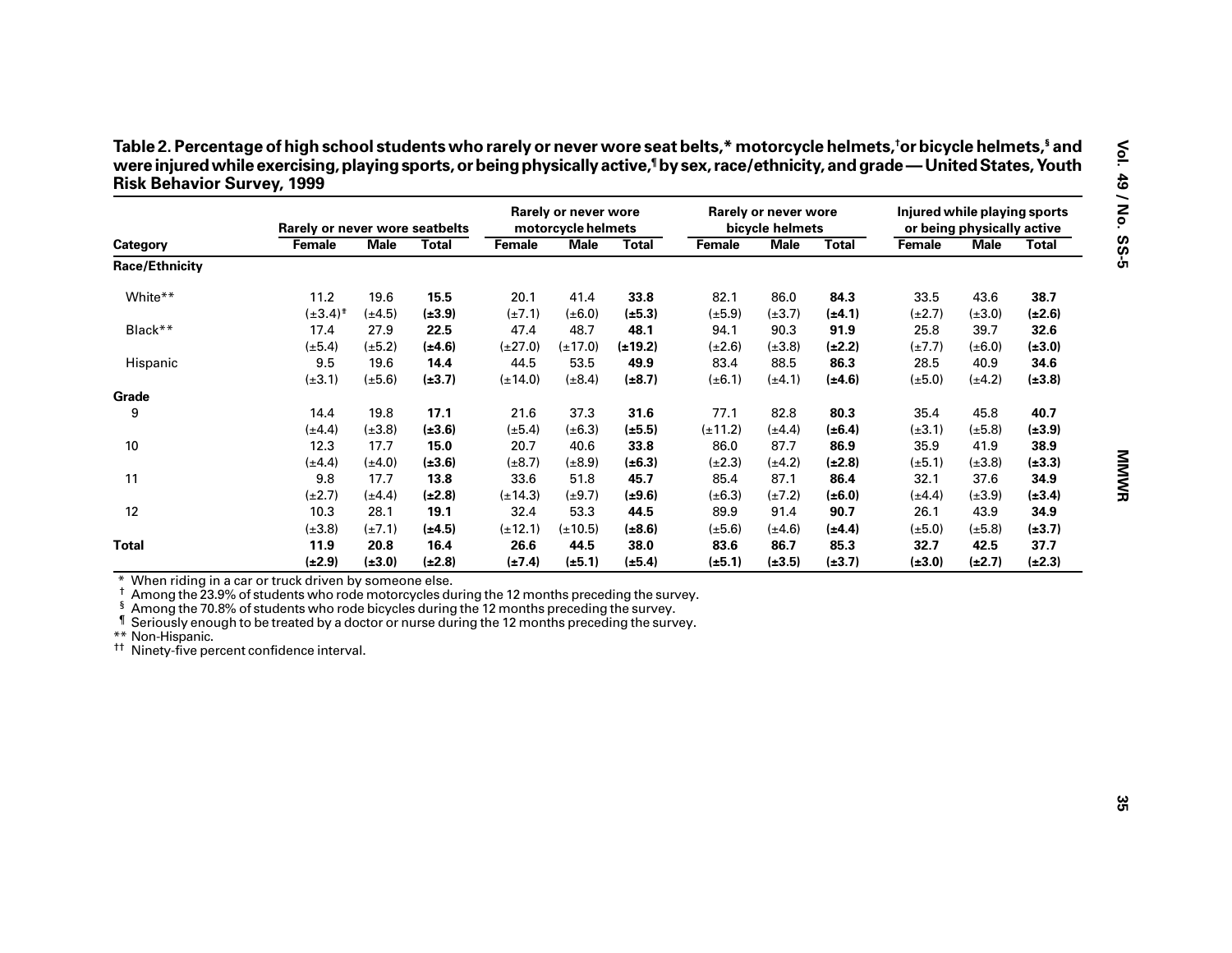Table 3. Percentage of high school students who rarely or never wore seat belts,\* motorcycle helmets,<sup>†</sup>or bicycle helmets,<sup>§</sup> and<br>were injured while exercising, playing sports, or being physically active,<sup>¶</sup> by sex — sele **Surveys, 1999**

|                        |        |             | Rarely or never wore seatbelts |           | Rarely or never wore<br>motorcycle helmets |              |        | Rarely or never wore<br>bicycle helmets |              |                   | being physically active | Injured while playing sports or |
|------------------------|--------|-------------|--------------------------------|-----------|--------------------------------------------|--------------|--------|-----------------------------------------|--------------|-------------------|-------------------------|---------------------------------|
| <b>Site</b>            | Female | <b>Male</b> | <b>Total</b>                   | Female    | <b>Male</b>                                | <b>Total</b> | Female | <b>Male</b>                             | <b>Total</b> | Female            | <b>Male</b>             | <b>Total</b>                    |
| <b>STATE SURVEYS</b>   |        |             |                                |           |                                            |              |        |                                         |              |                   |                         |                                 |
| <b>Weighted Data</b>   |        |             |                                |           |                                            |              |        |                                         |              |                   |                         |                                 |
| Alabama                | 12.7   | 25.2        | 19.1                           | 26.5      | 39.7                                       | 36.0         | 86.5   | 93.7                                    | 90.7         | 26.0              | 39.9                    | 33.1                            |
| Alaska**               | 14.0   | 23.6        | 19.3                           | 24.3      | 32.7                                       | 30.4         | 81.3   | 86.0                                    | 84.1         | 37.3              | 50.8                    | 44.6                            |
| Arkansas               | 13.0   | 28.4        | 21.0                           | 38.8      | 46.3                                       | 44.4         | 91.4   | 92.7                                    | 92.2         | 28.6              | 39.8                    | 34.3                            |
| Delaware               | 13.7   | 19.2        | 16.6                           | 19.3      | 35.8                                       | 29.9         | 81.9   | 86.3                                    | 84.4         | 35.4              | 46.4                    | 41.1                            |
| Hawaii                 | 7.4    | 14.3        | 10.6                           | 61.9      | 66.0                                       | 64.5         | 87.8   | 91.0                                    | 89.5         | 31.9              | 46.4                    | 38.6                            |
| <b>Massachusetts</b>   | 19.0   | 29.5        | 24.4                           | 18.2      | 28.8                                       | 25.5         | 78.6   | 87.0                                    | 83.3         | $NA$ <sup>#</sup> | <b>NA</b>               | <b>NA</b>                       |
| Michigan               | 9.6    | 17.6        | 13.8                           | 14.1      | 27.7                                       | 23.6         | 93.6   | 92.9                                    | 93.2         | 31.5              | 42.2                    | 36.7                            |
| Mississippi            | 19.2   | 30.9        | 25.0                           | 41.2      | 47.1                                       | 45.0         | 95.2   | 94.9                                    | 94.9         | 26.8              | 42.3                    | 34.2                            |
| Missouri               | 18.0   | 29.3        | 23.8                           | 23.7      | 42.1                                       | 36.6         | 90.7   | 92.1                                    | 91.5         | 31.1              | 38.6                    | 35.0                            |
| Montana                | 14.3   | 31.1        | 23.1                           | 47.5      | 46.0                                       | 46.7         | 86.0   | 87.5                                    | 86.8         | 37.2              | 42.2                    | 39.9                            |
| Nevada                 | 8.2    | 17.9        | 13.3                           | 20.0      | 33.4                                       | 29.0         | 89.1   | 92.0                                    | 90.8         | 34.2              | 43.0                    | 39.0                            |
| New York               | 14.6   | 18.2        | 16.4                           | 19.9      | 31.5                                       | 27.4         | 80.9   | 85.4                                    | 83.4         | 33.9              | 40.9                    | 37.5                            |
| North Dakota           | 19.3   | 43.9        | 31.9                           | 49.1      | 56.2                                       | 53.7         | 95.5   | 96.0                                    | 95.8         | <b>NA</b>         | <b>NA</b>               | <b>NA</b>                       |
| Ohio                   | 9.9    | 21.4        | 15.8                           | 35.3      | 41.6                                       | 39.2         | 91.2   | 93.3                                    | 92.2         | 33.9              | 46.1                    | 40.1                            |
| South Carolina         | 14.4   | 27.6        | 20.9                           | 48.9      | 61.3                                       | 56.7         | 91.9   | 93.9                                    | 92.9         | 25.7              | 40.2                    | 33.0                            |
| South Dakota           | 22.5   | 43.8        | 33.4                           | <b>NA</b> | <b>NA</b>                                  | <b>NA</b>    | 97.2   | 95.4                                    | 96.3         | <b>NA</b>         | <b>NA</b>               | <b>NA</b>                       |
| Tennessee**            | 15.8   | 27.2        | 21.7                           | 20.4      | 41.0                                       | 34.6         | 90.8   | 92.4                                    | 91.5         | 26.6              | 39.0                    | 32.8                            |
| Utah                   | 8.9    | 15.2        | 12.3                           | 43.3      | 47.8                                       | 46.3         | 84.5   | 80.7                                    | 82.6         | 37.7              | 39.3                    | 38.5                            |
| Vermont                | 6.2    | 15.8        | 11.2                           | <b>NA</b> | <b>NA</b>                                  | <b>NA</b>    | 58.0   | 61.1                                    | 59.8         | <b>NA</b>         | <b>NA</b>               | <b>NA</b>                       |
| West Virginia          | 13.1   | 27.7        | 20.7                           | 32.5      | 55.4                                       | 48.9         | 85.7   | 90.5                                    | 88.4         | 29.1              | 39.1                    | 34.3                            |
| Wisconsin              | 18.6   | 33.3        | 26.4                           | 23.0      | 39.5                                       | 32.7         | 90.1   | 92.8                                    | 91.5         | <b>NA</b>         | <b>NA</b>               | <b>NA</b>                       |
| Wyoming                | 16.0   | 31.6        | 24.0                           | 40.8      | 47.6                                       | 45.3         | 86.5   | 90.4                                    | 88.7         | 34.8              | 43.4                    | 39.2                            |
| <b>Unweighted Data</b> |        |             |                                |           |                                            |              |        |                                         |              |                   |                         |                                 |
| Connecticut            | 13.1   | 23.5        | 18.6                           | 48.8      | 55.2                                       | 53.0         | 80.9   | 83.2                                    | 82.2         | 35.8              | 42.0                    | 39.0                            |
| Florida                | 10.5   | 22.7        | 16.8                           | 29.0      | 48.8                                       | 42.0         | 91.1   | 92.7                                    | 92.0         | 28.4              | 42.7                    | 35.6                            |
| Illinois               | 12.8   | 16.1        | 14.6                           | 61.5      | 60.2                                       | 60.8         | 94.9   | 95.1                                    | 95.0         | 41.5              | 43.8                    | 42.6                            |
| lowa                   | 5.0    | 11.9        | 8.3                            | 74.7      | 71.2                                       | 72.4         | 90.0   | 93.8                                    | 92.0         | 37.2              | 45.6                    | 41.4                            |
| Kentucky               | 15.6   | 25.3        | 20.4                           | 44.5      | 59.4                                       | 53.8         | 92.1   | 93.6                                    | 92.9         | 32.0              | 42.1                    | 36.8                            |
| Louisiana**            | 15.3   | 24.6        | 19.8                           | <b>NA</b> | 58.2                                       | 51.0         | 95.2   | 95.3                                    | 95.1         | 28.6              | 37.6                    | 33.3                            |
| Maine                  | 10.7   | 23.6        | 16.9                           | 27.1      | 41.2                                       | 35.3         | 73.2   | 78.5                                    | 76.0         | 34.0              | 40.7                    | 37.1                            |
| Nebraska               | 13.2   | 29.1        | 20.8                           | 25.1      | 54.3                                       | 43.4         | 93.6   | 94.8                                    | 94.1         | 39.4              | 48.1                    | 43.5                            |
| New Hampshire          | 11.7   | 21.9        | 16.7                           | 15.2      | 25.7                                       | 21.4         | 70.7   | 75.1                                    | 72.9         | 36.9              | 43.7                    | 40.2                            |
| New Jersey             | 11.8   | 20.6        | 16.0                           | <b>NA</b> | 30.4                                       | 27.4         | 89.5   | 91.4                                    | 90.5         | 39.8              | 47.3                    | 43.4                            |
| New Mexico             | 4.3    | 12.7        | 8.5                            | 54.6      | 59.1                                       | 57.4         | 90.8   | 91.0                                    | 90.8         | 35.9              | 43.9                    | 39.6                            |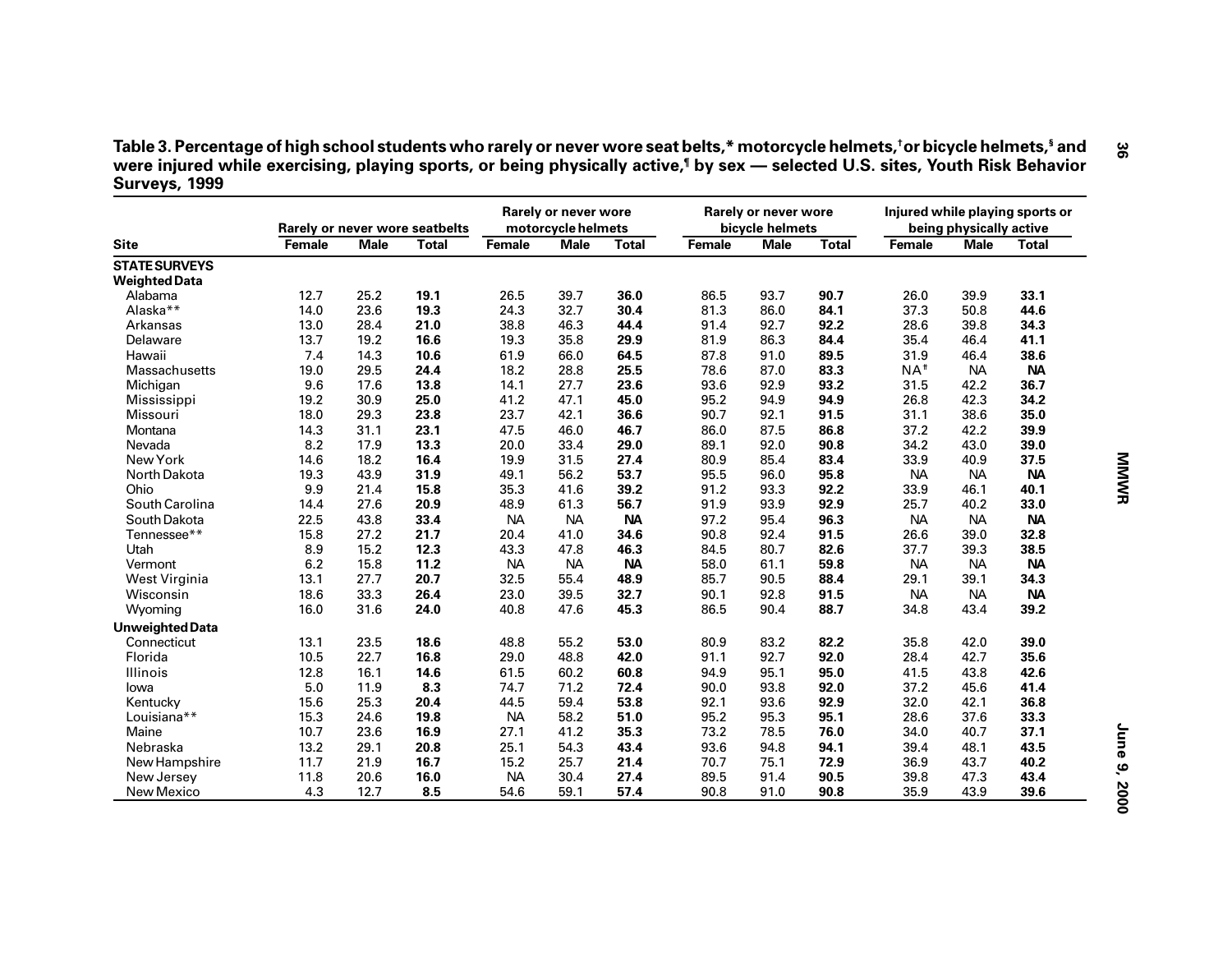|                                                                                                                                                                                                                                                                                                                                                                                                                                                          |        |             | Rarely or never wore seatbelts |           | Rarely or never wore<br>motorcycle helmets |              |        | Rarely or never wore<br>bicycle helmets |              |           | being physically active | Injured while playing sports or |
|----------------------------------------------------------------------------------------------------------------------------------------------------------------------------------------------------------------------------------------------------------------------------------------------------------------------------------------------------------------------------------------------------------------------------------------------------------|--------|-------------|--------------------------------|-----------|--------------------------------------------|--------------|--------|-----------------------------------------|--------------|-----------|-------------------------|---------------------------------|
| <b>Site</b>                                                                                                                                                                                                                                                                                                                                                                                                                                              | Female | <b>Male</b> | <b>Total</b>                   | Female    | <b>Male</b>                                | <b>Total</b> | Female | <b>Male</b>                             | <b>Total</b> | Female    | <b>Male</b>             | <b>Total</b>                    |
| <b>LOCAL SURVEYS</b>                                                                                                                                                                                                                                                                                                                                                                                                                                     |        |             |                                |           |                                            |              |        |                                         |              |           |                         |                                 |
| <b>Weighted Data</b>                                                                                                                                                                                                                                                                                                                                                                                                                                     |        |             |                                |           |                                            |              |        |                                         |              |           |                         |                                 |
| <b>Boston</b>                                                                                                                                                                                                                                                                                                                                                                                                                                            | 30.3   | 37.1        | 33.6                           | 45.3      | 53.6                                       | 50.6         | 84.9   | 90.5                                    | 88.1         | <b>NA</b> | <b>NA</b>               | <b>NA</b>                       |
| Chicago                                                                                                                                                                                                                                                                                                                                                                                                                                                  | 26.6   | 39.2        | 32.7                           | <b>NA</b> | 65.4                                       | 63.5         | 93.9   | 92.3                                    | 93.0         | 23.6      | 38.7                    | 31.2                            |
| Dallas                                                                                                                                                                                                                                                                                                                                                                                                                                                   | 6.5    | 11.5        | 9.0                            | <b>NA</b> | 66.2                                       | 59.2         | 86.1   | 90.6                                    | 88.6         | 22.6      | 40.4                    | 31.3                            |
| Detroit                                                                                                                                                                                                                                                                                                                                                                                                                                                  | 18.4   | 26.4        | 22.3                           | 20.4      | 36.0                                       | 30.6         | 95.8   | 94.8                                    | 95.2         | 20.5      | 42.2                    | 30.7                            |
| District of Columbia                                                                                                                                                                                                                                                                                                                                                                                                                                     | 8.3    | 12.8        | 10.4                           | <b>NA</b> | 50.0                                       | 45.7         | 87.8   | 86.4                                    | 86.9         | 19.7      | 41.4                    | 30.0                            |
| Ft. Lauderdale                                                                                                                                                                                                                                                                                                                                                                                                                                           | 10.5   | 17.8        | 14.1                           | 33.6      | 49.6                                       | 43.3         | 93.2   | 94.3                                    | 93.8         | 24.5      | 37.4                    | 30.9                            |
| Houston                                                                                                                                                                                                                                                                                                                                                                                                                                                  | 7.1    | 10.8        | 9.2                            | <b>NA</b> | 55.3                                       | 52.4         | 89.9   | 93.1                                    | 91.5         | 18.1      | 35.1                    | 27.1                            |
| Miami                                                                                                                                                                                                                                                                                                                                                                                                                                                    | 15.3   | 23.1        | 19.2                           | 38.8      | 52.9                                       | 47.8         | 90.5   | 93.5                                    | 92.0         | 20.7      | 39.9                    | 30.3                            |
| New Orleans                                                                                                                                                                                                                                                                                                                                                                                                                                              | 15.3   | 22.0        | 18.6                           | <b>NA</b> | 32.9                                       | 32.4         | 93.4   | 94.0                                    | 93.7         | 23.9      | 38.6                    | 30.7                            |
| New York City                                                                                                                                                                                                                                                                                                                                                                                                                                            | 23.1   | 26.8        | 25.0                           | 25.3      | 40.5                                       | 34.1         | 87.5   | 87.2                                    | 87.4         | 23.4      | 36.5                    | 29.9                            |
| Palm Beach                                                                                                                                                                                                                                                                                                                                                                                                                                               | 9.8    | 21.6        | 15.7                           | 25.0      | 43.4                                       | 38.1         | 90.9   | 92.2                                    | 91.7         | 28.4      | 43.5                    | 35.9                            |
| Philadelphia                                                                                                                                                                                                                                                                                                                                                                                                                                             | 32.1   | 40.1        | 36.4                           | 51.5      | 57.4                                       | 54.7         | 89.2   | 90.4                                    | 89.7         | 25.1      | 42.6                    | 34.0                            |
| San Diego                                                                                                                                                                                                                                                                                                                                                                                                                                                | 3.7    | 6.0         | 4.8                            | <b>NA</b> | 48.3                                       | 39.9         | 68.4   | 77.6                                    | 73.5         | 30.8      | 41.3                    | 36.0                            |
| Seattle                                                                                                                                                                                                                                                                                                                                                                                                                                                  | 7.3    | 11.9        | 9.7                            | <b>NA</b> | 35.2                                       | 30.6         | 48.3   | 57.2                                    | 53.1         | 30.5      | 41.7                    | 36.1                            |
| <b>Unweighted Data</b>                                                                                                                                                                                                                                                                                                                                                                                                                                   |        |             |                                |           |                                            |              |        |                                         |              |           |                         |                                 |
| San Bernardino                                                                                                                                                                                                                                                                                                                                                                                                                                           | 3.2    | 10.5        | 6.5                            | <b>NA</b> | 37.7                                       | 33.9         | 82.9   | 84.9                                    | 84.0         | 27.3      | 43.1                    | 34.4                            |
| San Francisco                                                                                                                                                                                                                                                                                                                                                                                                                                            | 7.1    | 10.0        | 8.5                            | <b>NA</b> | 34.8                                       | 34.3         | 64.3   | 69.7                                    | 67.4         | <b>NA</b> | <b>NA</b>               | <b>NA</b>                       |
| * When riding in a car or truck driven by someone else.<br>Among students who rode motorcycles during the 12 months preceding the survey.<br>ş<br>Among students who rode bicycles during the 12 months preceding the survey.<br>Seriously enough to be treated by a doctor or nurse during the 12 months preceding the survey.<br>**<br>Survey did not include students from one of the state's large school districts.<br><sup>††</sup> Not available. |        |             |                                |           |                                            |              |        |                                         |              |           |                         |                                 |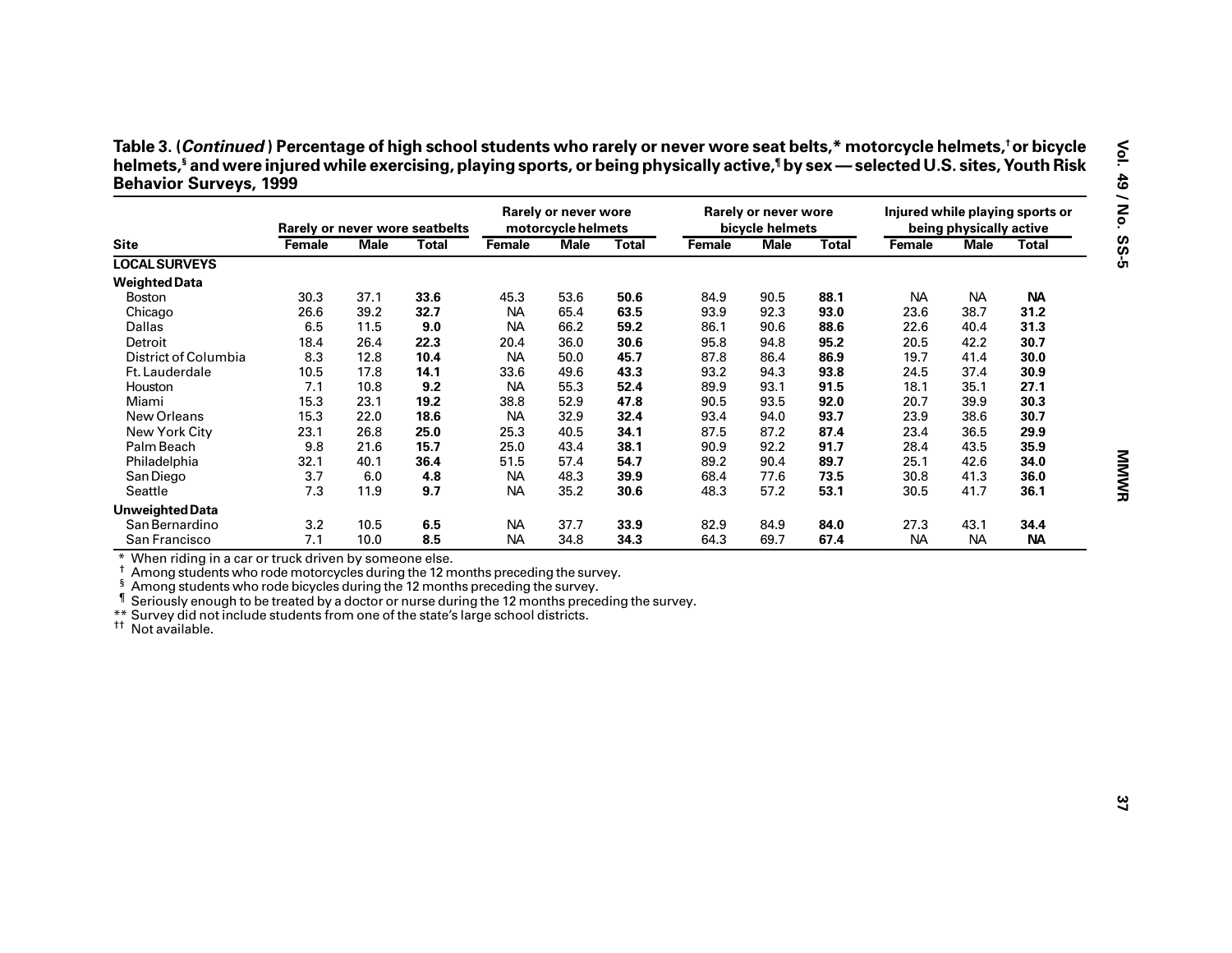|                       |                 | drinking alcohol | Rode with a driver who had been |               | Drove after drinking alcohol |             |  |
|-----------------------|-----------------|------------------|---------------------------------|---------------|------------------------------|-------------|--|
| Category              | Female          | <b>Male</b>      | Total                           | <b>Female</b> | <b>Male</b>                  | Total       |  |
| <b>Race/Ethnicity</b> |                 |                  |                                 |               |                              |             |  |
| White <sup>+</sup>    | 31.7            | 33.0             | 32.4                            | 10.3          | 18.7                         | 14.6        |  |
|                       | $(\pm 3.1)^{5}$ | $(\pm 3.2)$      | $(\pm 2.7)$                     | $(\pm 2.6)$   | $(\pm 2.4)$                  | $(\pm 1.5)$ |  |
| Black <sup>+</sup>    | 34.7            | 34.0             | 34.4                            | 5.4           | 10.6                         | 7.9         |  |
|                       | $(\pm 7.4)$     | $(\pm 6.4)$      | $(\pm 6.1)$                     | $(\pm 1.8)$   | $(\pm 3.0)$                  | $(\pm 2.0)$ |  |
| Hispanic              | 37.3            | 41.8             | 39.5                            | 8.3           | 17.2                         | 12.7        |  |
|                       | $(\pm 4.0)$     | $(\pm 5.3)$      | $(\pm 4.0)$                     | $(\pm 3.1)$   | $(\pm 3.2)$                  | $(\pm 2.8)$ |  |
| Grade                 |                 |                  |                                 |               |                              |             |  |
| 9                     | 32.0            | 29.9             | 31.0                            | 4.5           | 6.1                          | 5.3         |  |
|                       | $(\pm 5.0)$     | $(\pm 3.1)$      | $(\pm 3.2)$                     | $(\pm 2.0)$   | $(\pm 1.8)$                  | $(\pm 1.1)$ |  |
| 10                    | 32.0            | 34.8             | 33.3                            | 5.3           | 15.0                         | 10.1        |  |
|                       | $(\pm 4.0)$     | $(\pm 5.1)$      | $(\pm 3.8)$                     | $(\pm 1.7)$   | $(\pm 2.4)$                  | $(\pm 1.3)$ |  |
| 11                    | 28.1            | 33.4             | 30.7                            | 12.3          | 20.5                         | 16.4        |  |
|                       | $(\pm 4.4)$     | $(\pm 5.0)$      | $(\pm 3.9)$                     | $(\pm 4.4)$   | (±4.0)                       | $(\pm 3.1)$ |  |
| 12 <sup>2</sup>       | 34.8            | 39.7             | 37.2                            | 14.4          | 31.2                         | 22.8        |  |
|                       | $(\pm 5.1)$     | $(\pm 6.4)$      | $(\pm 4.8)$                     | $(\pm 4.1)$   | $(\pm 5.9)$                  | $(\pm 4.2)$ |  |
| Total                 | 31.7            | 34.4             | 33.1                            | 8.7           | 17.4                         | 13.1        |  |
|                       | (±2.9)          | $(\pm 2.6)$      | $(\pm 2.4)$                     | $(\pm 1.8)$   | $(\pm 1.7)$                  | $(\pm 1.2)$ |  |

**Table 4. Percentage of high school students who rode with a driver who had been drinking alcohol\* and who drove after drinking alcohol,\* by sex, race/ethnicity, and grade — United States, Youth Risk Behavior Survey, 1999**

\* One or more times during the 30 days preceding the survey. † Non-Hispanic. § Ninety-five percent confidence interval.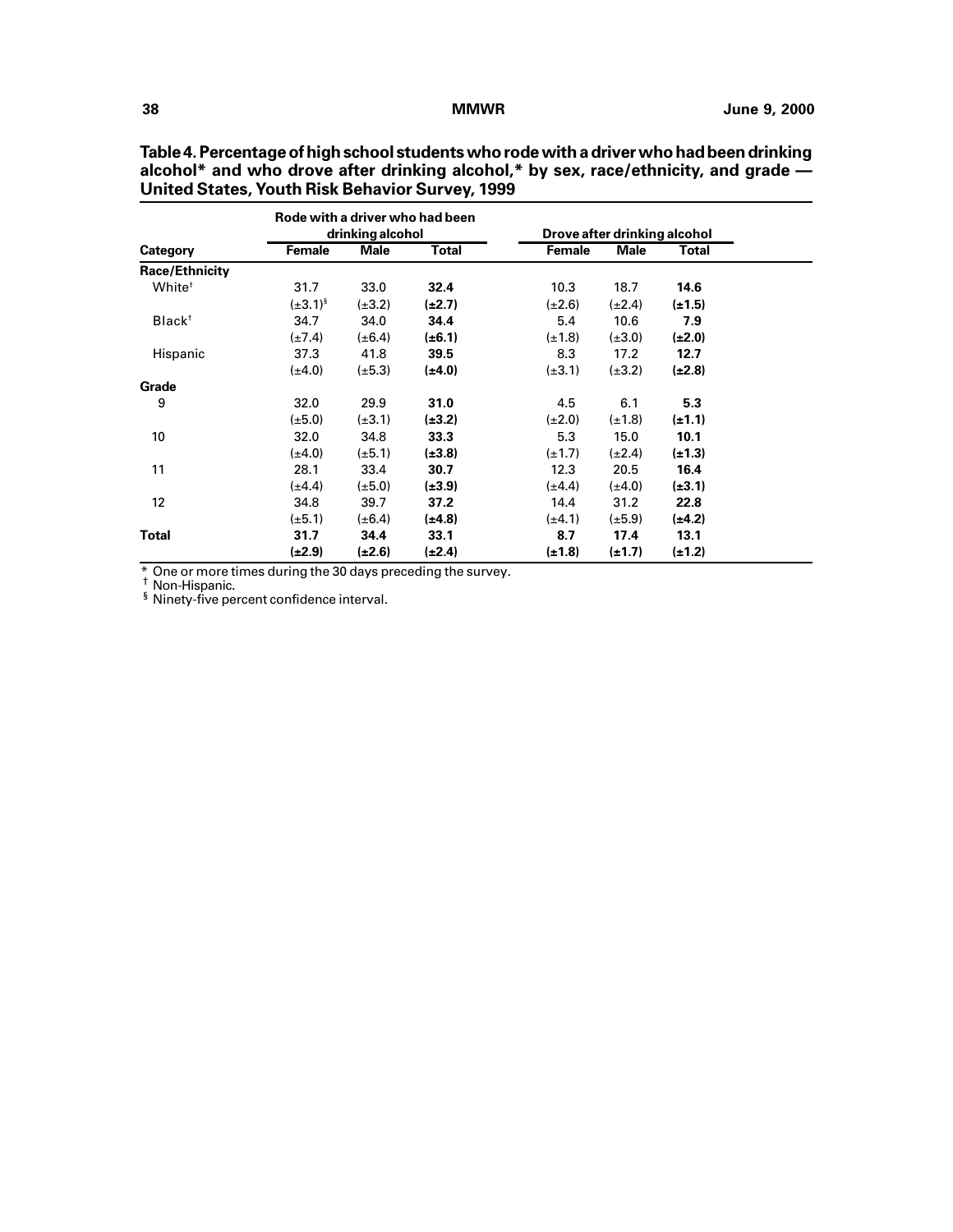|                                    | Rode with a driver who had been |                   |                   |                  |                              |                  |  |
|------------------------------------|---------------------------------|-------------------|-------------------|------------------|------------------------------|------------------|--|
|                                    |                                 | drinking alcohol  |                   |                  | Drove after drinking alcohol |                  |  |
| <b>Site</b>                        | <b>Female</b>                   | <b>Male</b>       | <b>Total</b>      | <b>Female</b>    | <b>Male</b>                  | Total            |  |
| <b>STATE SURVEYS</b>               |                                 |                   |                   |                  |                              |                  |  |
| <b>Weighted Data</b>               |                                 |                   |                   |                  |                              |                  |  |
| Alabama                            | 31.0                            | 38.1              | 34.7              | 9.4              | 20.2                         | 15.0             |  |
| Alaska†                            | 31.0                            | 29.2              | 30.1              | 11.2             | 15.9                         | 13.9             |  |
| Arkansas                           | 30.9                            | 36.9              | 34.0              | 8.9              | 19.8                         | 14.4             |  |
| Delaware                           | 31.9                            | 32.9              | 32.4              | 10.9             | 14.9                         | 12.9             |  |
| Hawaii                             | 36.6                            | 40.1              | 38.3              | 10.4             | 18.9                         | 14.5             |  |
| Massachusetts                      | 31.7                            | 35.0              | 33.4              | 9.8              | 17.4                         | 13.7             |  |
| Michigan                           | 30.8                            | 36.3              | 33.6              | 8.6              | 17.4                         | 13.0             |  |
| Mississippi                        | 38.1                            | 41.3              | 39.8              | 10.2             | 19.3                         | 14.6             |  |
| Missouri                           | 33.1                            | 37.1              | 35.1              | 10.4             | 21.3                         | 15.9             |  |
| Montana                            | 42.9                            | 43.2              | 43.1              | 19.1             | 25.9                         | 22.7             |  |
| Nevada                             | 33.3                            | 36.7              | 35.2              | 11.9             | 21.6                         | 17.0             |  |
| New York                           | 25.6                            | 25.8              | 25.7              | 6.6              | 10.2                         | 8.4              |  |
| North Dakota                       | 46.7                            | 49.3              | 48.0              | 27.3             | 35.3                         | 31.4             |  |
| Ohio                               | 30.7                            | 33.0              | 31.9              | 13.1             | 20.1                         | 16.6             |  |
| South Carolina                     | 31.4                            | 37.8              | 34.6              | 10.7             | 20.4                         | 15.4             |  |
| South Dakota                       | 44.2                            | 43.8              | 44.0              | 23.9             | 30.8                         | 27.4             |  |
| Tennessee <sup>t</sup><br>Utah     | 31.0                            | 32.3              | 31.7<br>19.7      | 10.6<br>5.3      | 17.0<br>8.6                  | 13.8<br>7.2      |  |
|                                    | 19.5<br>24.3                    | 19.9<br>27.9      | 26.2              | 7.6              | 14.7                         | 11.3             |  |
| Vermont<br>West Virginia           | 29.8                            | 32.5              | 31.3              | 9.6              | 15.8                         | 12.9             |  |
| Wisconsin                          | 34.3                            | 41.2              | 37.8              | 12.1             | 21.0                         | 16.8             |  |
| Wyoming                            | 37.4                            | 39.9              | 38.7              | 21.0             | 25.3                         | 23.3             |  |
|                                    |                                 |                   |                   |                  |                              |                  |  |
| <b>Unweighted Data</b>             |                                 |                   |                   |                  |                              |                  |  |
| Connecticut                        | 35.0                            | 36.1              | 36.0              | 10.2             | 16.6                         | 13.7             |  |
| Florida                            | 32.6                            | 35.5              | 34.1              | 9.7              | 18.2                         | 14.1             |  |
| Illinois                           | 30.1                            | 32.1              | 31.1              | 12.9             | 16.9                         | 14.9             |  |
| lowa                               | 38.9                            | 40.2              | 39.6<br>30.4      | 18.6<br>9.4      | 23.0                         | 20.8<br>12.5     |  |
| Kentucky<br>Louisiana <sup>†</sup> | 28.4<br>43.6                    | 32.3<br>45.0      | 44.5              | 11.3             | 16.0<br>20.8                 | 16.0             |  |
| Maine                              | 27.8                            | 28.8              | 28.2              | 10.7             | 19.0                         | 14.6             |  |
| Nebraska                           | 47.2                            | 45.1              | 46.3              | 23.1             | 28.8                         | 25.9             |  |
| New Hampshire                      | 29.5                            | 29.0              | 29.3              | 9.3              | 14.3                         | 11.7             |  |
| New Jersey                         | 26.5                            | 30.4              | 28.4              | 6.9              | 14.6                         | 10.6             |  |
| New Mexico                         | 41.3                            | 41.7              | 41.5              | 14.2             | 24.3                         | 19.0             |  |
|                                    |                                 |                   |                   |                  |                              |                  |  |
| <b>LOCAL SURVEYS</b>               |                                 |                   |                   |                  |                              |                  |  |
| <b>Weighted Data</b>               |                                 |                   |                   |                  |                              |                  |  |
| <b>Boston</b>                      | 23.7                            | 31.8              | 27.9              | 3.8              | 10.6                         | 7.2              |  |
| Chicago                            | 29.0                            | 37.1              | 33.1              | 5.5              | 13.3                         | 9.5              |  |
| Dallas                             | 35.9                            | 42.0              | 39.1              | 8.1              | 12.3                         | 10.1             |  |
| Detroit                            | 38.0                            | 36.3              | 37.2              | 5.1              | 8.5                          | 6.8              |  |
| District of Columbia               | 28.9                            | 34.4              | 31.4              | 3.8              | 11.8                         | 7.6              |  |
| Ft. Lauderdale                     | 28.3                            | 28.4              | 28.3              | 9.3              | 12.1                         | 10.7             |  |
| Houston                            | 35.5                            | 38.6              | 37.2              | 6.5              | 12.5                         | 9.7              |  |
| Miami                              | 28.1                            | 30.8              | 29.5              | 5.6              | 12.8                         | 9.2              |  |
| New Orleans                        | 32.7                            | 36.9              | 34.6              | 8.3              | 12.5                         | 10.3             |  |
| New York City                      | 22.9                            | 20.5              | 21.7              | 2.9              | 4.5                          | 3.7              |  |
| Palm Beach                         | 33.3                            | 43.3              | 38.5              | 9.9              | 24.4                         | 17.2             |  |
| Philadelphia                       | 27.4                            | 26.8              | 27.2              | 3.5              | 7.6                          | 5.7              |  |
| San Diego<br>Seattle               | 28.3<br>$NA^s$                  | 27.0<br><b>NA</b> | 27.6<br><b>NA</b> | 5.9<br><b>NA</b> | 11.3<br><b>NA</b>            | 8.6<br><b>NA</b> |  |
|                                    |                                 |                   |                   |                  |                              |                  |  |
| <b>Unweighted Data</b>             |                                 |                   |                   |                  |                              |                  |  |
| San Bernardino                     | 32.3                            | 35.1              | 33.6              | 7.2              | 10.9                         | 8.8              |  |
| San Francisco                      | 17.7                            | 18.4              | 18.1              | 3.3              | 5.2                          | 4.3              |  |

**Table 5. Percentage of high school students who rode with a driver who had been drinking alcohol\* and who drove after drinking alcohol,\* by sex — selected U.S. sites, Youth Risk Behavior Surveys, 1999**

\* One or more times during the 30 days preceding the survey.<br><sup>†</sup> Survey did not include students from one of the state's large school districts.<br>§ Not available.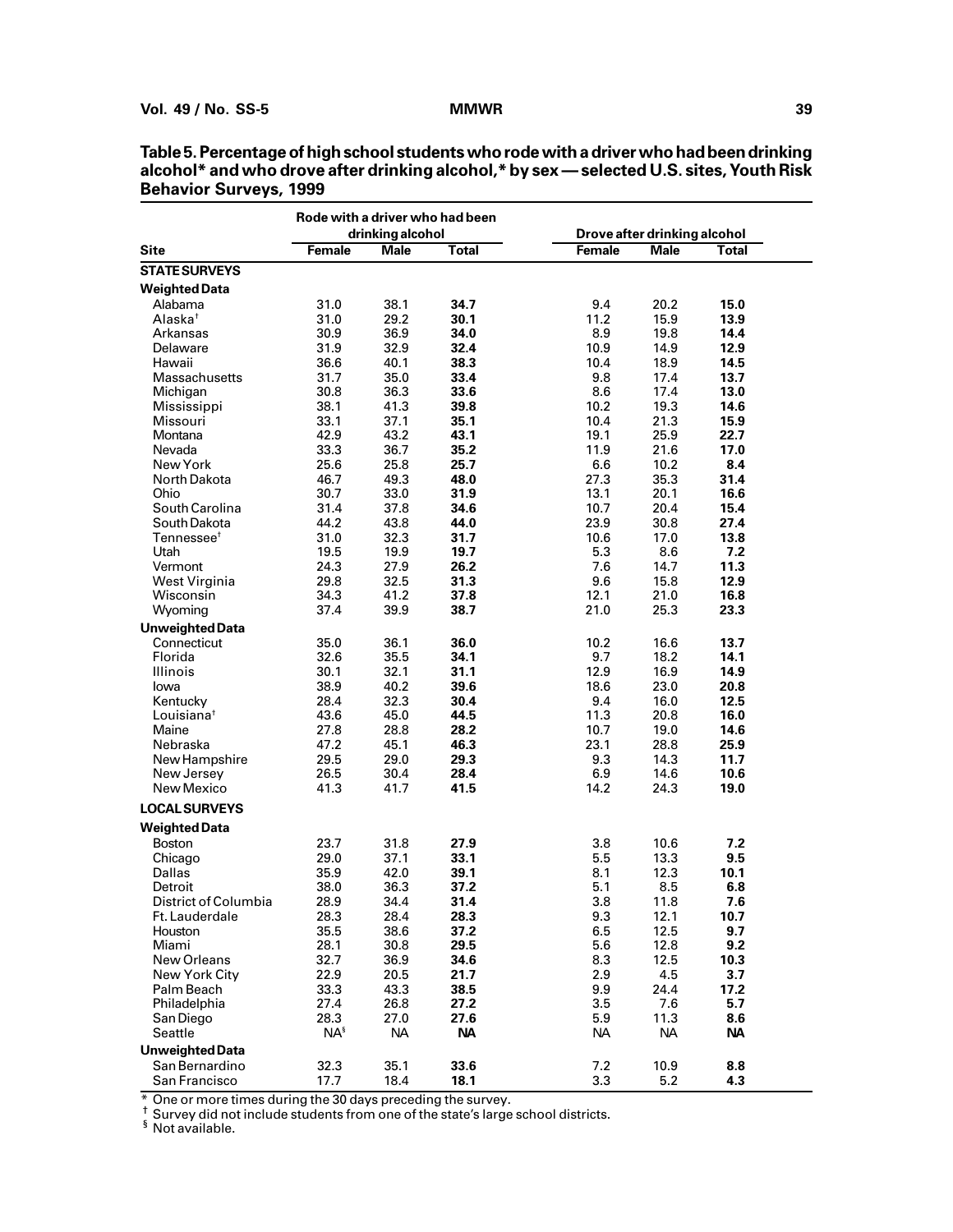|                                                                                                                                                                                                                                                                                                                                              |                | Carried a weapon |              |             | Carried a gun |              | 30-day incidence of weapon carrying |              |              |
|----------------------------------------------------------------------------------------------------------------------------------------------------------------------------------------------------------------------------------------------------------------------------------------------------------------------------------------------|----------------|------------------|--------------|-------------|---------------|--------------|-------------------------------------|--------------|--------------|
| Category                                                                                                                                                                                                                                                                                                                                     | Female         | <b>Male</b>      | <b>Total</b> | Female      | <b>Male</b>   | <b>Total</b> | Female                              | <b>Male</b>  | <b>Total</b> |
| <b>Race/Ethnicity</b>                                                                                                                                                                                                                                                                                                                        |                |                  |              |             |               |              |                                     |              |              |
| White <sup>®</sup>                                                                                                                                                                                                                                                                                                                           | 3.6            | 28.6             | 16.4         | 0.5         | 8.0           | 4.4          | 12.0                                | 120.6        | 67.5         |
|                                                                                                                                                                                                                                                                                                                                              | $(\pm 0.9)$ ** | $(\pm 4.9)$      | $(\pm 2.7)$  | $(\pm 0.2)$ | $(\pm 2.8)$   | $(\pm 1.5)$  | $(\pm 4.4)$                         | $(\pm 38.1)$ | $(\pm 20.5)$ |
| <b>Black</b> <sup>1</sup>                                                                                                                                                                                                                                                                                                                    | 11.7           | 23.1             | 17.2         | 1.8         | 14.5          | 7.9          | 43.2                                | 100.2        | 70.7         |
|                                                                                                                                                                                                                                                                                                                                              | $(\pm 4.1)$    | $(\pm 7.3)$      | $(\pm 5.2)$  | $(\pm 1.2)$ | $(\pm 6.9)$   | $(\pm 3.8)$  | $(\pm 22.7)$                        | $(\pm 56.4)$ | $(\pm 38.4)$ |
| Hispanic                                                                                                                                                                                                                                                                                                                                     | 8.4            | 29.5             | 18.7         | 1.6         | 8.2           | 4.8          | 27.0                                | 111.2        | 68.0         |
|                                                                                                                                                                                                                                                                                                                                              | $(\pm 2.7)$    | $(\pm 3.2)$      | $(\pm 2.6)$  | $(\pm 0.9)$ | $(\pm 2.0)$   | $(\pm 1.0)$  | $(\pm 11.2)$                        | $(\pm 28.0)$ | $(\pm 17.0)$ |
| Grade                                                                                                                                                                                                                                                                                                                                        |                |                  |              |             |               |              |                                     |              |              |
| 9                                                                                                                                                                                                                                                                                                                                            | 6.5            | 28.7             | 17.6         | 0.5         | 9.7           | 5.1          | 22.8                                | 117.5        | 70.2         |
|                                                                                                                                                                                                                                                                                                                                              | $(\pm 2.1)$    | $(\pm 5.7)$      | $(\pm 3.3)$  | $(\pm 0.3)$ | $(\pm 3.9)$   | $(\pm 1.9)$  | $(\pm 10.7)$                        | $(\pm 31.8)$ | $(\pm 17.9)$ |
| 10                                                                                                                                                                                                                                                                                                                                           | 7.1            | 30.7             | 18.7         | 0.8         | 9.6           | 5.1          | 22.6                                | 121.6        | 71.3         |
|                                                                                                                                                                                                                                                                                                                                              | $(\pm 2.1)$    | $(\pm 4.3)$      | $(\pm 2.6)$  | $(\pm 0.4)$ | $(\pm 2.9)$   | $(\pm 1.6)$  | $(\pm 8.3)$                         | $(\pm 31.0)$ | $(\pm 15.5)$ |
| 11                                                                                                                                                                                                                                                                                                                                           | 5.2            | 26.9             | 16.1         | 0.7         | 7.4           | 4.1          | 22.5                                | 115.2        | 69.0         |
|                                                                                                                                                                                                                                                                                                                                              | $(\pm 1.7)$    | $(\pm 5.0)$      | $(\pm 2.4)$  | $(\pm 0.4)$ | $(\pm 2.4)$   | $(\pm 1.3)$  | $(\pm 10.8)$                        | $(\pm 24.9)$ | $(\pm 13.2)$ |
| 12                                                                                                                                                                                                                                                                                                                                           | 4.8            | 27.3             | 15.9         | 1.2         | 8.3           | 4.7          | 21.7                                | 119.5        | 70.1         |
|                                                                                                                                                                                                                                                                                                                                              | $(\pm 2.2)$    | $(\pm 5.3)$      | $(\pm 2.9)$  | $(\pm 1.0)$ | $(\pm 3.2)$   | $(\pm 1.9)$  | $(\pm 14.2)$                        | $(\pm 37.6)$ | $(\pm 21.6)$ |
| <b>Total</b>                                                                                                                                                                                                                                                                                                                                 | 6.0            | 28.6             | 17.3         | 0.8         | 9.0           | 4.9          | 22.7                                | 119.2        | 70.8         |
|                                                                                                                                                                                                                                                                                                                                              | $(\pm 1.1)$    | $(\pm 3.5)$      | $(\pm 2.0)$  | $(\pm 0.3)$ | $(\pm 2.4)$   | $(\pm 1.2)$  | $(\pm 5.8)$                         | $(\pm 24.7)$ | $(\pm 13.4)$ |
| On $\geq$ 1 of the 30 days preceding the survey.<br>ş<br>Students who replied that they carried a weapon 0–1 day during the 30-day period were assigned a weapon-carrying frequency of 0 or 1, respectively; 2–3 days, 2.5;<br>4-5 days, 4.5; and ≥6 days, 6.0.<br><sup>1</sup> Non-Hispanic.<br>** Ninety-five percent confidence interval. |                |                  |              |             |               |              |                                     |              |              |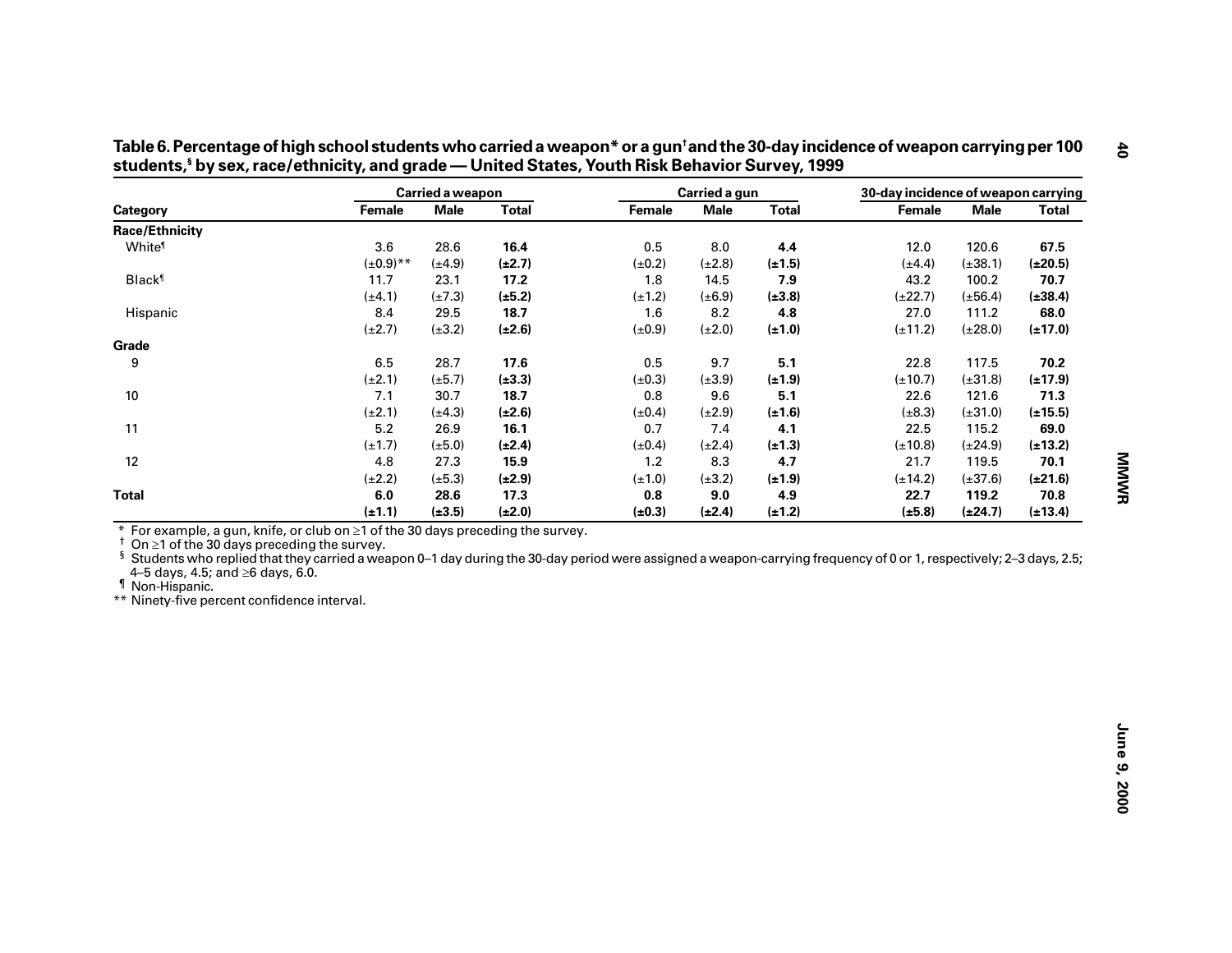|                               |               | Carried a weapon |              |           | Carried a gun |              | 30-day incidence of weapon carrying |             |              |
|-------------------------------|---------------|------------------|--------------|-----------|---------------|--------------|-------------------------------------|-------------|--------------|
| <b>Site</b>                   | <b>Female</b> | <b>Male</b>      | <b>Total</b> | Female    | <b>Male</b>   | <b>Total</b> | Female                              | <b>Male</b> | <b>Total</b> |
| <b>STATE SURVEYS</b>          |               |                  |              |           |               |              |                                     |             |              |
| <b>Weighted Data</b>          |               |                  |              |           |               |              |                                     |             |              |
| Alabama                       | 6.2           | 40.0             | 23.2         | 1.1       | 14.2          | 7.7          | 20.2                                | 191.8       | 106.7        |
| Alaska <sup>1</sup>           | 7.7           | 37.5             | 23.4         | 2.9       | 12.2          | 7.9          | 32.6                                | 165.8       | 103.3        |
| Arkansas                      | 8.1           | 37.7             | 23.2         | 1.4       | 16.3          | 9.0          | 31.8                                | 174.9       | 104.6        |
| Delaware                      | 5.0           | 25.6             | 15.8         | 1.2       | 8.5           | 5.0          | 17.1                                | 102.3       | 61.9         |
| Hawaii                        | 4.0           | 24.3             | 13.7         | 0.4       | 8.2           | 4.2          | 11.9                                | 89.7        | 48.6         |
| Massachusetts                 | 6.0           | 24.2             | 15.3         | 1.3       | 7.0           | 4.3          | 24.1                                | 100.2       | 63.5         |
| Michigan                      | 6.1           | 26.0             | 16.0         | 1.2       | 9.7           | 5.6          | 22.2                                | 112.3       | 67.2         |
| Mississippi                   | 10.5          | 36.4             | 23.2         | 1.8       | 17.0          | 9.3          | 38.2                                | 154.9       | 95.4         |
| Missouri                      | 9.1           | 32.6             | 20.8         | 1.3       | 12.2          | 6.8          | 36.6                                | 141.1       | 88.7         |
| Montana                       | 5.6           | 34.8             | 20.3         | 1.2       | 15.6          | 8.6          | 20.5                                | 153.5       | 87.8         |
| Nevada                        | 6.5           | 29.6             | 18.4         | 1.2       | 9.3           | 5.4          | 22.8                                | 127.9       | 76.9         |
| New York                      | 8.2           | 26.8             | 17.5         | 1.5       | 6.3           | 4.0          | 28.5                                | 104.1       | 66.4         |
| North Dakota                  | $NA**$        | <b>NA</b>        | <b>NA</b>    | <b>NA</b> | <b>NA</b>     | <b>NA</b>    | <b>NA</b>                           | <b>NA</b>   | <b>NA</b>    |
| Ohio                          | 4.7           | 24.9             | 14.9         | 0.6       | 8.3           | 4.6          | 18.2                                | 107.2       | 62.9         |
| South Carolina                | 7.8           | 35.8             | 21.7         | 1.4       | 16.2          | 8.8          | 31.4                                | 157.6       | 93.9         |
| South Dakota                  | 3.7           | 29.4             | 16.6         | 1.5       | 14.2          | 7.9          | 14.0                                | 120.9       | 67.7         |
| <b>Tennessee</b> <sup>1</sup> | 6.9           | 35.9             | 21.6         | 1.5       | 11.9          | 6.7          | 25.2                                | 164.6       | 95.7         |
| Utah                          | 4.6           | 24.6             | 14.8         | 1.0       | 8.3           | 4.7          | 17.6                                | 92.5        | 55.8         |
| Vermont                       | <b>NA</b>     | <b>NA</b>        | <b>NA</b>    | <b>NA</b> | <b>NA</b>     | <b>NA</b>    | <b>NA</b>                           | <b>NA</b>   | <b>NA</b>    |
| West Virginia                 | 5.3           | 36.9             | 21.5         | 1.0       | 13.5          | 7.4          | 20.2                                | 177.8       | 100.9        |
| Wisconsin                     | 5.3           | 29.9             | 17.7         | 2.0       | 12.6          | 7.5          | 19.8                                | 110.4       | 65.6         |
| Wyoming                       | 6.8           | 40.3             | 24.0         | 1.3       | 16.7          | 9.3          | 27.7                                | 181.4       | 106.4        |
| <b>Unweighted Data</b>        |               |                  |              |           |               |              |                                     |             |              |
| Connecticut                   | 7.3           | 23.5             | 15.5         | <b>NA</b> | <b>NA</b>     | <b>NA</b>    | 31.8                                | 96.1        | 64.6         |
| Florida                       | 6.4           | 29.9             | 18.5         | 2.1       | 11.0          | 6.7          | 24.6                                | 129.1       | 78.5         |
| Illinois                      | 4.3           | 23.7             | 14.1         | 0.6       | 5.2           | 3.0          | 13.3                                | 100.7       | 58.0         |
| lowa                          | 3.2           | 27.6             | 15.0         | 0.7       | 9.9           | 5.2          | 10.9                                | 108.5       | 58.1         |
| Kentucky                      | 8.3           | 36.3             | 21.5         | 2.1       | 13.9          | 7.7          | 33.3                                | 164.0       | 94.8         |
| Louisiana <sup>1</sup>        | 7.7           | 35.0             | 20.9         | 1.8       | 14.2          | 7.8          | 25.5                                | 150.9       | 86.1         |
| Maine                         | 4.7           | 29.3             | 16.3         | 2.0       | 9.8           | 5.7          | 20.6                                | 126.7       | 70.7         |
| Nebraska                      | 3.2           | 28.4             | 15.1         | 0.8       | 13.0          | 6.6          | 11.5                                | 119.0       | 62.3         |
| New Hampshire                 | 5.2           | 29.1             | 16.9         | 1.1       | 7.1           | 4.0          | 15.7                                | 112.9       | 63.0         |
| New Jersey                    | 4.0           | 18.2             | 10.8         | 0.2       | 4.8           | 2.4          | 13.1                                | 64.3        | 37.7         |
| New Mexico                    | 7.8           | 42.0             | 23.7         | 2.0       | 16.6          | 8.9          | 25.6                                | 182.1       | 98.2         |

Table 7. Percentage of high school students who carried a weapon\* or a gun<sup>t</sup>and the 30-day incidence of weapon carrying per 100<br>students,§by sex — selected U.S. sites, Youth Risk Behavior Surveys, 1999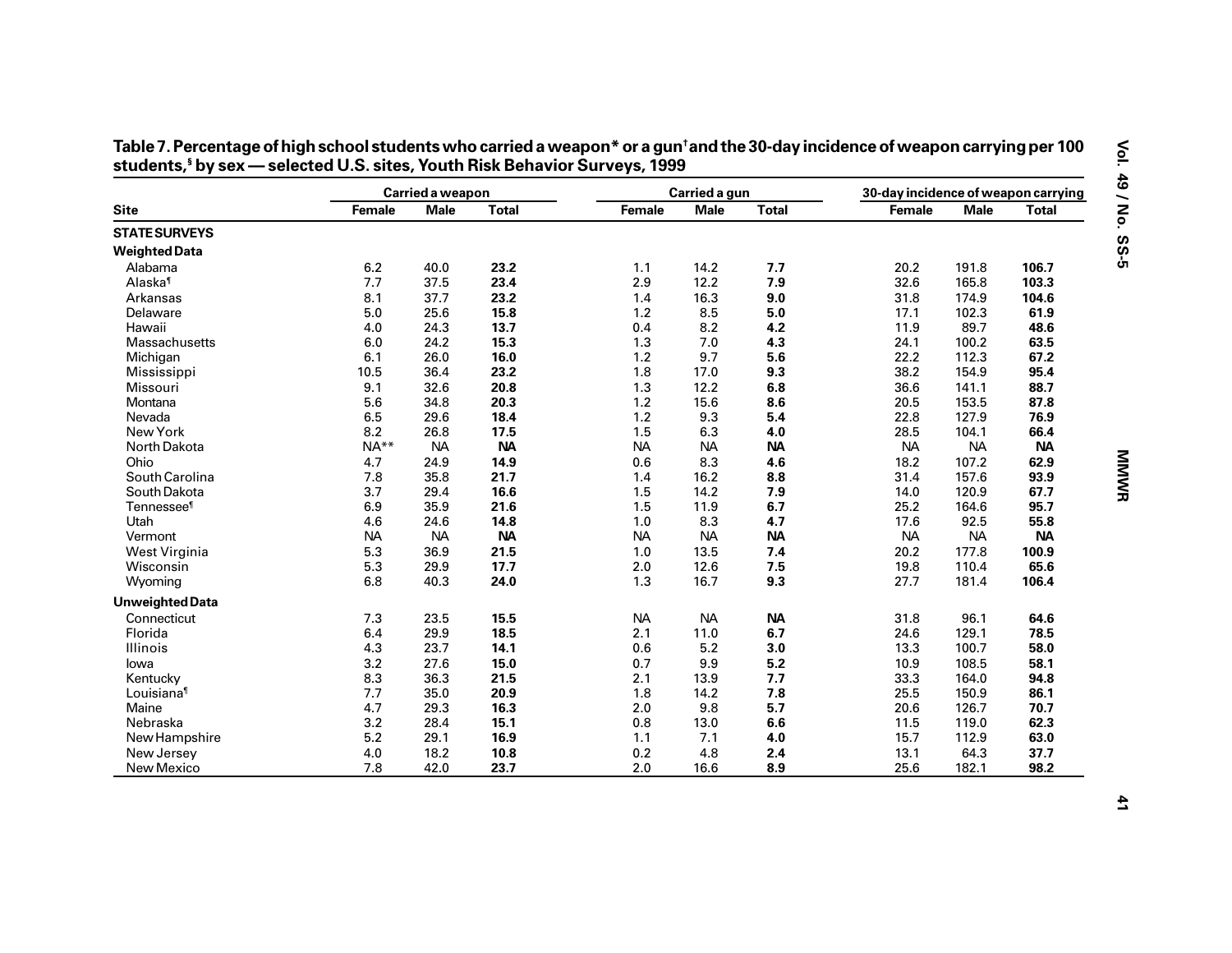|                                                                                                                                                                                                                                                                                                                                                                                                     |        | Carried a weapon |              |        | Carried a gun |              | 30-day incidence of weapon carrying |             |              |
|-----------------------------------------------------------------------------------------------------------------------------------------------------------------------------------------------------------------------------------------------------------------------------------------------------------------------------------------------------------------------------------------------------|--------|------------------|--------------|--------|---------------|--------------|-------------------------------------|-------------|--------------|
| <b>Site</b>                                                                                                                                                                                                                                                                                                                                                                                         | Female | <b>Male</b>      | <b>Total</b> | Female | <b>Male</b>   | <b>Total</b> | Female                              | <b>Male</b> | <b>Total</b> |
| <b>LOCAL SURVEYS</b>                                                                                                                                                                                                                                                                                                                                                                                |        |                  |              |        |               |              |                                     |             |              |
| <b>Weighted Data</b>                                                                                                                                                                                                                                                                                                                                                                                |        |                  |              |        |               |              |                                     |             |              |
| <b>Boston</b>                                                                                                                                                                                                                                                                                                                                                                                       | 7.9    | 28.3             | 18.1         | 0.6    | 9.6           | 5.1          | 27.9                                | 121.0       | 74.4         |
| Chicago                                                                                                                                                                                                                                                                                                                                                                                             | 16.5   | 29.1             | 22.6         | 2.9    | 15.9          | 9.2          | 66.8                                | 122.3       | 93.6         |
| Dallas                                                                                                                                                                                                                                                                                                                                                                                              | 8.0    | 24.2             | 15.8         | 2.0    | 10.0          | 5.8          | 25.5                                | 91.3        | 57.2         |
| Detroit                                                                                                                                                                                                                                                                                                                                                                                             | 14.3   | 27.4             | 20.4         | 2.9    | 14.0          | 8.2          | 53.2                                | 102.6       | 76.3         |
| District of Columbia                                                                                                                                                                                                                                                                                                                                                                                | 14.5   | 27.8             | 20.8         | 2.1    | 11.7          | 6.7          | 52.0                                | 105.3       | 77.2         |
| Ft. Lauderdale                                                                                                                                                                                                                                                                                                                                                                                      | 6.4    | 19.2             | 12.8         | 1.5    | 5.8           | 3.6          | 24.1                                | 70.9        | 47.2         |
| Houston                                                                                                                                                                                                                                                                                                                                                                                             | 11.1   | 23.2             | 17.6         | 1.9    | 8.6           | 5.5          | 36.4                                | 85.8        | 62.6         |
| Miami                                                                                                                                                                                                                                                                                                                                                                                               | 8.0    | 25.7             | 16.8         | 2.6    | 11.9          | 7.3          | 28.5                                | 100.5       | 64.4         |
| New Orleans                                                                                                                                                                                                                                                                                                                                                                                         | 13.1   | 19.7             | 16.1         | 4.1    | 14.1          | 8.7          | 46.3                                | 81.5        | 62.4         |
| New York City                                                                                                                                                                                                                                                                                                                                                                                       | 12.8   | 25.7             | 19.2         | 1.1    | 5.2           | 3.1          | 44.9                                | 89.6        | 67.0         |
| Palm Beach                                                                                                                                                                                                                                                                                                                                                                                          | 5.0    | 31.3             | 18.5         | 1.6    | 12.8          | 7.3          | 16.9                                | 132.8       | 76.4         |
| Philadelphia                                                                                                                                                                                                                                                                                                                                                                                        | 10.0   | 24.1             | 17.1         | 1.5    | 10.7          | 6.2          | 33.3                                | 95.5        | 64.7         |
| San Diego                                                                                                                                                                                                                                                                                                                                                                                           | 5.3    | 22.9             | 14.0         | 0.9    | $7.9$         | 4.4          | 14.0                                | 83.6        | 48.6         |
| Seattle                                                                                                                                                                                                                                                                                                                                                                                             | 7.8    | 20.6             | 14.5         | 1.8    | 4.6           | 3.5          | 29.1                                | 80.7        | 56.2         |
| <b>Unweighted Data</b>                                                                                                                                                                                                                                                                                                                                                                              |        |                  |              |        |               |              |                                     |             |              |
| San Bernardino                                                                                                                                                                                                                                                                                                                                                                                      | 6.1    | 27.9             | 15.7         | 0.8    | 7.1           | 3.6          | 16.4                                | 102.5       | 54.5         |
| San Francisco                                                                                                                                                                                                                                                                                                                                                                                       | 4.8    | 15.9             | 10.0         | 0.7    | 3.0           | 1.9          | 20.1                                | 58.5        | 38.5         |
| $\dagger$ On $\geq$ 1 of the 30 days preceding the survey.<br>$\frac{5}{3}$ Students who replied that they carried a weapon 0–1 day during the 30-day period were assigned a weapon-carrying frequency of 0 or 1, respectively; 2-3 days,<br>2.5; 4–5 days, 4.5; and $\geq 6$ days, 6.0.<br>If Survey did not include students from one of the state's large school districts.<br>** Not available. |        |                  |              |        |               |              |                                     |             |              |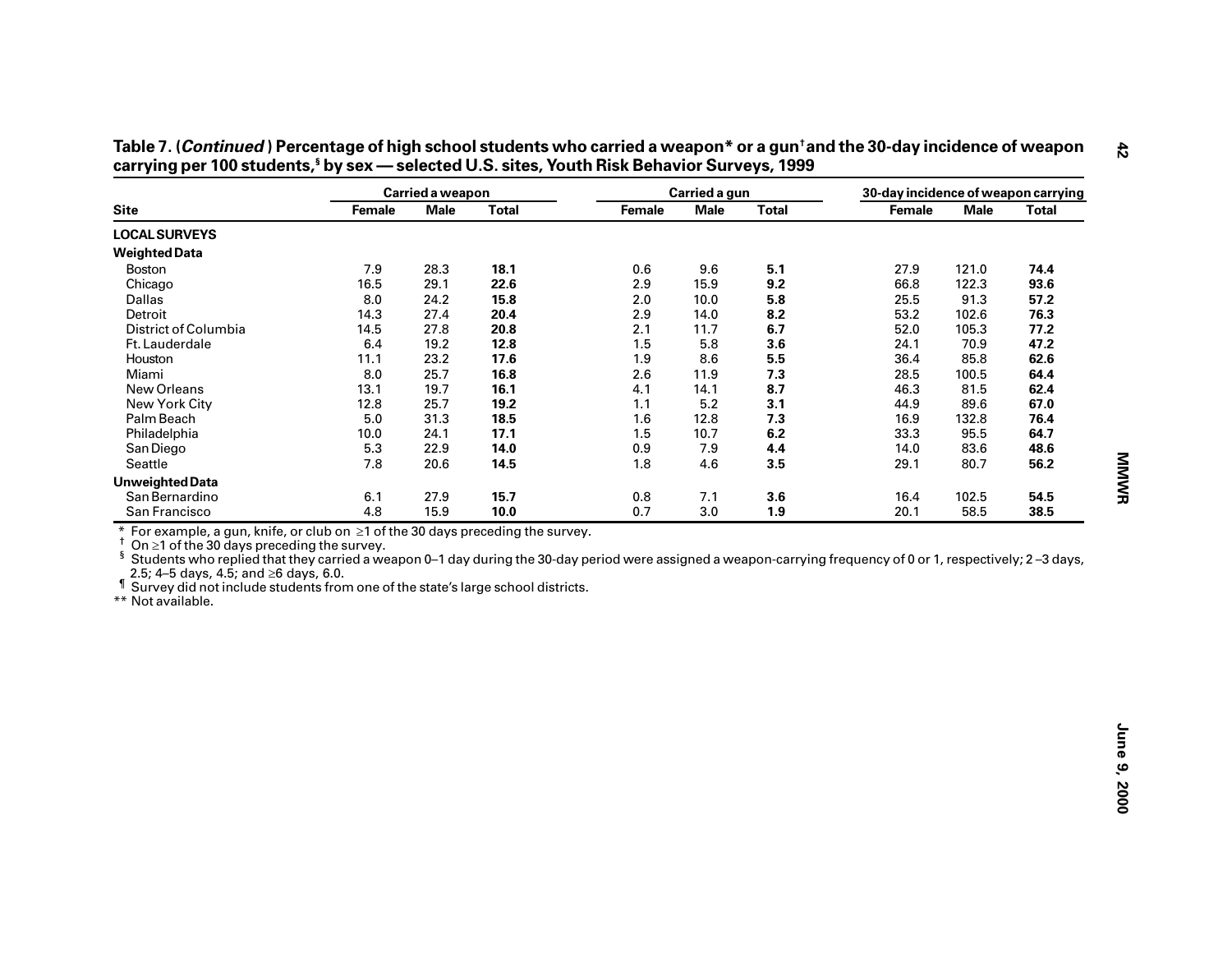|                                                                                                                                                                                                                                                                                                                                                                                                                                                                              |                 | In a physical fight* |              |             |             | Injured in a physical fight* <sup>†</sup> |              | 12-month incidence<br>of physical fighting <sup>§</sup> |              | or girlfriend on purpose <sup>1</sup> | <b>Physically hurt</b><br>by a boyfriend |             |                   | <b>Forced to have</b><br>sexual intercourse |             |
|------------------------------------------------------------------------------------------------------------------------------------------------------------------------------------------------------------------------------------------------------------------------------------------------------------------------------------------------------------------------------------------------------------------------------------------------------------------------------|-----------------|----------------------|--------------|-------------|-------------|-------------------------------------------|--------------|---------------------------------------------------------|--------------|---------------------------------------|------------------------------------------|-------------|-------------------|---------------------------------------------|-------------|
| Category                                                                                                                                                                                                                                                                                                                                                                                                                                                                     | Female Male     |                      | <b>Total</b> | Female Male |             | Total                                     |              | Female Male                                             | Total        | Female Male Total                     |                                          |             | Female Male Total |                                             |             |
| <b>Race/Ethnicity</b>                                                                                                                                                                                                                                                                                                                                                                                                                                                        |                 |                      |              |             |             |                                           |              |                                                         |              |                                       |                                          |             |                   |                                             |             |
| White**                                                                                                                                                                                                                                                                                                                                                                                                                                                                      | 22.3            | 43.2                 | 33.1         | 1.6         | 4.7         | 3.2                                       | 54.4         | 133.8                                                   | 95.3         | 7.4                                   | 7.3                                      | 7.4         | 10.1              | 3.5                                         | 6.7         |
|                                                                                                                                                                                                                                                                                                                                                                                                                                                                              | $(\pm 3.7)^{+}$ | $(\pm 3.7)$          | $(\pm 2.9)$  | $(\pm 0.7)$ | $(\pm 1.0)$ | $(\pm 0.7)$                               | $(\pm 11.4)$ | $(\pm 28.9)$                                            | $(\pm 16.3)$ | $(\pm 1.5)$                           | $(\pm 1.8)$                              | $(\pm 1.5)$ | $(\pm 2.1)$       | $(\pm 1.2)$                                 | $(\pm 0.8)$ |
| Black**                                                                                                                                                                                                                                                                                                                                                                                                                                                                      | 38.6            | 44.4                 | 41.4         | 6.6         | 6.1         | 6.3                                       | 88.5         | 158.6                                                   | 122.8        | 14.1                                  | 10.6                                     | 12.4        | 13.5              | 9.7                                         | 11.6        |
|                                                                                                                                                                                                                                                                                                                                                                                                                                                                              | $(\pm 10.0)$    | $(\pm 4.5)$          | $(\pm 6.1)$  | $(\pm 3.7)$ | $(\pm 2.0)$ | $(\pm 2.2)$                               | $(\pm 39.1)$ | $(\pm 71.7)$ ( $\pm 52.1$ )                             |              | $(\pm 4.5)$                           | $(\pm 2.5)$                              | $(\pm 3.0)$ | $(\pm 4.7)$       | $(\pm 5.2)$                                 | $(\pm 1.3)$ |
| Hispanic                                                                                                                                                                                                                                                                                                                                                                                                                                                                     | 29.7            | 50.5                 | 39.9         | 4.5         | 7.2         | 5.8                                       | 79.1         | 183.2                                                   | 130.3        | 10.9                                  | 7.3                                      | 9.1         | 15.1              | 5.9                                         | 10.5        |
|                                                                                                                                                                                                                                                                                                                                                                                                                                                                              | $(\pm 4.2)$     | $(\pm 4.5)$          | $(\pm 3.4)$  | $(\pm 2.4)$ | $(\pm 2.2)$ | $(\pm 1.6)$                               | $(\pm 23.0)$ | $(\pm 58.7)$ ( $\pm 37.0$ )                             |              | $(\pm 3.2)$                           | $(\pm 1.9)$                              | $(\pm 2.3)$ | $(\pm 3.4)$       | $(\pm 2.3)$                                 | $(\pm 2.2)$ |
| Grade                                                                                                                                                                                                                                                                                                                                                                                                                                                                        |                 |                      |              |             |             |                                           |              |                                                         |              |                                       |                                          |             |                   |                                             |             |
| 9                                                                                                                                                                                                                                                                                                                                                                                                                                                                            | 32.5            | 49.5                 | 41.1         | 3.8         | 4.9         | 4.4                                       | 94.9         | 162.1                                                   | 128.8        | 8.0                                   | 7.7                                      | 7.9         | 10.4              | 5.6                                         | 8.0         |
|                                                                                                                                                                                                                                                                                                                                                                                                                                                                              | $(\pm 4.5)$     | $(\pm 4.8)$          | $(\pm 4.0)$  | $(\pm 1.2)$ | $(\pm 1.7)$ | $(\pm 1.1)$                               | $(\pm 18.2)$ | $(\pm 38.3)$                                            | $(\pm 22.3)$ | $(\pm 3.7)$                           | $(\pm 2.1)$                              | $(\pm 2.5)$ | $(\pm 3.9)$       | $(\pm 1.6)$                                 | $(\pm 2.0)$ |
| 10                                                                                                                                                                                                                                                                                                                                                                                                                                                                           | 29.4            | 46.0                 | 37.7         | 2.5         | 5.8         | 4.1                                       | 70.1         | 155.2                                                   | 112.4        | 9.6                                   | 6.1                                      | 7.9         | 12.4              | 4.6                                         | 8.5         |
|                                                                                                                                                                                                                                                                                                                                                                                                                                                                              | $(\pm 6.0)$     | $(\pm 5.5)$          | $(\pm 4.2)$  | $(\pm 1.1)$ | $(\pm 2.5)$ | $(\pm 1.7)$                               | $(\pm 15.9)$ | $(\pm 33.2)$ ( $\pm 21.2$ )                             |              | $(\pm 2.5)$                           | $(\pm 2.5)$                              | $(\pm 2.3)$ | $(\pm 2.6)$       | $(\pm 2.4)$                                 | $(\pm 1.2)$ |
| 11                                                                                                                                                                                                                                                                                                                                                                                                                                                                           | 23.4            | 38.9                 | 31.3         | 2.2         | 5.1         | 3.7                                       | 51.7         | 130.2                                                   | 91.5         | 8.8                                   | 7.9                                      | 8.3         | 14.5              | 5.0                                         | 9.7         |
|                                                                                                                                                                                                                                                                                                                                                                                                                                                                              | $(\pm 3.7)$     | $(\pm 4.1)$          | $(\pm 3.2)$  | $(\pm 1.6)$ | $(\pm 1.8)$ | $(\pm 1.5)$                               | $(\pm 16.2)$ | $(\pm 28.2)$                                            | $(\pm 18.5)$ | $(\pm 2.0)$                           | $(\pm 2.7)$                              | $(\pm 1.7)$ | $(\pm 3.1)$       | $(\pm 2.9)$                                 | $(\pm 2.1)$ |
| 12                                                                                                                                                                                                                                                                                                                                                                                                                                                                           | 21.9            | 39.0                 | 30.4         | 2.1         | 5.4         | 3.7                                       | 45.1         | 106.6                                                   | 75.8         | 10.9                                  | 12.2                                     | 11.5        | 12.8              | 5.6                                         | 9.3         |
|                                                                                                                                                                                                                                                                                                                                                                                                                                                                              | $(\pm 6.4)$     | $(\pm 4.5)$          | $(\pm 3.8)$  | $(\pm 1.8)$ | $(\pm 1.6)$ | $(\pm 1.3)$                               | $(\pm 18.3)$ | $(\pm 31.6)$                                            | $(\pm 19.0)$ | $(\pm 4.4)$                           | $(\pm 4.2)$                              | $(\pm 3.4)$ | $(\pm 4.2)$       | $(\pm 1.9)$                                 | $(\pm 1.9)$ |
|                                                                                                                                                                                                                                                                                                                                                                                                                                                                              | 27.3            | 44.0                 | 35.7         | 2.8         | 5.3         | 4.0                                       | 68.0         | 143.3                                                   | 105.9        | 9.3                                   | 8.3                                      | 8.8         | 12.5              | 5.2                                         | 8.8         |
|                                                                                                                                                                                                                                                                                                                                                                                                                                                                              |                 |                      |              |             |             | $(\pm 0.7)$                               |              |                                                         |              |                                       |                                          | $(\pm 1.5)$ |                   |                                             | $(\pm 0.9)$ |
| <b>Total</b><br>One or more times during the 12 months preceding the survey.<br>t<br>Students who were injured seriously enough to be treated by a doctor or nurse.<br>ş<br>Students who reported fighting 0–1 time during the 12-month period were assigned a fighting frequency of 0 or 1, respectively; 2-3 times, 2.5; 4–5 times, 4.5; 6–7<br>times, 6.5; 8–9 times, 8.5; 10–11 times, 10.5; and $\geq$ 12 times, 12.0.<br>If During the 12 months preceding the survey. | $(\pm 3.4)$     | $(\pm 2.6)$          | $(\pm 2.4)$  | $(\pm 0.8)$ | $(\pm 0.8)$ |                                           |              | $(\pm 12.0)$ $(\pm 20.4)$ $(\pm 14.2)$                  |              | $(\pm 1.7)$                           | $(\pm 1.7)$                              |             | $(\pm 1.9)$       | $(\pm 1.3)$                                 |             |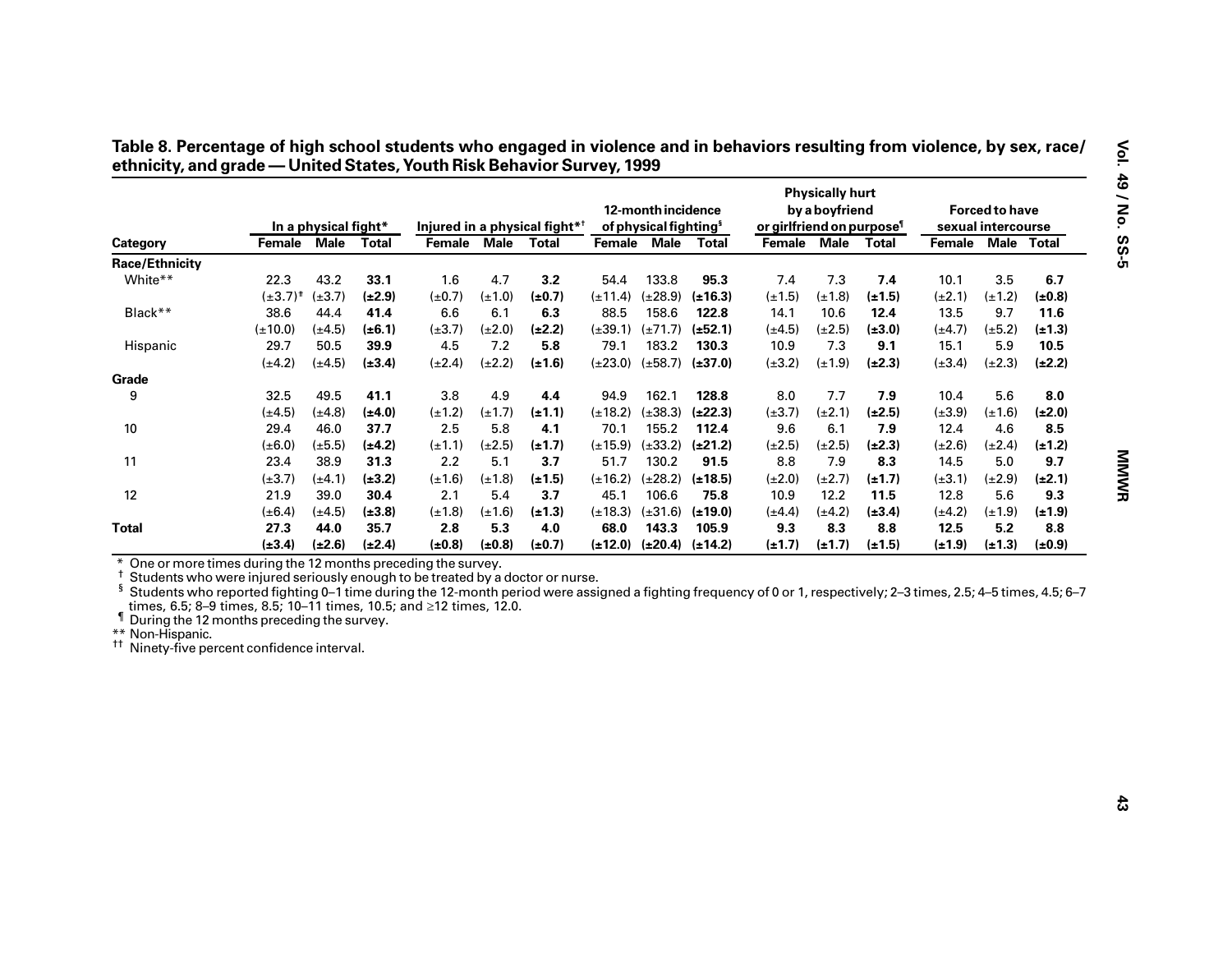|                                              |               | In a physical fight* |              |               | Injured in a physical<br>fight $*$ <sup>†</sup> |              |        | 12-month incidence<br>of physical fighting <sup>§</sup> |       | or girlfriend on purpose <sup>1</sup> | <b>Physically hurt</b><br>by a boyfriend |              |               | <b>Forced to have</b><br>sexual intercourse |           |  |
|----------------------------------------------|---------------|----------------------|--------------|---------------|-------------------------------------------------|--------------|--------|---------------------------------------------------------|-------|---------------------------------------|------------------------------------------|--------------|---------------|---------------------------------------------|-----------|--|
| <b>Site</b>                                  | <b>Female</b> | <b>Male</b>          | <b>Total</b> | <b>Female</b> | <b>Male</b>                                     | <b>Total</b> | Female | <b>Male</b>                                             | Total | Female Male                           |                                          | <b>Total</b> | <b>Female</b> | <b>Male</b>                                 | Total     |  |
| <b>STATE SURVEYS</b><br><b>Weighted Data</b> |               |                      |              |               |                                                 |              |        |                                                         |       |                                       |                                          |              |               |                                             |           |  |
| Alabama                                      | 23.3          | 46.9                 | 35.3         | 2.1           | 6.2                                             | 4.2          | 58.5   | 154.4                                                   | 106.9 | 11.8                                  | 11.2                                     | 11.5         | 11.9          | 7.0                                         | 9.4       |  |
| Alaska**                                     | 23.9          | 43.4                 | 34.2         | 3.0           | 5.5                                             | 4.5          | 76.1   | 161.2                                                   | 122.5 | 9.8                                   | 11.1                                     | 10.5         | 14.3          | 5.8                                         | 10.0      |  |
| Arkansas                                     | 25.1          | 40.2                 | 32.9         | 2.2           | 5.5                                             | 3.8          | 72.4   | 156.2                                                   | 115.8 | 9.2                                   | 11.0                                     | 10.1         | 12.1          | 5.9                                         | 8.9       |  |
| Delaware                                     | 28.6          | 45.9                 | 37.6         | 2.8           | 5.4                                             | 4.2          | 75.3   | 149.4                                                   | 113.6 | 9.9                                   | 8.7                                      | 9.2          | 11.0          | 6.6                                         | 8.8       |  |
| Hawaii                                       | 24.2          | 37.7                 | 30.6         | 2.0           | 4.2                                             | 3.0          | 67.3   | 116.2                                                   | 90.1  | 8.0                                   | 7.5                                      | 7.9          | 11.3          | 4.8                                         | 8.3       |  |
| Massachusetts                                | 25.8          | 47.3                 | 36.7         | 2.7           | 6.4                                             | 4.6          | 72.7   | 166.7                                                   | 121.0 | $NA$ <sup>#</sup>                     | <b>NA</b>                                | <b>NA</b>    | <b>NA</b>     | <b>NA</b>                                   | <b>NA</b> |  |
| Michigan                                     | 24.9          | 45.2                 | 35.1         | 2.0           | 4.5                                             | 3.3          | 72.4   | 147.6                                                   | 110.4 | 12.6                                  | 13.1                                     | 12.9         | 13.0          | 7.1                                         | 10.0      |  |
| Mississippi                                  | 28.7          | 43.7                 | 36.2         | 2.5           | 4.5                                             | 3.4          | 76.2   | 126.7                                                   | 100.8 | 14.4                                  | 11.6                                     | 13.0         | 12.8          | 8.0                                         | 10.4      |  |
| Missouri                                     | 24.7          | 35.2                 | 30.0         | 2.5           | 5.3                                             | 3.9          | 71.4   | 116.2                                                   | 94.5  | 9.5                                   | 8.7                                      | 9.1          | 12.8          | 5.0                                         | 8.8       |  |
| Montana                                      | 21.4          | 42.1                 | 32.1         | 2.0           | 5.3                                             | 3.7          | 56.0   | 121.8                                                   | 90.8  | 11.7                                  | 9.3                                      | 10.5         | 12.0          | 6.0                                         | 9.0       |  |
| Nevada                                       | 25.5          | 42.5                 | 34.3         | 2.3           | 6.3                                             | 4.4          | 69.6   | 146.9                                                   | 109.4 | 11.1                                  | 10.5                                     | 10.8         | 13.3          | 5.6                                         | 9.5       |  |
| New York                                     | 26.7          | 44.0                 | 35.4         | 2.5           | 5.6                                             | 4.0          | 73.1   | 130.4                                                   | 102.1 | 9.3                                   | 7.9                                      | 8.5          | 9.2           | 5.3                                         | 7.2       |  |
| North Dakota                                 | 22.0          | 37.5                 | 29.9         | 1.0           | 3.6                                             | 2.3          | 60.3   | 120.4                                                   | 90.7  | 11.1                                  | 11.5                                     | 11.3         | 12.9          | 6.1                                         | 9.4       |  |
| Ohio                                         | 29.0          | 45.0                 | 37.0         | 2.5           | 4.9                                             | 3.8          | 90.2   | 135.0                                                   | 113.0 | <b>NA</b>                             | <b>NA</b>                                | <b>NA</b>    | 14.1          | 6.0                                         | 10.0      |  |
| South Carolina                               | 26.0          | 40.3                 | 33.1         | 2.4           | 5.8                                             | 4.1          | 65.0   | 143.4                                                   | 104.0 | 13.1                                  | 11.7                                     | 12.4         | 13.3          | 9.0                                         | 11.2      |  |
| South Dakota                                 | 21.1          | 40.3                 | 30.8         | 2.0           | 3.4                                             | 2.8          | 58.1   | 130.7                                                   | 94.8  | 12.7                                  | 10.6                                     | 11.6         | 14.7          | 4.8                                         | 9.7       |  |
| Tennessee**                                  | 22.1          | 38.9                 | 30.6         | 1.8           | 4.6                                             | 3.2          | 57.4   | 129.6                                                   | 93.8  | 10.3                                  | 10.4                                     | 10.3         | 11.5          | 4.6                                         | 8.0       |  |
| Utah                                         | 20.2          | 36.1                 | 28.3         | 2.0           | 3.4                                             | 2.7          | 56.3   | 115.3                                                   | 86.5  | 11.2                                  | 11.4                                     | 11.4         | <b>NA</b>     | <b>NA</b>                                   | <b>NA</b> |  |
| Vermont                                      | 15.8          | 36.1                 | 26.2         | 2.2           | 5.2                                             | 3.7          | 53.1   | 146.9                                                   | 101.6 | 7.0                                   | 8.2                                      | 7.7          | <b>NA</b>     | <b>NA</b>                                   | <b>NA</b> |  |
| West Virginia                                | 23.8          | 41.7                 | 33.1         | 1.5           | 5.8                                             | 3.8          | 61.4   | 134.1                                                   | 99.8  | 11.4                                  | 12.7                                     | 12.1         | 10.6          | 7.1                                         | 8.9       |  |
| Wisconsin                                    | 24.0          | 41.6                 | 33.1         | 1.5           | 4.6                                             | 3.2          | 66.0   | 123.6                                                   | 96.7  | <b>NA</b>                             | <b>NA</b>                                | <b>NA</b>    | <b>NA</b>     | <b>NA</b>                                   | <b>NA</b> |  |
| Wyoming                                      | 21.3          | 41.5                 | 31.5         | 1.9           | 4.3                                             | 3.1          | 60.8   | 121.6                                                   | 91.6  | 10.6                                  | 9.8                                      | 10.2         | 12.8          | 6.0                                         | 9.2       |  |
| <b>Unweighted Data</b>                       |               |                      |              |               |                                                 |              |        |                                                         |       |                                       |                                          |              |               |                                             |           |  |
| Connecticut                                  | 22.5          | 41.9                 | 32.5         | 3.2           | 7.1                                             | 5.2          | 67.3   | 145.3                                                   | 109.0 | 12.1                                  | 14.1                                     | 13.1         | <b>NA</b>     | <b>NA</b>                                   | <b>NA</b> |  |
| Florida                                      | 23.9          | 43.9                 | 34.0         | 3.0           | 6.4                                             | 4.8          | 74.6   | 167.5                                                   | 121.9 | 9.6                                   | 12.2                                     | 11.1         | 12.2          | 9.0                                         | 10.7      |  |
| Illinois                                     | 21.9          | 40.3                 | 31.2         | 2.2           | 3.4                                             | 2.9          | 65.3   | 131.8                                                   | 99.4  | 8.4                                   | 5.8                                      | 7.1          | 9.7           | 4.4                                         | 7.0       |  |
| lowa                                         | 22.2          | 43.9                 | 32.7         | 1.9           | 3.9                                             | 2.9          | 60.4   | 134.8                                                   | 96.5  | 13.3                                  | 9.9                                      | 11.6         | 9.9           | 4.8                                         | 7.4       |  |
| Kentucky                                     | 24.2          | 36.1                 | 29.9         | 1.7           | 4.9                                             | 3.3          | 64.7   | 117.3                                                   | 90.6  | 11.1                                  | 10.9                                     | 11.1         | 13.3          | 7.7                                         | 10.6      |  |
| Louisiana**                                  | 29.0          | 50.4                 | 39.3         | 3.2           | 5.2                                             | 4.2          | 83.3   | 163.2                                                   | 121.9 | <b>NA</b>                             | <b>NA</b>                                | <b>NA</b>    | <b>NA</b>     | <b>NA</b>                                   | <b>NA</b> |  |
| Maine                                        | 22.9          | 39.4                 | 30.9         | 2.2           | 5.5                                             | 3.8          | 75.7   | 148.5                                                   | 110.3 | <b>NA</b>                             | <b>NA</b>                                | <b>NA</b>    | 10.6          | 7.3                                         | 9.0       |  |
| Nebraska                                     | 20.3          | 41.4                 | 30.3         | 1.1           | 3.8                                             | 2.4          | 45.5   | 125.8                                                   | 83.7  | 7.7                                   | 6.6                                      | 7.2          | 10.0          | 3.6                                         | 6.9       |  |
| New Hampshire                                | 23.6          | 41.2                 | 32.0         | 4.1           | 4.3                                             | 4.2          | 68.2   | 127.4                                                   | 96.4  | 9.5                                   | 9.1                                      | 9.4          | 12.6          | 4.1                                         | 8.4       |  |
| New Jersey                                   | 21.7          | 41.9                 | 31.3         | 2.5           | 5.2                                             | 3.8          | 51.6   | 118.7                                                   | 84.4  | 8.5                                   | 9.9                                      | 9.1          | 8.2           | 3.3                                         | 5.8       |  |
| New Mexico                                   | 28.4          | 42.7                 | 35.2         | 2.5           | 5.4                                             | 3.9          | 72.0   | 130.8                                                   | 100.7 | 10.8                                  | 12.8                                     | 11.8         | 13.5          | 9.3                                         | 11.7      |  |

## Table 9. Percentage of high school students who engaged in violence and in behaviors resulting from violence, by sex — selected<br>U.S. sites, Youth Risk Behavior Surveys, 1999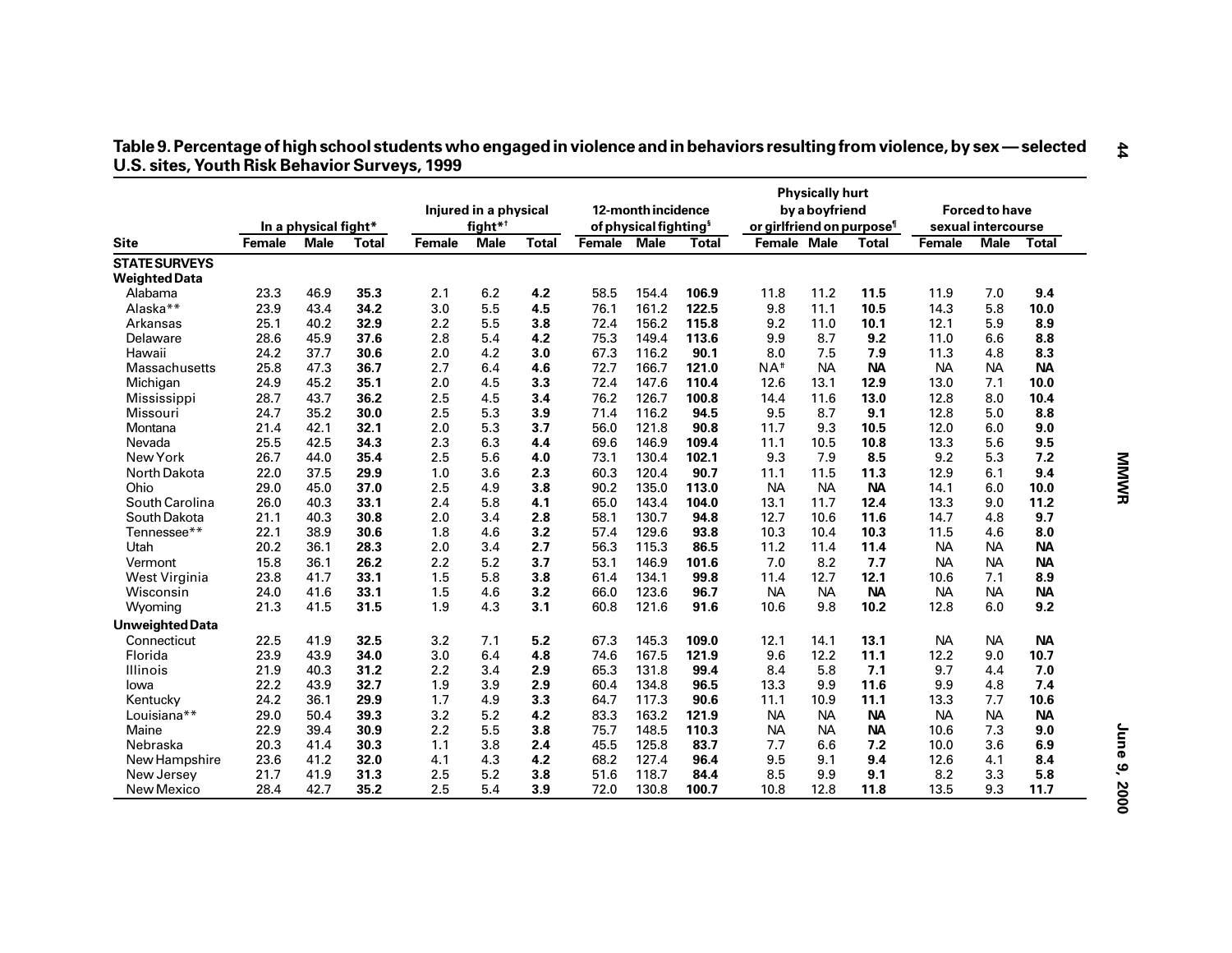|                                                                                                                                                                                                                                                                                                                                                                                                                                                                                                                                                                                         |           | In a physical fight* |              |        | Injured in a physical<br>$fightharpoonup^*$ |              |             | 12-month incidence<br>of physical fighting <sup>§</sup> |           | or girlfriend on purpose <sup>1</sup> | <b>Physically hurt</b><br>by a boyfriend |           |               | <b>Forced to have</b><br>sexual intercourse |              |
|-----------------------------------------------------------------------------------------------------------------------------------------------------------------------------------------------------------------------------------------------------------------------------------------------------------------------------------------------------------------------------------------------------------------------------------------------------------------------------------------------------------------------------------------------------------------------------------------|-----------|----------------------|--------------|--------|---------------------------------------------|--------------|-------------|---------------------------------------------------------|-----------|---------------------------------------|------------------------------------------|-----------|---------------|---------------------------------------------|--------------|
| <b>Site</b>                                                                                                                                                                                                                                                                                                                                                                                                                                                                                                                                                                             | Female    | <b>Male</b>          | <b>Total</b> | Female | <b>Male</b>                                 | <b>Total</b> | Female Male |                                                         | Total     | Female Male                           |                                          | Total     | <b>Female</b> | <b>Male</b>                                 | <b>Total</b> |
| <b>LOCAL SURVEYS</b>                                                                                                                                                                                                                                                                                                                                                                                                                                                                                                                                                                    |           |                      |              |        |                                             |              |             |                                                         |           |                                       |                                          |           |               |                                             |              |
| <b>Weighted Data</b>                                                                                                                                                                                                                                                                                                                                                                                                                                                                                                                                                                    |           |                      |              |        |                                             |              |             |                                                         |           |                                       |                                          |           |               |                                             |              |
| <b>Boston</b>                                                                                                                                                                                                                                                                                                                                                                                                                                                                                                                                                                           | 28.0      | 41.6                 | 34.9         | 2.6    | 7.3                                         | 4.9          | 73.6        | 161.9                                                   | 117.2     | <b>NA</b>                             | <b>NA</b>                                | <b>NA</b> | <b>NA</b>     | <b>NA</b>                                   | <b>NA</b>    |
| Chicago                                                                                                                                                                                                                                                                                                                                                                                                                                                                                                                                                                                 | 33.0      | 50.0                 | 41.4         | 4.4    | 7.9                                         | 6.2          | 102.7       | 213.3                                                   | 156.9     | 12.4                                  | 12.9                                     | 12.9      | 9.3           | 11.0                                        | 10.4         |
| Dallas                                                                                                                                                                                                                                                                                                                                                                                                                                                                                                                                                                                  | 28.3      | 48.8                 | 38.3         | 2.6    | 6.4                                         | 4.4          | 70.6        | 166.1                                                   | 117.1     | 10.2                                  | 9.3                                      | 9.9       | 13.4          | 8.6                                         | 11.0         |
| Detroit                                                                                                                                                                                                                                                                                                                                                                                                                                                                                                                                                                                 | 38.6      | 53.1                 | 45.4         | 4.3    | 6.4                                         | 5.2          | 113.3       | 171.8                                                   | 140.8     | 14.4                                  | 17.5                                     | 15.9      | 14.3          | 16.5                                        | 15.2         |
| District of Columbia                                                                                                                                                                                                                                                                                                                                                                                                                                                                                                                                                                    | 31.2      | 43.2                 | 36.9         | 4.1    | 9.5                                         | 6.8          | 79.1        | 144.5                                                   | 110.1     | 13.7                                  | 13.8                                     | 13.7      | 13.3          | 8.4                                         | 10.9         |
| Ft. Lauderdale                                                                                                                                                                                                                                                                                                                                                                                                                                                                                                                                                                          | 22.2      | 39.6                 | 30.8         | 2.5    | 4.0                                         | 3.2          | 59.3        | 130.2                                                   | 94.4      | 9.4                                   | 8.7                                      | 9.0       | 9.8           | 5.6                                         | 7.7          |
| Houston                                                                                                                                                                                                                                                                                                                                                                                                                                                                                                                                                                                 | 29.0      | 45.4                 | 38.0         | 3.0    | 5.5                                         | 4.6          | 68.0        | 140.4                                                   | 108.6     | 10.0                                  | 9.6                                      | 10.1      | 11.8          | 6.4                                         | 9.2          |
| Miami                                                                                                                                                                                                                                                                                                                                                                                                                                                                                                                                                                                   | 28.5      | 42.6                 | 35.6         | 4.1    | 5.8                                         | 5.1          | 78.4        | 163.4                                                   | 121.0     | 8.4                                   | 9.3                                      | 9.1       | 11.1          | 8.1                                         | 9.7          |
| New Orleans                                                                                                                                                                                                                                                                                                                                                                                                                                                                                                                                                                             | 38.1      | 49.0                 | 43.4         | 5.4    | 9.6                                         | 7.3          | 115.9       | 176.8                                                   | 144.8     | 16.6                                  | 13.5                                     | 15.1      | 11.6          | 13.2                                        | 12.4         |
| New York City                                                                                                                                                                                                                                                                                                                                                                                                                                                                                                                                                                           | 33.4      | 45.1                 | 39.3         | 2.7    | 5.4                                         | 4.0          | 98.0        | 134.6                                                   | 116.0     | 7.1                                   | 5.9                                      | 6.5       | 9.2           | 5.9                                         | 7.6          |
| Palm Beach                                                                                                                                                                                                                                                                                                                                                                                                                                                                                                                                                                              | 25.2      | 50.3                 | 37.9         | 2.7    | 7.5                                         | 5.2          | 76.8        | 192.9                                                   | 135.6     | 9.2                                   | 16.2                                     | 12.7      | 12.0          | 8.4                                         | 10.4         |
| Philadelphia                                                                                                                                                                                                                                                                                                                                                                                                                                                                                                                                                                            | 39.4      | 50.2                 | 44.9         | 4.4    | 7.2                                         | 5.9          | 114.4       | 182.2                                                   | 148.7     | 12.3                                  | 12.9                                     | 12.7      | 11.1          | 11.3                                        | 11.3         |
| San Diego                                                                                                                                                                                                                                                                                                                                                                                                                                                                                                                                                                               | 28.6      | 41.2                 | 34.8         | 3.5    | 6.1                                         | 4.8          | 78.4        | 148.0                                                   | 113.2     | 10.0                                  | 11.8                                     | 11.1      | 13.0          | 7.0                                         | 10.0         |
| Seattle                                                                                                                                                                                                                                                                                                                                                                                                                                                                                                                                                                                 | <b>NA</b> | <b>NA</b>            | <b>NA</b>    | 4.0    | 6.0                                         | 5.5          | <b>NA</b>   | <b>NA</b>                                               | <b>NA</b> | 6.4                                   | 7.0                                      | 6.7       | 10.6          | 6.1                                         | 8.5          |
| <b>Unweighted Data</b>                                                                                                                                                                                                                                                                                                                                                                                                                                                                                                                                                                  |           |                      |              |        |                                             |              |             |                                                         |           |                                       |                                          |           |               |                                             |              |
| San Bernardino                                                                                                                                                                                                                                                                                                                                                                                                                                                                                                                                                                          | 28.0      | 45.9                 | 36.0         | 2.3    | 5.7                                         | 3.8          | 75.2        | 165.3                                                   | 115.8     | 11.8                                  | 11.1                                     | 11.4      | 10.0          | 5.8                                         | 8.1          |
| San Francisco                                                                                                                                                                                                                                                                                                                                                                                                                                                                                                                                                                           | 17.7      | 30.0                 | 23.4         | 1.5    | 3.5                                         | 2.4          | 48.5        | 98.1                                                    | 72.1      | 8.6                                   | 6.3                                      | 7.6       | 9.0           | 4.2                                         | 6.8          |
| * One or more times during the 12 months preceding the survey.<br>t.<br>Students who were injured seriously enough to be treated by a doctor or nurse.<br><sup>§</sup> Students who reported fighting 0–1 time during the 12-month period were assigned a fighting frequency of 0 or 1, respectively; 2–3 times, 2.5; 4–5 times, 4.5; 6–7<br>times, 6.5; 8–9 times, 8.5; 10–11 times, 10.5; and ≥12 times, 12.0.<br>If During the 12 months preceding the survey.<br>** Survey did not include students from one of the state's large school districts.<br><sup>tt</sup> Not available. |           |                      |              |        |                                             |              |             |                                                         |           |                                       |                                          |           |               |                                             |              |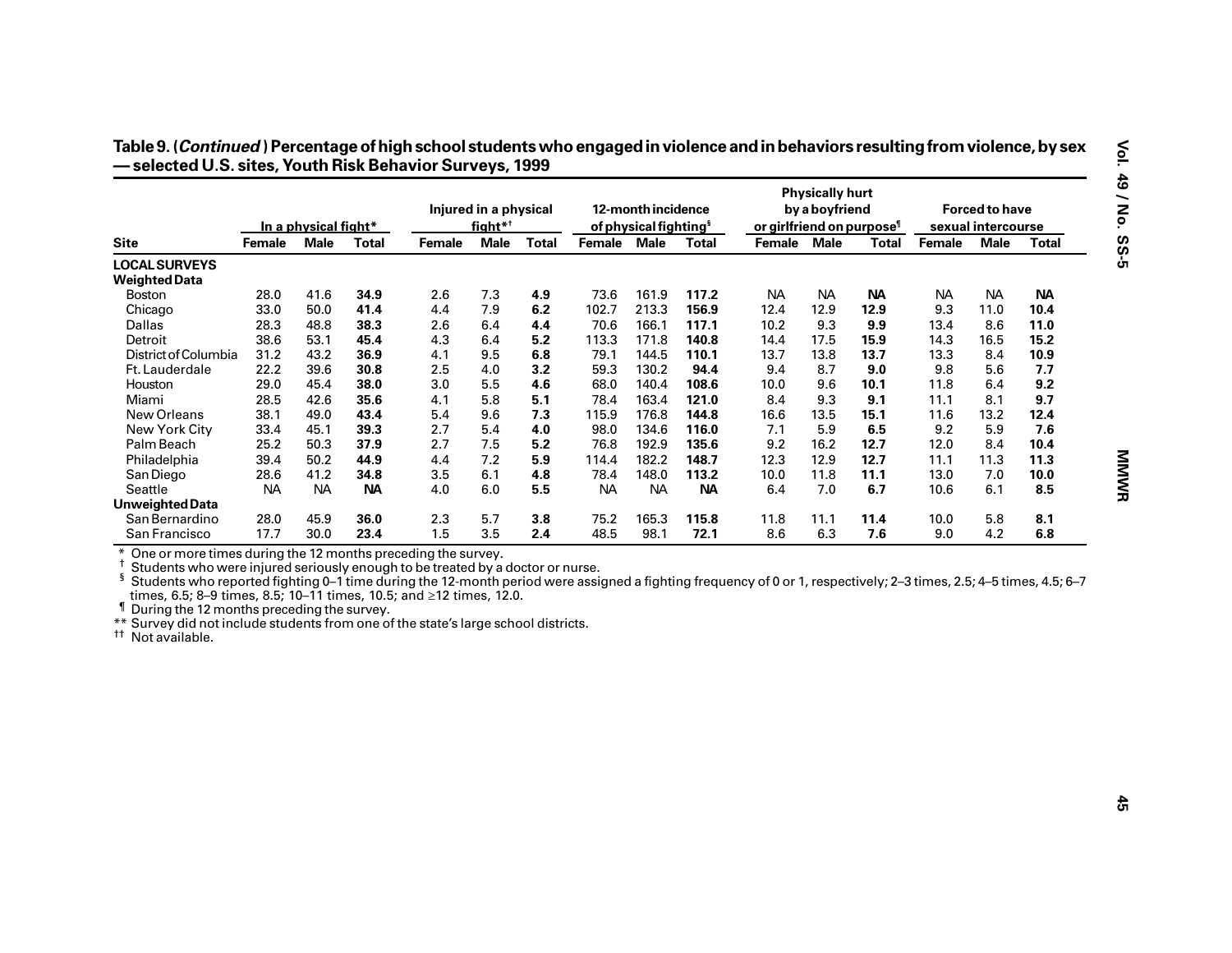|                                                                                                                                                                                                                                                          |                |             | Felt too unsafe to go to school* |               | Carried a weapon<br>on school property* <sup>†</sup> |              |             | <b>Threatened or injured</b><br>with a weapon<br>on school property <sup>s</sup> |              |               | on school property <sup>s</sup> | Engaged in a physical fight |
|----------------------------------------------------------------------------------------------------------------------------------------------------------------------------------------------------------------------------------------------------------|----------------|-------------|----------------------------------|---------------|------------------------------------------------------|--------------|-------------|----------------------------------------------------------------------------------|--------------|---------------|---------------------------------|-----------------------------|
| Category                                                                                                                                                                                                                                                 | <b>Female</b>  | <b>Male</b> | <b>Total</b>                     | <b>Female</b> | <b>Male</b>                                          | <b>Total</b> | Female      | <b>Male</b>                                                                      | <b>Total</b> | <b>Female</b> | <b>Male</b>                     | <b>Total</b>                |
| Race/Ethnicity                                                                                                                                                                                                                                           |                |             |                                  |               |                                                      |              |             |                                                                                  |              |               |                                 |                             |
| White <sup>1</sup>                                                                                                                                                                                                                                       | 4.3            | 3.6         | 3.9                              | 1.6           | 11.0                                                 | 6.4          | 5.2         | 7.9                                                                              | 6.6          | 7.1           | 17.2                            | 12.3                        |
|                                                                                                                                                                                                                                                          | $(\pm 1.7)$ ** | $(\pm 1.7)$ | $(\pm 1.3)$                      | $(\pm 0.6)$   | $(\pm 3.1)$                                          | $(\pm 1.7)$  | $(\pm 1.9)$ | $(\pm 1.5)$                                                                      | $(\pm 0.7)$  | $(\pm 2.3)$   | $(\pm 2.0)$                     | $(\pm 1.7)$                 |
| <b>Black</b> <sup>1</sup>                                                                                                                                                                                                                                | 7.1            | 4.9         | 6.0                              | 4.8           | 5.3                                                  | 5.0          | 6.4         | 9.0                                                                              | 7.6          | 18.4          | 19.0                            | 18.7                        |
|                                                                                                                                                                                                                                                          | $(\pm 2.5)$    | $(\pm 1.4)$ | $(\pm 1.2)$                      | $(\pm 2.4)$   | $(\pm 2.1)$                                          | $(\pm 1.0)$  | $(\pm 2.2)$ | $(\pm 2.5)$                                                                      | $(\pm 1.7)$  | $(\pm 7.1)$   | $(\pm 2.9)$                     | $(\pm 2.9)$                 |
| Hispanic                                                                                                                                                                                                                                                 | 10.2           | 12.3        | 11.2                             | 3.7           | 12.3                                                 | 7.9          | 6.6         | 13.1                                                                             | 9.8          | 10.8          | 20.6                            | 15.7                        |
|                                                                                                                                                                                                                                                          | $(\pm 3.9)$    | $(\pm 3.8)$ | $(\pm 3.2)$                      | $(\pm 2.0)$   | $(\pm 2.3)$                                          | $(\pm 1.5)$  | $(\pm 1.7)$ | $(\pm 3.1)$                                                                      | $(\pm 2.1)$  | $(\pm 2.1)$   | $(\pm 3.3)$                     | $(\pm 2.0)$                 |
| Grade                                                                                                                                                                                                                                                    |                |             |                                  |               |                                                      |              |             |                                                                                  |              |               |                                 |                             |
| 9                                                                                                                                                                                                                                                        | 7.9            | 6.2         | 7.0                              | 3.0           | 11.4                                                 | 7.2          | 8.4         | 12.6                                                                             | 10.5         | 12.7          | 24.3                            | 18.6                        |
|                                                                                                                                                                                                                                                          | $(\pm 2.7)$    | $(\pm 1.9)$ | $(\pm 1.7)$                      | $(\pm 1.7)$   | $(\pm 3.7)$                                          | $(\pm 2.1)$  | $(\pm 2.6)$ | $(\pm 3.2)$                                                                      | $(\pm 1.9)$  | $(\pm 2.5)$   | $(\pm 3.1)$                     | $(\pm 2.0)$                 |
| $10\,$                                                                                                                                                                                                                                                   | 5.2            | 4.4         | 4.8                              | 2.8           | 10.5                                                 | 6.6          | 5.4         | 10.9                                                                             | 8.2          | 12.1          | 22.3                            | 17.2                        |
|                                                                                                                                                                                                                                                          | $(\pm 1.9)$    | $(\pm 2.4)$ | $(\pm 1.4)$                      | $(\pm 1.0)$   | $(\pm 3.1)$                                          | $(\pm 1.6)$  | $(\pm 1.5)$ | $(\pm 3.4)$                                                                      | $(\pm 1.8)$  | $(\pm 3.4)$   | $(\pm 3.3)$                     | $(\pm 2.4)$                 |
| 11                                                                                                                                                                                                                                                       | 4.3            | 4.6         | 4.5                              | 2.9           | 11.1                                                 | 7.0          | 5.1         | 7.0                                                                              | 6.1          | 7.1           | 14.4                            | 10.8                        |
|                                                                                                                                                                                                                                                          | $(\pm 1.8)$    | $(\pm 2.3)$ | $(\pm 1.8)$                      | $(\pm 1.4)$   | $(\pm 1.9)$                                          | $(\pm 1.1)$  | $(\pm 2.3)$ | $(\pm 1.5)$                                                                      | $(\pm 1.0)$  | $(\pm 2.3)$   | $(\pm 3.1)$                     | $(\pm 2.0)$                 |
| 12                                                                                                                                                                                                                                                       | 4.5            | 3.4         | 3.9                              | 2.3           | 10.1                                                 | 6.2          | 3.5         | 6.6                                                                              | 5.1          | 6.0           | 10.2                            | 8.1                         |
|                                                                                                                                                                                                                                                          | $(\pm 2.2)$    | $(\pm 1.8)$ | $(\pm 1.5)$                      | $(\pm 1.9)$   | $(\pm 2.8)$                                          | $(\pm 1.6)$  | $(\pm 1.8)$ | $(\pm 2.5)$                                                                      | $(\pm 1.5)$  | $(\pm 3.1)$   | $(\pm 2.5)$                     | $(\pm 1.9)$                 |
| <b>Total</b>                                                                                                                                                                                                                                             | 5.7            | 4.8         | 5.2                              | 2.8           | 11.0                                                 | 6.9          | 5.8         | 9.5                                                                              | 7.7          | 9.8           | 18.5                            | 14.2                        |
|                                                                                                                                                                                                                                                          | $(\pm 1.5)$    | $(\pm 1.6)$ | $(\pm 1.3)$                      | $(\pm 0.7)$   | $(\pm 2.1)$                                          | $(\pm 1.2)$  | $(\pm 1.2)$ | $(\pm 1.6)$                                                                      | $(\pm 0.8)$  | $(\pm 1.9)$   | $(\pm 1.4)$                     | $(\pm 1.3)$                 |
| * On $\geq$ 1 of the 30 days preceding the survey.<br><sup>†</sup> For example, a gun, knife, or club.<br>ş<br>One or more times during the 12 months preceding the survey.<br><sup>1</sup> Non-Hispanic.<br>** Ninety-five percent confidence interval. |                |             |                                  |               |                                                      |              |             |                                                                                  |              |               |                                 |                             |

by sex, race/ethnicity, and grade - United States, Youth Risk Behavior Survey, 1999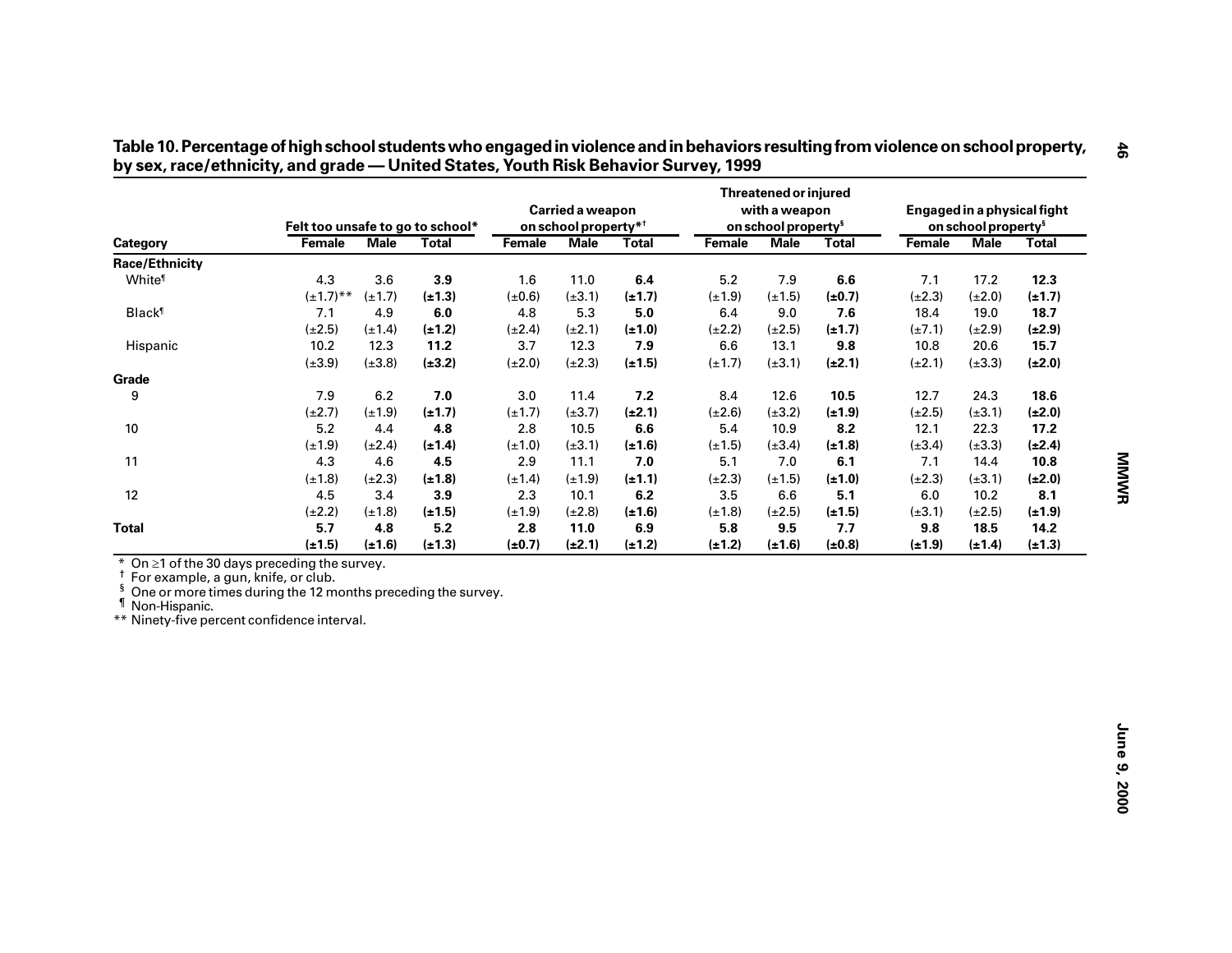|                                              |               | <b>Felt too unsafe</b>   |              |        | Carried a weapon<br>on school property* <sup>†</sup> |              |        | Threatened or injured<br>with a weapon<br>on school property <sup>§</sup> |              | Engaged in a physical fight |                                                |       |
|----------------------------------------------|---------------|--------------------------|--------------|--------|------------------------------------------------------|--------------|--------|---------------------------------------------------------------------------|--------------|-----------------------------|------------------------------------------------|-------|
| <b>Site</b>                                  | <b>Female</b> | to go to school*<br>Male | <b>Total</b> | Female | Male                                                 | <b>Total</b> | Female | <b>Male</b>                                                               | <b>Total</b> | <b>Female</b>               | on school property <sup>§</sup><br><b>Male</b> | Total |
| <b>STATE SURVEYS</b><br><b>Weighted Data</b> |               |                          |              |        |                                                      |              |        |                                                                           |              |                             |                                                |       |
| Alabama                                      | 4.3           | 6.0                      | 5.2          | 2.3    | 16.6                                                 | 9.6          | 4.8    | 10.1                                                                      | 7.5          | 7.5                         | 19.2                                           | 13.5  |
| Alaska <sup>1</sup>                          | 3.9           | 3.1                      | 3.7          | 4.1    | 18.0                                                 | 11.4         | 6.2    | 11.3                                                                      | 9.2          | 8.4                         | 22.2                                           | 15.9  |
| Arkansas                                     | 4.0           | 5.4                      | 4.7          | 3.4    | 17.2                                                 | 10.4         | 7.8    | 11.9                                                                      | 9.8          | 9.1                         | 21.5                                           | 15.5  |
| Delaware                                     | 9.9           | 9.0                      | 9.5          | 1.9    | 10.1                                                 | 6.2          | 6.7    | 9.5                                                                       | 8.2          | 9.2                         | 14.0                                           | 11.6  |
| Hawaii                                       | 12.9          | 9.5                      | 11.4         | 1.9    | 10.4                                                 | 6.0          | 6.7    | 6.9                                                                       | 6.7          | 7.7                         | 15.9                                           | 11.5  |
| Massachusetts                                | 6.0           | 6.5                      | 6.4          | 2.9    | 11.3                                                 | 7.3          | 5.3    | 11.7                                                                      | 8.6          | 8.2                         | 19.3                                           | 13.8  |
| Michigan                                     | 4.7           | 6.1                      | 5.4          | 3.1    | 11.9                                                 | 7.5          | 6.5    | 11.9                                                                      | 9.2          | 8.1                         | 19.0                                           | 13.5  |
| Mississippi                                  | 5.4           | 5.1                      | 5.3          | 2.3    | 11.7                                                 | 7.0          | 7.5    | 8.8                                                                       | 8.1          | 10.3                        | 17.8                                           | 13.9  |
| Missouri                                     | 6.1           | 4.8                      | 5.5          | 4.3    | 12.5                                                 | 8.5          | 6.0    | 11.4                                                                      | 8.9          | 7.7                         | 13.9                                           | 10.9  |
| Montana                                      | 2.8           | 3.1                      | 3.0          | 2.5    | 15.6                                                 | 9.2          | 4.1    | 8.6                                                                       | 6.5          | 6.1                         | 18.8                                           | 12.7  |
| Nevada                                       | 5.3           | 4.0                      | 4.6          | 3.2    | 12.6                                                 | 8.1          | 5.9    | 12.5                                                                      | 9.4          | 8.5                         | 18.6                                           | 13.7  |
| New York                                     | 9.0           | 6.0                      | 7.5          | 4.3    | 12.2                                                 | 8.2          | 7.0    | 11.5                                                                      | 9.3          | 9.0                         | 20.0                                           | 14.5  |
| North Dakota                                 | 3.2           | 2.6                      | 2.9          | 2.2    | 12.6                                                 | 7.5          | 5.6    | 10.2                                                                      | 8.0          | 5.7                         | 14.1                                           | 10.0  |
| Ohio                                         | 9.7           | 7.2                      | 8.5          | 2.0    | 9.0                                                  | 5.6          | 5.7    | 10.4                                                                      | 8.1          | 7.6                         | 16.5                                           | 12.2  |
| South Carolina                               | 5.9           | 6.0                      | 6.0          | 3.2    | 11.1                                                 | 7.2          | 5.8    | 11.3                                                                      | 8.6          | 8.5                         | 15.4                                           | 12.0  |
| South Dakota                                 | 4.3           | 4.2                      | 4.3          | 1.2    | 11.7                                                 | 6.5          | 4.8    | 8.7                                                                       | 6.8          | 5.5                         | 14.0                                           | 9.8   |
| Tennessee <sup>1</sup>                       | 4.4           | 3.5                      | 3.9          | 2.4    | 13.6                                                 | 8.1          | 5.0    | 11.7                                                                      | 8.6          | 9.2                         | 17.4                                           | 13.3  |
| Utah                                         | 5.6           | 4.0                      | 4.8          | 1.9    | 11.1                                                 | 6.7          | 5.6    | 8.6                                                                       | 7.2          | 6.1                         | 17.0                                           | 11.7  |
| Vermont                                      | 3.5           | 4.8                      | 4.2          | 3.4    | 19.9                                                 | 11.9         | 4.0    | 9.7                                                                       | 7.0          | 6.8                         | 21.2                                           | 14.2  |
| West Virginia                                | 4.4           | 4.2                      | 4.4          | 2.1    | 17.1                                                 | 9.8          | 6.2    | 9.0                                                                       | 7.7          | 8.5                         | 17.2                                           | 13.1  |
| Wisconsin                                    | 3.6           | 3.8                      | 3.7          | 2.2    | 8.4                                                  | 5.5          | 6.1    | 8.8                                                                       | 7.6          | 6.5                         | 15.9                                           | 11.3  |
| Wyoming                                      | 2.6           | 3.4                      | 3.0          | 3.3    | 19.7                                                 | 11.8         | 4.9    | 11.1                                                                      | 8.1          | 7.0                         | 18.5                                           | 12.9  |
| <b>Unweighted Data</b>                       |               |                          |              |        |                                                      |              |        |                                                                           |              |                             |                                                |       |
| Connecticut                                  | 11.6          | 7.3                      | 9.7          | 4.2    | 9.8                                                  | 7.2          | 7.1    | 10.4                                                                      | 9.1          | 7.0                         | 15.4                                           | 11.4  |
| Florida                                      | 17.2          | 15.5                     | 16.4         | 3.1    | 10.9                                                 | 7.1          | 8.4    | 13.1                                                                      | 10.9         | 8.4                         | 20.4                                           | 14.5  |
| Illinois                                     | 10.5          | 6.7                      | 8.6          | 2.4    | 10.3                                                 | 6.5          | 5.4    | 9.2                                                                       | 7.4          | 6.4                         | 17.9                                           | 12.2  |
| lowa                                         | 9.6           | 8.9                      | 9.2          | 1.6    | 10.1                                                 | 5.7          | 4.8    | 13.1                                                                      | 8.8          | 6.4                         | 19.5                                           | 12.8  |
| Kentucky                                     | 17.6          | 14.3                     | 16.2         | 3.8    | 16.0                                                 | 9.6          | 7.7    | 11.5                                                                      | 9.5          | 9.1                         | 14.4                                           | 11.7  |
| Louisiana <sup>1</sup>                       | 13.8          | 10.1                     | 12.0         | 1.8    | 7.0                                                  | 4.3          | 8.5    | 11.5                                                                      | 10.0         | 9.8                         | 17.5                                           | 13.5  |
| Maine                                        | 7.3           | 6.4                      | 6.8          | 2.4    | 12.0                                                 | 6.9          | 5.4    | 14.6                                                                      | 9.9          | 7.3                         | 19.2                                           | 13.2  |
| Nebraska                                     | 1.2           | 2.6                      | 1.9          | 1.3    | 9.3                                                  | 5.1          | 3.1    | 8.1                                                                       | 5.5          | 4.2                         | 15.4                                           | 9.6   |
| New Hampshire                                | 5.0           | 3.2                      | 4.1          | 3.0    | 12.3                                                 | 7.5          | 5.3    | 10.0                                                                      | 7.6          | 7.8                         | 19.4                                           | 13.4  |
| New Jersey                                   | 11.6          | 7.3                      | 9.5          | 1.2    | 8.0                                                  | 4.5          | 6.5    | 12.9                                                                      | 9.6          | 5.6                         | 15.4                                           | 10.4  |
| New Mexico                                   | 11.0          | 8.7                      | 10.0         | 3.6    | 19.2                                                 | 11.0         | 7.7    | 11.6                                                                      | 9.7          | 11.2                        | 16.9                                           | 14.0  |

Table 11. Percentage of high school students who engaged in violence and in behaviors resulting from violence on school property,<br>by sex — selected U.S. sites, Youth Risk Behavior Surveys, 1999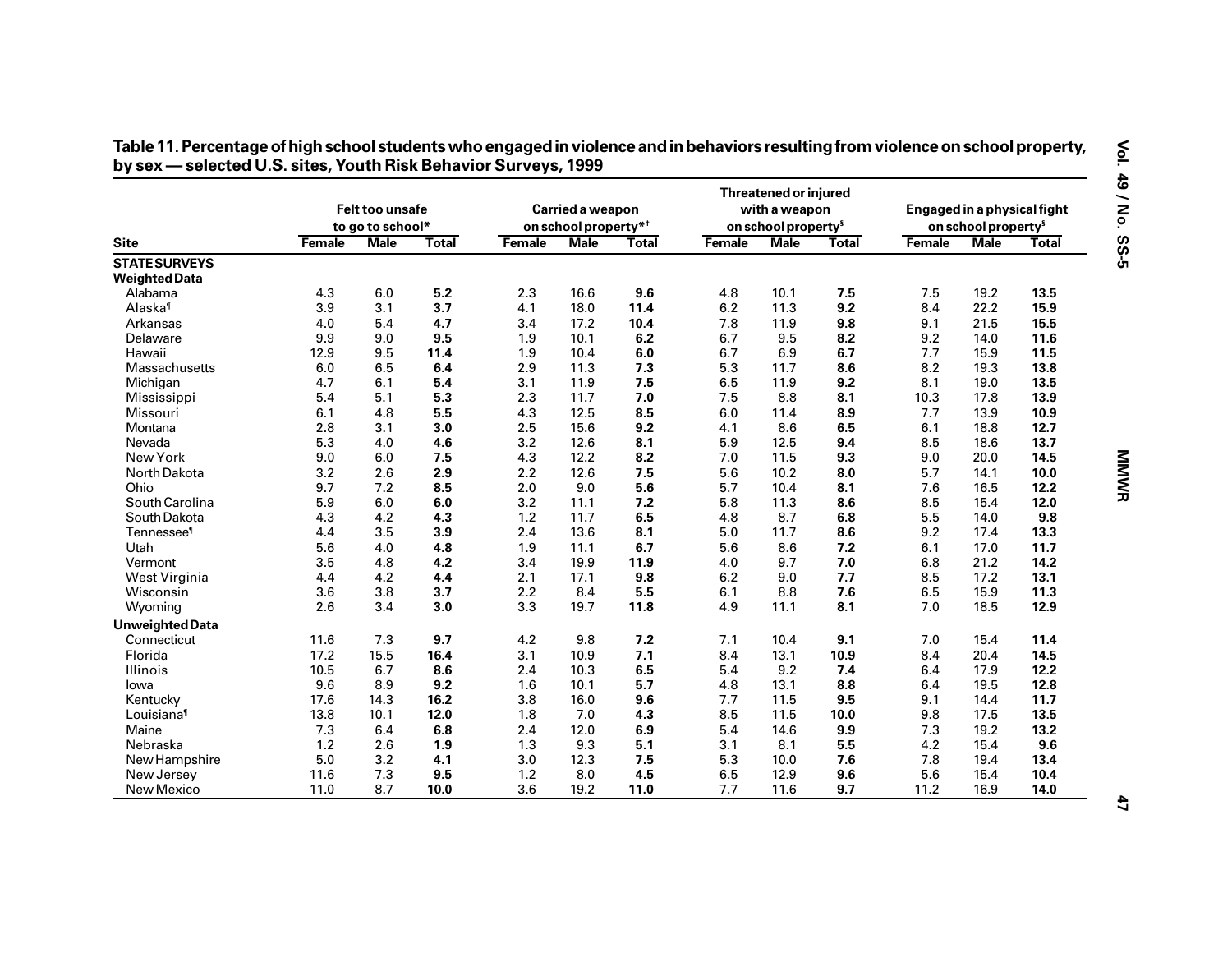|                                                                                                                                                                                                                                                                             |               | Felt too unsafe<br>to go to school* |              |        | Carried a weapon<br>on school property* <sup>†</sup> |              |               | <b>Threatened or injured</b><br>with a weapon<br>on school property <sup>§</sup> |              |               | on school property <sup>§</sup> | Engaged in a physical fight |
|-----------------------------------------------------------------------------------------------------------------------------------------------------------------------------------------------------------------------------------------------------------------------------|---------------|-------------------------------------|--------------|--------|------------------------------------------------------|--------------|---------------|----------------------------------------------------------------------------------|--------------|---------------|---------------------------------|-----------------------------|
| <b>Site</b>                                                                                                                                                                                                                                                                 | <b>Female</b> | <b>Male</b>                         | <b>Total</b> | Female | <b>Male</b>                                          | <b>Total</b> | <b>Female</b> | <b>Male</b>                                                                      | <b>Total</b> | <b>Female</b> | <b>Male</b>                     | <b>Total</b>                |
| <b>LOCAL SURVEYS</b>                                                                                                                                                                                                                                                        |               |                                     |              |        |                                                      |              |               |                                                                                  |              |               |                                 |                             |
| <b>Weighted Data</b>                                                                                                                                                                                                                                                        |               |                                     |              |        |                                                      |              |               |                                                                                  |              |               |                                 |                             |
| Boston                                                                                                                                                                                                                                                                      | 12.9          | 12.1                                | 12.6         | 3.9    | 17.2                                                 | 10.7         | 7.2           | 12.9                                                                             | 10.1         | 8.1           | 16.7                            | 12.3                        |
| Chicago                                                                                                                                                                                                                                                                     | 11.2          | 13.9                                | 12.7         | 8.0    | 13.2                                                 | 10.8         | 8.6           | 18.6                                                                             | 13.8         | 11.6          | 24.5                            | 17.9                        |
| Dallas                                                                                                                                                                                                                                                                      | 7.1           | 8.8                                 | 7.9          | 4.5    | 10.9                                                 | 7.6          | 4.8           | 13.7                                                                             | 9.2          | 10.3          | 23.5                            | 16.7                        |
| Detroit                                                                                                                                                                                                                                                                     | 19.5          | 16.4                                | 18.1         | 5.8    | 11.2                                                 | 8.4          | 9.8           | 15.7                                                                             | 12.8         | 16.4          | 24.0                            | 20.1                        |
| District of Columbia                                                                                                                                                                                                                                                        | 20.5          | 18.2                                | 19.4         | 6.2    | 11.8                                                 | 8.9          | 10.5          | 16.4                                                                             | 13.4         | 13.9          | 22.7                            | 18.2                        |
| Ft. Lauderdale                                                                                                                                                                                                                                                              | 5.1           | 6.3                                 | 5.7          | 4.1    | 7.5                                                  | 5.8          | 5.2           | 10.5                                                                             | 7.8          | 7.4           | 14.6                            | 10.9                        |
| Houston                                                                                                                                                                                                                                                                     | 6.3           | 7.4                                 | 6.8          | 6.3    | 8.1                                                  | 7.3          | 5.8           | 13.9                                                                             | 10.1         | 10.4          | 23.0                            | 17.3                        |
| Miami                                                                                                                                                                                                                                                                       | 9.6           | 7.8                                 | 9.0          | 3.8    | 10.2                                                 | 7.0          | 7.3           | 10.7                                                                             | 9.2          | 10.6          | 17.6                            | 14.1                        |
| New Orleans                                                                                                                                                                                                                                                                 | 11.0          | 11.7                                | 11.3         | 5.3    | 7.4                                                  | 6.3          | 13.0          | 15.3                                                                             | 14.0         | 15.9          | 27.3                            | 21.3                        |
| New York City                                                                                                                                                                                                                                                               | 9.3           | 9.3                                 | 9.3          | 6.5    | 11.4                                                 | 8.9          | 7.7           | 13.5                                                                             | 10.5         | 10.5          | 18.3                            | 14.3                        |
| Palm Beach                                                                                                                                                                                                                                                                  | 13.4          | 14.5                                | 14.0         | 2.6    | 15.1                                                 | 9.0          | 6.9           | 17.3                                                                             | 12.2         | 8.0           | 22.4                            | 15.3                        |
| Philadelphia                                                                                                                                                                                                                                                                | 8.8           | 9.9                                 | 9.5          | 4.0    | 7.9                                                  | 5.9          | 8.2           | 12.1                                                                             | 10.3         | 14.5          | 21.4                            | 18.0                        |
| San Diego                                                                                                                                                                                                                                                                   | 6.9           | 6.4                                 | 6.6          | 2.1    | 10.8                                                 | $6.5\,$      | 6.3           | 12.4                                                                             | 9.4          | 7.1           | 18.5                            | 12.8                        |
| Seattle                                                                                                                                                                                                                                                                     | 5.5           | 5.6                                 | 5.7          | 3.6    | 10.1                                                 | 7.2          | 4.2           | 12.1                                                                             | 8.6          | 9.2           | 17.7                            | 13.9                        |
| <b>Unweighted Data</b>                                                                                                                                                                                                                                                      |               |                                     |              |        |                                                      |              |               |                                                                                  |              |               |                                 |                             |
| San Bernardino                                                                                                                                                                                                                                                              | 28.4          | 20.9                                | 25.1         | 1.1    | 9.5                                                  | 4.9          | 6.0           | 14.8                                                                             | 9.9          | 5.9           | 16.8                            | 10.8                        |
| San Francisco                                                                                                                                                                                                                                                               | 4.7           | 5.8                                 | 5.2          | 3.3    | 10.0                                                 | 6.5          | 3.4           | 7.6                                                                              | 5.4          | 5.1           | 13.3                            | 8.9                         |
| $*$ On $\geq$ 1 of the 30 days preceding the survey.<br><sup>†</sup> For example, a gun, knife, or club.<br><sup>§</sup> One or more times during the 12 months preceding the survey.<br>If Survey did not include students from one of the state's large school districts. |               |                                     |              |        |                                                      |              |               |                                                                                  |              |               |                                 |                             |

| Table 11. ( <i>Continued</i> ) Percentage of high school students who engaged in violence and in behaviors resulting from violence on |
|---------------------------------------------------------------------------------------------------------------------------------------|
| school property, by sex — selected U.S. sites, Youth Risk Behavior Surveys, 1999                                                      |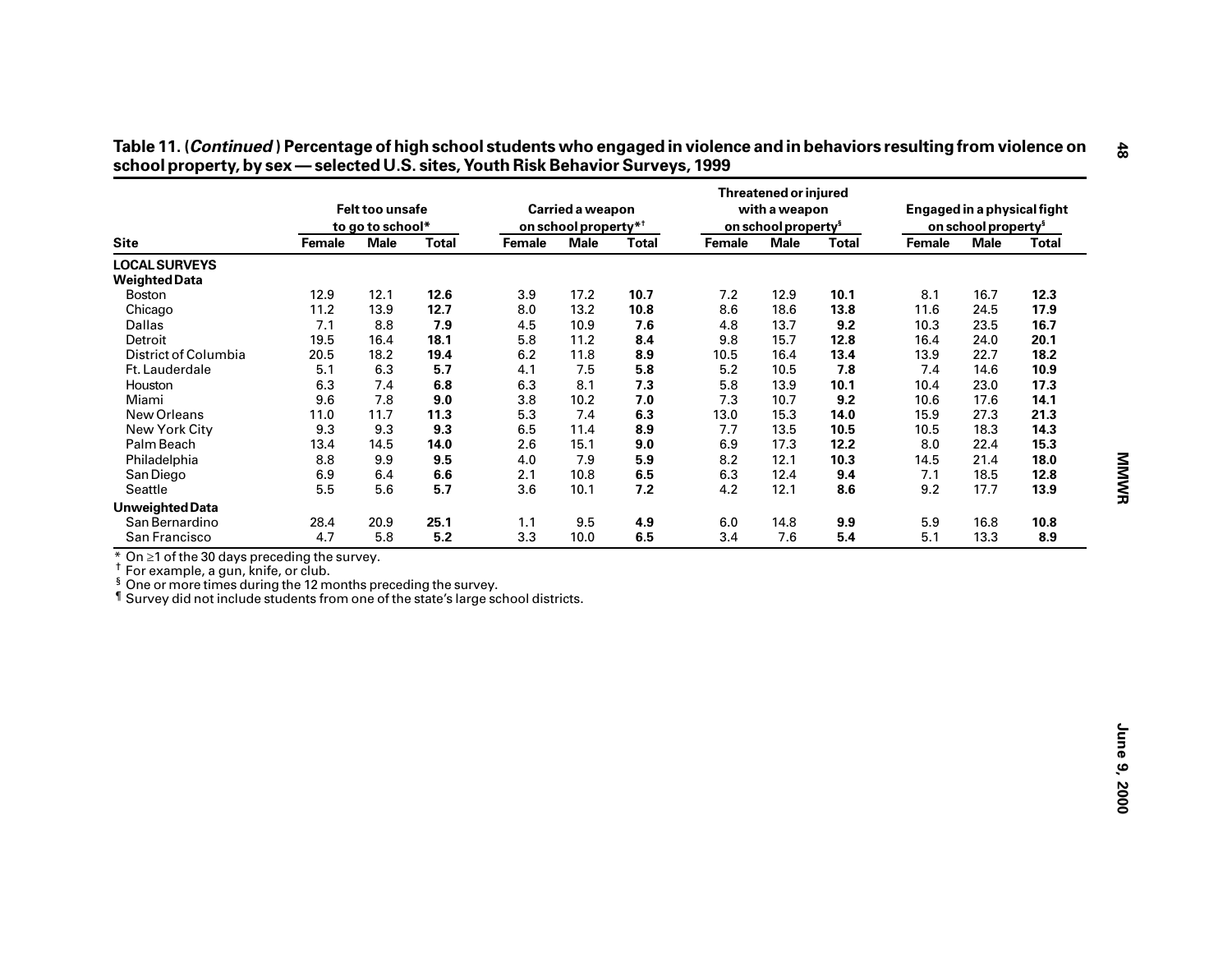|                                                                                                                                                                         |                              |             | Felt sad or hopeless* <sup>†</sup> |             | <b>Seriously considered</b><br>attempting suicide <sup>†</sup> |              |               | Made a suicide plan <sup>t</sup> |              |             | Attempted suicide <sup>15</sup> |              | Suicide attempt required | medical attention <sup>+</sup> |              |
|-------------------------------------------------------------------------------------------------------------------------------------------------------------------------|------------------------------|-------------|------------------------------------|-------------|----------------------------------------------------------------|--------------|---------------|----------------------------------|--------------|-------------|---------------------------------|--------------|--------------------------|--------------------------------|--------------|
| Category                                                                                                                                                                | Female Male                  |             | <b>Total</b>                       | Female Male |                                                                | <b>Total</b> | <b>Female</b> | Male                             | <b>Total</b> | Female Male |                                 | <b>Total</b> | Female Male              |                                | <b>Total</b> |
| <b>Race/Ethnicity</b>                                                                                                                                                   |                              |             |                                    |             |                                                                |              |               |                                  |              |             |                                 |              |                          |                                |              |
| White                                                                                                                                                                   | 31.3                         | 19.0        | 24.9                               | 23.2        | 12.5                                                           | 17.6         | 15.5          | 9.5                              | 12.4         | 9.0         | 4.5                             | 6.7          | 2.3                      | 1.6                            | 1.9          |
|                                                                                                                                                                         | $(\pm 2.8)$ ** ( $\pm 1.9$ ) |             | $(\pm 1.2)$                        | $(\pm 2.3)$ | $(\pm 1.5)$                                                    | $(\pm 1.1)$  | $(\pm 2.6)$   | $(\pm 1.4)$                      | $(\pm 1.6)$  | $(\pm 2.3)$ | $(\pm 1.1)$                     | $(\pm 1.4)$  | $(\pm 1.1)$              | $(\pm 0.8)$                    | $(\pm 0.6)$  |
| <b>Black</b> <sup>1</sup>                                                                                                                                               | 37.7                         | 19.6        | 28.9                               | 18.8        | 11.7                                                           | 15.3         | 13.7          | 9.5                              | 11.7         | 7.5         | 7.1                             | 7.3          | 2.4                      | 3.4                            | 2.9          |
|                                                                                                                                                                         | $(\pm 3.4)$                  | $(\pm 4.2)$ | $(\pm 2.2)$                        | $(\pm 2.4)$ | $(\pm 2.7)$                                                    | $(\pm 2.1)$  | $(\pm 4.1)$   | $(\pm 2.9)$                      | $(\pm 2.4)$  | $(\pm 2.6)$ | $(\pm 5.3)$                     | $(\pm 2.1)$  | $(\pm 1.3)$              | $(\pm 4.0)$                    | $(\pm 1.7)$  |
| Hispanic                                                                                                                                                                | 46.1                         | 27.7        | 37.0                               | 26.1        | 13.6                                                           | 19.9         | 23.3          | 12.1                             | 17.7         | 18.9        | 6.6                             | 12.8         | 4.6                      | 1.4                            | 3.0          |
|                                                                                                                                                                         | $(\pm 4.0)$                  | $(\pm 4.6)$ | $(\pm 3.7)$                        | $(\pm 3.2)$ | $(\pm 3.6)$                                                    | $(\pm 2.4)$  | $(\pm 3.4)$   | $(\pm 3.0)$                      | $(\pm 1.9)$  | $(\pm 3.6)$ | $(\pm 2.6)$                     | $(\pm 2.0)$  | $(\pm 1.7)$              | $(\pm 0.8)$                    | $(\pm 1.0)$  |
| Grade                                                                                                                                                                   |                              |             |                                    |             |                                                                |              |               |                                  |              |             |                                 |              |                          |                                |              |
| 9                                                                                                                                                                       | 34.3                         | 20.6        | 27.4                               | 24.4        | 11.9                                                           | 18.1         | 20.1          | 9.3                              | 14.6         | 14.0        | 6.1                             | 10.0         | 3.8                      | 2.6                            | 3.2          |
|                                                                                                                                                                         | $(\pm 4.5)$                  | $(\pm 2.5)$ | $(\pm 2.5)$                        | $(\pm 3.9)$ | $(\pm 2.7)$                                                    | $(\pm 2.4)$  | $(\pm 4.0)$   | $(\pm 2.0)$                      | $(\pm 2.2)$  | $(\pm 2.5)$ | $(\pm 2.3)$                     | $(\pm 1.7)$  | $(\pm 1.3)$              | $(\pm 1.6)$                    | $(\pm 1.2)$  |
| 10                                                                                                                                                                      | 38.4                         | 20.1        | 29.3                               | 30.1        | 13.7                                                           | 21.9         | 22.7          | 12.7                             | 17.7         | 14.8        | 6.2                             | 10.6         | 4.0                      | 1.8                            | 2.9          |
|                                                                                                                                                                         | $(\pm 3.8)$                  | $(\pm 4.3)$ | $(\pm 2.5)$                        | $(\pm 3.1)$ | $(\pm 3.6)$                                                    | $(\pm 2.2)$  | $(\pm 3.1)$   | $(\pm 3.2)$                      | $(\pm 2.0)$  | $(\pm 3.3)$ | $(\pm 2.3)$                     | $(\pm 1.9)$  | $(\pm 1.8)$              | $(\pm 1.1)$                    | $(\pm 1.0)$  |
| 11                                                                                                                                                                      | 35.3                         | 19.3        | 27.1                               | 23.0        | 13.7                                                           | 18.3         | 15.7          | 11.5                             | 13.6         | 7.5         | 4.8                             | 6.1          | 2.8                      | 2.1                            | 2.5          |
|                                                                                                                                                                         |                              |             |                                    |             |                                                                |              |               |                                  |              |             |                                 |              |                          |                                |              |
|                                                                                                                                                                         | $(\pm 3.6)$                  | $(\pm 2.9)$ | $(\pm 2.7)$                        | $(\pm 3.9)$ | $(\pm 3.5)$                                                    | $(\pm 3.0)$  | $(\pm 3.7)$   | $(\pm 3.0)$                      | $(\pm 2.8)$  | $(\pm 2.3)$ | $(\pm 1.8)$                     | $(\pm 1.3)$  | $(\pm 1.5)$              | $(\pm 1.4)$                    | $(\pm 1.0)$  |
| 12                                                                                                                                                                      | 34.3                         | 24.6        | 29.4                               | 21.2        | 15.6                                                           | 18.4         | 13.0          | 9.9                              | 11.4         | 5.8         | 5.4                             | 5.6          | 1.3                      | 1.7                            | 1.5          |
|                                                                                                                                                                         | $(\pm 5.1)$                  | $(\pm 3.6)$ | $(\pm 3.3)$                        | $(\pm 3.5)$ | $(\pm 3.5)$                                                    | $(\pm 2.1)$  | $(\pm 2.9)$   | $(\pm 3.2)$                      | $(\pm 1.6)$  | $(\pm 2.2)$ | $(\pm 2.6)$                     | $(\pm 1.2)$  | $(\pm 0.7)$              | $(\pm 1.2)$                    | $(\pm 0.6)$  |
| <b>Total</b>                                                                                                                                                            | 35.7                         | 21.0        | 28.3                               | 24.9        | 13.7                                                           | 19.3         | 18.3          | 10.9                             | 14.5         | 10.9        | 5.7                             | 8.3          | 3.1                      | 2.1                            | 2.6          |
|                                                                                                                                                                         | $(\pm 2.3)$                  | $(\pm 1.6)$ | $(\pm 1.2)$                        | $(\pm 2.1)$ | $(\pm 1.6)$                                                    | $(\pm 1.2)$  | $(\pm 2.2)$   | $(\pm 1.6)$                      | $(\pm 1.4)$  | $(\pm 1.6)$ | $(\pm 1.2)$                     | $(\pm 0.9)$  | $(\pm 0.7)$              | $(\pm 0.7)$                    | (±0.5)       |
| <sup>t</sup> During the 12 months preceding the survey.<br><sup>§</sup> One or more times.<br><sup>1</sup> Non-Hispanic.<br>** Ninety-five percent confidence interval. |                              |             |                                    |             |                                                                |              |               |                                  |              |             |                                 |              |                          |                                |              |
|                                                                                                                                                                         |                              |             |                                    |             |                                                                |              |               |                                  |              |             |                                 |              |                          |                                |              |
|                                                                                                                                                                         |                              |             |                                    |             |                                                                |              |               |                                  |              |             |                                 |              |                          |                                |              |
|                                                                                                                                                                         |                              |             |                                    |             |                                                                |              |               |                                  |              |             |                                 |              |                          |                                |              |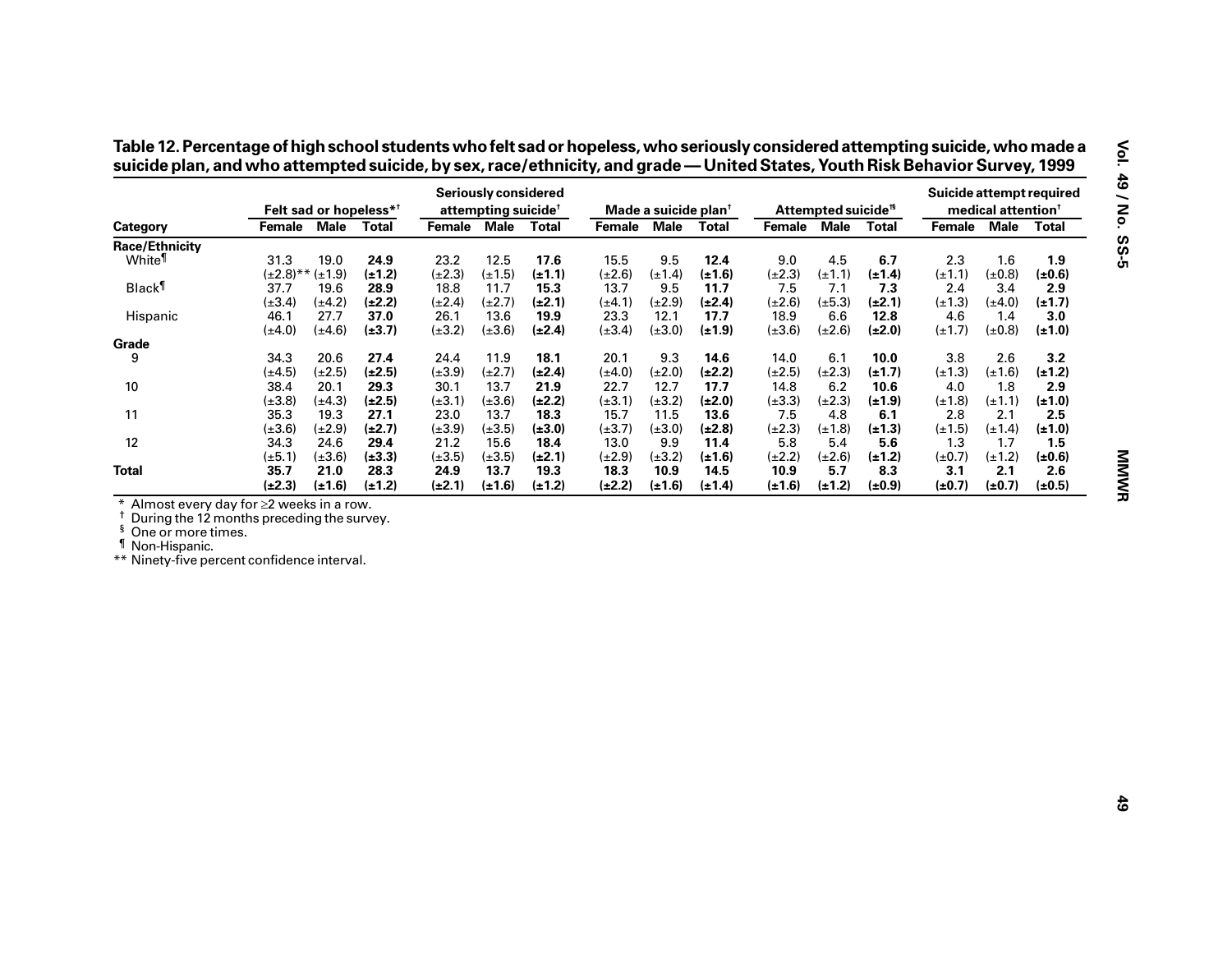|                                              | Felt sad or hopeless* <sup>†</sup> |             |           |           | Seriously considered<br>attempting suicide <sup>†</sup> |              |               | Made a suicide plan <sup>t</sup> |              |               | Attempted suicide <sup>15</sup> |              |        | Suicide attempt<br>required medical<br>attention <sup>+</sup> |              |  |
|----------------------------------------------|------------------------------------|-------------|-----------|-----------|---------------------------------------------------------|--------------|---------------|----------------------------------|--------------|---------------|---------------------------------|--------------|--------|---------------------------------------------------------------|--------------|--|
| <b>Site</b>                                  | <b>Female</b>                      | <b>Male</b> | Total     | Female    | <b>Male</b>                                             | <b>Total</b> | <b>Female</b> | <b>Male</b>                      | <b>Total</b> | <b>Female</b> | <b>Male</b>                     | <b>Total</b> | Female | <b>Male</b>                                                   | <b>Total</b> |  |
| <b>STATE SURVEYS</b><br><b>Weighted Data</b> |                                    |             |           |           |                                                         |              |               |                                  |              |               |                                 |              |        |                                                               |              |  |
| Alabama                                      | 34.5                               | 19.6        | 27.0      | 21.3      | 12.6                                                    | 16.9         | 17.8          | 10.7                             | 14.1         | 10.4          | 4.3                             | 7.4          | 3.5    | 3.0                                                           | 3.3          |  |
| Alaska <sup>1</sup>                          | 32.4                               | 16.6        | 24.3      | 24.9      | 12.5                                                    | 18.5         | 20.5          | 10.8                             | 15.5         | 10.0          | 5.3                             | 7.7          | 2.5    | 2.3                                                           | 2.7          |  |
| Arkansas                                     | 36.6                               | 19.2        | 27.7      | 24.1      | 12.3                                                    | 18.1         | 19.9          | 12.3                             | 16.0         | 11.3          | 4.4                             | 7.9          | 3.1    | 2.6                                                           | 2.8          |  |
| Delaware                                     | 33.3                               | 21.1        | 26.9      | 22.4      | 12.3                                                    | 17.2         | 16.8          | 8.5                              | 12.5         | 10.7          | 4.4                             | 7.5          | 3.2    | 1.5                                                           | 2.4          |  |
| Hawaii                                       | 38.4                               | 24.2        | 31.8      | 30.3      | 15.0                                                    | 23.3         | 23.2          | 12.8                             | 18.5         | 14.3          | 5.2                             | 10.1         | 5.8    | 0.9                                                           | 3.7          |  |
| Massachusetts                                | 35.9                               | 25.1        | 30.4      | 25.1      | 17.1                                                    | 21.2         | 18.5          | 14.7                             | 16.6         | 10.2          | 6.2                             | 8.3          | 4.5    | 3.7                                                           | 4.1          |  |
| Michigan                                     | 34.3                               | 20.5        | 27.4      | 23.9      | 16.3                                                    | 20.1         | 17.2          | 13.3                             | 15.2         | 10.0          | 5.5                             | 7.9          | 3.5    | 2.2                                                           | 2.9          |  |
| Mississippi                                  | 38.4                               | 19.8        | 29.3      | 18.1      | 11.6                                                    | 14.9         | 14.1          | 9.2                              | 11.6         | 8.7           | 5.0                             | 6.9          | 2.4    | 1.9                                                           | 2.2          |  |
| Missouri                                     | 29.8                               | 19.0        | 24.2      | 19.3      | 12.2                                                    | 15.6         | 14.0          | 11.1                             | 12.4         | 6.8           | 3.8                             | 5.2          | 3.1    | 1.4                                                           | 2.2          |  |
| Montana                                      | 30.9                               | 20.9        | 25.9      | 23.2      | 13.8                                                    | 18.6         | 18.4          | 12.6                             | 15.6         | 9.5           | 4.0                             | 6.7          | 2.4    | 2.7                                                           | 2.5          |  |
| Nevada                                       | 35.9                               | 19.9        | 27.8      | 26.0      | 13.0                                                    | 19.5         | 20.8          | 11.4                             | 16.1         | 12.5          | 4.7                             | 8.5          | 3.1    | 1.6                                                           | 2.4          |  |
| New York                                     | 36.2                               | 24.0        | 30.2      | 22.5      | 13.2                                                    | 17.9         | 17.0          | 11.3                             | 14.2         | 10.3          | 5.1                             | 7.8          | 3.2    | 2.1                                                           | 2.6          |  |
| North Dakota                                 | 32.7                               | 17.6        | 25.0      | 24.3      | 13.4                                                    | 18.8         | 17.5          | 11.2                             | 14.3         | 8.5           | 4.2                             | 6.4          | 3.6    | 3.0                                                           | 3.3          |  |
| Ohio                                         | 34.8                               | 22.9        | 28.7      | 24.9      | 15.7                                                    | 20.3         | 17.8          | 12.2                             | 15.0         | 10.6          | 5.0                             | 7.8          | 3.3    | 2.5                                                           | 2.9          |  |
| South Carolina                               | 33.1                               | 19.9        | 26.6      | 20.2      | 14.0                                                    | 17.1         | 15.3          | 11.5                             | 13.4         | 10.2          | 5.4                             | 7.9          | 3.3    | 4.2                                                           | 3.7          |  |
| South Dakota                                 | 28.2                               | 17.9        | 22.9      | 28.2      | 16.2                                                    | 22.1         | 20.9          | 12.2                             | 16.4         | 11.4          | 3.6                             | 7.5          | 3.6    | 1.2                                                           | 2.4          |  |
| Tennessee <sup>¶</sup>                       | 36.0                               | 19.5        | 27.6      | 23.4      | 10.9                                                    | 17.1         | 15.5          | 9.9                              | 12.8         | 9.8           | 5.2                             | 7.5          | 2.7    | 2.3                                                           | 2.5          |  |
| Utah                                         | 34.2                               | 17.7        | 25.9      | 25.1      | 14.6                                                    | 20.0         | 18.0          | 12.4                             | 15.2         | 8.6           | 4.8                             | 6.9          | 3.5    | 2.7                                                           | 3.3          |  |
| Vermont                                      | $NA**$                             | <b>NA</b>   | <b>NA</b> | <b>NA</b> | <b>NA</b>                                               | <b>NA</b>    | 17.7          | 12.8                             | 15.3         | 8.0           | 4.8                             | 6.4          | 2.4    | 2.3                                                           | 2.4          |  |
| West Virginia                                | 36.4                               | 23.1        | 29.6      | 23.2      | 15.1                                                    | 19.0         | 19.6          | 13.6                             | 16.6         | 10.0          | 5.8                             | 7.9          | 3.8    | 3.5                                                           | 3.7          |  |
| Wisconsin                                    | 33.7                               | 21.8        | 27.7      | 28.7      | 16.0                                                    | 22.4         | <b>NA</b>     | <b>NA</b>                        | <b>NA</b>    | 11.2          | 5.1                             | 8.2          | 2.6    | 1.5                                                           | 2.1          |  |
| Wyoming                                      | 31.0                               | 15.5        | 22.9      | 20.5      | 13.3                                                    | 16.7         | 17.2          | 9.8                              | 13.3         | 8.9           | 4.4                             | 6.6          | 2.9    | 2.1                                                           | 2.5          |  |
| <b>Unweighted Data</b>                       |                                    |             |           |           |                                                         |              |               |                                  |              |               |                                 |              |        |                                                               |              |  |
| Connecticut                                  | <b>NA</b>                          | <b>NA</b>   | <b>NA</b> | 20.2      | 14.4                                                    | 17.5         | 14.5          | 10.9                             | 13.1         | 9.4           | 5.4                             | 7.5          | 3.5    | 3.4                                                           | 3.6          |  |
| Florida                                      | 35.9                               | 21.5        | 28.5      | 21.0      | 13.7                                                    | 17.4         | 16.0          | 11.1                             | 13.5         | 10.7          | 6.3                             | 8.7          | 4.3    | 2.9                                                           | 3.7          |  |
| Illinois                                     | 32.2                               | 19.3        | 25.8      | 23.1      | 12.7                                                    | 17.9         | 17.6          | 11.1                             | 14.4         | 10.0          | 4.0                             | 7.1          | 3.0    | 1.2                                                           | 2.2          |  |
| lowa                                         | 30.9                               | 20.1        | 25.7      | 23.5      | 16.5                                                    | 20.1         | 19.1          | 13.7                             | 16.5         | 9.3           | 3.7                             | 6.7          | 3.8    | 2.4                                                           | 3.1          |  |
| Kentucky                                     | 34.4                               | 19.6        | 27.4      | 19.4      | 11.7                                                    | 15.8         | 13.8          | 10.0                             | 12.1         | 8.3           | 4.7                             | 6.7          | 3.5    | 2.1                                                           | 3.0          |  |
| Louisiana <sup>1</sup>                       | 44.1                               | 25.4        | 34.9      | 23.6      | 14.3                                                    | 19.1         | 16.8          | 11.2                             | 14.1         | 9.7           | 5.7                             | 7.8          | 3.2    | 4.6                                                           | 3.8          |  |
| Maine                                        | 31.3                               | 21.6        | 26.8      | 24.6      | 19.0                                                    | 21.9         | 15.8          | 14.1                             | 15.0         | 9.7           | 5.9                             | 7.9          | 2.9    | 2.9                                                           | 3.0          |  |
| Nebraska                                     | 29.0                               | 16.2        | 22.9      | 21.8      | 11.4                                                    | 16.8         | 15.4          | 11.5                             | 13.5         | 7.5           | 3.3                             | 5.5          | 1.9    | 1.2                                                           | 1.6          |  |
| New Hampshire                                | 35.2                               | 19.6        | 27.6      | 26.5      | 13.2                                                    | 20.0         | 20.4          | 10.6                             | 15.7         | 10.8          | 4.4                             | 7.7          | 3.4    | 1.8                                                           | 2.6          |  |
| New Jersey                                   | 37.2                               | 21.4        | 29.7      | 21.7      | 14.0                                                    | 18.0         | 16.4          | 10.2                             | 13.4         | 8.1           | 4.9                             | $6.5\,$      | 0.9    | 2.0                                                           | 1.5          |  |
| New Mexico                                   | 29.7                               | 18.8        | 24.6      | 20.8      | 10.8                                                    | 16.2         | 16.0          | 9.8                              | 13.3         | 10.1          | 4.8                             | 7.7          | 4.7    | 3.1                                                           | 4.1          |  |

# Table 13. Percentage of high school students who felt sad or hopeless, who seriously considered attempting suicide, who made a<br>suicide plan, and who attempted suicide, by sex — selected U.S. sites, Youth Risk Behavior Surv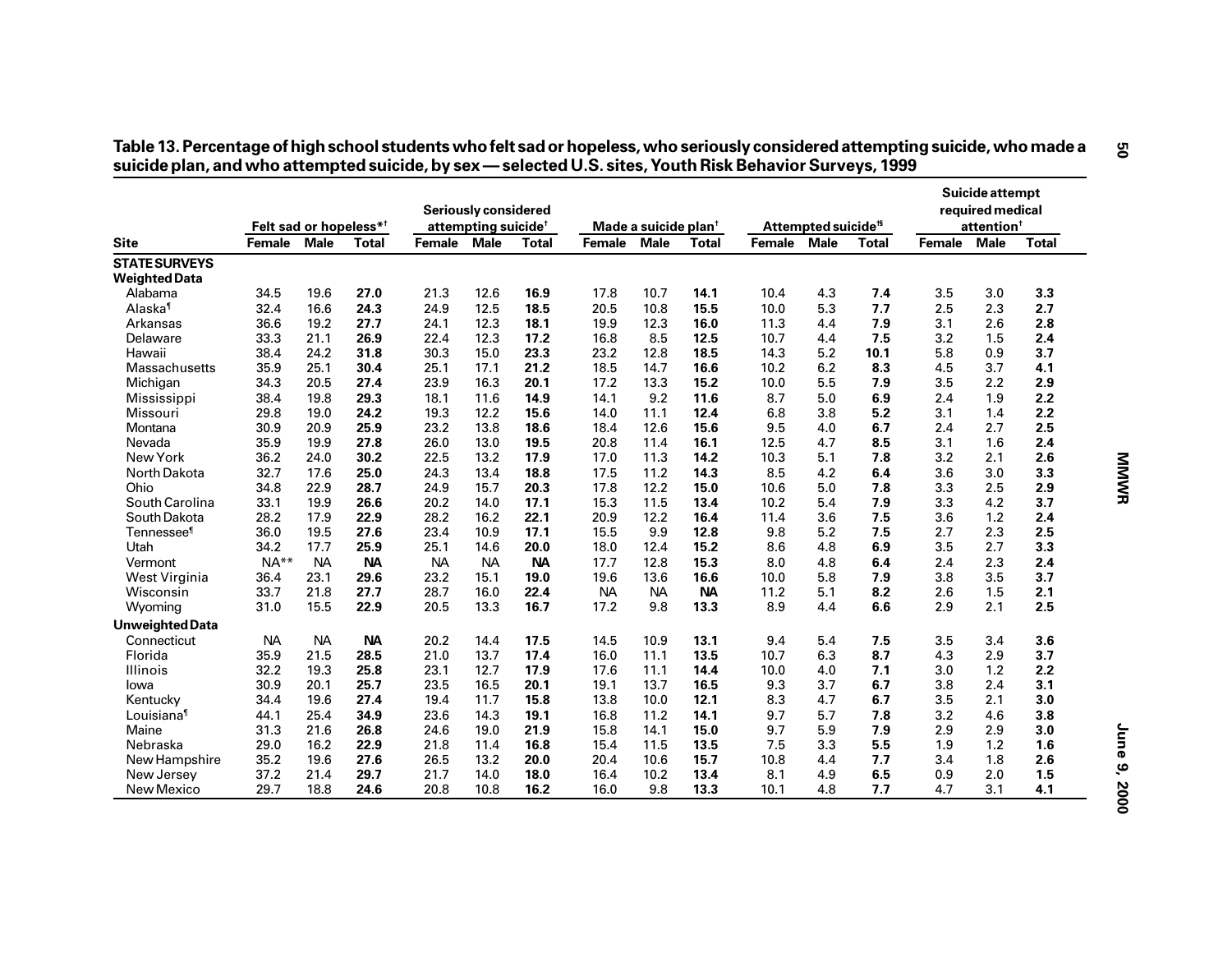|                                                                                                                                                                                                                          |             |                                    |              |             | Seriously considered            |              |               |                                                 |       |             |                                 |              |         | Suicide attempt<br>required medical<br>attention <sup>+</sup> |            |
|--------------------------------------------------------------------------------------------------------------------------------------------------------------------------------------------------------------------------|-------------|------------------------------------|--------------|-------------|---------------------------------|--------------|---------------|-------------------------------------------------|-------|-------------|---------------------------------|--------------|---------|---------------------------------------------------------------|------------|
| <b>Site</b>                                                                                                                                                                                                              | Female Male | Felt sad or hopeless* <sup>†</sup> | <b>Total</b> | Female Male | attempting suicide <sup>†</sup> | <b>Total</b> | <b>Female</b> | Made a suicide plan <sup>t</sup><br><b>Male</b> | Total | Female Male | Attempted suicide <sup>15</sup> | <b>Total</b> | Female  |                                                               | Male Total |
| <b>LOCAL SURVEYS</b><br><b>Weighted Data</b>                                                                                                                                                                             |             |                                    |              |             |                                 |              |               |                                                 |       |             |                                 |              |         |                                                               |            |
| <b>Boston</b>                                                                                                                                                                                                            | 40.3        | 23.7                               | 32.2         | 23.4        | 16.8                            | 20.2         | 18.4          | 13.6                                            | 16.1  | 10.9        | 4.9                             | 8.0          | $5.2$   | 2.0                                                           | 3.7        |
| Chicago                                                                                                                                                                                                                  | 33.4        | 27.0                               | 30.2         | 15.5        | 12.7                            | 14.4         | 14.5          | 9.5                                             | 12.3  | 10.8        | 6.5                             | 9.0          | 2.7     | 2.9                                                           | 3.0        |
| Dallas                                                                                                                                                                                                                   | 41.9        | 26.5                               | 34.4         | 20.9        | 10.9                            | 15.9         | 16.0          | 9.9                                             | 12.9  | 9.9         | 4.0                             | 7.0          | 2.9     | 2.4                                                           | 2.6        |
| Detroit                                                                                                                                                                                                                  | 36.9        | 27.7                               | 32.6         | 20.6        | 13.8                            | 17.5         | 16.3          | 13.4                                            | 15.0  | 10.3        | 6.8                             | 8.7          | 5.0     | 4.5                                                           | 4.8        |
| District of Columbia                                                                                                                                                                                                     | 32.6        | 21.9                               | 27.4         | 16.6        | 10.0                            | 13.5         | 12.3          | 8.2                                             | 10.3  | 8.6         | 4.7                             | 6.9          | 1.8     | 1.8                                                           | 1.8        |
| Ft. Lauderdale                                                                                                                                                                                                           | 39.3        | 24.0                               | 31.7         | 22.7        | 11.3                            | 17.1         | 15.5          | 8.7                                             | 12.1  | 12.2        | 3.4                             | 7.9          | 3.6     | 2.0                                                           | 2.8        |
| Houston                                                                                                                                                                                                                  | 35.6        | 22.5                               | 28.5         | 18.0        | 8.0                             | 12.7         | 17.3          | 7.2                                             | 12.0  | 11.5        | 3.9                             | 7.6          | $3.0\,$ | 1.5                                                           | 2.2        |
| Miami                                                                                                                                                                                                                    | 36.6        | 23.6                               | 30.2         | 20.0        | 11.4                            | 15.8         | 15.2          | 10.1                                            | 12.7  | 9.1         | $5.2$                           | 7.5          | 3.8     | 2.6                                                           | 3.5        |
| New Orleans                                                                                                                                                                                                              | 31.9        | 24.0                               | 28.0         | 18.2        | 9.9                             | 14.3         | 14.5          | 7.8                                             | 11.3  | 10.8        | 7.3                             | 9.3          | 4.2     | 4.0                                                           | 4.1        |
| New York City                                                                                                                                                                                                            | 40.3        | 25.8                               | 33.1         | 20.2        | 10.9                            | 15.6         | 17.6          | 10.4                                            | 14.0  | 9.4         | 3.5                             | 6.5          | 2.8     | 2.0                                                           | 2.4        |
| Palm Beach                                                                                                                                                                                                               | 36.7        | 23.2                               | 29.9         | 19.8        | 14.5                            | 17.2         | 13.8          | 10.5                                            | 12.2  | 8.7         | 7.3                             | 8.2          | 3.1     | 4.1                                                           | 3.7        |
| Philadelphia                                                                                                                                                                                                             | 34.9        | 24.5                               | 29.7         | 21.8        | 12.1                            | 17.1         | 19.7          | 10.2                                            | 15.0  | 10.9        | 4.0                             | 7.5          | 5.6     | 3.1                                                           | 4.3        |
| San Diego                                                                                                                                                                                                                | 40.0        | 28.0                               | 34.1         | 27.3        | 17.0                            | 22.3         | 22.9          | 12.4                                            | 17.7  | 11.8        | 6.4                             | 9.2          | 3.3     | 3.0                                                           | 3.3        |
| Seattle                                                                                                                                                                                                                  | 37.0        | 23.4                               | 30.1         | 20.6        | 9.8                             | 15.4         | 15.3          | 7.3                                             | 11.5  | 8.5         | 3.8                             | 6.5          | 2.4     | 1.9                                                           | 2.5        |
| <b>Unweighted Data</b>                                                                                                                                                                                                   |             |                                    |              |             |                                 |              |               |                                                 |       |             |                                 |              |         |                                                               |            |
| San Bernardino                                                                                                                                                                                                           | 36.8        | 25.7                               | 31.8         | 23.4        | 15.4                            | 19.8         | 18.2          | 14.8                                            | 16.7  | 11.6        | 7.4                             | 9.8          | 4.1     | 5.3                                                           | 4.6        |
| San Francisco                                                                                                                                                                                                            | 31.7        | 27.2                               | 29.6         | 21.8        | 13.8                            | 18.1         | 18.8          | 10.8                                            | 15.1  | 9.8         | 3.2                             | 6.9          | 3.1     | 1.4                                                           | 2.3        |
| Almost every day for ≥2 weeks in a row.<br>During the 12 months preceding the survey.<br>ş<br>One or more times.<br>Survey did not include students from one of the state's large school districts.<br>** Not available. |             |                                    |              |             |                                 |              |               |                                                 |       |             |                                 |              |         |                                                               |            |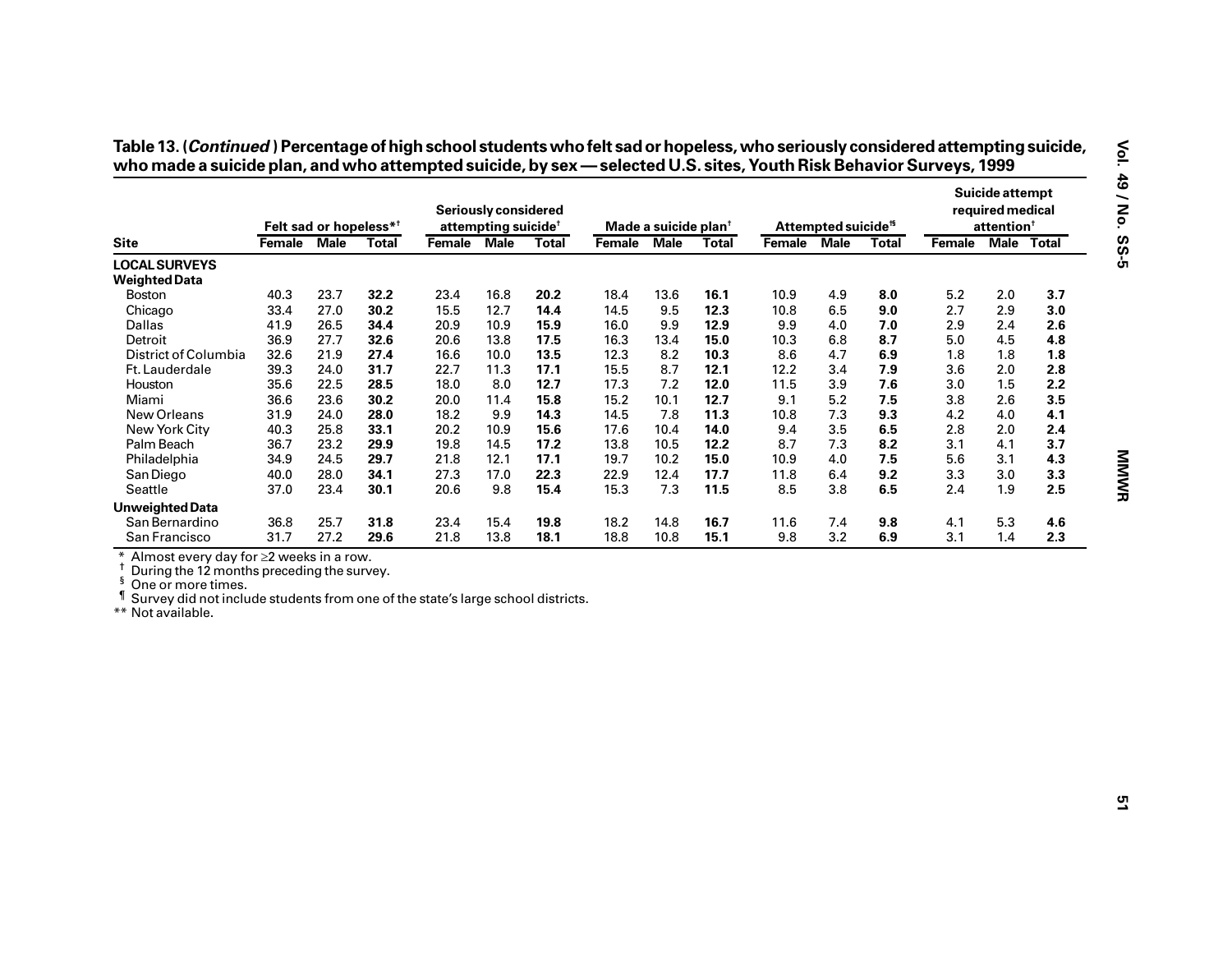| Category                                                                                                                                                                                                                                                                                                                                                                                                                                                     |                  |             | Lifetime cigarette use* |                          | <b>Lifetime daily</b><br>cigarette use <sup>t</sup> |              |             |             | Current cigarette use <sup>s</sup> |             | <b>Current frequent</b><br>cigarette use <sup>1</sup> |              |             | Smoked>10<br>cigarettes/day** |             |
|--------------------------------------------------------------------------------------------------------------------------------------------------------------------------------------------------------------------------------------------------------------------------------------------------------------------------------------------------------------------------------------------------------------------------------------------------------------|------------------|-------------|-------------------------|--------------------------|-----------------------------------------------------|--------------|-------------|-------------|------------------------------------|-------------|-------------------------------------------------------|--------------|-------------|-------------------------------|-------------|
|                                                                                                                                                                                                                                                                                                                                                                                                                                                              | Female Male      |             | <b>Total</b>            | Female Male              |                                                     | <b>Total</b> | Female Male |             | <b>Total</b>                       | Female Male |                                                       | <b>Total</b> | Female      |                               | Male Total  |
| Race/Ethnicity                                                                                                                                                                                                                                                                                                                                                                                                                                               |                  |             |                         |                          |                                                     |              |             |             |                                    |             |                                                       |              |             |                               |             |
| White <sup>#</sup>                                                                                                                                                                                                                                                                                                                                                                                                                                           | 70.9             | 70.8        | 70.9                    | 29.2                     | 29.3                                                | 29.3         | 39.1        | 38.2        | 38.6                               | 19.4        | 20.9                                                  | 20.2         | 4.9         | 8.4                           | 6.6         |
|                                                                                                                                                                                                                                                                                                                                                                                                                                                              | $(\pm 3.6)^{55}$ | $(\pm 5.3)$ | $(\pm 4.1)$             | $(\pm 3.5)$              | $(\pm 3.5)$                                         | $(\pm 3.2)$  | $(\pm 3.5)$ | $(\pm 3.7)$ | $(\pm 3.2)$                        | $(\pm 3.7)$ | $(\pm 3.2)$                                           | $(\pm 3.0)$  | $(\pm 1.4)$ | $(\pm 1.6)$                   | $(\pm 1.2)$ |
| Black <sup>#</sup>                                                                                                                                                                                                                                                                                                                                                                                                                                           | 68.9             | 69.0        | 68.9                    | 8.0                      | 14.6                                                | 11.2         | 17.7        | 21.8        | 19.7                               | 5.0         | 9.1                                                   | 7.0          | 1.0         | 0.8                           | 0.9         |
|                                                                                                                                                                                                                                                                                                                                                                                                                                                              | $(\pm 6.8)$      | $(\pm 7.9)$ | $(\pm 6.7)$             | $(\pm 3.3)$ $(\pm 11.9)$ |                                                     | $(\pm 6.9)$  | $(\pm 3.5)$ | $(\pm 7.1)$ | $(\pm 4.1)$                        | $(\pm 3.1)$ | $(\pm 4.4)$                                           | $(\pm 3.4)$  | $(\pm 0.9)$ | $(\pm 0.5)$                   | $(\pm 0.6)$ |
| Hispanic                                                                                                                                                                                                                                                                                                                                                                                                                                                     | 71.1             | 74.9        | 72.9                    | 18.2                     | 21.1                                                | 19.6         | 31.5        | 34.0        | 32.7                               | 8.5         | 12.5                                                  | 10.4         | 2.0         | 3.5                           | 2.7         |
|                                                                                                                                                                                                                                                                                                                                                                                                                                                              | $(\pm 4.1)$      | $(\pm 3.9)$ | $(\pm 3.2)$             | $(\pm 3.7)$              | $(\pm 5.0)$                                         | $(\pm 3.2)$  | $(\pm 4.6)$ | $(\pm 4.5)$ | $(\pm 3.8)$                        | $(\pm 3.1)$ | $(\pm 4.6)$                                           | $(\pm 2.7)$  | $(\pm 1.6)$ | $(\pm 1.5)$                   | $(\pm 1.1)$ |
| Grade                                                                                                                                                                                                                                                                                                                                                                                                                                                        |                  |             |                         |                          |                                                     |              |             |             |                                    |             |                                                       |              |             |                               |             |
| 9                                                                                                                                                                                                                                                                                                                                                                                                                                                            | 60.3             | 63.1        | 61.8                    | 17.3                     | 19.7                                                | 18.5         | 29.2        | 26.1        | 27.6                               | 11.0        | 11.4                                                  | 11.2         | $3.0\,$     | 3.5                           | 3.3         |
|                                                                                                                                                                                                                                                                                                                                                                                                                                                              | $(\pm 7.2)$      | $(\pm 5.4)$ | $(\pm 5.6)$             | $(\pm 4.4)$              | $(\pm 4.3)$                                         | $(\pm 3.4)$  | $(\pm 4.8)$ | $(\pm 6.1)$ | $(\pm 4.0)$                        | $(\pm 2.8)$ | $(\pm 3.1)$                                           | $(\pm 2.6)$  | $(\pm 1.2)$ | $(\pm 1.9)$                   | $(\pm 1.2)$ |
| 10                                                                                                                                                                                                                                                                                                                                                                                                                                                           | 75.1             | 72.7        | 73.9                    | 27.7                     | 26.3                                                | 27.0         | 35.7        | 33.6        | 34.7                               | 15.3        | 15.0                                                  | 15.2         | 3.0         | 5.2                           | 4.1         |
|                                                                                                                                                                                                                                                                                                                                                                                                                                                              | $(\pm 2.7)$      | $(\pm 6.8)$ | (±4.1)                  | $(\pm 3.2)$              | $(\pm 4.8)$                                         | $(\pm 2.9)$  | $(\pm 4.1)$ | $(\pm 2.8)$ | $(\pm 2.5)$                        | $(\pm 4.0)$ | $(\pm 3.9)$                                           | $(\pm 3.5)$  | $(\pm 1.5)$ | $(\pm 2.5)$                   | $(\pm 1.2)$ |
| 11                                                                                                                                                                                                                                                                                                                                                                                                                                                           | 71.8             | 68.1        | 69.9                    | 26.9                     | 24.4                                                | 25.7         | 35.6        | 36.4        | 36.0                               | 17.1        | 20.4                                                  | 18.7         | 3.8         | 6.1                           | 4.9         |
|                                                                                                                                                                                                                                                                                                                                                                                                                                                              | $(\pm 2.8)$      | $(\pm 5.2)$ | $(\pm 3.2)$             | $(\pm 4.0)$              | $(\pm 5.3)$                                         | $(\pm 3.1)$  | $(\pm 5.2)$ | $(\pm 5.9)$ | $(\pm 3.0)$                        | $(\pm 3.0)$ | $(\pm 5.7)$                                           | $(\pm 2.7)$  | $(\pm 1.5)$ | $(\pm 2.7)$                   | $(\pm 1.6)$ |
| 12                                                                                                                                                                                                                                                                                                                                                                                                                                                           | 75.5             | 80.5        | 78.0                    | 28.8                     | 34.3                                                | 31.5         | 40.5        | 45.2        | 42.8                               | 20.3        | 26.1                                                  | 23.1         | 7.2         | 10.8                          | 8.9         |
|                                                                                                                                                                                                                                                                                                                                                                                                                                                              | $(\pm 5.4)$      | $(\pm 3.4)$ | $(\pm 4.0)$             | $(\pm 6.0)$              | $(\pm 8.6)$                                         | $(\pm 6.5)$  | $(\pm 5.9)$ | $(\pm 6.7)$ | $(\pm 5.5)$                        | $(\pm 6.0)$ | $(\pm 10.1)$                                          | $(\pm 6.7)$  | $(\pm 3.5)$ | $(\pm 5.2)$                   | $(\pm 4.1)$ |
| <b>Total</b>                                                                                                                                                                                                                                                                                                                                                                                                                                                 | 70.2             | 70.5        | 70.4                    | 24.8                     | 25.8                                                | 25.3         | 34.9        | 34.7        | 34.8                               | 15.6        | 17.9                                                  | 16.8         | 4.1         | 6.3                           | 5.2         |
|                                                                                                                                                                                                                                                                                                                                                                                                                                                              | $(\pm 2.9)$      | $(\pm 3.8)$ | $(\pm 3.0)$             | $(\pm 2.4)$              | $(\pm 3.1)$                                         | $(\pm 2.6)$  | $(\pm 2.6)$ | $(\pm 3.0)$ | $(\pm 2.5)$                        | $(\pm 2.6)$ | $(\pm 3.2)$                                           | $(\pm 2.5)$  | $(\pm 1.2)$ | $(\pm 1.4)$                   | $(\pm 1.2)$ |
| Ever tried cigarette smoking, even one or two puffs.<br>$\ast$<br>t<br>Ever smoked ≥1 cigarettes every day for 30 days.<br>$s$ Smoked cigarettes on $\geq 1$ of the 30 days preceding the survey.<br>1<br>Smoked cigarettes on ≥20 of the 30 days preceding the survey.<br>** Smoked >10 cigarettes/day on the days smoked during the 30 days preceding the survey.<br><sup>††</sup> Non-Hispanic.<br><sup>§§</sup> Ninety-five percent confidence interval. |                  |             |                         |                          |                                                     |              |             |             |                                    |             |                                                       |              |             |                               |             |

Table 14. Percentage of high school students who used tobacco, by sex, race/ethnicity, and grade — United States, Youth Risk **Behavior Survey, 1999**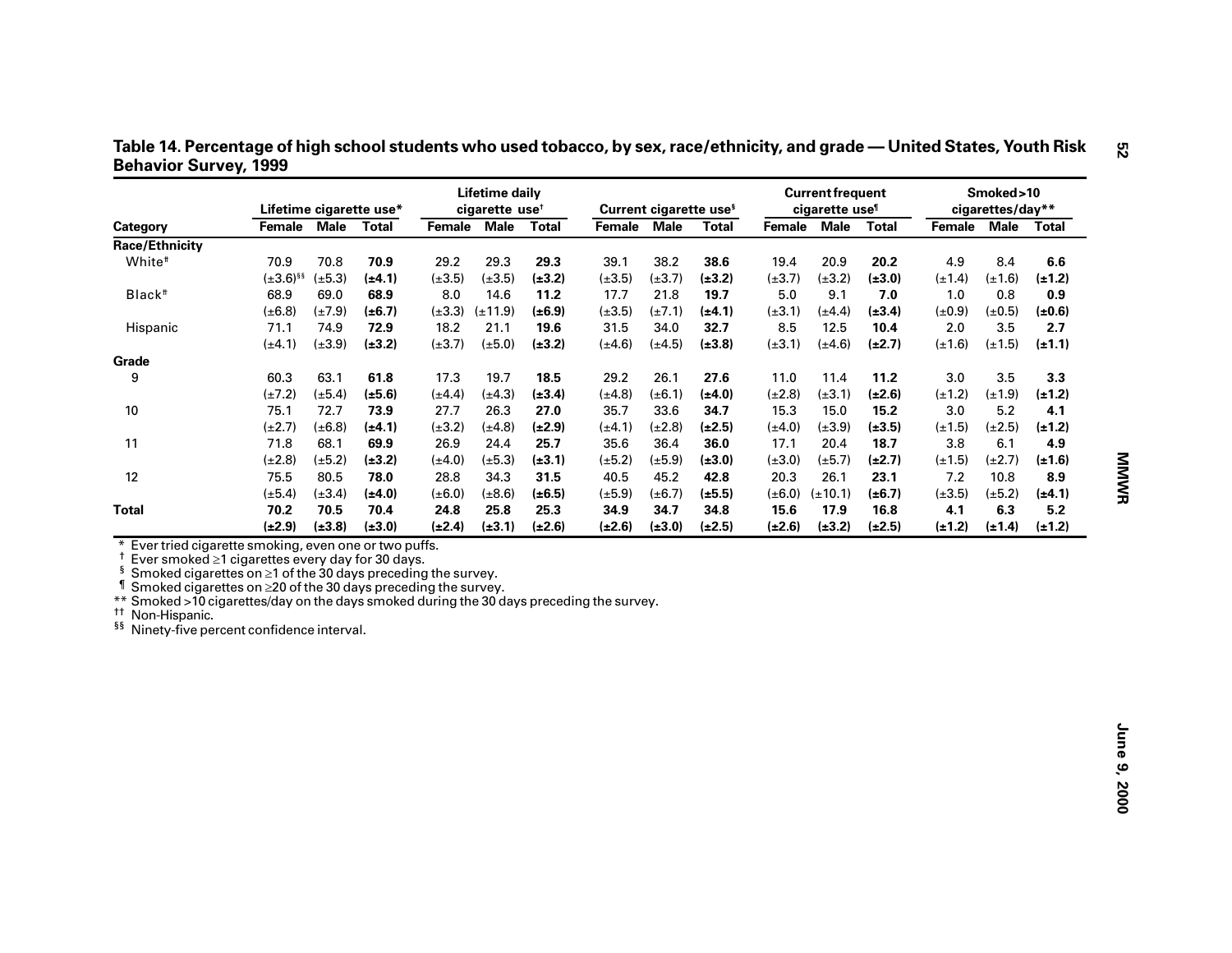|                                              |           |             | Lifetime cigarette use* |           | <b>Lifetime daily</b><br>cigarette use <sup>t</sup> |              |      |             | Current cigarette use <sup>s</sup> |             | <b>Current frequent</b><br>cigarette use <sup>1</sup> |              |        | Smoked>10<br>cigarettes/day** |              |
|----------------------------------------------|-----------|-------------|-------------------------|-----------|-----------------------------------------------------|--------------|------|-------------|------------------------------------|-------------|-------------------------------------------------------|--------------|--------|-------------------------------|--------------|
| <b>Site</b>                                  | Female    | <b>Male</b> | <b>Total</b>            | Female    | <b>Male</b>                                         | <b>Total</b> |      | Female Male | <b>Total</b>                       | Female Male |                                                       | <b>Total</b> | Female | <b>Male</b>                   | <b>Total</b> |
| <b>STATE SURVEYS</b><br><b>Weighted Data</b> |           |             |                         |           |                                                     |              |      |             |                                    |             |                                                       |              |        |                               |              |
| Alabama                                      | 72.0      | 77.2        | 74.7                    | 23.6      | 28.1                                                | 25.8         | 33.0 | 40.0        | 36.6                               | 15.6        | 18.3                                                  | 17.0         | 4.0    | 6.8                           | 5.4          |
| Alaska <sup>#</sup>                          | 71.1      | 71.5        | 71.5                    | 29.2      | 27.1                                                | 28.5         | 35.8 | 31.1        | 33.9                               | 18.9        | 16.6                                                  | 18.1         | 3.3    | 3.9                           | 3.9          |
| Arkansas                                     | 72.8      | 74.5        | 73.7                    | 29.8      | 28.9                                                | 29.3         | 37.9 | 41.2        | 39.6                               | 21.6        | 23.5                                                  | 22.5         | 6.5    | 8.4                           | 7.5          |
| Delaware                                     | 71.6      | 69.2        | 70.4                    | 26.3      | 23.6                                                | 25.0         | 33.4 | 31.1        | 32.2                               | 18.0        | 17.4                                                  | 17.7         | 4.4    | 5.9                           | 5.2          |
| Hawaii                                       | 67.3      | 66.9        | 67.2                    | 18.9      | 20.8                                                | 19.8         | 28.8 | 26.7        | 27.9                               | 11.4        | 14.9                                                  | 13.1         | 1.7    | 3.3                           | 2.6          |
| Massachusetts                                | 66.6      | 68.1        | 67.4                    | 24.1      | 23.0                                                | 23.6         | 30.7 | 29.9        | 30.3                               | 16.1        | 15.5                                                  | 15.9         | 5.0    | 6.2                           | 5.6          |
| Michigan                                     | 71.2      | 73.0        | 72.2                    | 26.0      | 28.0                                                | 27.0         | 33.3 | 34.9        | 34.1                               | 15.6        | 19.2                                                  | 17.4         | 4.2    | 6.0                           | 5.1          |
| Mississippi                                  | 71.0      | 74.3        | 72.7                    | 19.3      | 22.8                                                | 21.1         | 28.5 | 34.4        | 31.5                               | 12.6        | 17.2                                                  | 14.9         | 3.8    | 5.7                           | 4.7          |
| Missouri                                     | 66.3      | 73.2        | 69.8                    | 22.1      | 26.2                                                | 24.1         | 30.1 | 35.6        | 32.8                               | 15.0        | 17.6                                                  | 16.3         | 2.5    | 5.9                           | 4.2          |
| Montana                                      | 67.9      | 72.6        | 70.3                    | 26.4      | 25.6                                                | 26.1         | 34.6 | 35.4        | 35.0                               | 17.7        | 18.1                                                  | 18.0         | 3.1    | 5.2                           | 4.2          |
| Nevada                                       | 67.9      | 70.1        | 69.2                    | 24.7      | 23.8                                                | 24.2         | 32.5 | 32.4        | 32.6                               | 16.1        | 17.4                                                  | 16.7         | 3.2    | 6.6                           | 4.9          |
| New York                                     | 68.7      | 66.7        | 67.6                    | 26.3      | 20.0                                                | 23.2         | 34.1 | 29.5        | 31.8                               | 16.1        | 14.4                                                  | 15.3         | 3.5    | 5.4                           | 4.5          |
| North Dakota                                 | 70.0      | 76.2        | 73.1                    | $NA^{ss}$ | <b>NA</b>                                           | <b>NA</b>    | 41.0 | 40.2        | 40.6                               | 21.1        | 19.9                                                  | 20.5         | 5.7    | 6.8                           | 6.2          |
| Ohio                                         | 71.2      | 74.9        | 73.1                    | 29.0      | 31.5                                                | 30.2         | 40.5 | 40.1        | 40.3                               | 21.7        | 22.6                                                  | 22.1         | 5.2    | 7.9                           | 6.5          |
| South Carolina                               | 74.2      | 76.5        | 75.3                    | 23.5      | 27.3                                                | 25.4         | 34.2 | 37.7        | 36.0                               | 15.9        | 19.5                                                  | 17.7         | 4.0    | 7.0                           | 5.5          |
| South Dakota                                 | 71.4      | 76.4        | 73.8                    | 34.1      | 29.4                                                | 31.7         | 45.5 | 41.8        | 43.6                               | 24.2        | 23.1                                                  | 23.6         | 4.1    | 6.8                           | 5.4          |
| Tennessee <sup>+</sup>                       | 71.5      | 75.0        | 73.4                    | 28.0      | 27.7                                                | 28.0         | 35.6 | 39.2        | 37.5                               | 19.9        | 19.3                                                  | 19.6         | 7.2    | 7.8                           | 7.5          |
| Utah                                         | 37.7      | 40.1        | 39.2                    | 12.0      | 11.3                                                | 11.7         | 11.8 | 11.7        | 11.9                               | 5.5         | 5.3                                                   | 5.6          | 1.3    | 1.5                           | 1.4          |
| Vermont                                      | <b>NA</b> | <b>NA</b>   | <b>NA</b>               | <b>NA</b> | <b>NA</b>                                           | <b>NA</b>    | 33.6 | 33.3        | 33.4                               | <b>NA</b>   | <b>NA</b>                                             | <b>NA</b>    | 5.2    | 7.9                           | 6.6          |
| West Virginia                                | 73.5      | 76.0        | 74.7                    | 33.4      | 31.7                                                | 32.6         | 43.7 | 40.6        | 42.2                               | 24.9        | 22.9                                                  | 24.0         | 10.6   | 11.5                          | 11.0         |
| Wisconsin                                    | <b>NA</b> | <b>NA</b>   | <b>NA</b>               | 29.4      | 33.4                                                | 31.5         | 37.8 | 38.2        | 38.1                               | 21.5        | 21.7                                                  | 21.7         | 5.3    | 6.6                           | 6.1          |
| Wyoming                                      | 66.8      | 71.6        | 69.3                    | 27.8      | 28.4                                                | 28.1         | 35.9 | 34.6        | 35.2                               | 20.4        | 18.2                                                  | 19.3         | 3.4    | 6.9                           | 5.3          |
| <b>Unweighted Data</b>                       |           |             |                         |           |                                                     |              |      |             |                                    |             |                                                       |              |        |                               |              |
| Connecticut                                  | <b>NA</b> | <b>NA</b>   | <b>NA</b>               | <b>NA</b> | <b>NA</b>                                           | <b>NA</b>    | 32.1 | 30.0        | 31.2                               | 13.9        | 16.1                                                  | 15.2         | 3.1    | 6.0                           | 4.7          |
| Florida                                      | 65.9      | 65.0        | 65.4                    | 21.6      | 19.5                                                | 20.7         | 27.6 | 26.9        | 27.4                               | 13.9        | 13.1                                                  | 13.7         | 3.0    | 5.5                           | 4.4          |
| Illinois                                     | 64.2      | 68.0        | 66.2                    | 25.6      | 22.2                                                | 23.9         | 35.4 | 32.4        | 34.0                               | 17.8        | 15.7                                                  | 16.8         | 3.9    | 5.5                           | 4.8          |
| lowa                                         | 68.3      | 71.2        | 69.8                    | 27.8      | 24.5                                                | 26.3         | 38.4 | 32.8        | 35.8                               | 19.9        | 18.3                                                  | 19.1         | 5.1    | 5.7                           | 5.4          |
| Kentucky                                     | 77.6      | 77.0        | 77.3                    | 32.5      | 30.7                                                | 31.6         | 41.5 | 41.5        | 41.5                               | 24.9        | 21.9                                                  | 23.5         | 8.9    | 8.7                           | 8.9          |
| Louisiana <sup>#</sup>                       | 75.9      | 77.9        | 77.0                    | 21.9      | 25.2                                                | 23.4         | 31.8 | 34.8        | 33.3                               | 15.2        | 16.0                                                  | 15.5         | 3.0    | 5.3                           | 4.1          |
| Maine                                        | <b>NA</b> | <b>NA</b>   | <b>NA</b>               | <b>NA</b> | <b>NA</b>                                           | <b>NA</b>    | 31.4 | 30.7        | 31.2                               | 14.8        | 16.4                                                  | 15.6         | 4.1    | 7.5                           | 5.7          |
| Nebraska                                     | 62.6      | 67.7        | 65.1                    | 20.7      | 23.4                                                | 21.9         | 36.7 | 37.7        | 37.3                               | 14.6        | 17.6                                                  | 16.0         | 2.7    | 5.7                           | 4.1          |
| New Hampshire                                | 67.9      | 65.6        | 66.7                    | 31.3      | 25.8                                                | 28.6         | 37.4 | 30.8        | 34.1                               | 20.9        | 17.3                                                  | 19.1         | 5.8    | 6.0                           | 5.9          |
| New Jersey                                   | 67.7      | 65.3        | 66.5                    | 24.8      | 20.0                                                | 22.6         | 34.3 | 33.0        | 33.8                               | 16.6        | 14.9                                                  | 15.9         | 3.9    | 6.7                           | 5.3          |
| New Mexico                                   |           | 77.4        | 76.8                    |           |                                                     |              |      |             |                                    |             |                                                       |              | 2.8    | 6.5                           | 4.6          |
|                                              | 76.3      |             |                         | 24.1      | 25.5                                                | 24.7         | 36.2 | 36.0        | 36.2                               | 16.2        | 16.3                                                  | 16.2         |        |                               |              |

Table 15. Percentage of high school students who used tobacco, by sex - selected U.S. sites, Youth Risk Behavior Surveys, 1999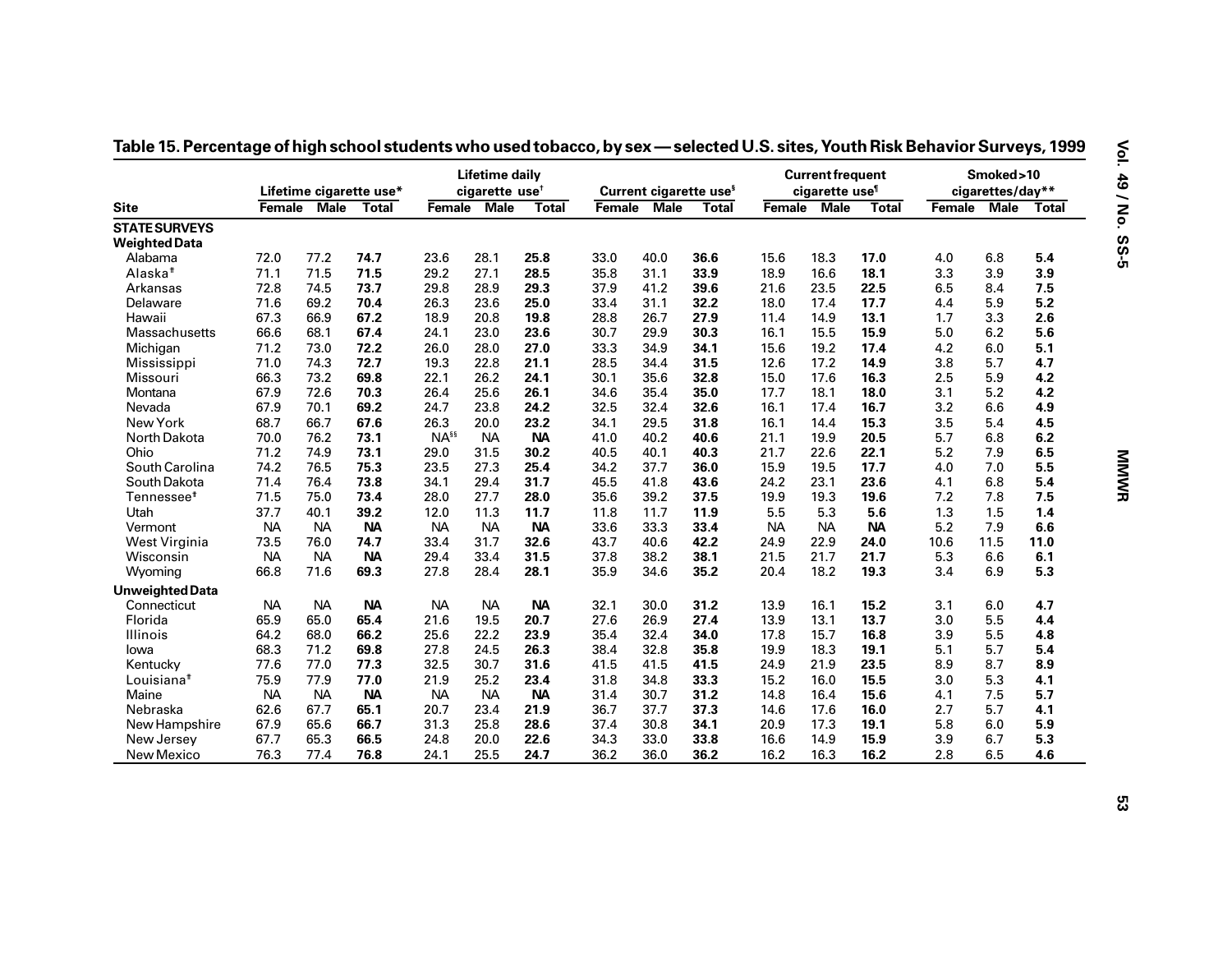| Table 15. ( <i>Continued</i> ) Percentage of high school students who used tobacco, by sex — selected U.S. sites, Youth Risk Behavior |  |
|---------------------------------------------------------------------------------------------------------------------------------------|--|
| Surveys, 1999                                                                                                                         |  |

| <b>Site</b><br><b>LOCAL SURVEYS</b><br><b>Weighted Data</b><br>59.2<br><b>Boston</b><br>Chicago<br>66.8<br><b>Dallas</b><br>64.1<br>65.2<br>Detroit<br>District of Columbia<br>62.7<br>58.6<br>Ft. Lauderdale<br>Houston<br>64.5<br>Miami<br>56.5<br>New Orleans<br>56.5                                                                                                                                                                                                                  | Lifetime cigarette use*<br>Female Male Total<br>60.4<br>59.9<br>71.5<br>69.1<br>74.6<br>69.4<br>66.6<br>68.1<br>63.4<br>62.9<br>56.8<br>57.7 | 12.4<br>10.6<br>9.9<br>9.5<br>8.5 | cigarette use <sup>t</sup><br>Female Male<br>13.0<br>15.9<br>12.1 | <b>Total</b><br>12.8<br>13.3<br>10.9 | Female Male<br>17.4<br>26.6 | 18.0<br>31.4 | Current cigarette use <sup>§</sup><br><b>Total</b><br>17.8 | Female Male<br>7.3 | cigarette use <sup>1</sup><br>6.0 | <b>Total</b><br>6.7 | Female Male Total<br>0.9 | cigarettes/day**<br>2.7 |     |
|-------------------------------------------------------------------------------------------------------------------------------------------------------------------------------------------------------------------------------------------------------------------------------------------------------------------------------------------------------------------------------------------------------------------------------------------------------------------------------------------|----------------------------------------------------------------------------------------------------------------------------------------------|-----------------------------------|-------------------------------------------------------------------|--------------------------------------|-----------------------------|--------------|------------------------------------------------------------|--------------------|-----------------------------------|---------------------|--------------------------|-------------------------|-----|
|                                                                                                                                                                                                                                                                                                                                                                                                                                                                                           |                                                                                                                                              |                                   |                                                                   |                                      |                             |              |                                                            |                    |                                   |                     |                          |                         |     |
|                                                                                                                                                                                                                                                                                                                                                                                                                                                                                           |                                                                                                                                              |                                   |                                                                   |                                      |                             |              |                                                            |                    |                                   |                     |                          |                         |     |
|                                                                                                                                                                                                                                                                                                                                                                                                                                                                                           |                                                                                                                                              |                                   |                                                                   |                                      |                             |              |                                                            |                    |                                   |                     |                          |                         |     |
|                                                                                                                                                                                                                                                                                                                                                                                                                                                                                           |                                                                                                                                              |                                   |                                                                   |                                      |                             |              |                                                            |                    |                                   |                     |                          |                         | 1.8 |
|                                                                                                                                                                                                                                                                                                                                                                                                                                                                                           |                                                                                                                                              |                                   |                                                                   |                                      |                             |              | 29.0                                                       | 7.4                | 11.3                              | 9.3                 | 1.2                      | 3.2                     | 2.2 |
|                                                                                                                                                                                                                                                                                                                                                                                                                                                                                           |                                                                                                                                              |                                   |                                                                   |                                      | 20.9                        | 29.4         | 25.0                                                       | 5.3                | 7.0                               | 6.1                 | 0.7                      | 1.3                     | 1.0 |
|                                                                                                                                                                                                                                                                                                                                                                                                                                                                                           |                                                                                                                                              |                                   | 11.0                                                              | 10.3                                 | 15.7                        | 20.0         | 17.7                                                       | 5.2                | 8.1                               | 6.5                 | 1.3                      | 3.0                     | 2.1 |
|                                                                                                                                                                                                                                                                                                                                                                                                                                                                                           |                                                                                                                                              |                                   | 12.8                                                              | 10.5                                 | 19.0                        | 21.0         | 19.9                                                       | 4.3                | 8.6                               | 6.3                 | 0.4                      | 1.8                     | 1.1 |
|                                                                                                                                                                                                                                                                                                                                                                                                                                                                                           |                                                                                                                                              | 17.3                              | 14.0                                                              | 15.6                                 | 23.5                        | 20.2         | 21.9                                                       | 9.9                | 7.5                               | 8.8                 | 3.3                      | 2.0                     | 2.7 |
|                                                                                                                                                                                                                                                                                                                                                                                                                                                                                           | 68.4<br>71.4                                                                                                                                 | 8.6                               | 11.6                                                              | 10.4                                 | 21.7                        | 28.6         | 25.4                                                       | 3.9                | 6.9                               | 5.5                 | 1.2                      | 1.3                     | 1.3 |
|                                                                                                                                                                                                                                                                                                                                                                                                                                                                                           | 62.5<br>59.5                                                                                                                                 | 10.9                              | 14.4                                                              | 12.9                                 | 18.2                        | 23.3         | 20.9                                                       | 5.5                | 9.4                               | 7.6                 | 1.1                      | 3.9                     | 2.6 |
|                                                                                                                                                                                                                                                                                                                                                                                                                                                                                           | 59.8<br>58.1                                                                                                                                 | 7.7                               | 12.9                                                              | 10.2                                 | 15.1                        | 19.0         | 17.0                                                       | 3.9                | 8.5                               | 6.0                 | 1.4                      | 3.1                     | 2.2 |
| New York City<br>63.5                                                                                                                                                                                                                                                                                                                                                                                                                                                                     | 62.1<br>60.7                                                                                                                                 | 17.2                              | 12.8                                                              | 15.0                                 | 25.7                        | 22.6         | 24.1                                                       | 8.8                | 8.7                               | 8.8                 | 1.2                      | 2.0                     | 1.6 |
| Palm Beach<br>60.2                                                                                                                                                                                                                                                                                                                                                                                                                                                                        | 68.0<br>64.1                                                                                                                                 | 17.5                              | 20.6                                                              | 19.1                                 | 24.0                        | 28.1         | 26.1                                                       | 9.8                | 12.6                              | 11.3                | 1.5                      | 6.0                     | 3.8 |
| 70.0<br>Philadelphia                                                                                                                                                                                                                                                                                                                                                                                                                                                                      | 65.6<br>67.9                                                                                                                                 | 14.2                              | 14.9                                                              | 14.7                                 | 23.2                        | 22.4         | 23.0                                                       | 10.8               | 9.8                               | 10.3                | 1.6                      | 2.5                     | 2.1 |
| San Diego<br>60.7                                                                                                                                                                                                                                                                                                                                                                                                                                                                         | 62.8<br>64.9                                                                                                                                 | 11.0                              | 13.3                                                              | 12.1                                 | 21.5                        | 24.9         | 23.1                                                       | 4.7                | 6.8                               | 5.7                 | 0.2                      | 1.3                     | 0.7 |
| Seattle<br><b>NA</b>                                                                                                                                                                                                                                                                                                                                                                                                                                                                      | <b>NA</b><br><b>NA</b>                                                                                                                       | 20.5                              | 19.1                                                              | 19.9                                 | 27.3                        | 24.3         | 25.9                                                       | 12.0               | 12.7                              | 12.5                | 2.2                      | 2.7                     | 2.5 |
| <b>Unweighted Data</b>                                                                                                                                                                                                                                                                                                                                                                                                                                                                    |                                                                                                                                              |                                   |                                                                   |                                      |                             |              |                                                            |                    |                                   |                     |                          |                         |     |
| San Bernardino<br>60.6                                                                                                                                                                                                                                                                                                                                                                                                                                                                    | 64.1<br>62.2                                                                                                                                 | 10.5                              | 15.4                                                              | 12.7                                 | 18.4                        | 21.5         | 19.9                                                       | 3.4                | 7.0                               | 5.0                 | 0.8                      | 2.0                     | 1.4 |
| San Francisco<br>53.9                                                                                                                                                                                                                                                                                                                                                                                                                                                                     | 57.3<br>55.6                                                                                                                                 | 13.7                              | 13.6                                                              | 13.8                                 | 18.1                        | 19.0         | 18.7                                                       | 5.3                | 6.2                               | 5.8                 | 1.1                      | 1.2                     | 1.1 |
| Ever tried cigarette smoking, even one or two puffs.<br>Ť<br>Ever smoked ≥1 cigarettes every day for 30 days.<br>ş<br>Smoked cigarettes on $\geq 1$ of the 30 days preceding the survey.<br>Smoked cigarettes on $\geq$ 20 of the 30 days preceding the survey.<br>** Smoked >10 cigarettes per day on the days smoked during the 30 days preceding the survey.<br>tt.<br>Survey did not include students from one of the state's large school districts.<br><sup>§§</sup> Not available. |                                                                                                                                              |                                   |                                                                   |                                      |                             |              |                                                            |                    |                                   |                     |                          |                         |     |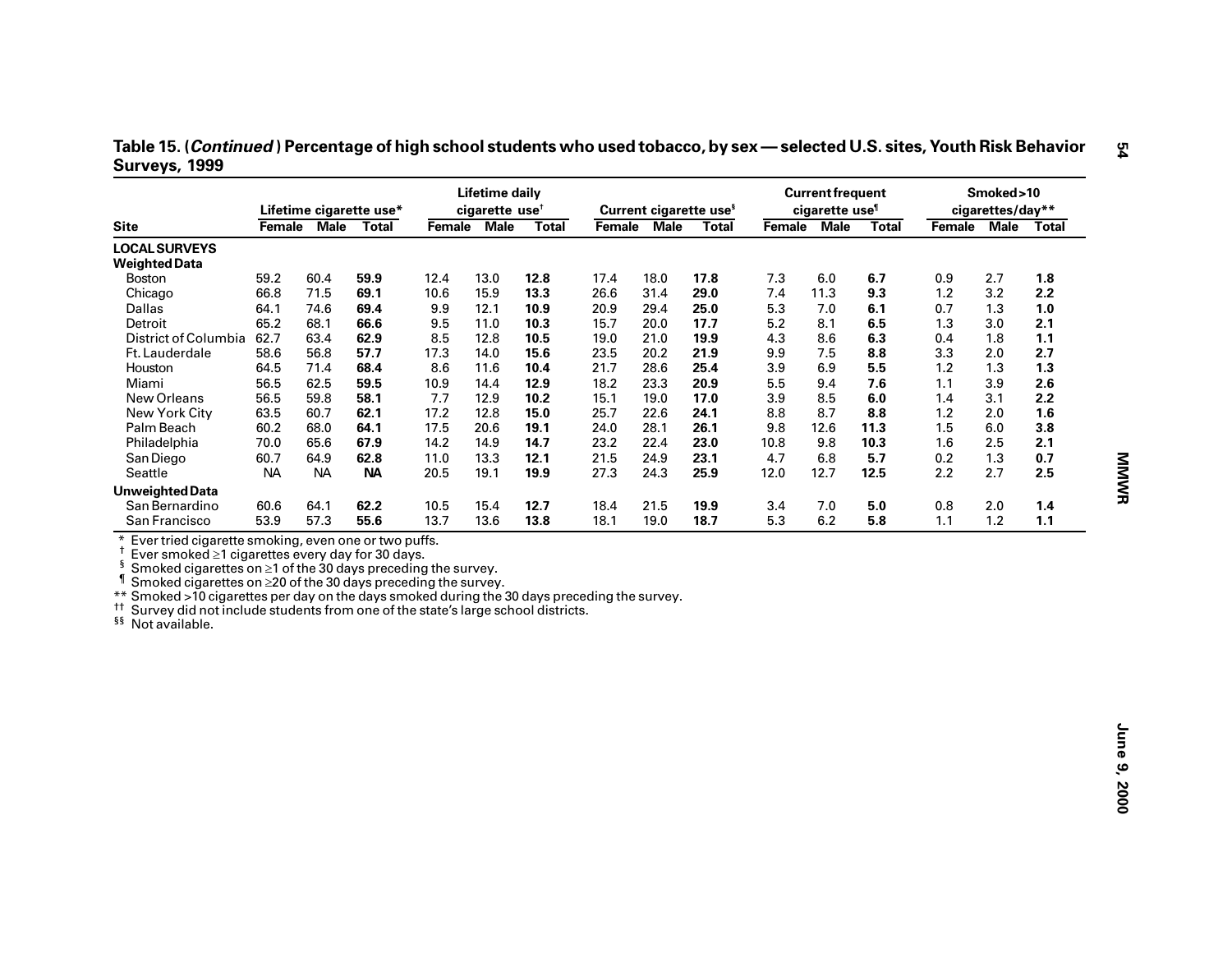|                                                                                                                                                                                                                                                                                                                                           | Current smokeless tobacco use* |             |              |             | Current cigar use <sup>t</sup> |              |             | Current tobacco use <sup>s</sup> |              |
|-------------------------------------------------------------------------------------------------------------------------------------------------------------------------------------------------------------------------------------------------------------------------------------------------------------------------------------------|--------------------------------|-------------|--------------|-------------|--------------------------------|--------------|-------------|----------------------------------|--------------|
| Category                                                                                                                                                                                                                                                                                                                                  | Female                         | <b>Male</b> | <b>Total</b> | Female      | <b>Male</b>                    | <b>Total</b> | Female      | <b>Male</b>                      | <b>Total</b> |
| <b>Race/Ethnicity</b>                                                                                                                                                                                                                                                                                                                     |                                |             |              |             |                                |              |             |                                  |              |
| White <sup>®</sup>                                                                                                                                                                                                                                                                                                                        | 1.5                            | 18.8        | 10.4         | 8.6         | 28.3                           | 18.8         | 40.4        | 49.2                             | 44.9         |
|                                                                                                                                                                                                                                                                                                                                           | $(\pm 0.7)$ **                 | $(\pm 5.9)$ | $(\pm 3.4)$  | $(\pm 2.6)$ | $(\pm 3.0)$                    | $(\pm 2.4)$  | $(\pm 3.7)$ | $(\pm 5.3)$                      | $(\pm 4.0)$  |
| <b>Black</b> <sup>1</sup>                                                                                                                                                                                                                                                                                                                 | 0.2                            | 2.5         | 1.3          | 11.6        | 16.0                           | 13.7         | 22.1        | 28.6                             | 25.2         |
|                                                                                                                                                                                                                                                                                                                                           | $(\pm 0.2)$                    | $(\pm 2.0)$ | $(\pm 1.1)$  | $(\pm 4.0)$ | $(\pm 3.3)$                    | $(\pm 2.4)$  | $(\pm 5.3)$ | $(\pm 6.4)$                      | $(\pm 3.4)$  |
| Hispanic                                                                                                                                                                                                                                                                                                                                  | 1.8                            | 6.1         | 3.9          | 11.6        | 21.9                           | 16.7         | 32.7        | 37.8                             | 35.2         |
|                                                                                                                                                                                                                                                                                                                                           | $(\pm 1.6)$                    | $(\pm 2.9)$ | $(\pm 1.6)$  | $(\pm 2.1)$ | $(\pm 4.4)$                    | $(\pm 2.5)$  | $(\pm 4.4)$ | $(\pm 4.9)$                      | $(\pm 3.9)$  |
| Grade                                                                                                                                                                                                                                                                                                                                     |                                |             |              |             |                                |              |             |                                  |              |
| 9                                                                                                                                                                                                                                                                                                                                         | 1.7                            | 11.8        | $\bf6.8$     | 9.0         | 18.3                           | 13.7         | 30.4        | 32.8                             | 31.6         |
|                                                                                                                                                                                                                                                                                                                                           | $(\pm 1.3)$                    | $(\pm 5.9)$ | $(\pm 3.2)$  | $(\pm 3.9)$ | $(\pm 4.1)$                    | $(\pm 3.3)$  | $(\pm 5.0)$ | $(\pm 6.9)$                      | $(\pm 4.4)$  |
| 10                                                                                                                                                                                                                                                                                                                                        | 1.1                            | 13.1        | 7.1          | 10.8        | 24.9                           | 17.8         | 37.6        | 42.2                             | 39.8         |
|                                                                                                                                                                                                                                                                                                                                           | $(\pm 0.7)$                    | $(\pm 4.6)$ | $(\pm 2.5)$  | $(\pm 3.1)$ | $(\pm 3.4)$                    | $(\pm 2.6)$  | $(\pm 4.2)$ | $(\pm 3.6)$                      | $(\pm 3.2)$  |
| 11                                                                                                                                                                                                                                                                                                                                        | 1.5                            | 15.1        | 8.4          | 9.2         | 26.9                           | 18.2         | 37.1        | 46.5                             | 41.9         |
|                                                                                                                                                                                                                                                                                                                                           | $(\pm 1.1)$                    | $(\pm 4.1)$ | $(\pm 2.4)$  | $(\pm 2.3)$ | $(\pm 3.3)$                    | $(\pm 1.6)$  | $(\pm 5.1)$ | $(\pm 4.7)$                      | $(\pm 2.8)$  |
| 12                                                                                                                                                                                                                                                                                                                                        | 0.8                            | 17.1        | 8.9          | 10.6        | 33.5                           | 22.0         | 42.5        | 57.0                             | 49.5         |
|                                                                                                                                                                                                                                                                                                                                           | $(\pm 0.8)$                    | $(\pm 6.4)$ | $(\pm 3.5)$  | $(\pm 2.8)$ | $(\pm 6.0)$                    | $(\pm 3.6)$  | $(\pm 5.9)$ | $(\pm 5.0)$                      | $(\pm 4.9)$  |
| <b>Total</b>                                                                                                                                                                                                                                                                                                                              | 1.3                            | 14.2        | 7.8          | 9.9         | 25.4                           | 17.7         | 36.5        | 43.8                             | 40.2         |
|                                                                                                                                                                                                                                                                                                                                           | $(\pm 0.5)$                    | $(\pm 3.8)$ | $(\pm 2.2)$  | $(\pm 2.2)$ | $(\pm 2.3)$                    | $(\pm 1.7)$  | $(\pm 2.7)$ | $(\pm 3.6)$                      | $(\pm 2.8)$  |
| Used chewing to bacco or snuff on $\geq 1$ of the 30 days preceding the survey.<br>Smoked cigars on $\geq$ 1 of the 30 days preceding the survey.<br>Smoked cigarettes or cigars or used chewing tobacco or snuff on ≥1 of the 30 days preceding the survey.<br><sup>1</sup> Non-Hispanic.<br>** Ninety-five percent confidence interval. |                                |             |              |             |                                |              |             |                                  |              |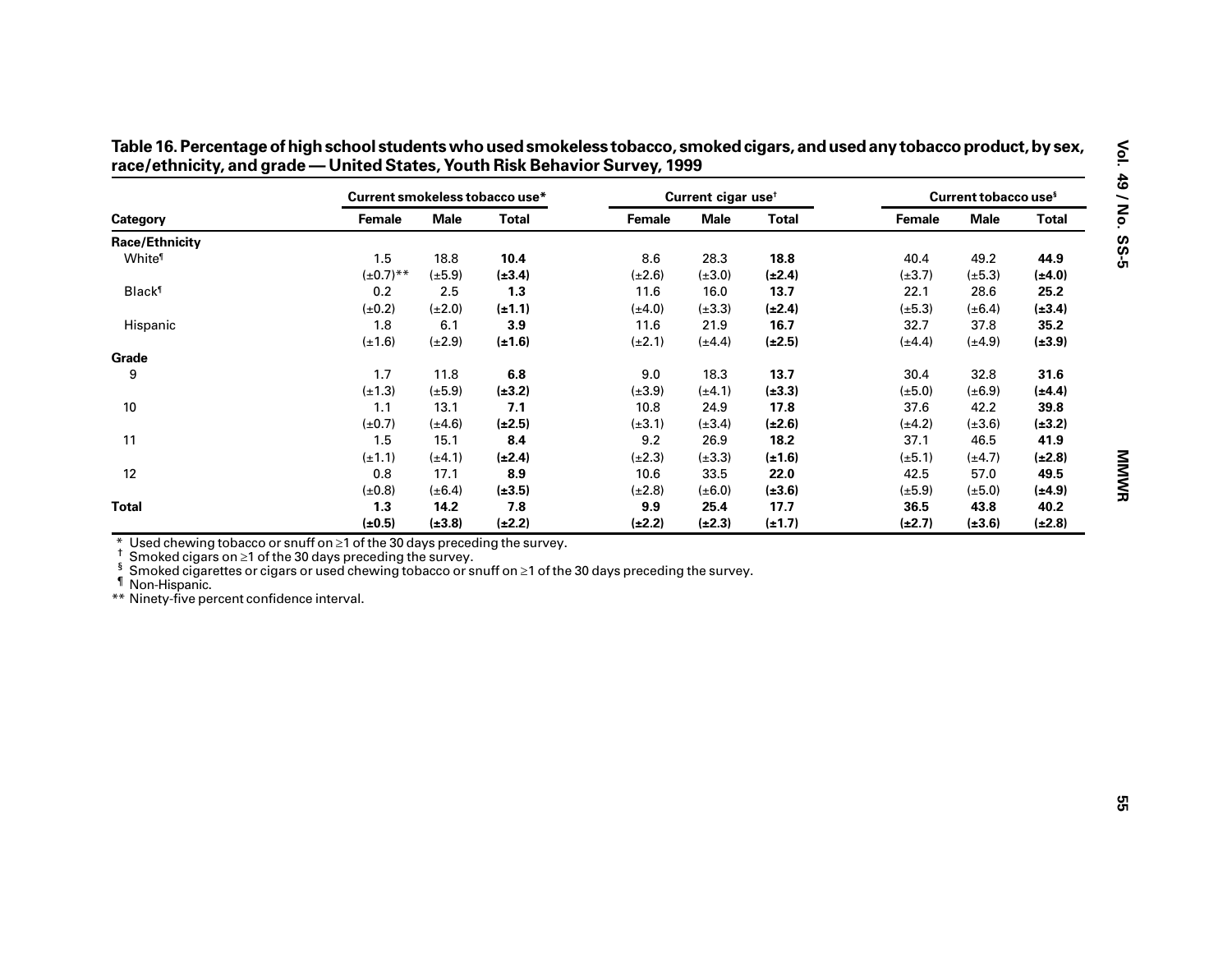|                        | Current smokeless tobacco use* |             |              |        | Current cigar use <sup>t</sup> |              |           | Current tobacco use <sup>s</sup> |              |
|------------------------|--------------------------------|-------------|--------------|--------|--------------------------------|--------------|-----------|----------------------------------|--------------|
| <b>Site</b>            | Female                         | <b>Male</b> | <b>Total</b> | Female | <b>Male</b>                    | <b>Total</b> | Female    | <b>Male</b>                      | <b>Total</b> |
| <b>STATE SURVEYS</b>   |                                |             |              |        |                                |              |           |                                  |              |
| <b>Weighted Data</b>   |                                |             |              |        |                                |              |           |                                  |              |
| Alabama                | 1.8                            | 23.1        | 12.6         | 11.9   | 26.2                           | 19.3         | 35.9      | 50.6                             | 43.3         |
| Alaska <sup>1</sup>    | 9.1                            | 20.9        | 15.4         | 6.9    | 15.1                           | 11.7         | 38.5      | 39.4                             | 39.4         |
| Arkansas               | 1.4                            | 18.9        | 10.2         | 12.7   | 25.7                           | 19.3         | 39.1      | 48.7                             | 43.9         |
| Delaware               | 1.0                            | 6.8         | 4.0          | 8.1    | 21.7                           | 15.2         | 34.6      | 39.3                             | 37.0         |
| Hawaii                 | 0.8                            | 3.8         | 2.2          | 4.6    | 11.1                           | 7.8          | 29.6      | 30.0                             | 29.9         |
| <b>Massachusetts</b>   | 1.4                            | 8.1         | 4.9          | 7.9    | 23.0                           | 15.6         | 32.3      | 37.8                             | 35.1         |
| Michigan               | 3.2                            | 12.9        | 8.2          | 11.4   | 27.6                           | 19.6         | 35.9      | 42.6                             | 39.2         |
| Mississippi            | 1.1                            | 15.5        | 8.2          | 14.9   | 29.0                           | 21.9         | 33.0      | 44.1                             | 38.5         |
| Missouri               | 2.2                            | 13.6        | 8.1          | 11.6   | 27.1                           | 19.4         | 33.9      | 44.0                             | 39.0         |
| Montana                | 5.7                            | 29.8        | 18.2         | 11.0   | 29.1                           | 20.4         | 37.6      | 52.3                             | 45.0         |
| Nevada                 | 3.9                            | 16.2        | 10.4         | 13.1   | 26.3                           | 20.0         | 34.5      | 44.6                             | 39.9         |
| New York               | 1.2                            | 7.5         | 4.4          | 6.6    | 20.5                           | 13.6         | 35.0      | 36.3                             | 35.7         |
| North Dakota           | 4.6                            | 25.1        | 15.1         | $NA**$ | <b>NA</b>                      | <b>NA</b>    | <b>NA</b> | <b>NA</b>                        | <b>NA</b>    |
| Ohio                   | 3.1                            | 19.0        | 11.2         | 13.9   | 34.8                           | 24.5         | 42.7      | 52.0                             | 47.3         |
| South Carolina         | 1.6                            | 13.8        | 7.7          | 14.0   | 29.2                           | 21.6         | 36.8      | 46.4                             | 41.5         |
| South Dakota           | 6.4                            | 26.0        | 16.3         | 7.9    | 27.2                           | 17.8         | 47.4      | 51.6                             | 49.4         |
| Tennessee <sup>1</sup> | 2.4                            | 24.3        | 13.6         | 13.2   | 30.2                           | 21.9         | 38.8      | 51.3                             | 45.1         |
| Utah                   | 1.3                            | 4.0         | 2.8          | 3.5    | 10.0                           | 7.0          | 12.2      | 16.2                             | 14.5         |
| Vermont                | 2.7                            | 13.1        | 8.1          | 6.5    | 22.1                           | 14.6         | 34.8      | 42.1                             | 38.6         |
| West Virginia          | 2.0                            | 28.6        | 15.7         | 11.5   | 26.0                           | 19.0         | 44.9      | 53.8                             | 49.4         |
| Wisconsin              | 3.5                            | 21.3        | 12.7         | 9.6    | 26.3                           | 18.2         | 39.3      | 46.0                             | 42.8         |
| Wyoming                | 6.0                            | 28.8        | 17.7         | 7.7    | 26.8                           | 17.6         | 38.0      | 49.6                             | 43.9         |
| <b>Unweighted Data</b> |                                |             |              |        |                                |              |           |                                  |              |
| Connecticut            | 2.1                            | 8.4         | 5.4          | 7.4    | 23.2                           | 15.5         | 33.3      | 38.0                             | 35.8         |
| Florida                | 1.3                            | 9.6         | 5.6          | 12.1   | 25.0                           | 18.8         | 30.3      | 36.6                             | 33.5         |
| Illinois               | 0.8                            | 11.3        | $\bf 6.0$    | 10.9   | 27.2                           | 19.2         | 37.0      | 43.4                             | 40.3         |
| lowa                   | 2.7                            | 14.7        | 8.5          | 9.7    | 25.3                           | 17.3         | 39.1      | 42.3                             | 40.8         |
| Kentucky               | 3.9                            | 27.8        | 15.5         | 10.5   | 29.8                           | 19.8         | 43.1      | 53.4                             | 48.1         |
| Louisiana <sup>1</sup> | 1.6                            | 15.4        | 8.3          | 16.0   | 30.1                           | 22.8         | 37.5      | 44.3                             | 40.8         |
| Maine                  | 2.0                            | 9.7         | 5.6          | 6.7    | 23.7                           | 14.8         | 32.2      | 37.6                             | 34.8         |
| Nebraska               | 3.1                            | 21.9        | 12.1         | 9.7    | 30.6                           | 19.7         | 38.5      | 48.9                             | 43.5         |
| New Hampshire          | 1.3                            | 8.2         | 4.7          | 7.4    | 25.0                           | 16.0         | 38.8      | 40.0                             | 39.4         |
| New Jersey             | 0.7                            | 9.5         | 5.0          | 9.0    | 21.2                           | 15.0         | 35.5      | 39.3                             | 37.4         |
| New Mexico             | 4.0                            | 18.9        | 11.1         | 12.1   | 29.5                           | 20.5         | 38.1      | 46.8                             | 42.2         |

**— selected U.S. sites, Youth Risk Behavior Surveys, 1999**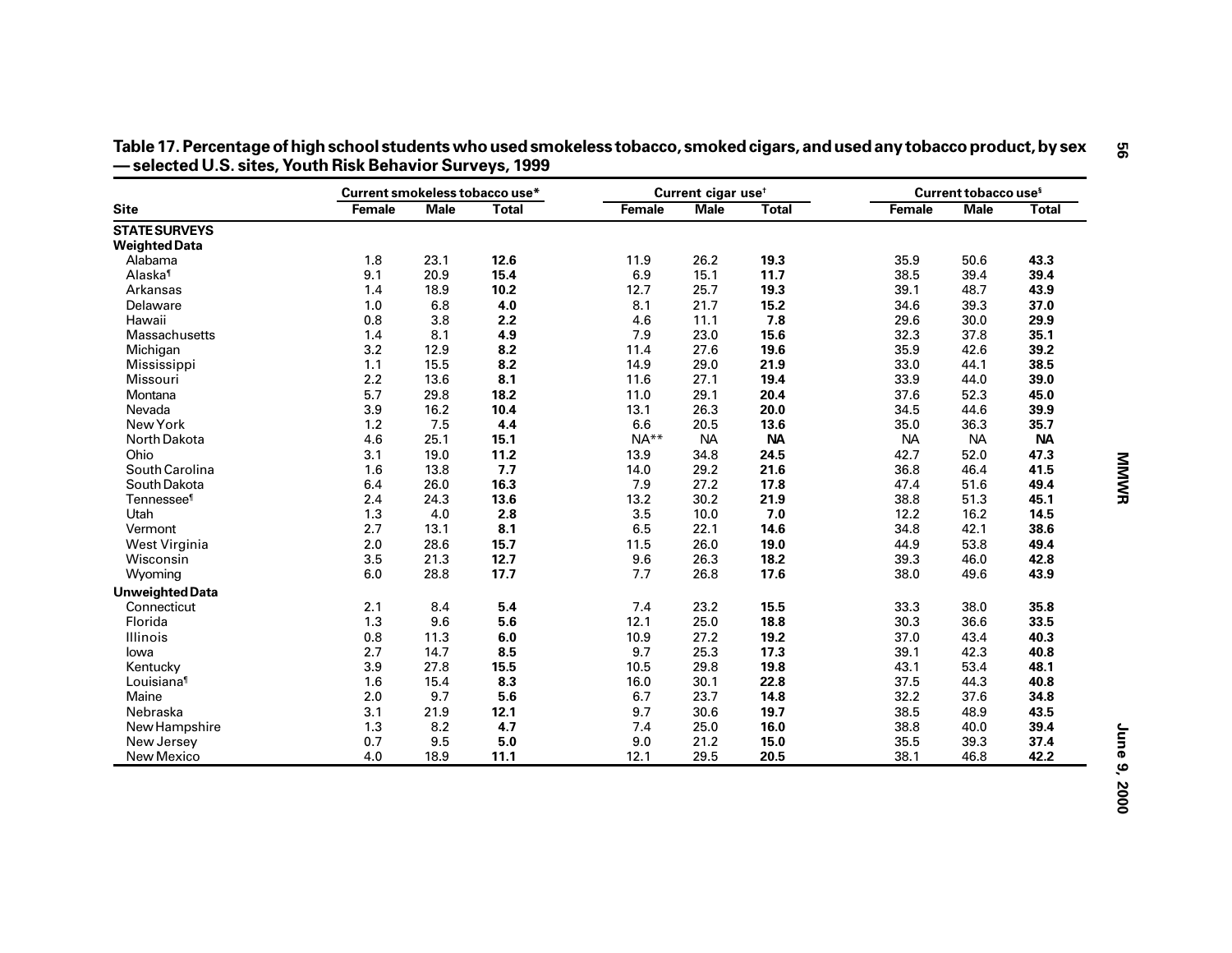|                                                                                                                                                                                                                                                                                                                                                        | Current smokeless tobacco use* |             |              |        | Current cigar use <sup>+</sup> |              |           | Current tobacco use <sup>s</sup> |              |
|--------------------------------------------------------------------------------------------------------------------------------------------------------------------------------------------------------------------------------------------------------------------------------------------------------------------------------------------------------|--------------------------------|-------------|--------------|--------|--------------------------------|--------------|-----------|----------------------------------|--------------|
| <b>Site</b>                                                                                                                                                                                                                                                                                                                                            | Female                         | <b>Male</b> | <b>Total</b> | Female | <b>Male</b>                    | <b>Total</b> | Female    | <b>Male</b>                      | <b>Total</b> |
| <b>LOCAL SURVEYS</b>                                                                                                                                                                                                                                                                                                                                   |                                |             |              |        |                                |              |           |                                  |              |
| <b>Weighted Data</b>                                                                                                                                                                                                                                                                                                                                   |                                |             |              |        |                                |              |           |                                  |              |
| Boston                                                                                                                                                                                                                                                                                                                                                 | 0.4                            | 2.3         | 1.4          | 5.4    | 14.2                           | 9.8          | 19.4      | 23.5                             | 21.4         |
| Chicago                                                                                                                                                                                                                                                                                                                                                | 0.8                            | 4.3         | 2.6          | 9.9    | 20.6                           | 15.3         | 27.7      | 34.4                             | 30.9         |
| Dallas                                                                                                                                                                                                                                                                                                                                                 | 0.3                            | 2.0         | 1.1          | 11.8   | 25.4                           | 18.7         | 23.8      | 34.9                             | 29.3         |
| Detroit                                                                                                                                                                                                                                                                                                                                                | 2.8                            | 5.3         | 4.0          | 10.6   | 19.4                           | 15.0         | 19.8      | 25.0                             | 22.2         |
| District of Columbia                                                                                                                                                                                                                                                                                                                                   | 0.7                            | 2.1         | 1.4          | 8.0    | 16.7                           | 12.1         | 21.2      | 25.9                             | 23.3         |
| Ft. Lauderdale                                                                                                                                                                                                                                                                                                                                         | 1.2                            | 3.9         | 2.5          | 10.2   | 21.2                           | 15.7         | 25.9      | 28.4                             | 27.1         |
| Houston                                                                                                                                                                                                                                                                                                                                                | 0.7                            | 3.1         | 2.2          | 9.8    | 17.6                           | 14.1         | 22.8      | 32.9                             | 28.2         |
| Miami                                                                                                                                                                                                                                                                                                                                                  | 1.9                            | 4.0         | 3.0          | 7.8    | 17.8                           | 12.8         | 19.0      | 27.9                             | 23.4         |
| New Orleans                                                                                                                                                                                                                                                                                                                                            | 1.5                            | 5.0         | 3.1          | 11.0   | 18.1                           | 14.5         | 18.0      | 24.5                             | 21.1         |
| New York City                                                                                                                                                                                                                                                                                                                                          | 0.7                            | 1.9         | 1.3          | 4.9    | 11.8                           | 8.3          | 27.0      | 25.7                             | 26.3         |
| Palm Beach                                                                                                                                                                                                                                                                                                                                             | 1.4                            | 8.8         | 5.2          | 10.5   | 27.6                           | 19.3         | 26.7      | 38.1                             | 32.6         |
| Philadelphia                                                                                                                                                                                                                                                                                                                                           | 1.5                            | 2.6         | 2.3          | 4.9    | 13.4                           | 9.5          | 24.0      | 25.4                             | 24.9         |
| San Diego                                                                                                                                                                                                                                                                                                                                              | 1.5                            | 3.5         | 2.5          | 11.2   | 21.5                           | 16.3         | 24.6      | 31.8                             | 28.0         |
| Seattle                                                                                                                                                                                                                                                                                                                                                | <b>NA</b>                      | <b>NA</b>   | <b>NA</b>    | 9.5    | 20.1                           | 15.0         | <b>NA</b> | <b>NA</b>                        | <b>NA</b>    |
| <b>Unweighted Data</b>                                                                                                                                                                                                                                                                                                                                 |                                |             |              |        |                                |              |           |                                  |              |
| San Bernardino                                                                                                                                                                                                                                                                                                                                         | 1.7                            | 6.7         | 3.9          | 7.6    | 18.3                           | 12.3         | 20.4      | 30.0                             | 24.7         |
| San Francisco                                                                                                                                                                                                                                                                                                                                          | 0.9                            | 3.3         | 2.0          | 6.2    | 11.2                           | 8.6          | 18.8      | 21.7                             | 20.3         |
| * Used chewing tobacco or snuff on $\geq 1$ of the 30 days preceding the survey.<br>Smoked cigars on $\geq$ 1 of the 30 days preceding the survey.<br>Smoked cigarettes or cigars or used chewing tobacco or snuff on $\geq 1$ of the 30 days preceding the survey.<br>Survey did not include students from one of the state's large school districts. |                                |             |              |        |                                |              |           |                                  |              |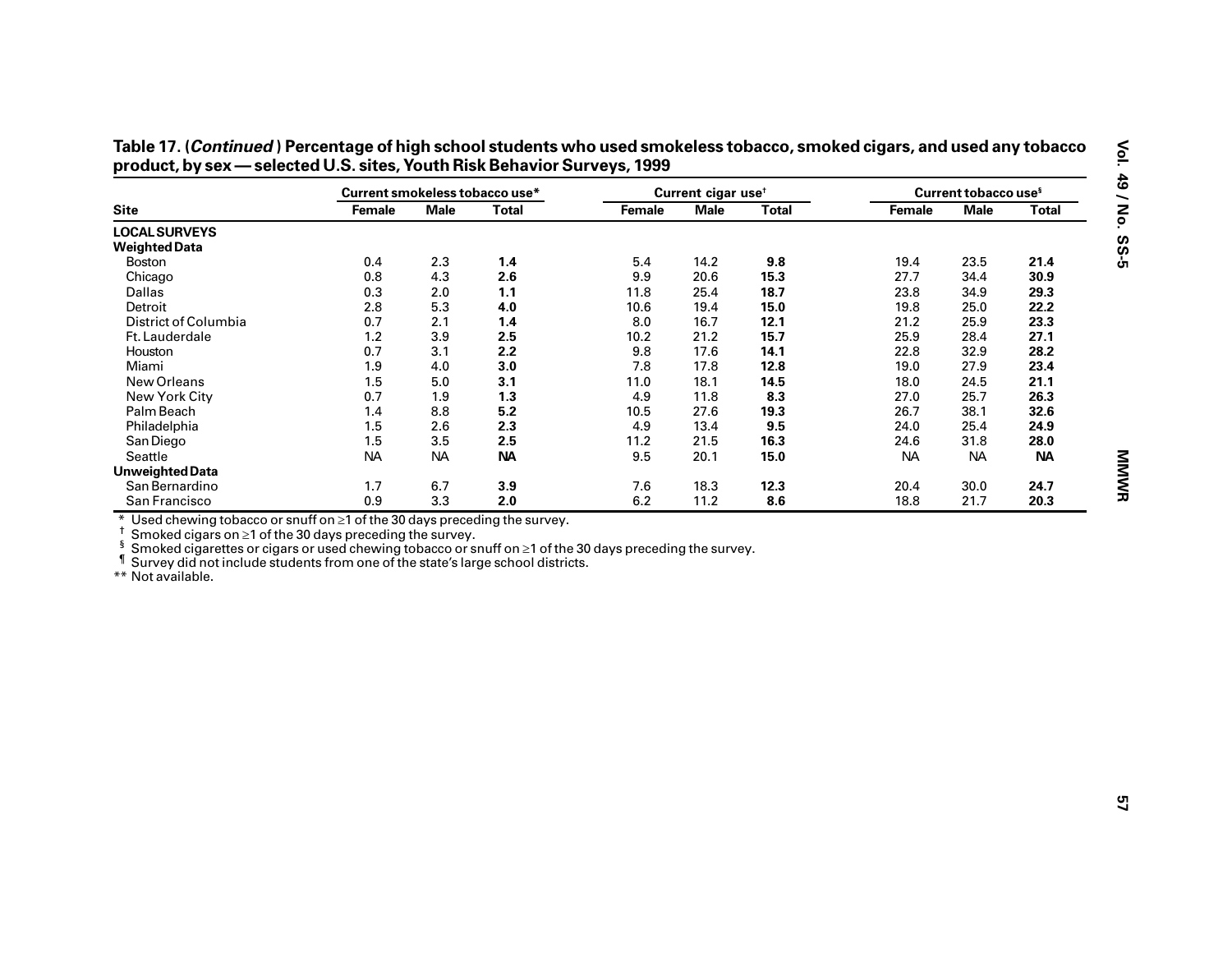|                           |                  | <b>Purchased cigarettes</b><br>at a store or gas station |              | Were not asked to show proof of age | when purchasing cigarettes |              |
|---------------------------|------------------|----------------------------------------------------------|--------------|-------------------------------------|----------------------------|--------------|
| <b>Category</b>           | Female           | <b>Male</b>                                              | Total        | Female                              | <b>Male</b>                | Total        |
| <b>Race/Ethnicity</b>     |                  |                                                          |              |                                     |                            |              |
| White <sup>®</sup>        | 17.6             | 31.5                                                     | 24.4         | 69.6                                | 63.4                       | 65.7         |
|                           | $(\pm 4.9)^{**}$ | $(\pm 5.0)$                                              | $(\pm 4.4)$  | $(\pm 10.9)$                        | $(\pm 6.5)$                | $(\pm 7.5)$  |
| <b>Black</b> <sup>1</sup> | 29.7             | 31.6                                                     | 30.7         | $NA^{\#}$                           | 80.2                       | 84.1         |
|                           | $(\pm 18.6)$     | $(\pm 10.3)$                                             | $(\pm 13.6)$ | NA                                  | $(\pm 14.2)$               | $(\pm 13.0)$ |
| Hispanic                  | 15.5             | 25.0                                                     | 20.1         | NA                                  | 46.5                       | 60.7         |
|                           | $(\pm 8.0)$      | $(\pm 9.1)$                                              | $(\pm 6.6)$  | NA                                  | $(\pm 13.0)$               | $(\pm 12.6)$ |
| Grade                     |                  |                                                          |              |                                     |                            |              |
| 9                         | 8.8              | 15.8                                                     | 12.0         | NA                                  | <b>NA</b>                  | 79.1         |
|                           | $(\pm 3.7)$      | $(\pm 8.4)$                                              | (±4.8)       | NА                                  | <b>NA</b>                  | $(\pm 9.9)$  |
| 10                        | 16.2             | 27.9                                                     | 21.9         | NA                                  | 61.6                       | 67.9         |
|                           | $(\pm 8.7)$      | $(\pm 8.1)$                                              | $(\pm 7.5)$  | <b>NA</b>                           | $(\pm 17.1)$               | $(\pm 9.9)$  |
| 11                        | 21.4             | 36.1                                                     | 28.5         | 70.4                                | 67.1                       | 68.4         |
|                           | $(\pm 5.6)$      | $(\pm 10.1)$                                             | $(\pm 6.4)$  | $(\pm 15.7)$                        | $(\pm 16.9)$               | $(\pm 13.1)$ |
| 12                        | 32.6             | 44.9                                                     | 38.7         | NA                                  | NA                         | 65.0         |
|                           | $(\pm 12.0)$     | $(\pm 13.5)$                                             | $(\pm 7.0)$  | NA                                  | NA                         | $(\pm 10.9)$ |
| Total                     | 17.6             | 29.7                                                     | 23.5         | 76.2                                | 65.5                       | 69.6         |
|                           | $(\pm 5.6)$      | (±4.7)                                                   | $(\pm 4.5)$  | (±7.9)                              | $(\pm 5.7)$                | $(\pm 5.7)$  |

**Table 18. Percentage of high school students aged <18 years who were current cigarette smokers\* and usually obtained their own cigarettes by purchasing them in a store or gas station† and who purchased cigarettes without being asked to show proof of age,§ by sex,**

\* Smoked cigarettes on ≥1 of the 30 days preceding the survey.<br>
<sup>†</sup> Purchased cigarettes at a store or gas station during the 30 days preceding the survey.<br>
<sup>§</sup> Among those who purchased cigarettes at a store or gas stat

\*\* Ninety-five percent confidence interval. †† Not available.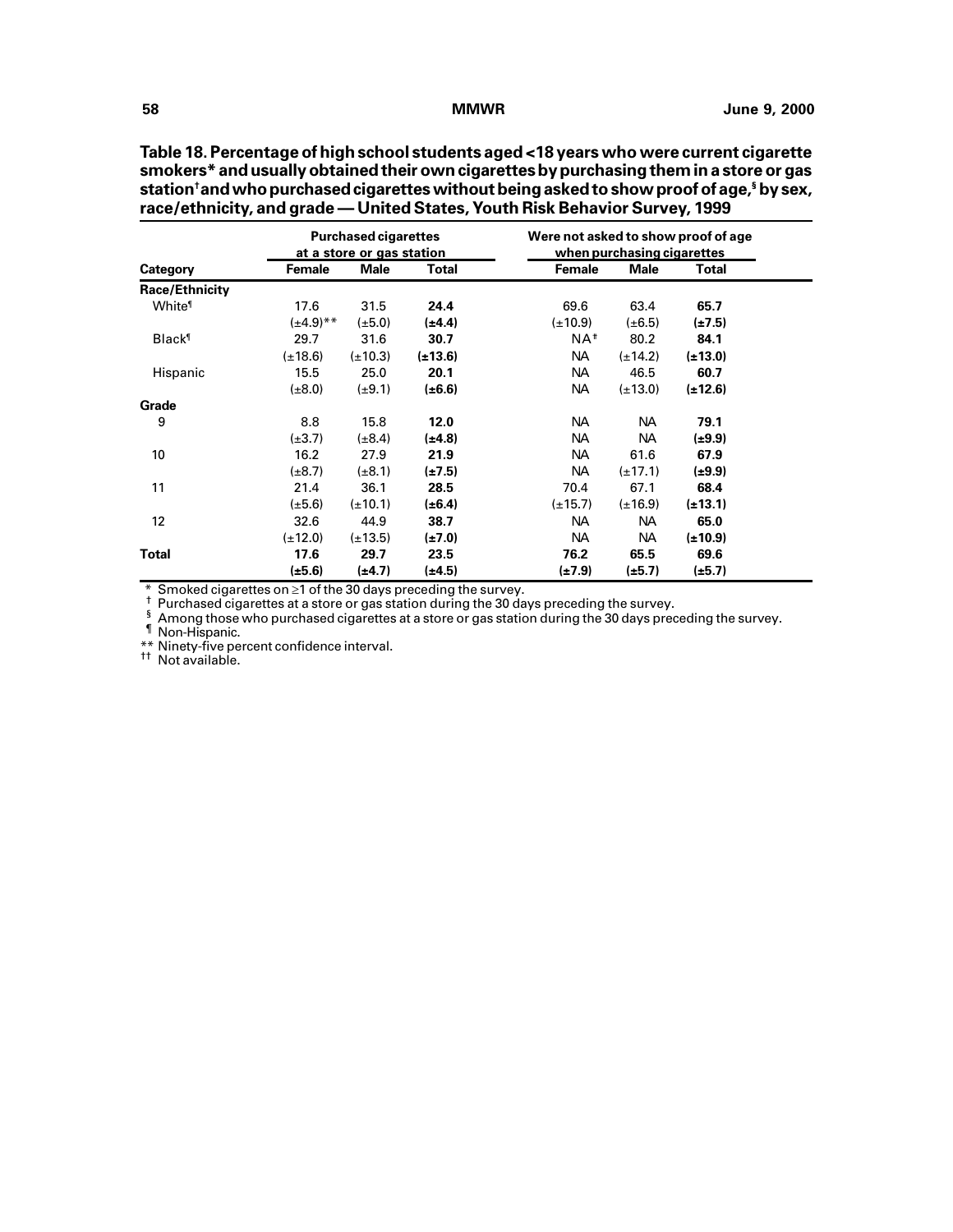**Table 19. Percentage of high school students aged <18 years who were current cigarette smokers\* and usually obtained their own cigarettes by purchasing them in a store or gas station† and who purchased cigarettes without being asked to show proof of age,§ by sex — selected U.S. sites, Youth Risk Behavior Surveys, 1999**

|                                              |               | <b>Purchased cigarettes</b>       |              | Were not asked to show proof of age |                                    |           |
|----------------------------------------------|---------------|-----------------------------------|--------------|-------------------------------------|------------------------------------|-----------|
| <b>Site</b>                                  | <b>Female</b> | at a store or gas station<br>Male | <b>Total</b> | <b>Female</b>                       | when purchasing cigarettes<br>Male | Total     |
|                                              |               |                                   |              |                                     |                                    |           |
| <b>STATE SURVEYS</b><br><b>Weighted Data</b> |               |                                   |              |                                     |                                    |           |
| Alabama                                      | 14.3          | 30.6                              | 23.3         | NA <sup>1</sup>                     | 61.1                               | 66.0      |
| Alaska**                                     | 4.9           | 12.0                              | 8.2          | NA.                                 | NA.                                | <b>NA</b> |
| Arkansas                                     | 10.0          | 29.6                              | 19.9         | NA.                                 | NA.                                | NА        |
| Delaware                                     | 20.2          | 34.3                              | 26.9         | NA                                  | NA.                                | 61.1      |
| Hawaii                                       | 7.0           | 24.2                              | 14.1         | NA                                  | NA.                                | NА        |
| Massachusetts                                | 21.1          | 32.2                              | 26.5         | 50.3                                | 47.8                               | 48.6      |
| Michigan                                     | 20.4          | 28.1                              | 24.2         | NA.                                 | NA.                                | 63.8      |
| Mississippi                                  | 19.7          | 28.2                              | 24.3         | NA.                                 | NA.                                | <b>NA</b> |
| Missouri                                     | 10.8          | 18.1                              | 14.7         | NA.                                 | NA.                                | NА        |
| Montana                                      | 10.2          | 16.2                              | 13.0         | NA.                                 | NA.                                | 54.1      |
| Nevada                                       | 7.2           | 16.9                              | 12.1         | <b>NA</b>                           | NA.                                | NА        |
| New York                                     | 25.2          | 33.0                              | 28.7         | 68.0                                | 60.4                               | 64.1      |
|                                              | 8.2           | 17.7                              | 12.9         |                                     | NA.                                | NА        |
| North Dakota                                 |               |                                   | 24.2         | NA.                                 |                                    |           |
| Ohio                                         | 18.8          | 29.8                              |              | NA.                                 | NA.                                | 63.8      |
| South Carolina                               | 15.9          | 29.5                              | 22.6         | 76.3                                | 61.0                               | 66.3      |
| South Dakota                                 | 7.5           | 13.8                              | 10.5         | NA                                  | NA.                                | <b>NA</b> |
| Tennessee**                                  | 12.1          | 26.6                              | 19.5         | NA.                                 | NA.                                | NА        |
| Utah                                         | NA.           | NA.                               | 8.3          | NA.                                 | NA.                                | NА        |
| Vermont                                      | <b>NA</b>     | NA.                               | NА           | NA.                                 | NA.                                | <b>NA</b> |
| West Virginia                                | 18.2          | 24.3                              | 21.0         | NA.                                 | NA.                                | 75.6      |
| Wisconsin                                    | 12.1          | 26.2                              | 19.1         | NA.                                 | NA.                                | <b>NA</b> |
| Wyoming                                      | 11.2          | 21.0                              | 16.0         | <b>NA</b>                           | NA.                                | <b>NA</b> |
| <b>Unweighted Data</b>                       |               |                                   |              |                                     |                                    |           |
| Connecticut                                  | 30.9          | 45.6                              | 37.8         | <b>NA</b>                           | NA                                 | 61.1      |
| Florida                                      | 14.1          | 23.1                              | 18.8         | <b>NA</b>                           | NA                                 | 56.4      |
| Illinois                                     | 15.3          | 25.4                              | 20.0         | NA                                  | NA.                                | <b>NA</b> |
| lowa                                         | 6.8           | 10.3                              | 8.3          | <b>NA</b>                           | NA                                 | <b>NA</b> |
| Kentucky                                     | 18.6          | 27.0                              | 22.6         | NA                                  | NA                                 | 75.4      |
| Louisiana**                                  | 13.6          | 27.0                              | 20.2         | <b>NA</b>                           | NA                                 | <b>NA</b> |
| Maine                                        | 4.3           | 10.8                              | 7.1          | NA                                  | NA.                                | <b>NA</b> |
| Nebraska                                     | 4.1           | 13.1                              | 8.4          | <b>NA</b>                           | NA.                                | <b>NA</b> |
| New Hampshire                                | 5.3           | 14.0                              | 9.0          | NA                                  | NA.                                | <b>NA</b> |
| New Jersey                                   | 28.2          | 30.3                              | 28.9         | <b>NA</b>                           | NA                                 | <b>NA</b> |
| New Mexico                                   | 14.5          | 20.2                              | 16.8         | <b>NA</b>                           | NA                                 | <b>NA</b> |
| <b>LOCAL SURVEYS</b>                         |               |                                   |              |                                     |                                    |           |
| <b>Weighted Data</b>                         |               |                                   |              |                                     |                                    |           |
| <b>Boston</b>                                | 16.8          | <b>NA</b>                         | 23.6         | NA                                  | NA.                                | 59.8      |
| Chicago                                      | 25.8          | 36.4                              | 31.2         | <b>NA</b>                           | NA                                 | <b>NA</b> |
| Dallas                                       | 17.0          | 24.5                              | 21.2         | NA                                  | NA                                 | <b>NA</b> |
| Detroit                                      | 36.1          | 34.2                              | 35.4         | <b>NA</b>                           | NA.                                | 68.1      |
| District of Columbia                         | 30.5          | 40.1                              | 34.9         | NA                                  | NA                                 | <b>NA</b> |
| Ft. Lauderdale                               | 25.2          | 25.8                              | 25.5         | <b>NA</b>                           | NA                                 | <b>NA</b> |
| Houston                                      | 20.3          | 31.0                              | 26.6         | <b>NA</b>                           | <b>NA</b>                          | <b>NA</b> |
| Miami                                        | 20.9          | 22.4                              | 21.6         | <b>NA</b>                           | <b>NA</b>                          | <b>NA</b> |
| New Orleans                                  | 24.8          | <b>NA</b>                         | 26.7         | <b>NA</b>                           | <b>NA</b>                          | <b>NA</b> |
| New York City                                | 40.1          | 43.1                              | 41.6         | <b>NA</b>                           | <b>NA</b>                          | 61.5      |
| Palm Beach                                   | 19.0          | 28.8                              | 24.6         | <b>NA</b>                           | <b>NA</b>                          | <b>NA</b> |
| Philadelphia                                 | 40.4          | 50.2                              | 45.1         | <b>NA</b>                           | <b>NA</b>                          | 70.1      |
| San Diego                                    | 7.5           | 15.0                              | 11.3         | <b>NA</b>                           | <b>NA</b>                          | <b>NA</b> |
| Seattle                                      | 18.3          | 24.3                              | 20.8         | <b>NA</b>                           | <b>NA</b>                          | <b>NA</b> |
|                                              |               |                                   |              |                                     |                                    |           |
| <b>Unweighted Data</b>                       | 9.6           | <b>NA</b>                         | 15.7         | <b>NA</b>                           | <b>NA</b>                          | <b>NA</b> |
| San Bernardino<br>San Francisco              |               |                                   |              | <b>NA</b>                           | <b>NA</b>                          | <b>NA</b> |
|                                              | 22.3          | 28.6                              | 26.0         |                                     |                                    |           |

\* Smoked cigarettes on  $\geq 1$  of the 30 days preceding the survey.<br>
<sup>†</sup> Purchased cigarettes at a store or gas station during the 30 days preceding the survey.<br>
<sup>§</sup> Among those who purchased cigarettes in a store or gas

\*\* Survey did not include students from one of the state's large school districts.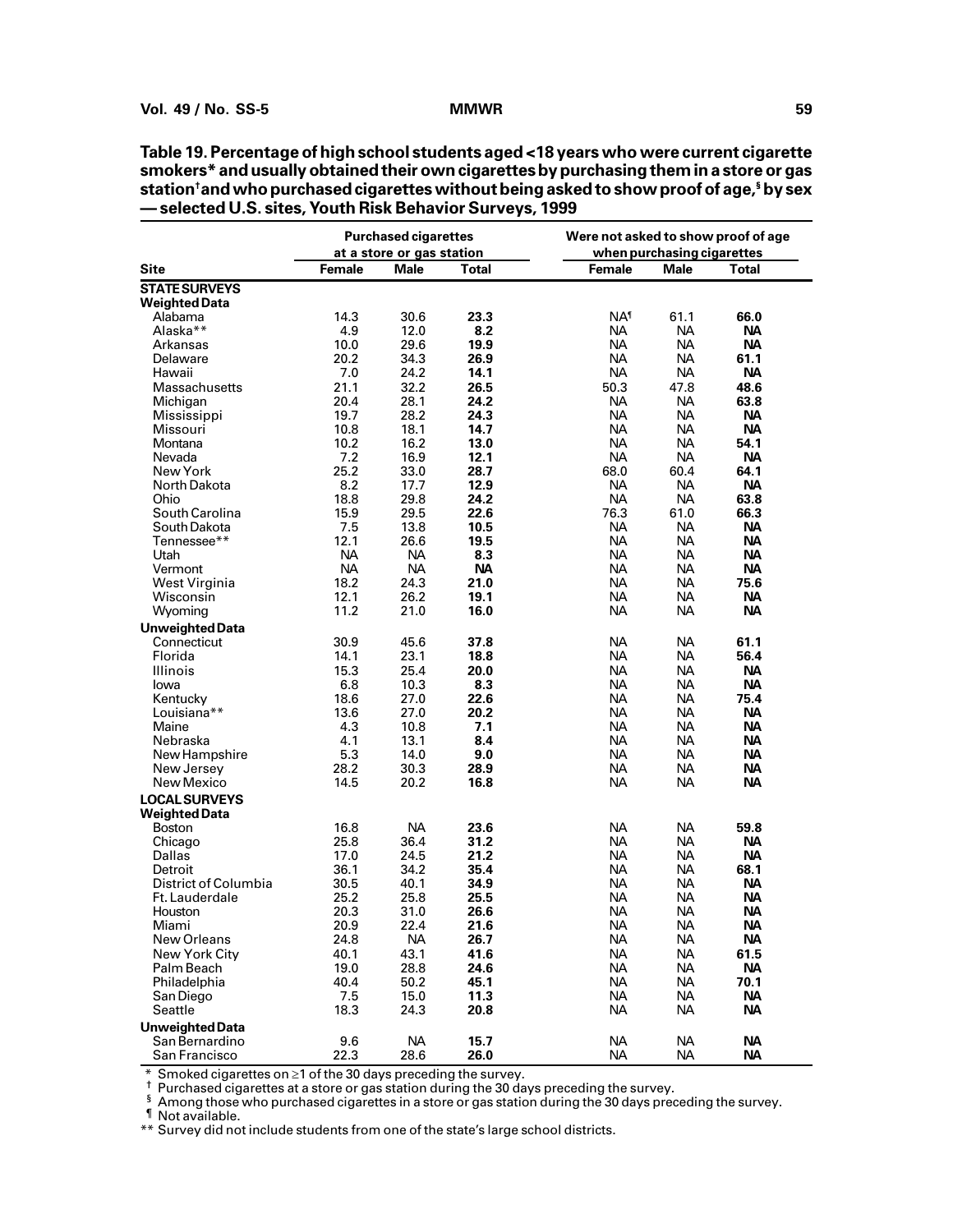|                                                                                                                                                                                                                                                                                                                                                                    |                  | Lifetime alcohol use* |              |             | Current alcohol use <sup>t</sup> |              | Episodic heavy drinking <sup>§</sup> |             |              |                          |             | Lifetime marijuana use <sup>1</sup> | Current marijuana use** |             |              |
|--------------------------------------------------------------------------------------------------------------------------------------------------------------------------------------------------------------------------------------------------------------------------------------------------------------------------------------------------------------------|------------------|-----------------------|--------------|-------------|----------------------------------|--------------|--------------------------------------|-------------|--------------|--------------------------|-------------|-------------------------------------|-------------------------|-------------|--------------|
| Category                                                                                                                                                                                                                                                                                                                                                           | Female           | <b>Male</b>           | <b>Total</b> | Female Male |                                  | <b>Total</b> | Female                               | <b>Male</b> | <b>Total</b> | Female Male              |             | <b>Total</b>                        | Female                  | <b>Male</b> | <b>Total</b> |
| <b>Race/Ethnicity</b>                                                                                                                                                                                                                                                                                                                                              |                  |                       |              |             |                                  |              |                                      |             |              |                          |             |                                     |                         |             |              |
| White <sup>#</sup>                                                                                                                                                                                                                                                                                                                                                 | 82.3             | 81.8                  | 82.0         | 49.8        | 54.9                             | 52.5         | 32.2                                 | 39.1        | 35.8         | 42.3                     | 49.2        | 45.9                                | 22.9                    | 29.6        | 26.4         |
|                                                                                                                                                                                                                                                                                                                                                                    | $(\pm 3.0)^{55}$ | $(\pm 3.3)$           | $(\pm 3.0)$  | $(\pm 4.8)$ | $(\pm 4.0)$                      | $(\pm 3.1)$  | $(\pm 3.1)$                          | $(\pm 3.4)$ | $(\pm 2.0)$  | $(\pm 3.1)$              | $(\pm 5.8)$ | $(\pm 3.7)$                         | $(\pm 2.6)$             | $(\pm 4.8)$ | $(\pm 3.1)$  |
| Black <sup>#</sup>                                                                                                                                                                                                                                                                                                                                                 | 75.8             | 73.8                  | 74.8         | 40.7        | 39.1                             | 39.9         | 14.7                                 | 17.4        | 16.0         | 42.7                     | 54.8        | 48.6                                | 21.9                    | 31.2        | 26.4         |
|                                                                                                                                                                                                                                                                                                                                                                    | $(\pm 6.4)$      | $(\pm 4.3)$           | $(\pm 4.7)$  | $(\pm 7.6)$ | $(\pm 9.2)$                      | $(\pm 8.0)$  | $(\pm 5.4)$                          | $(\pm 5.3)$ | $(\pm 5.1)$  | $(\pm 5.3)$ $(\pm 11.5)$ |             | $(\pm 7.2)$                         | $(\pm 5.6)$             | $(\pm 9.3)$ | $(\pm 6.9)$  |
| Hispanic                                                                                                                                                                                                                                                                                                                                                           | 84.8             | 82.2                  | 83.4         | 49.3        | 56.3                             | 52.8         | 26.8                                 | 37.5        | 32.1         | 46.4                     | 55.8        | 51.0                                | 21.8                    | 34.8        | 28.2         |
|                                                                                                                                                                                                                                                                                                                                                                    | $(\pm 3.2)$      | $(\pm 4.2)$           | $(\pm 2.6)$  | $(\pm 5.4)$ | $(\pm 5.7)$                      | $(\pm 4.5)$  | $(\pm 4.5)$                          | $(\pm 4.9)$ | $(\pm 4.2)$  | $(\pm 5.7)$              | $(\pm 6.1)$ | $(\pm 5.0)$                         | $(\pm 3.9)$             | $(\pm 6.8)$ | $(\pm 4.4)$  |
| Grade                                                                                                                                                                                                                                                                                                                                                              |                  |                       |              |             |                                  |              |                                      |             |              |                          |             |                                     |                         |             |              |
| 9                                                                                                                                                                                                                                                                                                                                                                  | 74.5             | 72.3                  | 73.4         | 41.0        | 40.2                             | 40.6         | 20.2                                 | 21.7        | 21.1         | 28.7                     | 40.7        | 34.8                                | 18.6                    | 24.7        | 21.7         |
|                                                                                                                                                                                                                                                                                                                                                                    | $(\pm 5.9)$      | $(\pm 5.0)$           | $(\pm 4.6)$  | $(\pm 5.9)$ | $(\pm 4.5)$                      | $(\pm 4.4)$  | $(\pm 3.2)$                          | $(\pm 3.8)$ | $(\pm 2.3)$  | $(\pm 5.4)$              | $(\pm 6.6)$ | $(\pm 5.0)$                         | $(\pm 3.9)$             | $(\pm 5.1)$ | $(\pm 3.7)$  |
| 10                                                                                                                                                                                                                                                                                                                                                                 | 84.0             | 82.4                  | 83.2         | 46.8        | 52.7                             | 49.7         | 31.1                                 | 33.4        | 32.2         | 46.7                     | 51.6        | 49.1                                | 24.3                    | 31.4        | 27.8         |
|                                                                                                                                                                                                                                                                                                                                                                    | $(\pm 3.5)$      | $(\pm 4.5)$           | $(\pm 3.6)$  | $(\pm 3.4)$ | $(\pm 5.8)$                      | $(\pm 3.7)$  | $(\pm 3.7)$                          | $(\pm 5.5)$ | $(\pm 3.1)$  | $(\pm 4.2)$              | $(\pm 8.3)$ | $(\pm 4.1)$                         | $(\pm 4.4)$             | $(\pm 6.4)$ | $(\pm 4.1)$  |
| 11                                                                                                                                                                                                                                                                                                                                                                 | 82.2             | 79.5                  | 80.8         | 48.3        | 53.5                             | 50.9         | 29.0                                 | 38.8        | 34.0         | 48.5                     | 51.0        | 49.7                                | 22.1                    | 31.1        | 26.7         |
|                                                                                                                                                                                                                                                                                                                                                                    | $(\pm 4.2)$      | $(\pm 4.5)$           | $(\pm 3.8)$  | $(\pm 5.1)$ | $(\pm 5.9)$                      | $(\pm 3.8)$  | $(\pm 4.8)$                          | $(\pm 5.8)$ | $(\pm 2.9)$  | $(\pm 4.2)$              | $(\pm 6.2)$ | (±4.5)                              | $(\pm 4.5)$             | $(\pm 6.4)$ | $(\pm 4.8)$  |
| 12                                                                                                                                                                                                                                                                                                                                                                 | 87.0             | 89.6                  | 88.3         | 56.9        | 66.6                             | 61.7         | 33.9                                 | 49.5        | 41.6         | 53.2                     | 63.8        | 58.4                                | 26.3                    | 36.9        | 31.5         |
|                                                                                                                                                                                                                                                                                                                                                                    | $(\pm 2.9)$      | $(\pm 3.2)$           | $(\pm 2.2)$  | $(\pm 5.8)$ | $(\pm 4.6)$                      | $(\pm 4.4)$  | $(\pm 5.7)$                          | $(\pm 5.6)$ | $(\pm 5.3)$  | $(\pm 6.7)$              | $(\pm 4.7)$ | (±4.6)                              | $(\pm 5.7)$             | $(\pm 7.1)$ | $(\pm 5.6)$  |
| <b>Total</b>                                                                                                                                                                                                                                                                                                                                                       | 81.7             | 80.4                  | 81.0         | 47.7        | 52.3                             | 50.0         | 28.1                                 | 34.9        | 31.5         | 43.4                     | 51.0        | 47.2                                | 22.6                    | 30.8        | 26.7         |
|                                                                                                                                                                                                                                                                                                                                                                    | $(\pm 2.2)$      | $(\pm 2.5)$           | $(\pm 2.0)$  | $(\pm 2.8)$ | $(\pm 2.9)$                      | $(\pm 2.5)$  | $(\pm 2.1)$                          | $(\pm 2.7)$ | $(\pm 1.9)$  | $(\pm 2.3)$              | $(\pm 4.2)$ | $(\pm 2.6)$                         | $(\pm 1.8)$             | $(\pm 3.8)$ | $(\pm 2.5)$  |
| Drank alcohol on ≥1 of the 30 days preceding the survey.<br>ş<br>Drank $\geq$ 5 drinks of alcohol on $\geq$ 1 occasions on $\geq$ 1 of the 30 days preceding the survey.<br>I Ever used marijuana.<br>** Used marijuana ≥1 times during the 30 days preceding the survey.<br><sup>††</sup> Non-Hispanic.<br><sup>§§</sup> Ninety-five percent confidence interval. |                  |                       |              |             |                                  |              |                                      |             |              |                          |             |                                     |                         |             |              |

**— United States, Youth Risk Behavior Survey, 1999**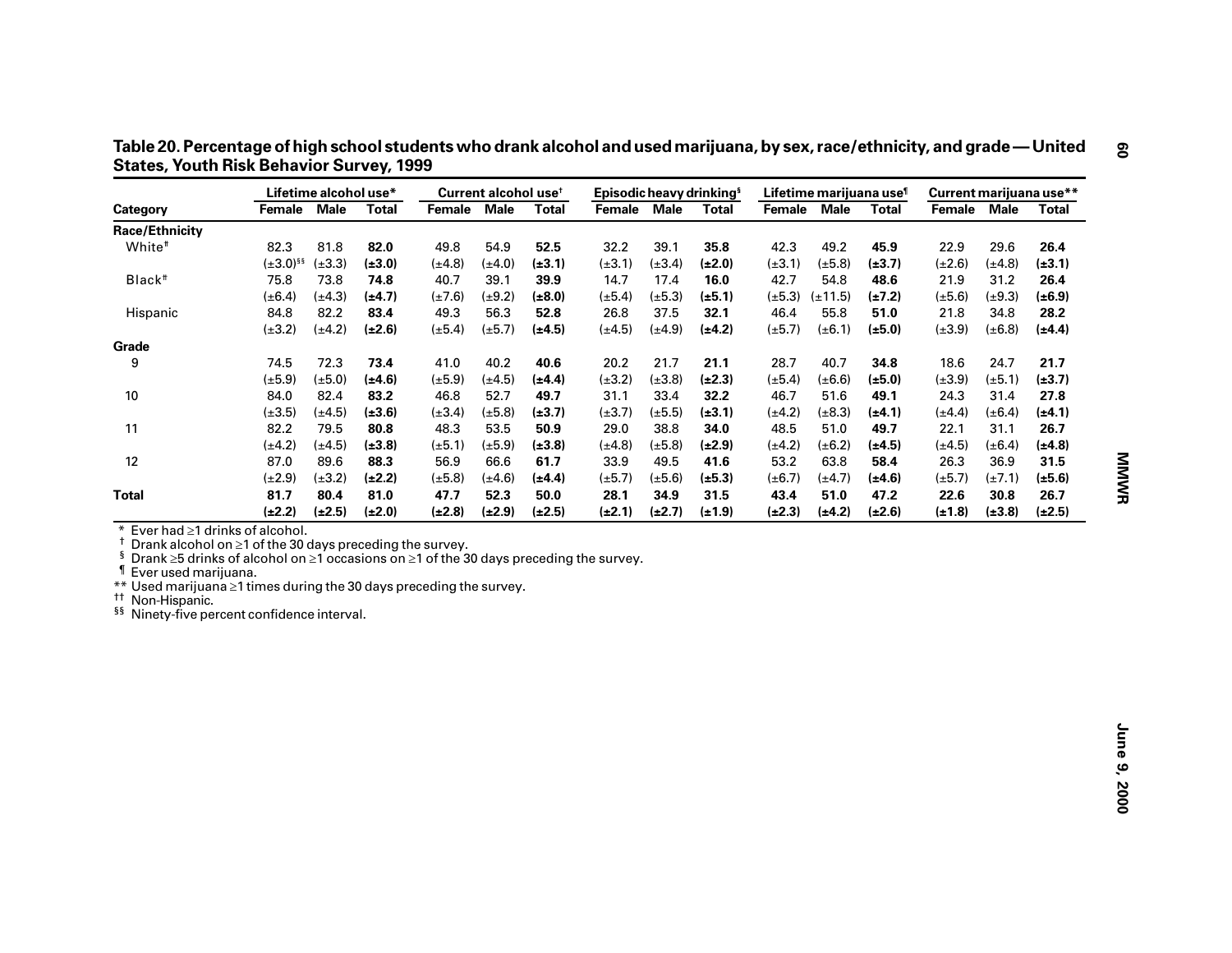| Table 21. Percentage of high school students who drank alcohol and used marijuana, by sex — selected U.S. sites, Youth Risk |  |
|-----------------------------------------------------------------------------------------------------------------------------|--|
| <b>Behavior Surveys, 1999</b>                                                                                               |  |

|                        |                  |                       |              |        |                                  |              |               | <b>Episodic</b>             |            |                                     |           |              |                    | <b>Current</b>  |              |
|------------------------|------------------|-----------------------|--------------|--------|----------------------------------|--------------|---------------|-----------------------------|------------|-------------------------------------|-----------|--------------|--------------------|-----------------|--------------|
|                        |                  | Lifetime alcohol use* |              |        | Current alcohol use <sup>t</sup> |              |               | heavy drinking <sup>§</sup> |            | Lifetime marijuana use <sup>1</sup> |           |              |                    | marijuana use** |              |
| <b>Site</b>            | <b>Female</b>    | <b>Male</b>           | <b>Total</b> | Female | <b>Male</b>                      | <b>Total</b> | <b>Female</b> |                             | Male Total | Female Male                         |           | <b>Total</b> | <b>Female Male</b> |                 | <b>Total</b> |
| <b>STATE SURVEYS</b>   |                  |                       |              |        |                                  |              |               |                             |            |                                     |           |              |                    |                 |              |
| <b>Weighted Data</b>   |                  |                       |              |        |                                  |              |               |                             |            |                                     |           |              |                    |                 |              |
| Alabama                | 80.3             | 79.9                  | 80.2         | 41.5   | 49.0                             | 45.4         | 23.6          | 34.3                        | 29.0       | 37.5                                | 45.7      | 41.7         | 17.9               | 26.3            | 22.2         |
| Alaska <sup>#</sup>    | 81.5             | 78.4                  | 80.2         | 46.0   | 46.8                             | 46.9         | 32.6          | 35.1                        | 34.4       | 56.1                                | 57.5      | 57.1         | 27.4               | 32.8            | 30.7         |
| Arkansas               | 78.4             | 80.8                  | 79.6         | 46.4   | 50.2                             | 48.3         | 29.6          | 37.1                        | 33.4       | 41.9                                | 47.9      | 44.9         | 19.6               | 29.2            | 24.4         |
| Delaware               | 81.3             | 80.5                  | 80.9         | 47.4   | 46.7                             | 46.9         | 25.0          | 29.3                        | 27.1       | 45.7                                | 51.6      | 48.8         | 24.2               | 33.5            | 29.0         |
| Hawaii                 | 76.4             | 76.3                  | 76.4         | 43.2   | 46.0                             | 44.6         | 23.8          | 30.0                        | 26.8       | 40.8                                | 48.7      | 44.6         | 20.4               | 29.3            | 24.7         |
| Massachusetts          | 79.7             | 80.9                  | 80.3         | 50.2   | 53.3                             | 51.8         | 28.5          | 36.6                        | 32.6       | 47.1                                | 53.0      | 50.2         | 27.4               | 33.8            | 30.6         |
| Michigan               | 82.9             | 80.6                  | 81.7         | 47.4   | 49.8                             | 48.5         | 26.0          | 33.7                        | 29.9       | 43.3                                | 49.7      | 46.4         | 22.7               | 29.1            | 25.9         |
| Mississippi            | 76.9             | 76.0                  | 76.4         | 38.6   | 46.7                             | 42.5         | 20.6          | 30.3                        | 25.4       | 32.2                                | 40.3      | 36.3         | 16.3               | 21.6            | 18.9         |
| Missouri               | 80.0             | 78.7                  | 79.4         | 46.5   | 53.3                             | 49.9         | 28.5          | 35.6                        | 32.0       | 46.3                                | 52.7      | 49.5         | 23.3               | 28.0            | 25.6         |
| Montana                | 85.7             | 86.5                  | 86.1         | 55.0   | 60.1                             | 57.6         | 38.8          | 47.9                        | 43.6       | 41.7                                | 48.0      | 45.0         | 23.4               | 27.4            | 25.5         |
| Nevada                 | 79.5             | 81.9                  | 80.8         | 51.1   | 54.6                             | 53.0         | 32.3          | 38.5                        | 35.6       | 47.2                                | 51.3      | 49.5         | 22.6               | 28.7            | 25.9         |
| New York               | 80.6             | 80.0                  | 80.3         | 47.7   | 51.5                             | 49.6         | 24.9          | 32.6                        | 28.8       | 38.7                                | 43.8      | 41.3         | 21.0               | 25.8            | 23.4         |
| North Dakota           | NA <sup>§§</sup> | <b>NA</b>             | <b>NA</b>    | 58.2   | 62.6                             | 60.5         | 42.3          | 50.0                        | 46.2       | <b>NA</b>                           | <b>NA</b> | <b>NA</b>    | 18.4               | 19.2            | 18.8         |
| Ohio                   | 83.9             | 85.6                  | 84.7         | 53.0   | 57.9                             | 55.5         | 34.8          | 40.1                        | 37.4       | 42.8                                | 50.3      | 46.6         | 22.8               | 29.3            | 26.1         |
| South Carolina         | 77.6             | 78.0                  | 77.8         | 43.4   | 47.4                             | 45.4         | 20.6          | 30.4                        | 25.4       | 39.5                                | 49.8      | 44.6         | 20.8               | 28.4            | 24.5         |
| South Dakota           | 86.2             | 85.4                  | 85.7         | 57.7   | 60.6                             | 59.2         | 43.1          | 49.0                        | 46.1       | 36.6                                | 40.5      | 38.5         | 18.9               | 22.5            | 20.7         |
| Tennessee <sup>+</sup> | 76.9             | 75.5                  | 76.2         | 43.0   | 47.3                             | 45.2         | 23.4          | 33.5                        | 28.5       | 42.8                                | 50.9      | 47.0         | 22.0               | 31.1            | 26.6         |
| Utah                   | 42.3             | 44.9                  | 43.9         | 20.8   | 24.0                             | 22.7         | 12.8          | 18.2                        | 15.8       | 21.3                                | 26.2      | 24.1         | 7.8                | 13.1            | 10.6         |
| Vermont                | <b>NA</b>        | <b>NA</b>             | <b>NA</b>    | 47.1   | 51.7                             | 49.5         | 27.5          | 37.0                        | 32.4       | <b>NA</b>                           | <b>NA</b> | <b>NA</b>    | 28.7               | 38.5            | 33.7         |
| West Virginia          | 81.7             | 81.2                  | 81.5         | 46.9   | 50.2                             | 48.6         | 31.8          | 38.9                        | 35.5       | 47.2                                | 49.3      | 48.3         | 28.1               | 30.5            | 29.3         |
| Wisconsin              | <b>NA</b>        | <b>NA</b>             | <b>NA</b>    | 47.5   | 55.8                             | 51.8         | 29.4          | 39.1                        | 34.4       | 36.1                                | 42.0      | 39.2         | 20.0               | 22.5            | 21.5         |
| Wyoming                | 82.6             | 81.7                  | 82.2         | 53.2   | 56.4                             | 54.8         | 35.4          | 43.4                        | 39.5       | 40.5                                | 45.4      | 42.9         | 19.5               | 23.4            | 21.4         |
| Unweighted Data        |                  |                       |              |        |                                  |              |               |                             |            |                                     |           |              |                    |                 |              |
| Connecticut            | 80.5             | 81.4                  | 81.1         | 48.0   | 50.9                             | 49.6         | 23.1          | 31.6                        | 27.5       | <b>NA</b>                           | <b>NA</b> | <b>NA</b>    | 23.9               | 31.4            | 27.8         |
| Florida                | 80.0             | 76.5                  | 78.1         | 48.4   | 47.9                             | 48.1         | 24.5          | 31.1                        | 27.9       | 40.2                                | 47.4      | 43.9         | 20.0               | 25.9            | 23.1         |
| Illinois               | 81.4             | 80.1                  | 80.7         | 48.3   | 51.0                             | 49.7         | 30.0          | 36.0                        | 33.1       | 36.7                                | 43.7      | 40.3         | 18.8               | 24.2            | 21.5         |
| lowa                   | 85.9             | 82.1                  | 84.1         | 55.1   | 54.7                             | 55.0         | 38.4          | 40.9                        | 39.6       | 32.0                                | 36.1      | 34.0         | 16.7               | 20.4            | 18.5         |
| Kentucky               | 81.4             | 77.3                  | 79.3         | 46.8   | 53.3                             | 49.8         | 34.0          | 39.8                        | 36.8       | 44.2                                | 48.0      | 46.0         | 21.6               | 25.6            | 23.6         |
| Louisiana <sup>#</sup> | 84.5             | 78.0                  | 81.4         | 52.9   | 54.2                             | 53.7         | 25.9          | 32.8                        | 29.4       | 35.0                                | 46.1      | 40.5         | 14.5               | 26.2            | 20.2         |
| Maine                  | <b>NA</b>        | <b>NA</b>             | <b>NA</b>    | 50.0   | 55.3                             | 52.5         | 30.9          | 40.0                        | 35.1       | <b>NA</b>                           | <b>NA</b> | <b>NA</b>    | 26.4               | 36.1            | 30.9         |
| Nebraska               | 81.4             | 83.4                  | 82.4         | 54.1   | 57.5                             | 55.8         | 38.0          | 43.7                        | 40.8       | 28.0                                | 34.6      | 31.2         | 12.5               | 18.9            | 15.6         |
| New Hampshire          | 83.5             | 82.5                  | 82.9         | 50.5   | 54.8                             | 52.5         | 29.5          | 37.3                        | 33.2       | 48.0                                | 51.8      | 49.8         | 26.6               | 34.3            | 30.3         |
| New Jersey             | 82.8             | 81.6                  | 82.1         | 47.9   | 52.3                             | 50.0         | 25.4          | 35.5                        | 30.2       | 37.2                                | 42.4      | 39.6         | 20.5               | 25.3            | 22.7         |
| New Mexico             | 85.9             | 84.1                  | 85.1         | 50.3   | 55.9                             | 53.0         | 35.5          | 41.0                        | 38.1       | 54.2                                | 52.7      | 53.5         | 30.9               | 31.4            | 31.2         |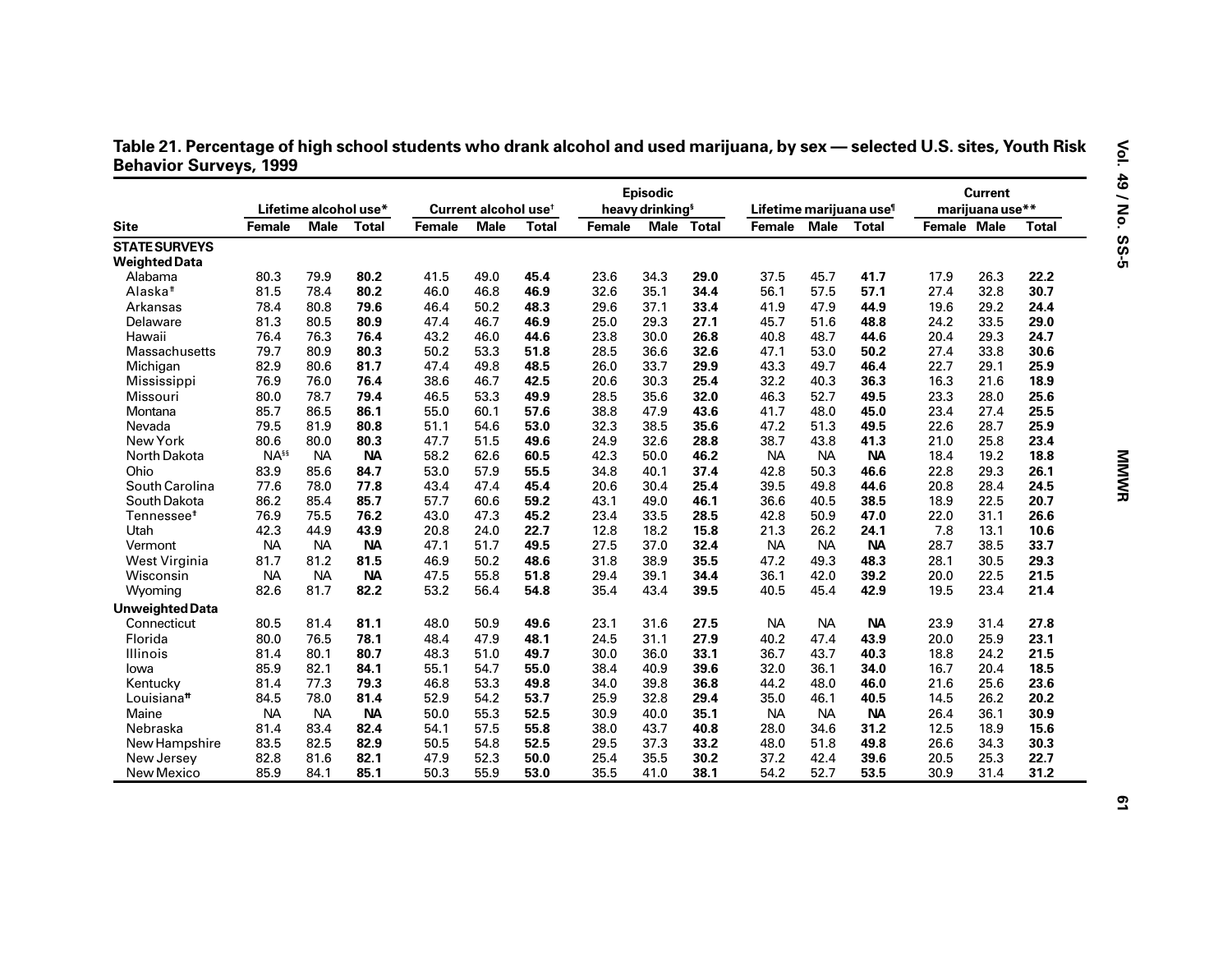| Table 21. ( <i>Continued</i> ) Percentage of high school students who drank alcohol and used marijuana, by sex — selected U.S. sites, |  |  |
|---------------------------------------------------------------------------------------------------------------------------------------|--|--|
| <b>Youth Risk Behavior Surveys, 1999</b>                                                                                              |  |  |

| <b>Site</b><br>Female<br><b>LOCAL SURVEYS</b><br><b>Weighted Data</b><br>66.4<br><b>Boston</b><br>Chicago<br>73.9                                                                                                                                                                                                                                                                                        | Lifetime alcohol use*<br>74.2 | Male Total<br>70.3 | Female | Current alcohol use <sup>t</sup><br><b>Male</b> | <b>Total</b> | <b>Female</b> | heavy drinking <sup>§</sup> | Male Total | Lifetime marijuana use <sup>1</sup><br>Female Male Total |      |      |                                |      |              |
|----------------------------------------------------------------------------------------------------------------------------------------------------------------------------------------------------------------------------------------------------------------------------------------------------------------------------------------------------------------------------------------------------------|-------------------------------|--------------------|--------|-------------------------------------------------|--------------|---------------|-----------------------------|------------|----------------------------------------------------------|------|------|--------------------------------|------|--------------|
|                                                                                                                                                                                                                                                                                                                                                                                                          |                               |                    |        |                                                 |              |               |                             |            |                                                          |      |      | marijuana use**<br>Female Male |      |              |
|                                                                                                                                                                                                                                                                                                                                                                                                          |                               |                    |        |                                                 |              |               |                             |            |                                                          |      |      |                                |      | <b>Total</b> |
|                                                                                                                                                                                                                                                                                                                                                                                                          |                               |                    |        |                                                 |              |               |                             |            |                                                          |      |      |                                |      |              |
|                                                                                                                                                                                                                                                                                                                                                                                                          |                               |                    |        |                                                 |              |               |                             |            |                                                          |      |      |                                |      |              |
|                                                                                                                                                                                                                                                                                                                                                                                                          |                               |                    | 32.8   | 41.4                                            | 37.1         | 13.1          | 21.9                        | 17.4       | 31.9                                                     | 44.7 | 38.2 | 14.8                           | 26.4 | 20.5         |
|                                                                                                                                                                                                                                                                                                                                                                                                          | 70.0                          | 71.8               | 41.0   | 37.7                                            | 39.4         | 18.3          | 20.2                        | 19.3       | 40.3                                                     | 52.7 | 46.1 | 23.2                           | 32.0 | 27.3         |
| Dallas<br>81.0                                                                                                                                                                                                                                                                                                                                                                                           | 79.1                          | 80.1               | 41.5   | 43.4                                            | 42.6         | 18.5          | 23.7                        | 21.1       | 36.6                                                     | 53.5 | 45.0 | 17.2                           | 29.0 | 23.2         |
| Detroit<br>70.1                                                                                                                                                                                                                                                                                                                                                                                          | 64.4                          | 67.4               | 33.9   | 31.3                                            | 32.6         | 11.5          | 14.0                        | 12.6       | 42.0                                                     | 45.5 | 43.7 | 19.4                           | 22.3 | 20.7         |
| District of Columbia<br>68.5                                                                                                                                                                                                                                                                                                                                                                             | 64.6                          | 66.5               | 37.0   | 36.6                                            | 36.7         | 12.6          | 17.5                        | 14.9       | 43.3                                                     | 47.3 | 45.1 | 22.8                           | 29.0 | 25.7         |
| 77.2<br>Ft. Lauderdale                                                                                                                                                                                                                                                                                                                                                                                   | 72.4                          | 74.8               | 44.6   | 43.6                                            | 44.1         | 18.7          | 21.6                        | 20.1       | 37.1                                                     | 39.8 | 38.4 | 20.3                           | 21.6 | 20.9         |
| 78.7<br>Houston                                                                                                                                                                                                                                                                                                                                                                                          | 75.2                          | 76.9               | 44.0   | 38.7                                            | 41.1         | 17.2          | 23.4                        | 20.5       | 35.5                                                     | 44.9 | 40.6 | 13.9                           | 23.5 | 19.0         |
| Miami<br>75.1                                                                                                                                                                                                                                                                                                                                                                                            | 78.7                          | 76.9               | 40.3   | 42.9                                            | 41.6         | 16.6          | 22.3                        | 19.5       | 29.8                                                     | 41.1 | 35.5 | 14.7                           | 23.6 | 19.3         |
| New Orleans<br>70.9                                                                                                                                                                                                                                                                                                                                                                                      | 62.2                          | 66.9               | 39.2   | 36.0                                            | 37.8         | 13.3          | 17.5                        | 15.2       | 33.4                                                     | 43.4 | 38.1 | 16.0                           | 26.6 | 21.0         |
| New York City<br>73.9                                                                                                                                                                                                                                                                                                                                                                                    | 76.2                          | 75.1               | 35.1   | 40.5                                            | 37.8         | 14.2          | 19.1                        | 16.6       | 28.8                                                     | 34.4 | 31.6 | 15.0                           | 19.6 | 17.3         |
| Palm Beach<br>79.7                                                                                                                                                                                                                                                                                                                                                                                       | 84.2                          | 81.9               | 48.2   | 57.9                                            | 53.0         | 24.6          | 38.5                        | 31.7       | 41.4                                                     | 52.3 | 47.0 | 19.4                           | 33.1 | 26.3         |
| Philadelphia<br>70.9                                                                                                                                                                                                                                                                                                                                                                                     | 67.1                          | 69.1               | 32.6   | 33.2                                            | 33.0         | 15.0          | 18.9                        | 17.0       | 38.7                                                     | 41.0 | 39.8 | 17.7                           | 25.0 | 21.4         |
| 73.8<br>San Diego                                                                                                                                                                                                                                                                                                                                                                                        | 77.1                          | 75.3               | 39.1   | 40.1                                            | 39.4         | 20.1          | 24.8                        | 22.3       | 39.8                                                     | 46.8 | 43.1 | 18.2                           | 26.5 | 22.2         |
| Seattle<br>68.5                                                                                                                                                                                                                                                                                                                                                                                          | 67.6                          | 68.0               | 39.3   | 34.7                                            | 37.0         | 21.6          | 21.4                        | 21.5       | 47.5                                                     | 49.6 | 48.6 | 26.3                           | 25.8 | 26.2         |
| <b>Unweighted Data</b>                                                                                                                                                                                                                                                                                                                                                                                   |                               |                    |        |                                                 |              |               |                             |            |                                                          |      |      |                                |      |              |
| San Bernardino                                                                                                                                                                                                                                                                                                                                                                                           | 77.6                          | 78.6               | 47.5   | 46.4                                            | 47.1         | 27.3          | 31.5                        | 29.1       | 37.5                                                     | 47.6 | 42.0 | 16.5                           | 23.1 | 19.4         |
| 79.3                                                                                                                                                                                                                                                                                                                                                                                                     |                               |                    |        |                                                 |              |               |                             |            |                                                          |      |      |                                |      |              |
| San Francisco<br>55.7<br>Ever had ≥1 drinks of alcohol.                                                                                                                                                                                                                                                                                                                                                  | 56.5                          | 56.2               | 26.5   | 26.6                                            | 26.5         | 10.2          | 12.8                        | 11.4       | 30.8                                                     | 30.1 | 30.6 | 13.5                           | 17.0 | 15.2         |
| Drank alcohol on ≥1 of the 30 days preceding the survey.<br>ş<br>Drank $\geq$ 5 drinks of alcohol on $\geq$ 1 occasions on $\geq$ 1 of the 30 days preceding the survey.<br>Ever used marijuana.<br>** Used marijuana ≥1 times during the 30 days preceding the survey.<br><sup>11</sup> Survey did not include students from one of the state's large school districts.<br><sup>§§</sup> Not available. |                               |                    |        |                                                 |              |               |                             |            |                                                          |      |      |                                |      |              |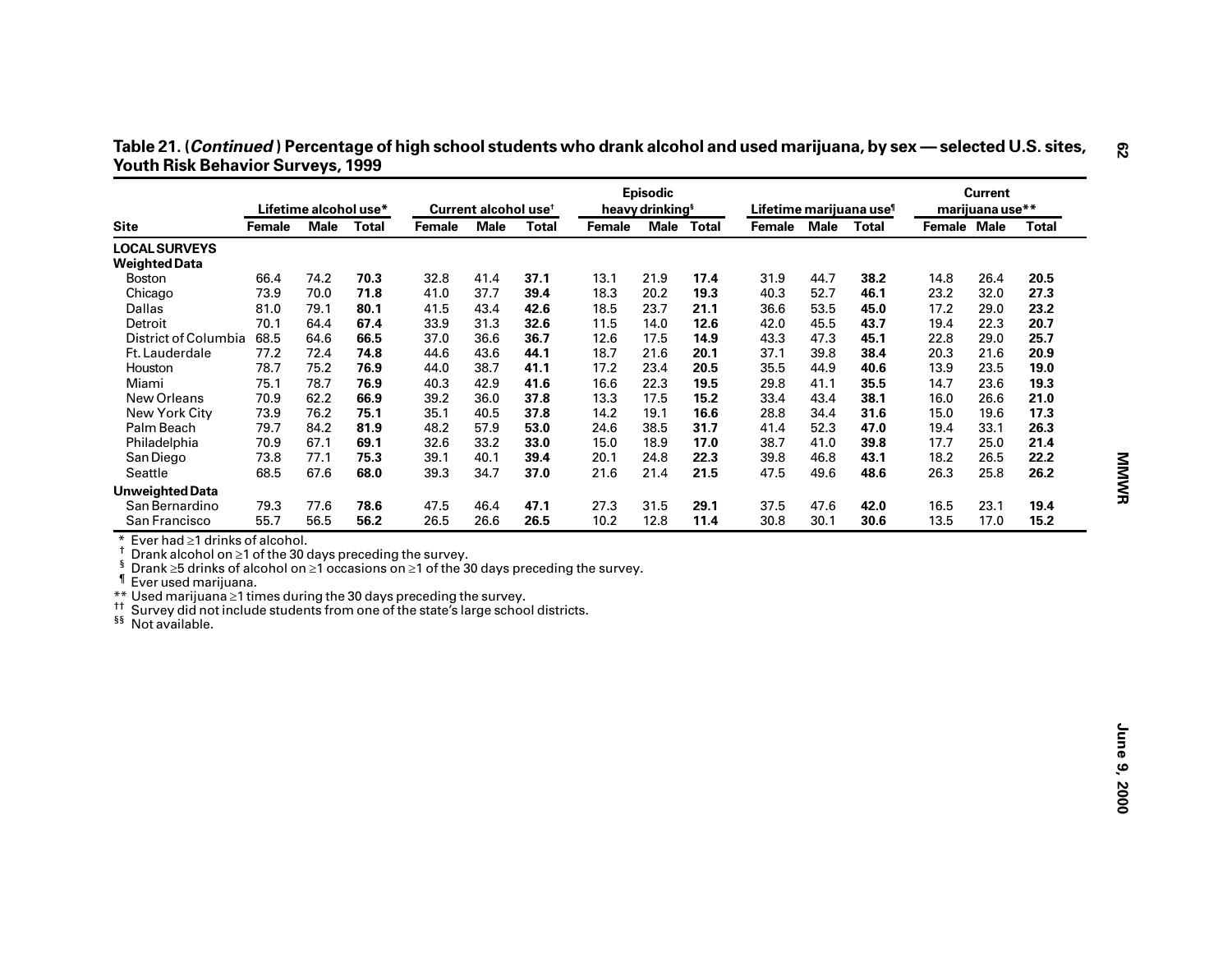|                       |                                                                                                                                                                                                                                                                                                                                                                                                                                                                                                                                                                                                                                                                                                                                                                                                                                                                                                                                                                                                                                                                                                                                                                                                                                                                                                                                                                                                                                                                                                                                        | Lifetime cocaine use* |              |             | Current cocaine use <sup>t</sup> |              |             | Lifetime inhalant use <sup>§</sup> |              | Current inhalant use <sup>1</sup> |             |              |
|-----------------------|----------------------------------------------------------------------------------------------------------------------------------------------------------------------------------------------------------------------------------------------------------------------------------------------------------------------------------------------------------------------------------------------------------------------------------------------------------------------------------------------------------------------------------------------------------------------------------------------------------------------------------------------------------------------------------------------------------------------------------------------------------------------------------------------------------------------------------------------------------------------------------------------------------------------------------------------------------------------------------------------------------------------------------------------------------------------------------------------------------------------------------------------------------------------------------------------------------------------------------------------------------------------------------------------------------------------------------------------------------------------------------------------------------------------------------------------------------------------------------------------------------------------------------------|-----------------------|--------------|-------------|----------------------------------|--------------|-------------|------------------------------------|--------------|-----------------------------------|-------------|--------------|
| Category              | Female                                                                                                                                                                                                                                                                                                                                                                                                                                                                                                                                                                                                                                                                                                                                                                                                                                                                                                                                                                                                                                                                                                                                                                                                                                                                                                                                                                                                                                                                                                                                 | <b>Male</b>           | <b>Total</b> | Female      | <b>Male</b>                      | <b>Total</b> | Female      | <b>Male</b>                        | <b>Total</b> | <b>Female</b>                     | <b>Male</b> | <b>Total</b> |
| <b>Race/Ethnicity</b> |                                                                                                                                                                                                                                                                                                                                                                                                                                                                                                                                                                                                                                                                                                                                                                                                                                                                                                                                                                                                                                                                                                                                                                                                                                                                                                                                                                                                                                                                                                                                        |                       |              |             |                                  |              |             |                                    |              |                                   |             |              |
| White**               | 8.7                                                                                                                                                                                                                                                                                                                                                                                                                                                                                                                                                                                                                                                                                                                                                                                                                                                                                                                                                                                                                                                                                                                                                                                                                                                                                                                                                                                                                                                                                                                                    | 11.0                  | 9.9          | 2.8         | 5.3                              | 4.1          | 16.5        | 16.2                               | 16.4         | 4.3                               | 4.4         | 4.4          |
|                       | $(\pm 2.0)^{+}$                                                                                                                                                                                                                                                                                                                                                                                                                                                                                                                                                                                                                                                                                                                                                                                                                                                                                                                                                                                                                                                                                                                                                                                                                                                                                                                                                                                                                                                                                                                        | $(\pm 1.7)$           | $(\pm 1.5)$  | $(\pm 1.0)$ | $(\pm 1.5)$                      | (±0.6)       | $(\pm 2.7)$ | $(\pm 2.6)$                        | $(\pm 2.4)$  | $(\pm 1.4)$                       | $(\pm 1.6)$ | $(\pm 0.8)$  |
| Black**               | 1.5                                                                                                                                                                                                                                                                                                                                                                                                                                                                                                                                                                                                                                                                                                                                                                                                                                                                                                                                                                                                                                                                                                                                                                                                                                                                                                                                                                                                                                                                                                                                    | 2.8                   | 2.2          | 1.1         | 1.0                              | 1.1          | 5.5         | 3.4                                | 4.5          | 3.1                               | 1.4         | 2.3          |
|                       | $(\pm 1.0)$                                                                                                                                                                                                                                                                                                                                                                                                                                                                                                                                                                                                                                                                                                                                                                                                                                                                                                                                                                                                                                                                                                                                                                                                                                                                                                                                                                                                                                                                                                                            | $(\pm 1.8)$           | $(\pm 1.2)$  | $(\pm 0.9)$ | $(\pm 0.9)$                      | $(\pm 0.8)$  | $(\pm 1.8)$ | $(\pm 2.1)$                        | $(\pm 1.7)$  | $(\pm 1.3)$                       | $(\pm 0.9)$ | $(\pm 0.9)$  |
| Hispanic              | 12.3                                                                                                                                                                                                                                                                                                                                                                                                                                                                                                                                                                                                                                                                                                                                                                                                                                                                                                                                                                                                                                                                                                                                                                                                                                                                                                                                                                                                                                                                                                                                   | 18.3                  | 15.3         | 5.4         | 8.0                              | 6.7          | 16.6        | 15.6                               | 16.1         | 5.0                               | 4.7         | 4.9          |
|                       | $(\pm 2.8)$                                                                                                                                                                                                                                                                                                                                                                                                                                                                                                                                                                                                                                                                                                                                                                                                                                                                                                                                                                                                                                                                                                                                                                                                                                                                                                                                                                                                                                                                                                                            | $(\pm 4.4)$           | $(\pm 3.1)$  | $(\pm 2.1)$ | $(\pm 2.7)$                      | $(\pm 2.0)$  | $(\pm 3.4)$ | $(\pm 3.0)$                        | $(\pm 2.3)$  | $(\pm 1.6)$                       | $(\pm 1.5)$ | $(\pm 1.4)$  |
| Grade                 |                                                                                                                                                                                                                                                                                                                                                                                                                                                                                                                                                                                                                                                                                                                                                                                                                                                                                                                                                                                                                                                                                                                                                                                                                                                                                                                                                                                                                                                                                                                                        |                       |              |             |                                  |              |             |                                    |              |                                   |             |              |
| 9                     | 4.7                                                                                                                                                                                                                                                                                                                                                                                                                                                                                                                                                                                                                                                                                                                                                                                                                                                                                                                                                                                                                                                                                                                                                                                                                                                                                                                                                                                                                                                                                                                                    | 6.8                   | 5.8          | 2.4         | 4.3                              | 3.4          | 18.2        | 14.6                               | 16.5         | 7.2                               | 5.4         | 6.4          |
|                       | $(\pm 1.8)$                                                                                                                                                                                                                                                                                                                                                                                                                                                                                                                                                                                                                                                                                                                                                                                                                                                                                                                                                                                                                                                                                                                                                                                                                                                                                                                                                                                                                                                                                                                            | $(\pm 2.3)$           | $(\pm 1.4)$  | $(\pm 1.2)$ | $(\pm 2.0)$                      | $(\pm 1.3)$  | $(\pm 3.4)$ | $(\pm 2.5)$                        | $(\pm 2.4)$  | $(\pm 2.8)$                       | $(\pm 2.2)$ | $(\pm 2.1)$  |
| 10                    | 9.1<br>10.7<br>9.9<br>2.9<br>3.7<br>16.9<br>15.1<br>16.0<br>3.4<br>4.0<br>4.5<br>$(\pm 2.8)$<br>$(\pm 3.1)$<br>$(\pm 2.0)$<br>$(\pm 1.6)$<br>$(\pm 2.2)$<br>$(\pm 1.2)$<br>$(\pm 4.1)$<br>$(\pm 3.0)$<br>$(\pm 2.7)$<br>$(\pm 1.5)$<br>$(\pm 1.8)$<br>9.0<br>10.9<br>9.9<br>4.5<br>12.8<br>3.4<br>5.6<br>14.0<br>13.4<br>2.4<br>4.1<br>$(\pm 2.6)$<br>$(\pm 3.9)$<br>$(\pm 2.9)$<br>$(\pm 1.8)$<br>$(\pm 3.3)$<br>$(\pm 2.0)$<br>$(\pm 4.4)$<br>$(\pm 4.0)$<br>$(\pm 3.5)$<br>$(\pm 1.0)$<br>$(\pm 2.0)$<br>11.7<br>15.7<br>8.7<br>13.9<br>11.3<br>13.7<br>2.9<br>6.6<br>4.8<br>1.6<br>2.8<br>$(\pm 3.0)$<br>$(\pm 3.5)$<br>$(\pm 2.9)$<br>$(\pm 2.4)$<br>$(\pm 0.9)$<br>$(\pm 1.6)$<br>$(\pm 2.7)$<br>$(\pm 1.8)$<br>$(\pm 4.6)$<br>$(\pm 2.3)$<br>$(\pm 1.2)$<br>8.4<br>10.7<br>9.5<br>2.9<br>4.0<br>14.7<br>14.6<br>3.9<br>4.4<br>5.2<br>14.6<br>$(\pm 1.6)$<br>$(\pm 1.5)$<br>$(\pm 1.3)$<br>(±0.8)<br>$(\pm 1.1)$<br>$(\pm 0.7)$<br>$(\pm 2.0)$<br>$(\pm 2.1)$<br>$(\pm 1.7)$<br>$(\pm 1.0)$<br>$(\pm 1.2)$<br>* Ever tried any form of cocaine (e.g., powder, "crack," or "freebase").<br>Used cocaine $\geq 1$ times during the 30 days preceding the survey.<br>Ever sniffed glue or breathed the contents of aerosol spray cans or inhaled any paints or sprays to become intoxicated.<br>Sniffed glue or breathed the contents of aerosol spray cans or inhaled any paints or sprays to become intoxicated $\geq 1$ times during the 30 days preceding the survey.<br><sup>11</sup> Ninety-five percent confidence interval. | 3.7                   |              |             |                                  |              |             |                                    |              |                                   |             |              |
|                       |                                                                                                                                                                                                                                                                                                                                                                                                                                                                                                                                                                                                                                                                                                                                                                                                                                                                                                                                                                                                                                                                                                                                                                                                                                                                                                                                                                                                                                                                                                                                        |                       |              |             |                                  |              |             |                                    |              |                                   |             | $(\pm 1.0)$  |
| 11                    |                                                                                                                                                                                                                                                                                                                                                                                                                                                                                                                                                                                                                                                                                                                                                                                                                                                                                                                                                                                                                                                                                                                                                                                                                                                                                                                                                                                                                                                                                                                                        |                       |              |             |                                  |              |             |                                    |              |                                   |             | 3.3          |
|                       |                                                                                                                                                                                                                                                                                                                                                                                                                                                                                                                                                                                                                                                                                                                                                                                                                                                                                                                                                                                                                                                                                                                                                                                                                                                                                                                                                                                                                                                                                                                                        |                       |              |             |                                  |              |             |                                    |              |                                   | $(\pm 1.0)$ |              |
| 12                    |                                                                                                                                                                                                                                                                                                                                                                                                                                                                                                                                                                                                                                                                                                                                                                                                                                                                                                                                                                                                                                                                                                                                                                                                                                                                                                                                                                                                                                                                                                                                        |                       |              |             |                                  |              |             |                                    |              |                                   |             | 2.2          |
|                       |                                                                                                                                                                                                                                                                                                                                                                                                                                                                                                                                                                                                                                                                                                                                                                                                                                                                                                                                                                                                                                                                                                                                                                                                                                                                                                                                                                                                                                                                                                                                        |                       |              |             |                                  |              |             |                                    |              |                                   |             | $(\pm 0.6)$  |
| <b>Total</b>          |                                                                                                                                                                                                                                                                                                                                                                                                                                                                                                                                                                                                                                                                                                                                                                                                                                                                                                                                                                                                                                                                                                                                                                                                                                                                                                                                                                                                                                                                                                                                        |                       |              |             |                                  |              |             |                                    |              |                                   |             | 4.2          |
|                       |                                                                                                                                                                                                                                                                                                                                                                                                                                                                                                                                                                                                                                                                                                                                                                                                                                                                                                                                                                                                                                                                                                                                                                                                                                                                                                                                                                                                                                                                                                                                        |                       |              |             |                                  |              |             |                                    |              |                                   |             | $(\pm 0.8)$  |
| ş<br>** Non-Hispanic. |                                                                                                                                                                                                                                                                                                                                                                                                                                                                                                                                                                                                                                                                                                                                                                                                                                                                                                                                                                                                                                                                                                                                                                                                                                                                                                                                                                                                                                                                                                                                        |                       |              |             |                                  |              |             |                                    |              |                                   |             |              |

**— United States, Youth Risk Behavior Survey, 1999**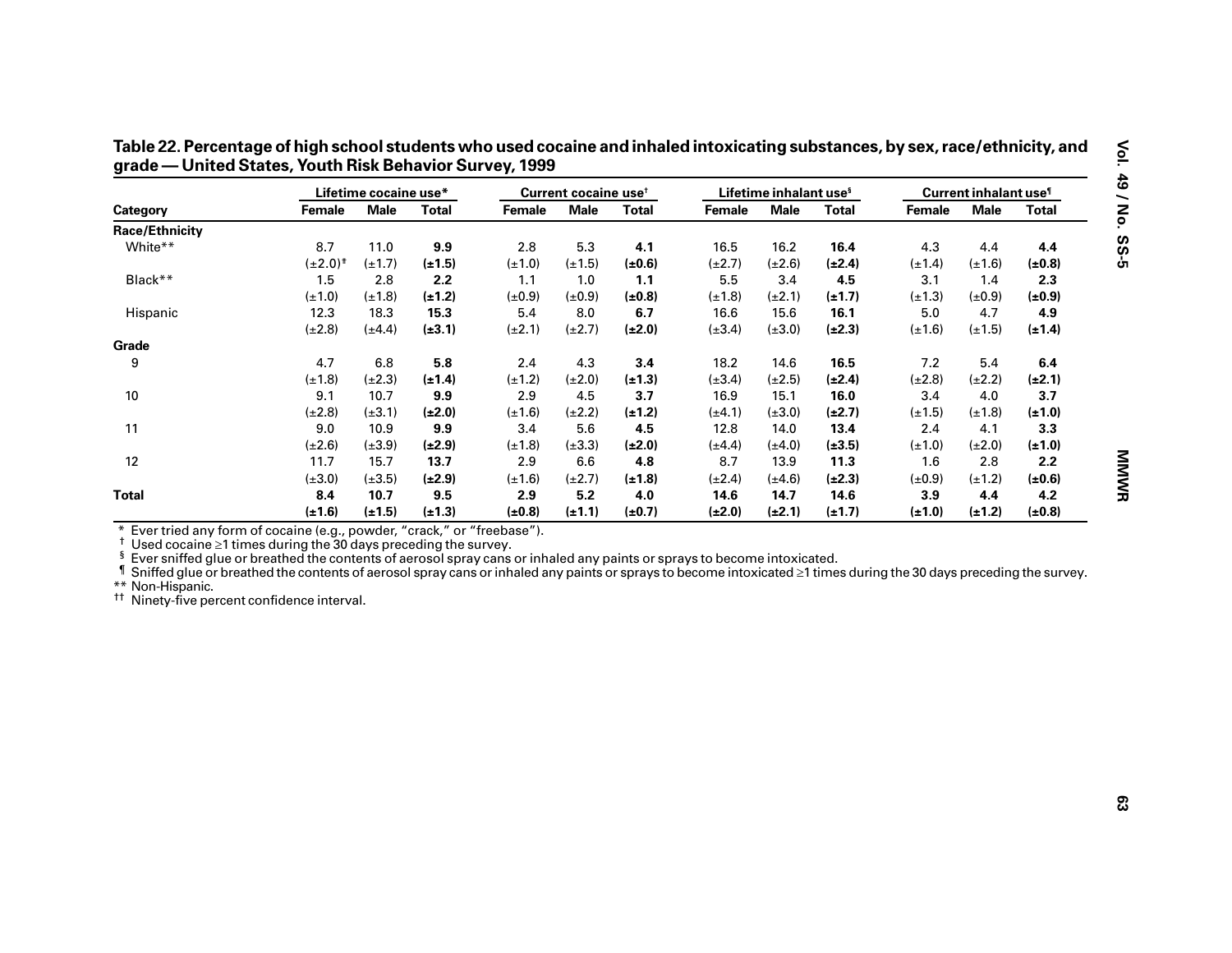|                        |           | Lifetime cocaine use* |              |                | Current cocaine use <sup>t</sup> |              |           | Lifetime inhalant use <sup>s</sup> |              | Current inhalant use <sup>1</sup> |             |              |
|------------------------|-----------|-----------------------|--------------|----------------|----------------------------------|--------------|-----------|------------------------------------|--------------|-----------------------------------|-------------|--------------|
| <b>Site</b>            | Female    | <b>Male</b>           | <b>Total</b> | Female         | <b>Male</b>                      | <b>Total</b> | Female    | <b>Male</b>                        | <b>Total</b> | Female                            | <b>Male</b> | <b>Total</b> |
| <b>STATE SURVEYS</b>   |           |                       |              |                |                                  |              |           |                                    |              |                                   |             |              |
| <b>Weighted Data</b>   |           |                       |              |                |                                  |              |           |                                    |              |                                   |             |              |
| Alabama                | 6.8       | 9.6                   | 8.2          | 2.1            | 4.4                              | 3.2          | 15.9      | 16.1                               | 16.1         | 3.5                               | 5.2         | 4.4          |
| Alaska**               | 8.4       | 8.5                   | 8.8          | 3.3            | 4.3                              | 4.1          | 15.7      | 13.1                               | 14.5         | 3.3                               | 4.8         | 4.3          |
| Arkansas               | 8.7       | 11.7                  | 10.2         | 3.1            | 6.1                              | 4.6          | 16.6      | 16.7                               | 16.7         | 4.5                               | 5.2         | 4.8          |
| Delaware               | 7.0       | 7.3                   | 7.2          | 2.3            | 2.9                              | 2.7          | 12.4      | 11.8                               | 12.2         | 3.9                               | 4.0         | 4.0          |
| Hawaii                 | 6.4       | 9.1                   | 7.8          | 2.4            | 4.1                              | 3.3          | 12.1      | 13.3                               | 12.9         | 3.7                               | 3.5         | 3.9          |
| <b>Massachusetts</b>   | 7.1       | 11.8                  | 9.6          | 2.8            | 5.6                              | 4.3          | 12.2      | 16.5                               | 14.4         | 2.7                               | 5.3         | 4.1          |
| Michigan               | 6.2       | 10.0                  | 8.1          | 2.0            | 4.7                              | 3.4          | 14.8      | 16.5                               | 15.6         | 2.8                               | 5.7         | 4.2          |
| Mississippi            | 5.3       | 6.1                   | 5.7          | 1.4            | 3.0                              | 2.1          | 12.7      | 12.3                               | 12.6         | 4.3                               | 4.8         | 4.5          |
| Missouri               | 5.9       | 9.3                   | 7.7          | 1.8            | 3.5                              | 2.7          | 10.7      | 14.7                               | 12.8         | 2.2                               | 3.6         | 3.0          |
| Montana                | 8.9       | 10.5                  | 9.8          | 3.8            | 4.2                              | 4.0          | 16.1      | 17.0                               | 16.5         | 3.4                               | 5.4         | 4.4          |
| Nevada                 | 13.2      | 12.6                  | 13.0         | 4.3            | 5.0                              | 4.9          | 18.4      | 19.5                               | 19.0         | 3.6                               | 6.2         | 5.1          |
| New York               | 6.0       | 7.5                   | 6.8          | 2.4            | 3.6                              | 3.0          | 11.0      | 12.6                               | 11.8         | 3.1                               | 4.3         | 3.7          |
| North Dakota           | 8.1       | 8.5                   | 8.3          | $NA^{\dagger}$ | <b>NA</b>                        | <b>NA</b>    | 16.2      | 14.8                               | 15.5         | 3.6                               | 3.9         | 3.7          |
| Ohio                   | 7.5       | 8.2                   | 7.8          | 3.0            | 3.8                              | 3.4          | 14.3      | 19.7                               | 17.1         | 3.4                               | 5.1         | 4.3          |
| South Carolina         | 5.4       | 9.4                   | 7.4          | 2.4            | 4.6                              | 3.5          | 12.5      | 15.8                               | 14.2         | 3.4                               | 4.9         | 4.1          |
| South Dakota           | 7.7       | 10.1                  | 8.9          | 2.2            | 4.4                              | 3.3          | 14.1      | 14.8                               | 14.4         | <b>NA</b>                         | <b>NA</b>   | <b>NA</b>    |
| Tennessee**            | 7.0       | 12.0                  | 9.5          | 2.7            | 5.0                              | 3.8          | 18.0      | 20.3                               | 19.2         | 3.7                               | 6.3         | $5.0\,$      |
| Utah                   | 5.4       | 7.2                   | 6.6          | 1.5            | 1.6                              | 1.5          | 13.6      | 12.3                               | 13.1         | 2.9                               | 3.9         | 3.6          |
| Vermont                | <b>NA</b> | <b>NA</b>             | <b>NA</b>    | 3.3            | 7.1                              | 5.4          | <b>NA</b> | <b>NA</b>                          | <b>NA</b>    | 3.8                               | 6.6         | 5.3          |
| West Virginia          | 8.8       | 12.1                  | 10.5         | 2.6            | 6.0                              | 4.4          | 19.6      | 21.2                               | 20.4         | 5.8                               | 7.4         | 6.7          |
| Wisconsin              | 7.5       | 10.1                  | 9.0          | 2.7            | 5.9                              | 4.4          | 14.0      | 18.1                               | 16.2         | 3.1                               | 4.3         | 3.8          |
| Wyoming                | 8.9       | 10.8                  | 9.8          | 3.2            | 4.2                              | 3.7          | 17.1      | 18.3                               | 17.6         | 3.4                               | 5.0         | 4.2          |
| <b>Unweighted Data</b> |           |                       |              |                |                                  |              |           |                                    |              |                                   |             |              |
| Connecticut            | 5.8       | 9.7                   | 8.0          | 2.5            | 4.6                              | 3.6          | 12.1      | 12.4                               | 12.4         | 3.4                               | 3.8         | 3.7          |
| Florida                | 8.7       | 11.1                  | 10.0         | 4.2            | 6.3                              | 5.4          | 12.9      | 14.4                               | 13.8         | 3.5                               | 5.3         | 4.4          |
| Illinois               | 5.9       | 7.2                   | 6.6          | 1.6            | 3.4                              | 2.6          | 13.0      | 15.4                               | 14.4         | 3.8                               | 5.5         | 4.7          |
| lowa                   | 6.1       | 7.8                   | 6.9          | 1.8            | 4.3                              | 3.0          | 11.9      | 14.2                               | 13.0         | 2.0                               | 4.4         | 3.2          |
| Kentucky               | 7.8       | 9.5                   | 8.8          | 3.1            | 5.0                              | 4.1          | 18.9      | 17.2                               | 18.2         | 5.4                               | 5.9         | 5.7          |
| Louisiana**            | 5.0       | 8.8                   | 6.8          | 1.6            | 4.9                              | 3.2          | 14.6      | 12.9                               | 13.8         | 3.2                               | 4.3         | 3.7          |
| Maine                  | 6.5       | 10.5                  | 8.4          | 2.4            | 5.4                              | 3.8          | 14.3      | 17.9                               | 16.0         | 3.6                               | 7.8         | 5.6          |
| Nebraska               | 6.0       | 7.8                   | 6.8          | 2.2            | 2.5                              | 2.3          | 11.0      | 15.0                               | 12.9         | 2.7                               | 4.4         | 3.5          |
| New Hampshire          | 8.9       | 11.0                  | 9.9          | 2.8            | 4.1                              | 3.4          | 19.2      | 19.8                               | 19.4         | 3.7                               | 6.8         | 5.2          |
| New Jersey             | 5.5       | 9.3                   | 7.3          | 1.6            | 3.3                              | 2.4          | 15.7      | 15.5                               | 15.6         | 3.5                               | 5.2         | 4.3          |
| New Mexico             | 16.6      | 17.7                  | 17.2         | 7.1            | 9.8                              | 8.5          | 20.4      | 18.5                               | 19.5         | 6.6                               | 6.1         | 6.5          |

**— selected U.S. sites, Youth Risk Behavior Surveys, 1999**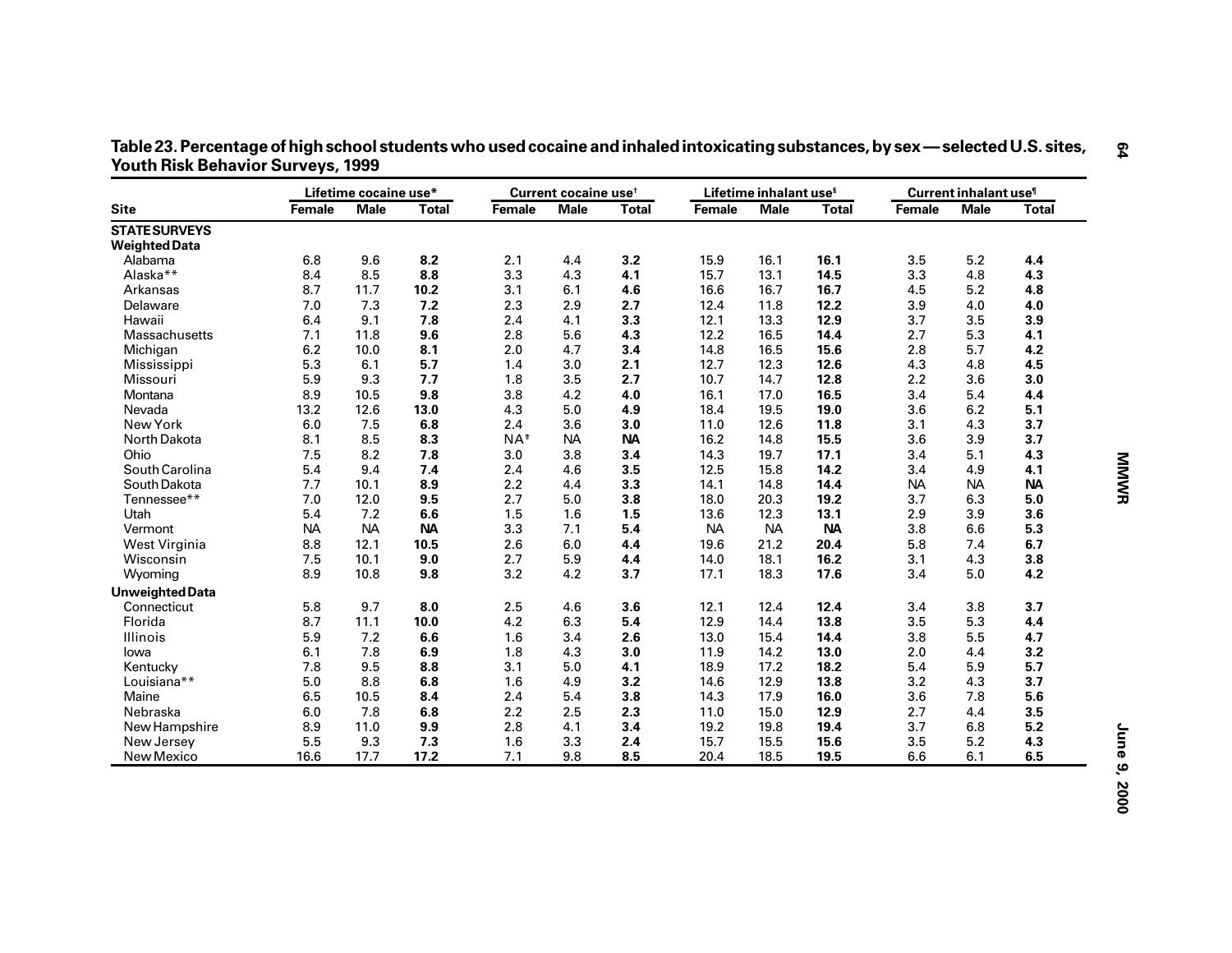| Table 23. (Continued) Percentage of high school students who used cocaine and inhaled intoxicating substances, by sex - |  |
|-------------------------------------------------------------------------------------------------------------------------|--|
| selected U.S. sites, Youth Risk Behavior Surveys, 1999                                                                  |  |

|                                                                                                                                                                                                                                                                                                                                                                                                      |           | Lifetime cocaine use* |              |                                                                                    | Current cocaine use <sup>t</sup> |              |        |             | Lifetime inhalant use <sup>s</sup> |        |             | Current inhalant use <sup>1</sup> |  |  |
|------------------------------------------------------------------------------------------------------------------------------------------------------------------------------------------------------------------------------------------------------------------------------------------------------------------------------------------------------------------------------------------------------|-----------|-----------------------|--------------|------------------------------------------------------------------------------------|----------------------------------|--------------|--------|-------------|------------------------------------|--------|-------------|-----------------------------------|--|--|
| <b>Site</b>                                                                                                                                                                                                                                                                                                                                                                                          | Female    | <b>Male</b>           | <b>Total</b> | Female                                                                             | <b>Male</b>                      | <b>Total</b> | Female | <b>Male</b> | <b>Total</b>                       | Female | <b>Male</b> | <b>Total</b>                      |  |  |
| <b>LOCAL SURVEYS</b>                                                                                                                                                                                                                                                                                                                                                                                 |           |                       |              |                                                                                    |                                  |              |        |             |                                    |        |             |                                   |  |  |
| <b>Weighted Data</b>                                                                                                                                                                                                                                                                                                                                                                                 |           |                       |              |                                                                                    |                                  |              |        |             |                                    |        |             |                                   |  |  |
| <b>Boston</b>                                                                                                                                                                                                                                                                                                                                                                                        | 1.8       | 5.7                   | 3.8          | 0.8                                                                                | 3.5                              | 2.1          | 6.6    | 7.5         | 7.0                                | 1.6    | 2.4         | 2.0                               |  |  |
| Chicago                                                                                                                                                                                                                                                                                                                                                                                              | 2.9       | 7.2                   | 5.1          | 1.0                                                                                | 4.2                              | 2.7          | 7.6    | 9.0         | 8.5                                | 2.4    | 4.2         | 3.4                               |  |  |
| Dallas                                                                                                                                                                                                                                                                                                                                                                                               | 7.2       | 10.6                  | 8.8          | 2.8                                                                                | 5.6                              | 4.1          | 13.0   | 13.1        | 13.1                               | 3.3    | 4.1         | 3.6                               |  |  |
| Detroit                                                                                                                                                                                                                                                                                                                                                                                              | 1.9       | 4.8                   | 3.4          | 1.6                                                                                | 2.6                              | 2.0          | 5.2    | 7.5         | 6.4                                | 2.5    | 3.5         | 3.3                               |  |  |
| District of Columbia                                                                                                                                                                                                                                                                                                                                                                                 | 2.3       | 3.2                   | 2.8          | 0.7                                                                                | 1.9                              | 1.3          | 5.8    | 6.3         | 6.1                                | 1.9    | 2.3         | 2.1                               |  |  |
| Ft. Lauderdale                                                                                                                                                                                                                                                                                                                                                                                       | 7.8       | 4.9                   | 6.4          | 2.9                                                                                | 2.2                              | 2.6          | 8.9    | 9.5         | 9.2                                | 2.4    | 4.0         | 3.2                               |  |  |
| Houston                                                                                                                                                                                                                                                                                                                                                                                              | 6.1       | 10.3                  | 8.7          | 2.1                                                                                | 5.1                              | 3.7          | 7.2    | 8.1         | 7.8                                | 2.3    | 1.9         | 2.1                               |  |  |
| Miami                                                                                                                                                                                                                                                                                                                                                                                                | 8.2       | 11.1                  | 9.8          | 2.8                                                                                | 7.2                              | $5.2$        | 9.6    | 11.9        | 10.9                               | 3.0    | 4.8         | 4.0                               |  |  |
| New Orleans                                                                                                                                                                                                                                                                                                                                                                                          | 1.7       | 5.6                   | 3.5          | 1.2                                                                                | 3.8                              | 2.4          | 7.4    | 8.5         | 8.0                                | 3.1    | 4.2         | 3.6                               |  |  |
| New York City                                                                                                                                                                                                                                                                                                                                                                                        | 2.9       | 3.7                   | 3.3          | 1.2                                                                                | 2.2                              | $1.7$        | 10.0   | 8.5         | 9.3                                | 3.6    | 2.7         | 3.1                               |  |  |
| Palm Beach                                                                                                                                                                                                                                                                                                                                                                                           | 7.3       | 12.9                  | 10.3         | 3.1                                                                                | 7.6                              | 5.5          | 9.0    | 16.5        | 12.8                               | 3.1    | 7.6         | 5.4                               |  |  |
| Philadelphia                                                                                                                                                                                                                                                                                                                                                                                         | 3.5       | 4.6                   | 4.3          | 1.5                                                                                | 2.4                              | 2.1          | 6.0    | 7.4         | 6.9                                | 2.1    | 1.9         | 2.2                               |  |  |
| San Diego                                                                                                                                                                                                                                                                                                                                                                                            | 8.2       | 8.6                   | 8.4          | 2.3                                                                                | 4.1                              | 3.2          | 12.9   | 10.5        | 11.7                               | 4.2    | 4.0         | 4.1                               |  |  |
| Seattle                                                                                                                                                                                                                                                                                                                                                                                              | <b>NA</b> | <b>NA</b>             | <b>NA</b>    | <b>NA</b>                                                                          | <b>NA</b>                        | <b>NA</b>    | 9.0    | 8.0         | 8.7                                | 2.5    | 2.4         | 2.6                               |  |  |
| <b>Unweighted Data</b>                                                                                                                                                                                                                                                                                                                                                                               |           |                       |              |                                                                                    |                                  |              |        |             |                                    |        |             |                                   |  |  |
| San Bernardino                                                                                                                                                                                                                                                                                                                                                                                       | 6.0       | 9.0                   | 7.4          | 1.4                                                                                | 4.4                              | 2.7          | 11.3   | 14.3        | 12.6                               | 2.1    | 5.0         | 3.4                               |  |  |
| San Francisco                                                                                                                                                                                                                                                                                                                                                                                        | 4.0       | 5.7                   | 4.8          | 1.2                                                                                | 2.0                              | 1.6          | 9.1    | 8.8         | 9.0                                | 2.3    | 4.0         | 3.1                               |  |  |
| Ever tried any form of cocaine (e.g., powder, "crack," and "freebase").                                                                                                                                                                                                                                                                                                                              |           |                       |              |                                                                                    |                                  |              |        |             |                                    |        |             |                                   |  |  |
| $\dagger$ Used cocaine $\geq 1$ times during the 30 days preceding the survey.<br>ş<br>Ever sniffed glue or breathed the contents of aerosol spray cans or inhaled any paints or sprays to become intoxicated.<br>If Sniffed glue or breathed the contents of aerosol spray cans or inhaled any paints or sprays to become intoxicated one or more times during the 30 days preceding<br>the survey. |           |                       |              | ** Survey did not include students from one of the state's large school districts. |                                  |              |        |             |                                    |        |             |                                   |  |  |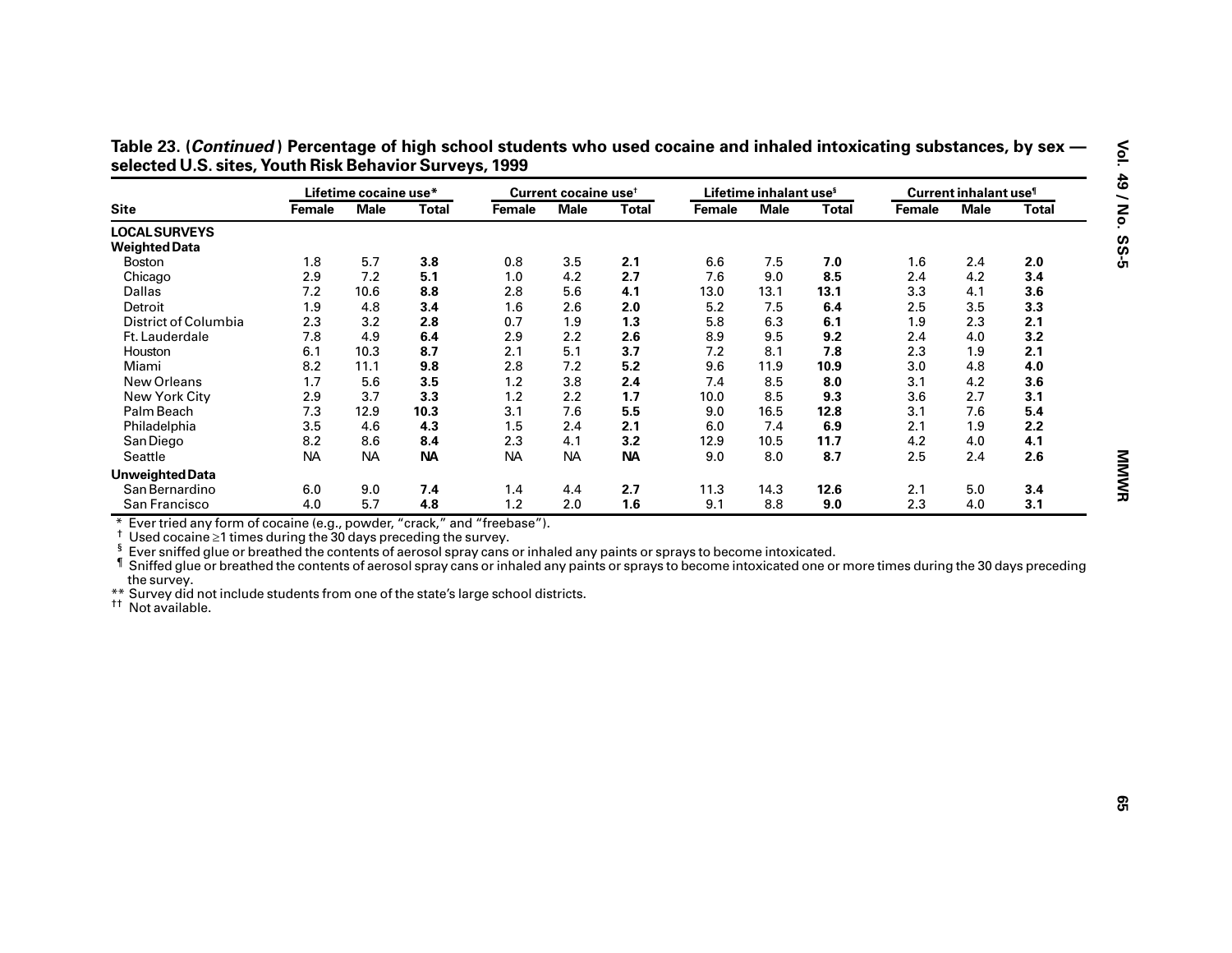|                                                                                                                                                                                                                                                                                                                                                                                                                                                                     |                                                                                                                                                    | Lifetime heroin use |              | Lifetime methamphetamine use                                                                                                                                  |             |              | Lifetime illegal steroid use |             |              | Lifetime injecting illegal drug use |             |              |
|---------------------------------------------------------------------------------------------------------------------------------------------------------------------------------------------------------------------------------------------------------------------------------------------------------------------------------------------------------------------------------------------------------------------------------------------------------------------|----------------------------------------------------------------------------------------------------------------------------------------------------|---------------------|--------------|---------------------------------------------------------------------------------------------------------------------------------------------------------------|-------------|--------------|------------------------------|-------------|--------------|-------------------------------------|-------------|--------------|
| Category                                                                                                                                                                                                                                                                                                                                                                                                                                                            | Female                                                                                                                                             | <b>Male</b>         | <b>Total</b> | <b>Female</b>                                                                                                                                                 | <b>Male</b> | <b>Total</b> | Female                       | <b>Male</b> | <b>Total</b> | Female                              | <b>Male</b> | <b>Total</b> |
| <b>Race/Ethnicity</b>                                                                                                                                                                                                                                                                                                                                                                                                                                               |                                                                                                                                                    |                     |              |                                                                                                                                                               |             |              |                              |             |              |                                     |             |              |
| White**                                                                                                                                                                                                                                                                                                                                                                                                                                                             | 1.3                                                                                                                                                | 3.4                 | 2.4          | 9.6                                                                                                                                                           | 10.9        | 10.3         | 2.6                          | 5.5         | 4.1          | 0.7                                 | 2.4         | 1.6          |
|                                                                                                                                                                                                                                                                                                                                                                                                                                                                     | $(\pm 0.5)^{+}$                                                                                                                                    | $(\pm 1.2)$         | $(\pm 0.7)$  | $(\pm 1.2)$                                                                                                                                                   | $(\pm 2.2)$ | $(\pm 1.4)$  | $(\pm 1.0)$                  | $(\pm 1.4)$ | $(\pm 1.0)$  | $(\pm 0.3)$                         | $(\pm 0.9)$ | $(\pm 0.4)$  |
| Black**                                                                                                                                                                                                                                                                                                                                                                                                                                                             | 0.8                                                                                                                                                | 1.6                 | 1.2          | 1.3                                                                                                                                                           | 2.2         | 1.7          | 0.9                          | 3.6         | 2.2          | 0.5                                 | 1.3         | 0.9          |
|                                                                                                                                                                                                                                                                                                                                                                                                                                                                     | $(\pm 0.7)$                                                                                                                                        | $(\pm 1.1)$         | $(\pm 0.8)$  | $(\pm 0.9)$                                                                                                                                                   | $(\pm 1.2)$ | $(\pm 0.8)$  | $(\pm 0.8)$                  | $(\pm 1.2)$ | $(\pm 0.8)$  | $(\pm 0.5)$                         | $(\pm 0.7)$ | $(\pm 0.5)$  |
| Hispanic                                                                                                                                                                                                                                                                                                                                                                                                                                                            | 2.0                                                                                                                                                | 3.1                 | 2.5          | 11.6                                                                                                                                                          | 11.0        | 11.3         | 3.4                          | 4.9         | 4.1          | 1.2                                 | 2.3         | 1.8          |
|                                                                                                                                                                                                                                                                                                                                                                                                                                                                     | $(\pm 1.1)$                                                                                                                                        | $(\pm 1.4)$         | $(\pm 0.9)$  | $(\pm 4.4)$                                                                                                                                                   | $(\pm 4.2)$ | $(\pm 4.1)$  | $(\pm 1.4)$                  | $(\pm 2.1)$ | $(\pm 1.4)$  | $(\pm 0.9)$                         | $(\pm 1.0)$ | $(\pm 0.8)$  |
| Grade                                                                                                                                                                                                                                                                                                                                                                                                                                                               |                                                                                                                                                    |                     |              |                                                                                                                                                               |             |              |                              |             |              |                                     |             |              |
| 9                                                                                                                                                                                                                                                                                                                                                                                                                                                                   | 0.8                                                                                                                                                | 3.1                 | 2.0          | $6.4\,$                                                                                                                                                       | 6.2         | 6.3          | 3.1                          | 6.2         | 4.7          | 0.7                                 | 2.5         | 1.6          |
|                                                                                                                                                                                                                                                                                                                                                                                                                                                                     | $(\pm 0.5)$                                                                                                                                        | $(\pm 1.8)$         | $(\pm 1.0)$  | $(\pm 1.5)$                                                                                                                                                   | $(\pm 2.0)$ | $(\pm 1.4)$  | $(\pm 1.3)$                  | $(\pm 2.2)$ | $(\pm 1.4)$  | $(\pm 0.6)$                         | $(\pm 1.3)$ | $(\pm 0.6)$  |
| 10                                                                                                                                                                                                                                                                                                                                                                                                                                                                  | 1.4                                                                                                                                                | 2.3                 | 1.8          | 8.1                                                                                                                                                           | 10.5        | 9.3          | 2.3                          | 4.8         | 3.6          | 0.6                                 | 1.9         | $1.2$        |
|                                                                                                                                                                                                                                                                                                                                                                                                                                                                     | $(\pm 0.8)$                                                                                                                                        | $(\pm 1.1)$         | $(\pm 0.7)$  | $(\pm 2.1)$                                                                                                                                                   | $(\pm 3.3)$ | $(\pm 1.8)$  | $(\pm 1.5)$                  | $(\pm 2.0)$ | $(\pm 1.5)$  | $(\pm 0.3)$                         | $(\pm 1.0)$ | $(\pm 0.5)$  |
| 11                                                                                                                                                                                                                                                                                                                                                                                                                                                                  | 1.3                                                                                                                                                | $3.8\,$             | 2.6          | 9.0                                                                                                                                                           | 11.3        | 10.1         | 1.7                          | 4.3         | 3.0          | 0.6                                 | 3.3         | 2.0          |
|                                                                                                                                                                                                                                                                                                                                                                                                                                                                     | $(\pm 0.7)$                                                                                                                                        | $(\pm 2.4)$         | $(\pm 1.3)$  | $(\pm 2.8)$                                                                                                                                                   | $(\pm 3.3)$ | $(\pm 2.4)$  | $(\pm 1.0)$                  | $(\pm 1.3)$ | $(\pm 0.8)$  | $(\pm 0.4)$                         | $(\pm 2.4)$ | $(\pm 1.2)$  |
| 12                                                                                                                                                                                                                                                                                                                                                                                                                                                                  | 1.8                                                                                                                                                | 4.8                 | 3.3          | 10.6                                                                                                                                                          | 12.4        | 11.5         | $1.2$                        | 5.3         | 3.3          | 0.9                                 | 3.7         | 2.3          |
|                                                                                                                                                                                                                                                                                                                                                                                                                                                                     | $(\pm 0.8)$                                                                                                                                        | $(\pm 1.5)$         | (±0.8)       | $(\pm 2.9)$                                                                                                                                                   | $(\pm 3.1)$ | $(\pm 2.6)$  | $(\pm 0.8)$                  | $(\pm 1.6)$ | $(\pm 0.9)$  | $(\pm 0.7)$                         | $(\pm 1.5)$ | $(\pm 0.9)$  |
| <b>Total</b>                                                                                                                                                                                                                                                                                                                                                                                                                                                        | 1.3                                                                                                                                                | 3.5                 | 2.4          | 8.4                                                                                                                                                           | 9.9         | 9.1          | 2.2                          | 5.2         | 3.7          | 0.7                                 | 2.8         | 1.8          |
|                                                                                                                                                                                                                                                                                                                                                                                                                                                                     | $(\pm 0.4)$                                                                                                                                        | $(\pm 1.0)$         | (±0.6)       | $(\pm 1.3)$                                                                                                                                                   | $(\pm 1.6)$ | $(\pm 1.1)$  | $(\pm 0.7)$                  | $(\pm 1.0)$ | $(\pm 0.7)$  | $(\pm 0.3)$                         | $(\pm 0.8)$ | $(\pm 0.4)$  |
| Ever used methamphetamines (also called "speed," "crystal," "crank," or "ice").<br>ş<br>Ever used illegal steroids.<br>Ever injected illegal drugs. Students were classified as injecting-drug users only if they a) reported injecting-drug use not prescribed by a physician and b) answered<br>"one or more times" to any of the following questions: "During your life, how many times have you used any form of cocaine including powder, crack, or freebase?" | "During your life, how many times have you used heroin (also called smack, junk, or China White)?" "During your life, how many times have you used |                     |              | methamphetamines (also called speed, crystal, crank, or ice)?" Or, "During your life, how many times have you taken steroid pills or shots without a doctor's |             |              |                              |             |              |                                     |             |              |

**— United States, Youth Risk Behavior Survey, 1999**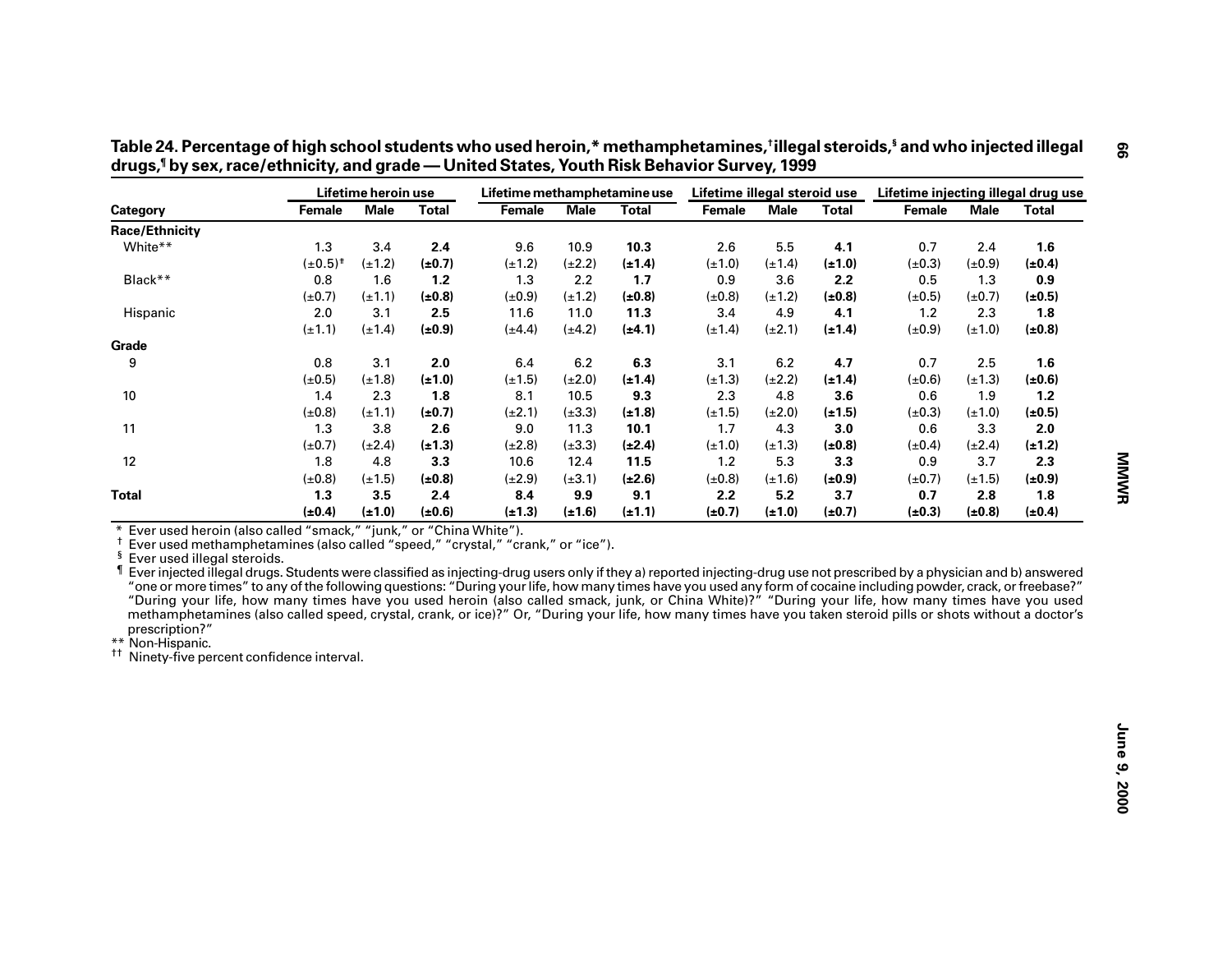|                        |                   | Lifetime heroin use |              | Lifetime methamphetamine use |             |              | Lifetime illegal steroid use |             |              |           | Lifetime injecting<br>illegal drug use |              |
|------------------------|-------------------|---------------------|--------------|------------------------------|-------------|--------------|------------------------------|-------------|--------------|-----------|----------------------------------------|--------------|
| <b>Site</b>            | Female            | <b>Male</b>         | <b>Total</b> | Female                       | <b>Male</b> | <b>Total</b> | Female                       | <b>Male</b> | <b>Total</b> | Female    | <b>Male</b>                            | <b>Total</b> |
| <b>STATE SURVEYS</b>   |                   |                     |              |                              |             |              |                              |             |              |           |                                        |              |
| <b>Weighted Data</b>   |                   |                     |              |                              |             |              |                              |             |              |           |                                        |              |
| Alabama                | 1.5               | 4.7                 | 3.1          | 10.7                         | 11.0        | 10.8         | 3.9                          | 6.5         | 5.3          | 1.2       | 4.5                                    | 3.0          |
| Alaska <sup>**</sup>   | 2.7               | 4.6                 | 3.9          | 10.5                         | 10.5        | 10.9         | 3.6                          | 5.9         | 5.0          | 2.1       | 4.3                                    | 3.5          |
| Arkansas               | 2.8               | 5.8                 | 4.3          | 12.9                         | 15.0        | 13.9         | 3.1                          | 6.9         | 5.0          | 2.3       | 5.3                                    | 3.8          |
| Delaware               | 2.8               | 3.5                 | 3.3          | 6.8                          | 6.9         | 7.0          | 2.3                          | 3.9         | 3.2          | 1.7       | 2.8                                    | 2.3          |
| Hawaii                 | 1.8               | 2.6                 | 2.3          | 6.2                          | 9.4         | 7.7          | 1.8                          | 3.2         | 2.5          | 0.5       | 2.5                                    | 1.6          |
| Massachusetts          | 2.4               | 4.9                 | 3.8          | 6.6                          | 9.8         | 8.3          | 3.2                          | 5.9         | 4.6          | 1.6       | 3.6                                    | 2.7          |
| Michigan               | 2.6               | 4.7                 | 3.6          | 9.3                          | 8.8         | 9.0          | 2.5                          | 5.6         | 4.0          | 1.6       | 3.1                                    | 2.3          |
| Mississippi            | 1.3               | 2.9                 | 2.1          | 5.4                          | 7.4         | 6.3          | 2.6                          | 6.4         | 4.4          | 1.0       | 2.7                                    | 1.8          |
| Missouri               | 1.0               | 3.0                 | 2.1          | 7.3                          | 9.1         | 8.2          | 1.9                          | 4.8         | 3.5          | 1.2       | 2.7                                    | 2.0          |
| Montana                | 1.8               | 3.5                 | 2.8          | 13.6                         | 13.5        | 13.5         | 2.6                          | 5.3         | 4.1          | 1.3       | 3.5                                    | 2.4          |
| Nevada                 | 2.0               | 3.9                 | 3.0          | 15.6                         | 16.7        | 16.2         | 2.7                          | 5.1         | 4.0          | 1.7       | 4.3                                    | 3.0          |
| New York               | 1.8               | 3.5                 | 2.6          | 5.9                          | 6.9         | 6.4          | 2.0                          | 5.4         | 3.7          | 1.2       | 2.7                                    | 2.0          |
| North Dakota           | 2.0               | 3.6                 | 2.8          | 11.7                         | 9.4         | 10.5         | 1.3                          | 3.6         | 2.5          | 2.0       | 2.8                                    | 2.4          |
| Ohio                   | 1.8               | 3.2                 | 2.5          | 9.2                          | 10.2        | 9.8          | 2.5                          | 5.9         | 4.2          | 1.1       | 3.4                                    | 2.3          |
| South Carolina         | 2.0               | 4.7                 | 3.4          | 7.2                          | 8.8         | 8.0          | 2.4                          | 6.7         | 4.6          | 1.2       | 4.3                                    | 2.8          |
| South Dakota           | $NA$ <sup>#</sup> | <b>NA</b>           | <b>NA</b>    | 8.5                          | 12.1        | 10.4         | 1.4                          | 4.8         | 3.2          | 1.4       | 3.6                                    | 2.5          |
| Tennessee**            | 1.5               | 3.0                 | 2.2          | 10.0                         | 10.5        | 10.2         | 3.0                          | 8.1         | 5.6          | 1.4       | 3.0                                    | 2.2          |
| Utah                   | 3.4               | 3.2                 | 3.3          | 6.4                          | 7.7         | 7.3          | 3.5                          | 4.9         | 4.3          | 1.2       | 3.1                                    | 2.3          |
| Vermont                | 2.4               | 6.0                 | 4.3          | 8.1                          | 12.2        | 10.3         | 3.4                          | 7.0         | 5.3          | <b>NA</b> | <b>NA</b>                              | <b>NA</b>    |
| West Virginia          | 1.2               | 4.7                 | 3.1          | 13.2                         | 15.4        | 14.3         | 3.2                          | 7.0         | 5.3          | 1.7       | 4.5                                    | 3.2          |
| Wisconsin              | 1.5               | 4.4                 | 3.1          | 8.6                          | 9.9         | 9.5          | 2.1                          | 4.3         | 3.4          | 0.9       | 3.2                                    | 2.3          |
| Wyoming                | 2.3               | 3.5                 | 2.9          | 12.2                         | 13.1        | 12.6         | 3.3                          | 6.3         | 4.9          | 1.9       | 3.7                                    | 2.8          |
| <b>Unweighted Data</b> |                   |                     |              |                              |             |              |                              |             |              |           |                                        |              |
| Connecticut            | 2.9               | 4.0                 | 3.7          | 4.9                          | 7.6         | 6.5          | 2.2                          | 5.6         | 4.1          | 1.6       | 3.0                                    | 2.4          |
| Florida                | 4.3               | 6.1                 | 5.2          | 8.5                          | 11.6        | 10.1         | 2.7                          | 6.8         | 4.9          | 2.2       | 5.1                                    | 3.7          |
| <b>Illinois</b>        | 1.4               | 1.9                 | 1.7          | 5.4                          | 8.1         | 6.8          | 1.7                          | 3.4         | 2.7          | 0.6       | 2.2                                    | 1.5          |
| lowa                   | 1.2               | 3.7                 | 2.4          | 8.9                          | 8.3         | 8.6          | 2.3                          | 4.4         | 3.3          | 0.9       | 2.6                                    | $1.7$        |
| Kentucky               | 2.3               | 4.5                 | 3.5          | 13.5                         | 11.7        | 12.7         | 3.1                          | 6.9         | 5.1          | 1.7       | 4.1                                    | 3.0          |
| Louisiana**            | 0.9               | 6.0                 | 3.4          | 6.8                          | 10.9        | 8.9          | 3.0                          | 8.4         | 5.6          | 1.1       | 5.0                                    | 3.0          |
| Maine                  | 2.5               | 5.9                 | 4.2          | 8.2                          | 11.8        | 9.9          | 4.5                          | 7.9         | 6.1          | 2.2       | 4.6                                    | 3.3          |
| Nebraska               | 1.3               | 2.5                 | 1.9          | 7.4                          | 8.3         | 7.8          | 1.8                          | 3.5         | 2.6          | 1.1       | 2.6                                    | 1.8          |
| New Hampshire          | 2.6               | 3.7                 | 3.1          | 11.8                         | 12.4        | 12.0         | 3.6                          | 5.1         | 4.3          | 1.9       | 3.2                                    | 2.5          |
| New Jersey             | 2.1               | 4.6                 | 3.4          | 5.1                          | 7.7         | 6.3          | 0.7                          | 3.7         | 2.1          | 0.2       | 2.9                                    | 1.5          |
| New Mexico             | 3.8               | 6.4                 | 5.1          | 16.9                         | 13.3        | 15.3         | 4.5                          | 7.2         | 5.9          | 3.6       | 5.4                                    | 4.5          |

# Table 25. Percentage of high school students who used heroin,\* methamphetamines,†illegal steroids,§ and who injected illegal<br>drugs,¶by sex — selected U.S. sites, Youth Risk Behavior Surveys, 1999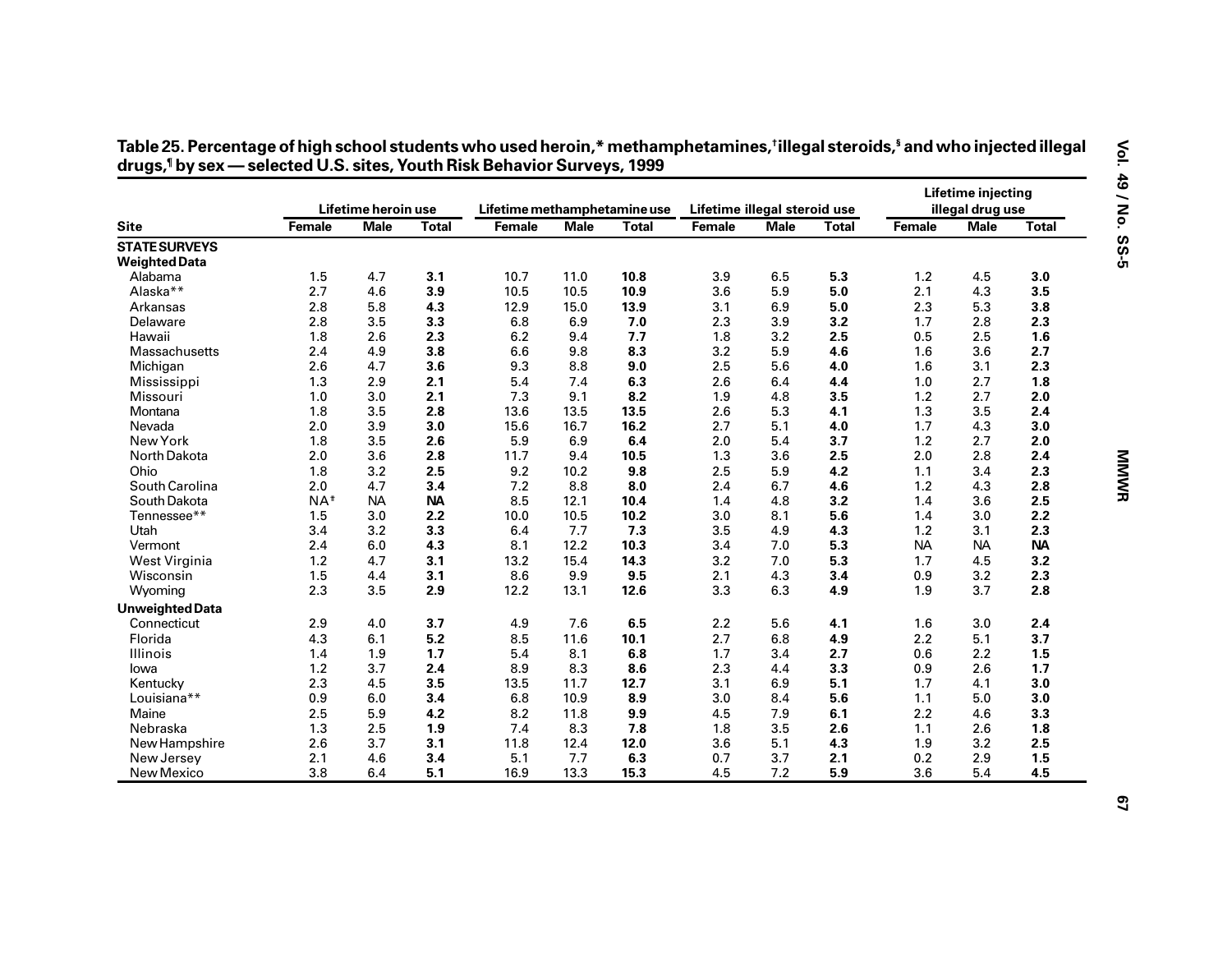| <b>Site</b>                                                                                                                                                                                                                                                                                                                                                                                                                                                                                                                                                                                                                                                                                                                                                                                                                                                                                                                                                                 | Lifetime heroin use |             |              | Lifetime methamphetamine use |             |              | Lifetime illegal steroid use |             |              |        | <b>Lifetime injecting</b><br>illegal drug use |              |
|-----------------------------------------------------------------------------------------------------------------------------------------------------------------------------------------------------------------------------------------------------------------------------------------------------------------------------------------------------------------------------------------------------------------------------------------------------------------------------------------------------------------------------------------------------------------------------------------------------------------------------------------------------------------------------------------------------------------------------------------------------------------------------------------------------------------------------------------------------------------------------------------------------------------------------------------------------------------------------|---------------------|-------------|--------------|------------------------------|-------------|--------------|------------------------------|-------------|--------------|--------|-----------------------------------------------|--------------|
|                                                                                                                                                                                                                                                                                                                                                                                                                                                                                                                                                                                                                                                                                                                                                                                                                                                                                                                                                                             | Female              | <b>Male</b> | <b>Total</b> | Female                       | <b>Male</b> | <b>Total</b> | Female                       | <b>Male</b> | <b>Total</b> | Female | <b>Male</b>                                   | <b>Total</b> |
| <b>LOCAL SURVEYS</b>                                                                                                                                                                                                                                                                                                                                                                                                                                                                                                                                                                                                                                                                                                                                                                                                                                                                                                                                                        |                     |             |              |                              |             |              |                              |             |              |        |                                               |              |
| <b>Weighted Data</b>                                                                                                                                                                                                                                                                                                                                                                                                                                                                                                                                                                                                                                                                                                                                                                                                                                                                                                                                                        |                     |             |              |                              |             |              |                              |             |              |        |                                               |              |
| <b>Boston</b>                                                                                                                                                                                                                                                                                                                                                                                                                                                                                                                                                                                                                                                                                                                                                                                                                                                                                                                                                               | 0.5                 | 2.3         | 1.4          | 2.4                          | 3.6         | 3.1          | 1.1                          | 3.7         | 2.5          | 0.4    | 0.8                                           | 0.6          |
| Chicago                                                                                                                                                                                                                                                                                                                                                                                                                                                                                                                                                                                                                                                                                                                                                                                                                                                                                                                                                                     | 1.0                 | 4.8         | 3.1          | 2.1                          | 5.8         | 4.2          | 1.4                          | 5.0         | 3.4          | 0.6    | 4.2                                           | 2.5          |
| <b>Dallas</b>                                                                                                                                                                                                                                                                                                                                                                                                                                                                                                                                                                                                                                                                                                                                                                                                                                                                                                                                                               | 1.7                 | 2.0         | 1.8          | 4.6                          | 6.2         | 5.4          | 2.4                          | 4.0         | 3.2          | 0.8    | 1.4                                           | 1.1          |
| Detroit                                                                                                                                                                                                                                                                                                                                                                                                                                                                                                                                                                                                                                                                                                                                                                                                                                                                                                                                                                     | 2.5                 | 4.7         | 3.6          | 2.2                          | 5.2         | 3.8          | 3.1                          | 5.0         | 4.1          | 1.2    | 3.6                                           | 2.5          |
| District of Columbia                                                                                                                                                                                                                                                                                                                                                                                                                                                                                                                                                                                                                                                                                                                                                                                                                                                                                                                                                        | 1.1                 | 1.9         | 1.5          | 1.5                          | 2.3         | 1.9          | 1.1                          | 1.6         | 1.4          | 0.8    | 1.5                                           | $1.1$        |
| Ft. Lauderdale                                                                                                                                                                                                                                                                                                                                                                                                                                                                                                                                                                                                                                                                                                                                                                                                                                                                                                                                                              | 3.3                 | 2.9         | 3.1          | 6.1                          | 5.8         | 5.9          | 2.3                          | 3.5         | 2.9          | 1.4    | 2.2                                           | 1.8          |
| Houston                                                                                                                                                                                                                                                                                                                                                                                                                                                                                                                                                                                                                                                                                                                                                                                                                                                                                                                                                                     | 1.2                 | 2.7         | 2.0          | 3.0                          | 4.4         | 4.1          | 2.7                          | 3.6         | 3.2          | 1.0    | 1.8                                           | 1.4          |
| Miami                                                                                                                                                                                                                                                                                                                                                                                                                                                                                                                                                                                                                                                                                                                                                                                                                                                                                                                                                                       | 2.3                 | 4.7         | 3.7          | 4.4                          | 6.6         | 5.6          | 2.2                          | 5.8         | 4.2          | 1.2    | 3.9                                           | 2.7          |
| New Orleans                                                                                                                                                                                                                                                                                                                                                                                                                                                                                                                                                                                                                                                                                                                                                                                                                                                                                                                                                                 | 2.3                 | 6.0         | 4.0          | 2.7                          | 6.5         | 4.5          | 2.9                          | 6.1         | 4.4          | 1.5    | 5.0                                           | 3.1          |
| New York City                                                                                                                                                                                                                                                                                                                                                                                                                                                                                                                                                                                                                                                                                                                                                                                                                                                                                                                                                               | 0.7                 | 1.3         | 1.0          | 3.2                          | 2.6         | 2.9          | 1.5                          | 4.0         | 2.7          | 0.4    | 1.3                                           | $0.8\,$      |
| Palm Beach                                                                                                                                                                                                                                                                                                                                                                                                                                                                                                                                                                                                                                                                                                                                                                                                                                                                                                                                                                  | 2.9                 | 7.4         | 5.3          | 7.3                          | 13.2        | 10.3         | 3.0                          | 8.4         | 5.8          | 1.3    | 6.8                                           | 4.1          |
| Philadelphia                                                                                                                                                                                                                                                                                                                                                                                                                                                                                                                                                                                                                                                                                                                                                                                                                                                                                                                                                                | 1.8                 | 3.0         | 2.4          | 4.8                          | 5.3         | 5.1          | 4.0                          | 3.7         | 3.8          | 1.0    | 2.3                                           | 1.6          |
| San Diego                                                                                                                                                                                                                                                                                                                                                                                                                                                                                                                                                                                                                                                                                                                                                                                                                                                                                                                                                                   | 1.7                 | 3.5         | 2.6          | 9.7                          | 8.7         | 9.2          | 3.1                          | 3.6         | 3.4          | 0.8    | 2.1                                           | 1.5          |
| Seattle                                                                                                                                                                                                                                                                                                                                                                                                                                                                                                                                                                                                                                                                                                                                                                                                                                                                                                                                                                     | 3.1                 | 2.1         | 2.8          | 6.9                          | 6.0         | 6.7          | <b>NA</b>                    | <b>NA</b>   | <b>NA</b>    | 0.7    | 1.6                                           | 1.4          |
|                                                                                                                                                                                                                                                                                                                                                                                                                                                                                                                                                                                                                                                                                                                                                                                                                                                                                                                                                                             |                     |             |              |                              |             |              |                              |             |              |        |                                               |              |
| <b>Unweighted Data</b>                                                                                                                                                                                                                                                                                                                                                                                                                                                                                                                                                                                                                                                                                                                                                                                                                                                                                                                                                      |                     |             |              |                              |             |              |                              |             |              |        |                                               |              |
| San Bernardino                                                                                                                                                                                                                                                                                                                                                                                                                                                                                                                                                                                                                                                                                                                                                                                                                                                                                                                                                              | 1.4                 | 4.7         | 2.8          | 9.3                          | 11.8        | 10.5         | 2.3                          | 7.6         | 4.7          | 0.9    | 2.8                                           | 1.8          |
| San Francisco                                                                                                                                                                                                                                                                                                                                                                                                                                                                                                                                                                                                                                                                                                                                                                                                                                                                                                                                                               | <b>NA</b>           | <b>NA</b>   | <b>NA</b>    | <b>NA</b>                    | <b>NA</b>   | <b>NA</b>    | 1.2                          | 3.2         | 2.2          | 0.5    | 1.2                                           | 0.9          |
| Ever used heroin (also called "smack," "junk," or "China White").<br>Ť.<br>Ever used methamphetamines (also called "speed," "crystal," "crank," or "ice").<br>ş<br>Ever used illegal steroids.<br>Ever injected illegal drugs. Students were classified as injecting-drug users only if they a) reported injecting-drug use not prescribed by a physician and b) answered<br>one or more times to any of the following questions: "During your life, how many times have you used any form of cocaine including powder, crack, or freebase?"<br>"During your life, how many times have you used heroin (also called smack, junk, or China White)?" "During your life, how many times have you used<br>methamphetamines (also called speed, crystal, crank, or ice)?" Or, "During your life, how many times have you taken steroid pills or shots without a doctor's<br>prescription?"<br>** Survey did not include students from one of the state's large school districts. |                     |             |              |                              |             |              |                              |             |              |        |                                               |              |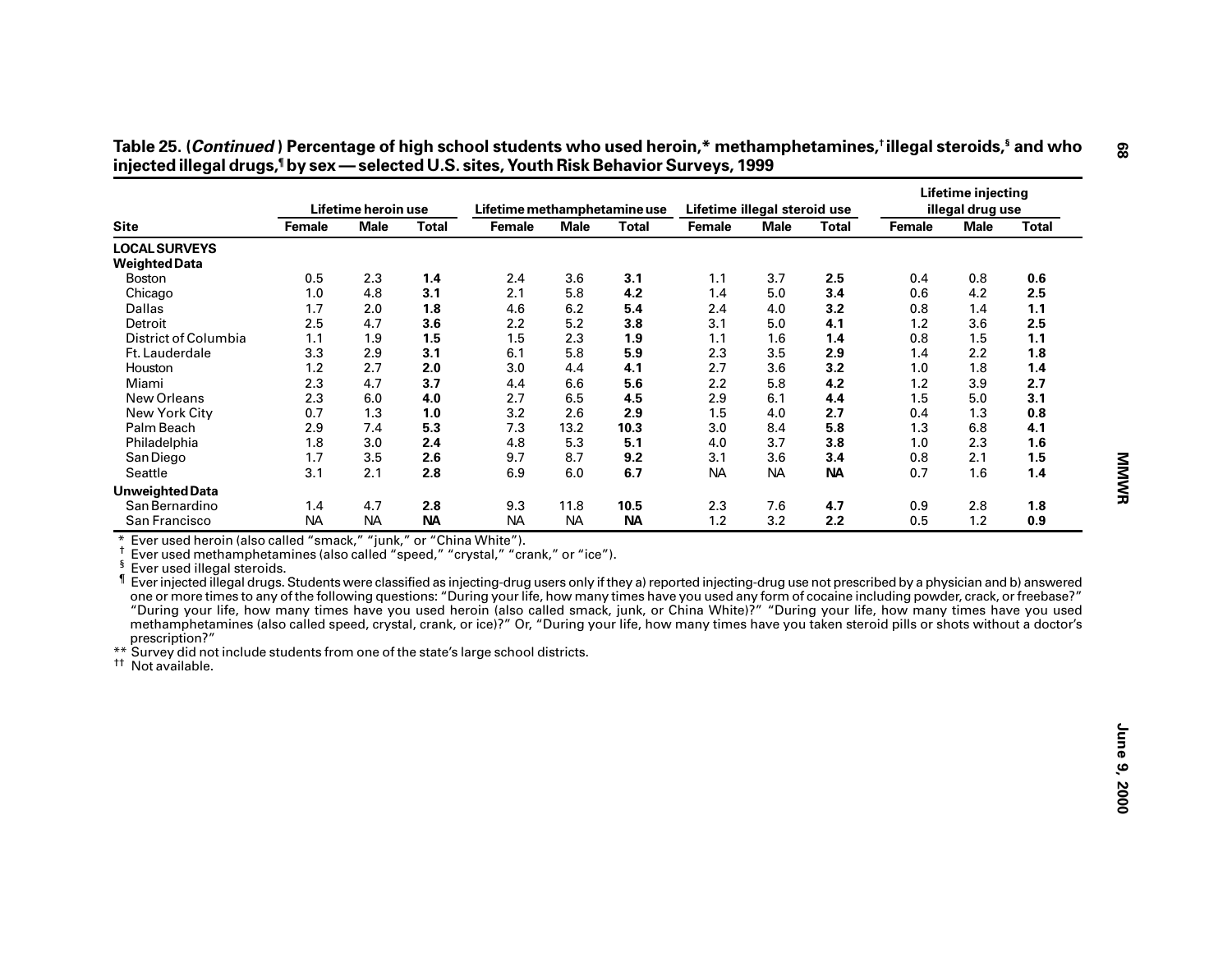|                                                                                                   |                 | Smoked a whole cigarette |              |                                    |             |              |                                     |              |              |
|---------------------------------------------------------------------------------------------------|-----------------|--------------------------|--------------|------------------------------------|-------------|--------------|-------------------------------------|--------------|--------------|
|                                                                                                   |                 | before age 13 years      |              | Drank alcohol before age 13 years* |             |              | Tried marijuana before age 13 years |              |              |
| Category                                                                                          | Female          | <b>Male</b>              | <b>Total</b> | Female                             | <b>Male</b> | <b>Total</b> | Female                              | <b>Male</b>  | <b>Total</b> |
| <b>Race/Ethnicity</b>                                                                             |                 |                          |              |                                    |             |              |                                     |              |              |
| White <sup>t</sup>                                                                                | 22.6            | 29.5                     | 26.2         | 25.2                               | 34.1        | 29.9         | 6.8                                 | 11.9         | 9.4          |
|                                                                                                   | $(\pm 3.0)^{s}$ | $(\pm 3.1)$              | $(\pm 2.3)$  | $(\pm 2.5)$                        | $(\pm 3.8)$ | $(\pm 2.8)$  | $(\pm 1.7)$                         | $(\pm 2.1)$  | $(\pm 1.4)$  |
| Black <sup>+</sup>                                                                                | 12.9            | 16.1                     | 14.4         | 26.5                               | 44.3        | 35.2         | 7.7                                 | 22.2         | 14.8         |
|                                                                                                   | $(\pm 3.9)$     | $(\pm 3.5)$              | $(\pm 2.9)$  | $(\pm 5.9)$                        | $(\pm 9.6)$ | $(\pm 6.6)$  | $(\pm 3.2)$                         | $(\pm 11.4)$ | $(\pm 6.4)$  |
| Hispanic                                                                                          | 21.0            | 29.5                     | 25.1         | 30.7                               | 39.7        | 35.1         | 8.9                                 | 19.1         | 13.9         |
|                                                                                                   | $(\pm 3.6)$     | $(\pm 3.9)$              | $(\pm 2.5)$  | $(\pm 3.3)$                        | $(\pm 4.6)$ | $(\pm 2.8)$  | $(\pm 2.5)$                         | $(\pm 4.1)$  | $(\pm 2.6)$  |
| Grade                                                                                             |                 |                          |              |                                    |             |              |                                     |              |              |
| 9                                                                                                 | 22.8            | 31.1                     | 27.0         | 37.7                               | 42.8        | 40.4         | 8.9                                 | 16.4         | 12.7         |
|                                                                                                   | $(\pm 4.7)$     | $(\pm 6.0)$              | $(\pm 3.8)$  | $(\pm 4.0)$                        | $(\pm 7.0)$ | $(\pm 4.2)$  | $(\pm 3.3)$                         | $(\pm 2.9)$  | $(\pm 2.5)$  |
| $10\,$                                                                                            | 27.6            | 29.5                     | 28.5         | 30.9                               | 40.3        | 35.6         | 10.2                                | 15.2         | 12.6         |
|                                                                                                   | $(\pm 4.2)$     | $(\pm 5.2)$              | $(\pm 3.6)$  | $(\pm 4.1)$                        | $(\pm 5.4)$ | $(\pm 4.0)$  | $(\pm 2.4)$                         | $(\pm 5.3)$  | $(\pm 3.1)$  |
| 11                                                                                                | 20.1            | 22.2                     | 21.1         | 20.0                               | 32.2        | 26.2         | $6.0\,$                             | 12.9         | 9.5          |
|                                                                                                   | $(\pm 4.1)$     | $(\pm 4.0)$              | $(\pm 2.9)$  | $(\pm 2.7)$                        | $(\pm 4.5)$ | $(\pm 3.1)$  | $(\pm 1.9)$                         | $(\pm 4.5)$  | $(\pm 2.8)$  |
| 12                                                                                                | 16.7            | 24.8                     | 20.7         | 16.0                               | 32.3        | 24.3         | 6.0                                 | 13.1         | 9.5          |
|                                                                                                   | $(\pm 4.2)$     | $(\pm 5.4)$              | $(\pm 3.7)$  | $(\pm 3.6)$                        | $(\pm 7.2)$ | $(\pm 4.5)$  | $(\pm 2.5)$                         | $(\pm 5.5)$  | $(\pm 3.4)$  |
| <b>Total</b>                                                                                      | 22.1            | 27.3                     | 24.7         | 26.8                               | 37.4        | 32.2         | 8.0                                 | 14.5         | 11.3         |
|                                                                                                   | $(\pm 2.2)$     | $(\pm 2.4)$              |              | $(\pm 2.1)$                        |             |              | $(\pm 1.6)$                         | $(\pm 2.7)$  | $(\pm 1.8)$  |
| * More than a few sips.<br>Non-Hispanic.<br><sup>§</sup> Ninety-five percent confidence interval. |                 |                          | $(\pm 1.9)$  |                                    | $(\pm 3.7)$ | $(\pm 2.4)$  |                                     |              |              |

Table 26. Percentage of high school students who initiated drug-related behaviors before age 13 years, by sex, race/ethnicity, and<br>grade — United States, Youth Risk Behavior Survey, 1999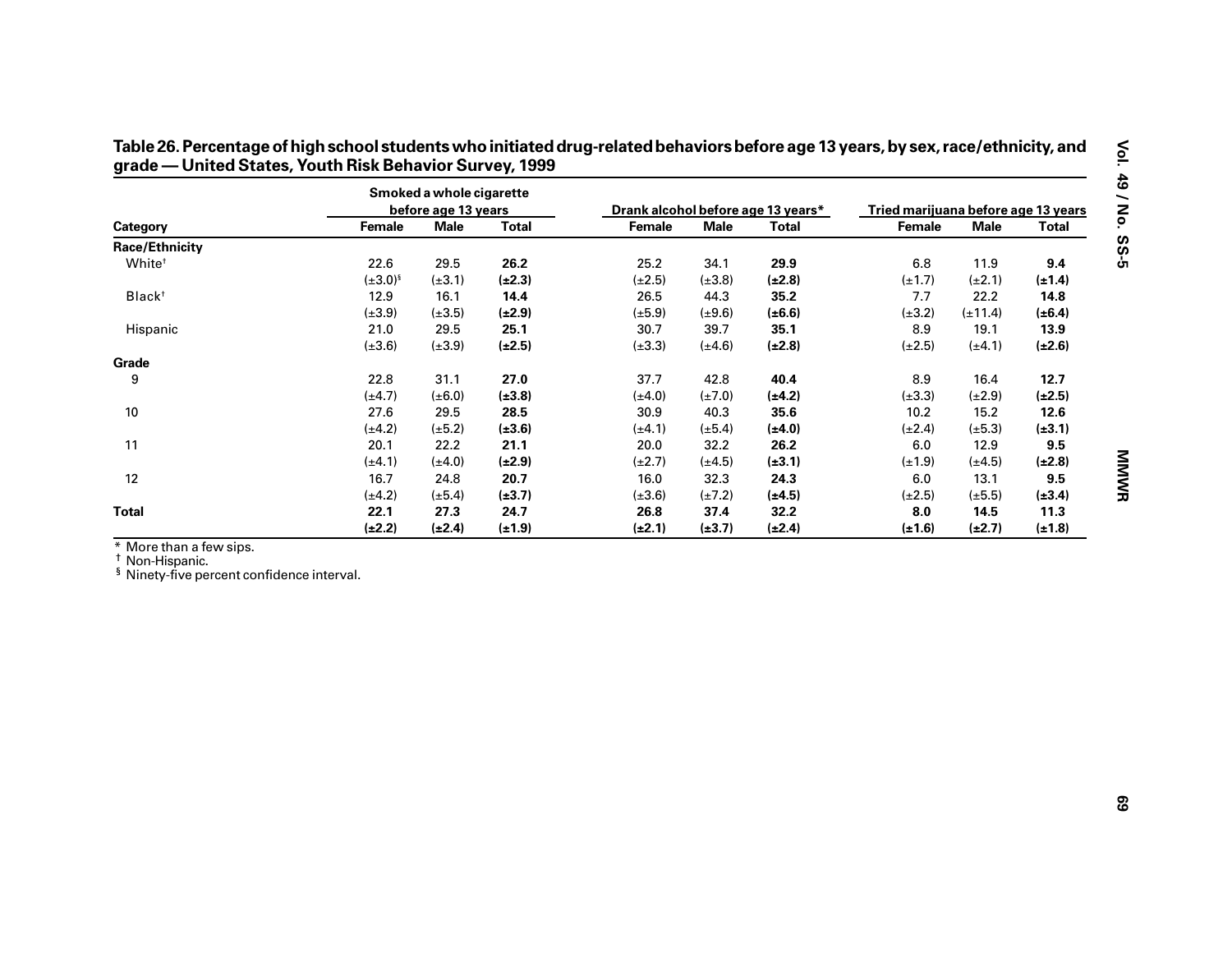|                        |        | Smoked a whole cigarette<br>before age 13 years |              | Drank alcohol before age 13 years* |             |              | Tried marijuana before age 13 years |             |              |
|------------------------|--------|-------------------------------------------------|--------------|------------------------------------|-------------|--------------|-------------------------------------|-------------|--------------|
| <b>Site</b>            | Female | <b>Male</b>                                     | <b>Total</b> | Female                             | <b>Male</b> | <b>Total</b> | Female                              | <b>Male</b> | <b>Total</b> |
| <b>STATE SURVEYS</b>   |        |                                                 |              |                                    |             |              |                                     |             |              |
| <b>Weighted Data</b>   |        |                                                 |              |                                    |             |              |                                     |             |              |
| Alabama                | 21.3   | 33.7                                            | 27.7         | 22.9                               | 37.8        | 30.7         | 5.5                                 | 14.0        | 9.8          |
| Alaska <sup>+</sup>    | 31.9   | 33.0                                            | 33.0         | 29.7                               | 37.1        | 34.0         | 14.6                                | 18.7        | 17.0         |
| Arkansas               | 28.8   | 31.1                                            | 30.0         | 28.8                               | 37.8        | 33.4         | 7.7                                 | 16.4        | 12.1         |
| Delaware               | 26.4   | 27.3                                            | 26.9         | 27.6                               | 35.6        | 31.8         | 10.4                                | 14.7        | 12.7         |
| Hawaii                 | 26.6   | 27.5                                            | 27.1         | 29.2                               | 38.1        | 33.6         | 11.1                                | 18.8        | 14.8         |
| Massachusetts          | 21.7   | 25.1                                            | 23.4         | 25.0                               | 33.7        | 29.5         | 8.9                                 | 15.8        | 12.5         |
| Michigan               | 23.3   | 30.2                                            | 26.7         | 28.1                               | 36.4        | 32.2         | 8.6                                 | 16.1        | 12.3         |
| Mississippi            | 20.4   | 31.1                                            | 25.8         | 25.8                               | 42.3        | 33.9         | 4.5                                 | 12.2        | 8.3          |
| Missouri               | 21.4   | 28.7                                            | 25.2         | 27.4                               | 39.3        | 33.5         | 10.0                                | 16.9        | 13.6         |
| Montana                | 20.8   | 28.2                                            | 24.7         | 26.4                               | 39.6        | 33.4         | 8.5                                 | 14.8        | 11.8         |
| Nevada                 | 24.2   | 29.1                                            | 26.9         | 32.0                               | 42.5        | 37.5         | 13.5                                | 18.1        | 15.9         |
| New York               | 20.9   | 23.4                                            | 22.2         | 27.0                               | 35.8        | 31.5         | 5.1                                 | 10.6        | 7.9          |
| North Dakota           | 18.4   | 25.5                                            | 22.0         | 22.1                               | 35.4        | 28.9         | 4.5                                 | 8.3         | 6.5          |
| Ohio                   | 24.6   | 30.7                                            | 27.7         | 24.5                               | 36.1        | 30.4         | 7.3                                 | 12.9        | 10.2         |
| South Carolina         | 22.7   | 31.8                                            | 27.2         | 27.3                               | 40.1        | 33.6         | 7.9                                 | 15.6        | 11.7         |
| South Dakota           | 24.9   | 29.5                                            | 27.2         | 26.4                               | 33.3        | 30.0         | 6.8                                 | 8.7         | 7.7          |
| Tennessee <sup>t</sup> | 23.9   | 34.8                                            | 29.5         | 22.0                               | 33.4        | 27.7         | 6.5                                 | 16.1        | 11.4         |
| Utah                   | 12.7   | 13.7                                            | 13.1         | 15.8                               | 17.8        | 17.0         | 4.9                                 | 7.6         | 6.4          |
| Vermont                | 22.7   | 30.2                                            | 26.6         | 20.4                               | 32.9        | 26.9         | 10.1                                | 18.5        | 14.4         |
| West Virginia          | 27.9   | 39.1                                            | 33.7         | 26.6                               | 37.7        | 32.5         | 9.5                                 | 17.1        | 13.5         |
| Wisconsin              | 25.4   | 33.4                                            | 29.5         | 23.8                               | 36.5        | 30.3         | 9.4                                 | 11.8        | 10.7         |
| Wyoming                | 19.9   | 31.7                                            | 25.9         | 28.5                               | 43.6        | 36.3         | 7.3                                 | 13.7        | 10.6         |
| <b>Unweighted Data</b> |        |                                                 |              |                                    |             |              |                                     |             |              |
| Connecticut            | 19.4   | 28.0                                            | 23.9         | 24.5                               | 33.2        | 29.0         | 9.2                                 | 17.3        | 13.6         |
| Florida                | 21.2   | 27.8                                            | 24.5         | 28.8                               | 36.9        | 33.0         | 7.7                                 | 15.7        | 11.8         |
| Illinois               | 18.1   | 21.7                                            | 19.9         | 22.5                               | 31.5        | 27.1         | 4.8                                 | 9.4         | 7.2          |
| lowa                   | 21.4   | 27.0                                            | 24.2         | 23.7                               | 44.6        | 33.9         | 3.6                                 | 8.0         | 5.7          |
| Kentucky               | 29.8   | 34.6                                            | 32.2         | 27.5                               | 34.0        | 30.7         | 8.9                                 | 12.5        | 10.8         |
| Louisiana <sup>t</sup> | 23.1   | 32.2                                            | 27.6         | 30.0                               | 43.8        | 36.7         | 7.0                                 | 13.0        | 9.9          |
| Maine                  | 24.8   | 32.9                                            | 28.6         | 22.7                               | 37.8        | 29.7         | 8.7                                 | 17.6        | 12.9         |
| Nebraska               | 14.4   | 23.3                                            | 18.6         | 20.2                               | 33.2        | 26.4         | 3.4                                 | 6.8         | 5.0          |
| New Hampshire          | 25.3   | 27.3                                            | 26.2         | 25.3                               | 35.0        | 30.0         | 9.4                                 | 14.9        | 12.0         |
| New Jersey             | 20.1   | 24.4                                            | 22.1         | 23.6                               | 32.2        | 27.7         | 3.7                                 | 7.9         | 5.8          |
| New Mexico             | 27.0   | 34.4                                            | 30.5         | 36.6                               | 43.8        | 40.2         | 16.4                                | 23.0        | 19.6         |

| Table 27. Percentage of high school students who initiated drug-related behaviors before age 13 years, by sex — selected U.S. |  |
|-------------------------------------------------------------------------------------------------------------------------------|--|
| sites, Youth Risk Behavior Surveys, 1999                                                                                      |  |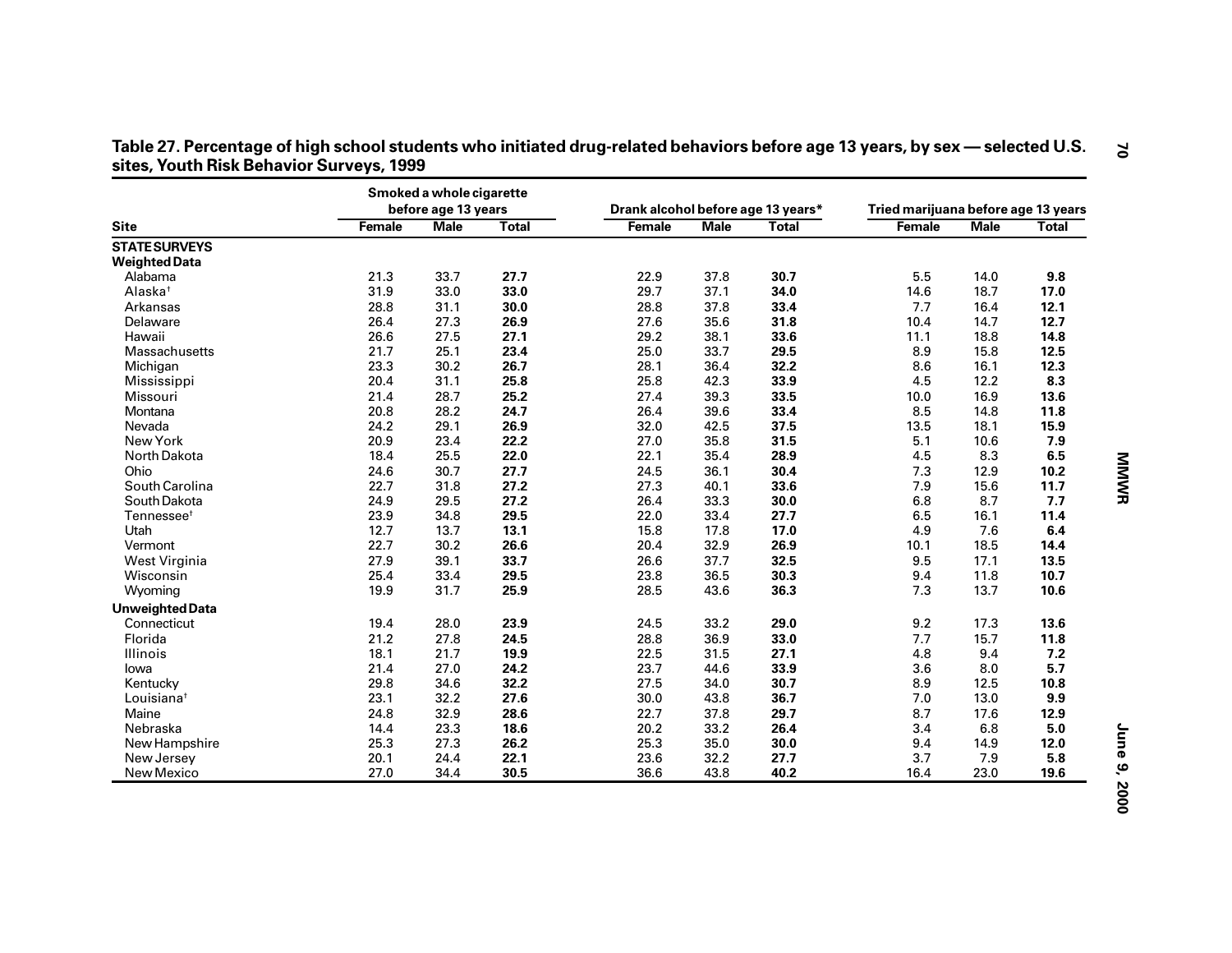|                                                                                              |        | Smoked a whole cigarette<br>before age 13 years |              | Drank alcohol before age 13 years* |             |              | Tried marijuana before age 13 years |             |              |
|----------------------------------------------------------------------------------------------|--------|-------------------------------------------------|--------------|------------------------------------|-------------|--------------|-------------------------------------|-------------|--------------|
| <b>Site</b>                                                                                  | Female | <b>Male</b>                                     | <b>Total</b> | Female                             | <b>Male</b> | <b>Total</b> | Female                              | <b>Male</b> | <b>Total</b> |
| <b>LOCAL SURVEYS</b>                                                                         |        |                                                 |              |                                    |             |              |                                     |             |              |
| <b>Weighted Data</b>                                                                         |        |                                                 |              |                                    |             |              |                                     |             |              |
| Boston                                                                                       | 16.7   | 17.3                                            | 17.0         | 24.1                               | 35.1        | 29.7         | 4.9                                 | 14.1        | 9.4          |
| Chicago                                                                                      | 16.1   | 26.0                                            | 20.9         | 26.2                               | 33.4        | 29.9         | 6.6                                 | 20.1        | 13.2         |
| Dallas                                                                                       | 14.9   | 24.5                                            | 19.8         | 30.1                               | 39.9        | 34.9         | 6.9                                 | 16.9        | 11.9         |
| Detroit                                                                                      | 15.5   | 23.2                                            | 19.3         | 26.4                               | 39.1        | 32.3         | 10.4                                | 19.0        | 14.5         |
| District of Columbia                                                                         | 14.7   | 21.6                                            | 18.0         | 24.8                               | 31.4        | 27.9         | 8.3                                 | 16.8        | 12.3         |
| Ft. Lauderdale                                                                               | 18.5   | 18.2                                            | 18.4         | 27.3                               | 34.3        | 30.8         | 7.7                                 | 12.0        | 9.8          |
| Houston                                                                                      | 13.5   | 27.3                                            | 20.9         | 27.2                               | 36.5        | 32.1         | 7.1                                 | 14.3        | 11.0         |
| Miami                                                                                        | 12.8   | 20.2                                            | 16.5         | 32.1                               | 41.1        | 36.6         | 5.4                                 | 12.8        | 9.2          |
| New Orleans                                                                                  | 14.8   | 19.3                                            | 16.9         | 27.6                               | 32.1        | 29.7         | 6.8                                 | 16.0        | 11.1         |
| New York City                                                                                | 16.8   | 16.8                                            | 16.8         | 26.7                               | 35.5        | 31.0         | $5.2$                               | 8.0         | $\bf 6.5$    |
| Palm Beach                                                                                   | 17.5   | 28.4                                            | 23.0         | 25.4                               | 42.0        | 33.9         | 6.4                                 | 19.1        | 12.9         |
| Philadelphia                                                                                 | 20.4   | 23.0                                            | 22.0         | 29.8                               | 35.2        | 32.7         | 9.0                                 | 16.1        | 12.7         |
| San Diego                                                                                    | 16.2   | 20.6                                            | 18.3         | 27.4                               | 37.5        | 32.3         | 9.8                                 | 14.6        | 12.1         |
| Seattle                                                                                      | 20.9   | 20.0                                            | 20.8         | 24.0                               | 29.7        | 27.1         | 10.5                                | 15.3        | 13.4         |
| <b>Unweighted Data</b>                                                                       |        |                                                 |              |                                    |             |              |                                     |             |              |
| San Bernardino                                                                               | 14.0   | 25.4                                            | 19.0         | 25.8                               | 41.3        | 32.7         | 7.6                                 | 19.4        | 12.8         |
| San Francisco                                                                                |        |                                                 |              | 21.7                               |             |              |                                     |             |              |
| * More than a few sips.                                                                      | 12.8   | 17.8                                            | 15.2         |                                    | 29.9        | 25.4         | 7.7                                 | 8.7         | 8.3          |
| <sup>†</sup> Survey did not include students from one of the state's large school districts. |        |                                                 |              |                                    |             |              |                                     |             |              |
|                                                                                              |        |                                                 |              |                                    |             |              |                                     |             |              |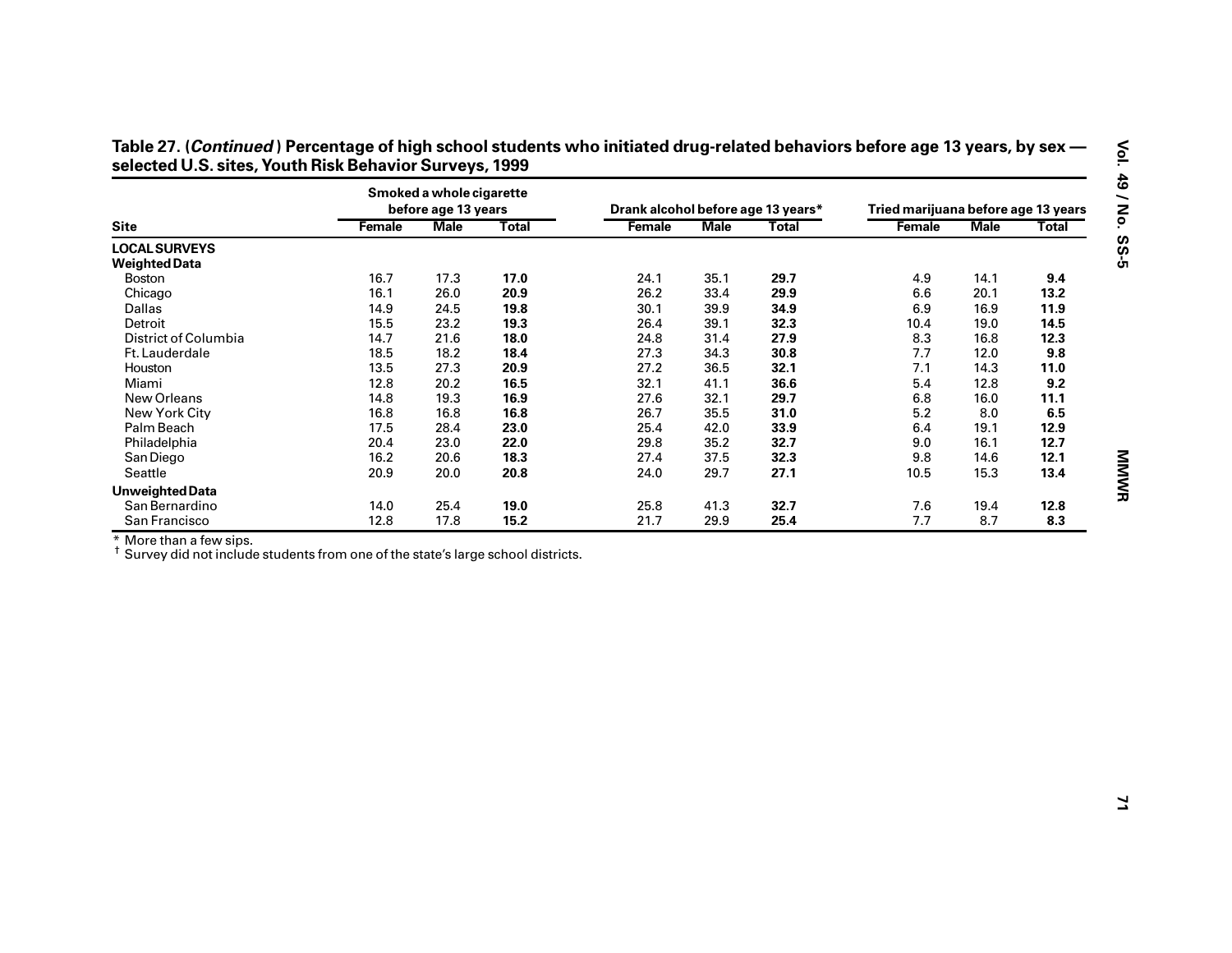|                                                                                                                                                                                                                                                                                                                                                                                         |                     | <b>Cigarette use</b><br>on school property* |                     |                    | on school property <sup>†</sup> | Smokeless tobacco use |                    | Alcohol use<br>on school property <sup>§</sup> |                    |                    | Marijuana use<br>on school property <sup>1</sup> |                    |                     | an illegal drug<br>on school property** | Offered, sold, or given |
|-----------------------------------------------------------------------------------------------------------------------------------------------------------------------------------------------------------------------------------------------------------------------------------------------------------------------------------------------------------------------------------------|---------------------|---------------------------------------------|---------------------|--------------------|---------------------------------|-----------------------|--------------------|------------------------------------------------|--------------------|--------------------|--------------------------------------------------|--------------------|---------------------|-----------------------------------------|-------------------------|
| Category                                                                                                                                                                                                                                                                                                                                                                                | Female              |                                             | Male Total          | Female             | <b>Male</b>                     | <b>Total</b>          | Female Male        |                                                | <b>Total</b>       | Female Male        |                                                  | <b>Total</b>       | Female Male         |                                         | <b>Total</b>            |
| Race/Ethnicity                                                                                                                                                                                                                                                                                                                                                                          |                     |                                             |                     |                    |                                 |                       |                    |                                                |                    |                    |                                                  |                    |                     |                                         |                         |
| White <sup>#</sup>                                                                                                                                                                                                                                                                                                                                                                      | 14.7                | 16.5                                        | 15.6                | 0.1                | 11.4                            | 5.9                   | 3.4                | 6.1                                            | 4.8                | 3.6                | 9.2                                              | 6.5                | 24.1                | 33.2                                    | 28.8                    |
|                                                                                                                                                                                                                                                                                                                                                                                         | $(\pm 2.5)^{55}$    | $(\pm 2.9)$                                 | $(\pm 2.4)$         | $(\pm 0.1)$        | $(\pm 5.3)$                     | $(\pm 2.8)$           | $(\pm 0.8)$        | $(\pm 1.7)$                                    | $(\pm 1.1)$        | $(\pm 0.9)$        | $(\pm 3.0)$                                      | $(\pm 1.7)$        | $(\pm 3.3)$         | $(\pm 4.0)$                             | $(\pm 2.9)$             |
| Black <sup>#</sup>                                                                                                                                                                                                                                                                                                                                                                      | 5.8                 | 7.7                                         | 6.7                 | 0.1                | 0.9                             | 0.5                   | 2.6                | 6.2                                            | 4.3                | 4.9                | 9.8                                              | 7.2                | 20.9                | 30.1                                    | 25.3                    |
|                                                                                                                                                                                                                                                                                                                                                                                         | $(\pm 4.2)$         | $(\pm 2.7)$                                 | $(\pm 3.2)$         | $(\pm 0.2)$        | $(\pm 0.7)$                     | $(\pm 0.4)$           | $(\pm 1.4)$        | $(\pm 1.9)$                                    | $(\pm 1.0)$        | $(\pm 1.8)$        | $(\pm 3.2)$                                      | $(\pm 2.2)$        | $(\pm 5.6)$         | $(\pm 3.8)$                             | $(\pm 4.0)$             |
| Hispanic                                                                                                                                                                                                                                                                                                                                                                                | 10.6                | 15.3                                        | 12.9                | 1.5                | 3.5                             | 2.5                   | 6.7                | 7.3                                            | 7.0                | 6.9                | 14.7                                             | 10.7               | 29.5                | 44.4                                    | 36.9                    |
|                                                                                                                                                                                                                                                                                                                                                                                         | $(\pm 2.5)$         | $(\pm 3.9)$                                 | $(\pm 2.6)$         | $(\pm 1.5)$        | $(\pm 2.4)$                     | $(\pm 1.4)$           | $(\pm 1.9)$        | $(\pm 2.4)$                                    | $(\pm 1.6)$        | $(\pm 2.2)$        | $(\pm 3.4)$                                      | $(\pm 2.4)$        | $(\pm 3.4)$         | $(\pm 5.5)$                             | $(\pm 3.7)$             |
| Grade                                                                                                                                                                                                                                                                                                                                                                                   |                     |                                             |                     |                    |                                 |                       |                    |                                                |                    |                    |                                                  |                    |                     |                                         |                         |
| 9                                                                                                                                                                                                                                                                                                                                                                                       | 11.7                | 11.9                                        | 11.8                | 0.3                | 6.6                             | 3.5                   | 4.5                | 4.1                                            | 4.4                | 4.4                | 8.7                                              | $6.6\,$            | 23.5                | 31.6                                    | 27.6                    |
|                                                                                                                                                                                                                                                                                                                                                                                         | $(\pm 2.4)$         | $(\pm 3.4)$                                 | $(\pm 1.9)$         | $(\pm 0.3)$        | $(\pm 4.6)$                     | $(\pm 2.4)$           | $(\pm 1.5)$        | $(\pm 1.7)$                                    | $(\pm 1.1)$        | $(\pm 1.6)$        | $(\pm 3.2)$                                      | $(\pm 2.0)$        | $(\pm 5.8)$         | $(\pm 4.5)$                             | $(\pm 5.0)$             |
| 10                                                                                                                                                                                                                                                                                                                                                                                      | 15.4                | 14.4                                        | 14.9                | 0.3                | 8.1                             | 4.2                   | 4.1                | 6.0                                            | 5.0                | 3.8                | 11.4                                             | 7.6                | 26.9                | 37.5                                    | 32.1                    |
|                                                                                                                                                                                                                                                                                                                                                                                         | $(\pm 4.0)$         | $(\pm 4.3)$                                 | $(\pm 3.7)$         | $(\pm 0.3)$        | $(\pm 3.8)$                     | $(\pm 2.0)$           | $(\pm 1.1)$        | $(\pm 2.1)$                                    | $(\pm 1.3)$        | $(\pm 1.7)$        | $(\pm 4.0)$                                      | $(\pm 2.1)$        | $(\pm 4.3)$         | $(\pm 5.6)$                             | $(\pm 3.9)$             |
| 11                                                                                                                                                                                                                                                                                                                                                                                      | 13.7                | 14.8                                        | 14.2                | 0.2                | 7.8                             | 4.0                   | 2.9                | 6.5                                            | 4.7                | 4.9                | 9.2                                              | 7.0                | 28.4                | 33.9                                    | 31.1                    |
|                                                                                                                                                                                                                                                                                                                                                                                         | $(\pm 3.1)$         | $(\pm 4.1)$                                 | $(\pm 2.2)$         | $(\pm 0.2)$        | $(\pm 2.9)$                     | $(\pm 1.5)$           | $(\pm 1.1)$        | $(\pm 1.6)$                                    | $(\pm 1.0)$        | $(\pm 1.8)$        | $(\pm 2.5)$                                      | $(\pm 1.5)$        | $(\pm 4.7)$         | $(\pm 6.8)$                             | $(\pm 4.2)$             |
| 12                                                                                                                                                                                                                                                                                                                                                                                      | 11.7                | 18.2                                        | 14.9                | 0.2                | 9.5                             | 4.9                   | 2.4                | 7.6                                            | 5.0                | 4.2                | 10.4                                             | 7.3                | 24.4                | 36.7                                    | 30.5                    |
|                                                                                                                                                                                                                                                                                                                                                                                         | $(\pm 5.0)$         | $(\pm 5.2)$                                 | $(\pm 4.6)$         | $(\pm 0.3)$        | $(\pm 5.8)$                     | $(\pm 3.0)$           | $(\pm 1.3)$        | $(\pm 2.9)$                                    | $(\pm 1.7)$        | $(\pm 2.0)$        | $(\pm 3.8)$                                      | $(\pm 2.3)$        | $(\pm 4.1)$         | $(\pm 4.6)$                             | $(\pm 2.3)$             |
|                                                                                                                                                                                                                                                                                                                                                                                         |                     |                                             |                     |                    |                                 |                       |                    |                                                |                    |                    |                                                  |                    |                     |                                         |                         |
|                                                                                                                                                                                                                                                                                                                                                                                         |                     |                                             |                     |                    |                                 |                       |                    |                                                |                    |                    |                                                  |                    |                     |                                         |                         |
| <b>Total</b><br>Smoked cigarettes on ≥1 of the 30 days preceding the survey.<br>∗<br>Used chewing tobacco or snuff on $\geq 1$ of the 30 days preceding the survey.<br>ş<br>Drank alcohol on ≥1 of the 30 days preceding the survey.<br>Used marijuana $\geq 1$ times during the 30 days preceding the survey.<br>** During the 12 months preceding the survey.<br>tt.<br>Non-Hispanic. | 13.2<br>$(\pm 2.0)$ | 14.8<br>$(\pm 2.0)$                         | 14.0<br>$(\pm 1.9)$ | 0.3<br>$(\pm 0.2)$ | 8.1<br>$(\pm 3.5)$              | 4.2<br>$(\pm 1.8)$    | 3.6<br>$(\pm 0.7)$ | 6.1<br>$(\pm 1.1)$                             | 4.9<br>$(\pm 0.7)$ | 4.4<br>$(\pm 0.8)$ | 10.1<br>$(\pm 2.6)$                              | 7.2<br>$(\pm 1.4)$ | 25.7<br>$(\pm 2.4)$ | 34.7<br>$(\pm 3.3)$                     | 30.2<br>$(\pm 2.4)$     |

## **— United States, Youth Risk Behavior Survey, 1999**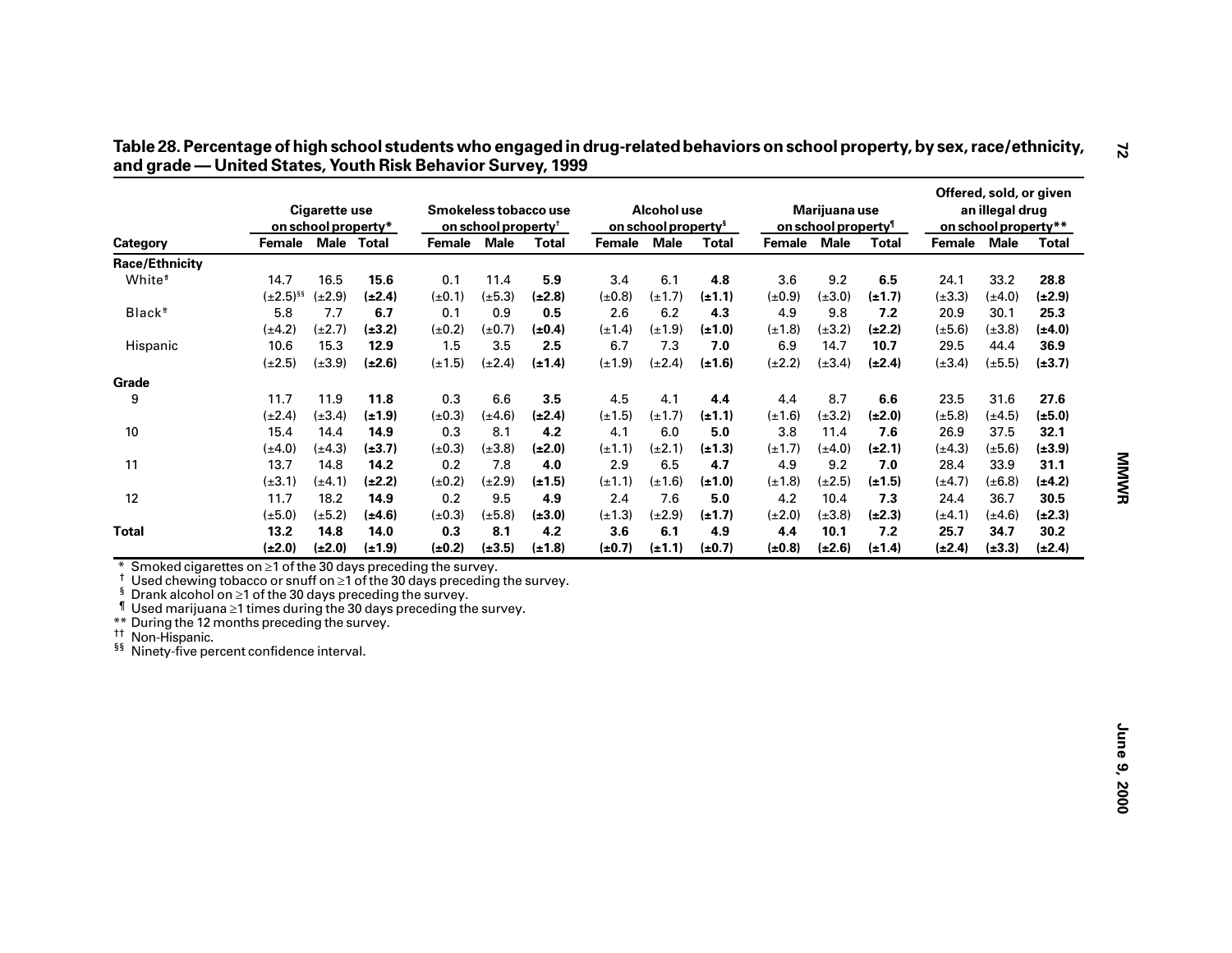|                                              | on school property* | Cigarette use |              | use on school property <sup>†</sup> | Smokeless tobacco |           |        | Alcohol use<br>on school property <sup>§</sup> |       |        | Marijuana use<br>on school property <sup>1</sup> |              | Offered, sold, or given<br>on school property** | an illegal drug |            |
|----------------------------------------------|---------------------|---------------|--------------|-------------------------------------|-------------------|-----------|--------|------------------------------------------------|-------|--------|--------------------------------------------------|--------------|-------------------------------------------------|-----------------|------------|
| <b>Site</b>                                  | <b>Female</b>       | <b>Male</b>   | <b>Total</b> | <b>Female</b>                       | <b>Male</b>       | Total     | Female | <b>Male</b>                                    | Total | Female | Male                                             | <b>Total</b> | Female                                          |                 | Male Total |
| <b>STATE SURVEYS</b><br><b>Weighted Data</b> |                     |               |              |                                     |                   |           |        |                                                |       |        |                                                  |              |                                                 |                 |            |
| Alabama                                      | 7.1                 | 13.1          | 10.1         | 0.5                                 | 14.1              | 7.5       | 3.1    | 6.6                                            | 4.9   | 1.3    | 6.9                                              | 4.1          | 20.5                                            | 34.2            | 27.5       |
| Alaska <sup>#</sup>                          | 13.5                | 11.9          | 13.2         | 4.9                                 | 14.1              | 9.9       | 4.4    | 7.9                                            | 6.3   | 6.6    | 10.5                                             | 9.0          | 24.9                                            | 31.8            | 29.0       |
| Arkansas                                     | 10.7                | 16.8          | 13.8         | 0.4                                 | 12.0              | 6.3       | 4.5    | 8.0                                            | 6.2   | 2.7    | 8.9                                              | 5.8          | 15.8                                            | 25.7            | 20.8       |
| Delaware                                     | 16.2                | 14.3          | 15.3         | 0.5                                 | 2.8               | 1.6       | 2.8    | 5.7                                            | 4.3   | 3.8    | 9.1                                              | 6.5          | 23.7                                            | 34.3            | 29.1       |
| Hawaii                                       | 11.6                | 11.9          | 12.0         | 0.4                                 | 3.0               | 1.6       | 7.1    | 8.3                                            | 7.7   | 6.6    | 12.1                                             | 9.3          | 30.9                                            | 42.1            | 36.3       |
| Massachusetts                                | 15.8                | 15.3          | 15.6         | 0.8                                 | 4.5               | 2.7       | 4.7    | 7.2                                            | 6.1   | 6.6    | 11.3                                             | 9.0          | 30.7                                            | 40.2            | 35.6       |
| Michigan                                     | 11.5                | 14.2          | 12.8         | 0.8                                 | 7.0               | 3.9       | 4.6    | 7.0                                            | 5.8   | 3.4    | 8.7                                              | 6.0          | 28.0                                            | 39.5            | 33.7       |
| Mississippi                                  | 6.7                 | 12.4          | 9.5          | 0.3                                 | 9.2               | 4.6       | 3.7    | 6.0                                            | 4.9   | 1.7    | 6.4                                              | 4.1          | 14.4                                            | 23.9            | 19.0       |
| Missouri                                     | 8.3                 | 14.2          | 11.3         | 0.5                                 | 7.6               | 4.3       | 2.9    | 5.8                                            | 4.5   | 3.6    | 6.6                                              | 5.2          | 15.9                                            | 23.3            | 19.7       |
| Montana                                      | 12.5                | 15.4          | 14.0         | 1.9                                 | 17.1              | 9.7       | 5.9    | 8.5                                            | 7.2   | 6.1    | 8.7                                              | 7.5          | 25.1                                            | 34.5            | 30.0       |
| Nevada                                       | 15.8                | 18.3          | 17.1         | 1.3                                 | 9.3               | 5.5       | 6.3    | 7.7                                            | 7.1   | 7.9    | 9.3                                              | 8.8          | 27.5                                            | 33.6            | 30.9       |
| New York                                     | 16.3                | 14.4          | 15.4         | 0.5                                 | 4.0               | 2.3       | 5.0    | 6.8                                            | 5.9   | 4.9    | 8.9                                              | 7.0          | 21.4                                            | 30.0            | 25.7       |
| North Dakota                                 | 11.8                | 15.2          | 13.5         | 1.1                                 | 12.7              | 7.0       | 4.2    | 6.7                                            | 5.5   | 4.2    | 6.7                                              | 5.5          | 21.0                                            | 26.8            | 24.0       |
| Ohio                                         | 12.6                | 15.8          | 14.2         | 1.3                                 | 8.8               | 5.1       | 3.4    | 6.6                                            | 5.0   | 3.0    | 7.2                                              | 5.1          | 25.3                                            | 35.6            | 30.5       |
| South Carolina                               | 10.6                | 15.5          | 13.1         | 0.6                                 | 7.2               | 3.9       | 3.9    | 7.1                                            | 5.4   | 2.8    | 7.5                                              | 5.1          | 22.1                                            | 36.2            | 29.1       |
| South Dakota                                 | 17.5                | 19.5          | 18.5         | 2.4                                 | 14.1              | 8.3       | 4.0    | 7.8                                            | 5.9   | 2.4    | 7.2                                              | 4.8          | 22.7                                            | 29.7            | 26.3       |
| Tennessee <sup>#</sup>                       | 11.8                | 15.2          | 13.6         | 1.1                                 | 16.5              | 9.0       | 2.3    | 6.0                                            | 4.1   | 2.6    | 6.2                                              | 4.4          | 18.8                                            | 30.5            | 24.8       |
| Utah                                         | 6.1                 | 6.1           | 6.3          | 0.5                                 | 2.5               | 1.5       | 3.2    | 3.2                                            | 3.4   | 2.4    | 4.4                                              | 3.5          | 22.6                                            | 24.7            | 23.7       |
| Vermont                                      | 11.6                | 16.1          | 13.9         | NA <sup>§§</sup>                    | <b>NA</b>         | <b>NA</b> | 3.0    | 7.0                                            | 5.2   | 5.6    | 15.2                                             | 10.6         | 23.3                                            | 37.6            | 30.7       |
| West Virginia                                | 18.9                | 19.4          | 19.2         | 0.7                                 | 17.5              | 9.4       | 5.9    | 8.7                                            | 7.3   | 5.2    | 9.1                                              | 7.2          | 23.1                                            | 32.4            | 27.8       |
| Wisconsin                                    | 16.2                | 16.6          | 16.5         | <b>NA</b>                           | <b>NA</b>         | <b>NA</b> | 2.7    | 5.8                                            | 4.3   | 4.8    | 7.2                                              | 6.1          | 25.4                                            | 32.3            | 28.8       |
| Wyoming                                      | 14.8                | 16.9          | 15.9         | 1.4                                 | 19.3              | 10.7      | 4.3    | 8.5                                            | 6.5   | 3.2    | 6.1                                              | 4.7          | 18.6                                            | 21.8            | 20.3       |
| <b>Unweighted Data</b>                       |                     |               |              |                                     |                   |           |        |                                                |       |        |                                                  |              |                                                 |                 |            |
| Connecticut                                  | <b>NA</b>           | <b>NA</b>     | <b>NA</b>    | <b>NA</b>                           | <b>NA</b>         | <b>NA</b> | 5.0    | 9.0                                            | 7.3   | 6.8    | 12.3                                             | 9.7          | 28.5                                            | 39.2            | 33.9       |
| Florida                                      | 9.6                 | 10.5          | 10.2         | 0.5                                 | 6.0               | 3.4       | 4.5    | 7.1                                            | 5.8   | 4.0    | 9.9                                              | 7.0          | 23.2                                            | 34.1            | 28.8       |
| Illinois                                     | 10.2                | 10.8          | 10.5         | 0.3                                 | 5.3               | 2.8       | 1.7    | 4.4                                            | 3.1   | 3.2    | 7.7                                              | 5.5          | 21.2                                            | 31.9            | 26.6       |
| lowa                                         | 9.1                 | 11.3          | 10.2         | 0.7                                 | 6.7               | 3.6       | 2.5    | 6.1                                            | 4.3   | 1.8    | 6.9                                              | 4.3          | 21.7                                            | 28.0            | 24.8       |
| Kentucky                                     | 20.6                | 21.9          | 21.3         | 1.3                                 | 18.4              | 9.6       | 4.3    | 7.5                                            | 5.9   | 3.1    | 7.6                                              | 5.4          | 22.8                                            | 32.0            | 27.3       |
| Louisiana <sup>#</sup>                       | 7.0                 | 13.1          | 9.9          | 0.2                                 | 9.1               | 4.5       | 4.1    | 7.2                                            | 5.7   | 1.2    | 5.4                                              | 3.4          | 23.8                                            | 33.1            | 28.5       |
| Maine                                        | 9.2                 | 12.4          | 10.7         | 0.7                                 | 5.0               | 2.8       | 2.9    | 9.8                                            | 6.3   | 5.5    | 12.2                                             | 8.7          | 29.3                                            | 42.5            | 35.7       |
| Nebraska                                     | 9.0                 | 14.0          | 11.4         | 0.8                                 | 11.0              | 5.7       | 3.0    | 5.0                                            | 4.0   | 1.8    | 4.8                                              | 3.3          | 13.1                                            | 21.6            | 17.2       |
| New Hampshire                                | 14.9                | 14.0          | 14.5         | 0.8                                 | 4.0               | 2.4       | 3.1    | 5.8                                            | 4.4   | 3.9    | 7.8                                              | 5.8          | 25.9                                            | 35.7            | 30.5       |
| New Jersey                                   | 15.0                | 15.9          | 15.6         | 0.0                                 | 5.4               | 2.7       | 1.6    | 5.8                                            | 3.7   | 3.2    | 7.2                                              | 5.1          | 22.2                                            | 32.2            | 26.9       |
| New Mexico                                   | 15.3                | 16.1          | 15.8         | 1.3                                 | 14.6              | 7.7       | 9.2    | 12.3                                           | 10.8  | 9.1    | 11.9                                             | 10.5         | 37.9                                            | 42.3            | 40.0       |

## Table 29. Percentage of high school students who engaged in drug-related behaviors on school property, by sex — selected U.S.<br>sites, Youth Risk Behavior Surveys, 1999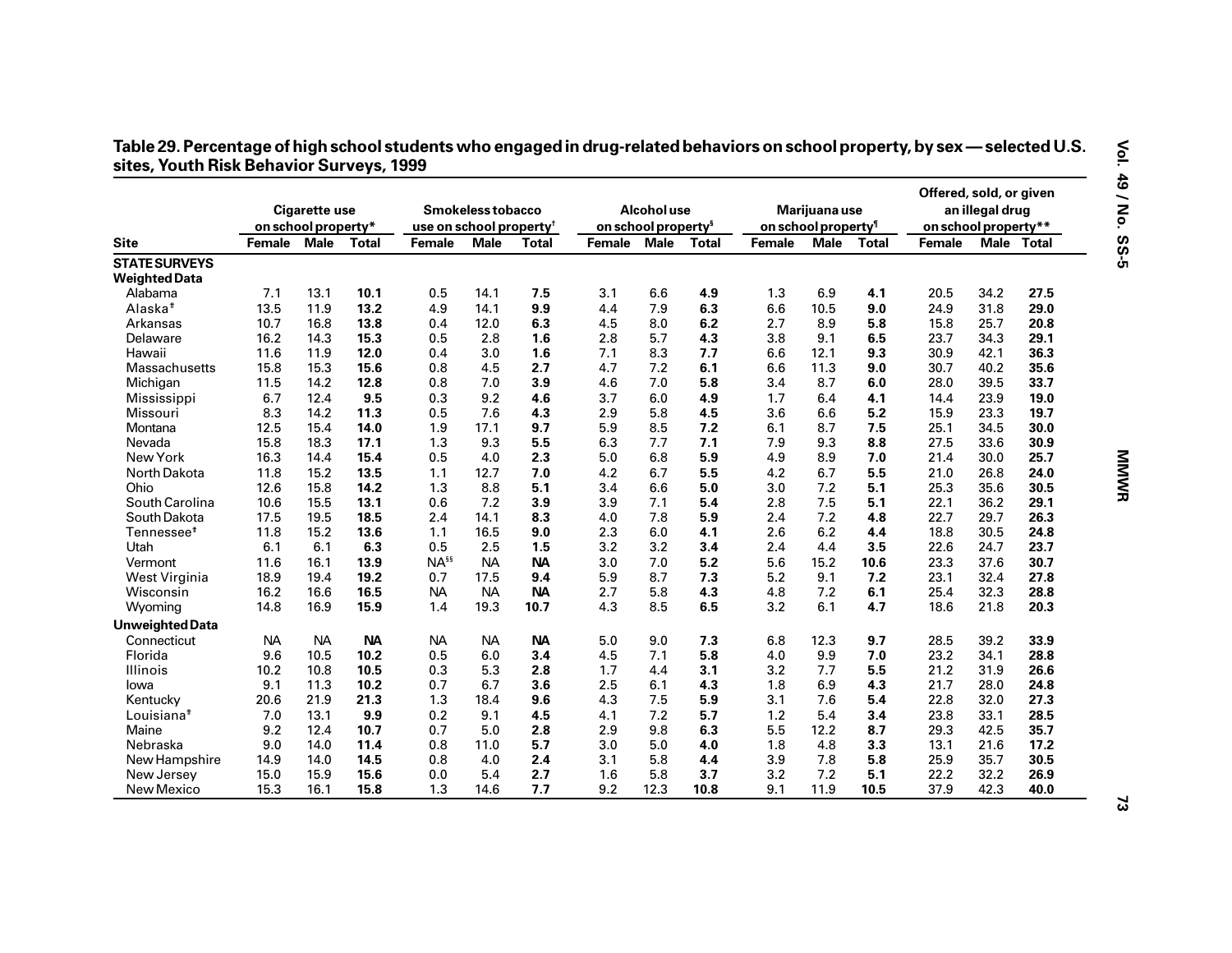|                                                                                                                                                                                                                                                                                                                                                                                                                                                                                |             | <b>Cigarette use</b><br>on school property* |              | use on school property <sup>†</sup> | Smokeless tobacco |              |             | Alcohol use<br>on school property <sup>§</sup> |              |           | Marijuana use<br>on school property <sup>1</sup> |              | Offered, sold, or given<br>on school property** | an illegal drug |            |  |
|--------------------------------------------------------------------------------------------------------------------------------------------------------------------------------------------------------------------------------------------------------------------------------------------------------------------------------------------------------------------------------------------------------------------------------------------------------------------------------|-------------|---------------------------------------------|--------------|-------------------------------------|-------------------|--------------|-------------|------------------------------------------------|--------------|-----------|--------------------------------------------------|--------------|-------------------------------------------------|-----------------|------------|--|
| <b>Site</b>                                                                                                                                                                                                                                                                                                                                                                                                                                                                    | Female Male |                                             | <b>Total</b> | <b>Female</b>                       | <b>Male</b>       | <b>Total</b> | Female Male |                                                | <b>Total</b> | Female    | <b>Male</b>                                      | <b>Total</b> | Female                                          |                 | Male Total |  |
| <b>LOCAL SURVEYS</b><br><b>Weighted Data</b>                                                                                                                                                                                                                                                                                                                                                                                                                                   |             |                                             |              |                                     |                   |              |             |                                                |              |           |                                                  |              |                                                 |                 |            |  |
| <b>Boston</b>                                                                                                                                                                                                                                                                                                                                                                                                                                                                  | 9.7         | 9.4                                         | 9.6          | 0.2                                 | 1.0               | $0.6\,$      | 4.0         | 8.7                                            | 6.3          | 3.5       | 11.7                                             | 7.5          | 23.3                                            | 37.1            | 30.2       |  |
| Chicago                                                                                                                                                                                                                                                                                                                                                                                                                                                                        | 12.1        | 17.6                                        | 14.8         | 0.5                                 | 3.0               | 1.8          | 6.5         | 11.0                                           | 8.7          | 7.4       | 15.2                                             | 11.2         | 18.7                                            | 29.3            | 23.9       |  |
| Dallas                                                                                                                                                                                                                                                                                                                                                                                                                                                                         | 6.2         | 10.6                                        | 8.3          | 0.3                                 | 1.7               | 1.0          | 4.9         | 4.8                                            | 4.8          | 3.4       | 10.2                                             | 6.7          | 26.5                                            | 40.0            | 33.2       |  |
| Detroit                                                                                                                                                                                                                                                                                                                                                                                                                                                                        | 5.8         | 10.7                                        | 8.0          | 0.9                                 | 3.5               | 2.3          | 4.9         | 7.7                                            | 6.2          | 4.9       | 10.8                                             | 7.6          | 27.8                                            | 38.1            | 32.6       |  |
| District of Columbia                                                                                                                                                                                                                                                                                                                                                                                                                                                           | 8.4         | 13.1                                        | 10.6         | 0.4                                 | 1.0               | 0.7          | 3.5         | 9.0                                            | 6.1          | 6.4       | 13.1                                             | 9.6          | 19.0                                            | 30.7            | 24.6       |  |
| Ft. Lauderdale                                                                                                                                                                                                                                                                                                                                                                                                                                                                 | 9.7         | 7.2                                         | 8.5          | 0.8                                 | 2.7               | 1.7          | 2.8         | 4.0                                            | 3.4          | 4.2       | 5.7                                              | 4.9          | 21.2                                            | 28.9            | 25.0       |  |
| Houston                                                                                                                                                                                                                                                                                                                                                                                                                                                                        | 5.5         | 9.7                                         | 7.8          | 0.5                                 | 2.0               | 1.5          | 6.1         | 5.7                                            | 5.9          | 3.5       | 6.1                                              | 4.9          | 21.0                                            | 31.5            | 26.5       |  |
| Miami                                                                                                                                                                                                                                                                                                                                                                                                                                                                          | 6.9         | 11.0                                        | 9.1          | 1.0                                 | 3.2               | 2.2          | 4.9         | 7.5                                            | 6.3          | 2.8       | 10.4                                             | 6.7          | 23.8                                            | 35.3            | 29.4       |  |
| New Orleans                                                                                                                                                                                                                                                                                                                                                                                                                                                                    | 4.7         | 10.3                                        | 7.3          | 1.2                                 | 3.8               | 2.4          | 2.8         | 6.5                                            | 4.5          | 5.8       | 10.4                                             | 7.9          | 16.7                                            | 22.8            | 19.5       |  |
| New York City                                                                                                                                                                                                                                                                                                                                                                                                                                                                  | 15.9        | 13.0                                        | 14.4         | 0.1                                 | 1.3               | 0.7          | 4.3         | 5.3                                            | 4.8          | 4.4       | 7.7                                              | 6.1          | 18.6                                            | 23.3            | 20.9       |  |
| Palm Beach                                                                                                                                                                                                                                                                                                                                                                                                                                                                     | 7.0         | 13.5                                        | 10.3         | 0.5                                 | 5.4               | 3.0          | 4.6         | 9.8                                            | 7.3          | 3.5       | 12.5                                             | 8.0          | 21.6                                            | 42.2            | 32.1       |  |
| Philadelphia                                                                                                                                                                                                                                                                                                                                                                                                                                                                   | 13.3        | 13.2                                        | 13.6         | 0.5                                 | 1.2               | 1.0          | 3.5         | 3.5                                            | 3.6          | 5.1       | 10.5                                             | 7.8          | 23.4                                            | 38.4            | 31.1       |  |
| San Diego                                                                                                                                                                                                                                                                                                                                                                                                                                                                      | 6.5         | 7.8                                         | 7.1          | 0.4                                 | 1.7               | 1.1          | 9.0         | 9.8                                            | 9.4          | 4.9       | 9.2                                              | 7.0          | 35.6                                            | 45.8            | 40.6       |  |
| Seattle                                                                                                                                                                                                                                                                                                                                                                                                                                                                        | 17.2        | 15.4                                        | 16.4         | <b>NA</b>                           | <b>NA</b>         | <b>NA</b>    | <b>NA</b>   | <b>NA</b>                                      | <b>NA</b>    | <b>NA</b> | <b>NA</b>                                        | <b>NA</b>    | 33.5                                            | 45.3            | 39.7       |  |
| <b>Unweighted Data</b>                                                                                                                                                                                                                                                                                                                                                                                                                                                         |             |                                             |              |                                     |                   |              |             |                                                |              |           |                                                  |              |                                                 |                 |            |  |
| San Bernardino                                                                                                                                                                                                                                                                                                                                                                                                                                                                 | 3.9         | 6.1                                         | 4.9          | 0.5                                 | 2.5               | 1.3          | 10.2        | 12.5                                           | 11.2         | 3.2       | 10.5                                             | 6.5          | 31.0                                            | 42.1            | 35.9       |  |
| San Francisco                                                                                                                                                                                                                                                                                                                                                                                                                                                                  | 8.1         | 9.6                                         | 8.9          | <b>NA</b>                           | <b>NA</b>         | <b>NA</b>    | 5.0         | 5.0                                            | 5.0          | 4.6       | 7.2                                              | 5.9          | 32.9                                            | 40.5            | 36.5       |  |
| $\ast$<br>Smoked cigarettes on ≥1 of the 30 days preceding the survey.<br>Used chewing tobacco or snuff on $\geq 1$ of the 30 days preceding the survey.<br>ş<br>Drank alcohol on $\geq$ 1 of the 30 days preceding the survey.<br>ſ<br>Used marijuana $\geq 1$ times during the 30 days preceding the survey.<br>** During the 12 months preceding the survey.<br>tt.<br>Survey did not include students from one of the state's large school districts.<br>§§ Not available. |             |                                             |              |                                     |                   |              |             |                                                |              |           |                                                  |              |                                                 |                 |            |  |
|                                                                                                                                                                                                                                                                                                                                                                                                                                                                                |             |                                             |              |                                     |                   |              |             |                                                |              |           |                                                  |              |                                                 |                 |            |  |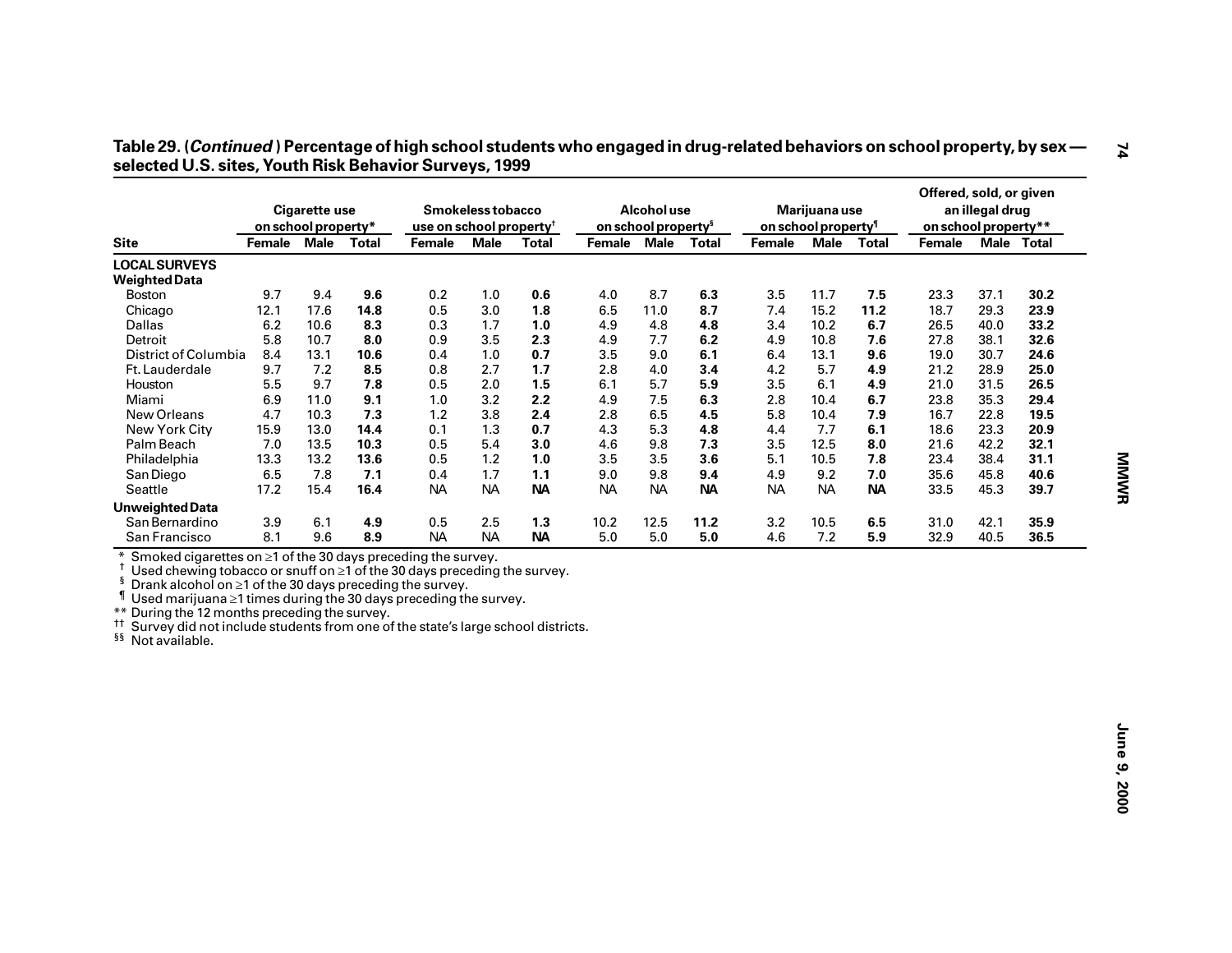|                                                                                                                                                                                                                                                               |                       | Ever had sexual<br><i>intercourse</i> |              |             | before age 13 | <b>First sexual intercourse</b> |             | during lifetime | Four or more sex partners |                          |             | <b>Currently sexually active*</b> |             | Currently abstinent <sup>†</sup> |              |
|---------------------------------------------------------------------------------------------------------------------------------------------------------------------------------------------------------------------------------------------------------------|-----------------------|---------------------------------------|--------------|-------------|---------------|---------------------------------|-------------|-----------------|---------------------------|--------------------------|-------------|-----------------------------------|-------------|----------------------------------|--------------|
| Category                                                                                                                                                                                                                                                      | Female                | <b>Male</b>                           | <b>Total</b> | Female Male |               | <b>Total</b>                    | Female Male |                 | <b>Total</b>              | Female Male              |             | <b>Total</b>                      | Female Male |                                  | <b>Total</b> |
| Race/Ethnicity                                                                                                                                                                                                                                                |                       |                                       |              |             |               |                                 |             |                 |                           |                          |             |                                   |             |                                  |              |
| White <sup>§</sup>                                                                                                                                                                                                                                            | 44.8                  | 45.4                                  | 45.1         | 3.5         | 7.5           | 5.5                             | 12.7        | 12.1            | 12.4                      | 34.7                     | 31.3        | 33.0                              | 22.4        | 31.3                             | 27.0         |
|                                                                                                                                                                                                                                                               | $(\pm 4.5)^{\dagger}$ | $(\pm 4.6)$                           | $(\pm 4.2)$  | $(\pm 0.7)$ | $(\pm 1.1)$   | $(\pm 0.8)$                     | $(\pm 2.4)$ | $(\pm 2.9)$     | $(\pm 2.2)$               | $(\pm 4.6)$              | $(\pm 4.2)$ | $(\pm 3.5)$                       | $(\pm 4.0)$ | $(\pm 4.9)$                      | $(\pm 2.5)$  |
| <b>Black</b> <sup>§</sup>                                                                                                                                                                                                                                     | 66.9                  | 75.7                                  | 71.2         | 11.4        | 29.9          | 20.5                            | 21.3        | 48.1            | 34.4                      | 50.3                     | 55.8        | 53.0                              | 24.9        | 25.8                             | 25.3         |
|                                                                                                                                                                                                                                                               | $(\pm 11.3)$          | $(\pm 6.5)$                           | $(\pm 8.2)$  | $(\pm 5.4)$ | $(\pm 5.9)$   | $(\pm 4.8)$                     | $(\pm 8.8)$ | $(\pm 12.8)$    | $(\pm 10.4)$              | $(\pm 9.1)$ $(\pm 10.1)$ |             | $(\pm 9.0)$                       | $(\pm 5.0)$ | $(\pm 9.6)$                      | $(\pm 5.9)$  |
| Hispanic                                                                                                                                                                                                                                                      | 45.5                  | 62.9                                  | 54.1         | 4.4         | 14.2          | 9.2                             | 10.5        | 23.0            | 16.6                      | 34.0                     | 38.5        | 36.3                              | 25.3        | 38.4                             | 32.7         |
|                                                                                                                                                                                                                                                               | $(\pm 6.2)$           | $(\pm 5.5)$                           | $(\pm 5.0)$  | $(\pm 1.5)$ | $(\pm 2.6)$   | $(\pm 1.5)$                     | $(\pm 3.7)$ | $(\pm 6.4)$     | $(\pm 4.5)$               | $(\pm 4.7)$              | $(\pm 6.2)$ | $(\pm 4.4)$                       | $(\pm 4.2)$ | $(\pm 7.4)$                      | $(\pm 5.0)$  |
| Grade                                                                                                                                                                                                                                                         |                       |                                       |              |             |               |                                 |             |                 |                           |                          |             |                                   |             |                                  |              |
| 9                                                                                                                                                                                                                                                             | 32.5                  | 44.5                                  | 38.6         | $5.5\,$     | 17.7          | 11.7                            | 7.9         | 15.6            | 11.8                      | 24.0                     | 29.1        | 26.6                              | 26.7        | 34.7                             | 31.3         |
|                                                                                                                                                                                                                                                               | $(\pm 7.6)$           | $(\pm 6.1)$                           | $(\pm 6.2)$  | $(\pm 1.7)$ | $(\pm 3.1)$   | $(\pm 1.8)$                     | $(\pm 2.3)$ | $(\pm 3.4)$     | $(\pm 2.4)$               | $(\pm 7.2)$              | $(\pm 5.2)$ | $(\pm 5.8)$                       | $(\pm 7.2)$ | $(\pm 6.8)$                      | $(\pm 6.1)$  |
| $10\,$                                                                                                                                                                                                                                                        | 42.6                  | 51.1                                  | 46.8         | 5.1         | 13.9          | 9.4                             | 10.1        | 21.4            | 15.6                      | 32.0                     | 33.9        | 33.0                              | 24.8        | 33.1                             | 29.2         |
|                                                                                                                                                                                                                                                               | $(\pm 5.0)$           | $(\pm 7.6)$                           | $(\pm 5.8)$  | $(\pm 2.5)$ | $(\pm 3.9)$   | $(\pm 3.0)$                     | $(\pm 2.7)$ | $(\pm 8.1)$     | $(\pm 5.1)$               | $(\pm 4.9)$              | $(\pm 7.9)$ | $(\pm 5.2)$                       | $(\pm 4.8)$ | $(\pm 7.9)$                      | $(\pm 4.0)$  |
| 11                                                                                                                                                                                                                                                            | 53.8                  | 51.4                                  | 52.5         | 4.5         | 7.8           | 6.2                             | 15.1        | 19.4            | 17.3                      | 39.5                     | 35.4        | 37.5                              | 26.5        | 30.9                             | 28.6         |
|                                                                                                                                                                                                                                                               | $(\pm 4.5)$           | $(\pm 5.8)$                           | $(\pm 4.3)$  | $(\pm 2.4)$ | $(\pm 2.1)$   | $(\pm 1.6)$                     | $(\pm 4.7)$ | $(\pm 5.5)$     | $(\pm 4.3)$               | $(\pm 3.8)$              | $(\pm 5.2)$ | $(\pm 3.7)$                       | $(\pm 3.8)$ | $(\pm 6.0)$                      | $(\pm 3.5)$  |
| 12                                                                                                                                                                                                                                                            | 65.8                  | 63.9                                  | 64.9         | 2.1         | 7.6           | 4.8                             | 20.6        | 20.6            | 20.6                      | 53.0                     | 48.1        | 50.6                              | 19.5        | 24.6                             | 22.0         |
|                                                                                                                                                                                                                                                               | $(\pm 7.6)$           | $(\pm 6.3)$                           | $(\pm 5.0)$  | $(\pm 1.6)$ | $(\pm 2.3)$   | $(\pm 1.2)$                     | $(\pm 5.4)$ | $(\pm 3.9)$     | $(\pm 3.0)$               | $(\pm 8.6)$              | $(\pm 5.7)$ | $(\pm 5.2)$                       | $(\pm 5.6)$ | $(\pm 4.1)$                      | $(\pm 3.8)$  |
| <b>Total</b>                                                                                                                                                                                                                                                  | 47.7                  | 52.2                                  | 49.9         | 4.4         | 12.2          | 8.3                             | 13.1        | 19.3            | 16.2                      | 36.3                     | 36.2        | 36.3                              | 23.9        | 30.5                             | 27.3         |
|                                                                                                                                                                                                                                                               | $(\pm 4.2)$           | $(\pm 4.5)$                           | $(\pm 4.0)$  | $(\pm 1.1)$ | $(\pm 1.9)$   | $(\pm 1.3)$                     | $(\pm 2.3)$ | $(\pm 3.8)$     | $(\pm 2.8)$               | (±4.2)                   | $(\pm 4.1)$ | $(\pm 3.7)$                       | $(\pm 3.0)$ | $(\pm 3.5)$                      | $(\pm 2.4)$  |
| Sexual intercourse during the 3 months preceding the survey.<br>Among those who have ever had sexual intercourse, no sexual intercourse during the 3 months preceding the survey.<br><sup>§</sup> Non-Hispanic.<br>I Ninety-five percent confidence interval. |                       |                                       |              |             |               |                                 |             |                 |                           |                          |             |                                   |             |                                  |              |

Table 30. Percentage of high school students who engaged in sexual behaviors, by sex, race/ethnicity, and grade — United States, **Youth Risk Behavior Survey, 1999**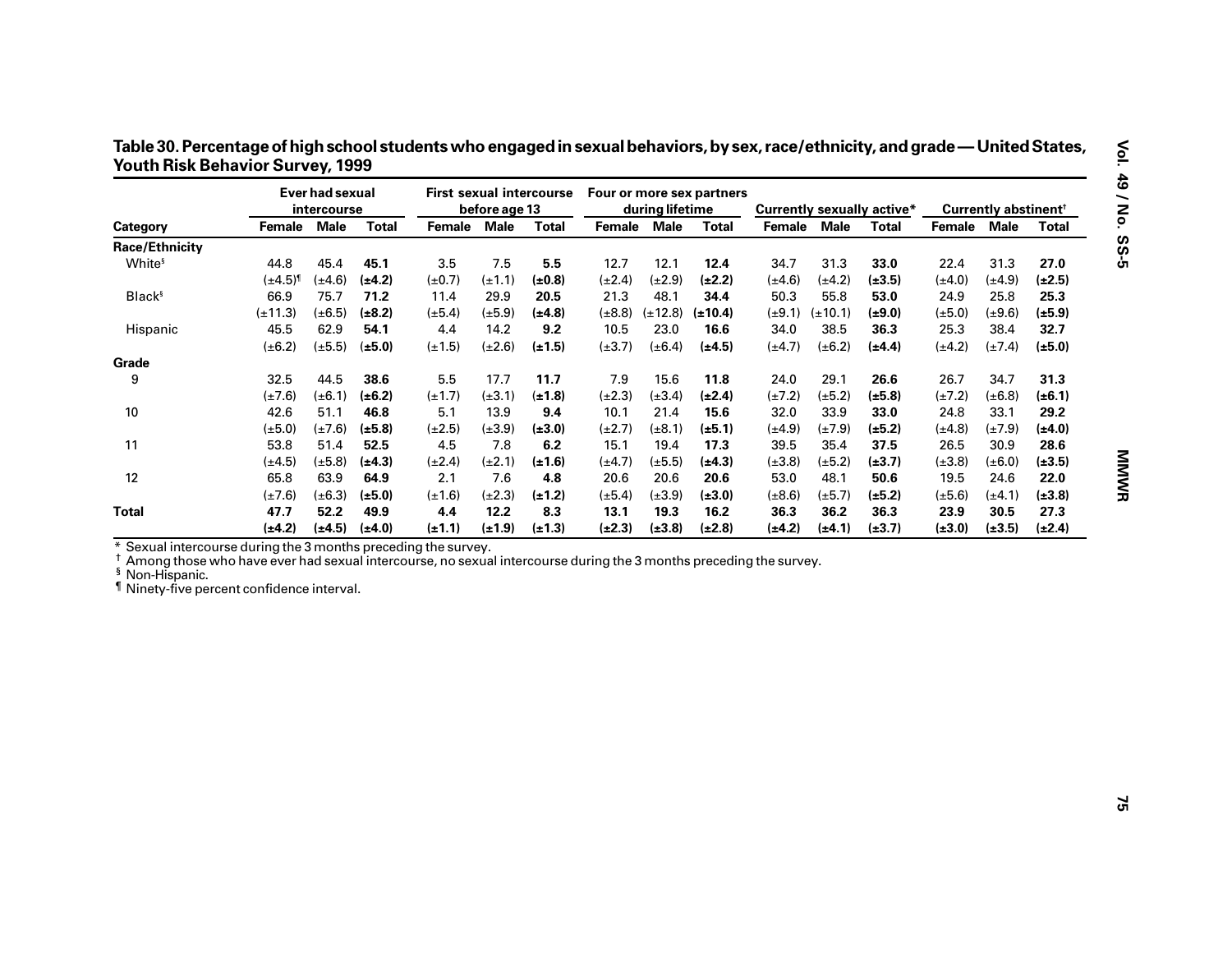| Table 31. Percentage of high school students who engaged in sexual behaviors, by sex — selected U.S. sites, Youth Risk Behavior |  |
|---------------------------------------------------------------------------------------------------------------------------------|--|
| Surveys, 1999                                                                                                                   |  |

|                        |               | <b>Ever had sexual</b><br>intercourse |              | <b>First sexual intercourse</b> | before age 13 |                   | partners during lifetime | Four or more sex |              | <b>Currently sexually active*</b> |            |           |           | Currently abstinent <sup>+</sup> |              |
|------------------------|---------------|---------------------------------------|--------------|---------------------------------|---------------|-------------------|--------------------------|------------------|--------------|-----------------------------------|------------|-----------|-----------|----------------------------------|--------------|
| <b>Site</b>            | <b>Female</b> | <b>Male</b>                           | <b>Total</b> | Female                          |               | <b>Male Total</b> | <b>Female</b>            | <b>Male</b>      | <b>Total</b> | Female                            | Male Total |           | Female    | <b>Male</b>                      | <b>Total</b> |
| <b>STATE SURVEYS</b>   |               |                                       |              |                                 |               |                   |                          |                  |              |                                   |            |           |           |                                  |              |
| <b>Weighted Data</b>   |               |                                       |              |                                 |               |                   |                          |                  |              |                                   |            |           |           |                                  |              |
| Alabama                | $NA^s$        | <b>NA</b>                             | <b>NA</b>    | <b>NA</b>                       | <b>NA</b>     | <b>NA</b>         | <b>NA</b>                | <b>NA</b>        | <b>NA</b>    | <b>NA</b>                         | <b>NA</b>  | <b>NA</b> | <b>NA</b> | <b>NA</b>                        | <b>NA</b>    |
| Alaska <sup>1</sup>    | 43.8          | 42.2                                  | 43.3         | 5.0                             | 8.6           | 7.0               | 14.6                     | 13.2             | 14.1         | 29.3                              | 24.0       | 26.9      | 33.2      | 42.8                             | 37.8         |
| Arkansas               | 56.6          | 55.3                                  | 55.9         | 7.6                             | 15.0          | 11.4              | 18.8                     | 24.0             | 21.5         | 41.3                              | 39.0       | 40.1      | 27.2      | 29.2                             | 28.1         |
| Delaware               | 50.9          | 58.2                                  | 54.6         | 6.6                             | 13.7          | 10.2              | 16.8                     | 23.3             | 20.3         | 38.6                              | 41.3       | 40.0      | 24.1      | 29.2                             | 26.9         |
| Hawaii                 | 40.1          | 41.7                                  | 41.0         | 5.1                             | 8.6           | 6.8               | 10.6                     | 13.8             | 12.2         | 30.0                              | 26.3       | 28.5      | 25.2      | 36.7                             | 30.4         |
| Massachusetts          | 41.8          | 46.4                                  | 44.1         | 3.0                             | 9.0           | 6.0               | 9.7                      | 14.7             | 12.2         | 32.0                              | 31.7       | 32.0      | 24.0      | 32.0                             | 28.1         |
| Michigan               | 44.2          | 45.1                                  | 44.6         | 4.2                             | 9.5           | 6.9               | 12.3                     | 15.2             | 13.7         | 31.4                              | 31.4       | 31.4      | 28.8      | 30.7                             | 29.7         |
| Mississippi            | 58.5          | 62.3                                  | 60.3         | 7.6                             | 24.8          | 16.0              | 18.6                     | 33.3             | 25.7         | 45.8                              | 43.5       | 44.8      | 21.6      | 30.0                             | 25.7         |
| Missouri               | 56.1          | 57.4                                  | 56.8         | 5.0                             | 14.0          | 9.5               | 15.3                     | 23.4             | 19.5         | 42.9                              | 40.2       | 41.6      | 23.3      | 30.0                             | 26.6         |
| Montana                | 41.0          | 43.7                                  | 42.5         | 3.4                             | 7.0           | 5.3               | 10.9                     | 13.0             | 12.1         | 29.4                              | 29.1       | 29.2      | 28.4      | 33.6                             | 31.3         |
| Nevada                 | 48.5          | 54.0                                  | 51.3         | 3.1                             | 10.4          | 6.8               | 12.9                     | 22.7             | 17.9         | 37.5                              | 36.6       | 37.1      | 22.5      | 32.2                             | 27.5         |
| New York               | 39.0          | 45.8                                  | 42.4         | 2.6                             | 9.7           | 6.1               | 8.2                      | 15.8             | 12.0         | 29.4                              | 30.1       | 29.7      | 24.5      | 34.7                             | 29.9         |
| North Dakota           | <b>NA</b>     | <b>NA</b>                             | <b>NA</b>    | 3.2                             | 4.7           | 3.9               | 11.8                     | 11.0             | 11.4         | <b>NA</b>                         | <b>NA</b>  | <b>NA</b> | <b>NA</b> | <b>NA</b>                        | <b>NA</b>    |
| Ohio                   | 45.2          | 48.7                                  | 46.9         | 2.3                             | 8.5           | 5.4               | 15.1                     | 16.4             | 15.7         | 32.9                              | 34.2       | 33.6      | 27.1      | 30.0                             | 28.5         |
| South Carolina         | 56.2          | 60.2                                  | 58.1         | 7.4                             | 21.3          | 14.1              | 16.8                     | 28.0             | 22.2         | 39.4                              | 39.9       | 39.7      | 29.7      | 33.6                             | 31.7         |
| South Dakota           | 44.0          | 44.0                                  | 44.0         | 3.5                             | 5.7           | 4.6               | 12.5                     | 12.7             | 12.6         | 33.5                              | 30.4       | 32.0      | 23.5      | 30.8                             | 27.2         |
| Tennessee <sup>1</sup> | 52.3          | 52.3                                  | 52.4         | 4.6                             | 12.9          | 8.9               | 16.7                     | 21.8             | 19.3         | 41.7                              | 37.9       | 39.7      | 20.0      | 27.0                             | 23.7         |
| Utah                   | <b>NA</b>     | <b>NA</b>                             | <b>NA</b>    | <b>NA</b>                       | <b>NA</b>     | <b>NA</b>         | <b>NA</b>                | <b>NA</b>        | <b>NA</b>    | <b>NA</b>                         | <b>NA</b>  | <b>NA</b> | <b>NA</b> | <b>NA</b>                        | <b>NA</b>    |
| Vermont                | <b>NA</b>     | <b>NA</b>                             | <b>NA</b>    | 3.9                             | 9.6           | 6.9               | 11.1                     | 15.7             | 13.5         | 31.4                              | 30.6       | 31.1      | <b>NA</b> | <b>NA</b>                        | <b>NA</b>    |
| West Virginia          | 51.3          | 57.9                                  | 54.8         | 5.5                             | 12.1          | 8.9               | 15.5                     | 21.6             | 18.6         | 38.6                              | 42.0       | 40.4      | 24.8      | 27.4                             | 26.2         |
| Wisconsin              | 41.7          | 41.1                                  | 41.5         | 3.7                             | 4.8           | 4.3               | 9.7                      | 10.7             | 10.3         | 31.9                              | 28.8       | 30.5      | 23.5      | 29.5                             | 26.4         |
| Wyoming                | 47.8          | 47.8                                  | 47.9         | 3.4                             | 8.9           | 6.2               | 15.2                     | 16.8             | 16.1         | 36.0                              | 32.7       | 34.5      | 24.7      | 31.5                             | 28.0         |
| <b>Unweighted Data</b> |               |                                       |              |                                 |               |                   |                          |                  |              |                                   |            |           |           |                                  |              |
| Connecticut            | 39.3          | 49.1                                  | 44.3         | 2.4                             | 16.2          | 9.3               | 9.8                      | 22.1             | 15.9         | 29.7                              | 30.0       | 30.1      | 25.2      | 38.5                             | 32.0         |
| Florida                | 47.7          | 57.6                                  | 52.8         | 4.7                             | 19.8          | 12.4              | 13.3                     | 25.7             | 19.7         | 35.5                              | 41.1       | 38.5      | 26.1      | 29.5                             | 27.9         |
| Illinois               | 38.1          | 41.7                                  | 39.8         | 2.4                             | 7.6           | 5.1               | 8.1                      | 13.7             | 11.0         | 26.4                              | 28.6       | 27.5      | 30.5      | 31.4                             | 30.9         |
| lowa                   | 43.1          | 40.2                                  | 41.8         | 2.4                             | 6.0           | 4.2               | 15.0                     | 8.6              | 11.8         | 32.5                              | 25.2       | 29.1      | 24.1      | 37.0                             | 30.0         |
| Kentucky               | 52.6          | 54.0                                  | 53.2         | 7.0                             | 10.8          | 8.9               | 15.2                     | 19.6             | 17.4         | 39.5                              | 36.0       | 37.9      | 24.6      | 33.5                             | 28.7         |
| Louisiana <sup>1</sup> | <b>NA</b>     | <b>NA</b>                             | <b>NA</b>    | <b>NA</b>                       | <b>NA</b>     | <b>NA</b>         | <b>NA</b>                | <b>NA</b>        | <b>NA</b>    | <b>NA</b>                         | <b>NA</b>  | <b>NA</b> | <b>NA</b> | <b>NA</b>                        | <b>NA</b>    |
| Maine                  | 46.8          | 52.2                                  | 49.2         | 4.0                             | 10.1          | 6.8               | 11.3                     | 13.4             | 12.2         | 35.4                              | 33.8       | 34.6      | 24.7      | 35.4                             | 30.0         |
| Nebraska               | 38.2          | 37.9                                  | 38.1         | 2.7                             | 3.8           | 3.2               | 9.4                      | 10.3             | 9.8          | 27.3                              | 24.6       | 26.1      | 28.4      | 35.0                             | 31.6         |
| New Hampshire          | 45.0          | 40.7                                  | 42.9         | 3.3                             | 6.8           | 5.0               | 11.9                     | 10.1             | 10.9         | 32.9                              | 28.3       | 30.7      | 26.9      | 30.3                             | 28.3         |
| New Jersey             | 35.1          | 43.2                                  | 39.0         | 2.9                             | 8.9           | 5.7               | 6.8                      | 12.7             | 9.7          | 25.7                              | 28.5       | 27.0      | 27.0      | 33.5                             | 30.5         |
| New Mexico             | 43.2          | 47.8                                  | 45.3         | 4.0                             | 11.2          | 7.3               | 14.0                     | 19.6             | 16.6         | 30.6                              | 31.9       | 31.2      | 28.2      | 32.4                             | 30.2         |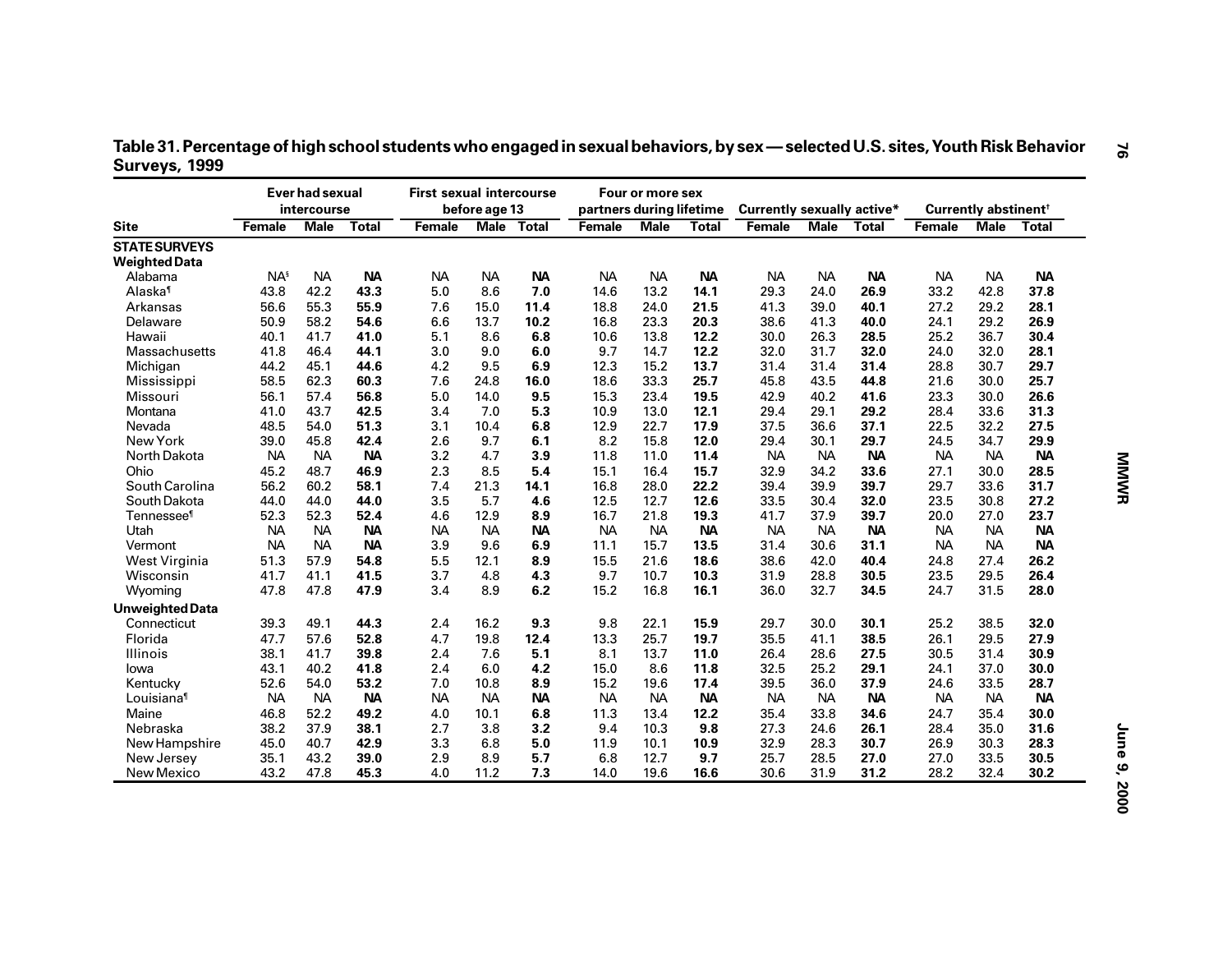|                                    | Table 31. ( <i>Continued</i> ) Percentage of high school students who engaged in sexual behaviors, by sex — selected U.S. sites, Youth |  |
|------------------------------------|----------------------------------------------------------------------------------------------------------------------------------------|--|
| <b>Risk Behavior Surveys, 1999</b> |                                                                                                                                        |  |

| <b>Site</b><br>Female<br><b>LOCAL SURVEYS</b>                                                                                                                                                                                          | intercourse | Ever had sexual | <b>First sexual intercourse</b> | before age 13 |      | partners during lifetime | Four or more sex |              | <b>Currently sexually active*</b> |            |      |        | Currently abstinent <sup>†</sup> |              |
|----------------------------------------------------------------------------------------------------------------------------------------------------------------------------------------------------------------------------------------|-------------|-----------------|---------------------------------|---------------|------|--------------------------|------------------|--------------|-----------------------------------|------------|------|--------|----------------------------------|--------------|
|                                                                                                                                                                                                                                        | <b>Male</b> | <b>Total</b>    | Female                          | Male Total    |      | Female                   | <b>Male</b>      | <b>Total</b> | Female                            | Male Total |      | Female | <b>Male</b>                      | <b>Total</b> |
|                                                                                                                                                                                                                                        |             |                 |                                 |               |      |                          |                  |              |                                   |            |      |        |                                  |              |
| <b>Weighted Data</b>                                                                                                                                                                                                                   |             |                 |                                 |               |      |                          |                  |              |                                   |            |      |        |                                  |              |
| 44.4<br><b>Boston</b>                                                                                                                                                                                                                  | 62.8        | 53.3            | 5.3                             | 22.9          | 13.7 | 11.4                     | 34.4             | 22.4         | 32.1                              | 42.2       | 37.1 | 28.7   | 32.8                             | 30.8         |
| Chicago<br>47.7                                                                                                                                                                                                                        | 68.6        | 57.6            | 6.5                             | 30.9          | 18.3 | 10.6                     | 41.0             | 25.1         | 34.7                              | 49.9       | 42.0 | 27.2   | 27.1                             | 26.9         |
| Dallas<br>50.8                                                                                                                                                                                                                         | 67.2        | 58.9            | 5.3                             | 22.4          | 13.6 | 13.3                     | 30.3             | 21.6         | 36.4                              | 44.9       | 40.7 | 27.8   | 33.1                             | 30.6         |
| Detroit<br>55.1                                                                                                                                                                                                                        | 66.2        | 60.3            | 9.0                             | 27.2          | 17.4 | 14.0                     | 35.9             | 24.0         | 39.6                              | 47.7       | 43.4 | 28.1   | 28.1                             | 28.0         |
| District of Columbia<br>59.9                                                                                                                                                                                                           | 70.2        | 64.8            | 9.4                             | 32.4          | 20.3 | 19.7                     | 40.6             | 29.5         | 46.6                              | 48.9       | 47.8 | 21.9   | 29.5                             | 25.7         |
| 46.9<br>Ft. Lauderdale                                                                                                                                                                                                                 | 53.8        | 50.3            | 3.9                             | 17.7          | 10.7 | 10.6                     | 24.0             | 17.1         | 33.5                              | 34.2       | 33.8 | 28.5   | 36.4                             | 32.6         |
| 46.6<br>Houston                                                                                                                                                                                                                        | 62.6        | 55.1            | 5.0                             | 19.6          | 12.6 | 9.1                      | 26.4             | 18.2         | 32.3                              | 39.7       | 36.5 | 30.8   | 37.0                             | 34.1         |
| Miami<br>42.1                                                                                                                                                                                                                          | 54.5        | 48.2            | 3.9                             | 20.4          | 12.1 | 9.2                      | 27.2             | 18.0         | 31.6                              | 38.6       | 35.1 | 24.4   | 29.2                             | 27.0         |
| 50.8<br>New Orleans                                                                                                                                                                                                                    | 69.7        | 59.4            | 4.6                             | 32.6          | 17.2 | 11.4                     | 39.2             | 24.1         | 37.1                              | 50.1       | 43.2 | 26.8   | 27.9                             | 27.2         |
| New York City<br>37.2                                                                                                                                                                                                                  | 53.2        | 45.1            | 2.3                             | 15.5          | 8.8  | 6.6                      | 23.9             | 15.1         | 27.3                              | 33.9       | 30.5 | 26.5   | 36.3                             | 32.3         |
| Palm Beach<br>45.0                                                                                                                                                                                                                     | 60.5        | 52.9            | 3.3                             | 18.6          | 11.2 | 11.2                     | 27.9             | 19.7         | 33.7                              | 42.3       | 38.2 | 25.1   | 29.6                             | 27.5         |
| 50.8<br>Philadelphia                                                                                                                                                                                                                   | 60.2        | 55.5            | 7.3                             | 22.1          | 14.7 | 11.8                     | 32.9             | 22.4         | 35.9                              | 38.7       | 37.5 | 29.5   | 35.7                             | 32.6         |
| San Diego<br>32.7                                                                                                                                                                                                                      | 44.4        | 38.5            | 3.1                             | 10.5          | 6.8  | 5.7                      | 16.5             | 11.0         | 23.3                              | 27.2       | 25.3 | 28.9   | 38.3                             | 34.1         |
| Seattle<br>39.7                                                                                                                                                                                                                        | 41.4        | 40.5            | 2.9                             | 6.7           | 4.9  | 8.1                      | 15.2             | 11.7         | 29.2                              | 29.7       | 29.3 | 26.1   | 29.3                             | 27.7         |
| Unweighted Data                                                                                                                                                                                                                        |             |                 |                                 |               |      |                          |                  |              |                                   |            |      |        |                                  |              |
| 37.4<br>San Bernardino                                                                                                                                                                                                                 | 47.8        | 41.9            | 4.1                             | 11.3          | 7.3  | 7.7                      | 18.3             | 12.2         | 28.6                              | 29.1       | 28.8 | 23.9   | 39.5                             | 31.6         |
| San Francisco<br>26.9                                                                                                                                                                                                                  | 26.3        | 26.7            | 2.3                             | 5.1           | 3.6  | 5.1                      | 9.1              | 7.0          | 20.6                              | 15.4       | 18.2 | 23.4   | 41.4                             | 31.6         |
| * Sexual intercourse during the 3 months preceding the survey.                                                                                                                                                                         |             |                 |                                 |               |      |                          |                  |              |                                   |            |      |        |                                  |              |
| Among those who have ever had sexual intercourse, no sexual intercourse during the 3 months preceding the survey.<br><sup>§</sup> Not available.<br>If Survey did not include students from one of the state's large school districts. |             |                 |                                 |               |      |                          |                  |              |                                   |            |      |        |                                  |              |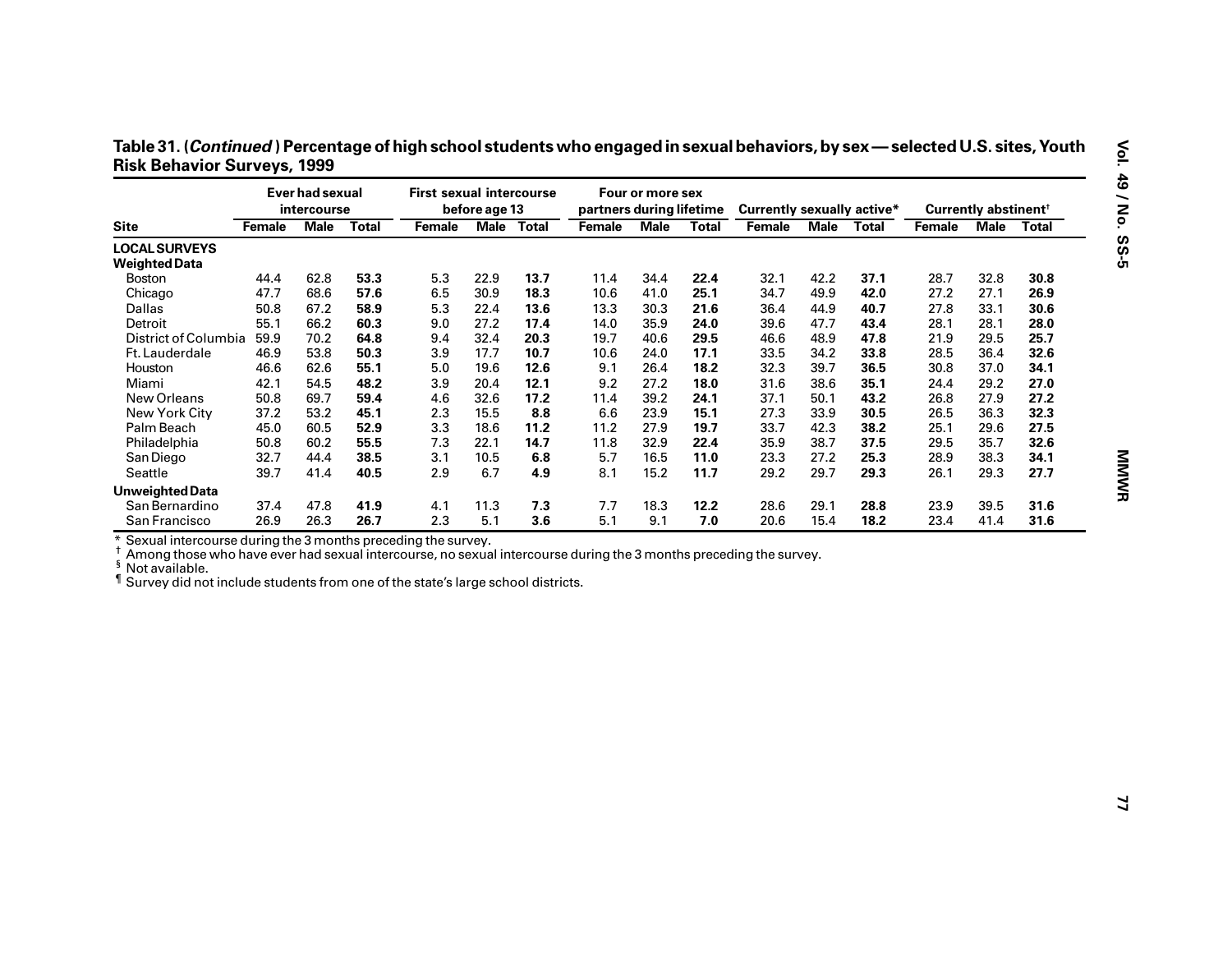| sexual intercourse<br>sexual intercourse<br>sexual intercourse<br>Female<br>Male<br><b>Total</b><br>Female Male<br><b>Total</b><br>Female<br>Male<br><b>Total</b><br>Male<br><b>Total</b><br>Category<br>Female<br><b>Race/Ethnicity</b><br>White <sup>+</sup><br>47.6<br>63.0<br>55.0<br>25.9<br>15.7<br>5.8<br>3.0<br>21.0<br>21.5<br>33.7<br>27.4<br>4.3<br>$(\pm 6.3)^{s}$<br>$(\pm 4.9)$<br>$(\pm 4.2)$<br>$(\pm 1.5)$<br>$(\pm 1.3)$<br>$(\pm 0.8)$<br>$(\pm 4.9)$<br>$(\pm 4.4)$<br>$(\pm 5.1)$<br>$(\pm 3.7)$<br>$(\pm 6.7)$<br>(±4.8)<br>9.3<br>Black <sup>+</sup><br>64.5<br>75.3<br>70.0<br>3.4<br>7.7<br>14.1<br>12.7<br>11.9<br>26.6<br>18.1<br>13.4<br>$(\pm 7.3)$<br>$(\pm 5.2)$<br>$(\pm 4.7)$ ( $\pm 10.8$ )<br>$(\pm 8.1)$<br>$(\pm 5.4)$<br>$(\pm 4.1)$<br>$(\pm 2.3)$<br>$(\pm 1.9)$<br>$(\pm 7.9)$<br>$(\pm 6.6)$<br>$(\pm 7.3)$<br>43.0<br>$6.2\,$<br>6.6<br>66.1<br>55.2<br>10.5<br>5.4<br>7.8<br>14.4<br>22.5<br>6.4<br>Hispanic<br>30.0<br>$(\pm 7.9)$<br>$(\pm 7.0)$<br>$(\pm 6.3)$<br>$(\pm 6.2)$<br>$(\pm 2.8)$<br>$(\pm 3.0)$<br>$(\pm 4.1)$<br>$(\pm 7.2)$<br>$(\pm 4.3)$<br>$(\pm 2.1)$<br>$(\pm 1.9)$<br>$(\pm 1.5)$<br>Grade<br>4.8<br>4.2<br>4.5<br>9<br>63.1<br>69.5<br>66.6<br>12.8<br>11.3<br>12.0<br>20.0<br>30.0<br>25.6<br>$(\pm 8.9)$<br>$(\pm 9.9)$<br>$(\pm 7.7)$<br>$(\pm 6.0)$<br>$(\pm 7.2)$<br>$(\pm 5.5)$<br>$(\pm 7.5)$<br>$(\pm 1.7)$<br>$(\pm 1.9)$<br>$(\pm 0.9)$<br>$(\pm 4.0)$<br>$(\pm 5.2)$<br>10<br>55.3<br>70.0<br>62.6<br>5.9<br>9.3<br>17.7<br>4.9<br>5.5<br>5.2<br>12.8<br>28.7<br>23.1<br>$(\pm 10.1)$<br>$(\pm 6.7)$<br>$(\pm 6.2)$<br>$(\pm 2.3)$<br>$(\pm 4.1)$<br>$(\pm 6.1)$<br>$(\pm 4.1)$<br>$(\pm 3.0)$<br>$(\pm 3.3)$<br>$(\pm 6.6)$<br>$(\pm 4.1)$<br>$(\pm 2.8)$<br>11<br>50.0<br>69.3<br>59.2<br>11.6<br>15.3<br>20.0<br>38.2<br>8.1<br>3.7<br>5.9<br>18.4<br>28.6<br>$(\pm 5.8)$<br>$(\pm 2.3)$<br>$(\pm 1.6)$<br>$(\pm 6.0)$<br>$(\pm 4.6)$<br>$(\pm 5.5)$<br>$(\pm 5.0)$<br>$(\pm 4.1)$<br>$(\pm 5.1)$<br>$(\pm 9.3)$<br>$(\pm 1.6)$<br>$(\pm 5.9)$<br>12<br>41.1<br>55.9<br>47.9<br>31.4<br>17.3<br>24.9<br>17.0<br>27.9<br>22.0<br>13.8<br>6.7<br>10.3<br>$(\pm 6.1)$<br>$(\pm 8.0)$<br>$(\pm 5.5)$<br>$(\pm 3.8)$<br>$(\pm 8.0)$<br>$(\pm 4.3)$<br>$(\pm 5.6)$<br>$(\pm 5.8)$<br>$(\pm 3.8)$<br>$(\pm 3.9)$<br>$(\pm 1.9)$<br>$(\pm 2.6)$<br><b>Total</b><br>50.7<br>65.5<br>58.0<br>18.5<br>7.6<br>5.0<br>20.4<br>11.8<br>16.2<br>31.2<br>24.8<br>6.3<br>$(\pm 5.7)$<br>$(\pm 4.3)$<br>$(\pm 2.7)$<br>$(\pm 4.3)$<br>$(\pm 2.6)$<br>$(\pm 3.4)$<br>$(\pm 3.9)$<br>$(\pm 1.8)$<br>$(\pm 1.6)$<br>$(\pm 1.5)$<br>$(\pm 4.2)$<br>$(\pm 3.0)$<br>* Among currently sexually active students.<br><sup>†</sup> Non-Hispanic.<br><sup>§</sup> Ninety-five percent confidence interval. | in school                  | Taught about HIV/AIDS |
|------------------------------------------------------------------------------------------------------------------------------------------------------------------------------------------------------------------------------------------------------------------------------------------------------------------------------------------------------------------------------------------------------------------------------------------------------------------------------------------------------------------------------------------------------------------------------------------------------------------------------------------------------------------------------------------------------------------------------------------------------------------------------------------------------------------------------------------------------------------------------------------------------------------------------------------------------------------------------------------------------------------------------------------------------------------------------------------------------------------------------------------------------------------------------------------------------------------------------------------------------------------------------------------------------------------------------------------------------------------------------------------------------------------------------------------------------------------------------------------------------------------------------------------------------------------------------------------------------------------------------------------------------------------------------------------------------------------------------------------------------------------------------------------------------------------------------------------------------------------------------------------------------------------------------------------------------------------------------------------------------------------------------------------------------------------------------------------------------------------------------------------------------------------------------------------------------------------------------------------------------------------------------------------------------------------------------------------------------------------------------------------------------------------------------------------------------------------------------------------------------------------------------------------------------------------------------------------------------------------------------------------------------------------------------------------------------------------------------------------------------------------|----------------------------|-----------------------|
|                                                                                                                                                                                                                                                                                                                                                                                                                                                                                                                                                                                                                                                                                                                                                                                                                                                                                                                                                                                                                                                                                                                                                                                                                                                                                                                                                                                                                                                                                                                                                                                                                                                                                                                                                                                                                                                                                                                                                                                                                                                                                                                                                                                                                                                                                                                                                                                                                                                                                                                                                                                                                                                                                                                                                                  | Female Male                | <b>Total</b>          |
|                                                                                                                                                                                                                                                                                                                                                                                                                                                                                                                                                                                                                                                                                                                                                                                                                                                                                                                                                                                                                                                                                                                                                                                                                                                                                                                                                                                                                                                                                                                                                                                                                                                                                                                                                                                                                                                                                                                                                                                                                                                                                                                                                                                                                                                                                                                                                                                                                                                                                                                                                                                                                                                                                                                                                                  |                            |                       |
|                                                                                                                                                                                                                                                                                                                                                                                                                                                                                                                                                                                                                                                                                                                                                                                                                                                                                                                                                                                                                                                                                                                                                                                                                                                                                                                                                                                                                                                                                                                                                                                                                                                                                                                                                                                                                                                                                                                                                                                                                                                                                                                                                                                                                                                                                                                                                                                                                                                                                                                                                                                                                                                                                                                                                                  | 92.6<br>91.8               | 92.2                  |
|                                                                                                                                                                                                                                                                                                                                                                                                                                                                                                                                                                                                                                                                                                                                                                                                                                                                                                                                                                                                                                                                                                                                                                                                                                                                                                                                                                                                                                                                                                                                                                                                                                                                                                                                                                                                                                                                                                                                                                                                                                                                                                                                                                                                                                                                                                                                                                                                                                                                                                                                                                                                                                                                                                                                                                  | $(\pm 2.3)$<br>$(\pm 1.9)$ | $(\pm 1.9)$           |
|                                                                                                                                                                                                                                                                                                                                                                                                                                                                                                                                                                                                                                                                                                                                                                                                                                                                                                                                                                                                                                                                                                                                                                                                                                                                                                                                                                                                                                                                                                                                                                                                                                                                                                                                                                                                                                                                                                                                                                                                                                                                                                                                                                                                                                                                                                                                                                                                                                                                                                                                                                                                                                                                                                                                                                  | 88.8<br>84.7               | 86.7                  |
|                                                                                                                                                                                                                                                                                                                                                                                                                                                                                                                                                                                                                                                                                                                                                                                                                                                                                                                                                                                                                                                                                                                                                                                                                                                                                                                                                                                                                                                                                                                                                                                                                                                                                                                                                                                                                                                                                                                                                                                                                                                                                                                                                                                                                                                                                                                                                                                                                                                                                                                                                                                                                                                                                                                                                                  | $(\pm 5.3)$<br>$(\pm 3.1)$ | $(\pm 3.9)$           |
|                                                                                                                                                                                                                                                                                                                                                                                                                                                                                                                                                                                                                                                                                                                                                                                                                                                                                                                                                                                                                                                                                                                                                                                                                                                                                                                                                                                                                                                                                                                                                                                                                                                                                                                                                                                                                                                                                                                                                                                                                                                                                                                                                                                                                                                                                                                                                                                                                                                                                                                                                                                                                                                                                                                                                                  | 84.4<br>83.7               | 84.1                  |
|                                                                                                                                                                                                                                                                                                                                                                                                                                                                                                                                                                                                                                                                                                                                                                                                                                                                                                                                                                                                                                                                                                                                                                                                                                                                                                                                                                                                                                                                                                                                                                                                                                                                                                                                                                                                                                                                                                                                                                                                                                                                                                                                                                                                                                                                                                                                                                                                                                                                                                                                                                                                                                                                                                                                                                  | $(\pm 3.4)$<br>$(\pm 3.4)$ | $(\pm 2.8)$           |
|                                                                                                                                                                                                                                                                                                                                                                                                                                                                                                                                                                                                                                                                                                                                                                                                                                                                                                                                                                                                                                                                                                                                                                                                                                                                                                                                                                                                                                                                                                                                                                                                                                                                                                                                                                                                                                                                                                                                                                                                                                                                                                                                                                                                                                                                                                                                                                                                                                                                                                                                                                                                                                                                                                                                                                  |                            |                       |
|                                                                                                                                                                                                                                                                                                                                                                                                                                                                                                                                                                                                                                                                                                                                                                                                                                                                                                                                                                                                                                                                                                                                                                                                                                                                                                                                                                                                                                                                                                                                                                                                                                                                                                                                                                                                                                                                                                                                                                                                                                                                                                                                                                                                                                                                                                                                                                                                                                                                                                                                                                                                                                                                                                                                                                  | 89.2<br>87.2               | 88.2                  |
|                                                                                                                                                                                                                                                                                                                                                                                                                                                                                                                                                                                                                                                                                                                                                                                                                                                                                                                                                                                                                                                                                                                                                                                                                                                                                                                                                                                                                                                                                                                                                                                                                                                                                                                                                                                                                                                                                                                                                                                                                                                                                                                                                                                                                                                                                                                                                                                                                                                                                                                                                                                                                                                                                                                                                                  | $(\pm 2.6)$<br>$(\pm 2.9)$ | $(\pm 2.4)$           |
|                                                                                                                                                                                                                                                                                                                                                                                                                                                                                                                                                                                                                                                                                                                                                                                                                                                                                                                                                                                                                                                                                                                                                                                                                                                                                                                                                                                                                                                                                                                                                                                                                                                                                                                                                                                                                                                                                                                                                                                                                                                                                                                                                                                                                                                                                                                                                                                                                                                                                                                                                                                                                                                                                                                                                                  | 90.3<br>90.9               | 90.6                  |
|                                                                                                                                                                                                                                                                                                                                                                                                                                                                                                                                                                                                                                                                                                                                                                                                                                                                                                                                                                                                                                                                                                                                                                                                                                                                                                                                                                                                                                                                                                                                                                                                                                                                                                                                                                                                                                                                                                                                                                                                                                                                                                                                                                                                                                                                                                                                                                                                                                                                                                                                                                                                                                                                                                                                                                  | $(\pm 2.5)$<br>$(\pm 2.5)$ | $(\pm 2.3)$           |
|                                                                                                                                                                                                                                                                                                                                                                                                                                                                                                                                                                                                                                                                                                                                                                                                                                                                                                                                                                                                                                                                                                                                                                                                                                                                                                                                                                                                                                                                                                                                                                                                                                                                                                                                                                                                                                                                                                                                                                                                                                                                                                                                                                                                                                                                                                                                                                                                                                                                                                                                                                                                                                                                                                                                                                  | 93.7<br>90.9               | 92.3                  |
|                                                                                                                                                                                                                                                                                                                                                                                                                                                                                                                                                                                                                                                                                                                                                                                                                                                                                                                                                                                                                                                                                                                                                                                                                                                                                                                                                                                                                                                                                                                                                                                                                                                                                                                                                                                                                                                                                                                                                                                                                                                                                                                                                                                                                                                                                                                                                                                                                                                                                                                                                                                                                                                                                                                                                                  | $(\pm 1.9)$<br>$(\pm 2.9)$ | $(\pm 1.6)$           |
|                                                                                                                                                                                                                                                                                                                                                                                                                                                                                                                                                                                                                                                                                                                                                                                                                                                                                                                                                                                                                                                                                                                                                                                                                                                                                                                                                                                                                                                                                                                                                                                                                                                                                                                                                                                                                                                                                                                                                                                                                                                                                                                                                                                                                                                                                                                                                                                                                                                                                                                                                                                                                                                                                                                                                                  | 93.5<br>90.1               | 91.8                  |
|                                                                                                                                                                                                                                                                                                                                                                                                                                                                                                                                                                                                                                                                                                                                                                                                                                                                                                                                                                                                                                                                                                                                                                                                                                                                                                                                                                                                                                                                                                                                                                                                                                                                                                                                                                                                                                                                                                                                                                                                                                                                                                                                                                                                                                                                                                                                                                                                                                                                                                                                                                                                                                                                                                                                                                  | $(\pm 1.8)$<br>$(\pm 3.3)$ | $(\pm 1.8)$           |
|                                                                                                                                                                                                                                                                                                                                                                                                                                                                                                                                                                                                                                                                                                                                                                                                                                                                                                                                                                                                                                                                                                                                                                                                                                                                                                                                                                                                                                                                                                                                                                                                                                                                                                                                                                                                                                                                                                                                                                                                                                                                                                                                                                                                                                                                                                                                                                                                                                                                                                                                                                                                                                                                                                                                                                  | 91.5<br>89.6               | 90.6                  |
|                                                                                                                                                                                                                                                                                                                                                                                                                                                                                                                                                                                                                                                                                                                                                                                                                                                                                                                                                                                                                                                                                                                                                                                                                                                                                                                                                                                                                                                                                                                                                                                                                                                                                                                                                                                                                                                                                                                                                                                                                                                                                                                                                                                                                                                                                                                                                                                                                                                                                                                                                                                                                                                                                                                                                                  | $(\pm 1.4)$<br>$(\pm 1.8)$ | $(\pm 1.5)$           |
|                                                                                                                                                                                                                                                                                                                                                                                                                                                                                                                                                                                                                                                                                                                                                                                                                                                                                                                                                                                                                                                                                                                                                                                                                                                                                                                                                                                                                                                                                                                                                                                                                                                                                                                                                                                                                                                                                                                                                                                                                                                                                                                                                                                                                                                                                                                                                                                                                                                                                                                                                                                                                                                                                                                                                                  |                            |                       |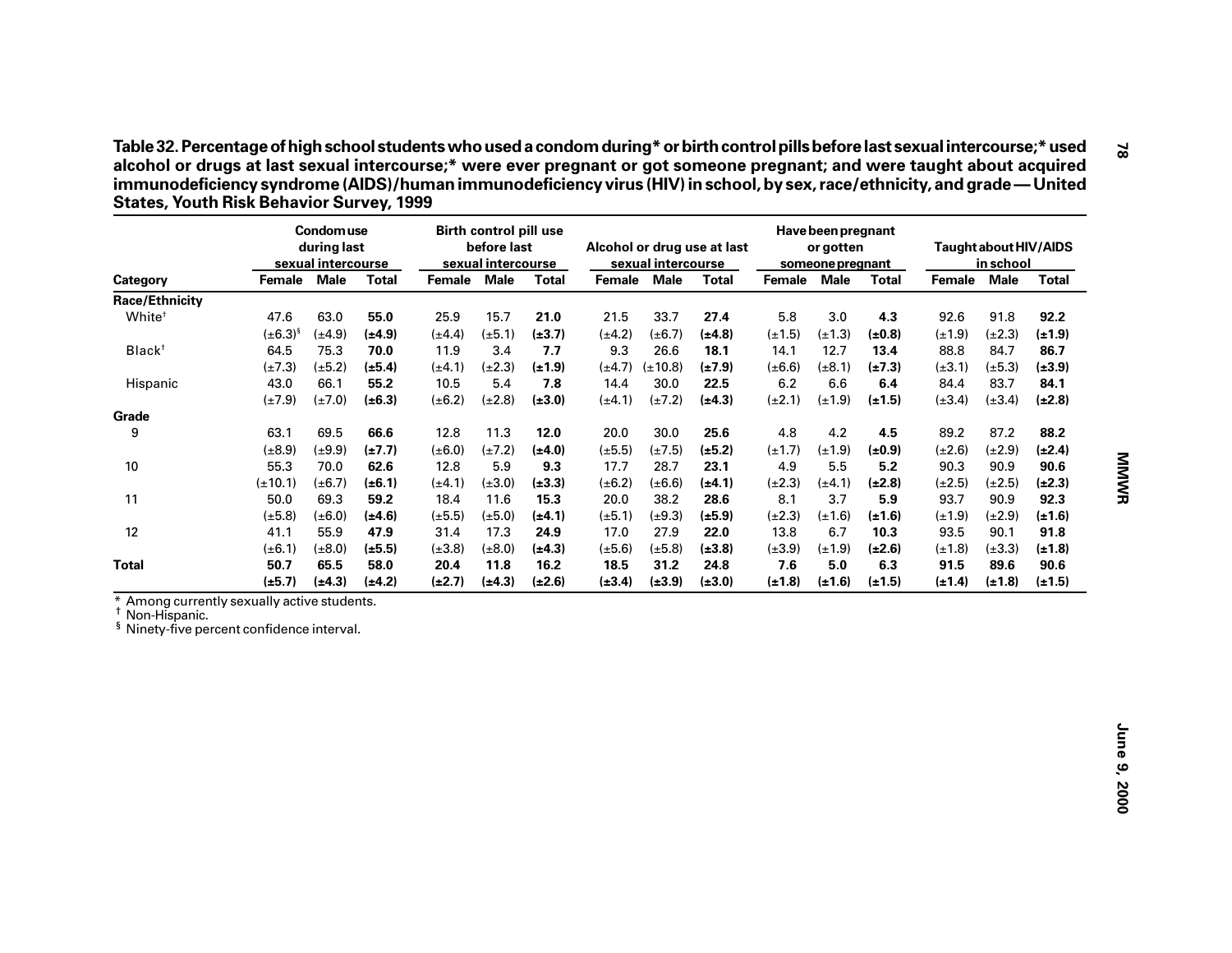| Table 33. Percentage of high school students who used a condom during* or birth control pills before last sexual intercourse;* used |
|-------------------------------------------------------------------------------------------------------------------------------------|
| alcohol or drugs at last sexual intercourse;* were ever pregnant or got someone pregnant; and were taught about acquired            |
| immunodeficiency syndrome (AIDS)/human immunodeficiency virus (HIV) in school, by sex — selected U.S. sites, Youth Risk             |
| <b>Behavior Surveys, 1999</b>                                                                                                       |

|                        |                | <b>Condomuse</b><br>during last<br>sexual intercourse |              | <b>Birth control pill use</b> | before last<br>sexual intercourse |              | Alcohol or drug use at last | sexual intercourse |              |               | Have been pregnant<br>or gotten<br>someone pregnant |           | Taught about HIV/AIDS | in school |              |
|------------------------|----------------|-------------------------------------------------------|--------------|-------------------------------|-----------------------------------|--------------|-----------------------------|--------------------|--------------|---------------|-----------------------------------------------------|-----------|-----------------------|-----------|--------------|
| <b>Site</b>            | <b>Female</b>  | <b>Male</b>                                           | <b>Total</b> | Female                        | <b>Male</b>                       | <b>Total</b> | Female                      | <b>Male</b>        | <b>Total</b> | <b>Female</b> | <b>Male</b>                                         | Total     | Female Male           |           | <b>Total</b> |
| <b>STATE SURVEYS</b>   |                |                                                       |              |                               |                                   |              |                             |                    |              |               |                                                     |           |                       |           |              |
| <b>Weighted Data</b>   |                |                                                       |              |                               |                                   |              |                             |                    |              |               |                                                     |           |                       |           |              |
| Alabama                | $NA^{\dagger}$ | <b>NA</b>                                             | <b>NA</b>    | <b>NA</b>                     | <b>NA</b>                         | <b>NA</b>    | <b>NA</b>                   | <b>NA</b>          | <b>NA</b>    | <b>NA</b>     | <b>NA</b>                                           | <b>NA</b> | 88.8                  | 87.4      | 88.0         |
| Alaska <sup>§</sup>    | 50.0           | 62.6                                                  | 55.4         | 21.2                          | 14.6                              | 18.0         | 26.8                        | 38.6               | 33.3         | 6.2           | 2.7                                                 | 4.5       | 89.7                  | 87.7      | 88.5         |
| Arkansas               | 51.5           | 67.2                                                  | 59.2         | 21.5                          | 9.3                               | 15.6         | 16.6                        | 33.6               | 25.1         | 8.6           | 6.2                                                 | 7.3       | 86.4                  | 81.9      | 84.1         |
| Delaware               | 50.5           | 72.2                                                  | 62.0         | 20.9                          | 12.4                              | 16.8         | 16.5                        | 27.3               | 22.1         | 10.7          | 5.4                                                 | 8.0       | 92.2                  | 93.9      | 92.9         |
| Hawaii                 | 41.3           | 54.4                                                  | 47.1         | 20.8                          | 14.9                              | 18.1         | 19.4                        | 34.9               | 26.8         | 6.4           | 5.1                                                 | 5.7       | 90.4                  | 91.0      | 90.6         |
| Massachusetts          | 52.0           | 62.6                                                  | 57.2         | 23.7                          | 13.8                              | 18.7         | 22.5                        | 37.1               | 29.7         | 5.3           | 4.7                                                 | 5.0       | 93.8                  | 92.2      | 92.9         |
| Michigan               | 50.7           | 67.6                                                  | 58.9         | 23.7                          | 17.2                              | 20.4         | 20.6                        | 28.3               | 24.2         | 5.1           | 4.8                                                 | 4.9       | 86.3                  | 85.9      | 86.1         |
| Mississippi            | 52.7           | 63.7                                                  | 58.0         | 17.7                          | 10.4                              | 14.4         | 16.7                        | 24.9               | 20.4         | 11.8          | 4.7                                                 | 8.4       | 82.9                  | 80.4      | 81.6         |
| Missouri               | 54.4           | 65.7                                                  | 59.8         | 26.2                          | 14.8                              | 20.5         | 16.8                        | 34.9               | 25.4         | 7.0           | 5.3                                                 | 6.1       | 85.2                  | 85.4      | 85.1         |
| Montana                | 55.0           | 58.2                                                  | 56.6         | 26.9                          | 13.8                              | 20.1         | 28.2                        | 40.9               | 34.5         | 4.5           | 4.3                                                 | 4.5       | 93.1                  | 89.5      | 91.2         |
| Nevada                 | 51.7           | 57.7                                                  | 55.0         | 19.7                          | 17.2                              | 18.3         | 19.9                        | 36.0               | 28.2         | 8.1           | 7.0                                                 | 7.5       | 88.1                  | 85.1      | 86.6         |
|                        |                |                                                       |              |                               |                                   |              |                             |                    |              | 4.9           |                                                     |           |                       |           |              |
| New York               | 58.9           | 67.6                                                  | 63.3         | 19.1                          | 11.0                              | 15.1         | 19.2                        | 31.4               | 25.4         |               | 4.2                                                 | 4.6       | 90.5                  | 91.5      | 91.0         |
| North Dakota           | NA             | <b>NA</b>                                             | <b>NA</b>    | <b>NA</b>                     | <b>NA</b>                         | <b>NA</b>    | <b>NA</b>                   | <b>NA</b>          | <b>NA</b>    | 2.7           | 2.8                                                 | 2.8       | 92.5                  | 90.0      | 91.2         |
| Ohio                   | 56.1           | 62.3                                                  | 59.3         | 22.2                          | 15.1                              | 18.6         | 26.6                        | 32.5               | 29.6         | 5.3           | 4.8                                                 | 5.1       | 91.1                  | 90.9      | 91.0         |
| South Carolina         | 54.4           | 69.0                                                  | 61.4         | 15.9                          | 9.0                               | 12.5         | 17.9                        | 36.3               | 26.8         | 7.1           | 5.8                                                 | 6.5       | 90.3                  | 85.9      | 88.1         |
| South Dakota           | 54.9           | 62.0                                                  | 58.3         | 27.8                          | 14.3                              | 21.5         | 29.0                        | 33.9               | 31.2         | 4.9           | 4.1                                                 | 4.5       | 90.6                  | 88.5      | 89.5         |
| Tennessee <sup>s</sup> | 47.7           | 57.6                                                  | 52.3         | 19.8                          | 11.8                              | 16.0         | 17.0                        | 34.4               | 25.2         | 8.3           | 3.5                                                 | 5.8       | 90.5                  | 89.5      | 90.1         |
| Utah                   | <b>NA</b>      | <b>NA</b>                                             | <b>NA</b>    | <b>NA</b>                     | <b>NA</b>                         | <b>NA</b>    | <b>NA</b>                   | <b>NA</b>          | <b>NA</b>    | <b>NA</b>     | <b>NA</b>                                           | <b>NA</b> | 87.1                  | 86.9      | 86.9         |
| Vermont                | 52.0           | 63.1                                                  | 57.7         | 33.5                          | 22.0                              | 27.8         | 23.4                        | 39.0               | 31.3         | 4.3           | 4.2                                                 | 4.2       | 93.0                  | 91.3      | 91.9         |
| West Virginia          | 48.9           | 65.3                                                  | 57.3         | 27.2                          | 13.1                              | 19.6         | 22.2                        | 35.5               | 29.2         | 5.7           | 4.7                                                 | 5.2       | 89.8                  | 85.1      | 87.4         |
| Wisconsin              | 46.3           | 70.1                                                  | 57.7         | 27.1                          | 22.3                              | 24.7         | 20.2                        | 28.2               | 23.9         | 6.5           | 3.6                                                 | 5.1       | 91.7                  | 90.9      | 91.2         |
| Wyoming                | 50.4           | 65.0                                                  | 57.2         | 27.3                          | 13.2                              | 20.7         | 28.5                        | 34.9               | 31.3         | 5.5           | 4.1                                                 | 4.8       | 90.4                  | 88.7      | 89.6         |
| <b>Unweighted Data</b> |                |                                                       |              |                               |                                   |              |                             |                    |              |               |                                                     |           |                       |           |              |
| Connecticut            | 48.5           | 61.2                                                  | 54.7         | 21.2                          | 8.3                               | 14.9         | 16.3                        | 43.5               | 29.9         | 5.2           | 9.2                                                 | 7.2       | 93.5                  | 89.8      | 91.4         |
|                        | 54.9           | 67.6                                                  | 61.8         | 22.0                          | 9.2                               | 14.9         |                             | 28.0               | 22.8         | 7.1           |                                                     |           | 90.0                  | 85.4      | 87.6         |
| Florida                |                |                                                       |              |                               |                                   |              | 15.7                        |                    |              |               | 7.8                                                 | 7.5       |                       |           |              |
| Illinois               | 57.1           | 70.1                                                  | 63.6         | 21.5                          | 19.5                              | 20.4         | 16.9                        | 27.9               | 22.8         | 3.5           | 3.2                                                 | 3.4       | 93.6                  | 92.2      | 92.8         |
| lowa                   | 48.0           | 65.6                                                  | 55.7         | 30.0                          | 12.9                              | 22.6         | 17.9                        | 31.2               | 23.3         | 4.4           | 2.5                                                 | 3.5       | 93.5                  | 88.4      | 91.1         |
| Kentucky               | 58.1           | 65.5                                                  | 61.4         | 18.8                          | 13.4                              | 16.3         | 22.0                        | 31.9               | 26.4         | 5.8           | 3.3                                                 | 4.7       | 90.1                  | 85.8      | 87.9         |
| Louisiana <sup>§</sup> | <b>NA</b>      | <b>NA</b>                                             | <b>NA</b>    | <b>NA</b>                     | <b>NA</b>                         | <b>NA</b>    | <b>NA</b>                   | <b>NA</b>          | <b>NA</b>    | <b>NA</b>     | <b>NA</b>                                           | <b>NA</b> | 85.0                  | 80.4      | 82.8         |
| Maine                  | 50.3           | 58.5                                                  | 54.0         | 40.7                          | 24.1                              | 33.2         | 22.6                        | 30.5               | 26.1         | <b>NA</b>     | <b>NA</b>                                           | <b>NA</b> | 92.5                  | 86.6      | 89.5         |
| Nebraska               | 58.8           | 63.2                                                  | 60.9         | 25.2                          | 19.6                              | 22.7         | 24.2                        | 40.9               | 31.8         | 3.1           | 2.5                                                 | 2.8       | 84.3                  | 85.6      | 84.9         |
| New Hampshire          | 49.6           | 62.1                                                  | 54.8         | 26.5                          | 20.5                              | 23.8         | 17.4                        | 26.4               | 21.3         | 4.5           | 2.4                                                 | 3.5       | 90.4                  | 91.1      | 90.7         |
| New Jersey             | 62.2           | 67.9                                                  | 64.8         | 13.3                          | 12.2                              | 13.1         | 21.7                        | 25.2               | 23.7         | 2.1           | 4.3                                                 | 3.2       | 93.8                  | 92.8      | 93.3         |
| New Mexico             | 42.7           | 61.9                                                  | 51.8         | 17.8                          | 14.4                              | 16.2         | 30.1                        | 30.7               | 30.3         | 7.6           | 6.0                                                 | 6.8       | 90.8                  | 86.4      | 88.6         |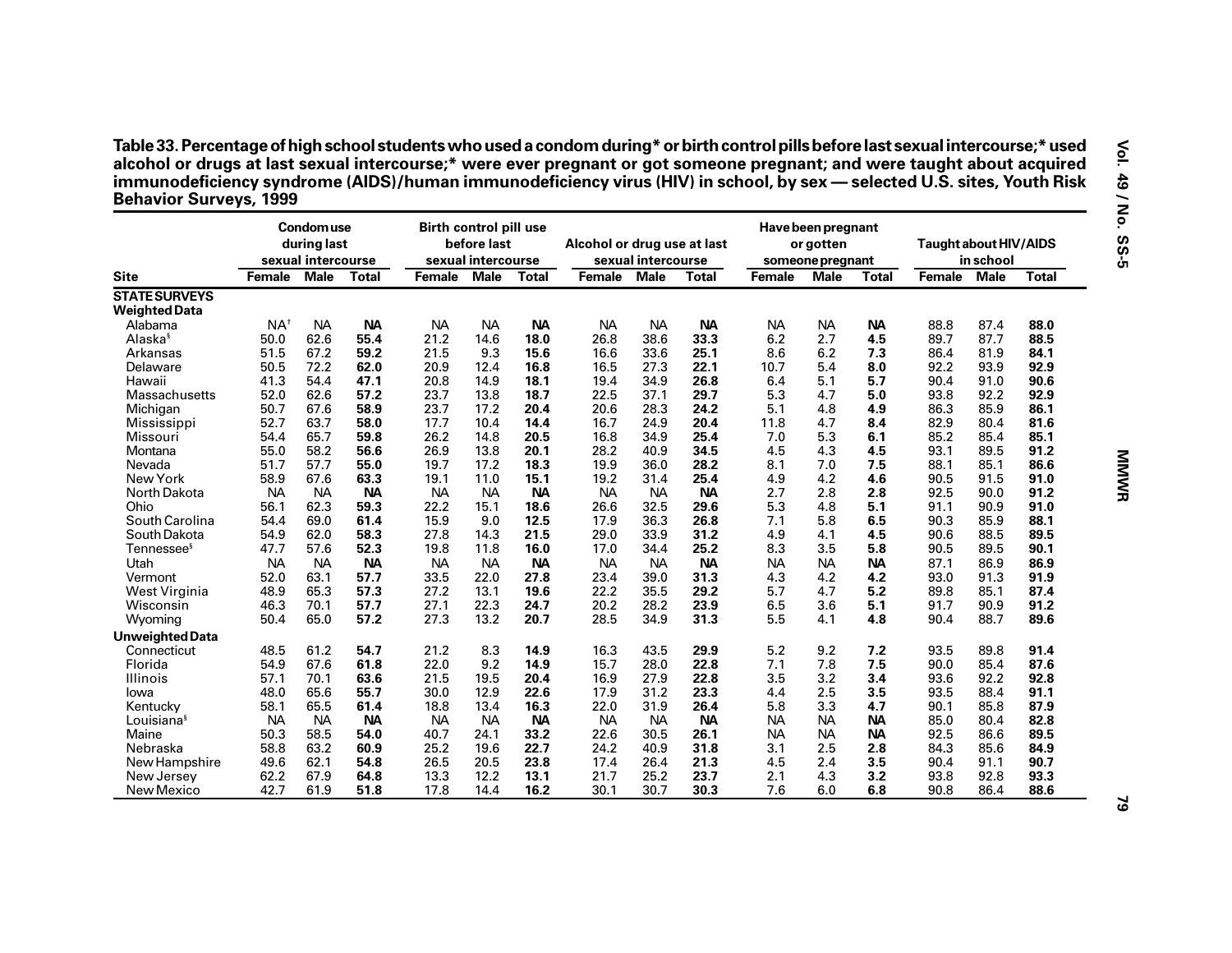| <b>Site</b><br><b>LOCAL SURVEYS</b><br><b>Weighted Data</b><br><b>Boston</b><br>Chicago<br>Dallas<br>Detroit<br>District of Columbia<br>Ft. Lauderdale<br>Houston<br>Miami<br>New Orleans<br>New York City<br>Palm Beach<br>Philadelphia | Female<br>58.7<br>61.0<br>46.5<br>63.2<br>65.8<br>59.2<br>58.9<br>51.3 | sexual intercourse<br><b>Male</b><br>75.0<br>76.1<br>64.5<br>69.8<br>83.0<br>74.2 | <b>Total</b><br>67.1<br>69.7<br>56.1<br>65.8 | Female<br>13.9<br>6.8<br>9.1 | <b>Male</b><br>6.8<br>4.4 | <b>Total</b><br>10.0 | Female | sexual intercourse<br><b>Male</b> | <b>Total</b> | <b>Female</b> | Male | <b>Total</b> | Female Male | in school | <b>Total</b> |
|------------------------------------------------------------------------------------------------------------------------------------------------------------------------------------------------------------------------------------------|------------------------------------------------------------------------|-----------------------------------------------------------------------------------|----------------------------------------------|------------------------------|---------------------------|----------------------|--------|-----------------------------------|--------------|---------------|------|--------------|-------------|-----------|--------------|
|                                                                                                                                                                                                                                          |                                                                        |                                                                                   |                                              |                              |                           |                      |        |                                   |              |               |      |              |             |           |              |
|                                                                                                                                                                                                                                          |                                                                        |                                                                                   |                                              |                              |                           |                      |        |                                   |              |               |      |              |             |           |              |
|                                                                                                                                                                                                                                          |                                                                        |                                                                                   |                                              |                              |                           |                      |        |                                   |              |               |      |              |             |           |              |
|                                                                                                                                                                                                                                          |                                                                        |                                                                                   |                                              |                              |                           |                      | 8.4    | 25.8                              | 17.8         | 9.8           | 7.2  | 8.5          | 87.9        | 89.9      | 88.7         |
|                                                                                                                                                                                                                                          |                                                                        |                                                                                   |                                              |                              |                           | 5.4                  | 11.8   | 27.0                              | 20.5         | 9.9           | 8.9  | 9.5          | 86.1        | 85.5      | 85.7         |
|                                                                                                                                                                                                                                          |                                                                        |                                                                                   |                                              |                              | 4.7                       | 6.7                  | 12.3   | 20.5                              | 16.5         | 10.9          | 7.5  | 9.2          | 83.4        | 80.7      | 82.2         |
|                                                                                                                                                                                                                                          |                                                                        |                                                                                   |                                              | 12.8                         | 8.2                       | 10.4                 | 12.8   | 18.1                              | 15.4         | 13.0          | 9.4  | 11.3         | 82.7        | 80.2      | 81.4         |
|                                                                                                                                                                                                                                          |                                                                        |                                                                                   | 74.2                                         | 13.3                         | 3.9                       | 9.0                  | 11.3   | 25.7                              | 18.3         | 16.3          | 10.6 | 13.7         | 88.8        | 89.0      | 88.9         |
|                                                                                                                                                                                                                                          |                                                                        |                                                                                   | 66.7                                         | 12.4                         | 8.7                       | 10.6                 | 14.4   | 18.9                              | 16.6         | 6.7           | 4.9  | 5.8          | 92.9        | 90.0      | 91.5         |
|                                                                                                                                                                                                                                          |                                                                        | 72.8                                                                              | 66.6                                         | 7.6                          | 5.5                       | 6.3                  | 11.3   | 20.8                              | 16.8         | 5.4           | 4.8  | 5.1          | 83.6        | 79.9      | 81.6         |
|                                                                                                                                                                                                                                          |                                                                        | 72.1                                                                              | 62.3                                         | 10.7                         | 4.4                       | 7.4                  | 15.2   | 22.9                              | 19.5         | 7.4           | 7.2  | 7.3          | 89.1        | 88.4      | 88.7         |
|                                                                                                                                                                                                                                          | 61.5                                                                   | 75.5                                                                              | 69.0                                         | 10.9                         | 6.4                       | 8.5                  | 14.0   | 25.9                              | 20.4         | 13.6          | 10.0 | 12.1         | 87.2        | 80.0      | 83.9         |
|                                                                                                                                                                                                                                          | 59.2                                                                   | 72.5                                                                              | 66.4                                         | 9.7                          | 6.8                       | 8.1                  | 9.5    | 20.3                              | 15.4         | 6.6           | 4.7  | 5.6          | 89.1        | 89.4      | 89.2         |
|                                                                                                                                                                                                                                          | 57.6                                                                   | 67.1                                                                              | 62.6                                         | 19.8                         | 12.2                      | 15.5                 | 15.9   | 33.6                              | 26.1         | 6.7           | 5.6  | 6.3          | 87.2        | 84.6      | 85.9         |
|                                                                                                                                                                                                                                          | 56.6                                                                   | 72.5                                                                              | 64.8                                         | 11.5                         | 8.7                       | 10.0                 | 12.0   | 24.4                              | 18.5         | 9.7           | 7.5  | 8.6          | 88.1        | 87.5      | 87.7         |
| San Diego                                                                                                                                                                                                                                | 51.2                                                                   | 65.3                                                                              | 58.5                                         | 15.4                         | 8.7                       | 11.8                 | 17.3   | 31.0                              | 24.5         | 5.3           | 5.1  | 5.2          | 91.3        | 90.8      | 90.9         |
| Seattle                                                                                                                                                                                                                                  | 52.4                                                                   | 56.3                                                                              | 54.4                                         | 19.9                         | 16.2                      | 17.8                 | 23.9   | 29.0                              | 26.9         | 6.2           | 5.5  | 5.9          | 90.9        | 89.9      | 90.0         |
| <b>Unweighted Data</b>                                                                                                                                                                                                                   |                                                                        |                                                                                   |                                              |                              |                           |                      |        |                                   |              |               |      |              |             |           |              |
| San Bernardino                                                                                                                                                                                                                           | 56.1                                                                   | 67.7                                                                              | 60.9                                         | 8.6                          | 8.7                       | 8.7                  | 22.9   | 37.6                              | 29.2         | 7.4           | 3.5  | 5.8          | 87.9        | 82.0      | 85.3         |
| San Francisco<br>* Among currently sexually active students.                                                                                                                                                                             | 51.5                                                                   | 66.0                                                                              | 56.9                                         | 11.0                         | <b>NA</b>                 | 9.9                  | 15.1   | 19.8                              | 17.2         | 4.6           | 2.8  | 3.7          | 90.6        | 89.8      | 90.2         |
| <sup>†</sup> Not available.                                                                                                                                                                                                              |                                                                        |                                                                                   |                                              |                              |                           |                      |        |                                   |              |               |      |              |             |           |              |
| <sup>§</sup> Survey did not include students from one of the state's large school districts.                                                                                                                                             |                                                                        |                                                                                   |                                              |                              |                           |                      |        |                                   |              |               |      |              |             |           |              |
|                                                                                                                                                                                                                                          |                                                                        |                                                                                   |                                              |                              |                           |                      |        |                                   |              |               |      |              |             |           |              |
|                                                                                                                                                                                                                                          |                                                                        |                                                                                   |                                              |                              |                           |                      |        |                                   |              |               |      |              |             |           |              |
|                                                                                                                                                                                                                                          |                                                                        |                                                                                   |                                              |                              |                           |                      |        |                                   |              |               |      |              |             |           |              |
|                                                                                                                                                                                                                                          |                                                                        |                                                                                   |                                              |                              |                           |                      |        |                                   |              |               |      |              |             |           |              |
|                                                                                                                                                                                                                                          |                                                                        |                                                                                   |                                              |                              |                           |                      |        |                                   |              |               |      |              |             |           |              |
|                                                                                                                                                                                                                                          |                                                                        |                                                                                   |                                              |                              |                           |                      |        |                                   |              |               |      |              |             |           |              |
|                                                                                                                                                                                                                                          |                                                                        |                                                                                   |                                              |                              |                           |                      |        |                                   |              |               |      |              |             |           |              |
|                                                                                                                                                                                                                                          |                                                                        |                                                                                   |                                              |                              |                           |                      |        |                                   |              |               |      |              |             |           |              |
|                                                                                                                                                                                                                                          |                                                                        |                                                                                   |                                              |                              |                           |                      |        |                                   |              |               |      |              |             |           |              |
|                                                                                                                                                                                                                                          |                                                                        |                                                                                   |                                              |                              |                           |                      |        |                                   |              |               |      |              |             |           |              |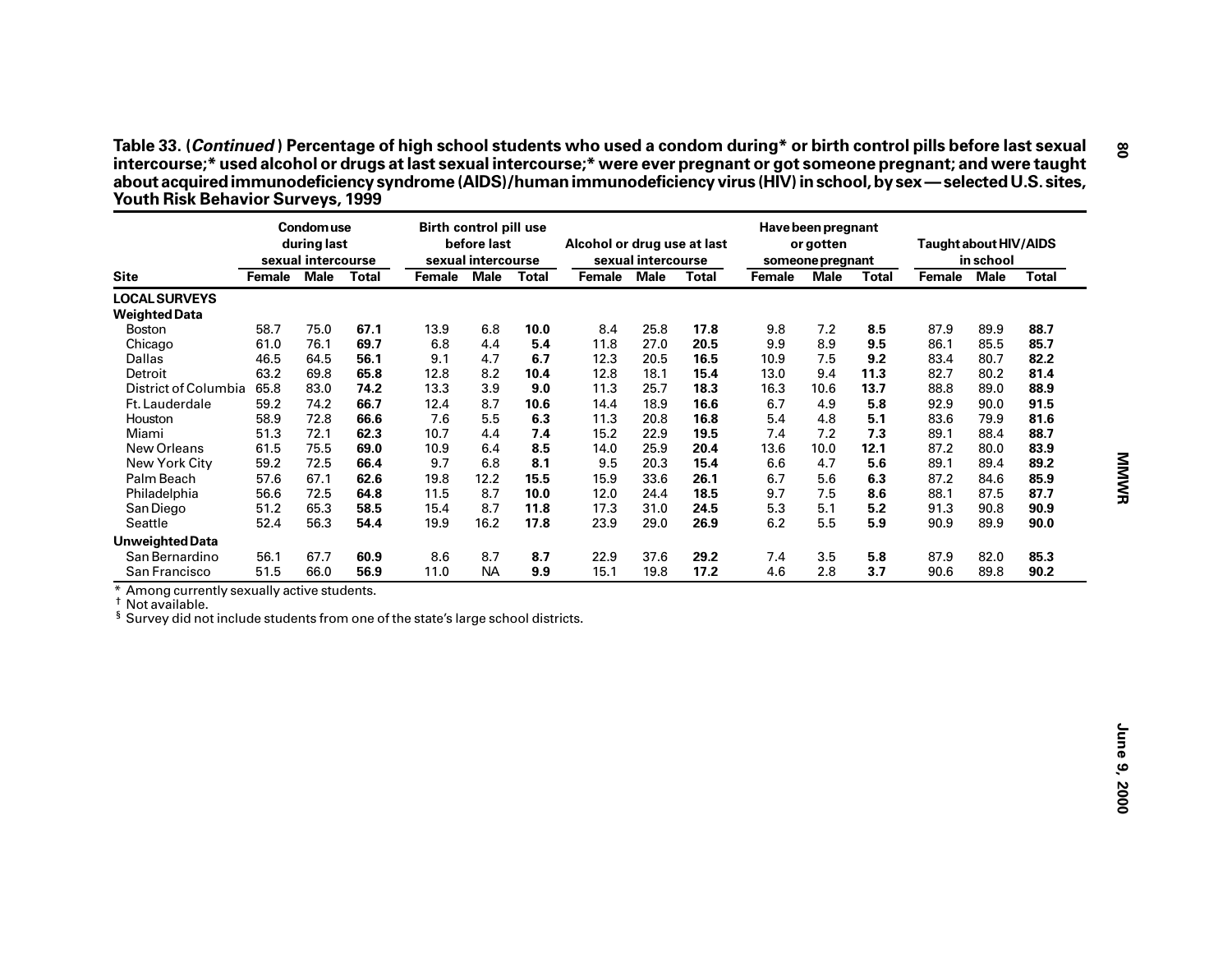| Table 34. Percentage of high school students who were at risk for becoming* or were overweight; <sup>†</sup> who thought of themselves as |
|-------------------------------------------------------------------------------------------------------------------------------------------|
| overweight; and who were attempting weight loss, by sex, race/ethnicity, and grade — United States, Youth Risk Behavior                   |
| <b>Survey, 1999</b>                                                                                                                       |

|                                                                                                                                                                                                                                                                                                                                                                                                                                                                                  |                 |             | At risk for becoming overweight |             | Overweight  |              |               |             | Thought they were overweight | Were attempting weight loss |             |              |
|----------------------------------------------------------------------------------------------------------------------------------------------------------------------------------------------------------------------------------------------------------------------------------------------------------------------------------------------------------------------------------------------------------------------------------------------------------------------------------|-----------------|-------------|---------------------------------|-------------|-------------|--------------|---------------|-------------|------------------------------|-----------------------------|-------------|--------------|
| Category                                                                                                                                                                                                                                                                                                                                                                                                                                                                         | <b>Female</b>   | <b>Male</b> | <b>Total</b>                    | Female      | <b>Male</b> | <b>Total</b> | <b>Female</b> | <b>Male</b> | <b>Total</b>                 | <b>Female</b>               | <b>Male</b> | <b>Total</b> |
| <b>Race/Ethnicity</b>                                                                                                                                                                                                                                                                                                                                                                                                                                                            |                 |             |                                 |             |             |              |               |             |                              |                             |             |              |
| White <sup>§</sup>                                                                                                                                                                                                                                                                                                                                                                                                                                                               | 12.4            | 16.3        | 14.4                            | 6.8         | 11.5        | 9.2          | 35.7          | 23.0        | 29.2                         | 61.4                        | 24.9        | 42.6         |
|                                                                                                                                                                                                                                                                                                                                                                                                                                                                                  | $(\pm 1.3)^{1}$ | $(\pm 1.8)$ | $(\pm 1.4)$                     | $(\pm 1.9)$ | $(\pm 2.7)$ | $(\pm 1.9)$  | $(\pm 2.9)$   | $(\pm 2.2)$ | $(\pm 1.8)$                  | $(\pm 3.6)$                 | $(\pm 4.1)$ | $(\pm 2.2)$  |
| Black <sup>§</sup>                                                                                                                                                                                                                                                                                                                                                                                                                                                               | 22.6            | 21.5        | 22.0                            | 12.8        | 11.1        | 11.9         | 32.3          | 17.1        | 24.9                         | 48.3                        | 23.6        | 36.3         |
|                                                                                                                                                                                                                                                                                                                                                                                                                                                                                  | $(\pm 4.9)$     | $(\pm 6.4)$ | $(\pm 5.3)$                     | $(\pm 4.3)$ | $(\pm 4.4)$ | $(\pm 3.3)$  | $(\pm 3.4)$   | $(\pm 4.4)$ | $(\pm 3.5)$                  | $(\pm 2.5)$                 | $(\pm 6.4)$ | $(\pm 3.7)$  |
| Hispanic                                                                                                                                                                                                                                                                                                                                                                                                                                                                         | 18.3            | 19.3        | 18.8                            | 9.7         | 15.0        | 12.4         | 42.3          | 30.8        | 36.7                         | 63.6                        | 37.3        | 50.6         |
|                                                                                                                                                                                                                                                                                                                                                                                                                                                                                  | $(\pm 4.3)$     | $(\pm 3.6)$ | $(\pm 3.0)$                     | $(\pm 3.0)$ | $(\pm 3.5)$ | $(\pm 2.2)$  | $(\pm 4.1)$   | $(\pm 4.5)$ | $(\pm 3.3)$                  | $(\pm 3.4)$                 | $(\pm 5.1)$ | $(\pm 3.5)$  |
| Grade                                                                                                                                                                                                                                                                                                                                                                                                                                                                            |                 |             |                                 |             |             |              |               |             |                              |                             |             |              |
| 9                                                                                                                                                                                                                                                                                                                                                                                                                                                                                | 13.1            | 20.0        | 16.7                            | 9.0         | 12.6        | 10.9         | 32.5          | 26.7        | 29.6                         | 56.5                        | 29.7        | 42.9         |
|                                                                                                                                                                                                                                                                                                                                                                                                                                                                                  | $(\pm 3.2)$     | $(\pm 4.1)$ | $(\pm 3.0)$                     | $(\pm 2.7)$ | $(\pm 2.3)$ | $(\pm 1.7)$  | $(\pm 3.9)$   | $(\pm 3.1)$ | $(\pm 2.6)$                  | $(\pm 4.9)$                 | $(\pm 3.3)$ | $(\pm 3.2)$  |
| 10                                                                                                                                                                                                                                                                                                                                                                                                                                                                               | 13.6            | 18.8        | 16.3                            | 6.9         | 13.8        | 10.4         | 36.8          | 23.7        | 30.3                         | 60.2                        | 27.5        | 44.0         |
|                                                                                                                                                                                                                                                                                                                                                                                                                                                                                  | $(\pm 1.9)$     | $(\pm 3.8)$ | $(\pm 1.8)$                     | $(\pm 1.7)$ | $(\pm 4.2)$ | $(\pm 2.3)$  | $(\pm 3.3)$   | $(\pm 3.3)$ | $(\pm 2.3)$                  | $(\pm 4.0)$                 | $(\pm 5.0)$ | $(\pm 2.3)$  |
| 11                                                                                                                                                                                                                                                                                                                                                                                                                                                                               | 16.3            | 14.0        | 15.1                            | 9.8         | 11.6        | 10.7         | 40.2          | 24.0        | 32.0                         | 59.2                        | 25.6        | 42.2         |
|                                                                                                                                                                                                                                                                                                                                                                                                                                                                                  | $(\pm 3.6)$     | $(\pm 2.7)$ | $(\pm 1.6)$                     | $(\pm 2.4)$ | $(\pm 3.6)$ | $(\pm 2.0)$  | $(\pm 2.8)$   | $(\pm 3.5)$ | $(\pm 2.2)$                  | $(\pm 5.0)$                 | $(\pm 5.1)$ | $(\pm 4.1)$  |
| 12                                                                                                                                                                                                                                                                                                                                                                                                                                                                               | 14.8            | 16.8        | 15.8                            | 5.7         | 9.1         | 7.4          | 36.8          | 19.6        | 28.3                         | 62.7                        | 19.9        | 41.5         |
|                                                                                                                                                                                                                                                                                                                                                                                                                                                                                  | $(\pm 2.3)$     | $(\pm 3.5)$ | $(\pm 2.5)$                     | $(\pm 2.0)$ | $(\pm 3.4)$ | $(\pm 2.3)$  | $(\pm 4.5)$   | $(\pm 4.2)$ | $(\pm 2.8)$                  | $(\pm 3.7)$                 | $(\pm 4.3)$ | $(\pm 1.9)$  |
| <b>Total</b>                                                                                                                                                                                                                                                                                                                                                                                                                                                                     | 14.4            | 17.5        | 16.0                            | 7.9         | 11.9        | 9.9          | 36.4          | 23.7        | 30.0                         | 59.4                        | 26.1        | 42.7         |
|                                                                                                                                                                                                                                                                                                                                                                                                                                                                                  | $(\pm 1.3)$     | $(\pm 1.5)$ | $(\pm 1.0)$                     | $(\pm 1.2)$ | $(\pm 2.0)$ | $(\pm 1.2)$  | $(\pm 1.2)$   | $(\pm 1.7)$ | $(\pm 0.9)$                  | $(\pm 2.1)$                 | $(\pm 2.7)$ | $(\pm 1.5)$  |
| * Students who were ≥85 <sup>th</sup> percentile but <95 <sup>th</sup> percentile for body mass index by age and sex based on reference data from the National Health and Nutrition<br>Examination Survey I.<br><sup>†</sup> Students who were 295 <sup>th</sup> percentile for body mass index by age and sex based on reference data from the National Health and Nutrition Examination Survey I.<br><sup>§</sup> Non-Hispanic.<br>If Ninety-five percent confidence interval. |                 |             |                                 |             |             |              |               |             |                              |                             |             |              |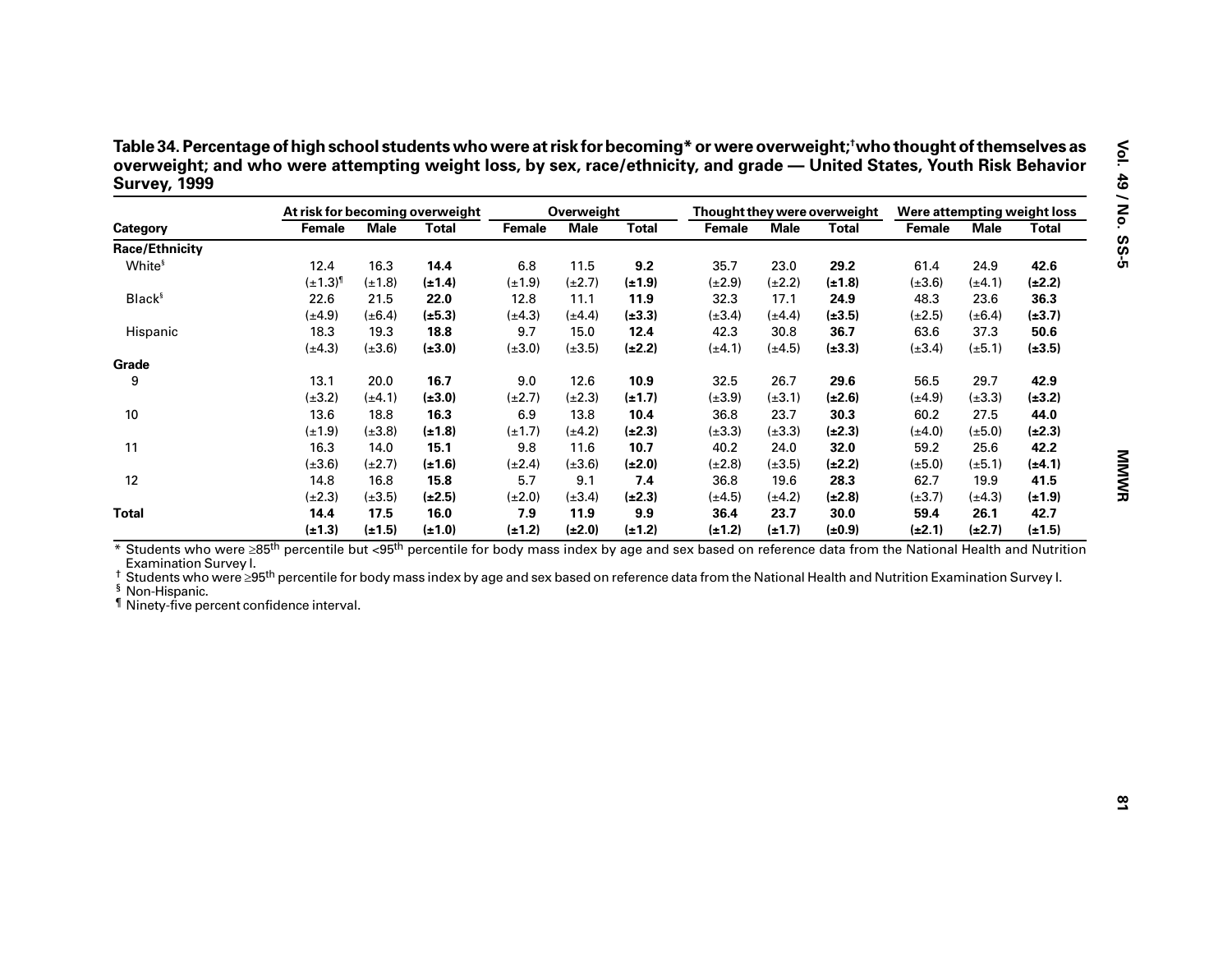|                                              | At risk for becoming overweight |             |              |           | Overweight  |              | Thought they were overweight |             |              | Were attempting weight loss |             |              |
|----------------------------------------------|---------------------------------|-------------|--------------|-----------|-------------|--------------|------------------------------|-------------|--------------|-----------------------------|-------------|--------------|
| <b>Site</b>                                  | Female                          | <b>Male</b> | <b>Total</b> | Female    | <b>Male</b> | <b>Total</b> | Female                       | <b>Male</b> | <b>Total</b> | Female                      | <b>Male</b> | <b>Total</b> |
| <b>STATE SURVEYS</b><br><b>Weighted Data</b> |                                 |             |              |           |             |              |                              |             |              |                             |             |              |
| Alabama                                      | 16.4                            | 18.1        | 17.3         | 7.4       | 14.6        | 11.1         | 38.6                         | 24.0        | 31.3         | 59.2                        | 23.6        | 41.1         |
| Alaska <sup>§</sup>                          | 13.8                            | 17.2        | 15.6         | 6.2       | 8.3         | 7.3          | 43.4                         | 22.8        | 32.7         | 61.8                        | 25.6        | 42.6         |
| Arkansas                                     | 15.9                            | 14.4        | 15.2         | 8.8       | 12.8        | 10.9         | 43.3                         | 21.3        | 32.2         | 58.7                        | 23.3        | 40.7         |
| Delaware                                     | 14.4                            | 18.2        | 16.4         | 7.0       | 11.1        | 9.1          | 36.8                         | 22.0        | 29.1         | 58.8                        | 25.2        | 41.3         |
| Hawaii                                       | 12.6                            | 20.4        | 16.3         | 7.0       | 11.1        | 9.0          | 40.2                         | 26.0        | 33.5         | 63.3                        | 28.8        | 47.1         |
| Massachusetts                                | 11.5                            | 18.0        | 14.9         | 5.5       | 9.0         | 7.3          | 41.6                         | 23.8        | 32.6         | 62.4                        | 26.9        | 44.4         |
| Michigan                                     | 12.9                            | 16.5        | 14.7         | 7.6       | 12.2        | 9.9          | 39.1                         | 24.4        | 31.7         | 62.5                        | 26.8        | 44.5         |
| Mississippi                                  | 16.0                            | 18.6        | 17.2         | 9.9       | 16.6        | 13.1         | 35.2                         | 24.0        | 29.7         | 55.8                        | 25.4        | 40.8         |
| Missouri                                     | 14.5                            | 16.7        | 15.6         | 5.6       | 9.9         | 7.8          | 37.2                         | 21.3        | 29.2         | 55.5                        | 24.9        | 39.7         |
| Montana                                      | 8.9                             | 14.3        | 11.7         | 3.7       | 7.1         | $5.5\,$      | 39.0                         | 21.7        | 30.2         | 60.7                        | 20.8        | 40.2         |
| Nevada                                       | 10.0                            | 16.1        | 13.1         | 4.1       | 8.5         | 6.4          | 33.9                         | 21.2        | 27.3         | 60.2                        | 23.9        | 41.7         |
| New York                                     | 12.8                            | 17.7        | 15.3         | 5.4       | 9.7         | 7.6          | 37.6                         | 23.5        | 30.5         | 62.2                        | 27.9        | 45.0         |
| North Dakota                                 | 9.5                             | 16.2        | 13.0         | 3.9       | 9.2         | 6.7          | 40.6                         | 27.9        | 34.1         | 62.7                        | 25.7        | 43.8         |
| Ohio                                         | 11.0                            | 16.1        | 13.6         | 7.9       | 11.2        | 9.6          | 40.7                         | 23.8        | 32.0         | 64.1                        | 26.4        | 44.9         |
| South Carolina                               | 12.8                            | 16.4        | 14.6         | 9.1       | 12.3        | 10.7         | 34.4                         | 21.2        | 27.8         | 53.7                        | 25.7        | 39.8         |
| South Dakota                                 | 8.8                             | 16.4        | 12.7         | 4.8       | 7.9         | 6.4          | 42.6                         | 24.0        | 33.0         | 64.7                        | 24.3        | 44.0         |
| Tennessee <sup>§</sup>                       | 13.8                            | 20.9        | 17.5         | 9.2       | 14.6        | 11.9         | 39.0                         | 25.1        | 31.9         | 60.3                        | 26.7        | 43.3         |
| Utah                                         | 9.3                             | 11.0        | 10.2         | 3.2       | 6.5         | 4.9          | 36.5                         | 16.9        | 26.5         | 58.1                        | 17.1        | 37.1         |
| Vermont                                      | <b>NA</b>                       | <b>NA</b>   | <b>NA</b>    | <b>NA</b> | <b>NA</b>   | <b>NA</b>    | 39.2                         | 22.1        | 30.4         | 61.7                        | 23.9        | 42.3         |
| West Virginia                                | 15.4                            | 16.5        | 15.9         | 8.3       | 15.8        | 12.2         | 42.5                         | 27.2        | 34.7         | 65.0                        | 30.1        | 47.0         |
| Wisconsin                                    | 11.4                            | 17.1        | 14.3         | 7.9       | 9.8         | 8.9          | 42.5                         | 24.7        | 33.3         | 62.0                        | 26.4        | 43.9         |
| Wyoming                                      | 9.8                             | 13.8        | 11.9         | 2.1       | 8.8         | 5.5          | 35.9                         | 21.6        | 28.4         | 60.5                        | 21.5        | 40.4         |
| <b>Unweighted Data</b>                       |                                 |             |              |           |             |              |                              |             |              |                             |             |              |
| Connecticut                                  | 13.8                            | 16.9        | 15.4         | 6.8       | 11.3        | 9.1          | 41.0                         | 22.6        | 31.8         | 61.1                        | 28.8        | 45.0         |
| Florida                                      | 12.4                            | 17.7        | 15.2         | 6.8       | 10.3        | 8.6          | 34.7                         | 20.5        | 27.4         | 54.7                        | 24.1        | 39.1         |
| Illinois                                     | 13.4                            | 16.2        | 14.9         | 6.1       | 10.4        | 8.3          | 42.9                         | 24.6        | 33.7         | 64.8                        | 24.5        | 44.5         |
| lowa                                         | 12.5                            | 13.4        | 12.9         | 6.7       | 9.6         | 8.1          | 45.9                         | 22.0        | 34.2         | 61.9                        | 23.8        | 43.3         |
| Kentucky                                     | 14.1                            | 19.5        | 16.7         | 8.9       | 15.4        | 12.0         | 42.1                         | 27.3        | 35.2         | 63.6                        | 33.5        | 49.1         |
| Louisiana <sup>§</sup>                       | 14.2                            | 21.9        | 18.0         | 11.0      | 12.9        | 12.0         | 34.6                         | 19.6        | 27.1         | 57.0                        | 25.5        | 41.5         |
| Maine                                        | 10.3                            | 18.3        | 14.2         | 6.1       | 11.1        | 8.6          | 39.9                         | 23.5        | 32.1         | 63.0                        | 27.7        | 46.2         |
| Nebraska                                     | 9.7                             | 14.6        | 12.0         | 4.6       | 8.4         | 6.4          | 41.8                         | 22.1        | 32.3         | 63.3                        | 24.1        | 44.6         |
| New Hampshire                                | 11.3                            | 17.8        | 14.5         | 6.0       | 12.3        | 9.1          | 42.7                         | 27.2        | 35.1         | 63.6                        | 28.2        | 46.3         |
| New Jersey                                   | 10.4                            | 15.5        | 12.8         | 5.6       | 9.2         | 7.4          | 38.2                         | 24.6        | 31.7         | 63.8                        | 24.0        | 45.0         |
| New Mexico                                   | 13.0                            | 16.5        | 14.7         | 6.1       | 7.1         | 6.6          | 38.1                         | 19.8        | 29.6         | 55.4                        | 23.2        | 40.2         |

| Table 35. Percentage of high school students who were at risk for becoming* or were overweight;†who thought of themselves as |  |
|------------------------------------------------------------------------------------------------------------------------------|--|
| overweight; and who were attempting weight loss, by sex — selected U.S. sites, Youth Risk Behavior Surveys, 1999             |  |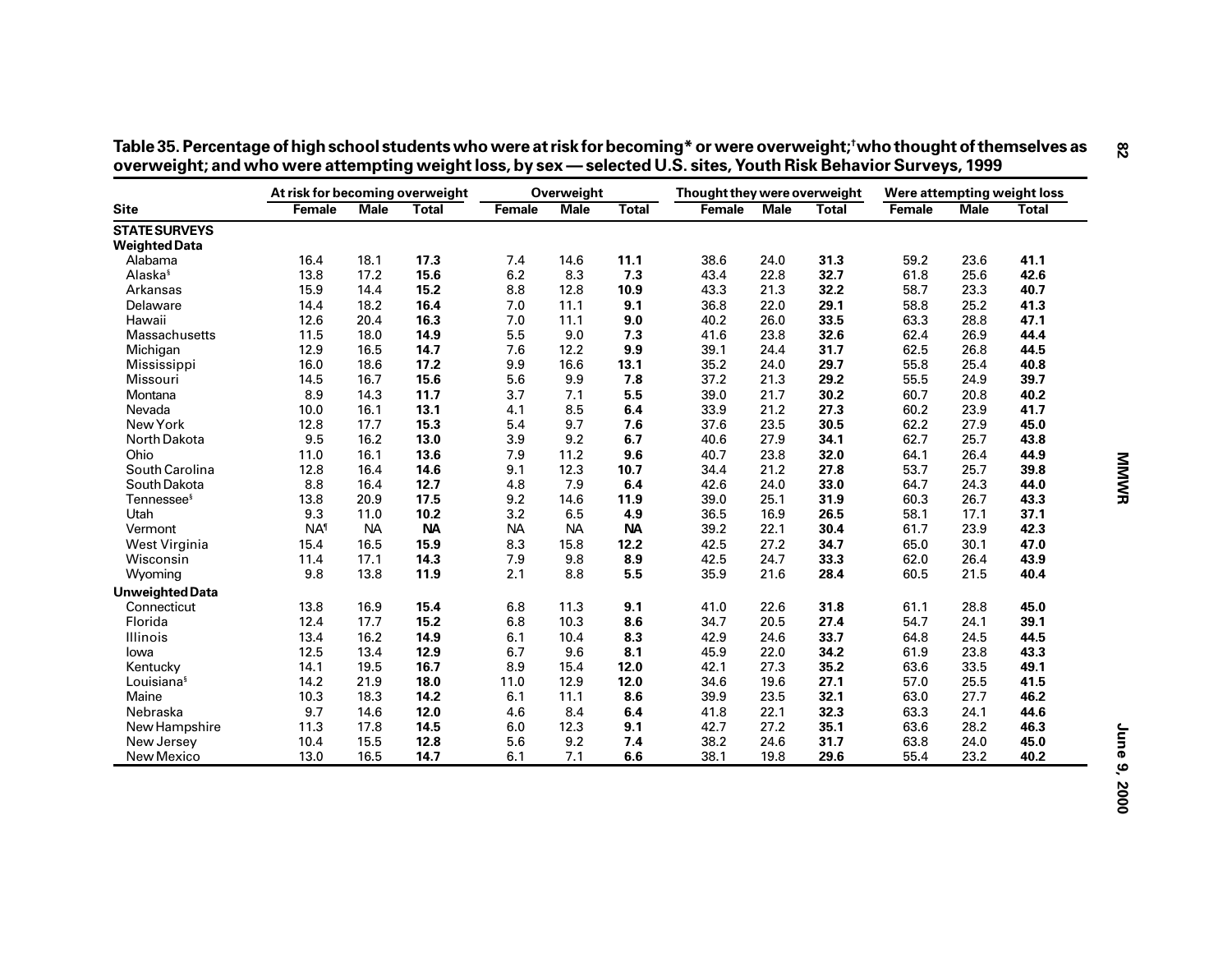|                                                                                                                                                                                                                                                                                                                                                                                        | At risk for becoming overweight |             |              |        | Overweight  |              | Thought they were overweight |             |              | Were attempting weight loss |             |              |
|----------------------------------------------------------------------------------------------------------------------------------------------------------------------------------------------------------------------------------------------------------------------------------------------------------------------------------------------------------------------------------------|---------------------------------|-------------|--------------|--------|-------------|--------------|------------------------------|-------------|--------------|-----------------------------|-------------|--------------|
| <b>Site</b>                                                                                                                                                                                                                                                                                                                                                                            | Female                          | <b>Male</b> | <b>Total</b> | Female | <b>Male</b> | <b>Total</b> | Female                       | <b>Male</b> | <b>Total</b> | Female                      | <b>Male</b> | <b>Total</b> |
| <b>LOCAL SURVEYS</b>                                                                                                                                                                                                                                                                                                                                                                   |                                 |             |              |        |             |              |                              |             |              |                             |             |              |
| <b>Weighted Data</b>                                                                                                                                                                                                                                                                                                                                                                   |                                 |             |              |        |             |              |                              |             |              |                             |             |              |
| Boston                                                                                                                                                                                                                                                                                                                                                                                 | 17.0                            | 16.0        | 16.5         | 9.9    | 12.3        | 11.1         | 34.7                         | 21.0        | 28.0         | 52.1                        | 26.6        | 39.6         |
| Chicago                                                                                                                                                                                                                                                                                                                                                                                | 20.2                            | 18.1        | 19.2         | 9.9    | 13.6        | 11.8         | 28.9                         | 21.3        | 25.3         | 46.9                        | 27.7        | 37.8         |
| Dallas                                                                                                                                                                                                                                                                                                                                                                                 | 18.8                            | 22.4        | 20.6         | 9.7    | 16.6        | 13.1         | 36.3                         | 23.0        | 29.7         | 55.9                        | 32.5        | 44.4         |
| Detroit                                                                                                                                                                                                                                                                                                                                                                                | 22.9                            | 19.0        | 21.0         | 13.7   | 14.9        | 14.3         | 31.7                         | 20.8        | 26.4         | 48.3                        | 29.3        | 39.2         |
| District of Columbia                                                                                                                                                                                                                                                                                                                                                                   | 20.2                            | 16.0        | 18.2         | 11.8   | 12.7        | 12.3         | 30.6                         | 19.2        | 25.2         | 47.2                        | 24.1        | 36.1         |
| Ft. Lauderdale                                                                                                                                                                                                                                                                                                                                                                         | 11.3                            | 16.8        | 14.1         | 6.2    | 9.3         | 7.8          | 31.9                         | 21.1        | 26.6         | 52.8                        | 25.6        | 39.4         |
| Houston                                                                                                                                                                                                                                                                                                                                                                                | 18.5                            | 18.1        | 18.3         | 12.1   | 12.3        | 12.2         | 38.3                         | 18.5        | 28.0         | 56.6                        | 26.6        | 40.8         |
| Miami                                                                                                                                                                                                                                                                                                                                                                                  | 15.1                            | 19.9        | 17.5         | 7.6    | 11.0        | 9.3          | 31.9                         | 21.8        | 27.0         | 54.2                        | 26.3        | 40.4         |
| New Orleans                                                                                                                                                                                                                                                                                                                                                                            | 18.6                            | 16.7        | 17.7         | 12.8   | 13.3        | 13.1         | 24.9                         | 15.2        | 20.3         | 45.5                        | 22.0        | 34.6         |
| New York City                                                                                                                                                                                                                                                                                                                                                                          | 13.4                            | 18.7        | 16.0         | 5.6    | 10.7        | 8.1          | 34.2                         | 21.8        | 28.0         | 53.7                        | 26.2        | 40.1         |
| Palm Beach                                                                                                                                                                                                                                                                                                                                                                             | 10.7                            | 17.5        | 14.2         | 7.0    | 7.4         | 7.2          | 33.0                         | 18.6        | 25.7         | 56.0                        | 21.9        | 38.7         |
| Philadelphia                                                                                                                                                                                                                                                                                                                                                                           | 16.0                            | 18.0        | 17.0         | 10.4   | 8.5         | 9.4          | 30.7                         | 20.5        | 25.5         | 52.1                        | 26.4        | 39.2         |
| San Diego                                                                                                                                                                                                                                                                                                                                                                              | 11.1                            | 15.9        | 13.6         | 4.8    | 8.2         | 6.5          | 36.1                         | 23.1        | 29.9         | 58.9                        | 27.6        | 43.3         |
| Seattle                                                                                                                                                                                                                                                                                                                                                                                | 10.3                            | 13.6        | 12.0         | 5.3    | 7.9         | 6.6          | 37.7                         | 20.2        | 29.3         | 54.6                        | 22.0        | 38.3         |
| <b>Unweighted Data</b>                                                                                                                                                                                                                                                                                                                                                                 |                                 |             |              |        |             |              |                              |             |              |                             |             |              |
| San Bernardino                                                                                                                                                                                                                                                                                                                                                                         | 14.4                            | 15.5        | 14.9         | 12.1   | 12.6        | 12.4         | 40.2                         | 22.9        | 32.5         | 60.9                        | 27.8        | 46.1         |
| San Francisco                                                                                                                                                                                                                                                                                                                                                                          | 9.6                             | 14.7        | 12.0         | 5.8    | 8.7         | 7.1          | 42.5                         | 25.9        | 34.9         | 58.0                        | 27.1        | 43.7         |
| * Students who were ≥85 <sup>th</sup> percentile but <95 <sup>th</sup> percentile for body mass index by age and sex based on reference data from the National Health and Nutrition<br>Examination Survey I.<br>Students who were ≥95 <sup>th</sup> percentile for body mass index by age and sex based on reference data from the National Health and Nutrition Examination Survey I. |                                 |             |              |        |             |              |                              |             |              |                             |             |              |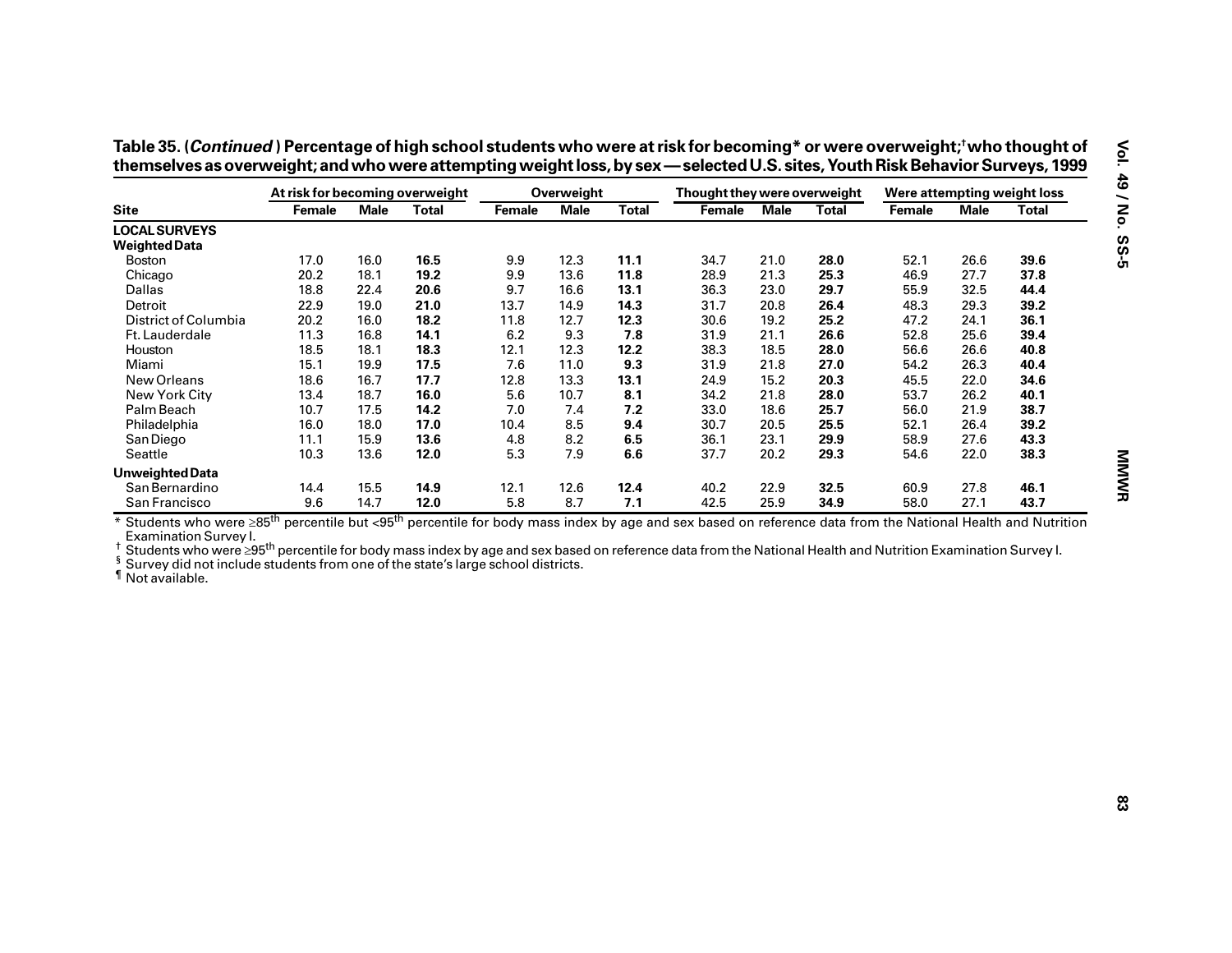|                       |                 | Ate $\geq$ 5 servings of fruits<br>and vegetables |              |             | Drank $\geq$ 3 glasses of milk |              |
|-----------------------|-----------------|---------------------------------------------------|--------------|-------------|--------------------------------|--------------|
| Category              | <b>Female</b>   | <b>Male</b>                                       | <b>Total</b> | Female      | <b>Male</b>                    | <b>Total</b> |
| <b>Race/Ethnicity</b> |                 |                                                   |              |             |                                |              |
| White <sup>§</sup>    | 21.5            | 23.5                                              | 22.5         | 13.8        | 24.8                           | 19.6         |
|                       | $(\pm 1.7)^{1}$ | $(\pm 2.9)$                                       | $(\pm 1.8)$  | $(\pm 2.9)$ | $(\pm 2.4)$                    | $(\pm 2.0)$  |
| Black <sup>§</sup>    | 30.2            | 25.2                                              | 27.8         | 7.8         | 13.9                           | 10.8         |
|                       | $(\pm 12.2)$    | $(\pm 2.8)$                                       | $(\pm 5.8)$  | $(\pm 2.1)$ | $(\pm 2.6)$                    | $(\pm 2.0)$  |
| Hispanic              | 21.0            | 27.2                                              | 24.0         | 10.6        | 21.4                           | 15.8         |
|                       | $(\pm 2.9)$     | $(\pm 4.9)$                                       | $(\pm 2.9)$  | $(\pm 2.2)$ | $(\pm 4.8)$                    | $(\pm 2.8)$  |
| Grade                 |                 |                                                   |              |             |                                |              |
| 9                     | 23.8            | 27.3                                              | 25.6         | 15.5        | 28.7                           | 22.2         |
|                       | $(\pm 3.3)$     | $(\pm 3.1)$                                       | $(\pm 2.1)$  | $(\pm 3.1)$ | $(\pm 3.9)$                    | $(\pm 2.6)$  |
| 10                    | 23.1            | 23.1                                              | 23.1         | 14.2        | 23.1                           | 18.6         |
|                       | $(\pm 4.2)$     | $(\pm 2.7)$                                       | $(\pm 2.6)$  | $(\pm 3.2)$ | $(\pm 3.8)$                    | $(\pm 2.2)$  |
| 11                    | 22.8            | 23.3                                              | 23.1         | 13.3        | 19.2                           | 16.3         |
|                       | $(\pm 3.8)$     | $(\pm 3.3)$                                       | $(\pm 2.3)$  | $(\pm 3.3)$ | $(\pm 2.9)$                    | $(\pm 2.7)$  |
| 12                    | 23.6            | 23.3                                              | 23.5         | 7.5         | 19.8                           | 13.6         |
|                       | $(\pm 4.0)$     | $(\pm 5.4)$                                       | $(\pm 3.8)$  | $(\pm 3.3)$ | $(\pm 3.1)$                    | $(\pm 2.4)$  |
| Total                 | 23.4            | 24.4                                              | 23.9         | 12.9        | 23.0                           | 18.0         |
|                       | $(\pm 2.4)$     | $(\pm 2.5)$                                       | $(\pm 1.7)$  | $(\pm 2.2)$ | $(\pm 2.2)$                    | $(\pm 1.7)$  |

**Table 36. Percentage of high school students who had eaten 5 servings/day of fruits and vegetables\* and who had drunk 3 glasses/day of milk,† by sex, race/ethnicity, and grade — United States, Youth Risk Behavior Survey, 1999**

\* Had eaten ≥5 servings/day of 100% fruit juice, fruit, green salad, potatoes (excluding french fries, fried potatoes, or potato chips), carrots or other vegetables during the 7 days preceding the survey.<br>† Had drunk ≥3 glasses/day of milk during the 7 days preceding the survey.<br>§ Non-Hispanic.<br>¶ Ninety-five percent confidence interval.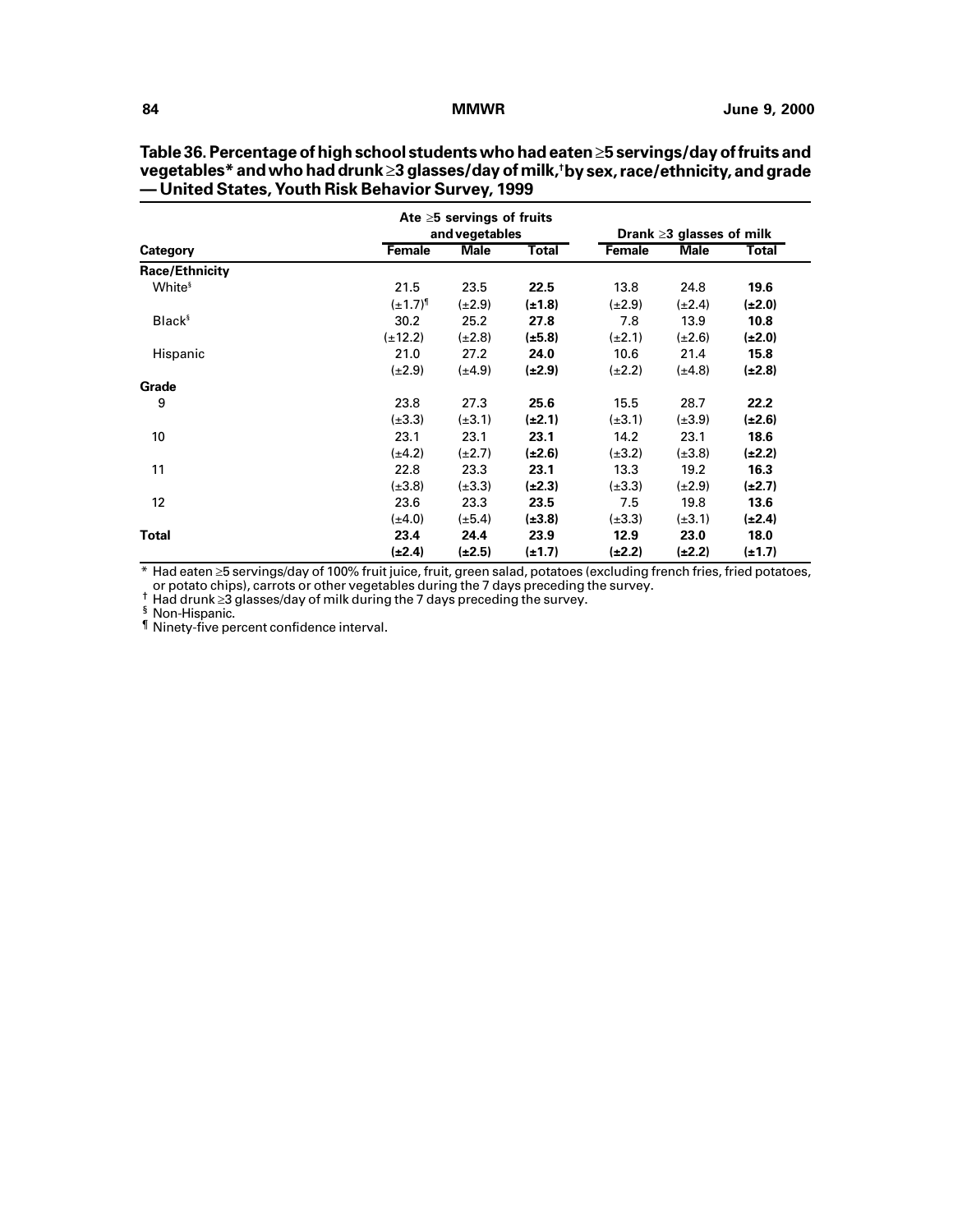|                                          |                   | Ate $\geq 5$ servings    |                   |                   |                          |                   |  |
|------------------------------------------|-------------------|--------------------------|-------------------|-------------------|--------------------------|-------------------|--|
|                                          |                   | of fruits and vegetables |                   |                   | Drank ≥3 glasses of milk |                   |  |
| Site                                     | <b>Female</b>     | <b>Male</b>              | Total             | Female            | Male                     | Total             |  |
| <b>STATE SURVEYS</b>                     |                   |                          |                   |                   |                          |                   |  |
| <b>Weighted Data</b>                     |                   |                          |                   |                   |                          |                   |  |
| Alabama                                  | 12.2              | 16.0                     | 14.1              | 7.9               | 17.8                     | 12.9              |  |
| Alaska <sup>s</sup>                      | 24.8              | 26.2                     | 25.6              | 14.5              | 28.9                     | 22.1              |  |
| Arkansas                                 | 17.3              | 20.2                     | 18.8              | 11.4              | 19.8                     | 15.6              |  |
| Delaware<br>Hawaii                       | 22.7<br>20.6      | 25.9<br>21.9             | 24.5<br>21.1      | 10.7<br>10.3      | 23.5<br>21.0             | 17.3<br>15.4      |  |
| Massachusetts                            | NA <sup>1</sup>   | <b>NA</b>                | <b>NA</b>         | 15.6              | 29.0                     | 22.3              |  |
| Michigan                                 | 17.9              | 20.1                     | 19.0              | 16.0              | 25.5                     | 20.8              |  |
| Mississippi                              | 18.8              | 20.8                     | 19.8              | 8.2               | 18.4                     | 13.1              |  |
| Missouri                                 | 18.1              | 18.5                     | 18.3              | 9.5               | 25.8                     | 17.8              |  |
| Montana                                  | 18.9              | 19.9                     | 19.5              | 21.1              | 32.9                     | 27.1              |  |
| Nevada                                   | 22.9              | 21.3                     | 22.1              | 13.3              | 27.8                     | 20.7              |  |
| New York                                 | 25.0              | 27.1                     | 26.1              | 13.7              | 28.3                     | 21.0              |  |
| North Dakota                             | <b>NA</b>         | <b>NA</b>                | <b>NA</b>         | 24.7              | 42.5                     | 33.8              |  |
| Ohio                                     | 16.7              | 20.6                     | 18.7              | 14.2              | 27.0                     | 20.6              |  |
| South Carolina                           | 17.0              | 18.3                     | 17.6              | 8.2               | 16.2                     | 12.1              |  |
| South Dakota                             | 17.7              | 20.4                     | 19.1              | 22.4              | 36.5                     | 29.6              |  |
| Tennessee <sup>s</sup>                   | 16.8              | 19.5                     | 18.3              | 10.6              | 21.6                     | 16.2              |  |
| Utah<br>Vermont                          | 24.1<br><b>NA</b> | 27.2<br>NA.              | 25.8<br>NА        | 24.1<br>18.7      | 40.7<br>32.6             | 32.6<br>25.8      |  |
| West Virginia                            | 19.4              | 21.5                     | 20.4              | 14.3              | 23.9                     | 19.1              |  |
| Wisconsin                                | <b>NA</b>         | <b>NA</b>                | NА                | <b>NA</b>         | <b>NA</b>                | <b>NA</b>         |  |
| Wyoming                                  | 19.3              | 23.8                     | 21.6              | 20.0              | 34.8                     | 27.7              |  |
| <b>Unweighted Data</b>                   |                   |                          |                   |                   |                          |                   |  |
| Connecticut                              | <b>NA</b>         | <b>NA</b>                | <b>NA</b>         | 13.8              | 25.1                     | 19.4              |  |
| Florida                                  | 22.5              | 29.8                     | 26.3              | 8.2               | 21.6                     | 15.0              |  |
| Illinois                                 | 20.5              | 23.7                     | 22.1              | 15.7              | 29.2                     | 22.5              |  |
| lowa                                     | 14.3              | 19.8                     | 16.9              | 20.6              | 38.7                     | 29.4              |  |
| Kentucky                                 | 21.6              | 24.8                     | 23.1              | 10.6              | 21.9                     | 16.0              |  |
| Louisiana <sup>s</sup>                   | 14.4              | 20.0                     | 17.1              | 9.3               | 19.6                     | 14.3              |  |
| Maine                                    | 28.5              | 24.6                     | 26.7              | 19.8              | 29.1                     | 24.2              |  |
| Nebraska                                 | 19.7              | 19.3                     | 19.6              | 18.5              | 33.1                     | 25.5              |  |
| New Hampshire                            | 24.1              | 25.0                     | 24.6              | 21.0              | 36.9                     | 28.7              |  |
| New Jersey                               | 26.5<br>19.7      | 30.1                     | 28.4              | 9.9               | 22.7                     | 16.1              |  |
| New Mexico                               |                   | 25.8                     | 22.5              | 14.2              | 24.3                     | 18.9              |  |
| <b>LOCAL SURVEYS</b>                     |                   |                          |                   |                   |                          |                   |  |
| <b>Weighted Data</b><br>Boston           | <b>NA</b>         | <b>NA</b>                | NА                | 8.4               | 13.8                     | 11.1              |  |
| Chicago                                  | 25.3              | 30.1                     | 27.9              | 14.8              | 21.2                     | 18.2              |  |
| Dallas                                   | 18.6              | 22.1                     | 20.3              | 9.2               | 15.2                     | 12.1              |  |
| Detroit                                  | 18.7              | 21.8                     | 20.2              | 9.6               | 12.3                     | 10.8              |  |
| District of Columbia                     | 24.6              | 32.9                     | 28.6              | 9.8               | 14.7                     | 12.2              |  |
| Ft. Lauderdale                           | 19.8              | 27.1                     | 23.4              | 8.6               | 17.5                     | 13.0              |  |
| Houston                                  | 20.6              | 23.9                     | 22.4              | 5.6               | 14.2                     | 10.1              |  |
| Miami                                    | 22.0              | 27.8                     | 24.9              | 8.0               | 20.1                     | 13.9              |  |
| New Orleans                              | 23.1              | 27.4                     | 25.2              | 10.8              | 18.5                     | 14.4              |  |
| New York City                            | 24.8              | 25.6                     | 25.2              | 8.2               | 22.0                     | 15.0              |  |
| Palm Beach                               | 21.4              | 30.8                     | 26.2              | 8.5               | 23.9                     | 16.3              |  |
| Philadelphia                             | 20.5              | 21.7                     | 21.1              | 9.6               | 16.5                     | 13.0              |  |
| San Diego<br>Seattle                     | 23.3<br>NA.       | 26.1<br><b>NA</b>        | 24.5<br><b>NA</b> | 11.3<br><b>NA</b> | 19.1<br><b>NA</b>        | 15.1<br><b>NA</b> |  |
|                                          |                   |                          |                   |                   |                          |                   |  |
| <b>Unweighted Data</b><br>San Bernardino | 16.7              | 23.9                     | 19.9              | 10.9              | 20.4                     | 15.2              |  |
| San Francisco                            | <b>NA</b>         | <b>NA</b>                | <b>NA</b>         | 7.1               | 12.7                     | 9.6               |  |

**Table 37. Percentage of high school students who had eaten 5 servings/day of fruits and vegetables\* and who had drunk 3 glasses/day of milk,† by sex — selected U.S. sites, Youth Risk Behavior Surveys, 1999**

\* Had eaten ≥5 servings/day of 100% fruit juice, fruit, green salad, potatoes (excluding french fries, fried potatoes,<br>or potato chips), carrots, or other vegetables during the 7 days preceding the survey.

or potato crips), carrots, or other vegetables during the 7 days preceding the survey.<br>  $\frac{1}{3}$  Had drunk  $\geq 3$  glasses/day of milk during the 7 days preceding the survey.<br>  $\frac{1}{3}$  Survey did not include students fr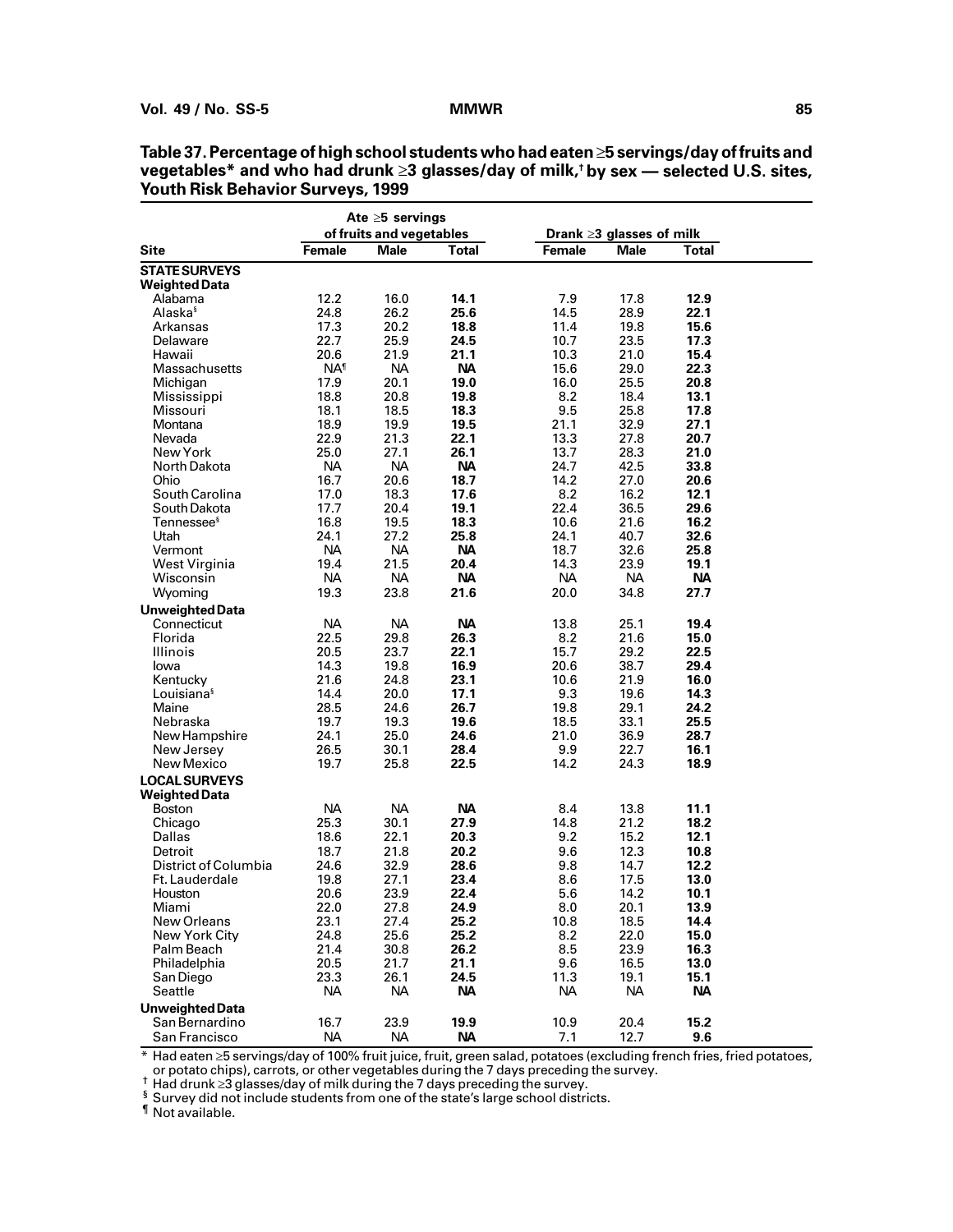|                                                                                                                    | <b>Exercised to lose weight</b> |             |              | calories, or foods low in fat<br>to lose weight or to avoid | Ate less food, fewer |              | <b>Fasted to lose weight</b> |             |              | Took diet pills, powders,<br>or liquids to lose weight |             |              |             | to lose weight | <b>Took laxatives or vomited</b> |
|--------------------------------------------------------------------------------------------------------------------|---------------------------------|-------------|--------------|-------------------------------------------------------------|----------------------|--------------|------------------------------|-------------|--------------|--------------------------------------------------------|-------------|--------------|-------------|----------------|----------------------------------|
|                                                                                                                    | or to avoid gaining weight      |             |              |                                                             | gaining weight       |              | or to avoid gaining weight   |             |              | or to avoid gaining weight                             |             |              |             |                | or to avoid gaining weight       |
| Category                                                                                                           | <b>Female Male</b>              |             | <b>Total</b> | Female Male                                                 |                      | <b>Total</b> | Female Male                  |             | <b>Total</b> | Female                                                 | <b>Male</b> | <b>Total</b> | Female      | <b>Male</b>    | <b>Total</b>                     |
| Race/Ethnicity                                                                                                     |                                 |             |              |                                                             |                      |              |                              |             |              |                                                        |             |              |             |                |                                  |
| White <sup>t</sup>                                                                                                 | 70.0                            | 48.7        | 59.0         | 60.3                                                        | 25.1                 | 42.1         | 19.0                         | 5.7         | 12.1         | 11.7                                                   | 4.5         | 8.0          | 7.0         | 1.5            | 4.1                              |
|                                                                                                                    | $(\pm 4.6)^{8}$                 | $(\pm 2.3)$ | $(\pm 2.1)$  | $(\pm 4.5)$                                                 | $(\pm 1.9)$          | $(\pm 2.4)$  | $(\pm 3.1)$                  | $(\pm 1.3)$ | $(\pm 2.0)$  | $(\pm 2.0)$                                            | $(\pm 1.3)$ | $(\pm 1.4)$  | $(\pm 1.9)$ | $(\pm 0.5)$    | $(\pm 1.0)$                      |
| Black <sup>+</sup>                                                                                                 | 58.6                            | 47.6        | 53.2         | 43.4                                                        | 25.3                 | 34.5         | 17.7                         | 8.9         | 13.4         | 6.9                                                    | 4.1         | 5.5          | 6.8         | 3.4            | 5.1                              |
|                                                                                                                    | $(\pm 6.5)$                     | $(\pm 5.1)$ | $(\pm 4.0)$  | $(\pm 4.4)$                                                 | $(\pm 5.2)$          | $(\pm 4.2)$  | $(\pm 3.1)$                  | $(\pm 2.2)$ | $(\pm 2.3)$  | $(\pm 2.0)$                                            | $(\pm 2.4)$ | $(\pm 1.2)$  | $(\pm 3.8)$ | $(\pm 1.3)$    | $(\pm 2.2)$                      |
| Hispanic                                                                                                           | 65.1                            | 55.5        | 60.4         | 51.0                                                        | 29.3                 | 40.3         | 17.6                         | 6.6         | 12.2         | 11.0                                                   | 6.4         | 8.7          | 6.4         | 4.0            | 5.2                              |
|                                                                                                                    | $(\pm 4.8)$                     | $(\pm 4.5)$ | $(\pm 3.3)$  | $(\pm 4.6)$                                                 | $(\pm 4.3)$          | $(\pm 2.8)$  | $(\pm 2.9)$                  | $(\pm 1.8)$ | $(\pm 1.8)$  | $(\pm 2.3)$                                            | $(\pm 2.7)$ | $(\pm 2.1)$  | $(\pm 2.0)$ | $(\pm 1.9)$    | $(\pm 1.5)$                      |
| Grade                                                                                                              |                                 |             |              |                                                             |                      |              |                              |             |              |                                                        |             |              |             |                |                                  |
| 9                                                                                                                  | 69.3                            | 54.2        | 61.7         | 53.7                                                        | 25.5                 | 39.4         | 19.8                         | 8.1         | 13.9         | 9.0                                                    | 4.4         | 6.6          | 6.7         | 2.3            | 4.4                              |
|                                                                                                                    | $(\pm 5.4)$                     | $(\pm 3.1)$ | $(\pm 3.0)$  | $(\pm 6.4)$                                                 | $(\pm 2.6)$          | $(\pm 3.8)$  | $(\pm 3.4)$                  | $(\pm 2.5)$ | $(\pm 2.6)$  | $(\pm 2.1)$                                            | $(\pm 1.6)$ | $(\pm 1.3)$  | $(\pm 2.3)$ | $(\pm 0.9)$    | $(\pm 1.1)$                      |
| 10                                                                                                                 | 68.5                            | 48.5        | 58.5         | 58.3                                                        | 24.0                 | 41.2         | 20.2                         | 6.0         | 13.1         | 10.6                                                   | 4.0         | 7.3          | 7.8         | 2.3            | 5.0                              |
|                                                                                                                    | $(\pm 4.7)$                     | $(\pm 5.2)$ | $(\pm 3.5)$  | $(\pm 5.7)$                                                 | $(\pm 3.3)$          | $(\pm 2.6)$  | $(\pm 2.7)$                  | $(\pm 2.4)$ | $(\pm 2.0)$  | $(\pm 2.7)$                                            | $(\pm 1.6)$ | $(\pm 1.5)$  | $(\pm 3.3)$ | $(\pm 1.5)$    | $(\pm 1.5)$                      |
| 11                                                                                                                 | 65.5                            | 47.5        | 56.4         | 55.0                                                        | 25.7                 | 40.1         | 16.4                         | 5.1         | 10.7         | 10.5                                                   | 4.8         | 7.6          | 6.8         | 2.0            | 4.4                              |
|                                                                                                                    | $(\pm 5.6)$                     | $(\pm 4.9)$ | $(\pm 4.8)$  | $(\pm 4.7)$                                                 | $(\pm 3.6)$          | $(\pm 2.5)$  | $(\pm 3.7)$                  | $(\pm 1.6)$ | $(\pm 2.0)$  | $(\pm 3.5)$                                            | $(\pm 1.3)$ | $(\pm 2.1)$  | $(\pm 2.8)$ | $(\pm 1.1)$    | $(\pm 1.4)$                      |
| 12                                                                                                                 | 65.9                            | 46.8        | 56.5         | 58.2                                                        | 24.4                 | 41.3         | 18.3                         | 6.0         | 12.2         | 14.2                                                   | 4.7         | 9.5          | 9.2         | 2.1            | 5.6                              |
|                                                                                                                    | $(\pm 6.4)$                     | $(\pm 4.8)$ | $(\pm 4.6)$  | $(\pm 5.3)$                                                 | $(\pm 3.2)$          | $(\pm 2.9)$  | $(\pm 4.2)$                  | $(\pm 1.9)$ | $(\pm 2.6)$  | $(\pm 3.1)$                                            | $(\pm 1.8)$ | $(\pm 1.6)$  | $(\pm 2.7)$ | $(\pm 1.1)$    | $(\pm 1.7)$                      |
| <b>Total</b>                                                                                                       | 67.4                            | 49.5        | 58.4         | 56.1                                                        | 25.0                 | 40.4         | 18.8                         | 6.4         | 12.6         | 10.9                                                   | 4.4         | 7.6          | 7.5         | 2.2            | 4.8                              |
|                                                                                                                    | $(\pm 2.9)$                     | $(\pm 1.9)$ | $(\pm 1.8)$  | $(\pm 3.5)$                                                 | $(\pm 1.6)$          | $(\pm 1.8)$  | $(\pm 2.0)$                  | $(\pm 1.1)$ | $(\pm 1.4)$  | $(\pm 0.9)$                                            | $(\pm 1.0)$ | $(\pm 0.7)$  | $(\pm 1.2)$ | $(\pm 0.6)$    | (±0.6)                           |
| During the 30 days preceding the survey.<br>Non-Hispanic.<br><sup>§</sup> Ninety-five percent confidence interval. |                                 |             |              |                                                             |                      |              |                              |             |              |                                                        |             |              |             |                |                                  |

Table 38. Percentage of high school students who engaged in behaviors associated with weight control,\* by sex, race/ethnicity,<br>and grade — United States, Youth Risk Behavior Survey, 1999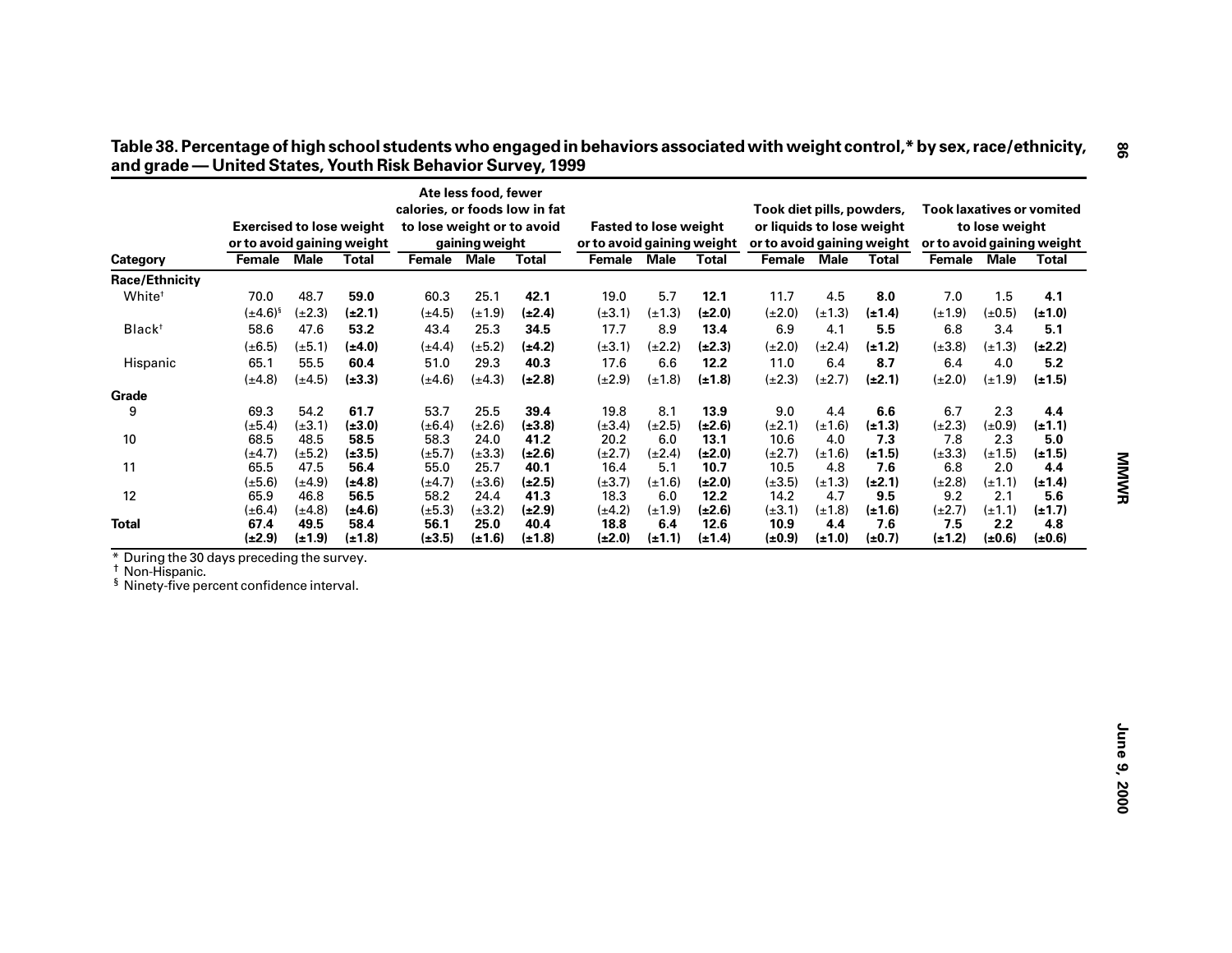| Table 39. Percentage of high school students who engaged in behaviors associated with weight control,* by sex — selected U.S. |  |  |
|-------------------------------------------------------------------------------------------------------------------------------|--|--|
| sites, Youth Risk Behavior Surveys, 1999                                                                                      |  |  |

|                                              |                                 |           |           |                                                                                  | Ate less food, fewer<br>calories, or foods low |           |           |                              |           | Took diet pills, powders, |             |              | <b>Took laxatives or vomited</b>                      |                |           |
|----------------------------------------------|---------------------------------|-----------|-----------|----------------------------------------------------------------------------------|------------------------------------------------|-----------|-----------|------------------------------|-----------|---------------------------|-------------|--------------|-------------------------------------------------------|----------------|-----------|
|                                              | <b>Exercised to lose weight</b> |           |           |                                                                                  | in fat to lose weight                          |           |           | <b>Fasted to lose weight</b> |           | or liquids to lose weight |             |              |                                                       | to lose weight |           |
|                                              |                                 |           |           | or to avoid gaining weight or to avoid gaining weight or to avoid gaining weight |                                                |           |           |                              |           |                           |             |              | or to avoid gaining weight or to avoid gaining weight |                |           |
| <b>Site</b>                                  | Female                          | Male      | Total     | <b>Female</b>                                                                    | <b>Male</b>                                    | Total     | Female    | Male                         | Total     | <b>Female</b>             | <b>Male</b> | <b>Total</b> | Female                                                | Male           | Total     |
| <b>STATE SURVEYS</b>                         |                                 |           |           |                                                                                  |                                                |           |           |                              |           |                           |             |              |                                                       |                |           |
| <b>Weighted Data</b>                         |                                 |           |           |                                                                                  |                                                |           |           |                              |           |                           |             |              |                                                       |                |           |
| Alabama                                      | 64.9                            | 45.4      | 55.1      | 52.8                                                                             | 22.0                                           | 37.2      | 17.7      | 6.0                          | 11.8      | 15.4                      | 5.1         | 10.2         | 10.2                                                  | 4.0            | 7.1       |
| Alaska <sup>+</sup>                          | 70.4                            | 45.6      | 57.3      | 60.3                                                                             | 21.9                                           | 40.1      | 17.4      | 6.9                          | 11.9      | 10.4                      | 3.5         | 7.1          | 7.9                                                   | 2.4            | 5.2       |
| Arkansas                                     | 67.5                            | 48.0      | 57.7      | 54.0                                                                             | 20.1                                           | 36.7      | 19.9      | 6.1                          | 12.8      | 13.3                      | 4.8         | 9.0          | 7.7                                                   | 3.2            | 5.4       |
| Delaware                                     | 64.3                            | 46.4      | 55.0      | 50.9                                                                             | 23.0                                           | 36.5      | 17.4      | 5.7                          | 11.5      | 6.7                       | 2.7         | 4.7          | 5.5                                                   | 1.0            | 3.2       |
| Hawaii                                       | 68.2                            | 56.8      | 62.7      | 50.7                                                                             | 28.8                                           | 40.3      | 17.8      | 5.1                          | 11.8      | 8.8                       | 5.5         | 7.2          | 7.7                                                   | 1.3            | 4.7       |
| Massachusetts                                | 69.3                            | 45.7      | 57.3      | 56.6                                                                             | 24.2                                           | 40.2      | 16.8      | 7.1                          | 11.9      | 9.7                       | 4.9         | 7.3          | 8.5                                                   | 4.9            | 6.7       |
| Michigan                                     | 69.9                            | 50.5      | 60.2      | 57.5                                                                             | 28.1                                           | 42.8      | 18.5      | 7.7                          | 13.1      | 10.9                      | 5.5         | 8.1          | 7.7                                                   | 3.6            | 5.7       |
| Mississippi                                  | 55.4                            | 47.4      | 51.4      | 49.4                                                                             | 23.5                                           | 36.7      | 23.8      | 9.0                          | 16.8      | 14.5                      | 5.0         | 9.9          | 7.7                                                   | 3.0            | 5.5       |
| Missouri                                     | 65.5                            | 48.5      | 56.8      | 51.0                                                                             | 21.7                                           | 36.0      | 17.7      | 6.5                          | 11.9      | 12.8                      | 4.1         | 8.5          | 7.8                                                   | 2.1            | 5.0       |
| Montana                                      | 73.7                            | 43.0      | 58.0      | 56.2                                                                             | 22.9                                           | 39.1      | 16.0      | 5.9                          | 10.8      | 10.7                      | 3.7         | 7.2          | 7.6                                                   | 2.0            | 4.8       |
| Nevada                                       | 73.2                            | 48.2      | 60.6      | 57.1                                                                             | 21.5                                           | 38.8      | 17.2      | 7.3                          | 12.2      | 11.0                      | 5.0         | 8.0          | 7.6                                                   | 1.9            | 4.7       |
| New York                                     | 68.5                            | 50.9      | 59.7      | 57.6                                                                             | 24.3                                           | 40.9      | 16.0      | 5.5                          | 10.7      | 8.9                       | 2.7         | 5.8          | 6.8                                                   | 2.2            | 4.5       |
| North Dakota                                 | 72.0                            | 44.1      | 57.8      | 57.8                                                                             | 21.4                                           | 39.2      | 27.3      | 10.0                         | 18.5      | 12.2                      | 5.0         | 8.5          | 9.5                                                   | 2.5            | 5.9       |
| Ohio                                         | 72.2                            | 46.5      | 59.2      | 59.3                                                                             | 26.9                                           | 42.9      | 19.8      | 8.3                          | 14.0      | 16.0                      | 5.6         | 10.7         | 8.3                                                   | 4.0            | 6.2       |
| South Carolina                               | 61.8                            | 47.7      | 54.8      | 48.8                                                                             | 23.8                                           | 36.4      | 17.2      | 9.3                          | 13.3      | 9.2                       | 5.9         | 7.6          | 7.0                                                   | 4.7            | 5.9       |
| South Dakota                                 | 72.7                            | 42.0      | 57.1      | 59.3                                                                             | 22.2                                           | 40.4      | 20.1      | 6.1                          | 13.1      | 11.0                      | 3.6         | 7.2          | 7.9                                                   | 2.7            | 5.3       |
| $T$ ennessee $^{\scriptscriptstyle \dagger}$ | 65.7                            | 50.1      | 57.7      | 57.1                                                                             | 22.6                                           | 39.7      | 18.8      | 8.1                          | 13.3      | 14.1                      | 4.6         | 9.2          | 7.9                                                   | 1.5            | 4.6       |
| Utah                                         | 79.7                            | 37.1      | 57.7      | 57.4                                                                             | 16.5                                           | 36.6      | 19.3      | 6.5                          | 12.9      | 11.1                      | 3.2         | 7.1          | 7.1                                                   | 2.4            | 4.7       |
| Vermont                                      | 64.0                            | 37.2      | 50.4      | 54.3                                                                             | 19.7                                           | 36.6      | $NA^s$    | <b>NA</b>                    | <b>NA</b> | 6.9                       | 2.4         | 4.7          | 7.2                                                   | 2.3            | 4.7       |
| West Virginia                                | 70.4                            | 50.2      | 60.1      | 62.6                                                                             | 27.2                                           | 44.4      | 24.2      | 8.0                          | 15.8      | 11.6                      | 4.6         | 7.9          | 7.9                                                   | 2.5            | 5.1       |
| Wisconsin                                    | <b>NA</b>                       | <b>NA</b> | <b>NA</b> | <b>NA</b>                                                                        | <b>NA</b>                                      | <b>NA</b> | <b>NA</b> | <b>NA</b>                    | <b>NA</b> | NA                        | <b>NA</b>   | <b>NA</b>    | <b>NA</b>                                             | <b>NA</b>      | <b>NA</b> |
| Wyoming                                      | 70.6                            | 47.4      | 58.6      | 56.8                                                                             | 22.2                                           | 38.9      | 18.7      | 7.1                          | 12.7      | 9.3                       | 4.1         | 6.6          | 6.4                                                   | 2.3            | 4.3       |
| Unweighted Data                              |                                 |           |           |                                                                                  |                                                |           |           |                              |           |                           |             |              |                                                       |                |           |
| Connecticut                                  | 70.3                            | 49.1      | 59.7      | 58.3                                                                             | 26.8                                           | 42.9      | 15.9      | 7.8                          | 12.0      | 9.4                       | 4.9         | 7.4          | 6.3                                                   | 3.7            | 5.2       |
| Florida                                      | 60.1                            | 45.7      | 52.8      | 49.2                                                                             | 26.3                                           | 37.6      | 16.8      | 8.9                          | 12.8      | 12.0                      | 6.8         | 9.4          | 7.3                                                   | 4.3            | 5.9       |
| Illinois                                     | 73.8                            | 49.0      | 61.2      | 62.5                                                                             | 24.5                                           | 43.3      | 19.4      | 4.7                          | 11.9      | 8.7                       | 3.6         | 6.1          | 6.7                                                   | 1.4            | 4.0       |
| lowa                                         | 70.9                            | 44.6      | 58.2      | 59.5                                                                             | 22.4                                           | 41.3      | 19.0      | 7.7                          | 13.5      | 12.6                      | 4.3         | 8.5          | 6.0                                                   | 3.5            | 4.8       |
| Kentucky                                     | 71.8                            | 51.8      | 62.1      | 61.3                                                                             | 29.1                                           | 45.9      | 23.6      | 7.9                          | 16.2      | 14.9                      | 6.6         | 11.0         | 8.4                                                   | 3.3            | 6.0       |
| Louisiana <sup>†</sup>                       | 62.4                            | 47.2      | 54.9      | 50.9                                                                             | 24.3                                           | 37.7      | 20.6      | 10.9                         | 15.9      | 14.0                      | 8.3         | 11.1         | 6.8                                                   | 7.3            | 7.0       |
| Maine                                        | 71.0                            | 45.3      | 58.7      | 61.2                                                                             | 25.0                                           | 43.8      | 18.3      | 6.6                          | 12.8      | 10.8                      | 6.4         | 8.7          | 8.4                                                   | 5.4            | 6.9       |
| Nebraska                                     | 75.8                            | 47.3      | 62.3      | 62.7                                                                             | 19.8                                           | 42.2      | 18.1      | 5.6                          | 12.1      | 9.9                       | 2.8         | 6.5          | 7.4                                                   | 1.7            | 4.7       |
| New Hampshire                                | 74.0                            | 46.4      | 60.7      | 62.4                                                                             | 21.7                                           | 42.6      | 19.5      | 5.1                          | 12.5      | 8.1                       | 2.2         | 5.2          | 7.6                                                   | 1.3            | 4.5       |
| New Jersey                                   | 72.0                            | 48.9      | 61.1      | 62.1                                                                             | 25.3                                           | 44.8      | 14.6      | 5.7                          | 10.3      | 9.3                       | 3.7         | 6.7          | 5.3                                                   | 1.4            | 3.4       |
| New Mexico                                   | 66.5                            | 46.7      | 57.1      | 51.7                                                                             | 20.6                                           | 37.0      | 20.1      | 8.0                          | 14.5      | 12.0                      | 7.6         | 9.9          | 9.1                                                   | 5.9            | 7.7       |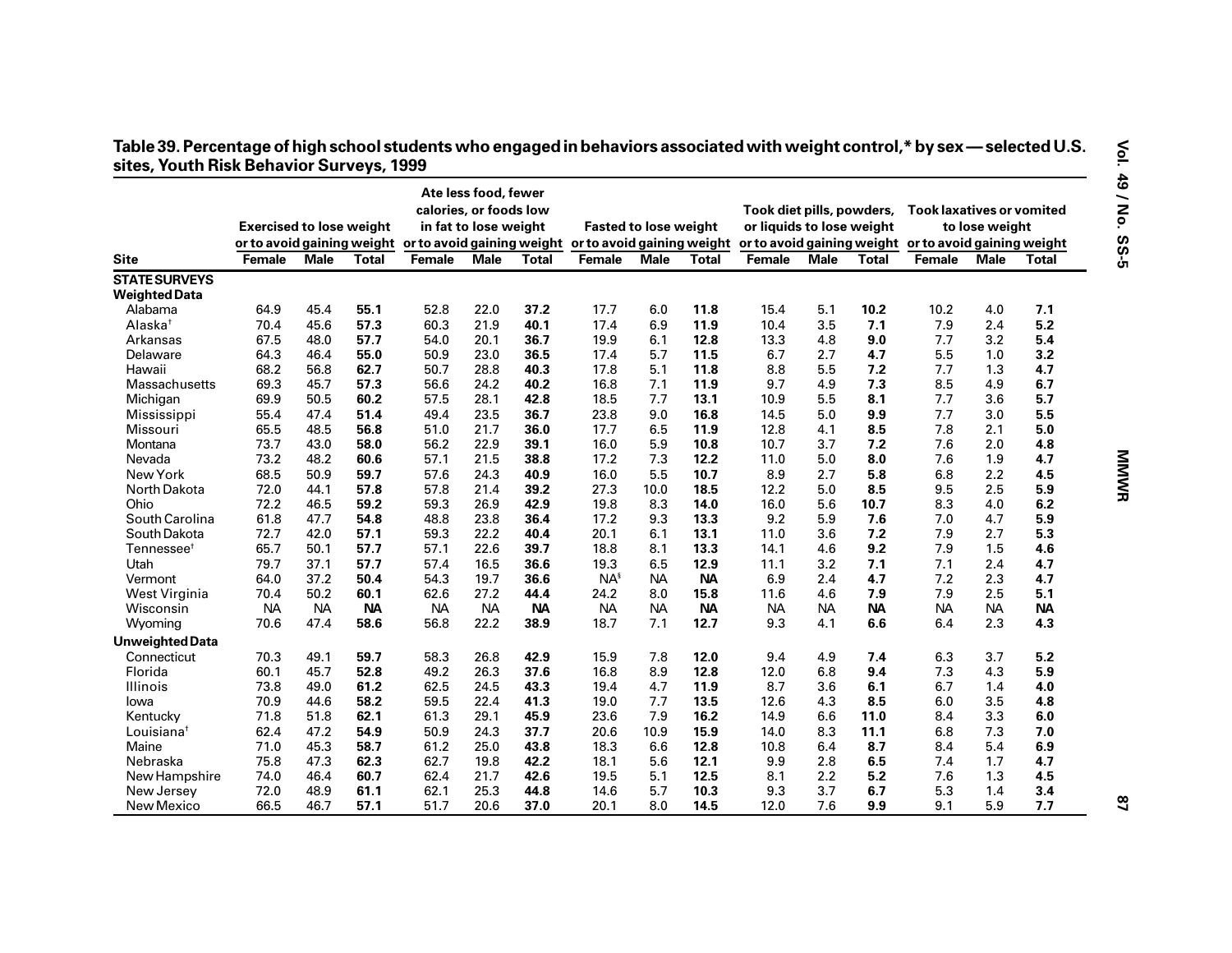|                                                                                                                                                                                                  | <b>Exercised to lose weight</b>             |                   |                   |                                             | Ate less food, fewer<br>calories, or foods low<br>in fat to lose weight |                           |                                             | <b>Fasted to lose weight</b> |                          | Took diet pills, powders,<br>or liquids to lose weight |                         |                  | <b>Took laxatives or vomited</b>                                | to lose weight |              |
|--------------------------------------------------------------------------------------------------------------------------------------------------------------------------------------------------|---------------------------------------------|-------------------|-------------------|---------------------------------------------|-------------------------------------------------------------------------|---------------------------|---------------------------------------------|------------------------------|--------------------------|--------------------------------------------------------|-------------------------|------------------|-----------------------------------------------------------------|----------------|--------------|
| <b>Site</b>                                                                                                                                                                                      | or to avoid gaining weight<br><b>Female</b> | <b>Male</b>       | <b>Total</b>      | or to avoid gaining weight<br><b>Female</b> | <b>Male</b>                                                             | <b>Total</b>              | or to avoid gaining weight<br><b>Female</b> | <b>Male</b>                  | <b>Total</b>             | <b>Female</b>                                          | <b>Male</b>             | <b>Total</b>     | or to avoid gaining weight or to avoid gaining weight<br>Female | <b>Male</b>    | <b>Total</b> |
| <b>LOCAL SURVEYS</b>                                                                                                                                                                             |                                             |                   |                   |                                             |                                                                         |                           |                                             |                              |                          |                                                        |                         |                  |                                                                 |                |              |
| <b>Weighted Data</b>                                                                                                                                                                             |                                             |                   |                   |                                             |                                                                         |                           |                                             |                              |                          |                                                        |                         |                  |                                                                 |                |              |
| <b>Boston</b>                                                                                                                                                                                    | 60.3                                        | 44.4              | 52.5              | 49.7                                        | 24.9                                                                    | 37.6                      | 17.1                                        | 9.1                          | 13.3                     | 8.6                                                    | 5.5                     | 7.2              | 7.7                                                             | 5.8            | 6.9          |
| Chicago                                                                                                                                                                                          | 52.8                                        | 52.9              | 52.8              | 41.1                                        | 24.7                                                                    | 33.4                      | 15.8                                        | 11.4                         | 13.9                     | 5.6                                                    | 5.3                     | 5.5              | 5.1                                                             | 3.8            | 4.5          |
| Dallas                                                                                                                                                                                           | 64.6                                        | 59.3              | 61.9              | 47.1                                        | 28.1                                                                    | 37.7                      | 17.0                                        | 8.0                          | 12.6                     | 7.3                                                    | 4.1                     | 5.7              | 4.8                                                             | 2.7            | 3.8          |
| Detroit                                                                                                                                                                                          | 56.9                                        | 51.3              | 54.5              | 40.4                                        | 29.6                                                                    | 35.5                      | 16.8                                        | 14.5                         | 15.8                     | 6.9                                                    | 7.6                     | 7.2              | 6.0                                                             | 7.5            | 6.8          |
| District of Columbia                                                                                                                                                                             | 52.5                                        | 47.1              | 49.9              | 37.0                                        | 19.2                                                                    | 28.5                      | 16.8                                        | 8.4                          | 12.7                     | 4.9                                                    | 3.6                     | 4.4              | 4.1                                                             | 3.0            | 3.6          |
| Ft. Lauderdale                                                                                                                                                                                   | 63.2                                        | 48.0              | 55.7              | 48.6                                        | 25.3                                                                    | 37.0                      | 15.1                                        | 6.2                          | 10.7                     | 7.5                                                    | 4.7                     | 6.1              | 6.4                                                             | 2.8            | 4.6          |
| Houston                                                                                                                                                                                          | 64.6                                        | 50.2              | 56.9              | 49.4                                        | 23.6                                                                    | 35.9                      | 16.2                                        | 7.5                          | 11.8                     | 7.7                                                    | 4.9                     | 6.3              | 5.7                                                             | 2.4            | 4.0          |
| Miami                                                                                                                                                                                            | 56.5                                        | 48.9              | 52.6              | 46.5                                        | 26.3                                                                    | 36.5                      | 16.9                                        | 7.3                          | 12.3                     | 6.9                                                    | 4.3                     | 5.6              | 6.1                                                             | 3.9            | 5.1          |
| New Orleans                                                                                                                                                                                      | 48.1                                        | 43.2              | 45.8              | 39.6                                        | 23.5                                                                    | 32.1                      | 18.8                                        | 10.8                         | 15.0                     | 7.7                                                    | 5.6                     | 6.7              | 4.8                                                             | 4.5            | 4.6          |
| New York City                                                                                                                                                                                    | 59.9                                        | 50.7              | 55.4              | 48.6                                        | 21.7                                                                    | 35.2                      | 14.6                                        | 4.8                          | 9.7                      | 6.6                                                    | 3.0                     | 4.8              | 5.6                                                             | 2.3            | 4.0          |
| Palm Beach                                                                                                                                                                                       | 64.0                                        | 46.3              | 55.2              | 51.9                                        | 22.9                                                                    | 37.2                      | 14.2                                        | 7.5                          | 10.8                     | 9.1                                                    | 4.9                     | 7.1              | 6.5                                                             | 4.4            | 5.5          |
| Philadelphia                                                                                                                                                                                     | 55.7                                        | 46.8              | 51.3              | 42.8                                        | 23.7                                                                    | 33.1                      | 16.6                                        | 9.3                          | 12.9                     | 6.8                                                    | 3.2                     | 5.0              | 6.3                                                             | 3.6            | 5.0          |
| San Diego                                                                                                                                                                                        | 68.1                                        | 51.6              | 59.9              | 51.2                                        | 22.5                                                                    | 36.9                      | 14.7                                        | 5.5                          | 10.1                     | 11.5                                                   | 2.9                     | 7.3              | 6.5                                                             | 2.4            | 4.4          |
|                                                                                                                                                                                                  |                                             |                   |                   |                                             |                                                                         |                           |                                             |                              |                          |                                                        |                         |                  | <b>NA</b>                                                       | <b>NA</b>      | <b>NA</b>    |
|                                                                                                                                                                                                  |                                             |                   |                   |                                             |                                                                         |                           |                                             |                              |                          |                                                        |                         |                  |                                                                 |                |              |
| San Bernardino                                                                                                                                                                                   | 67.1                                        | 52.4              | 60.5              | 54.7                                        | 24.6                                                                    |                           |                                             |                              |                          | 12.3                                                   |                         | 10.4             |                                                                 |                | 5.7          |
|                                                                                                                                                                                                  |                                             |                   |                   |                                             |                                                                         |                           |                                             |                              |                          |                                                        |                         |                  |                                                                 |                | 3.4          |
| Seattle<br><b>Unweighted Data</b><br>San Francisco<br>* During the 30 days preceding the survey.<br><sup>†</sup> Survey did not include students from one of the state's large school districts. | <b>NA</b><br>57.1                           | <b>NA</b><br>39.6 | <b>NA</b><br>48.8 | <b>NA</b><br>42.9                           | <b>NA</b><br>22.6                                                       | <b>NA</b><br>41.3<br>33.5 | <b>NA</b><br>15.5<br>8.5                    | <b>NA</b><br>8.1<br>5.5      | <b>NA</b><br>12.2<br>7.2 | <b>NA</b><br>3.6                                       | <b>NA</b><br>8.2<br>2.6 | <b>NA</b><br>3.3 | 6.9<br>4.1                                                      | 4.2<br>2.3     |              |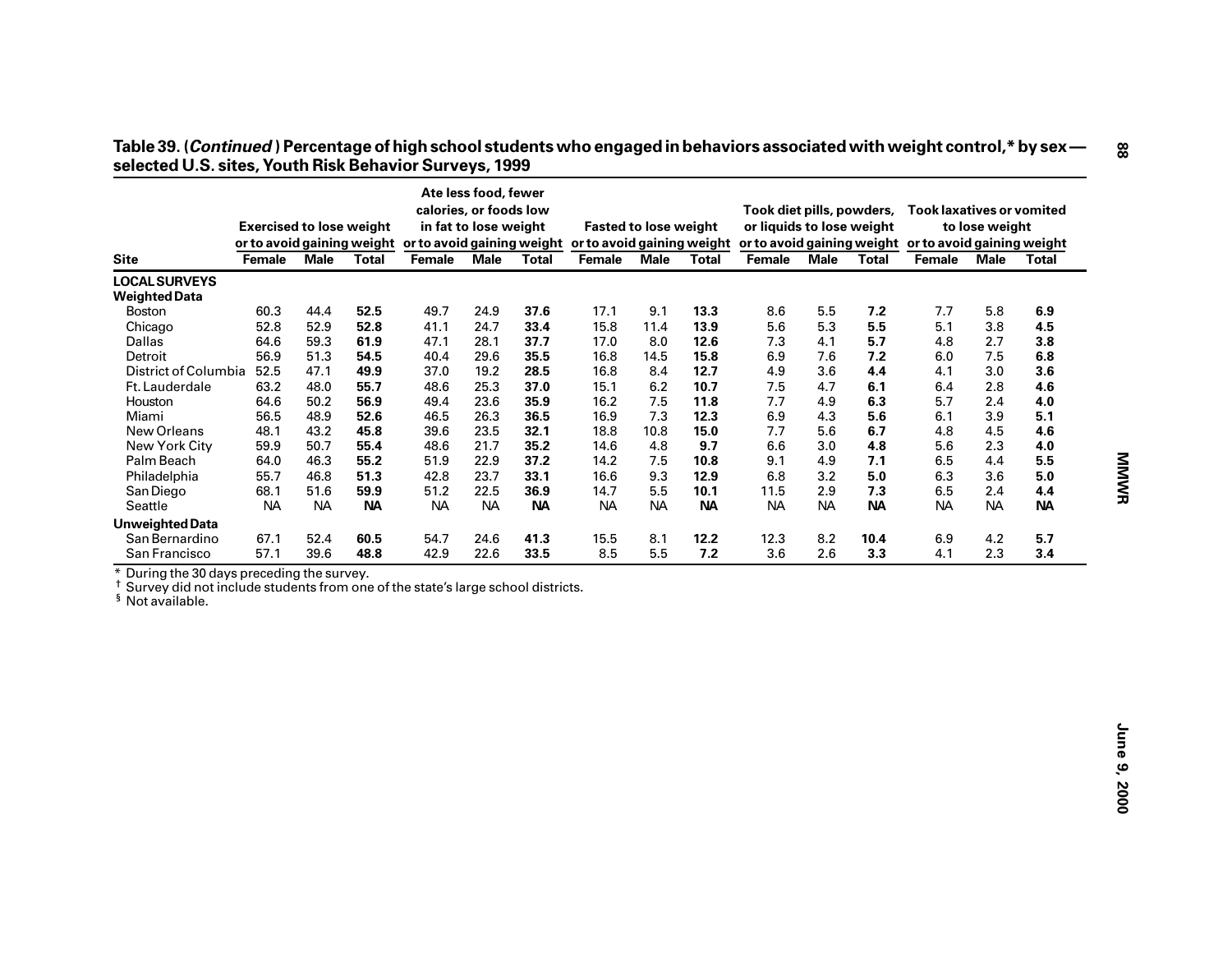| Table 40. Percentage of high school students who participated in vigorous physical activity,* moderate physical activity, <sup>1</sup>                 |  |
|--------------------------------------------------------------------------------------------------------------------------------------------------------|--|
| strengthening activities, <sup>§</sup> and who watched television ≤2 hours, <sup>¶</sup> by sex, race/ethnicity, and grade — United States, Youth Risk |  |
| <b>Behavior Survey, 1999</b>                                                                                                                           |  |

| <b>Male</b><br><b>Total</b><br>65.8<br>62.8<br>$(\pm 4.4)$<br>$(\pm 4.1)$<br>26.3<br>27.0<br>$(\pm 3.0)$<br>$(\pm 2.9)$<br>47.3<br>47.8<br>$(\pm 4.7)$<br>$(\pm 2.8)$ |
|-----------------------------------------------------------------------------------------------------------------------------------------------------------------------|
|                                                                                                                                                                       |
|                                                                                                                                                                       |
|                                                                                                                                                                       |
|                                                                                                                                                                       |
|                                                                                                                                                                       |
|                                                                                                                                                                       |
|                                                                                                                                                                       |
|                                                                                                                                                                       |
|                                                                                                                                                                       |
| 46.5<br>49.0                                                                                                                                                          |
| $(\pm 4.5)$<br>$(\pm 4.7)$                                                                                                                                            |
| 52.2<br>53.7                                                                                                                                                          |
| $(\pm 6.3)$<br>$(\pm 4.6)$                                                                                                                                            |
| 62.3                                                                                                                                                                  |
| $(\pm 4.9)$<br>$(\pm 4.0)$                                                                                                                                            |
| 66.9                                                                                                                                                                  |
| $(\pm 6.0)$<br>$(\pm 3.8)$                                                                                                                                            |
| 57.2                                                                                                                                                                  |
| $(\pm 3.5)$<br>$(\pm 3.0)$                                                                                                                                            |
| 62.5<br>63.3<br>55.5                                                                                                                                                  |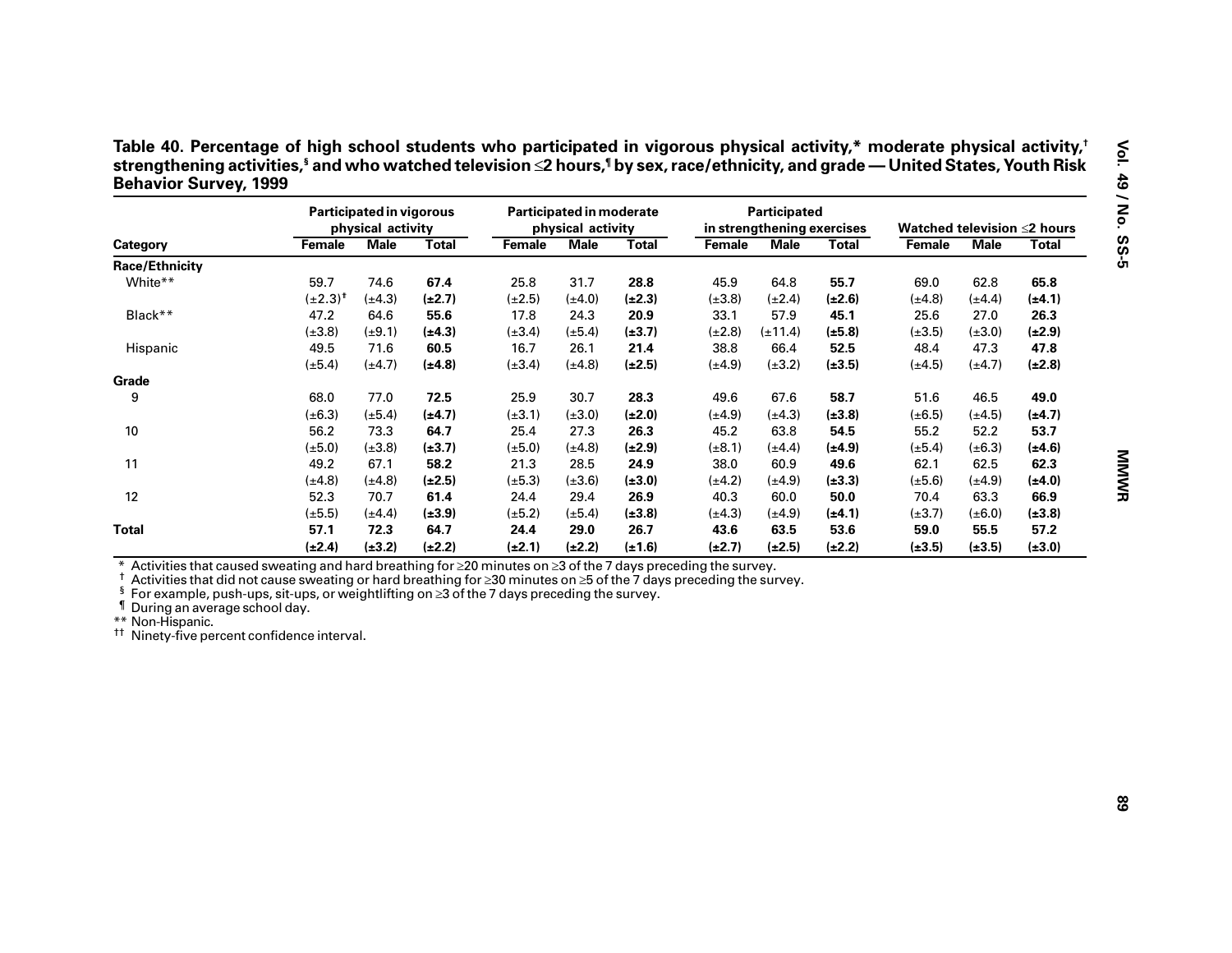|                        |        | <b>Participated in vigorous</b><br>physical activity |              | Participated in moderate | physical activity |              | in strengthening exercises | Participated |              | Watched television ≤2 hours |             |              |
|------------------------|--------|------------------------------------------------------|--------------|--------------------------|-------------------|--------------|----------------------------|--------------|--------------|-----------------------------|-------------|--------------|
| <b>Site</b>            | Female | <b>Male</b>                                          | <b>Total</b> | Female                   | <b>Male</b>       | <b>Total</b> | <b>Female</b>              | <b>Male</b>  | <b>Total</b> | Female                      | <b>Male</b> | <b>Total</b> |
| <b>STATE SURVEYS</b>   |        |                                                      |              |                          |                   |              |                            |              |              |                             |             |              |
| <b>Weighted Data</b>   |        |                                                      |              |                          |                   |              |                            |              |              |                             |             |              |
| Alabama                | 48.6   | 68.4                                                 | 58.5         | 20.2                     | 26.3              | 23.3         | 36.3                       | 58.0         | 47.2         | 57.5                        | 55.6        | 56.5         |
| Alaska**               | 65.2   | 77.4                                                 | 71.8         | 27.1                     | 29.7              | 28.7         | 52.8                       | 66.8         | 60.1         | 74.8                        | 60.5        | 67.3         |
| Arkansas               | 54.8   | 71.1                                                 | 63.1         | 20.2                     | 28.2              | 24.2         | 42.2                       | 62.8         | 52.7         | 55.1                        | 56.2        | 55.8         |
| Delaware               | 56.6   | 74.0                                                 | 65.6         | 22.3                     | 27.2              | 24.9         | 42.4                       | 61.1         | 52.0         | 61.1                        | 53.1        | 56.9         |
| Hawaii                 | 54.8   | 74.8                                                 | 64.0         | 18.3                     | 22.7              | 20.3         | 39.0                       | 65.1         | 51.1         | 57.1                        | 53.3        | 55.3         |
| Massachusetts          | 55.9   | 68.9                                                 | 62.5         | 23.2                     | 30.4              | 26.8         | 43.1                       | 56.3         | 49.8         | 69.0                        | 60.9        | 64.9         |
| Michigan               | 57.3   | 69.7                                                 | 63.5         | 25.8                     | 27.8              | 26.8         | 46.4                       | 61.7         | 54.1         | 65.1                        | 61.6        | 63.4         |
| Mississippi            | 44.7   | 67.1                                                 | 55.3         | 16.8                     | 24.1              | 20.4         | 32.1                       | 60.0         | 45.6         | 44.3                        | 41.0        | 42.7         |
| Missouri               | 56.1   | 72.3                                                 | 64.3         | 19.1                     | 25.7              | 22.5         | 46.0                       | 64.7         | 55.7         | 63.2                        | 56.6        | 59.8         |
| Montana                | 63.1   | 75.8                                                 | 69.5         | 26.6                     | 33.3              | 29.9         | 54.1                       | 64.2         | 59.1         | 78.4                        | 72.9        | 75.6         |
| Nevada                 | 63.4   | 74.7                                                 | 69.3         | 28.5                     | 34.4              | 31.7         | 53.8                       | 66.2         | 60.3         | 68.7                        | 59.8        | 64.1         |
| New York               | 64.1   | 78.1                                                 | 71.1         | 22.5                     | 27.7              | 25.1         | 49.3                       | 61.6         | 55.5         | 61.2                        | 51.0        | 56.1         |
| North Dakota           | 62.9   | 67.3                                                 | 65.1         | 24.5                     | 25.8              | 25.2         | 50.5                       | 57.3         | 54.0         | 75.9                        | 68.8        | 72.3         |
| Ohio                   | 52.7   | 72.3                                                 | 62.5         | 23.7                     | 31.9              | 27.8         | 39.1                       | 60.1         | 49.7         | 72.8                        | 66.5        | 69.7         |
| South Carolina         | 49.1   | 61.4                                                 | 55.2         | 19.3                     | 25.1              | 22.1         | 37.8                       | 55.4         | 46.6         | 51.9                        | 53.0        | 52.5         |
| South Dakota           | 57.7   | 68.2                                                 | 63.0         | 24.4                     | 26.3              | 25.4         | 44.9                       | 56.3         | 50.7         | $NA^{\dagger}$              | <b>NA</b>   | <b>NA</b>    |
| Tennessee**            | 53.1   | 73.8                                                 | 63.4         | 18.4                     | 26.9              | 22.6         | 39.2                       | 62.5         | 50.9         | 58.4                        | 55.2        | 56.8         |
| Utah                   | 72.7   | 81.3                                                 | 77.0         | 28.8                     | 33.9              | 31.4         | 54.9                       | 68.1         | 61.5         | 82.3                        | 79.7        | 80.7         |
| Vermont                | 57.5   | 67.1                                                 | 62.4         | 24.6                     | 30.2              | 27.5         | <b>NA</b>                  | <b>NA</b>    | <b>NA</b>    | 78.8                        | 69.1        | 73.9         |
| West Virginia          | 54.2   | 70.0                                                 | 62.4         | 23.5                     | 27.3              | 25.4         | 47.6                       | 63.9         | 55.8         | 60.7                        | 54.9        | 57.8         |
| Wisconsin              | 55.9   | 64.6                                                 | 60.2         | 25.4                     | 25.9              | 25.5         | <b>NA</b>                  | <b>NA</b>    | <b>NA</b>    | <b>NA</b>                   | <b>NA</b>   | <b>NA</b>    |
| Wyoming                | 64.6   | 76.4                                                 | 70.7         | 24.5                     | 35.3              | 30.2         | 51.5                       | 65.7         | 58.7         | 78.6                        | 66.9        | 72.6         |
| <b>Unweighted Data</b> |        |                                                      |              |                          |                   |              |                            |              |              |                             |             |              |
| Connecticut            | 56.9   | 68.0                                                 | 62.3         | 22.0                     | 26.8              | 24.3         | 41.1                       | 54.1         | 47.4         | 63.7                        | 60.2        | 61.9         |
| Florida                | 48.0   | 66.1                                                 | 57.1         | 17.5                     | 27.1              | 22.3         | 37.0                       | 61.8         | 49.7         | 57.5                        | 51.3        | 54.2         |
| Illinois               | 69.3   | 80.6                                                 | 74.8         | 28.5                     | 30.2              | 29.3         | 52.3                       | 66.2         | 59.2         | 73.9                        | 65.0        | 69.3         |
| lowa                   | 61.2   | 74.0                                                 | 67.4         | 23.6                     | 30.7              | 27.1         | 42.0                       | 55.4         | 48.6         | 75.8                        | 70.6        | 73.2         |
| Kentucky               | 55.4   | 70.5                                                 | 62.6         | 21.4                     | 27.6              | 24.3         | 41.0                       | 54.9         | 47.6         | 66.2                        | 55.8        | 61.1         |
| Louisiana**            | 52.2   | 66.7                                                 | 59.5         | 19.0                     | 22.6              | 21.0         | 37.7                       | 52.7         | 45.0         | 46.2                        | 49.0        | 47.6         |
| Maine                  | 68.8   | 72.9                                                 | 70.6         | 30.6                     | 35.3              | 32.7         | 45.2                       | 54.6         | 49.6         | 80.2                        | 72.3        | 76.3         |
| Nebraska               | 61.2   | 77.2                                                 | 68.8         | 25.3                     | 30.6              | 27.8         | 53.5                       | 67.1         | 60.1         | 74.4                        | 65.3        | 70.0         |
| New Hampshire          | 59.4   | 72.0                                                 | 65.5         | 24.4                     | 29.4              | 26.9         | 45.2                       | 55.4         | 50.2         | 74.1                        | 64.9        | 69.7         |
| New Jersey             | 62.3   | 76.9                                                 | 69.2         | 29.7                     | 28.3              | 29.1         | 50.0                       | 61.8         | 55.6         | 67.8                        | 52.4        | 60.5         |
| New Mexico             | 54.0   | 72.1                                                 | 62.5         | 22.8                     | 34.0              | 28.1         | 44.4                       | 65.2         | 54.1         | 64.0                        | 57.3        | 60.7         |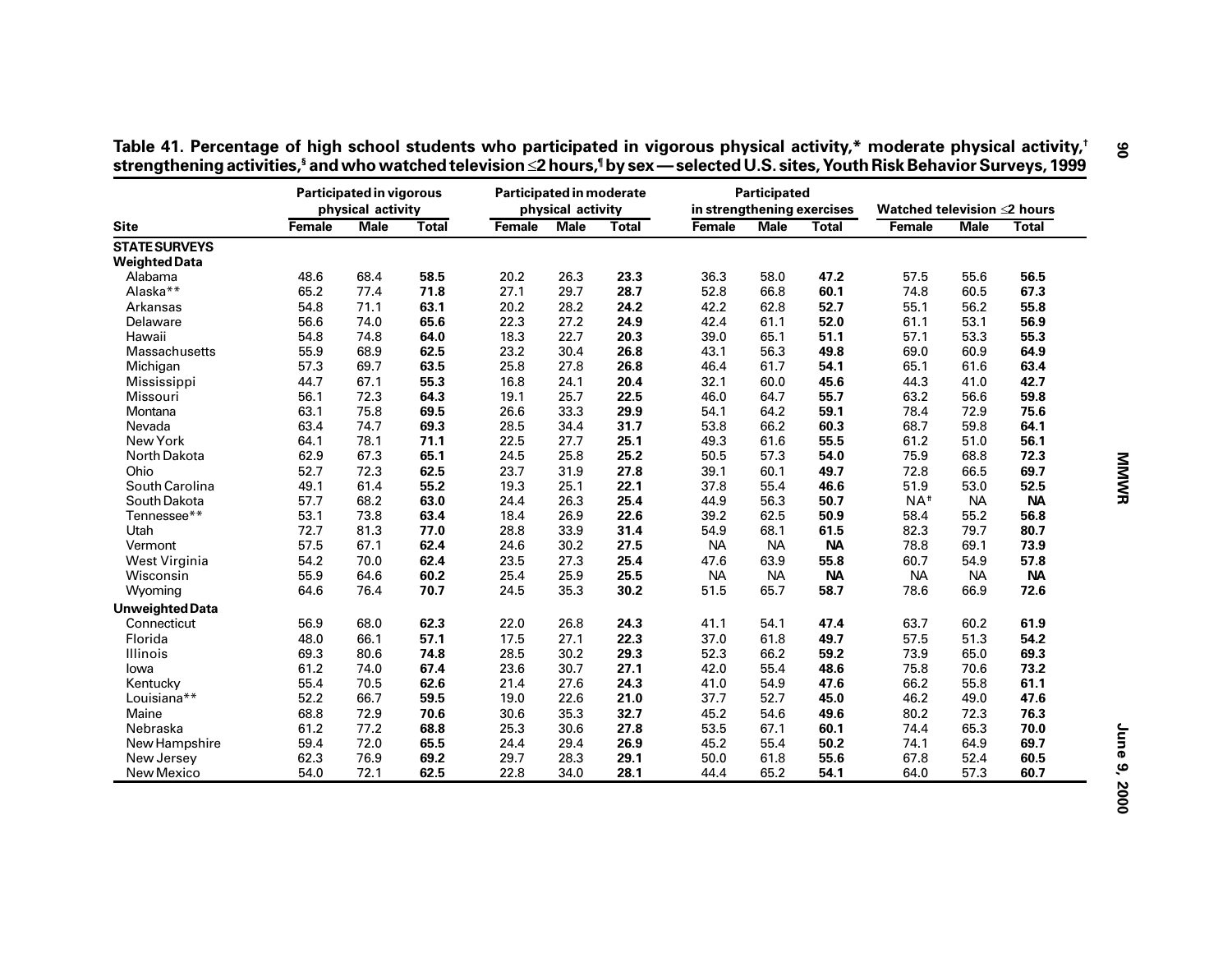|                                                                                                                                                                                                                                                                                                                                                                               |        | Participated in vigorous<br>physical activity |              | Participated in moderate | physical activity |              | in strengthening exercises | Participated |              | Watched television ≤2 hours |             |              |
|-------------------------------------------------------------------------------------------------------------------------------------------------------------------------------------------------------------------------------------------------------------------------------------------------------------------------------------------------------------------------------|--------|-----------------------------------------------|--------------|--------------------------|-------------------|--------------|----------------------------|--------------|--------------|-----------------------------|-------------|--------------|
| <b>Site</b>                                                                                                                                                                                                                                                                                                                                                                   | Female | <b>Male</b>                                   | <b>Total</b> | Female                   | <b>Male</b>       | <b>Total</b> | <b>Female</b>              | <b>Male</b>  | <b>Total</b> | Female                      | <b>Male</b> | <b>Total</b> |
| <b>LOCAL SURVEYS</b>                                                                                                                                                                                                                                                                                                                                                          |        |                                               |              |                          |                   |              |                            |              |              |                             |             |              |
| <b>Weighted Data</b>                                                                                                                                                                                                                                                                                                                                                          |        |                                               |              |                          |                   |              |                            |              |              |                             |             |              |
| Boston                                                                                                                                                                                                                                                                                                                                                                        | 38.2   | 60.5                                          | 48.9         | 16.2                     | 21.7              | 18.8         | 27.9                       | 53.6         | 40.3         | 51.3                        | 46.3        | 49.1         |
| Chicago                                                                                                                                                                                                                                                                                                                                                                       | 48.7   | 66.1                                          | 57.1         | 22.1                     | 27.3              | 24.5         | 39.4                       | 61.3         | 50.1         | 40.6                        | 34.8        | 38.1         |
| Dallas                                                                                                                                                                                                                                                                                                                                                                        | 49.0   | 67.7                                          | 58.1         | 18.9                     | 20.9              | 19.8         | 38.3                       | 60.4         | 49.1         | 41.2                        | 37.3        | 39.3         |
| Detroit                                                                                                                                                                                                                                                                                                                                                                       | 45.2   | 60.4                                          | 52.4         | 19.0                     | 27.8              | 23.2         | 30.1                       | 55.6         | 42.0         | 40.7                        | 38.9        | 39.9         |
| District of Columbia                                                                                                                                                                                                                                                                                                                                                          | 42.0   | 62.5                                          | 51.7         | 16.7                     | 19.1              | 17.8         | 31.1                       | 55.4         | 42.6         | 34.5                        | 37.9        | 36.1         |
| Ft. Lauderdale                                                                                                                                                                                                                                                                                                                                                                | 47.4   | 69.8                                          | 58.6         | 16.5                     | 22.4              | 19.4         | 33.7                       | 57.8         | 45.7         | 51.7                        | 50.8        | 51.2         |
| Houston                                                                                                                                                                                                                                                                                                                                                                       | 48.6   | 63.3                                          | 56.2         | 17.1                     | 16.9              | 17.0         | 37.2                       | 57.5         | 48.0         | 38.6                        | 37.6        | 38.0         |
| Miami                                                                                                                                                                                                                                                                                                                                                                         | 47.0   | 69.4                                          | 57.9         | 17.6                     | 24.1              | 20.8         | 34.7                       | 61.1         | 47.6         | 42.2                        | 41.6        | 41.8         |
| New Orleans                                                                                                                                                                                                                                                                                                                                                                   | 40.7   | 59.2                                          | 49.4         | 18.2                     | 19.7              | 18.8         | 30.9                       | 55.9         | 42.4         | 33.3                        | 33.6        | 33.4         |
| New York City                                                                                                                                                                                                                                                                                                                                                                 | 60.7   | 72.2                                          | 66.5         | 24.2                     | 25.3              | 24.7         | 47.9                       | 61.0         | 54.4         | 45.9                        | 35.4        | 40.7         |
| Palm Beach                                                                                                                                                                                                                                                                                                                                                                    | 51.3   | 72.1                                          | 61.7         | 18.7                     | 25.8              | 22.3         | 35.0                       | 62.5         | 49.0         | 62.0                        | 54.2        | 58.1         |
| Philadelphia                                                                                                                                                                                                                                                                                                                                                                  | 45.5   | 61.0                                          | 53.3         | 19.3                     | 22.3              | 20.8         | 33.9                       | 59.0         | 46.3         | 43.7                        | 46.1        | 45.1         |
| San Diego                                                                                                                                                                                                                                                                                                                                                                     | 60.2   | 74.4                                          | 67.2         | 26.3                     | 32.1              | 29.2         | 44.1                       | 66.6         | 55.2         | 57.7                        | 50.6        | 54.3         |
| Seattle                                                                                                                                                                                                                                                                                                                                                                       | 57.6   | 71.1                                          | 64.1         | <b>NA</b>                | <b>NA</b>         | <b>NA</b>    | <b>NA</b>                  | <b>NA</b>    | <b>NA</b>    | 67.2                        | 62.2        | 64.4         |
| <b>Unweighted Data</b>                                                                                                                                                                                                                                                                                                                                                        |        |                                               |              |                          |                   |              |                            |              |              |                             |             |              |
| San Bernardino                                                                                                                                                                                                                                                                                                                                                                | 55.6   | 70.8                                          | 62.4         | 22.8                     | 31.0              | 26.4         | 36.1                       | 63.0         | 48.2         | 49.8                        | 52.2        | 50.9         |
| San Francisco                                                                                                                                                                                                                                                                                                                                                                 | 42.4   | 64.7                                          | 52.4         | 20.2                     | 24.1              | 21.9         | 35.7                       | 51.4         | 42.7         |                             | 54.0        | 54.9         |
| Activities that caused sweating and hard breathing for $\geq 20$ minutes on $\geq 3$ of the 7 days preceding the survey.                                                                                                                                                                                                                                                      |        |                                               |              |                          |                   |              |                            |              |              | 55.7                        |             |              |
| Activities that did not cause sweating or hard breathing for ≥30 minutes on ≥5 of the 7 days preceding the survey.<br>ş<br>Such as push-ups, sit-ups, or weightlifting on $\geq$ 3 of the 7 days preceding the survey.<br>During an average school day.<br>** Survey did not include students from one of the state's large school districts.<br><sup>11</sup> Not available. |        |                                               |              |                          |                   |              |                            |              |              |                             |             |              |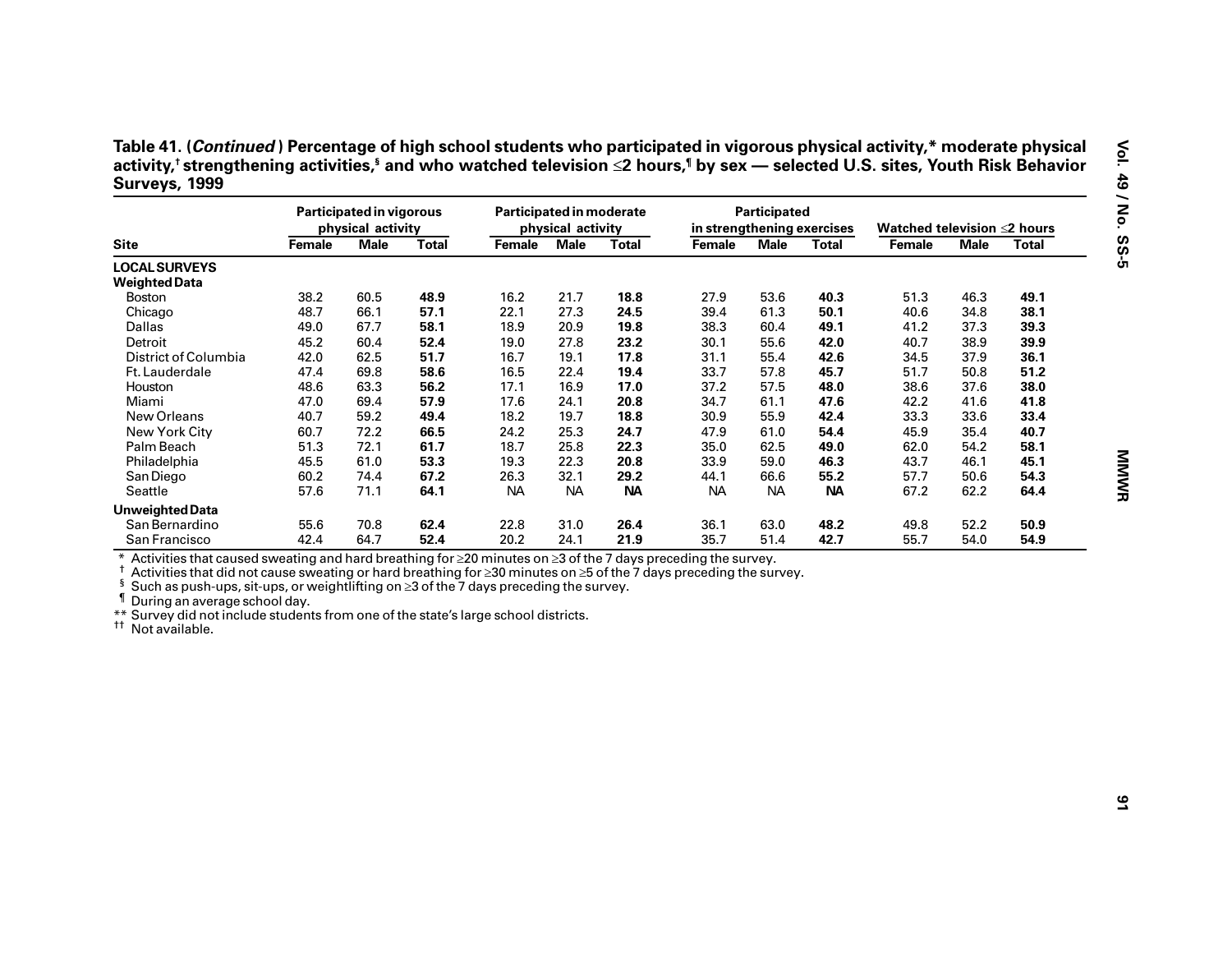| Table 42. Percentage of high school students who were enrolled in physical education (PE) class, attended PE class daily, spent >20 |
|-------------------------------------------------------------------------------------------------------------------------------------|
| minutes exercising during an average PE class,* and played on sports teams,†by sex, race/ethnicity, and grade—United States,        |
| <b>Youth Risk Behavior Survey, 1999</b>                                                                                             |

|                                                                                                                                                                             |                  | <b>Enrolled in PE class</b> |              |              | <b>Attended PE class daily</b> |              |             | <b>Exercised &gt; 20 minutes</b> | during an average PE class |             | Played on sports teams |              |
|-----------------------------------------------------------------------------------------------------------------------------------------------------------------------------|------------------|-----------------------------|--------------|--------------|--------------------------------|--------------|-------------|----------------------------------|----------------------------|-------------|------------------------|--------------|
| Category                                                                                                                                                                    | Female           | <b>Male</b>                 | <b>Total</b> | Female       | <b>Male</b>                    | <b>Total</b> | Female      | <b>Male</b>                      | <b>Total</b>               | Female      | <b>Male</b>            | <b>Total</b> |
| <b>Race/Ethnicity</b>                                                                                                                                                       |                  |                             |              |              |                                |              |             |                                  |                            |             |                        |              |
| White <sup>§</sup>                                                                                                                                                          | 51.7             | 60.2                        | 56.1         | 25.8         | 30.8                           | 28.3         | 72.4        | 83.8                             | 78.7                       | 50.5        | 63.0                   | 56.9         |
|                                                                                                                                                                             | $(\pm 11.2)^{9}$ | $(\pm 9.2)$                 | $(\pm 9.8)$  | $(\pm 12.5)$ | $(\pm 13.3)$                   | $(\pm 12.8)$ | $(\pm 5.4)$ | $(\pm 4.5)$                      | $(\pm 4.4)$                | $(\pm 3.1)$ | $(\pm 3.3)$            | $(\pm 2.5)$  |
| Black <sup>§</sup>                                                                                                                                                          | 47.1             | 59.2                        | 52.9         | 25.5         | 33.1                           | 29.2         | 55.8        | 78.4                             | 67.8                       | 36.3        | 62.0                   | 48.7         |
|                                                                                                                                                                             | $(\pm 13.0)$     | $(\pm 15.8)$                | $(\pm 13.8)$ | $(\pm 8.5)$  | $(\pm 12.7)$                   | $(\pm 9.9)$  | $(\pm 5.6)$ | $(\pm 4.1)$                      | $(\pm 3.5)$                | $(\pm 6.6)$ | $(\pm 9.7)$            | $(\pm 8.1)$  |
| Hispanic                                                                                                                                                                    | 53.6             | 65.1                        | 59.3         | 36.2         | 44.6                           | 40.4         | 70.8        | 79.6                             | 75.5                       | 44.5        | 57.2                   | 50.8         |
|                                                                                                                                                                             | $(\pm 9.1)$      | $(\pm 7.0)$                 | $(\pm 7.0)$  | $(\pm 10.3)$ | $(\pm 8.7)$                    | $(\pm 8.9)$  | $(\pm 6.9)$ | $(\pm 6.1)$                      | $(\pm 5.0)$                | $(\pm 4.6)$ | $(\pm 4.4)$            | $(\pm 2.8)$  |
| Grade                                                                                                                                                                       |                  |                             |              |              |                                |              |             |                                  |                            |             |                        |              |
| 9                                                                                                                                                                           | 75.6             | 82.3                        | 78.9         | 40.3         | 44.0                           | 42.1         | 72.5        | 84.4                             | 78.7                       | 53.4        | 63.9                   | 58.8         |
|                                                                                                                                                                             | $(\pm 6.6)$      | $(\pm 5.9)$                 | $(\pm 5.9)$  | $(\pm 12.2)$ | $(\pm 13.2)$                   | $(\pm 12.5)$ | $(\pm 6.9)$ | $(\pm 4.3)$                      | $(\pm 4.2)$                | $(\pm 4.1)$ | $(\pm 5.0)$            | $(\pm 3.1)$  |
| 10                                                                                                                                                                          | 56.6             | 65.3                        | 60.9         | 27.9         | 32.8                           | 30.4         | 70.2        | 79.4                             | 75.1                       | 50.9        | 62.3                   | 56.5         |
|                                                                                                                                                                             | $(\pm 13.5)$     | $(\pm 11.2)$                | $(\pm 11.9)$ | $(\pm 10.2)$ | $(\pm 10.2)$                   | $(\pm 9.7)$  | $(\pm 5.6)$ | $(\pm 6.6)$                      | $(\pm 5.2)$                | $(\pm 6.3)$ | $(\pm 5.3)$            | $(\pm 5.2)$  |
| 11                                                                                                                                                                          | 36.8             | 44.6                        | 40.7         | 16.6         | 23.5                           | 20.0         | 68.0        | 82.0                             | 75.7                       | 45.8        | 58.8                   | 52.4         |
|                                                                                                                                                                             | $(\pm 9.2)$      | $(\pm 10.1)$                | $(\pm 9.2)$  | $(\pm 8.4)$  | $(\pm 8.5)$                    | $(\pm 8.3)$  | $(\pm 6.8)$ | $(\pm 6.0)$                      | (±4.8)                     | $(\pm 6.2)$ | $(\pm 4.8)$            | $(\pm 3.9)$  |
| 12                                                                                                                                                                          | 29.4             | 43.8                        | 36.6         | 16.6         | 23.6                           | 20.1         | 60.1        | 82.3                             | 73.4                       | 42.3        | 60.7                   | 51.4         |
|                                                                                                                                                                             | $(\pm 11.8)$     | $(\pm 11.1)$                | $(\pm 11.0)$ | $(\pm 8.1)$  | $(\pm 12.2)$                   | $(\pm 9.9)$  | $(\pm 8.2)$ | $(\pm 11.2)$                     | $(\pm 10.1)$               | $(\pm 6.7)$ | $(\pm 5.3)$            | $(\pm 4.7)$  |
| <b>Total</b>                                                                                                                                                                | 51.5             | 60.7                        | 56.1         | 26.3         | 31.9                           | 29.1         | 69.6        | 82.1                             | 76.3                       | 48.5        | 61.7                   | 55.1         |
|                                                                                                                                                                             | $(\pm 7.7)$      | $(\pm 7.0)$                 | $(\pm 7.2)$  | $(\pm 9.0)$  | $(\pm 10.0)$                   | $(\pm 9.4)$  | $(\pm 4.0)$ | $(\pm 4.6)$                      | $(\pm 3.7)$                | $(\pm 2.9)$ | $(\pm 2.7)$            | $(\pm 2.5)$  |
| * Among students enrolled in PE class.<br>During the 12 months preceding the survey.<br><sup>§</sup> Non-Hispanic.<br><sup>1</sup> Ninety-five percent confidence interval. |                  |                             |              |              |                                |              |             |                                  |                            |             |                        |              |
|                                                                                                                                                                             |                  |                             |              |              |                                |              |             |                                  |                            |             |                        |              |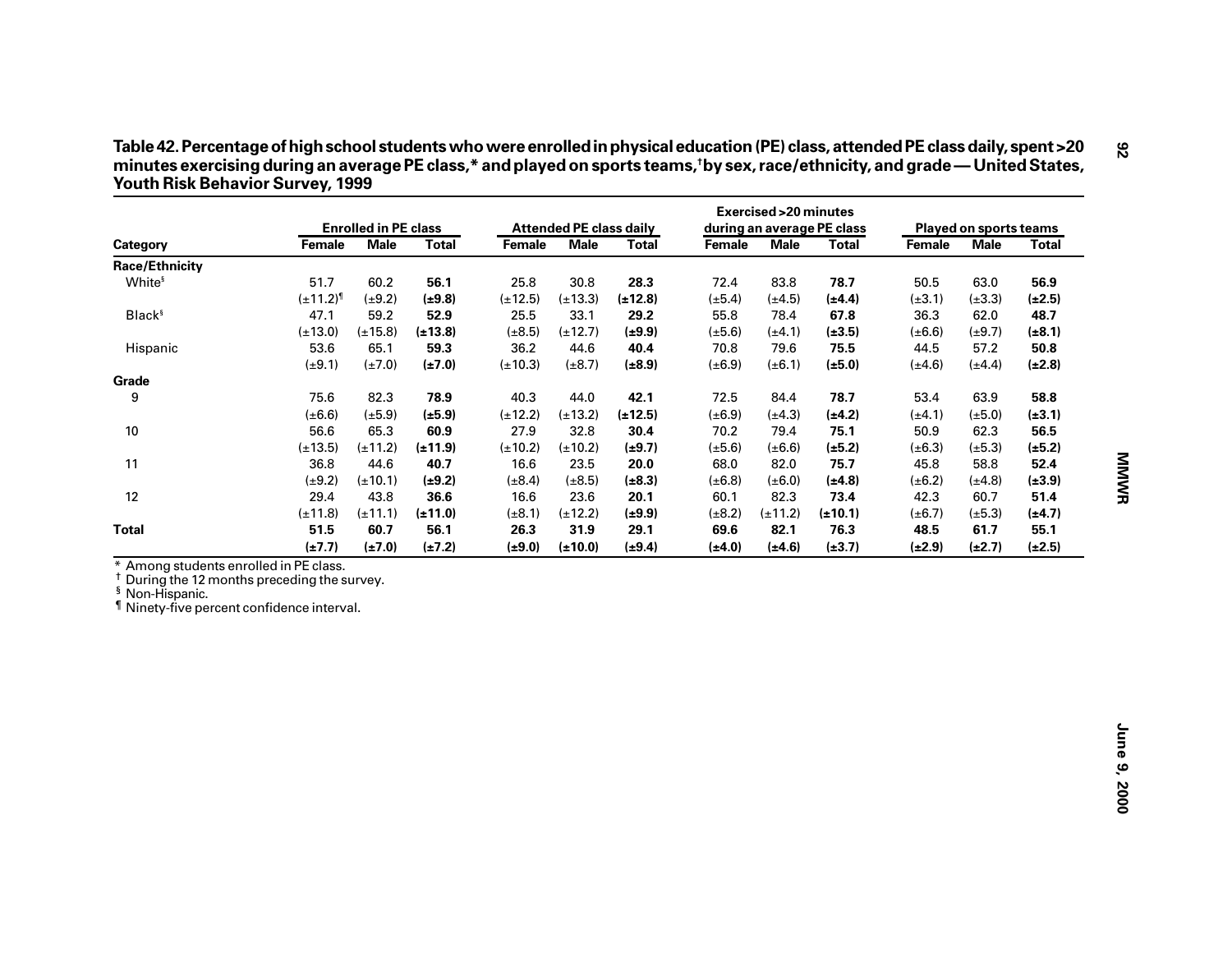| Table 43. Percentage of high school students who were enrolled in physical education (PE) class, attended PE class daily, spent >20        |
|--------------------------------------------------------------------------------------------------------------------------------------------|
| minutes exercising during an average PE class,* and played on sports teams, <sup>†</sup> by sex — selected U.S. sites, Youth Risk Behavior |
| Surveys, 1999                                                                                                                              |

| <b>Site</b>            | <b>Enrolled in PE class</b> |             |              | <b>Attended PE class daily</b> |             |              | <b>Exercised &gt; 20 minutes</b><br>during an average PE class |             |              | <b>Played on sports teams</b> |             |              |
|------------------------|-----------------------------|-------------|--------------|--------------------------------|-------------|--------------|----------------------------------------------------------------|-------------|--------------|-------------------------------|-------------|--------------|
|                        | Female                      | <b>Male</b> | <b>Total</b> | Female                         | <b>Male</b> | <b>Total</b> | Female                                                         | <b>Male</b> | <b>Total</b> | <b>Female</b>                 | <b>Male</b> | <b>Total</b> |
| <b>STATE SURVEYS</b>   |                             |             |              |                                |             |              |                                                                |             |              |                               |             |              |
| <b>Weighted Data</b>   |                             |             |              |                                |             |              |                                                                |             |              |                               |             |              |
| Alabama                | 38.6                        | 54.8        | 46.6         | 33.5                           | 44.2        | 38.8         | 73.0                                                           | 87.2        | 81.2         | 45.4                          | 61.3        | 53.3         |
| Alaska <sup>§</sup>    | 45.2                        | 55.1        | 50.4         | 17.4                           | 25.2        | 21.5         | 85.9                                                           | 91.2        | 89.0         | 61.2                          | 70.0        | 66.0         |
| Arkansas               | 32.3                        | 47.4        | 39.8         | 25.3                           | 37.4        | 31.3         | 78.2                                                           | 87.3        | 83.7         | 45.0                          | 61.7        | 53.4         |
| Delaware               | 38.7                        | 47.3        | 43.1         | 29.4                           | 39.2        | 34.3         | 73.0                                                           | 77.5        | 75.4         | 52.7                          | 61.5        | 57.3         |
| Hawaii                 | 39.6                        | 45.0        | 41.9         | 7.4                            | 10.7        | 8.9          | 77.7                                                           | 89.7        | 83.8         | 48.1                          | 62.3        | 54.6         |
| Massachusetts          | 57.9                        | 63.4        | 60.7         | 11.9                           | 14.4        | 13.2         | <b>NA</b> <sup>1</sup>                                         | <b>NA</b>   | <b>NA</b>    | 50.6                          | 60.7        | 55.7         |
| Michigan               | 28.1                        | 41.1        | 34.5         | 22.6                           | 31.3        | 26.9         | 80.4                                                           | 84.2        | 82.7         | 53.0                          | 63.8        | 58.4         |
| Mississippi            | 19.6                        | 39.4        | 29.1         | 12.2                           | 29.2        | 20.3         | 66.9                                                           | 85.1        | 78.8         | 45.9                          | 65.4        | 55.3         |
| Missouri               | 42.3                        | 58.3        | 50.4         | 15.2                           | 24.9        | 20.1         | 80.1                                                           | 86.9        | 84.0         | 46.7                          | 56.4        | 51.6         |
| Montana                | 50.0                        | 56.7        | 53.6         | 32.6                           | 38.6        | 35.8         | 79.4                                                           | 84.6        | 82.0         | 61.0                          | 67.4        | 64.4         |
| Nevada                 | 51.4                        | 66.2        | 58.8         | 31.3                           | 41.1        | 36.2         | 68.4                                                           | 81.1        | 75.6         | 55.2                          | 59.4        | 57.4         |
| New York               | 93.2                        | 93.5        | 93.3         | 23.1                           | 24.9        | 24.0         | 61.9                                                           | 72.7        | 67.4         | 52.8                          | 63.2        | 58.1         |
| North Dakota           | 50.3                        | 53.0        | 51.7         | 35.2                           | 39.5        | 37.4         | 79.3                                                           | 80.6        | 80.0         | 61.1                          | 65.2        | 63.2         |
| Ohio                   | 36.0                        | 45.8        | 40.8         | 30.1                           | 35.2        | 32.6         | 71.3                                                           | 78.4        | 75.4         | 52.8                          | 63.2        | 58.1         |
| South Carolina         | 33.7                        | 49.2        | 41.2         | 15.2                           | 21.3        | 18.1         | 71.1                                                           | 79.7        | 76.1         | 43.8                          | 61.0        | 52.3         |
| South Dakota           | 27.2                        | 37.2        | 32.2         | 15.1                           | 24.3        | 19.7         | 80.2                                                           | 83.3        | 82.0         | 57.7                          | 67.8        | 62.9         |
| Tennessee <sup>§</sup> | 27.3                        | 39.5        | 33.6         | 18.2                           | 27.0        | 22.7         | 73.3                                                           | 78.7        | 76.5         | 42.1                          | 59.3        | 50.8         |
| Utah                   | 56.5                        | 63.3        | 59.8         | 31.5                           | 29.4        | 30.3         | 84.3                                                           | 87.0        | 85.8         | 63.8                          | 72.5        | 68.0         |
| Vermont                | 34.8                        | 41.3        | 38.3         | <b>NA</b>                      | <b>NA</b>   | <b>NA</b>    | <b>NA</b>                                                      | <b>NA</b>   | <b>NA</b>    | 55.8                          | 61.1        | 58.5         |
| West Virginia          | 31.6                        | 44.4        | 38.2         | 27.1                           | 34.1        | 30.7         | 81.3                                                           | 87.1        | 84.6         | 43.6                          | 55.2        | 49.5         |
| Wisconsin              | 63.9                        | 69.4        | 66.5         | 40.2                           | 45.3        | 42.7         | 80.3                                                           | 82.1        | 81.2         | 54.4                          | 64.3        | 59.6         |
| Wyoming                | 53.4                        | 67.6        | 60.8         | 29.1                           | 37.0        | 33.1         | 81.7                                                           | 86.2        | 84.4         | 53.9                          | 63.7        | 58.9         |
| <b>Unweighted Data</b> |                             |             |              |                                |             |              |                                                                |             |              |                               |             |              |
| Connecticut            | 76.3                        | 75.4        | 75.8         | 10.1                           | 9.7         | 9.9          | 68.0                                                           | 75.6        | 71.6         | <b>NA</b>                     | <b>NA</b>   | <b>NA</b>    |
| Florida                | 30.0                        | 47.8        | 38.9         | 12.7                           | 24.8        | 18.7         | 60.6                                                           | 77.9        | 71.0         | 43.6                          | 57.2        | 50.5         |
| Illinois               | 71.4                        | 72.7        | 72.1         | 61.6                           | 60.5        | 61.1         | 76.5                                                           | 81.3        | 78.9         | 57.6                          | 63.3        | 60.3         |
| lowa                   | 87.4                        | 90.1        | 88.6         | 8.0                            | 9.7         | 8.8          | 64.9                                                           | 78.7        | 71.7         | 67.8                          | 68.3        | 68.0         |
| Kentucky               | 29.5                        | 43.5        | 36.0         | 22.0                           | 31.3        | 26.3         | 74.6                                                           | 82.3        | 78.8         | 45.6                          | 58.2        | 51.5         |
| Louisiana <sup>§</sup> | 46.9                        | 66.4        | 56.4         | 39.0                           | 51.1        | 44.9         | 70.0                                                           | 80.8        | 75.9         | 45.6                          | 61.3        | 53.4         |
| Maine                  | 41.2                        | 50.7        | 45.7         | 5.2                            | 7.9         | 6.5          | 80.8                                                           | 79.5        | 80.1         | 56.9                          | 63.3        | 60.0         |
| Nebraska               | 35.4                        | 55.7        | 45.0         | 29.6                           | 46.7        | 37.7         | 77.5                                                           | 82.9        | 80.5         | 62.5                          | 73.6        | 67.8         |
| New Hampshire          | 35.6                        | 44.3        | 39.7         | 22.9                           | 28.0        | 25.3         | 79.3                                                           | 82.8        | 80.9         | 54.0                          | 60.6        | 57.3         |
| New Jersey             | 91.1                        | 93.2        | 92.0         | 52.6                           | 58.5        | 55.5         | 59.6                                                           | 69.5        | 64.5         | 57.6                          | 66.5        | 61.8         |
| New Mexico             | 40.5                        | 54.7        | 47.0         | 29.4                           | 37.6        | 33.1         | 78.8                                                           | 82.1        | 80.4         | 49.9                          | 64.6        | 56.8         |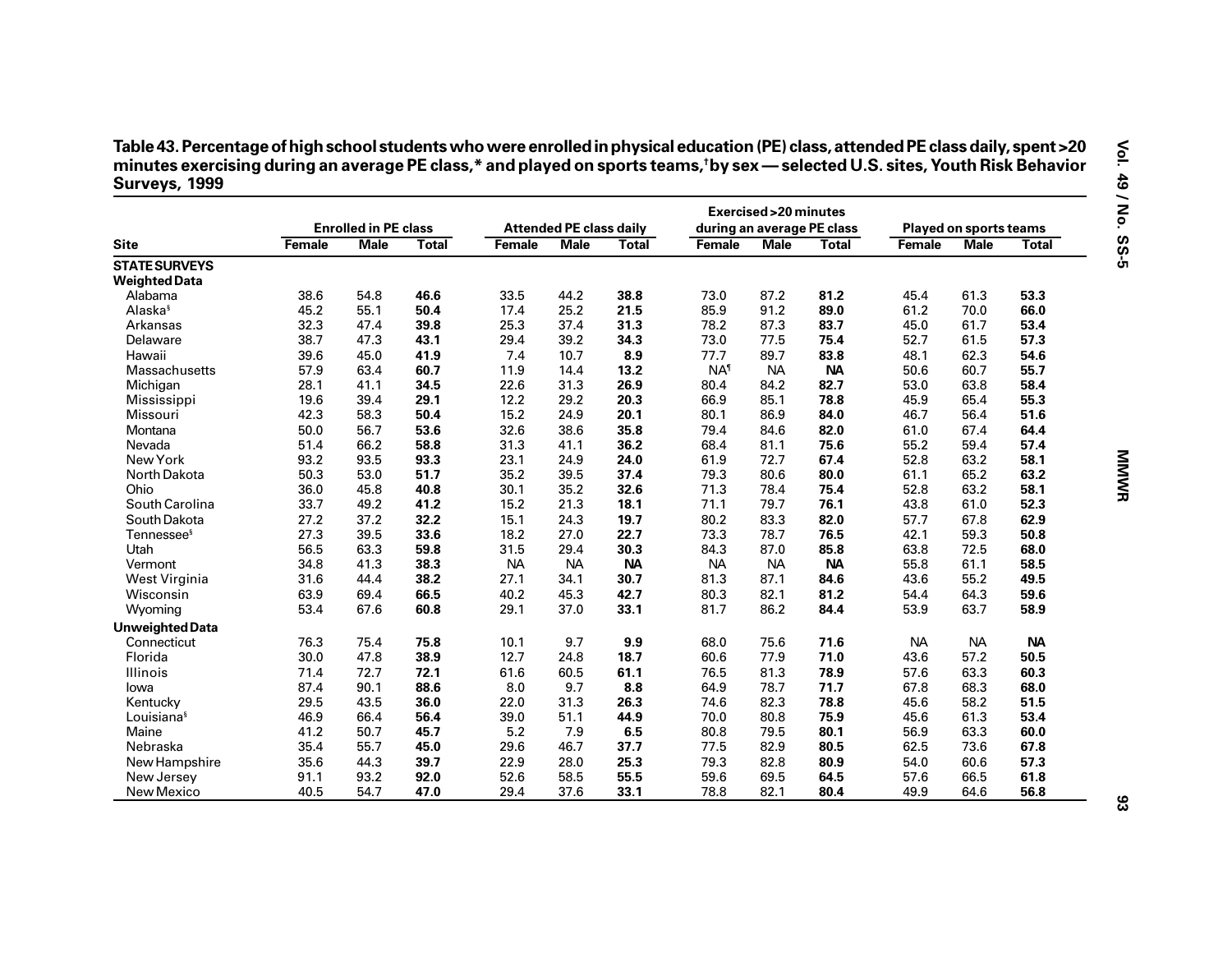| Table 43. (Continued) Percentage of high school students who were enrolled in physical education (PE) class, attended PE class   |
|----------------------------------------------------------------------------------------------------------------------------------|
| daily, spent >20 minutes exercising during an average PE class,* and played on sports teams,†by sex — selected U.S. sites, Youth |
| <b>Risk Behavior Surveys, 1999</b>                                                                                               |

| <b>Site</b>                                                                                                                                                                                                                      | <b>Enrolled in PE class</b> |             |              | <b>Attended PE class daily</b> |             |              | <b>Exercised &gt; 20 minutes</b><br>during an average PE class |             |              | <b>Played on sports teams</b> |             |              |
|----------------------------------------------------------------------------------------------------------------------------------------------------------------------------------------------------------------------------------|-----------------------------|-------------|--------------|--------------------------------|-------------|--------------|----------------------------------------------------------------|-------------|--------------|-------------------------------|-------------|--------------|
|                                                                                                                                                                                                                                  | Female                      | <b>Male</b> | <b>Total</b> | Female                         | <b>Male</b> | <b>Total</b> | Female                                                         | <b>Male</b> | <b>Total</b> | Female                        | <b>Male</b> | <b>Total</b> |
| <b>LOCAL SURVEYS</b>                                                                                                                                                                                                             |                             |             |              |                                |             |              |                                                                |             |              |                               |             |              |
| Weighted data                                                                                                                                                                                                                    |                             |             |              |                                |             |              |                                                                |             |              |                               |             |              |
| <b>Boston</b>                                                                                                                                                                                                                    | 52.9                        | 55.8        | 54.4         | $5.2$                          | 10.0        | 7.6          | <b>NA</b>                                                      | <b>NA</b>   | <b>NA</b>    | 36.3                          | 52.5        | 44.1         |
| Chicago                                                                                                                                                                                                                          | 79.3                        | 84.4        | 81.6         | 63.9                           | 62.0        | 62.6         | 66.0                                                           | 73.1        | 69.1         | 39.7                          | 60.5        | 50.0         |
| Dallas                                                                                                                                                                                                                           | 38.3                        | 48.8        | 43.6         | 5.3                            | 10.1        | 7.7          | 64.5                                                           | 78.2        | 71.9         | 42.7                          | 62.9        | 52.6         |
| Detroit                                                                                                                                                                                                                          | 33.1                        | 51.2        | 41.2         | 23.3                           | 31.2        | 26.9         | 56.3                                                           | 71.6        | 64.8         | 39.3                          | 57.6        | 47.8         |
| District of Columbia                                                                                                                                                                                                             | 44.8                        | 53.6        | 48.8         | 18.2                           | 17.1        | 17.7         | 58.0                                                           | 71.6        | 65.0         | 34.7                          | 60.0        | 46.7         |
| Ft. Lauderdale                                                                                                                                                                                                                   | 31.3                        | 49.2        | 40.1         | 17.2                           | 25.5        | 21.3         | 64.4                                                           | 79.1        | 73.3         | 37.2                          | 56.0        | 46.6         |
| Houston                                                                                                                                                                                                                          | 35.9                        | 51.9        | 44.2         | 14.5                           | 23.8        | 19.2         | 55.8                                                           | 68.9        | 63.7         | 40.4                          | 52.2        | 46.7         |
| Miami                                                                                                                                                                                                                            | 32.3                        | 46.1        | 39.1         | 11.5                           | 20.1        | 15.8         | 67.2                                                           | 79.5        | 74.0         | 34.5                          | 57.3        | 45.6         |
| New Orleans                                                                                                                                                                                                                      | 62.4                        | 74.6        | 68.0         | 41.1                           | 48.2        | 44.4         | 40.9                                                           | 65.9        | 53.4         | 40.1                          | 60.3        | 49.6         |
| New York City                                                                                                                                                                                                                    | 86.9                        | 88.5        | 87.7         | 55.8                           | 59.7        | 57.8         | 60.7                                                           | 70.1        | 65.5         | 40.7                          | 55.5        | 48.1         |
| Palm Beach                                                                                                                                                                                                                       | 42.1                        | 55.5        | 48.8         | 15.1                           | 21.6        | 18.3         | 62.2                                                           | 73.1        | 68.2         | 44.1                          | 58.8        | 51.6         |
| Philadelphia                                                                                                                                                                                                                     | 58.9                        | 65.8        | 62.3         | 28.9                           | 30.4        | 29.7         | 51.7                                                           | 65.2        | 58.8         | 37.5                          | 57.5        | 47.5         |
| San Diego                                                                                                                                                                                                                        | 60.0                        | 68.4        | 64.0         | 37.6                           | 43.7        | 40.6         | 79.5                                                           | 87.9        | 83.6         | 48.5                          | 62.8        | 55.6         |
| Seattle                                                                                                                                                                                                                          | NA                          | <b>NA</b>   | <b>NA</b>    | <b>NA</b>                      | <b>NA</b>   | <b>NA</b>    | <b>NA</b>                                                      | <b>NA</b>   | <b>NA</b>    | 53.1                          | 59.5        | 56.3         |
| <b>Unweighted Data</b>                                                                                                                                                                                                           |                             |             |              |                                |             |              |                                                                |             |              |                               |             |              |
| San Bernardino                                                                                                                                                                                                                   | 56.7                        | 66.1        | 60.9         | 47.4                           | 52.2        | 49.5         | 66.3                                                           | 77.4        | 71.4         | 43.5                          | 56.4        | 49.4         |
|                                                                                                                                                                                                                                  |                             |             |              |                                |             |              |                                                                |             |              |                               |             |              |
| San Francisco                                                                                                                                                                                                                    | 46.4                        | 54.5        | 50.1         | 32.1                           | 40.8        | 36.0         | 68.2                                                           | 78.2        | 73.1         | 32.4                          | 46.6        | 38.9         |
| * Among students enrolled in PE class.<br><sup>†</sup> During the 12 months preceding the survey.<br><sup>§</sup> Survey did not include students from one of the state's large school districts.<br><sup>1</sup> Not available. |                             |             |              |                                |             |              |                                                                |             |              |                               |             |              |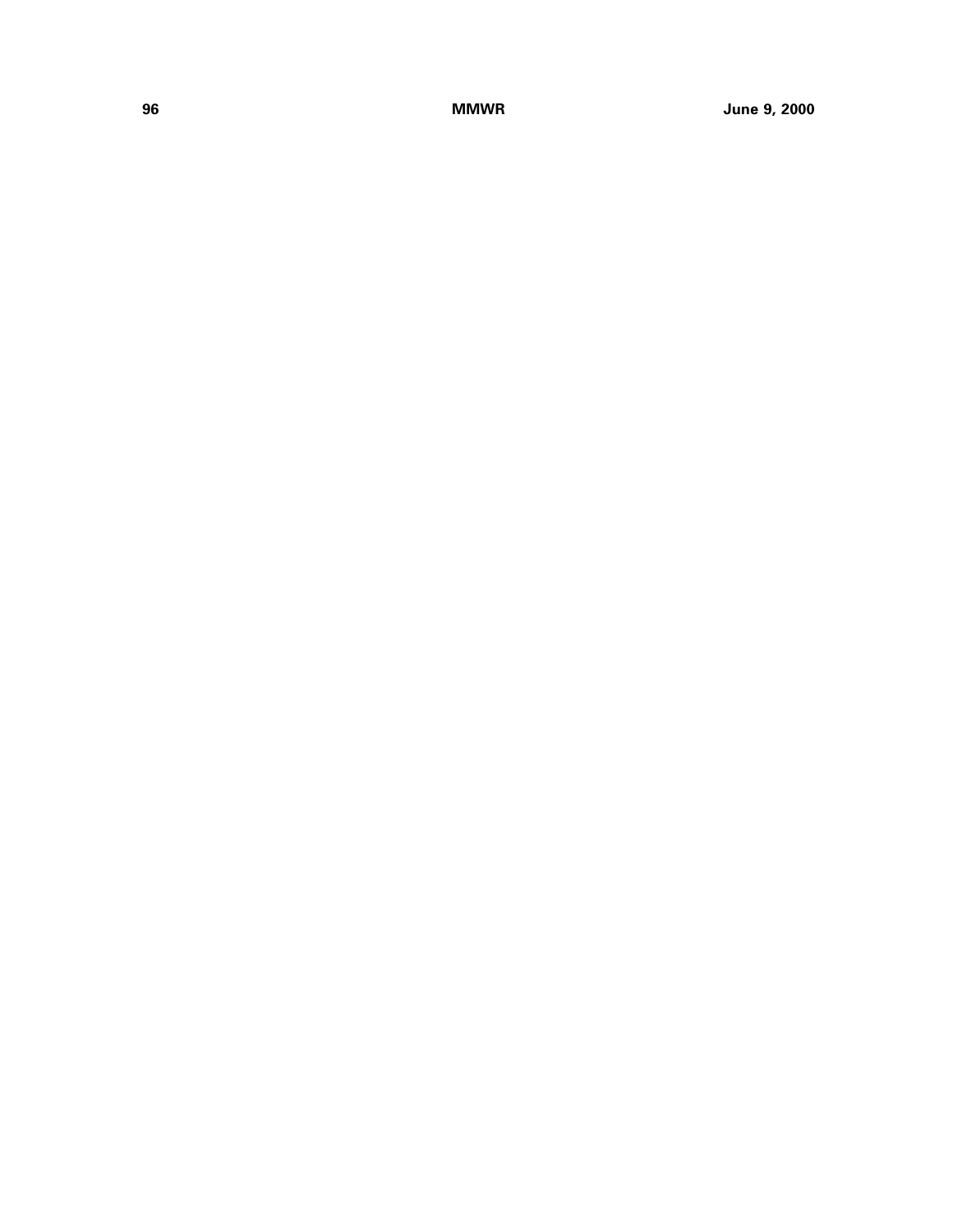### **State and Territorial Epidemiologists and Laboratory Directors**

State and Territorial Epidemiologists and Laboratory Directors are acknowledged for their contributions to CDC Surveillance Summaries. The epidemiologists and the laboratory directors listed below were in the positions shown as of May 2000.

**State/Territory Epidemiologist Laboratory Director** Federated States Marshall Islands Tom D. Kijiner — Northern Mariana Islands Jose L. Chong, MD Joseph K.P. Villagomez Palau — —

Alabama John P. Lofgren, MD William J. Callan, PhD Alaska John P. Middaugh, MD Bernard Jilly, PhD Arizona Lee A. Bland, MA, MPH (Acting) Wes Press, MS Arkansas Thomas C. McChesney, DVM Michael G. Foreman California Steven H. Waterman, MD, MPH Paul Kimsey, PhD Colorado Colorado Richard E. Hoffman, MD, MPH Ronald L. Cada, DrPH<br>Connecticut Connecticut James L. Hadler, MD, MPH Katherine Kelley, DrPH Connecticut James L. Hadler, MD, MPH Katherine Kelley, DrPH Delaware **A. LeRoy Hathcock, PhD**<br>District of Columbia **A. Le**Roy Martin E. Levy, MD, MPH District of Columbia **Martin E. Levy, MD, MPH** — Columbia<br>Florida **Martin E. Levy, MD, MSPH** Ming Chan, PhD Florida Richard S. Hopkins, MD, MSPH Ming Chan, PhD Georgia Kathleen E. Toomey, MD, MPH Elizabeth A. Franko, DrPH Hawaii Paul V. Effler, MD, MPH Vernon K. Miyamoto, PhD Idaho Christine G. Hahn, MD Richard H. Hudson, PhD Illinois Shari L. Bornstein, MD, MPH Bernard T. Johnson, MS Indiana Robert Teclaw, DVM, PhD, MPH David E. Nauth M. Patricia Quinlisk, MD, MPH Mary J. R. Gilchrist, Ph<br>Gianfranco Pezzino, MD, MPH Roger H. Carlson, PhD Kansas Gianfranco Pezzino, MD, MPH<br>Kentucky Giyn G. Caldwell, MD Kentucky Glyn G. Caldwell, MD Samuel Gregorio, DrPH Louisiana Louise McFarland, DrPH Henry B. Bradford, Jr, PhD<br>
Maine Mathleen F. Gensheimer, MD, MPH John A. Krueger Maine Maine Kathleen F. Gensheimer, MD, MPH<br>Maryland M. Diane M. Dwyer, MD Maryland Diane M. Dwyer, MD J. Mehsen Joseph, PhD Massachusetts Alfred DeMaria, Jr, MD Ralph J. Timperi, MPH Michigan Matthew L. Boulton, MD, MPH Frances Pouch Downes, Michigan Matthew L. Boulton, MD, MPH Frances Pouch<br>Minnesota Frances Richard Danila, PhD, MPH Frances Rorman Crouch, PhD Minnesota Richard Danila, PhD, MPH Norman Crouch, PhD Mississippi Mary Currier, MD, MPH Joe O. Graves, PhD Missouri H. Denny Donnell, Jr, MD, MPH Eric C. Blank, DrPH Montana Todd A. Damrow, PhD, MPH Mike Spence, MD Thomas J. Safranek, MD<br>Randall L. Todd, DrPH Nevada Randall L. Todd, DrPH L. Dee Brown, MD, MPH New Hampshire Jesse Greenblatt, MD, MPH Veronica C. Malmberg, MSN New Jersey John H. Brook, MD, MPH (Acting) S. I. Shahied, PhD New Mexico Mack C. Sewell, DrPH, MS David E. Mills, PhD New York City Benjamin A. Mojica, MD, MPH<br>New York State Rerry F. Smith, MD New York State **New York State Perry F. Smith, MD** And Alb, MPH Lawrence S. Sturman, MD, PhD<br>North Carolina **Newton J. MacCormack, MD, MPH** Lou F. Turner, DrPH North Carolina Newton J. MacCormack, MD, MPH Lou F. Turner, DrPH North Dakota Larry A. Shireley, MPH, MS Bonna Cunningham Ohio Forrest W. Smith, MD William Becker, Inc. 2010<br>Oklahoma J. Michael Crutcher, MD. MPH John Hitz, DrPH J. Michael Crutcher, MD, MPH<br>David W. Fleming, MD Oregon David W. Fleming, MD Michael R. Skeels, PhD, MPH Pennsylvania James T. Rankin, Jr, DVM, PhD, MPH Bruce Kleger, DrPH Rhode Island Utpala Bandyopadhyay, MD, MPH Gregory Hayes, DrPH South Carolina James J. Gibson, MD, MPH Harold Dowda, PhD South Dakota Sarah L. Patrick, PhD, MPH<br>19 Tennessee Sarah Milliam L. Moore, Jr, MD Tennessee William L. Moore, Jr, MD Michael W. Kimberly, DrPH Texas Diane M. Simpson, MD, PhD<br>Utah Draig R. Nichols, MPA Utah Craig R. Nichols, MPA Charles D. Brokopp, DrPH Vermont Peter D. Galbraith, DMD, MPH Burton W. Wilcke, Jr, PhD Virginia Chronic B. Stroube, MD, MPH James L. Pearson, Dr<br>Washington Juliet VanEenwyk, PhD (Acting) Jon M. Counts, DrPH Washington Juliet VanEenwyk, PhD (Acting) Jon M. Counts, DrPH West Virginia Loretta E. Haddy, MS, MA Andrea Labik, PhD Wisconsin Jeffrey P. Davis, MD Ronald H. Laessig, PhD Wyoming Gayle Miller, DVM, MPH Richard Harris, PhD Joseph Tufa, DSM, MPH

of Micronesia Jean-Paul Chaine — Robert L. Haddock, DVM, MPH<br>Tom D. Kijiner

Virgin Islands **No. 2018** Jose Poblete, MD (Acting) **Noting** Norbert Mantor, PhD

Puerto Rico Carmen C. Deseda, MD, MPH José Luis Miranda Arroyo, MD